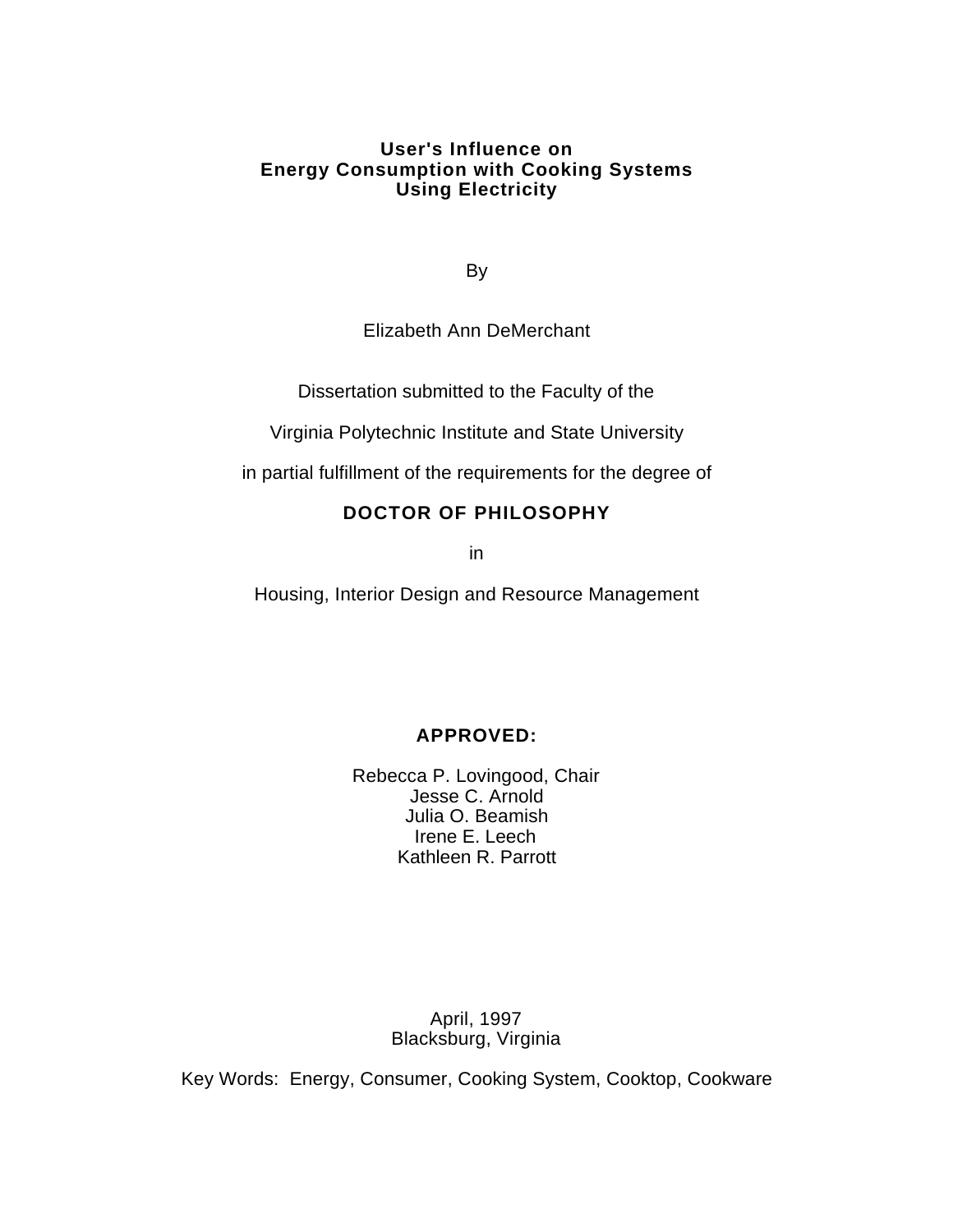## **User's Influence on Energy Consumption with Cooking Systems Using Electricity**

By

Elizabeth Ann DeMerchant

Rebecca P. Lovingood, Chairman

Housing, Interior Design, and Resource Management

### (ABSTRACT)

The research purpose was to explain the user's influence on energy consumption with cooking systems using electricity. This research was conducted in two phases. The research objective of Phase I was to determine if relationships exist that explain the user's influence (i.e., user characteristics--knowledge, experience, practices, and user interaction--and appliance operating time) on the energy consumption of cooking systems using electricity. The ultimate aim of this research, the outcome of Phase II, was to identify categories of cooking style that explain the user's influence (i.e., user characteristics and appliance operating time) on energy consumption of cooking systems using electricity.

The data used to answer the research question consisted of video tapes of consumers preparing the research menu, a survey, and data recorded on a data collection sheet by the researcher (i.e., watthour consumption).

Simultaneous triangulation was used to answer the research questions. Phase I determined that energy consumption was correlated with knowledge, user interaction, practices, appliance operating time, cooking system interaction, goodness-of-fit, information, behavior, the user, and statistical interaction between the cooking system and goodness-of-fit. Independent variables explained 38.6% of the variation in energy consumption. However, when only the variables under the user's control were included in the regression model, just 25% of the variation in energy consumption was explained. Phase II determined the three most important factors that distinguish the five cooking style categories based on user characteristics (i.e., patient style, average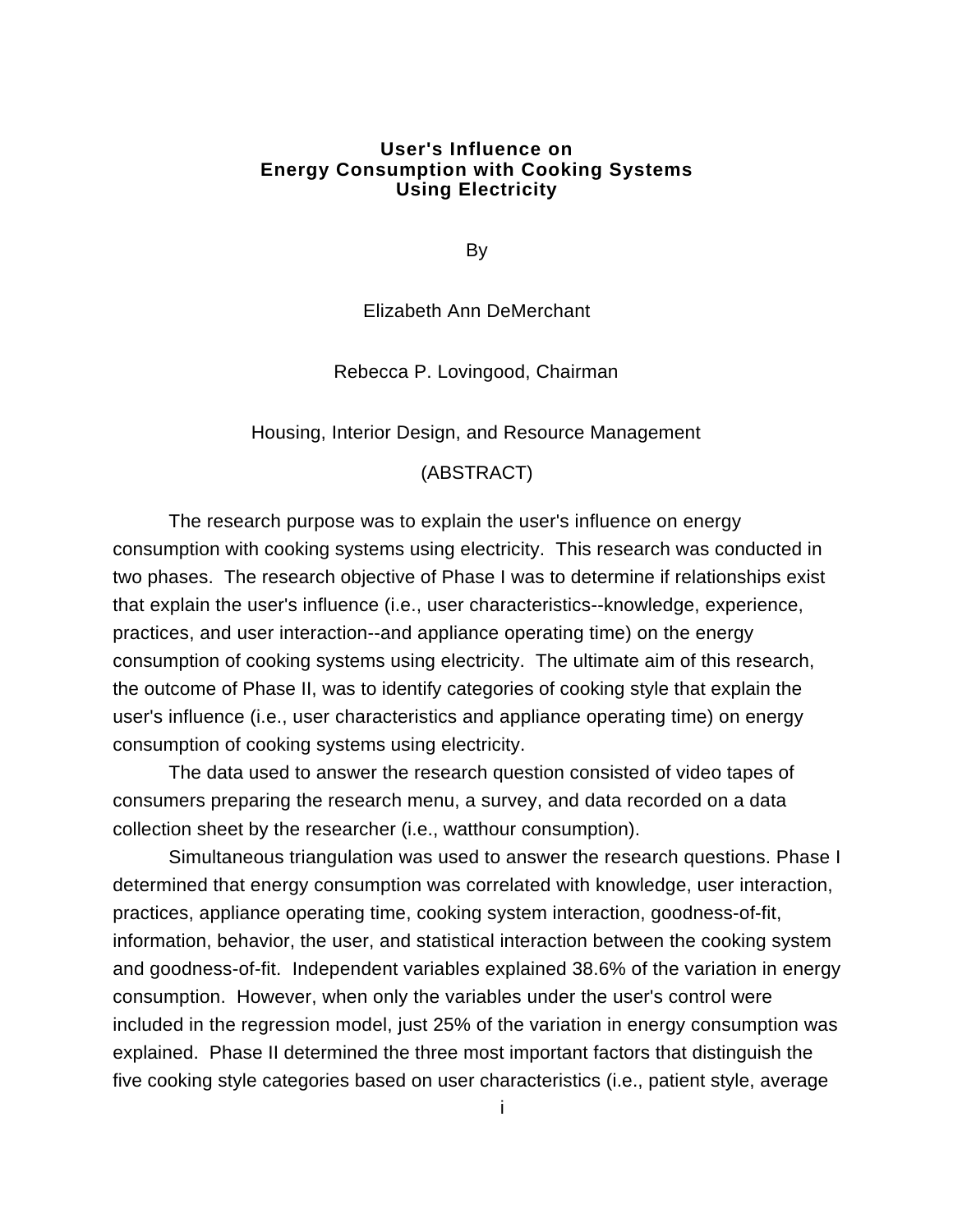style, uninformed style, hurried style, and hurried style with no control) were: (a) percentage of the sample that left the heat source on after cooking, (b) percentage of the sample that did not match the diameter of the heat source and the diameter of the cookware when using high heat, and (c) percentage of the sample that fried using high heat. Additional variables that differed among categories were: reusing hot elements, use of retained heat, and use of medium heat settings. In summary, important factors in explaining variations in energy consumption include: inherent characteristics of the cooking system, user's knowledge, highest heat setting selected and matching the diameter of the heat source with the cookware diameter, leaving the heat source on after cooking, and selecting highest heat setting when frying.

In summary, important factors in explaining variations in energy consumption included inherent characteristics of the cooking system, user's knowledge, highest heat setting selected and matching the diameter of the heat source with the cookware diameter, leaving the heat source on after cooking, and selecting highest heat setting when frying.

Three categories of consumers cooking style were developed (i.e., low, average, high energy consumption) to summarize the data. The highest heat setting selected and leaving the heat source on after cooking was completed were factors that distinguished consumers among the three categories.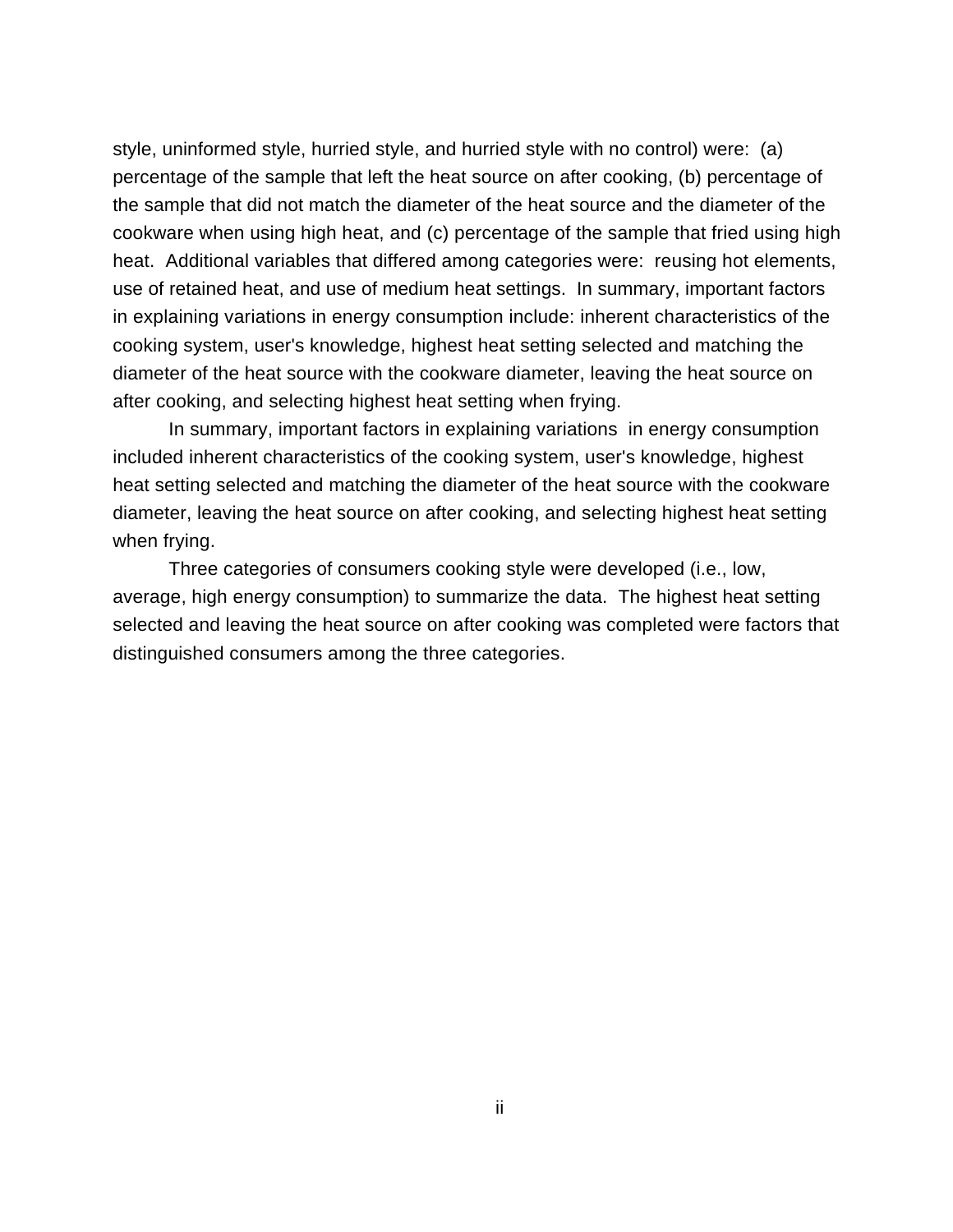## **ACKNOWLEDGMENTS**

The author has found that when resources were limited, others supplied resources to enable her to continue this degree. Therefore, the author recognizes people who have contributed to completion of this research and degree with sincere appreciation and gratitude to:

The Department of Housing, Interior Design, and Resource Management for financial support and use of the Residential Appliance Laboratory, instruments, and appliances.

Dr. Rebecca Lovingood, my major advisor, for facilitating the actualization of a dream and providing me with the tools necessary to achieve my future goals. She has opened doors that I never knew existed. I would like to thank her for her patience, energy, time, limitless ideas, endless support, encouragement, challenge, and friendship. Most of all, thank you for believing in me through it all.

Dr. Irene Leech, for her expertise with consumerism. Thank you for your support, encouragement, for always having time to listen, and for providing me with professional development opportunities.

Dr. Julia Beamish, appreciation is expressed for her patience, ideas, and support. In addition, appreciation is expressed for providing housing research and publication opportunities.

Dr. Kathleen Parrott, appreciation is expressed for her patience, listening, support, and for providing me an opportunity to do outreach education through Extension and publication opportunities.

Dr. Jesse Arnold, for his expertise with statistics. Thank you for your support and statistical assistance with this research and other research projects.

Appreciation is also extended to: Dr. Rosemary Goss for her support and assistance when writing for publication; Dr. Ruth Lytton for her support, assistance with publications, and for teaching me the importance of volunteering; and Dr. Janice Woodard, Dr. Nancy Barclay, and Dean Janet Johnson for their support and encouragement during this degree.

Further appreciation is extended to the department and college staff for their support and assistance. Specific staff members remembered are Joyce Bandy, Dove Robertson, Debbie Elkins, Sandy Graham, Gail Carroll, Connie Smith, and Butch Hilton.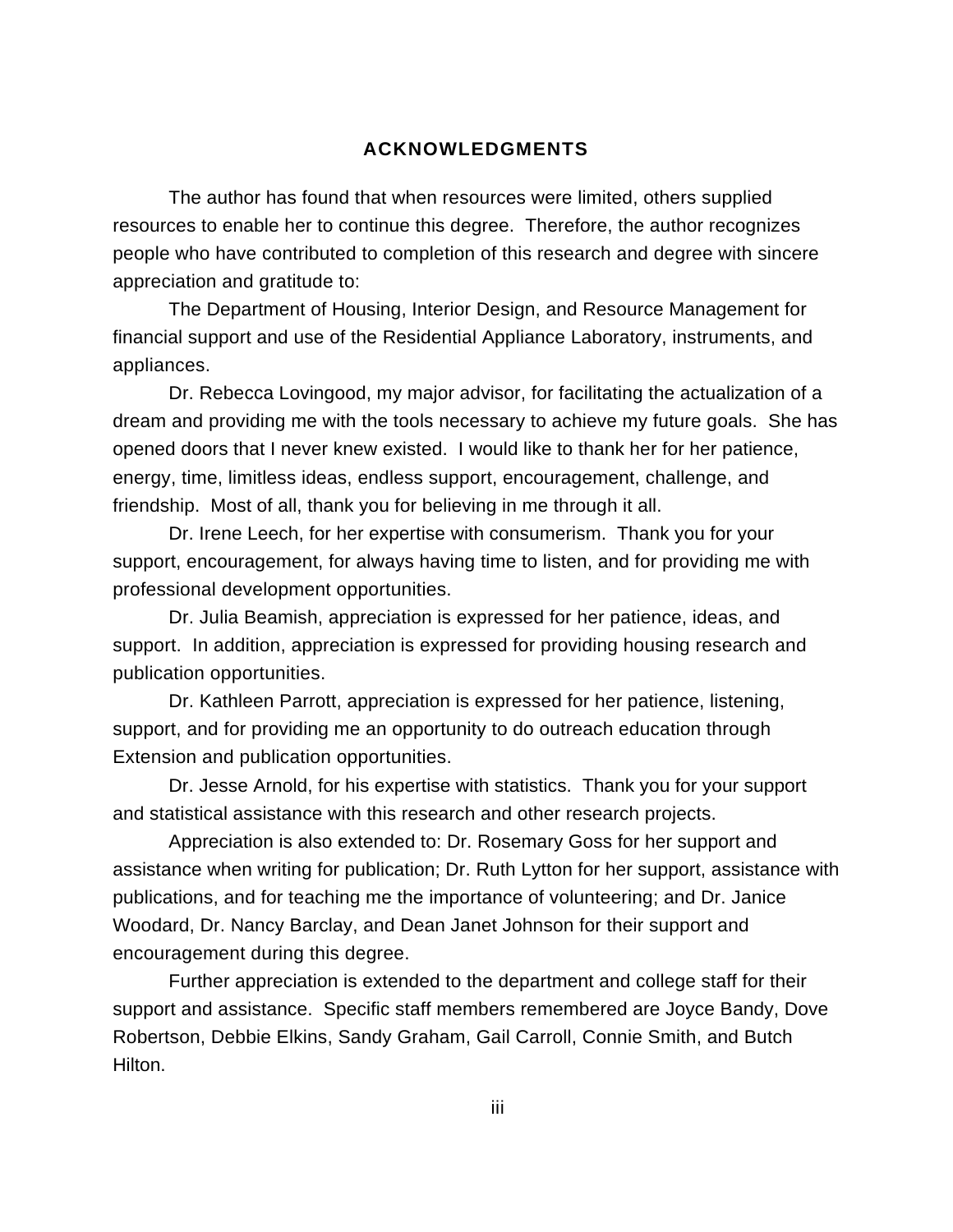Judy Midkiff is specifically appreciated for her unlimited support and continuous encouragement, for providing a vacation home, and for always bringing fun to town. Appreciation is also expressed to her family for their hospitality on holidays.

To my many friends that have come and gone through the graduate office doors, I have appreciated our opportunity to learn together. Appreciation is further extended to Donald Caudill for his never ending support and encouragement. For our many hours of discussion, sharing of ideas, and words of wisdom, appreciation is extended to Ali Al-Najadah. For their support and encouragement, I acknowledge: Leslie Johnson, Sandra Reynolds, John Grable, Barbara O'Neill, Pat Gorman, and Abbott Packard. I would also like to thank the Steel Magnolias for their never ending support, always listening, and giving me a hug when I needed it: Cindy Beacham, Cheryl Kieliszewski, Barbara McFall, and Shari Park-Gates.

Dr. Dorothy Mitstifer, the executive director of Kappa Omicron Nu, is appreciated for sharing of ideas, support, and encouragement.

Dr. Betty Young is appreciated for her support, encouragement, and for calls to offer words of wisdom.

To Roslyn Kerr, my advisor from the University of Maine at Farmington, appreciation is extended for her continuous support and encouragement, and for showing me the road.

I am grateful to the following organizations for their financial contribution to this degree: University of Maine at Farmington Alumni Association, Virginia Association of Family and Consumer Sciences, Kappa Omicron Nu, Association of Home Equipment Educators and the International Appliance Technical Conference, Graduate Student Assembly, and the College and University Section of the American Association of Family and Consumer Sciences.

Special appreciation is expressed to my parents Mr. and Mrs. Storer DeMerchant, my brother Storer Jr., and my sister Mary, for their endless ability to listen, support, and encourage me, as well as the many care packages, financial loans, health insurance, and airline tickets home. Without my family this adventure would not have been possible.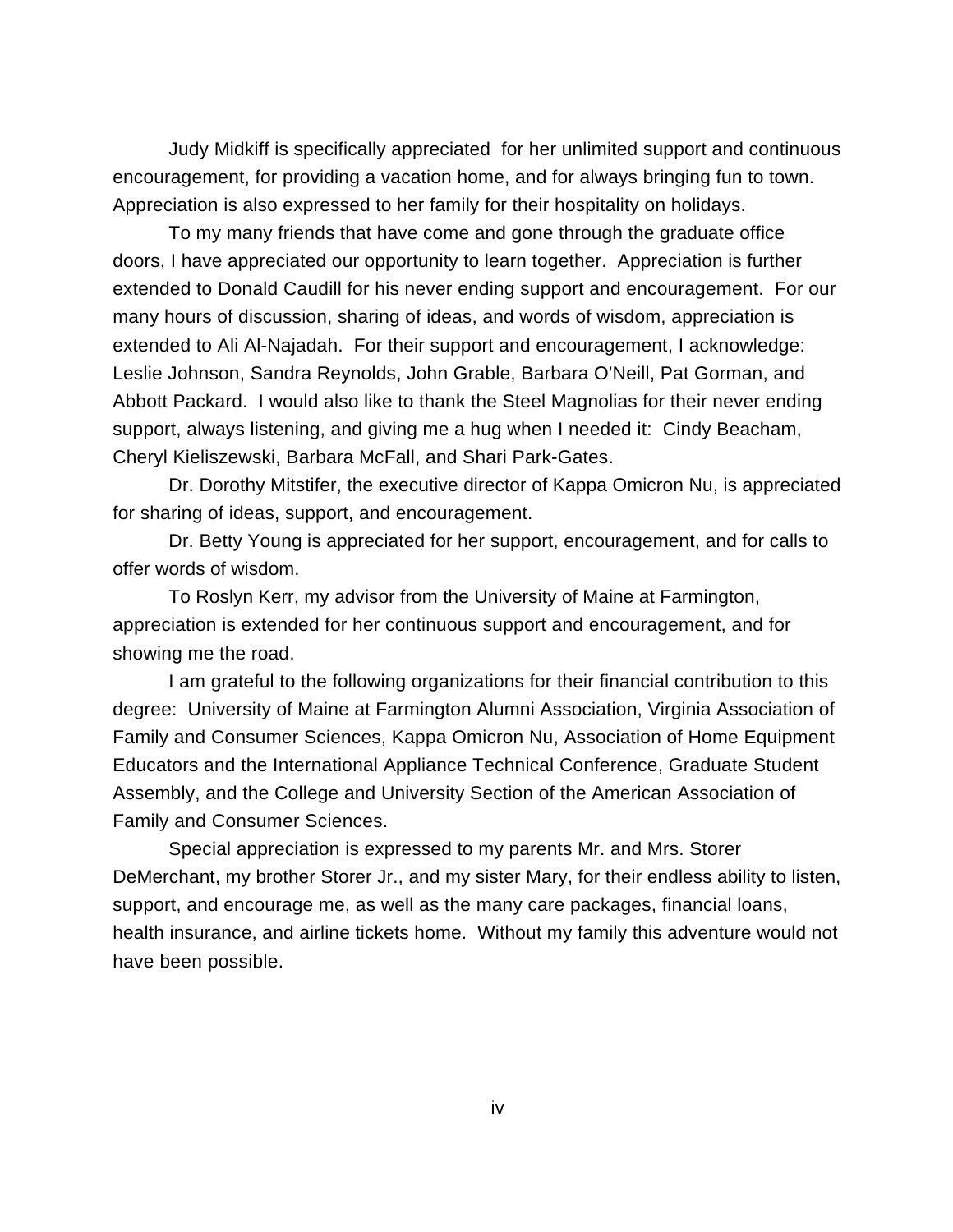## **Poem to Start and End With--**

"Here on the pulse of this new day You may have the grace to look up and out And into your sister's eyes, And into your brother's face, Your country, And say simply Very simply With hope-- Good Morning." (Maya Angelou, 1993)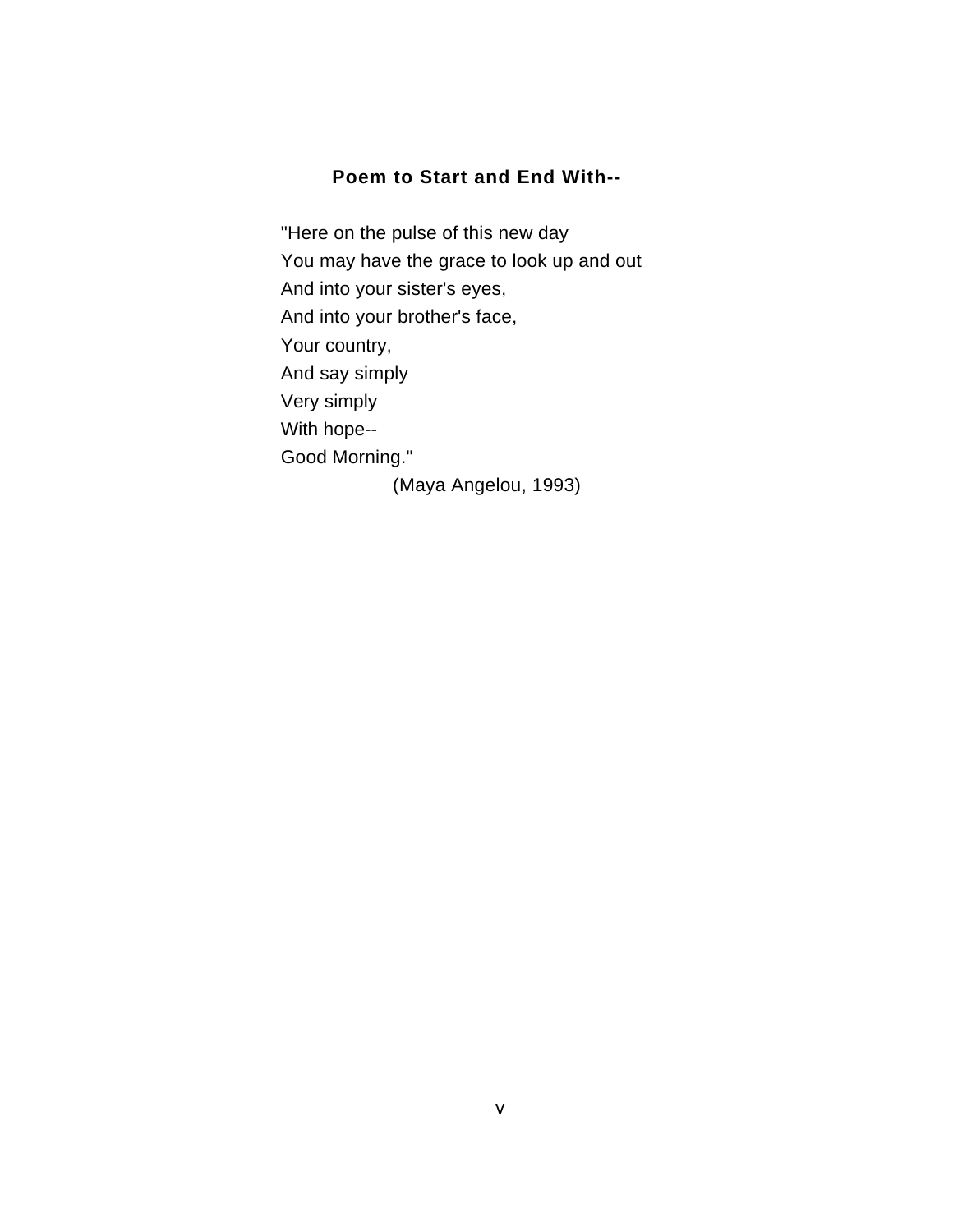| <b>TABLE OF CONTENTS</b> |  |  |  |  |
|--------------------------|--|--|--|--|
|--------------------------|--|--|--|--|

| i. LIST OF TABLES                                                                                                                                                                                                                                                                                                                                                                                                                           | ix                                                                                                                   |
|---------------------------------------------------------------------------------------------------------------------------------------------------------------------------------------------------------------------------------------------------------------------------------------------------------------------------------------------------------------------------------------------------------------------------------------------|----------------------------------------------------------------------------------------------------------------------|
| ii. LIST OF FIGURES                                                                                                                                                                                                                                                                                                                                                                                                                         | хi                                                                                                                   |
| I. INTRODUCTION AND RESEARCH QUESTION<br>Introduction<br>Justification<br>Purpose of the Study<br><b>Research Questions</b><br>Phase I<br>Phase II<br><b>Delimitations</b><br>Limitations<br><b>Operational Definitions</b><br><b>Dependent Variable</b><br><b>Independent Variables</b>                                                                                                                                                    | 1<br>1<br>1<br>$233$<br>$33$<br>$4$<br>4<br>5<br>5<br>5                                                              |
| <b>II. LITERATURE REVIEW AND FRAMEWORK</b><br><b>Resource Usage</b><br><b>Literature Related to Cooking Systems</b><br><b>Cooking System Environment</b><br>Cooking systems<br><b>Cooking Activities</b><br><b>User Characteristics</b><br>Knowledge<br><b>User interaction</b><br><b>Appliance Operating Time</b><br><b>Energy Consumption</b><br><b>Consumer's Cooking Style</b><br>Framework<br>Phase I<br>Phase II<br><b>Hypotheses</b> | 7<br>7<br>8<br>$\begin{array}{c} 8 \\ 8 \end{array}$<br>9<br>9<br>10<br>10<br>10<br>11<br>12<br>12<br>12<br>14<br>16 |
| <b>Correlation Analysis</b><br><b>Multiple Regression Analysis</b><br>III. METHODOLOGY                                                                                                                                                                                                                                                                                                                                                      | 16<br>16<br>18                                                                                                       |
| Overview of Methodology<br>Description of the Data Base<br>Phase I<br><b>Empirical Model</b><br>Procedures<br>Video tapes<br>Video tapes--appliance operating time<br>Video tapes--user interaction<br>Video tapes--practices                                                                                                                                                                                                               | 18<br>19<br>20<br>20<br>20<br>20<br>23<br>24<br>24                                                                   |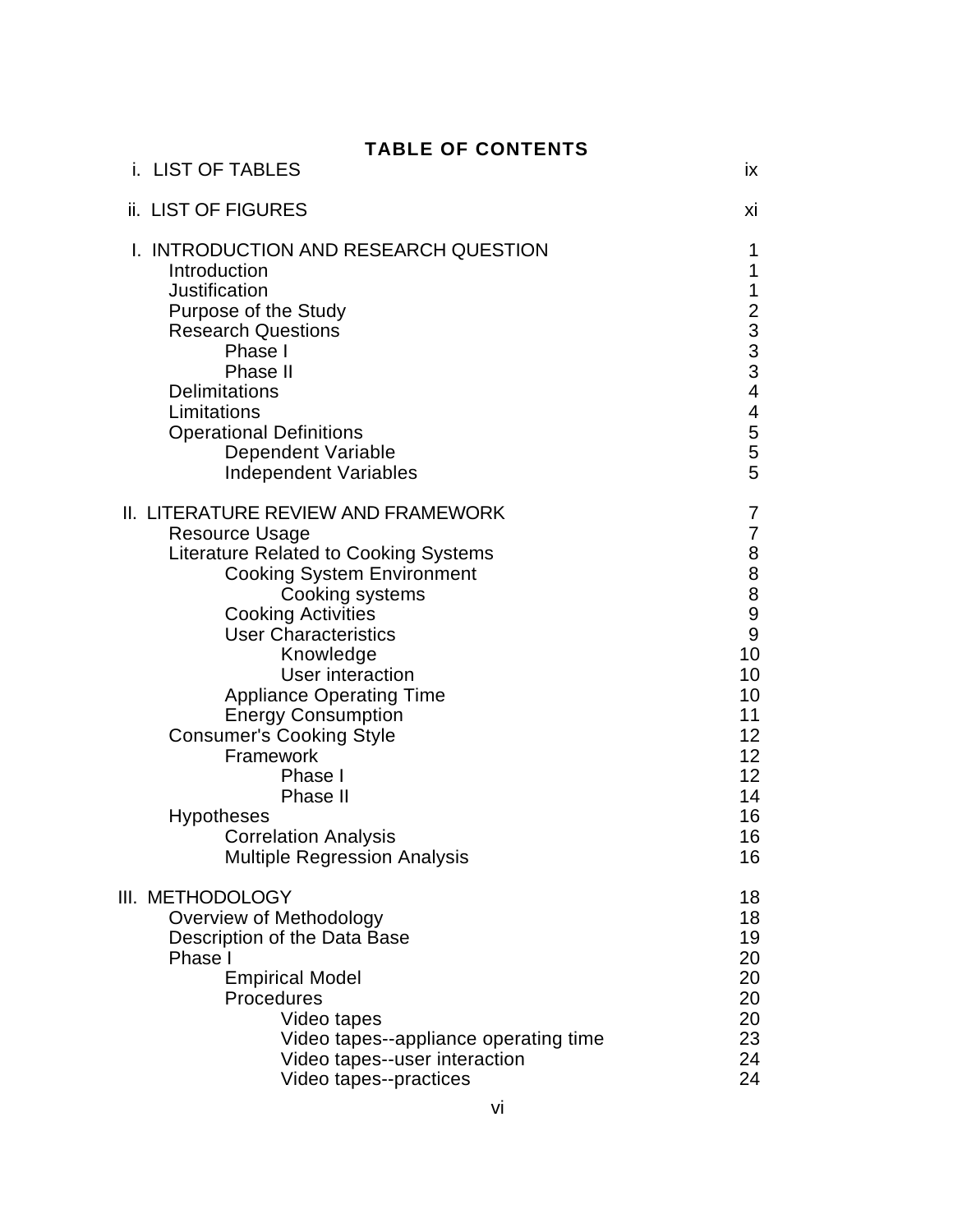| Variable Description and Analysis<br>Energy consumption<br>Cooking system<br><b>Energy sources</b><br><b>Container materials</b><br>Goodness-of-fit<br>Appliance operating time<br>User characteristics<br>Information--interaction term<br>Knowledge--composite variable<br>Experience--composite variable<br>Behavior--interaction term                                                                                   | 25<br>25<br>25<br>25<br>26<br>26<br>26<br>26<br>26<br>26<br>27<br>27             |
|-----------------------------------------------------------------------------------------------------------------------------------------------------------------------------------------------------------------------------------------------------------------------------------------------------------------------------------------------------------------------------------------------------------------------------|----------------------------------------------------------------------------------|
| Practices--composite variable<br>User interaction--composite variable<br>Data Analysis<br>Step I<br>Step II<br>Phase II<br><b>Empirical Model</b><br>Procedures<br>Data Analysis                                                                                                                                                                                                                                            | 27<br>27<br>28<br>28<br>28<br>29<br>29<br>31<br>31                               |
| IV. QUANTITATIVE FINDINGS AND DISCUSSION<br>Introduction<br>Step I<br><b>Descriptive Findings</b><br>Experience<br><b>Practices</b><br>Appliance operating time<br>User interaction<br>Correlation<br>Step II<br><b>Hypotheses Related to Correlation</b><br><b>Correlations between Statistical Interaction Terms</b><br>and Energy Consumption<br><b>Hypotheses Related to Multiple Regression</b><br>Summary of Findings | 35<br>35<br>35<br>35<br>37<br>37<br>42<br>42<br>42<br>45<br>45<br>52<br>54<br>59 |
| V. DESCRIPTIVE FINDINGS AND DISCUSSION<br>Introduction<br><b>Characteristics of Cooking Style</b><br>The Patient Style<br>The Average Style<br>The Uninformed Style<br>The Hurried Style<br>The Hurried Style with No Control                                                                                                                                                                                               | 61<br>61<br>62<br>62<br>65<br>69<br>72<br>75                                     |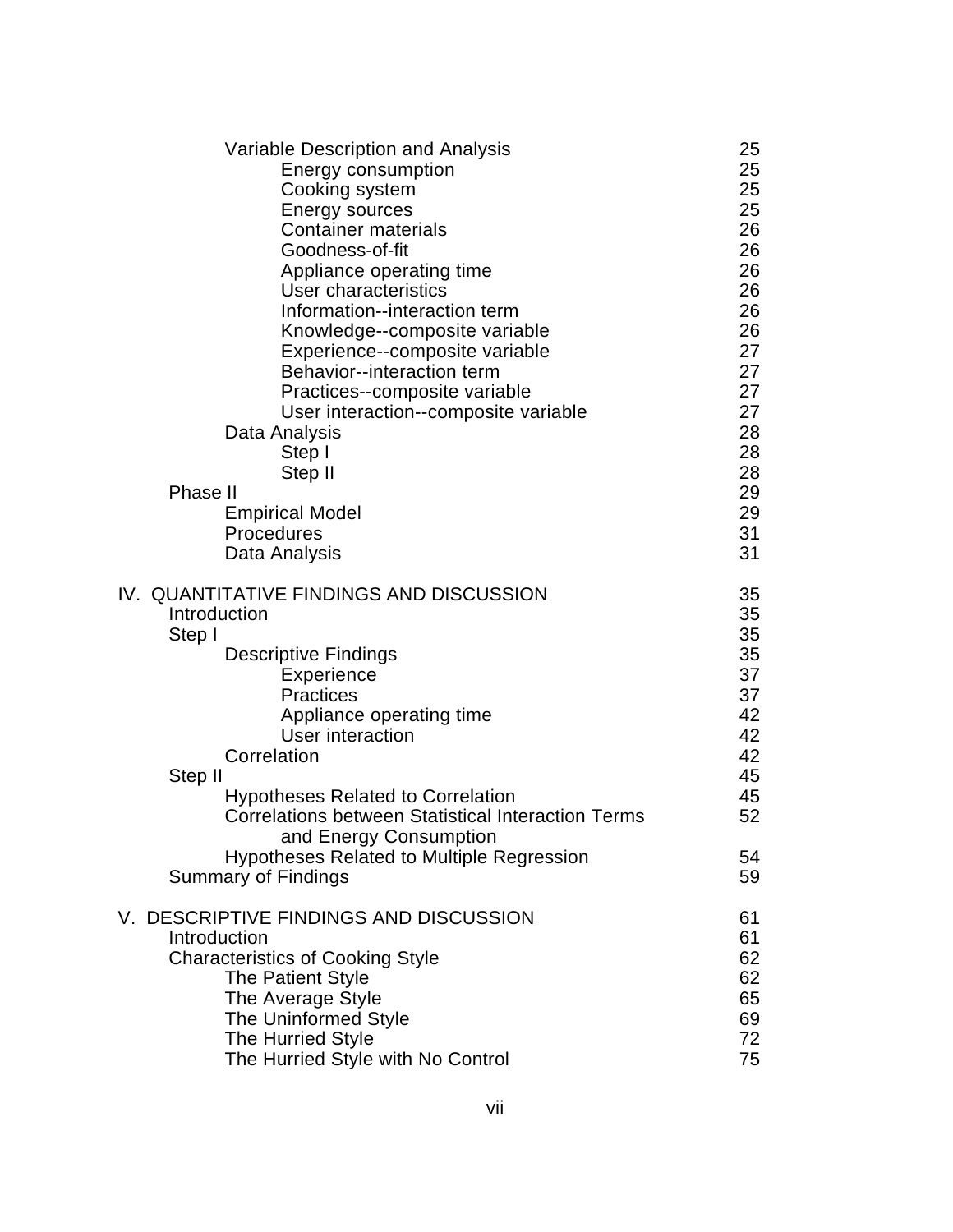|                                                                                                                                                                                                                                              | <b>Categories of Consumers</b><br>Low Energy Consumption<br><b>Average Energy Consumption</b><br><b>High Energy Consumption</b><br><b>Summary of Findings</b><br>Characteristics of cooking style<br>Categories of consumers<br><b>Discussion</b> | 77<br>79<br>79<br>79<br>79<br>81<br>81<br>81 |
|----------------------------------------------------------------------------------------------------------------------------------------------------------------------------------------------------------------------------------------------|---------------------------------------------------------------------------------------------------------------------------------------------------------------------------------------------------------------------------------------------------|----------------------------------------------|
| VI. SUMMARY, CONCLUSIONS, RECOMMENDATIONS, AND<br><b>IMPLICATIONS</b><br>Summary<br>Conclusions<br><b>Quantitative Conclusions</b><br><b>Descriptive Conclusions</b><br>Recommendations<br>Implications<br>Education<br><b>Public Policy</b> |                                                                                                                                                                                                                                                   |                                              |
| <b>REFERENCES</b>                                                                                                                                                                                                                            |                                                                                                                                                                                                                                                   | 97                                           |
| APPENDIX A.                                                                                                                                                                                                                                  | <b>Data Collection Sheets</b>                                                                                                                                                                                                                     | 102                                          |
| APPENDIX B.                                                                                                                                                                                                                                  | <b>Research Menu</b>                                                                                                                                                                                                                              | 106                                          |
| APPENDIX C.<br>Survey: Part 1                                                                                                                                                                                                                |                                                                                                                                                                                                                                                   | 108                                          |
| APPENDIX D.<br><b>Specific Procedures</b>                                                                                                                                                                                                    |                                                                                                                                                                                                                                                   |                                              |
| <b>APPENDIX E.</b>                                                                                                                                                                                                                           | Equipment                                                                                                                                                                                                                                         | 122                                          |
| <b>APPENDIX F.</b>                                                                                                                                                                                                                           | Code Book                                                                                                                                                                                                                                         | 127                                          |
| APPENDIX G.                                                                                                                                                                                                                                  | <b>Tables</b>                                                                                                                                                                                                                                     | 141                                          |
| <b>VITA</b>                                                                                                                                                                                                                                  |                                                                                                                                                                                                                                                   | 155                                          |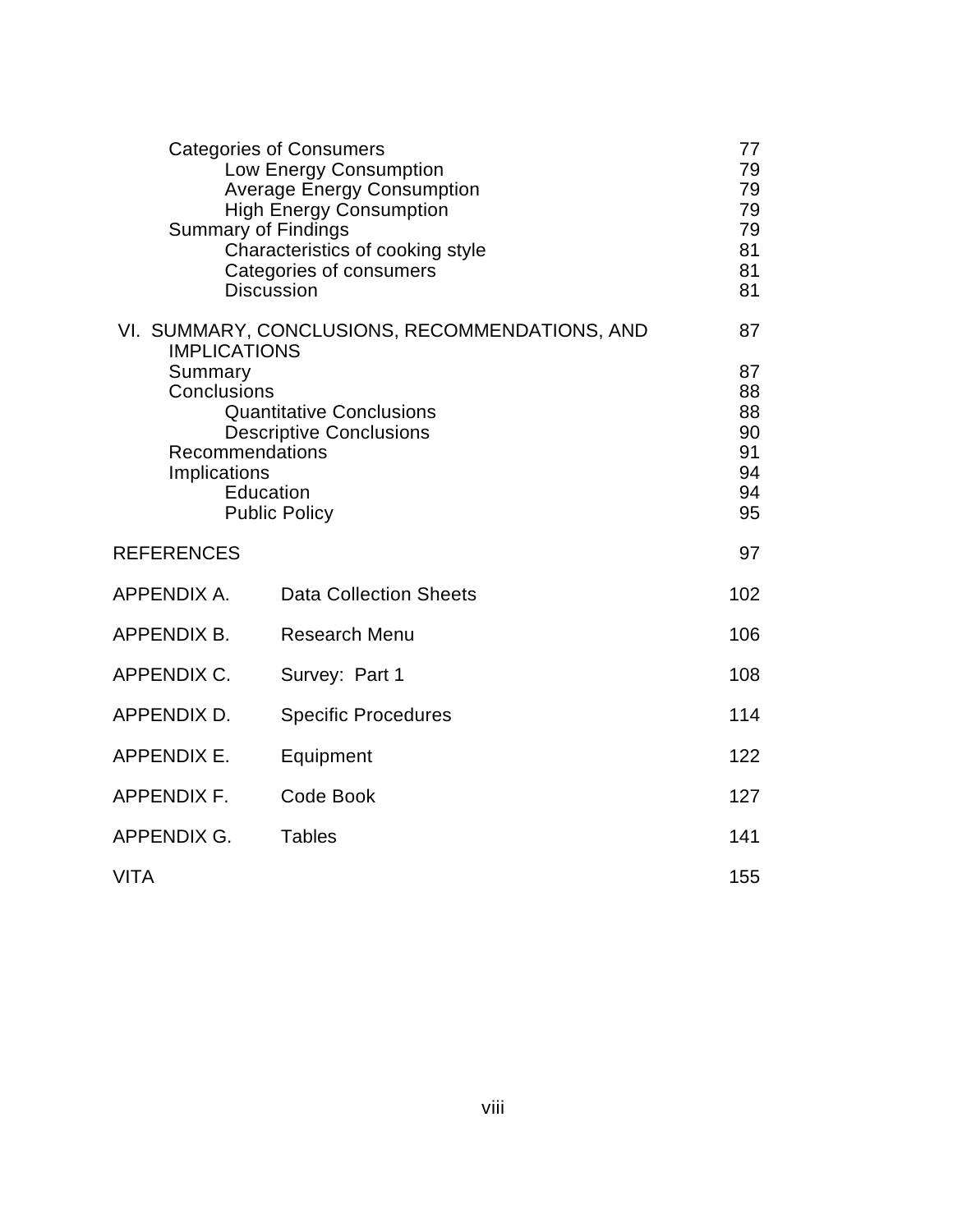# **LIST OF TABLES**

| <b>Table</b> |                                                                                               | Page |
|--------------|-----------------------------------------------------------------------------------------------|------|
| 3.1          | <b>Characteristics of Users in Cooking Style Categories</b>                                   | 32   |
| 3.2          | <b>Consumer's Energy Consumption According to Cooking</b><br><b>Style Categories</b>          | 34   |
| 4.1          | Descriptive Statistics for Variables under Investigation                                      | 36   |
| 4.2          | <b>Consumers' Experience with Cooking Systems--Descriptive</b><br><b>Statistics</b>           | 38   |
| 4.3          | Consumer's Practices in Preparation of the Menu--Descriptive<br><b>Statistics</b>             | 40   |
| 4.4          | Descriptive Statistics for Variables under Investigation--<br><b>Appliance Operating Time</b> | 43   |
| 4.5          | User Interaction with Cooking Systems to Complete<br>the Menu--Descriptive Statistics         | 44   |
| 4.6          | Correlations Between Independent Variables and Energy<br>Consumption                          | 47   |
| 4.7          | <b>Correlations Between Selected Composite Variables</b>                                      | 50   |
| 4.8          | Regression Coefficients for Predictors of Energy Consumption<br>--Hypothesis 6                | 56   |
| 4.9          | Regression Coefficients for Predictors of Energy Consumption<br>--Hypothesis 7                | 58   |
| 5.1          | Description of The Patient Style                                                              | 63   |
| 5.2          | Description of The Average Style                                                              | 66   |
| 5.3          | Description of The Uninformed Style                                                           | 70   |
| 5.4          | Description of The Hurried Style                                                              | 73   |
| 5.5          | Description of The Hurried Style with No Control                                              | 76   |
| 5.6          | Categories of Cooking Style When Considering Only the<br><b>User's Influence</b>              | 78   |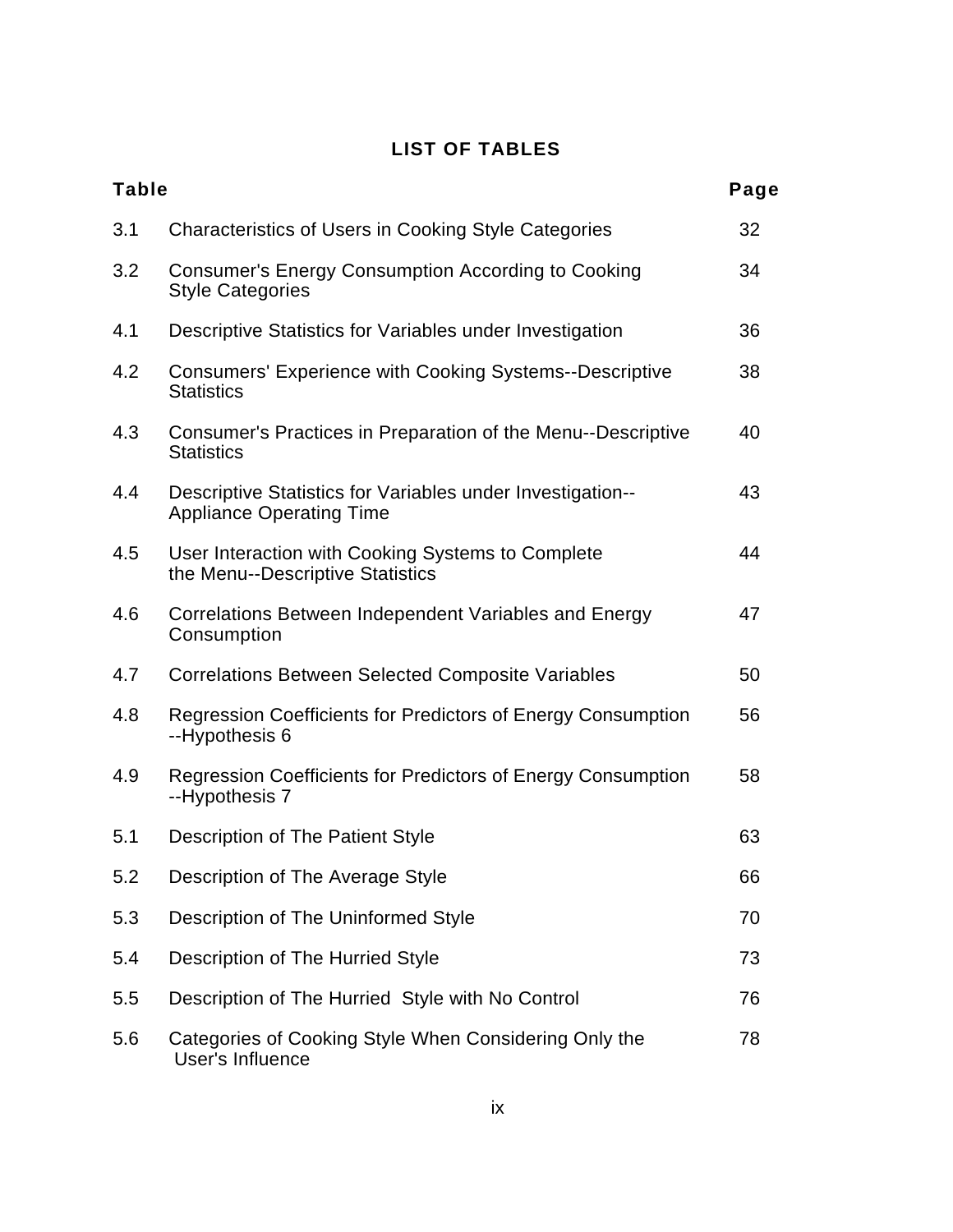| 5.7 | <b>Highest Heat Setting Selected By Cooking Style Categories</b>                                         | 80  |
|-----|----------------------------------------------------------------------------------------------------------|-----|
| 7.1 | Correlation Matrix for Appliance Operating Time Among<br>Cooking Operations as Represented by Menu Items | 142 |
| 7.2 | <b>Correlation Matrix of Experience Variables</b>                                                        | 143 |
| 7.3 | <b>Correlation Matrix of User Interaction Variables</b>                                                  | 144 |
| 7.4 | <b>Correlation Matrix of Practices Variables</b>                                                         | 146 |
| 7.5 | Correlation Matrix of All Variables Under Investigation                                                  | 150 |
| 7.6 | Variables Not Included in Regression Model--Hypothesis 6                                                 | 151 |
| 7.7 | Variables Not Included in Regression Model--Hypothesis 7                                                 | 153 |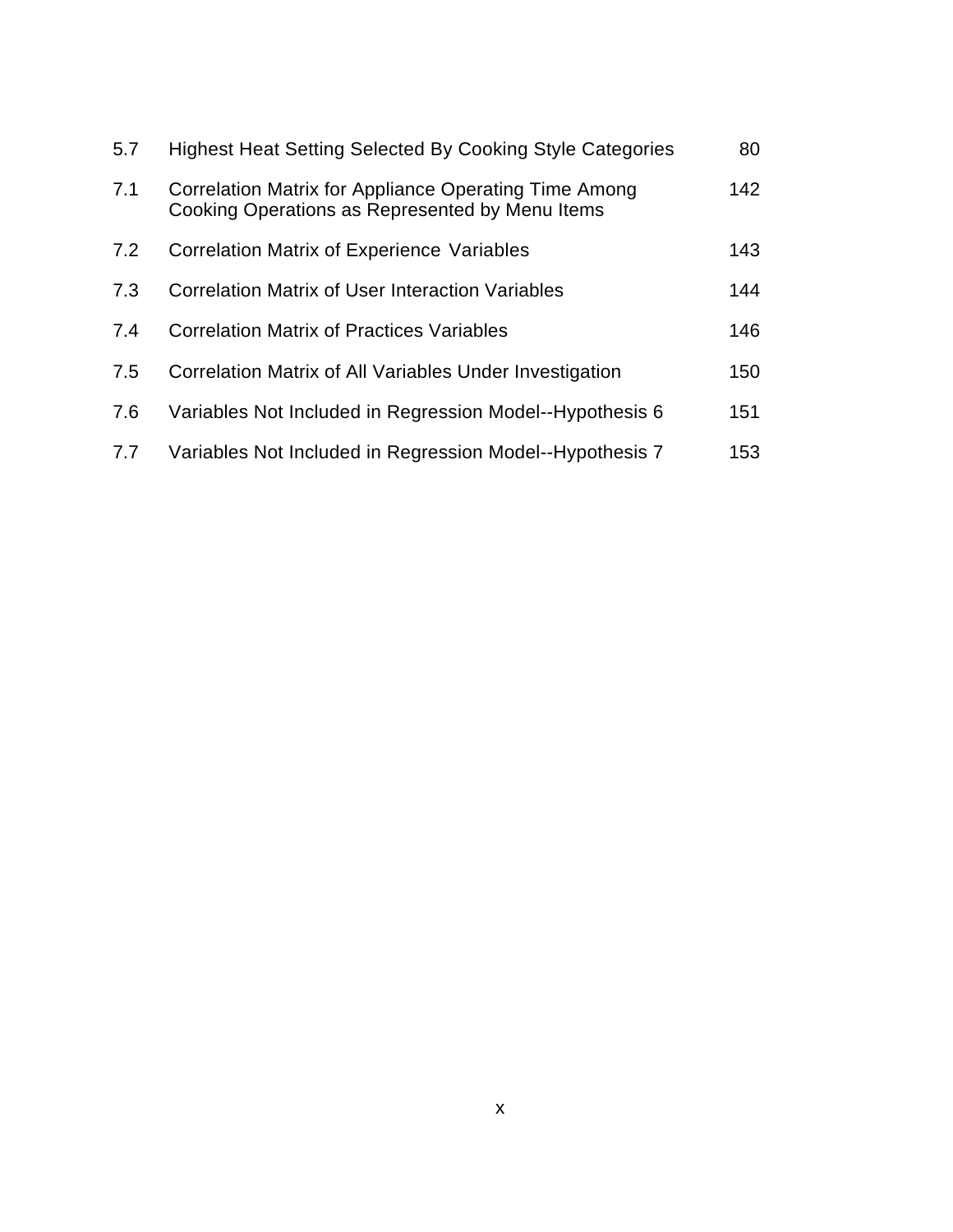# **LIST OF FIGURES**

| <b>Figure</b> |                                                                                                                                                                                                   | Page |
|---------------|---------------------------------------------------------------------------------------------------------------------------------------------------------------------------------------------------|------|
| 2.1           | Framework of Phase I, user's influence on energy consumption<br>with cooking systems as explained by user characteristics, and<br>appliance operating time.                                       | 13   |
| 2.2           | Framework of Phase II, cooking style categories as explained by<br>user characteristics, appliance operating time, and energy<br>consumption.                                                     | 15   |
| 3.1           | Empirical model for Phase I.                                                                                                                                                                      | 21   |
| 3.2           | Design of the study showing numerical coding for the cooking<br>systems.                                                                                                                          | 22   |
| 3.3           | Empirical model for Phase II.                                                                                                                                                                     | 30   |
| 4.1           | Application of framework of Phase I with correlation values, user's<br>influence on energy consumption with cooking systems as<br>explained by user characteristics and appliance operating time. | 53   |
| 5.1           | Percentage of the sample that left the heat source on after<br>cooking per cooking style category.                                                                                                | 82   |
| 5.2           | Percentage of sample that did not match the diameter of the<br>heat source and contact area of the cookware when using high<br>heat.                                                              | 83   |
| 5.3           | Percentage of the sample that fried crepes with high heat per<br>cooking style category.                                                                                                          | 84   |
| 7.1           | Cooktops used in the investigation.                                                                                                                                                               | 123  |
| 7.2           | Saucepans used in the investigation.                                                                                                                                                              | 124  |
| 7.3           | Skillets used in the investigation.                                                                                                                                                               | 125  |
| 7.4           | Instruments used in cooking system research.                                                                                                                                                      | 126  |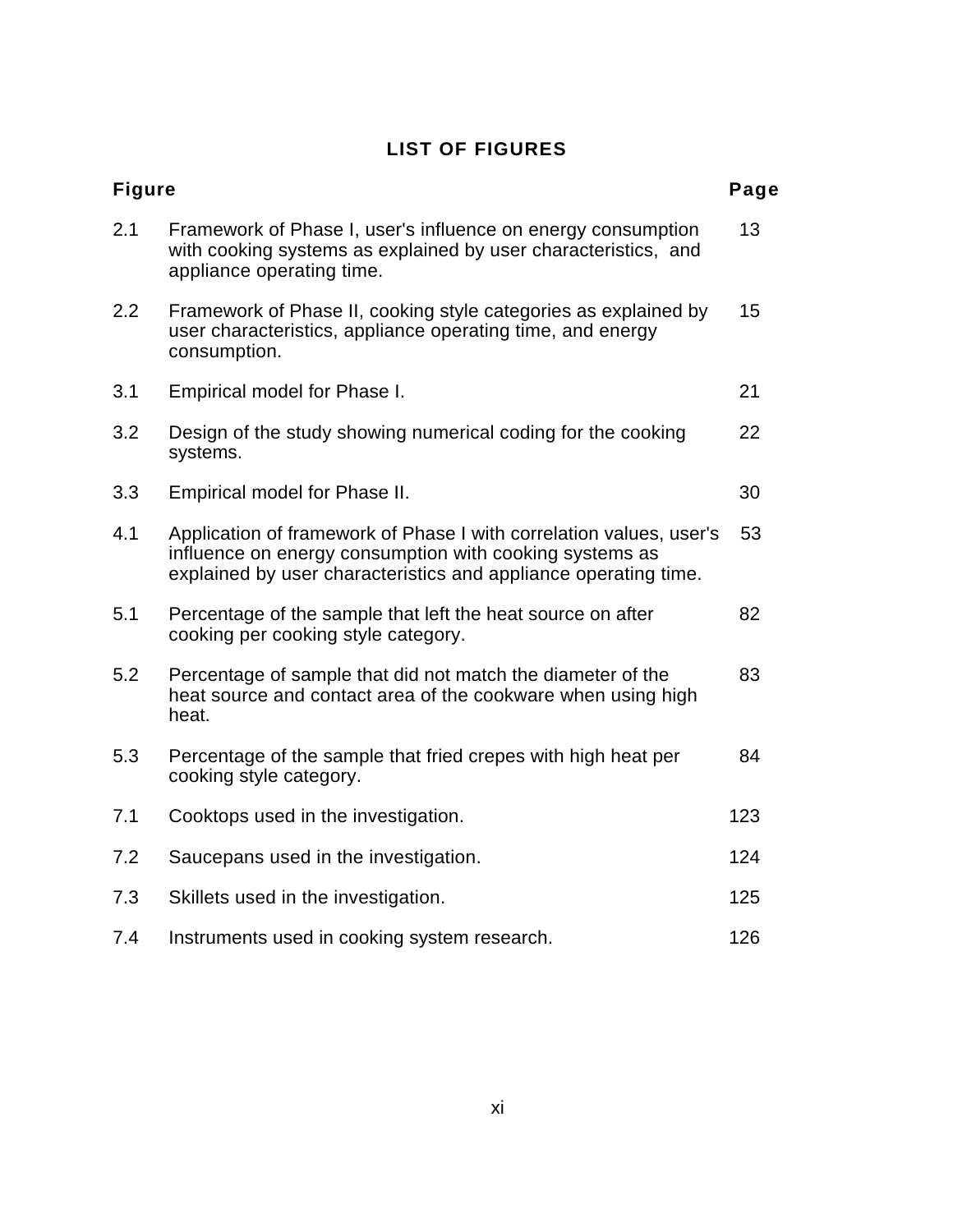# **CHAPTER I Introduction and Research Question**

#### **Introduction**

Technological innovations have dramatically increased during the last 30 years. The number of choices available to consumers in cooktop and cookware design have significantly changed. Market choices of electric cooktops include conventional electric coil, solid element, radiant coil under glass ceramic, and halogen under glass ceramic. Choices of cookware material include steel, glass ceramic, heat resistant glass, aluminum, stainless steel, copper, and cast iron. Construction differences in cookware include gauge (thin, medium, heavy), applied finish (tin, porcelain-enamel, fluorocarbon, anodized--electrochemical), mechanical finish (hammered, stamped, clad, ply), and heat core (aluminum, cooper). Market choices of cookware use a base material in addition to one or more construction techniques. In addition, differences in cookware configuration include diameter of the opening and contact area; contact area that is flat, roughened, or concave; and the sides--perpendicular or curved.

A cooking system consists of the cooktop, cookware, and control device (Schott Glaswerke, 1984). Cooking system parameters influence each other and possibly may work against each other (Schott Glaswerke). It is not possible to develop a better cooking system by altering a single parameter without consideration of the relationships among parameters (Schott Glaswerke). When the load is constant, characteristics of cooktop, cookware, and the interaction within the system influence energy consumption (DeMerchant, Lovingood, & Leech, 1995; Goss & Lovingood, 1978; Lovingood & Goss, 1980). However, the consequence of user's cooking style has not been considered. Therefore, the purpose of this research was to determine the user's influence on energy consumption of cooking systems. The ultimate aim of this research was to identify categories of cooking style that explain the user's influence (i.e., user characteristics--knowledge, experience, practices, and interaction- -and appliance operating time) on the energy consumption of cooking systems.

#### **Justification**

Why study energy consumption? Electricity is only one form of energy and is said to be the ultimate commodity (Lubove, 1994). "The residential sector accounts for approximately 20% of the national energy consumption in the United States. Of that fraction, the home appliances account for about 20%--or only about 4% of the total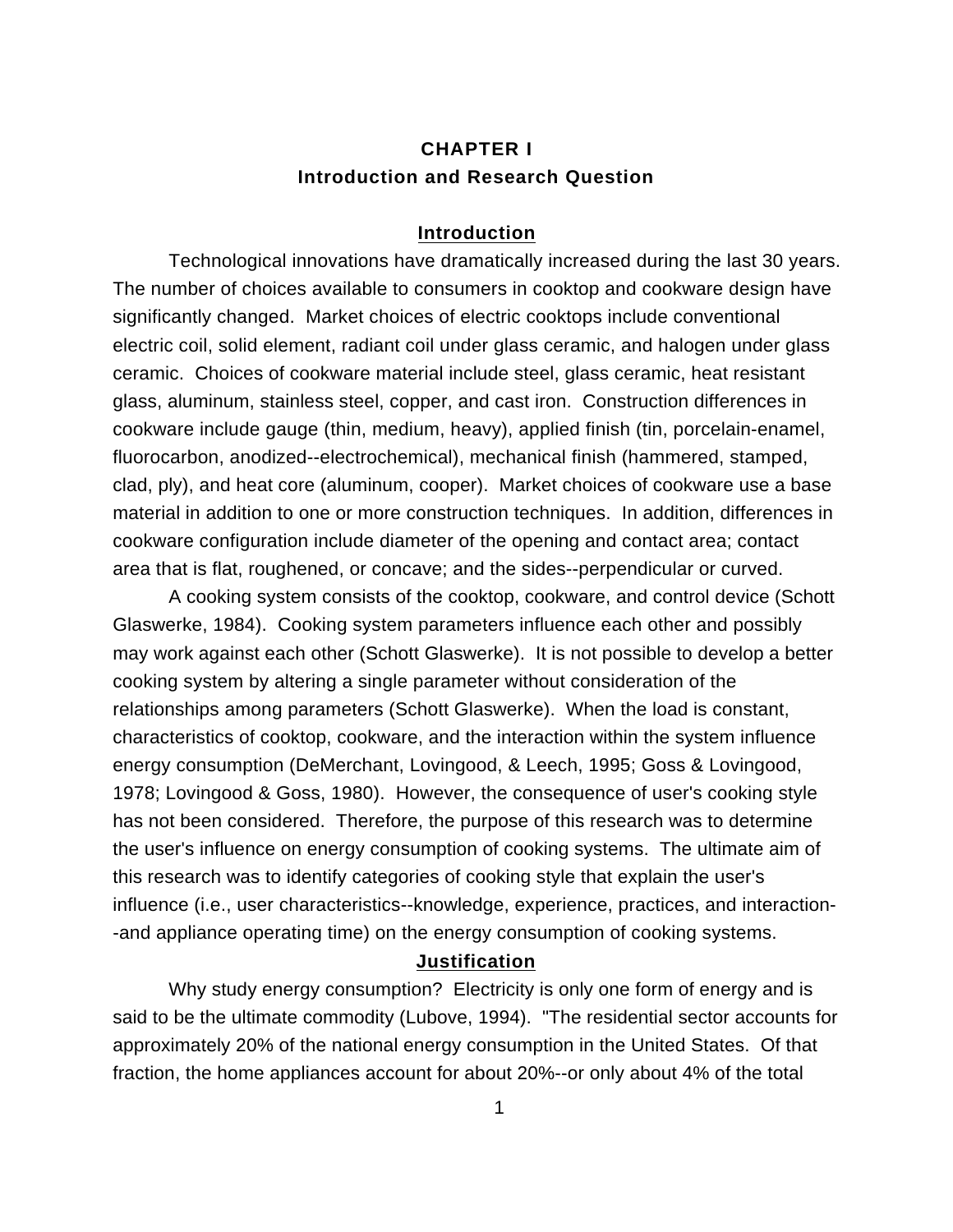national energy use" (Weizeorick, 1993, p. 5). Four percent of the total and two-thirds of that used for space conditioning and refrigeration leaves very little to be used for cooking.

Why study the user's influence on energy consumption of cooking appliances if they use a small amount of energy? As Behrens (1977) stated, "from the functional stand point, majors (i.e., major appliances) are remarkably efficient machines. ...Any significant energy reductions will have to come through more efficient use of appliances" (Behrens, p. 6). The user of appliances is a significant variable in the energy efficiency equation, due to the user's habits in interacting with the equipment. Therefore, by understanding how the user influences the energy consumption of cooking systems and what factors explain the relationship between the user and energy consumption, educators can design programs to enable consumers to reduce energy consumption in cooking. This impacts total energy consumption via the transfer of knowledge to other more energy intensive situations.

Research that investigates cooktop and cookware, or cooking systems, is not new. For example, one of the earliest studies was conducted by Good in 1923 to investigate the thermal efficiency of stew-kettles of aluminum ware and enameled ware. In addition, numerous studies have been conducted at Virginia Tech and other universities to investigate the various aspects of the cooking system. Some of the more recent research determined the performance of the cooking systems when the user was controlled (Lovingood & DeMerchant, 1994; Martin, Lovingood, Long, & Schnepf, 1990). Lovingood and DeMerchant and Martin et al. each conducted three tests to evaluate the cooking systems' performance: evenness of heat distribution, speed of heating, and retained heat. Research also has been conducted to determine the relationships of consumers' knowledge, practices, and satisfaction with the interaction of cooking system components (DeMerchant, Lovingood, Leech, & Johnson, 1994). However, energy consumption was not the central focus of the aforementioned research and the researchers did not address how the user influences energy consumption.

## **Purpose of the Study**

The contribution of this research is how the user interacts with cooking systems: (a) what relationships facilitate explanation of the energy consumption of a cooking system, and (b) what the user did that influences energy consumption of the cooking system, e.g., consumer's style.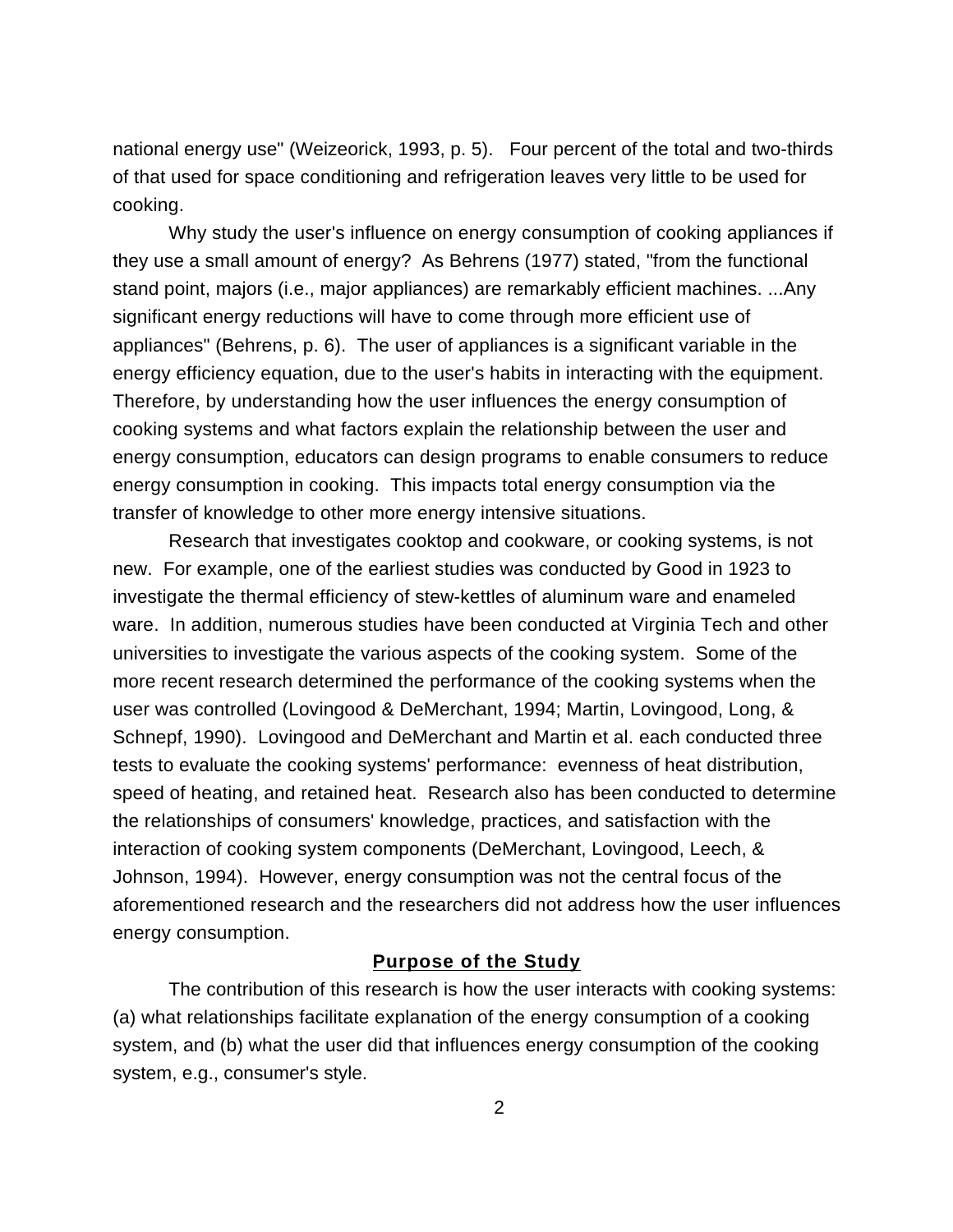The purpose of this study was to explain the user's influence on energy consumption with cooking systems using electricity. This research was conducted in two phases. The objectives of Phase I were:

- 1) to determine if relationships exist that explain the user's influence (i.e., user characteristics--knowledge, experience, practices, and user interaction--and appliance operating time) on energy consumption with cooking systems using electricity.
- 2) to determine the percent of variance in energy consumption that may be explained by the cooking system, appliance operating time, and user characteristics.

The objectives of Phase II were:

- 1) to identify categories of cooking style that consider the user characteristics and different cooking systems to explain the user's influence (i.e., user characteristics--knowledge, experience, practices, and user interaction--and appliance operating time) on energy consumption of cooking systems using electricity. Hence, the categories are based on user behaviors that influence energy consumption with cooking systems.
- 2) to identify categories of cooking style that consider just the user characteristics and appliance operating time to explain the user's influence on energy consumption of cooking systems using electricity. Hence, the categories consider the user's influence on energy consumption with cooking systems.

# **Research Questions**

# Phase I

- 1) Is there a relationship between user's influence (i.e., user characteristics- knowledge, experience, practices, and interaction--and appliance operating time) and energy consumption of cooking systems using electricity?
- 2) What percent of variance in energy consumption may be explained by the cooking system, appliance operating time, and user characteristics?

## Phase II

1) What categories of cooking style explain the user's influence (i.e., user characteristics--knowledge, experience, practices, and interaction--and appliance operating time) on energy consumption with cooking systems using electricity when considering the user characteristics and different cooking systems?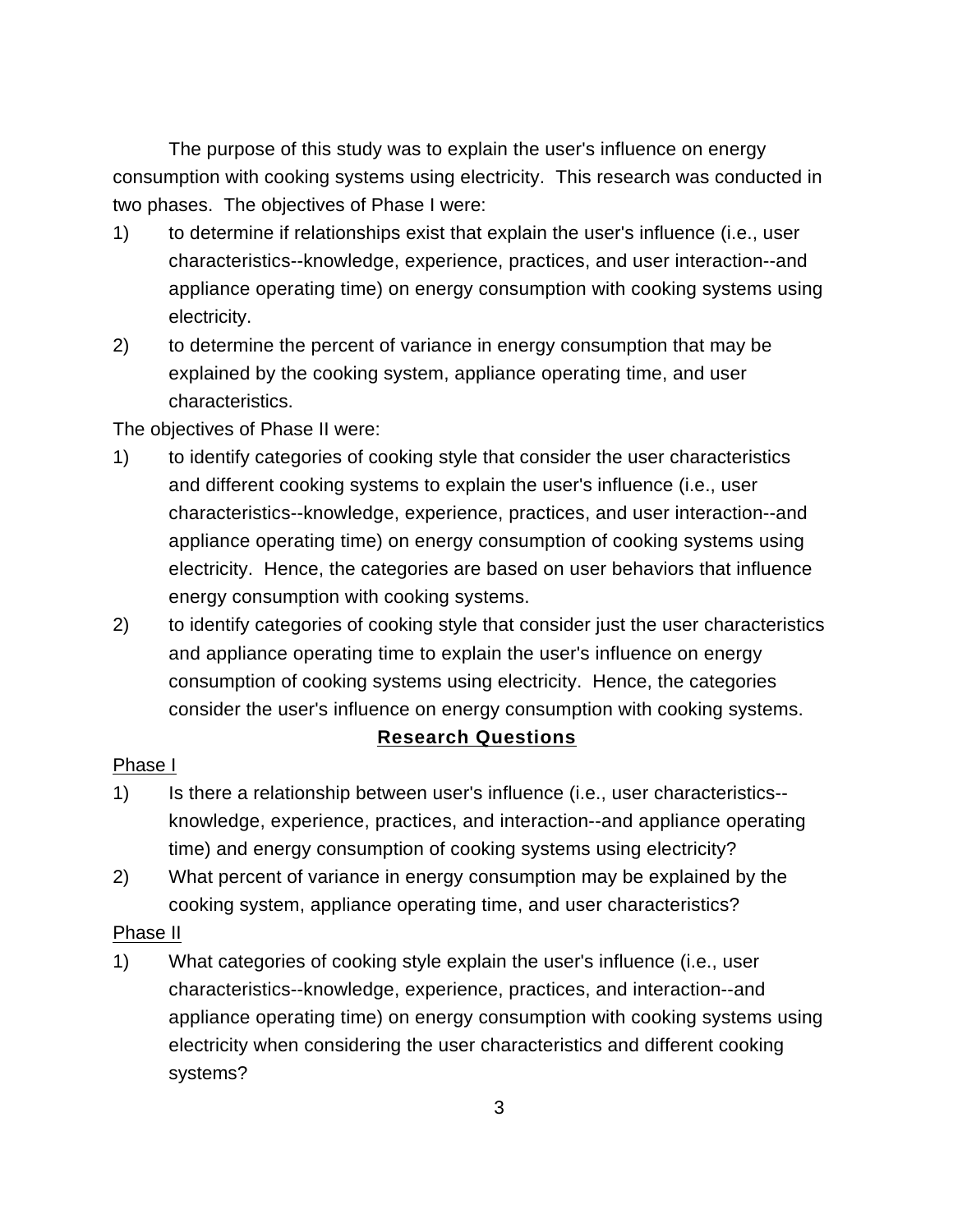2) What categories of cooking style explain the user's influence on energy consumption with cooking systems when considering just the user characteristics and appliance operating time?

## **Delimitations**

Due to money and time constraints and limited availability of equipment, the following delimitations were established.

- 1) Existing video tape data were used. Therefore, observations were eliminated (i. e., there were missing data) due to the video camera accidentally being turned off or the video tape braking.
- 2) Video tapes were viewed once per observation (Obs=360) with a normal speed (60 frames per second) and fast-forward (three times normal speed) when possible.
- 3) Trained assistants analyzed the 360 observations on video tapes using a ratio of 25:1 to ensure reliability. Therefore, the researcher watched 25 observations and then the assistant watched the 25th observation.
- 4) Existing data collected from previous cooking system research were used. Consumers' knowledge and experience were determined from existing survey data.
- 5) Only electrical energy consumption data were used.

# **Limitations**

The existing data had the following limitations which may affect generalizability of the results:

- 1) Only 15 participants were used in the investigation.
- 2) The participants were all young inexperienced cooks.
- 3) The cultural backgrounds of participants was African-American and Caucasian.
- 4) The research was conducted in only one area of the country. All 15 participants were Virginia Tech students. However, the participants were from California, Virginia, West Virginia, Arizona, Maryland, and the District of Columbia.
- 5) User's influence on energy consumption with gas ranges was not investigated; only electric energy consumption data was available.
- 6) Food quality was not measured for broccoli, white sauce, and carrots. A standard for food quality was not established; the standard for doneness was determined by each participant.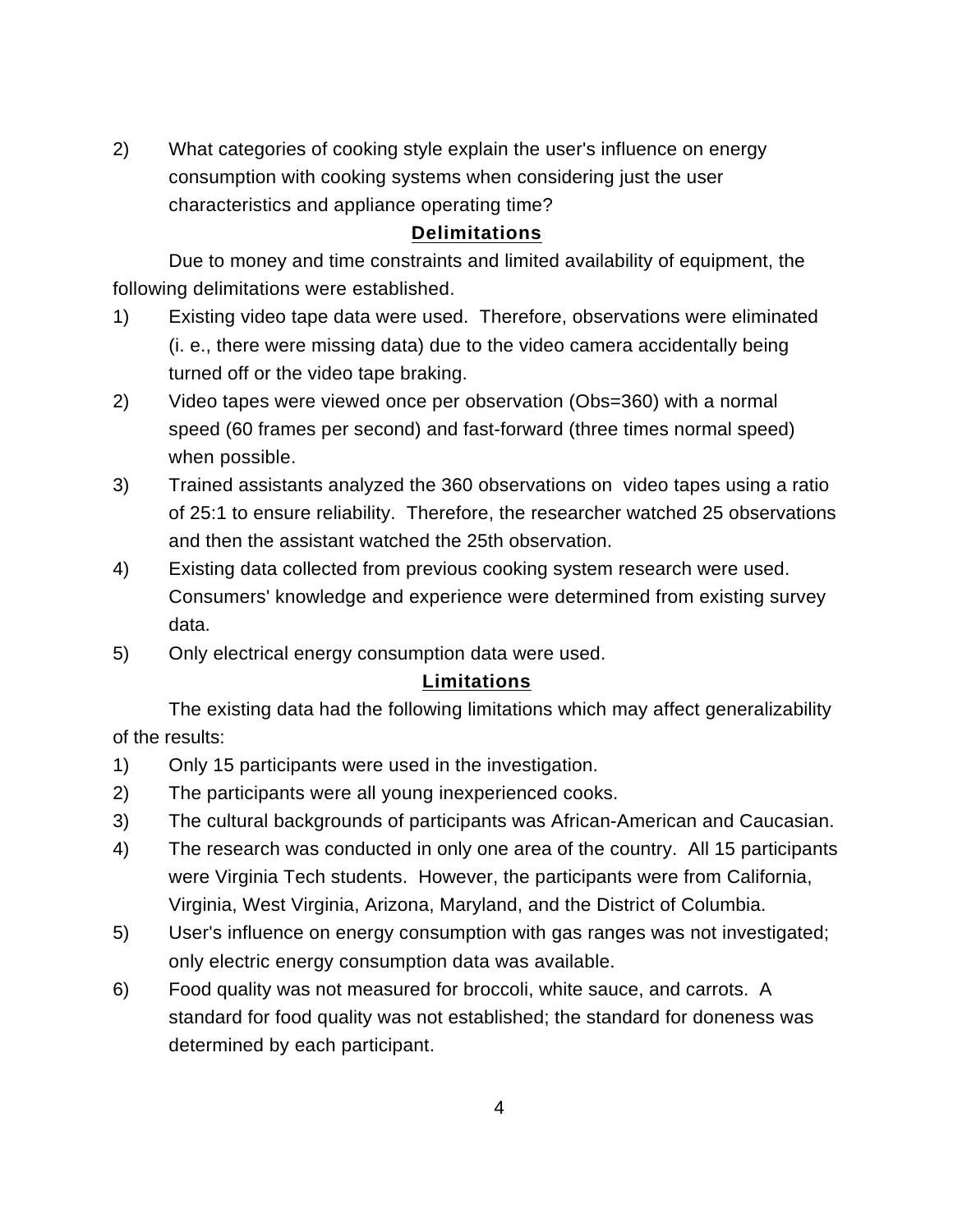## **Operational Definitions**

#### Dependent Variable

Energy consumption. Number of watthours required to complete the cooking process. The difference in watthour meter readings, recorded at the beginning and ending of the cooking operation, was calculated to determine the energy consumed. Independent Variables

Energy sources. The specific cooktop types under investigation. Energy sources used in the investigation included conventional electric coil, solid element, radiant coil under glass ceramic, and halogen under glass ceramic.

Container materials. The specific types of cookware skillet and saucepan used in the investigation. Container materials used in the investigation included thin gauge aluminum, heavy gauge aluminum, heavy gauge aluminum non-stick, heavy gauge stainless steel with thick aluminum heat core, thin gauge porcelain-on-aluminum nonstick, and glass ceramic.

Cooking system. A specific combination of energy source and container material. Four energy sources combined with six types of cookware yielded 24 cooking systems.

Goodness-of-fit (cooking systems). DeMerchant (1993) determined goodnessof-fit when developing a compatibility scale for cooking systems. The diameter of the cooktop units and diameter of cookware base were measured and compared to determine goodness-of-fit. Results were quantified as the following: If neither the skillet nor the saucepan diameter corresponded with the heat source  $< 1/4$ " then = 1 point; if either the skillet or saucepan diameter corresponded with the heat source < 1/4" then = 2 points; and, if both the skillet and saucepan diameter corresponded with the heat source  $\langle 1/4$ " then = 3 points.

Appliance operating time. Length of time between the on and off time for each cooking operation; total operating time is the summation of appliance operating time for each cooking operation.

User characteristics. The user characteristics under investigation for this research included knowledge, experience, user interaction with the cooking system, and practices. User interaction and practices are the overt behaviors exhibited by the consumers when using a cooking system. The variable user is the result of statistical interaction between user's information and user's behavior.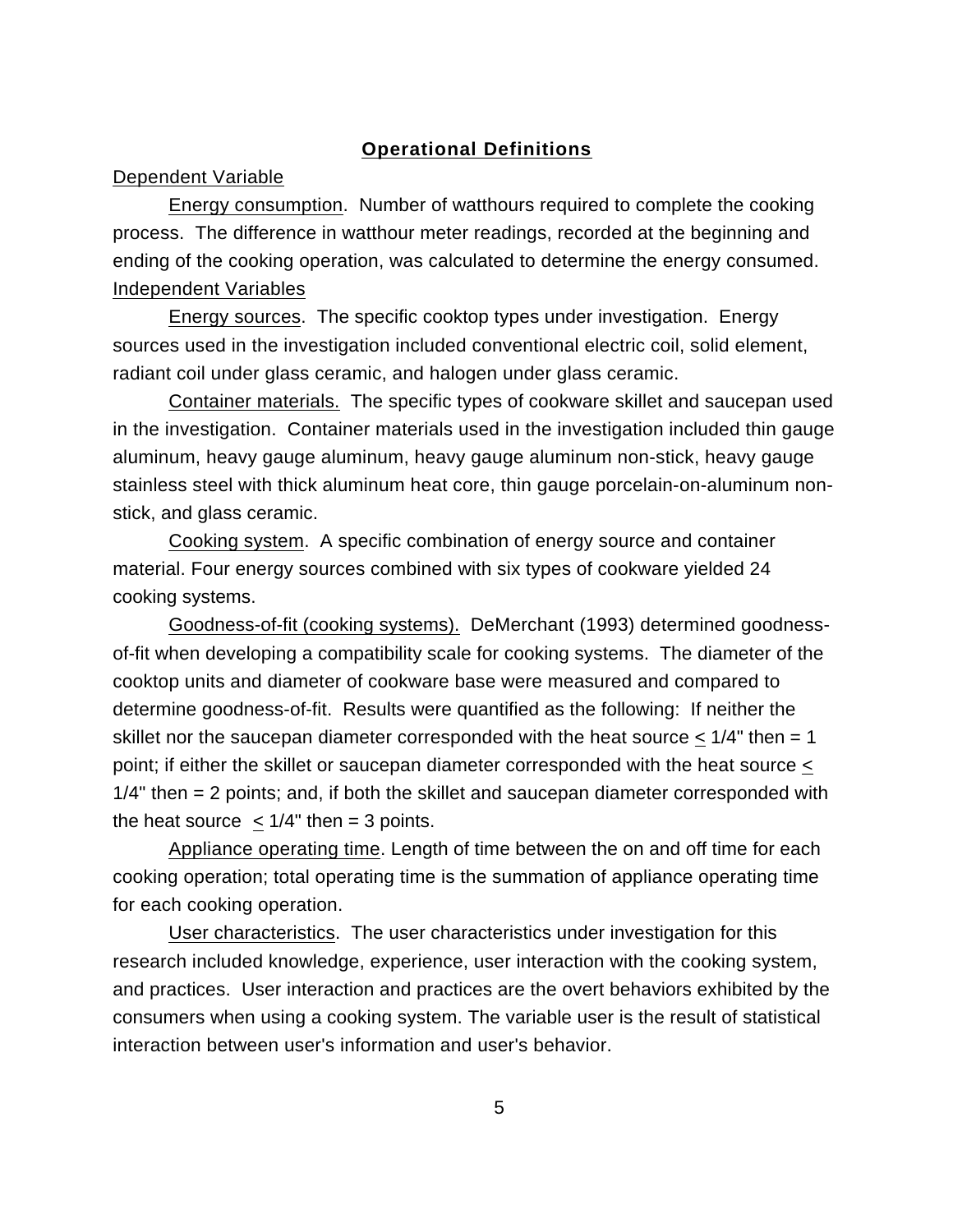Information--knowledge. A measure of the information that consumers have about cooktops and cookware as determined by a pretest and posttest evaluation.

Information--experience. A compilation of encounters that consumers have undergone regarding cooktops and cookware (e.g., familiarity with cooking procedure, having purchased cookware, number of different types of cooktops and cookware regularly used).

Information--interaction term. The statistical interaction between the user's knowledge and the user's experience.

Behavior--interaction. A five point scale was developed by Lovingood, Bentley, Lindstrom, and Walton (1987) to describe the intensity of user interaction.

This research considered user interaction as the number of times consumers interact with or adjust the food, cookware, or cooktop controls. Manipulation of the food is the number of times that consumers stir, turn, or move the food in any way during the cooking process. Cookware manipulation is the number of times that a consumer moves or shakes the cookware in any way during the cooking process. Cooktop control manipulation is the number of times that a consumer adjusts the controls in any way during the cooking process.

Behavior--practices. Practices are a compilation of the behaviors exhibited by the consumers as they take advantage of functions or features of the cooking system that influence energy consumption, i.e., retained heat, preheated element, cover on cookware during cooking, heat source left on after cooking, and matched diameter of the cooktop and cookware's contact area.

Behavior-interaction term. The statistical interaction between the user's interaction and the user's practices.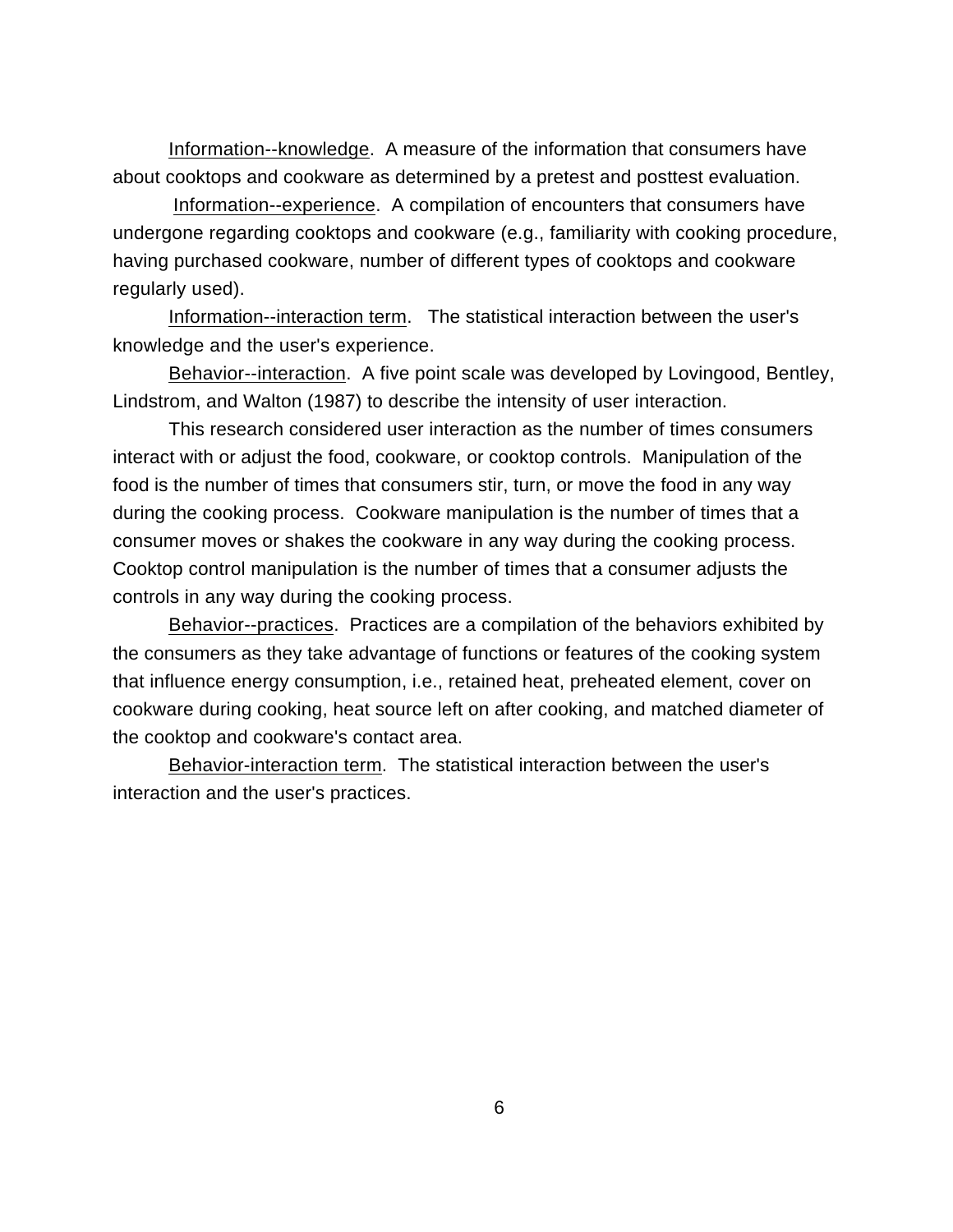# **CHAPTER II Literature Review and Framework**

The review of literature for this study explored related literature on cooking systems in order to establish a framework for the study and a justification for variable selection. The purpose of this research was to explain the user's influence on energy consumption of cooking systems using electricity. Hence, the literature review addressed energy consumption of cooking systems in general and is focused on independent variables in the following categories: cooking system, cooking activities, user characteristics--knowledge, user interaction--and appliance operating time. This research was viewed from a management perspective and was designed to investigate how consumers implement a plan within the management process. The unique contribution of this research is identifying how an individual's cooking style--a person's use of resources in cooking--impacts the resources of a household, namely, the energy consumption of a cooking system.

The objective of this section is to review the pertinent literature that provides support for the framework of the management process. The components of the framework serve as the outline for this section. Therefore, within the cooking system environment, the cooking activities and the sub-system variables under investigation are user characteristics, appliance operating time, and energy consumption.

## **Resource Usage**

Management may be defined as the process of using resources to achieve goals (e.g., Goldsmith, 1996). A consumer's energy consumption practices/habits relate to management through the application of decision-making skills. A habit is the absence of fresh decision-making (Gross, Crandall, & Knoll, 1973). Goldsmith asserted that habits are often unconscious patterns of behavior.

 According to Knoll (1963), management involves planning, implementing, and evaluating. However, Deacon and Firebaugh (1988) included planning and implementing which was further subdivided into actuating and controlling.

This research investigated the management constructs of actuating and controlling, the subparts of implementing. Participants were provided a plan--recipes and instructions--along with premeasured and weighed ingredients and were instructed to actuate the plan with each cooking system, i.e., to put the plan into effect. It was assumed that how consumers actuated the plan is influenced by their knowledge and experience, which further influenced the consumer's interaction--overt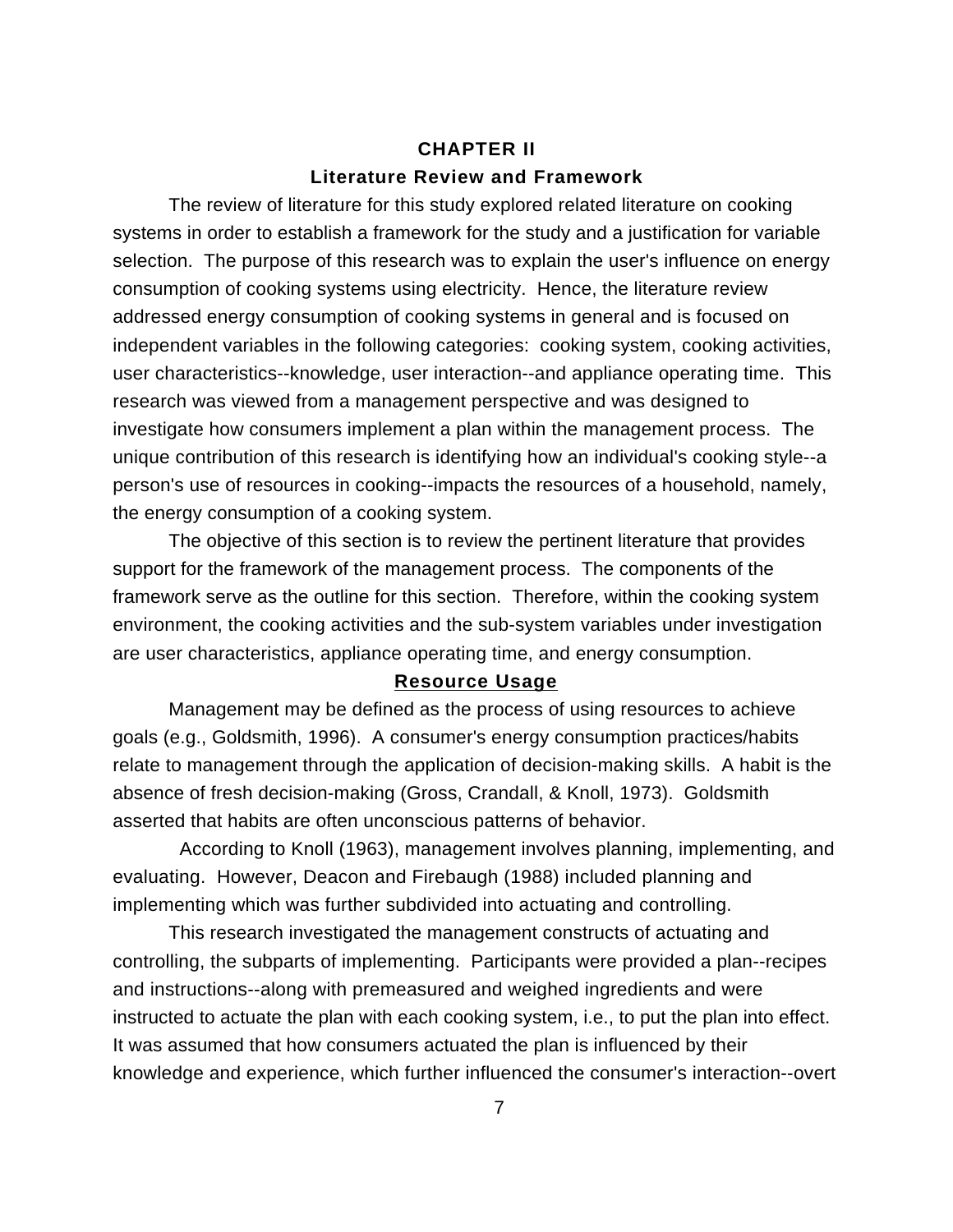behavior or cooking style--to impact appliance operating time and ultimately energy consumption. For example, when the user cooks on high heat, there is a tendency for less control of the process requiring an increased amount of manipulation and energy to be utilized.

Controlling is checking actions and outcomes for conformity to plans and, if necessary, adjusting standards or sequences (Deacon & Firebaugh, 1988). The sequence of the activities and quantity of manipulation influences appliance operating time and energy consumption, e.g., did the participants dovetail activities or use retained heat during any activities. Each time the heat settings and food are manipulated, the user is attempting to control the process and thereby check actions and outcomes.

In summary, this research was designed to investigate how the user influences the outcome of cooking--energy consumption--as individuals implement plans- recipes--or more specifically, the actuating of plans and controlling that occurs while using cooking systems. Further, this research determined how consumers use their resources (i.e., knowledge, experience, interaction and practices with a cooking system) to achieve a goal--cooking. The next section will examine the research related to these variables.

## **Literature Related to Cooking Systems**

## Cooking System Environment

The cooking system environment contains the cooktop and cookware as well as the goodness-of-fit of the system investigated.

Cooking systems. Thermal efficiency of cookware was emphasized in early studies. It has been concluded that the gauge, diameter, and material all affect performance of the cooking system (Good, 1923; Landreth & Hutchinson, 1929; Monroe & Smith; 1934; Roberts, 1935; Sater & Peet; 1933; Swartz, 1931; Swartz & Jones, 1931). The recommendations from these studies were to use flat bottom cookware with a diameter that matches the diameter of the energy source and has perpendicular sides and a tight fitting cover. Howard (1978) validated the previous research when he found that a utensil which does not completely cover the element, or one which can only contact the element over a small area, is the least efficient.

Martin, Lovingood, Long, and Schnepf (1990) investigated cooking system interaction by considering the compatibility of the energy source (cooktop) and container material (cookware). They stated that if the bottom of the pan is to be heated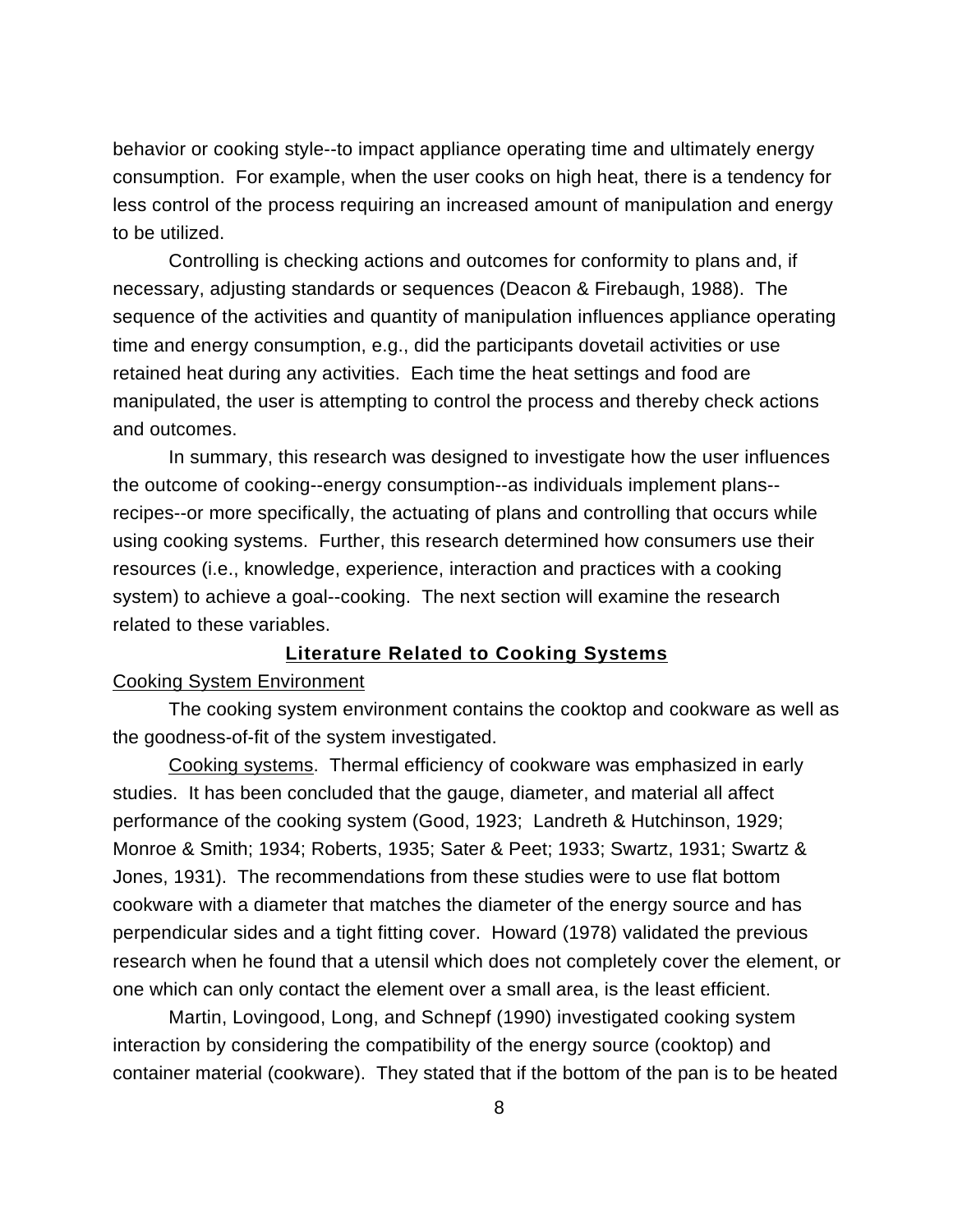uniformly, then heat must be transferred horizontally as well as vertically. Their investigation was conceptually grounded within the physical principles of heat transfer which indicate that a cooking system is composed of the inherent characteristics of the cooktop and cookware.

Laughon (1980) identified variables that influence energy and time required in cooking pan diameter and shape, pan material and gauge, use of covers, food load thickness, and food density. Through choices in cookware and its placement on the cooktop, the user of a cooking system will have a direct influence on each of the previously mentioned variables.

#### Cooking Activities

Turpin (1989) defined cooking as the achievement of desired food quality through temperature change. When food is cooked, heat induces a physical or chemical change. Various factors affect the resulting performance of the cooking system.

Weber (1958) stated that surface unit cookery is much more complex than other cookery because a wider temperature range is generally used, the number of foods is greater, and only the bottom of the cookware is exposed to the heat source. Four cooking operations that Weber identified were frying, warming, waterless, and boiling. User Characteristics

Literature that investigates user interaction with cooking systems is extremely limited. For example, Saxton (1991) is the only author that addressed the concept of cooking behavior. He identified seven American "cooking behavior" segments based on cookware sales and global eating patterns as:

|                               | Household % | Dollar % |
|-------------------------------|-------------|----------|
| <b>Power Gourmets</b>         | 8           | 21       |
| <b>Practical Gourmets</b>     | 6           | 15       |
| <b>Bogus Gourmets</b>         | 8           | 19       |
| <b>Basic Cook: Involved</b>   | 21          | 26       |
| <b>Basic Cook: Uninvolved</b> | 11          | 8        |
| Reluctant                     | 22          |          |
| Non-cooks                     | 24          | З        |

The cooking behavior segments have been labeled with percentages of American households per segment. Dollar percentage represents the percentage of the total number of dollars spent on cookware for each cooking behavior. Approximately 22% of the American households spend 55% of the total dollars spent on cookware purchases. Hence, the cooking behavior segments developed by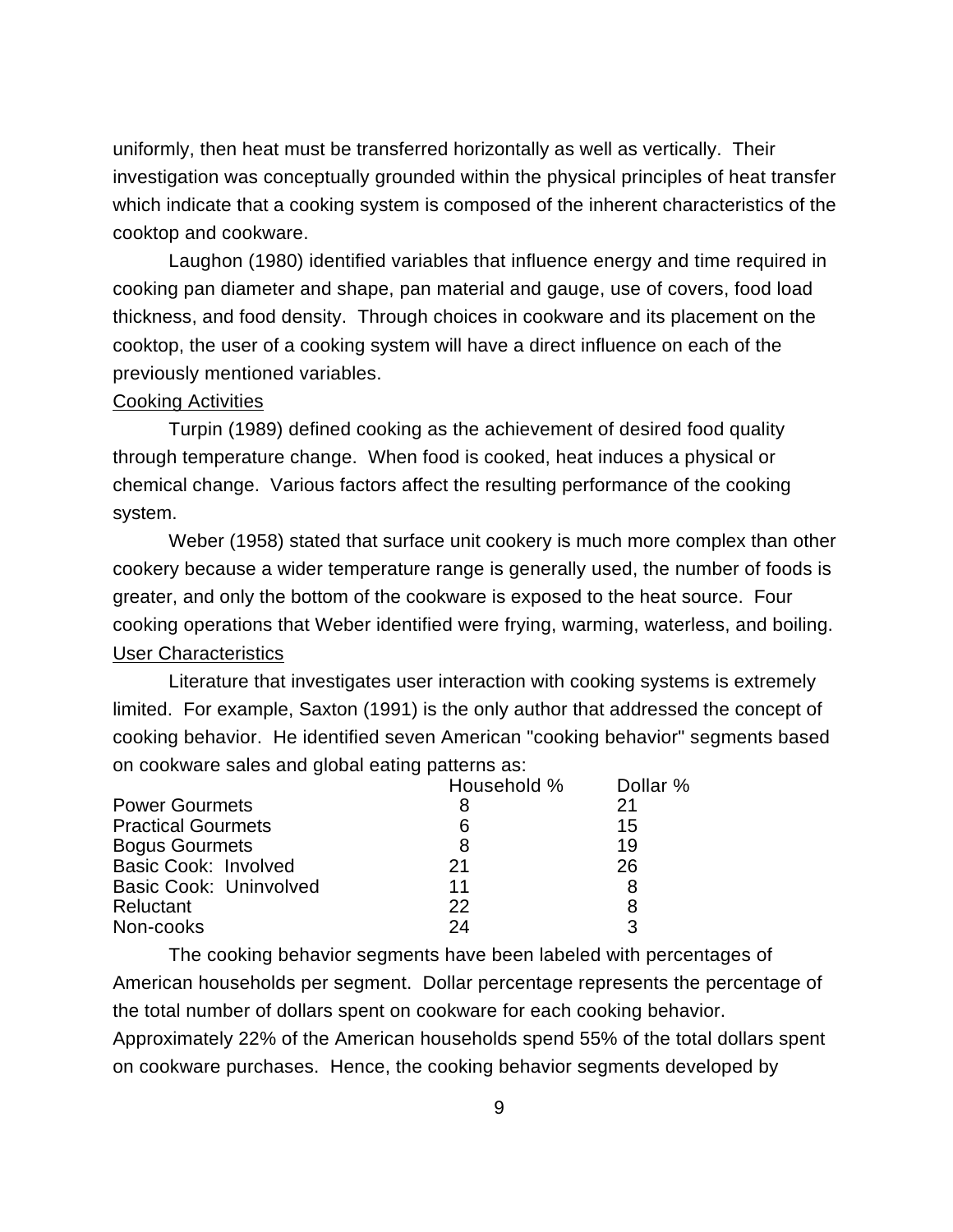Sexton are a marketing tool based on cookware sales, compared to how consumers actually use the products that they purchase. Therefore, Saxton addressed the purchasing behavior of consumers, not user characteristics regarding usage of cooking systems.

Knowledge. DeMerchant, Lovingood, Leech and Johnson (1994) found that consumers' knowledge was significantly higher after consumers had cooked with 30 cooking systems. Furthermore, they found that knowledge, as a dependent variable, seemed to influence satisfaction with cooking systems.

User interaction. A user interaction scale developed by Lovingood, Bentley, Lindstrom, and Walton (1987) and later validated by Lovingood and Young (1988) and Young (1988) provides quantifiable means of assessing user interaction (1 = no user interaction;  $2 =$  slight--put food on, turn at appropriate times;  $3 =$  moderate--put food on stirring occasionally, manipulating food at appropriate times; 4 = frequent--stirring occasionally, manipulating food and readjusting control settings; and 5 = continual user interaction). However, when operationalizing the user interaction scale in a research project that included consumers, DeMerchant (1993) recommended that the scale be adapted as: (a)  $1 =$  none or bored/ checking, (b)  $2 =$  slight -- stir/turning, (c) 3  $=$  moderate -- stir/turning, (d)  $4 =$  frequent adjustment of controls, and (e)  $5 =$  continual manipulation and/or adjustment of controls.

DeMerchant's (1993) recommendation to adapt the user interaction scale by Lovingood et al. (1987) is appropriate when determining consumers' attitudes. However, when observing consumers' overt behavior the Lovingood et al. user interaction scale is more appropriate, due to the lack of ability to distinguish between necessary stirring and stirring because of boredom.

DeMerchant et al. (1994) found there were significant differences in consumers' satisfaction among the cooking systems with the level of user interaction required as indicated by cookware cleaning and frying. However, when they used a thermalization cooking operation, there were not significant differences in consumers' satisfaction among the cooking systems due to necessary level of user interaction. Appliance Operating Time

Goss and Lovingood (1978) compared energy consumption and time of a smooth-top and conventional electric range to prepare a 21-meal menu. They found only a 0.97 percent difference in energy consumption. In addition, Lovingood and Goss (1980) compared energy consumption and time for cooking a week's meals with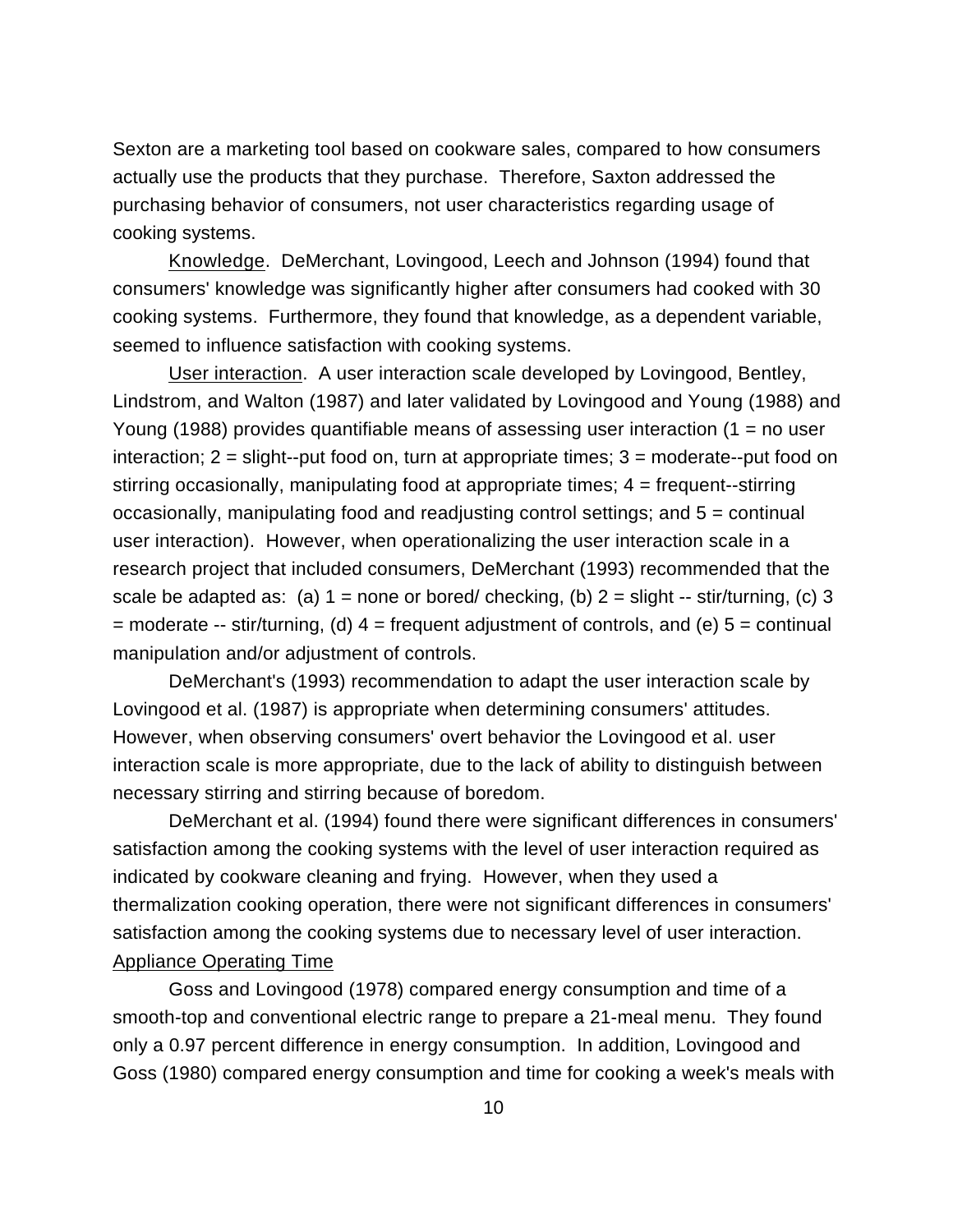a conventional range, a smooth-top range with thermostatically controlled surface units, a smooth-top range with nonthermostatically controlled surface units, and a countertop microwave oven in conjunction with each range. They found that using the microwave oven in conjunction with the conventional range used the least energy and time, while the nonthermostatically controlled smooth-top required the most time and energy. In addition, Laughon (1980) operationalized cooking time as appliance operating time when investigating energy and time required to prepare foods with a microwave oven and conventional range.

Richardson (1982) distinguished between total time and active time. She defined total time as the amount of time needed for all steps from the beginning to the end of product formulation; and active time as the amount of time for those steps which require full or partial attention of the worker. The amount of actual heating time for each food was noted. Active timing was started after all ingredients, equipment, and utensils were assembled in one place.

#### Energy Consumption

Enactment of the Energy Policy and Conservation Act of 1975 provided an impetus for research and the development of test procedures for residential appliances. Tests with water or an aluminum block have been used to simulate a food load and have been typical of the cooktop studies conducted in industry. Researchers in family and consumer sciences have generally utilized tests that might be more typical of consumer practices (e.g., Baragar, 1962; Goss & Lovingood, 1978; Hill & Anderson, 1983; Lovingood & Goss, 1980; McCord, 1970; Peters & Hunt, 1977; Pickett, 1962; Young, Lovingood, Goss, Johnson, Barclay, & O'Brien, 1994). It can be concluded from several controlled experimental studies conducted during the 1970s that the use of metal cookware, even with a porcelain enamel coating, increases energy efficiency unless the metal cookware is much thicker than the non-metal (McCord, 1970; Overby, Hobocienski, & Lewis, 1978; Peters & Hunt, 1977).

Research by Fechter and Porter (1978) at the National Bureau of Standards (NBS) is the only study found that was designed to determine the relationship between consumers' practices and energy consumption in cooking. In the NBS laboratory, 58 cooks prepared a seven-day menu using a gas or electric range (whichever they ordinarily used at home). In this investigation energy consumption varied as much as 50% among cooks on the same range for the same menu. However, DeMerchant, Lovingood, and Leech (1995) reported a variation as high as 120% among consumers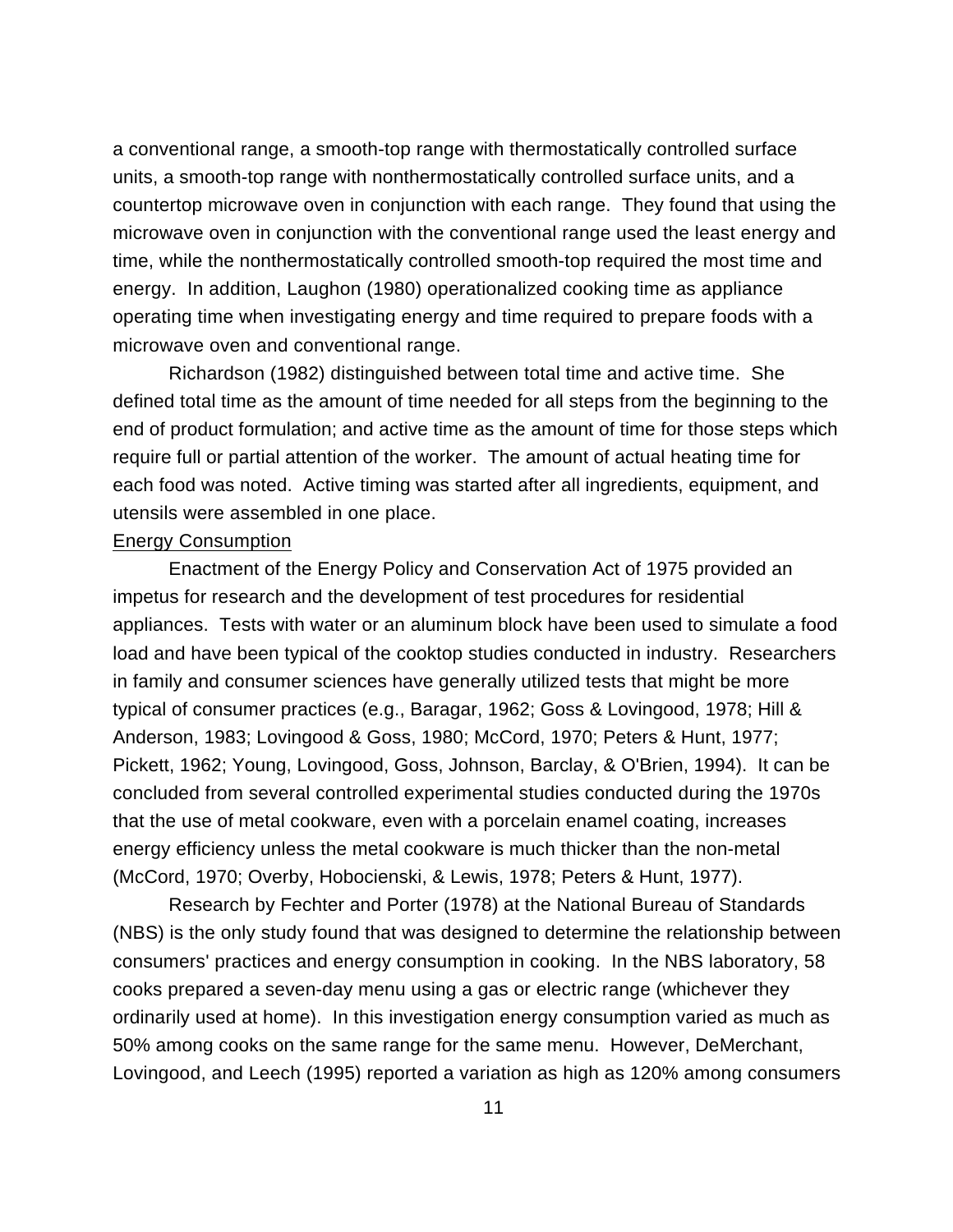using the same cooking system for the same menu. Due to past research findings, this research considers energy consumption to be influenced by the level of user characteristics-interaction, practices, knowledge, experience--and appliance operating time.

In summary, since the turn of the century household equipment research has been conducted on cooktops and cookware that was grounded in the physical principles of heat transfer. In addition, consumer's knowledge and interaction level have been variables used in past cooking system research. The only studies found that investigate energy consumption and appliance operating time have been conducted with a controlled user. Researchers that investigated energy efficiency with the same cooking system and menu but different consumers have found that consumers are an important variable. However, the previous research does not address how the user influences energy consumption of cooking systems.

## **Consumer's Cooking Style**

#### Framework

User characteristics is a subsystem within the cooking system environment. User characteristics include the attributes that influence the outcome of the transformation that occurs when performing the task of cooking on energy consumption (Phase I). A consumer's cooking style is also the output of the larger system in Phase II. Categories of consumer's cooking style are an outcome after the transformation within the cooking system environment, as consumers' characteristics are divided based on differences in cooking activities and its sub-subsystems.

Phase I. The larger system--cooking system environment--uses non-human (e.g., energy and equipment) and human (e.g., user interaction) resources to accomplish a task--cooking [\(Figure 2.1\)](#page-24-0). The human resources include consumer's knowledge, experience, practices, and interaction to create an individual cooking style. Non-human resources are cooktops, cookware, energy, and food. Tasks are performed within the context of cooking activities and are a subsystem of the cooking system environment. Four cooking operations--activities--are thermalization, waterless, boiling, and frying as identified by Weber (1958). Sub-subsystems within the cooking system environment that are the result of the transformation of the cooking activities are user characteristics, appliance operating time, and energy consumption. Knowledge, experience, practices, and interaction are subsets of the user characteristics sub-subsystem.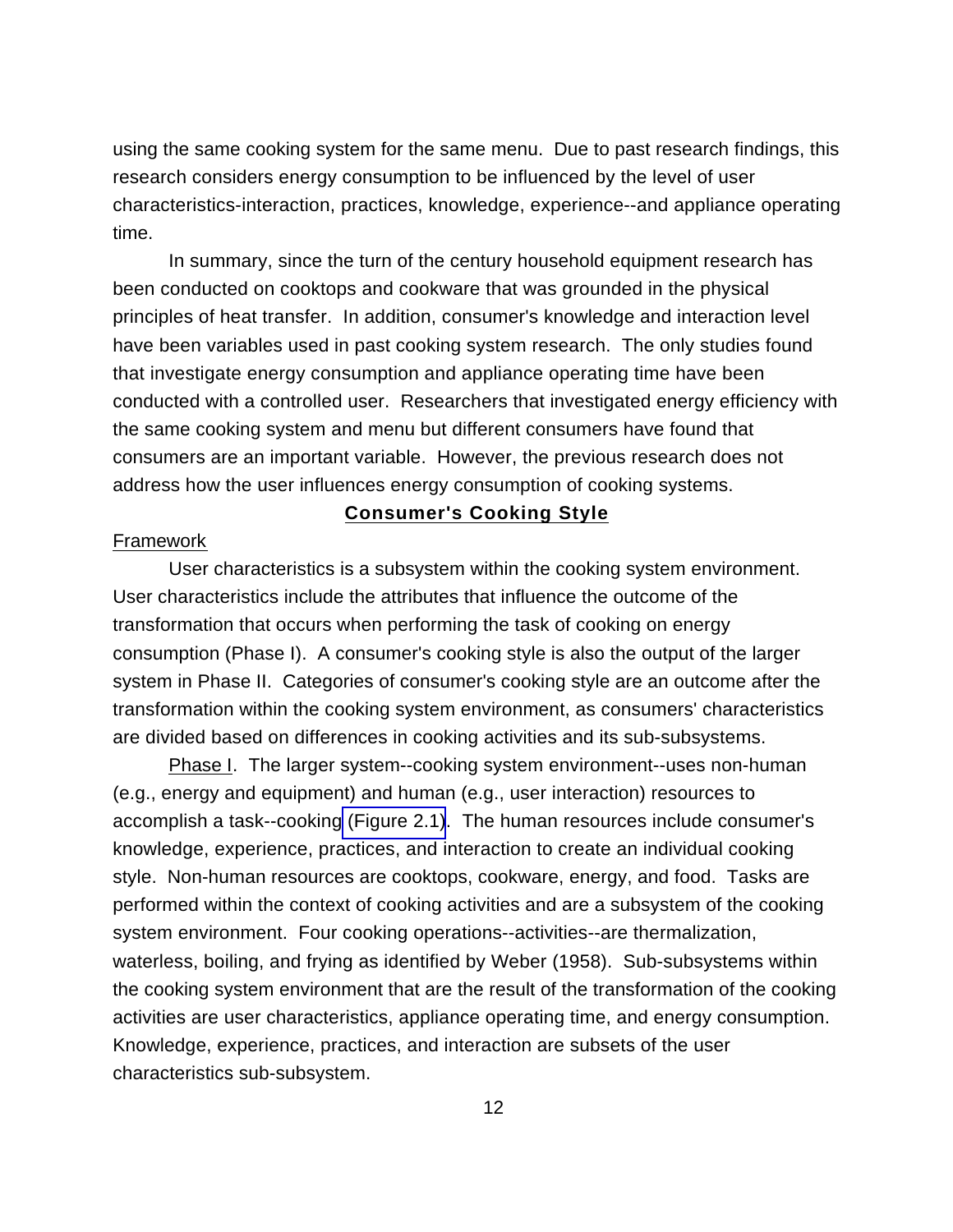<span id="page-24-0"></span>

Figure 2.1. Framework of Phase I, user's influence on energy consumption with cooking systems as explained by user characteristics and appliance operating time.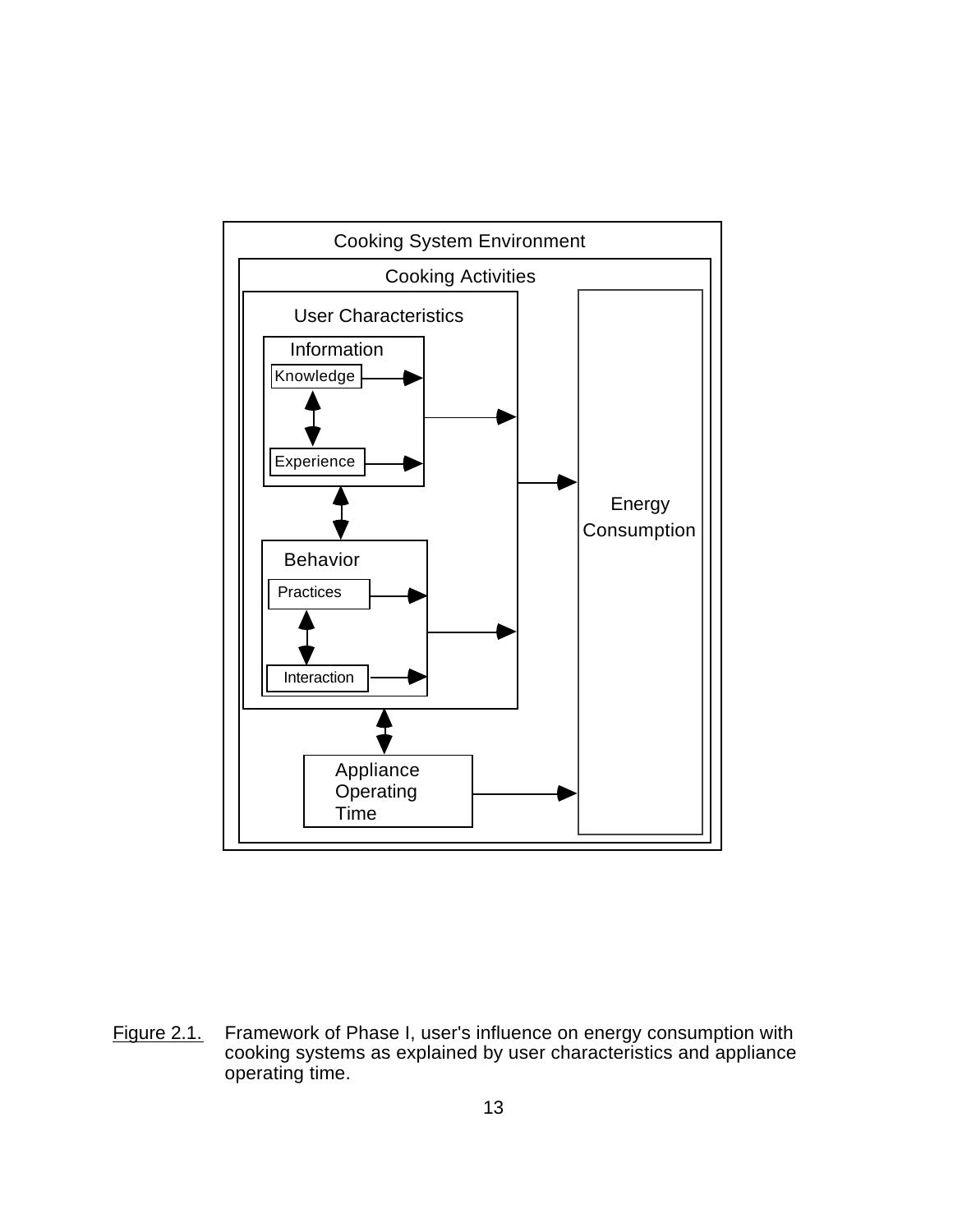User characteristics influence energy consumption of the cooking system due to the two-way connection between information (i.e., knowledge and experience) and behavior (i.e., practices and interaction). Steidl and Bratton (1968) stated that advanced information is important in skilled performance. Researchers have found a two-way relationship between knowledge and experience (Clark & Paivio, 1991; Hobson, 1991; Rappaport, 1987; Ribes-Inesta, 1991). In addition, researchers have determined there is a relationship between experience and knowledge, and overt behavior (Kruglanski, 1981; Rappaport, 1987; Windholz, 1987; Wolstein, 1977). Furthermore, user characteristics interact with appliance operating time to influence energy consumption. For example, knowledge influences the level of interaction and the level of interaction impacts on knowledge (e.g., the more the user interacts or uses the cooking system, then the more knowledge the user has regarding it). In addition, consumer's preference for degree of doneness and the ability to control the cooking process influences energy consumption via the user characteristics.

Phase II. In the cooking system environment non-human and human resources complete the cooking operation [\(Figure 2.2\).](#page-26-0) Human resources utilized in the investigation include consumer's knowledge, experience, practices, and user interaction. Together these concepts compose the individual's cooking style. Cooktops, cookware, energy, and food are non-human resources. Four cooking operations (i.e., thermalization, waterless, boiling, and frying) are tasks performed and a subsystem of the cooking system environment. Variations in energy consumption are explained by user characteristics and appliance operating time within the context of the larger system--cooking system environment--and cooking activities.

Categories of cooking style are the outcome of Phase II. Cooking style categories synthesize the information from the larger system. Information (i.e., knowledge and experience) and behavior (i.e., practices and interaction) are user characteristics that influence energy consumption due to the relation between the variables.

Advanced information is important in skilled performance (Steidl & Bratton, 1968) . Researchers have found a two-way relationship between knowledge and experience (Clark & Paivio, 1991; Hobson, 1991; Rappaport, 1987; Ribes-Inesta, 1991). In addition, researcher has determined there is a relationship between experience and knowledge (Kruglanski, 1981; Rappaport, 1987; Windholz, 1987; Wolstein, 1977). Furthermore, there is a two-way interaction between appliance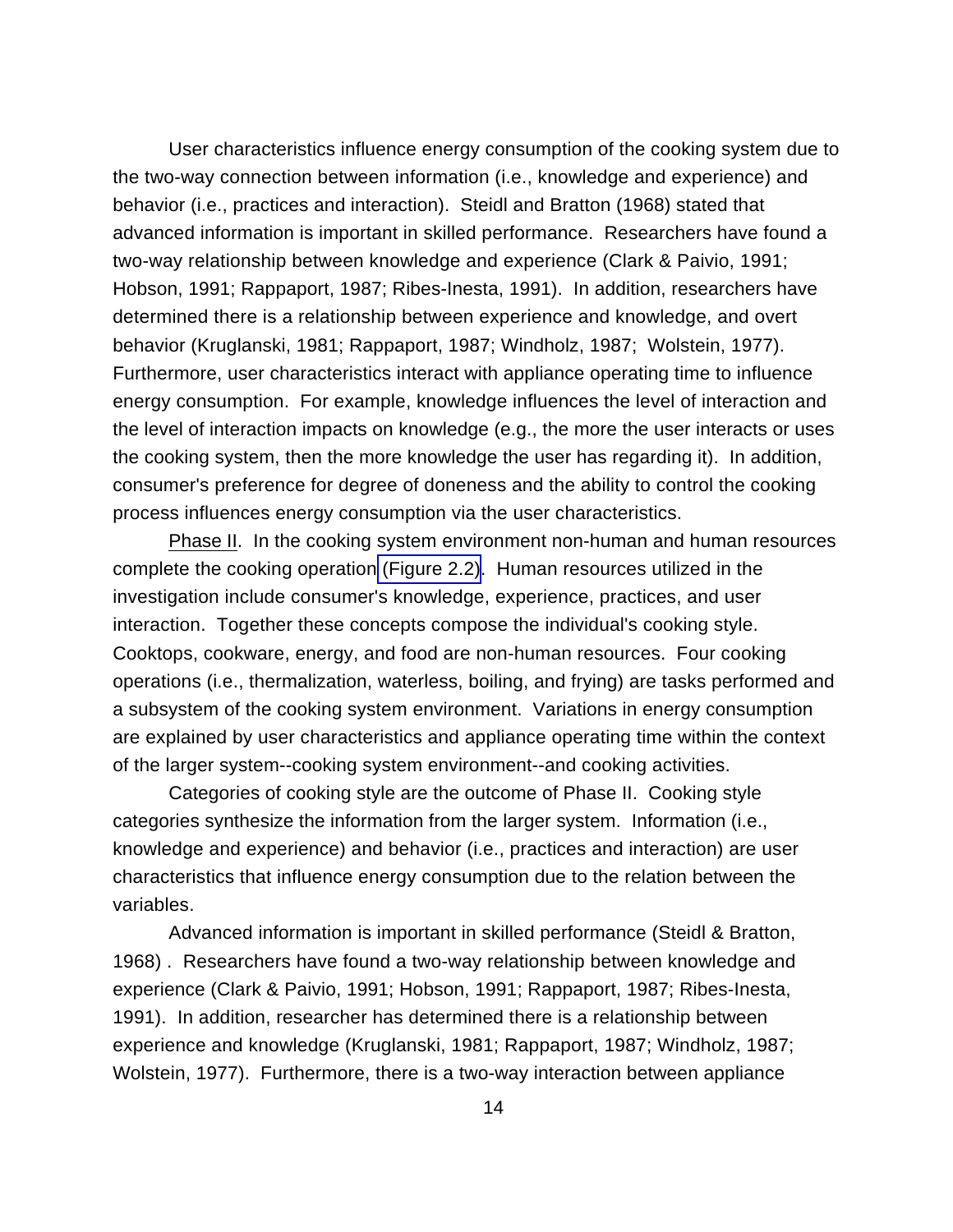<span id="page-26-0"></span>

Figure 2.2. Framework of Phase II, cooking style categories as explained by user characteristics, appliance operating time, and energy consumption.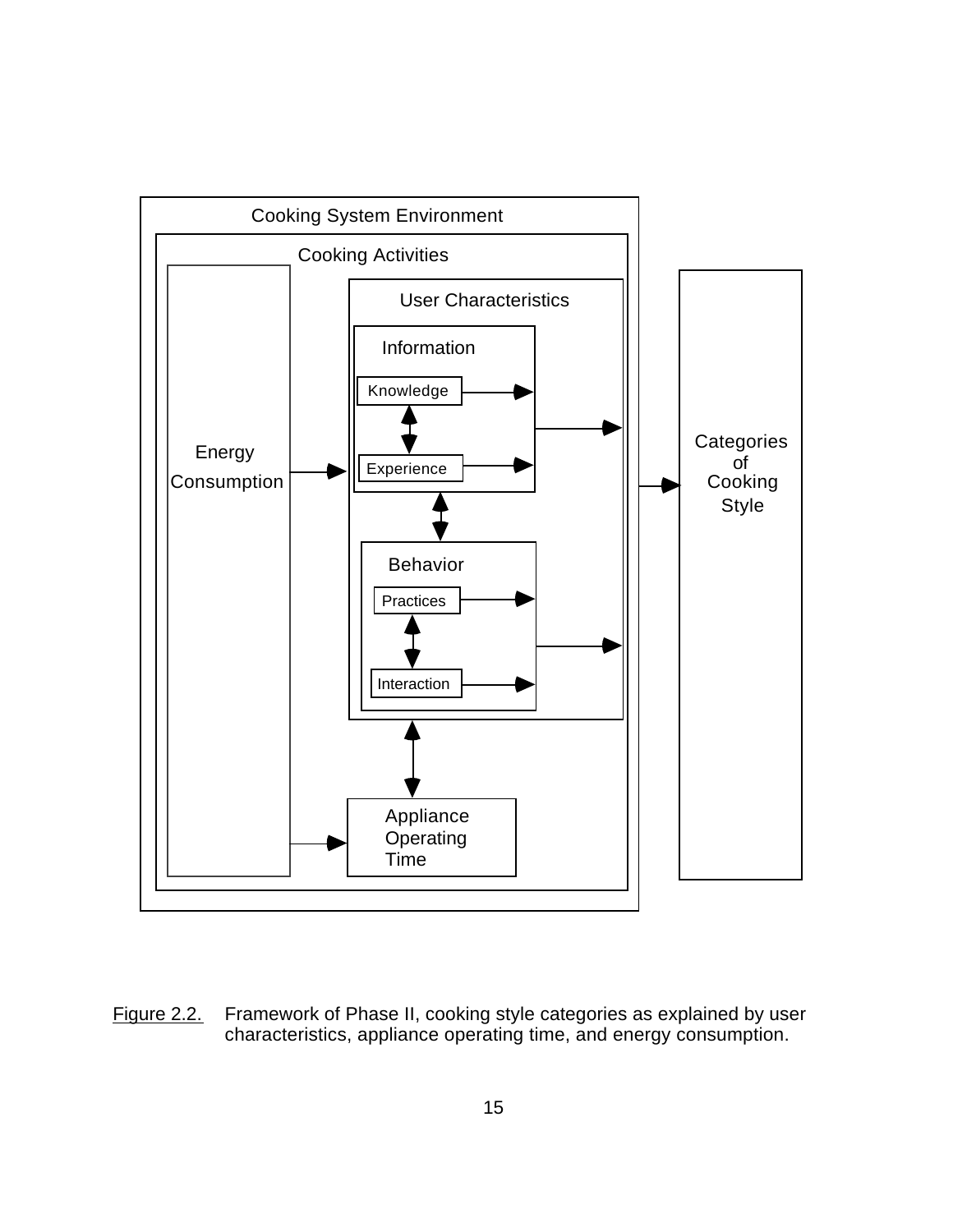operating time and user characteristics. For example, if a cooking system is slow to heat up then the user is likely to adjust the control to accelerate heating time, or if the cooking system heats up more rapidly than anticipated the user will adjust the control to slow down the heating and may pick up the cookware to cool the system more rapidly to avoid overcooking the food. In addition, the consumer's preference for degree of doneness and the ability to control the cooking process influences energy consumption by the user characteristics.

## **Hypotheses**

## Correlation Analysis

The following relationships are based on the framework presented for Phase I and past literature. Each hypothesis tests a relationship expressed in the framework.

- $H<sub>0</sub>$ :1 There is not a significant relationship between the consumer's knowledge and the energy consumption of cooking systems.
- $H<sub>0</sub>:2$  There is not a significant relationship between the consumer's experience and the energy consumption of cooking systems.
- $H_0:3$  There is not a significant relationship between the consumer's interaction and the energy consumption of cooking systems.
- $H<sub>0</sub>$ :4 There is not a significant relationship between the consumer's practices and the energy consumption of cooking systems.
- $H<sub>0</sub>$ :5 There is not a significant relationship between appliance operating time and the energy consumption of cooking systems.

## Multiple Regression Analysis

The following hypotheses test the combination of variables to describe the user's influence on energy consumption with cooking systems using electricity. Hypothesis 6 investigates the user's influence:

 $H<sub>0</sub>$ :6 Variance in energy consumption is a function of: appliance operating time, knowledge, experience, user interaction, practices, information, behavior, user, total model and specific variables used to create statistical interaction and composite variables.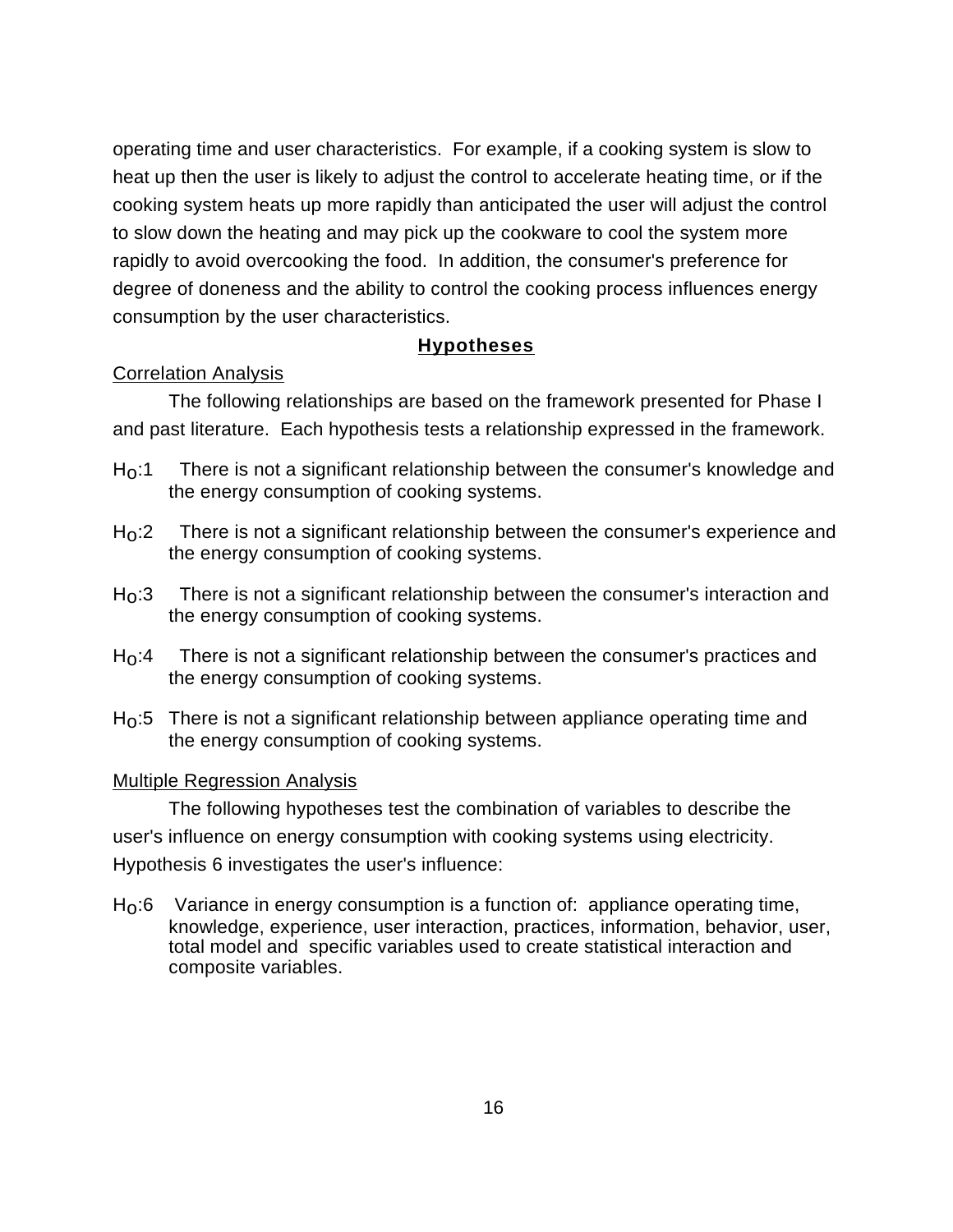- Hypothesis 7 considers variables that influence energy consumption that the user controlled and that the user did not control:
- H<sub>O</sub>:7 Variance in energy consumption is a function of: container material, energy source, goodness-of-fit, appliance operating time, knowledge, experience, user interaction, practices, information, behavior, user, total model, cooking system, cooking system and goodness-of-fit, and specific variables used to create composite and statistical interaction variables.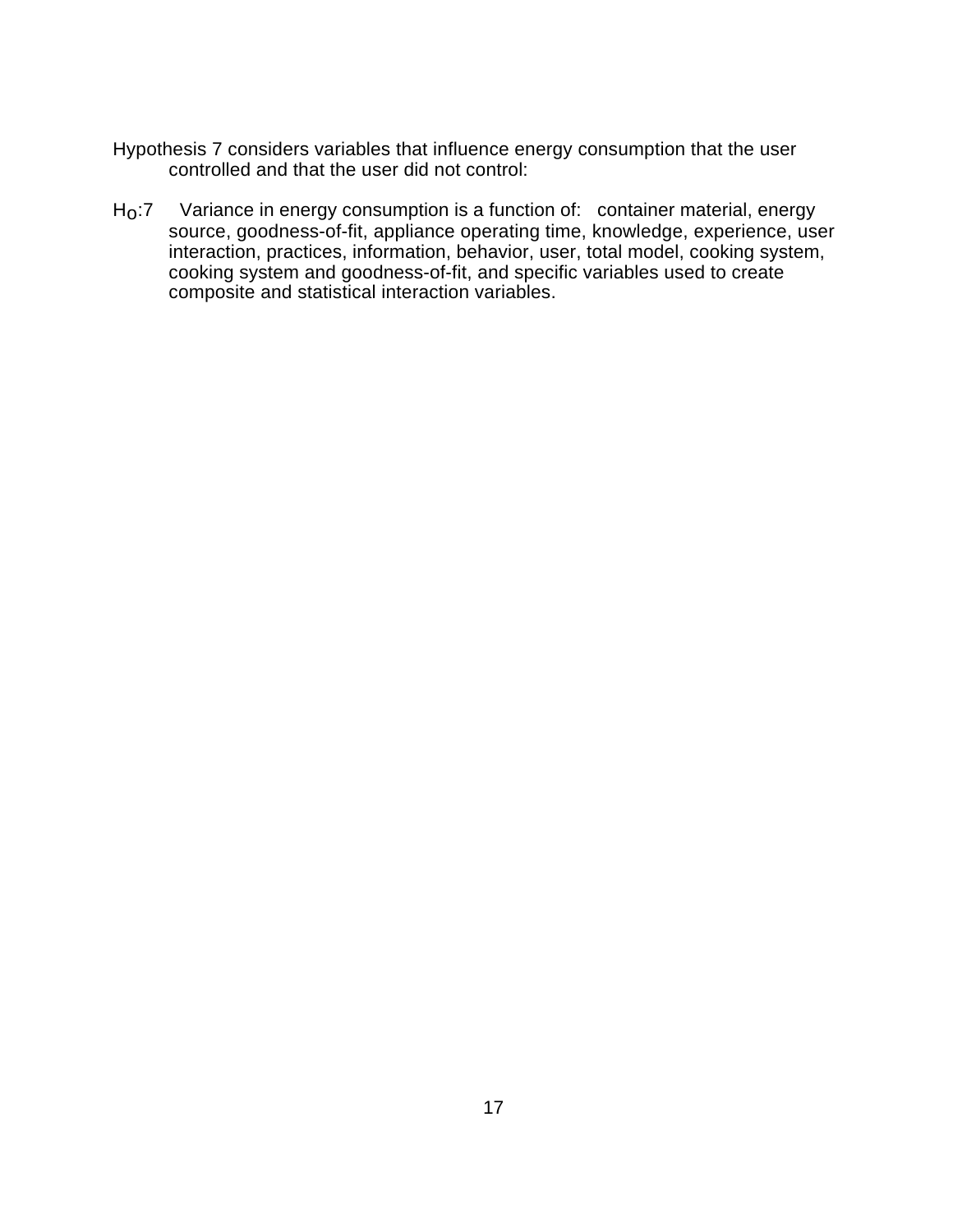# **CHAPTER III Methodology**

#### **Overview of Methodology**

The purpose of this study was to explain the user's influence on energy consumption with cooking systems using electricity. To accomplish this purpose two separate investigations were conducted and have been organized in two phases. During Phase I the user's influence was quantified to determine relationships that explain variations in the energy consumption of cooking systems using electricity. In Phase II, two sets of cooking system categories were developed to describe (a) the user characteristics and cooking systems that explain variations in energy consumption, and (b) what a group of 15 users typically do that influences where their average energy consumption level falls on a continuum of energy consumption.

 Existing data were used to answer the research questions. The existing data consisted of: video tape data [\(Appendix A\)](#page-113-0) of consumers preparing the research menu [\(Appendix B\)](#page-117-0), a survey ([Appendix C\)](#page-119-0), and data recorded on a data collection sheet by the researcher (i.e., watthour consumption, [Appendix D](#page-125-0)). Survey data revealed consumers' knowledge and experience with cooking systems ([Appendix B\)](#page-117-0). Video tape data were reviewed to determine: the appliance operating time needed to prepare the research menu designed to exemplify specific cooking operations (i.e., boiling, frying, thermalization, and waterless) and the amount of user interaction with food, cookware, and cooktop controls. The video tape data were further used to determine other practices of cooking style (i.e., using retained heat, covering the cookware during cooking, and matching the diameter of the cooktop elements to the diameter of the cookware's contact area--goodness-of-fit).

Simultaneous triangulation was used to answer the research questions. According to Creswell (1994) simultaneous triangulation answers the qualitative and quantitative research question at the same time in the study. He further stated that the results of the qualitative questions should be reported separately and should not necessarily relate to or confirm the results from the quantitative study. This study used existing data that included descriptive analysis and quantitative analysis, in order to fully describe the consumers and relationships among the variables.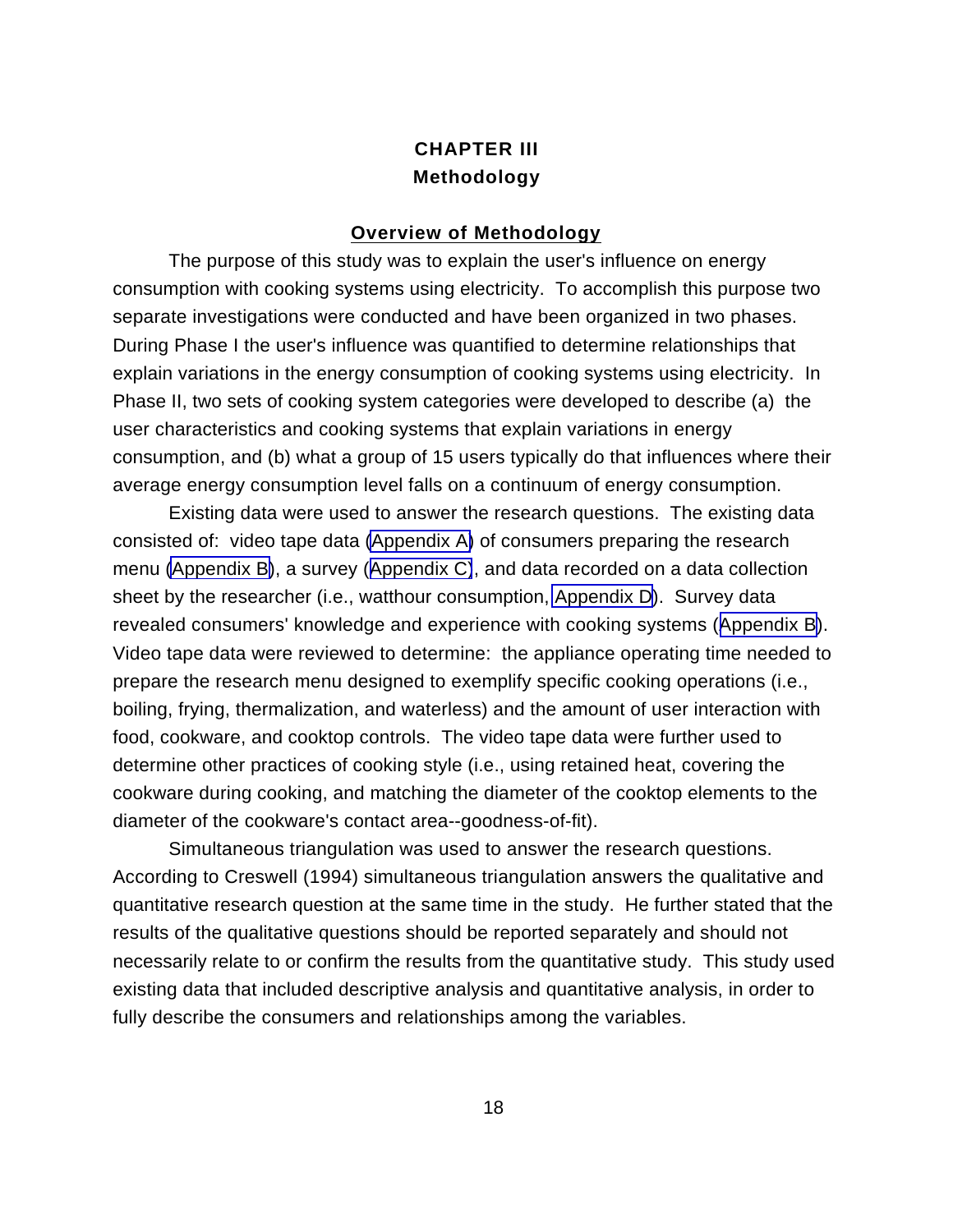# **Description of the Data Base**

A description of the data base is essential to understanding the strengths and weaknesses of the existing data and how the data can be manipulated to answer the research questions. DeMerchant (1993) conducted research to determine consumers' knowledge, practices, and satisfaction with cooking systems' interaction. Fifteen consumers prepared one menu ([Appendix B\)](#page-117-0) on each cooking system following specific procedures ([Appendix D\)](#page-125-0). Five types of cooktops and six types of cookware were used to form 30 cooking systems ([Appendix E](#page-133-0) for electric cooktops).

## **Energy Sources Cookware**

Electric Metallic Conventional Electric Coil Thin Gauge Aluminum Solid Element **Heavy Gauge Aluminum** Radiant Coil under **Heavy Gauge Aluminum** Halogen under Glass Ceramic Stainless Steel with an

Glass Ceramic with Non-stick Finish Aluminum Heat Core Gas **Branch Contract Contract Contract Porcelain** on Aluminum Traditional Gas Flame with Non-stick Finish

> Non-metal Glass Ceramic

Consumers used each of the 30 cooking systems in a random order. The total number of observations was 450. The menu was based on Weber's (1958) surface cooking operations with servings for four:

Crepes Frying White Sauce<br>Chicken in White Sauce **Thermalization**<br>Warming (Rethe Carrots **Boiling** 

## **Food Cooking Operation**

Warming (Rethermalization) Broccoli (Frozen) Waterless (Minimum Water)

A three part survey was developed to determine: pretest knowledge and usage trends ([Appendix B\)](#page-117-0), cooking system satisfaction, and posttest knowledge and preferences. Part one of the survey was completed during the participants' orientation to the laboratory. Participants completed the 30 cooking system investigations and part two of the survey, regarding their satisfaction, over a period of time that ranged from one week to two months. The third part of the survey was completed at the end of the cooking system investigations. Video tapes were recorded as consumers prepared the research menu.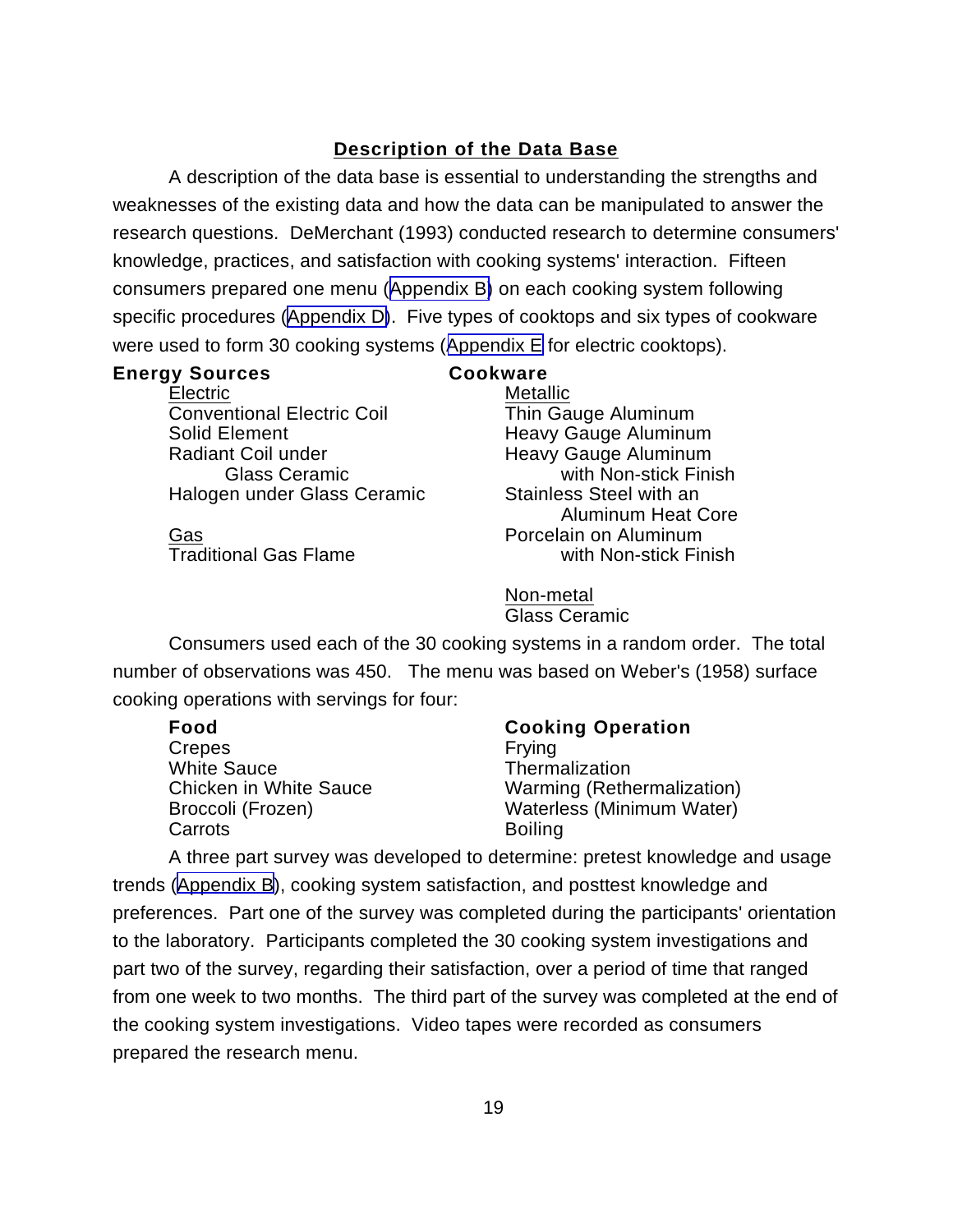The 15 subjects used in this research ranged in age from 20 to 32. Subjects were graduate and undergraduate students from across the United States studying at Virginia Tech. Three of the participants were African-American and 12 were Caucasian. Three of the participants were male. One of the participants had experience cooking in a restaurant. All of the subjects knew how to complete the research menu; however, all of the 15 subjects were considered inexperienced cooks with limited experience purchasing and using innovative cooktops and cookware.

In summary, the data base contains survey items that were used to indicate users' knowledge and experience. Video tape data were used to indicate the users' interaction, practices, and appliance operating time. Each variable was quantified to facilitate analysis of Phase I and Phase II.

#### **Phase I**

#### Empirical Model

The empirical model [\(Figure 3.1\)](#page-32-0) shows the independent and dependent variables under investigation in the study. The independent variables include energy sources, container materials, goodness of fit, appliance operating time, and user characteristics (i.e., knowledge, experience, practices, and interaction). Each of the independent variables may be broken into sub-variables (e.g., cooktop types and cookware types). The dependent variable is energy consumption. Each variable was operationalized by quantifying the dependent and independent variables.

 The number of observations for this research was 360. Four types of electric cooktops and six types of cookware were used to form 24 cooking systems [\(Figure 3.2\)](#page-33-0) in the research conducted at Virginia Polytechnic Institute and State University's Residential Appliance Laboratory ([Appendix E\)](#page-133-0). Cooking systems including gas ranges were eliminated from the data base for this study.

Existing data used for Phase I of this research included video tapes, energy consumption--watthours--for investigations using an electric heat source ([Appendix D](#page-125-0) & E), and consumers' survey responses ([Appendix C\)](#page-119-0) regarding their knowledge and experiences.

#### Procedures

The following section explains the data collection procedures for this research. Data collection for this research was reviewing and quantifying the video tape data.

Video tapes. The data included appliance operating time measured for each cooking operation and total cooking time. Manipulation of food, cookware, and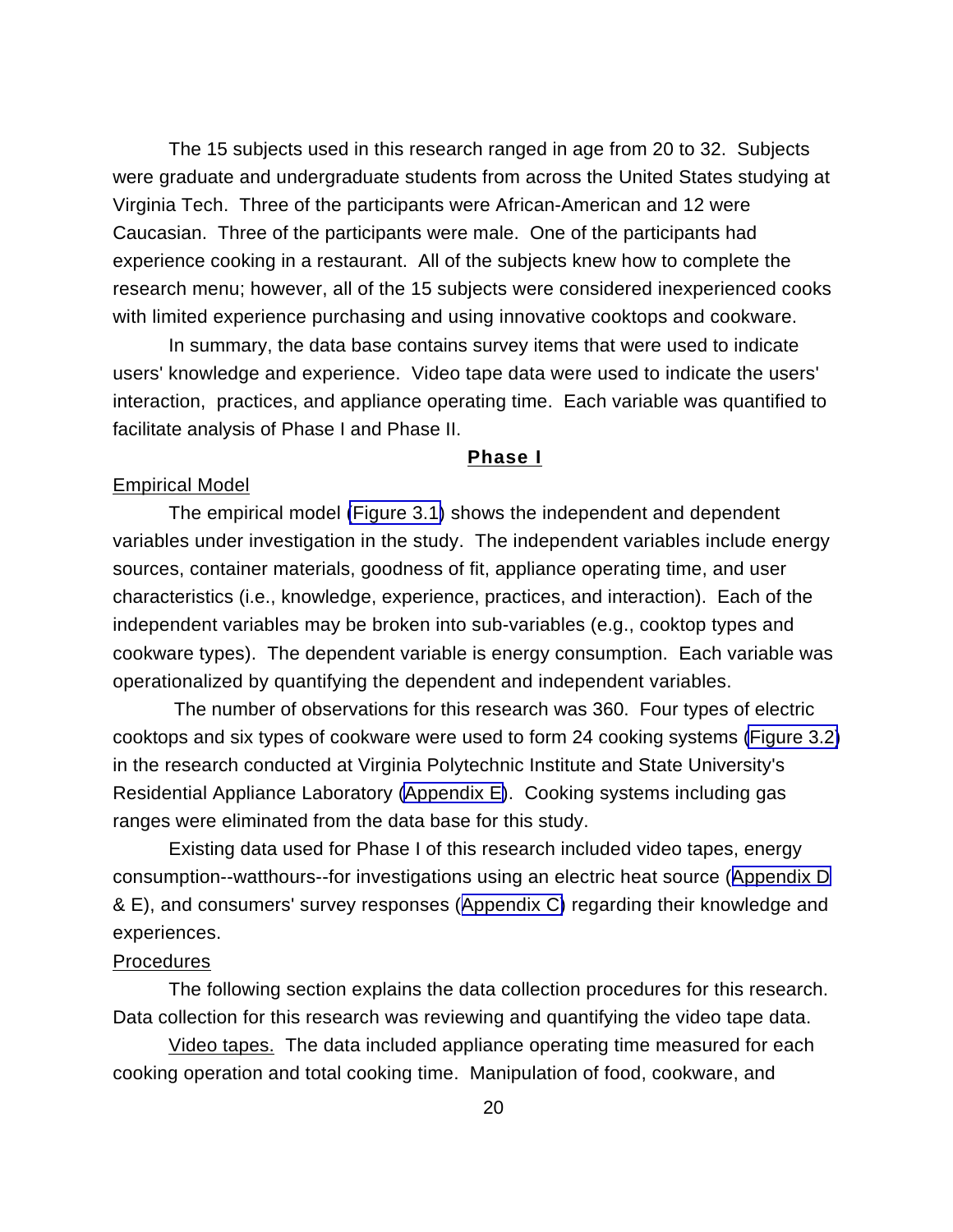<span id="page-32-0"></span>

Figure 3.1. Empirical model for Phase I.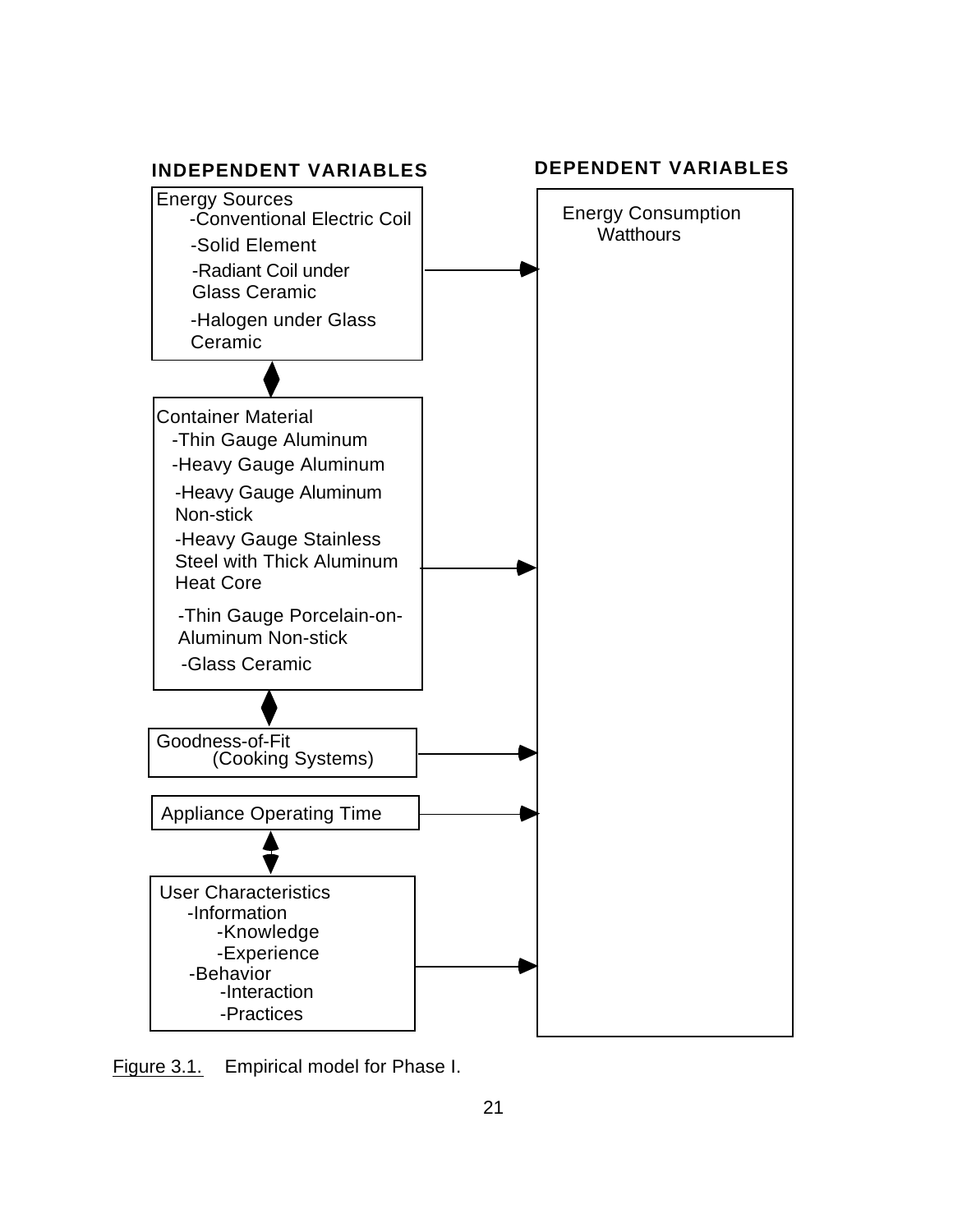# **Cookware**

<span id="page-33-0"></span>

| <b>Cooktops</b>                            | Thin<br>Alumin. | Heavy<br>Alumin. | Heavy<br>Alumin.<br>N-stick | Heavy<br>S. Steel | Thin porc.-<br>on-Alum.<br>Alum. HC N-stick | Glass<br>Ceramic |
|--------------------------------------------|-----------------|------------------|-----------------------------|-------------------|---------------------------------------------|------------------|
| Conventional<br><b>Electric Coil</b>       | 1               | 2                | 3                           | 4                 | 5                                           | 6                |
| Solid<br>Element                           | 7               | 8                | 9                           | 10                | 11                                          | 12               |
| <b>Radiant Coil</b><br>u/ Glass<br>Ceramic | 13              | 14               | 15                          | 16                | 17                                          | 18               |
| Halogen<br>u/ Glass<br>Ceramic             | 19              | 20               | 21                          | 22                | 23                                          | 24               |

Figure 3.2. Design of the study showing numerical coding for the cooking systems.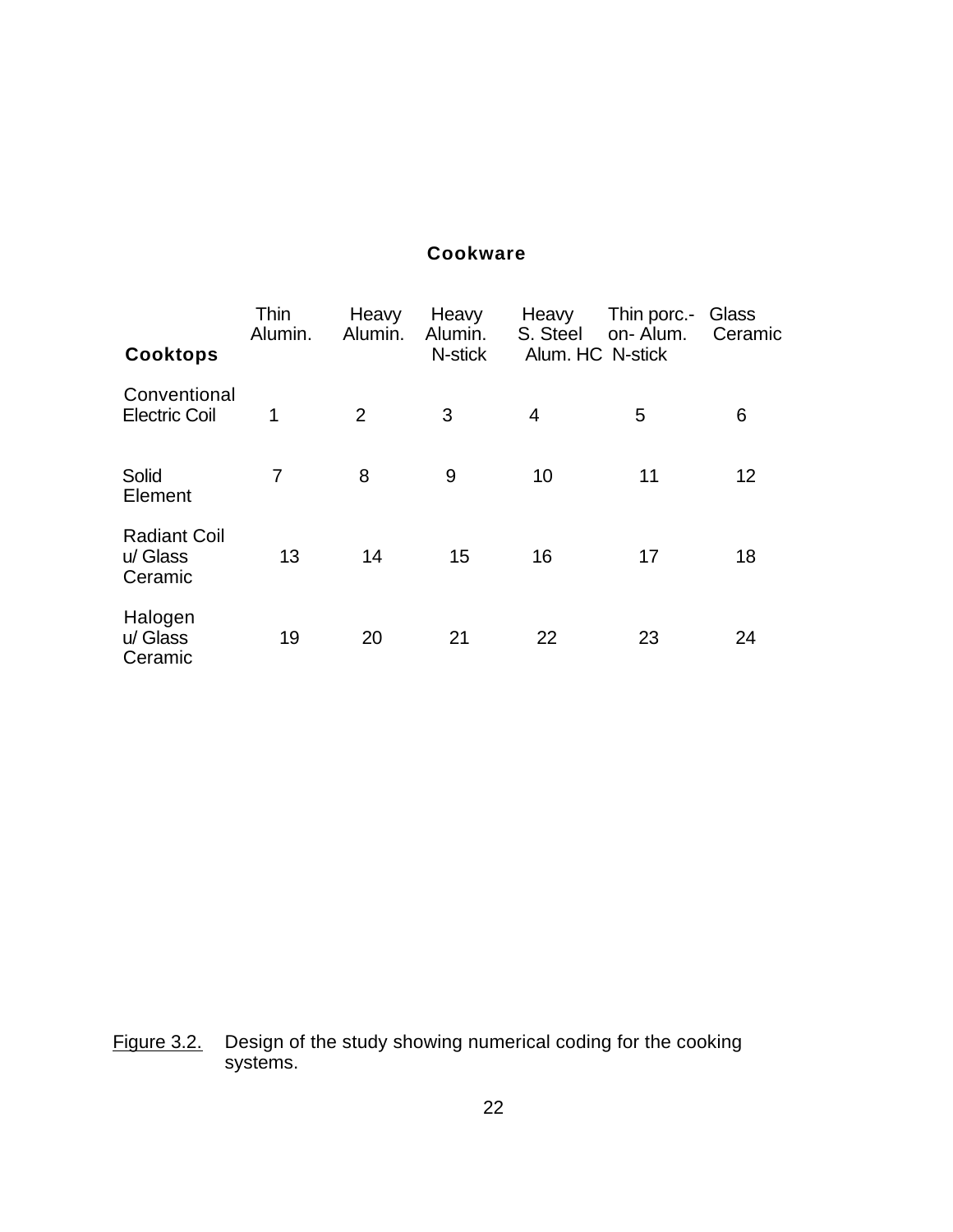controls was quantified by counting the number of times the consumer interacted with the system. The analysis was recorded on a data collection sheet ([Appendix A\)](#page-113-0).

Each cooking system investigation was viewed using a tape speed of 60 frames per minute [\(Appendix E\)](#page-133-0) and completed during one viewing when possible. Rewind and fast forwarding were used as needed. The video cassette recorder (VCR) counts in real time, and maintains the time while fast forwarding or rewinding. "Hash marks" were recorded about the observation on the data collection sheet as a method of counting [\(Appendix A\)](#page-113-0). Questions were answered on data collection sheets directly after viewing the entire video tape ([Appendix A\)](#page-113-0). In addition, consumers' practices recorded throughout the observation included use of a cover on the cookware during cooking, use of retained heat, preheating the pan or the element, matching the diameter of the cooktop and cookware, and control settings used. Appliance operating time and the quantity of manipulation of food, cookware, and controls were calculated after the observation and recorded on the data sheets ([Appendix A\)](#page-113-0).

All video tapes were viewed by the principle researcher. However, to ensure reliability, trained assistants viewed a random sample of video tapes using a ratio of 25 observations by the principal researcher to one by an assistant. Therefore, assistants observed 15 cooking system investigations. If a discrepancy was determined between the two observers, then additional investigations were made by the principle researcher and validated by the assistant.

Video tapes--appliance operating time. Time was measured from the VCR clock that counts in real time. "On time" was the beginning of operating time or when the cooktop was turned on. "Off time" was the end of the operating time or when the cooktop was turned off. Appliance operating time was measured for each cooking operation.

If the user of the cooking system was controlled, then an assumption was drawn regarding the relationship between appliance operating time and energy consumption (i.e., increased appliance operating time yields increased energy consumption). In this research, appliance operating time served as a proxy for information that would facilitate explanation of the user's influence on energy consumption but was unavailable in the existing data base (e.g., motivation to conserve energy, user's personal time schedule, preference for degree of doneness of the food). Therefore, appliance operating time attempted to explain the "gray area" or the unexplainable variance using the existing data base.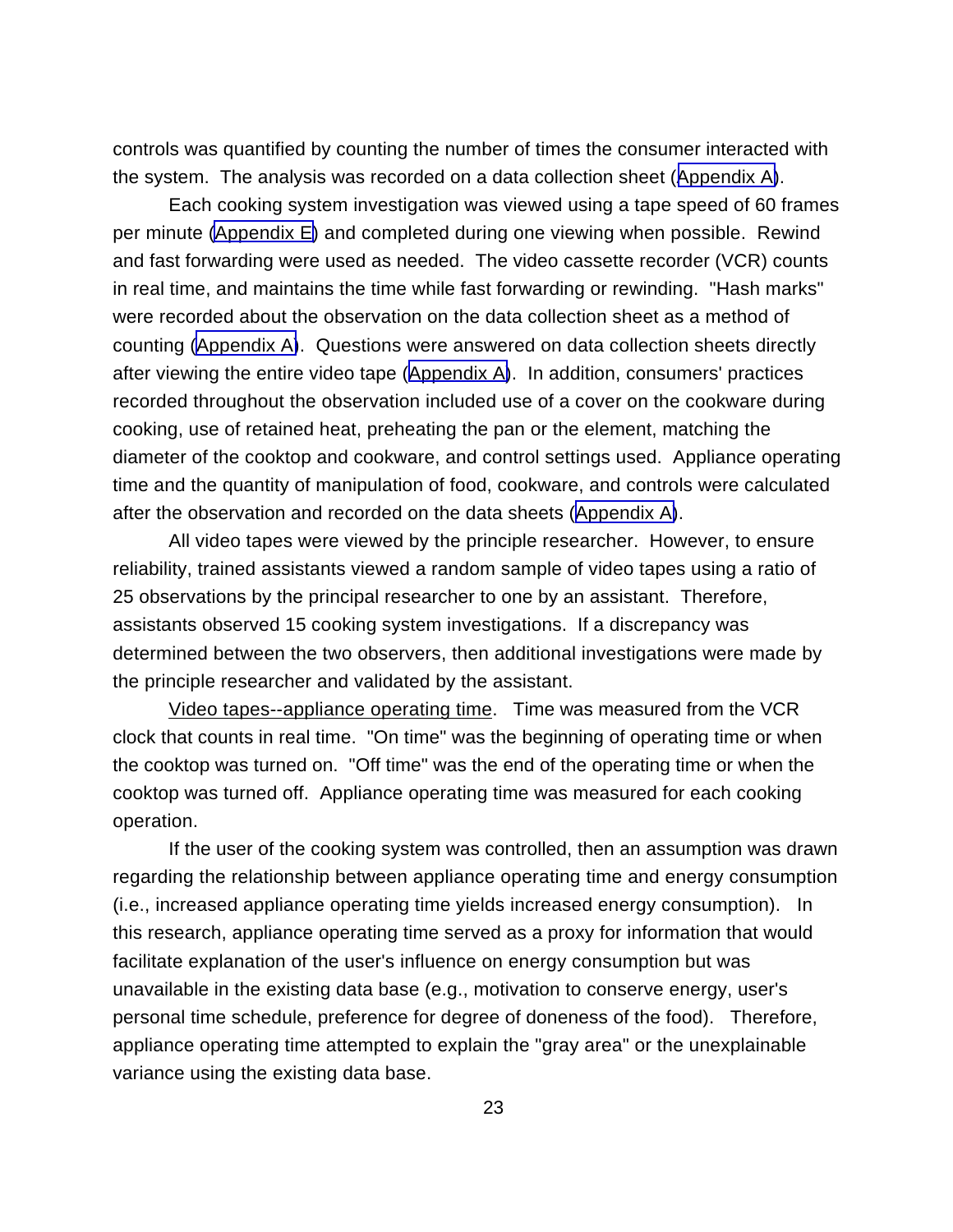Video tapes--user interaction. Interaction was measured for each cooking operation. In addition, the number of times food, cookware, and cooktop controls were adjusted was recorded. Cookware manipulation was further subdivided into pick up, slide, touch, and open.

Manipulation of food was quantified by counting the number of times that the participants stirred, turned, threw food into the air, shook the pan, or moved the food in any way during the cooking process. For example, stirring the boiling carrots or turning the crepe slightly were each counted as one manipulation. When a crepe was turned the action was recorded as two 'hash marks." Two hash marks were used for crepes because sometimes the participant placed the turner under the crepe and not invert the crepe. Therefore, the number (i.e., two) of different motions was counted. Each time food was placed in the cookware was recorded on the data collection sheet as "food," to indicate that all items were placed in the pan or the number of crepes fried (i.e., difference in food thickness). There was a tendency to stir the white sauce almost continuously. Therefore, each time the participant stirred the white sauce was counted; and if stirring was continuous or was almost so, then a comment was made to that respect.

Cookware manipulation was quantified by counting the number of times the consumers moved or shook the cookware in any way during the cooking process. Cookware manipulation was subdivided to indicate the number of times participants picked up or tipped the cookware, slid the cookware around on the element, touched the cookware, and lifted or removed the cover. Other examples include: moving cookware handle an inch, removing the cover from the cookware, or shaking the broccoli saucepan all counted as manipulation. In addition, whenever consumers removed the cover from the saucepan, stirred the boiling carrots, picked up the skillet to throw the crepe into the air, or shook the saucepan with the broccoli (i.e., popcorn effect), the action was counted both as cookware manipulation and food manipulation.

Cooktop control manipulation was quantified by counting the number of times that consumers adjusted the control in any way during the cooking process. For example, control turned on, off, or from one setting to another were all counted as adjusting the cooktop control.

Video tapes--practices. Practices were determined for each cooking operation. The heating element and cookware used to perform the cooking operation were recorded after noting the start of the appliance operating time and followed by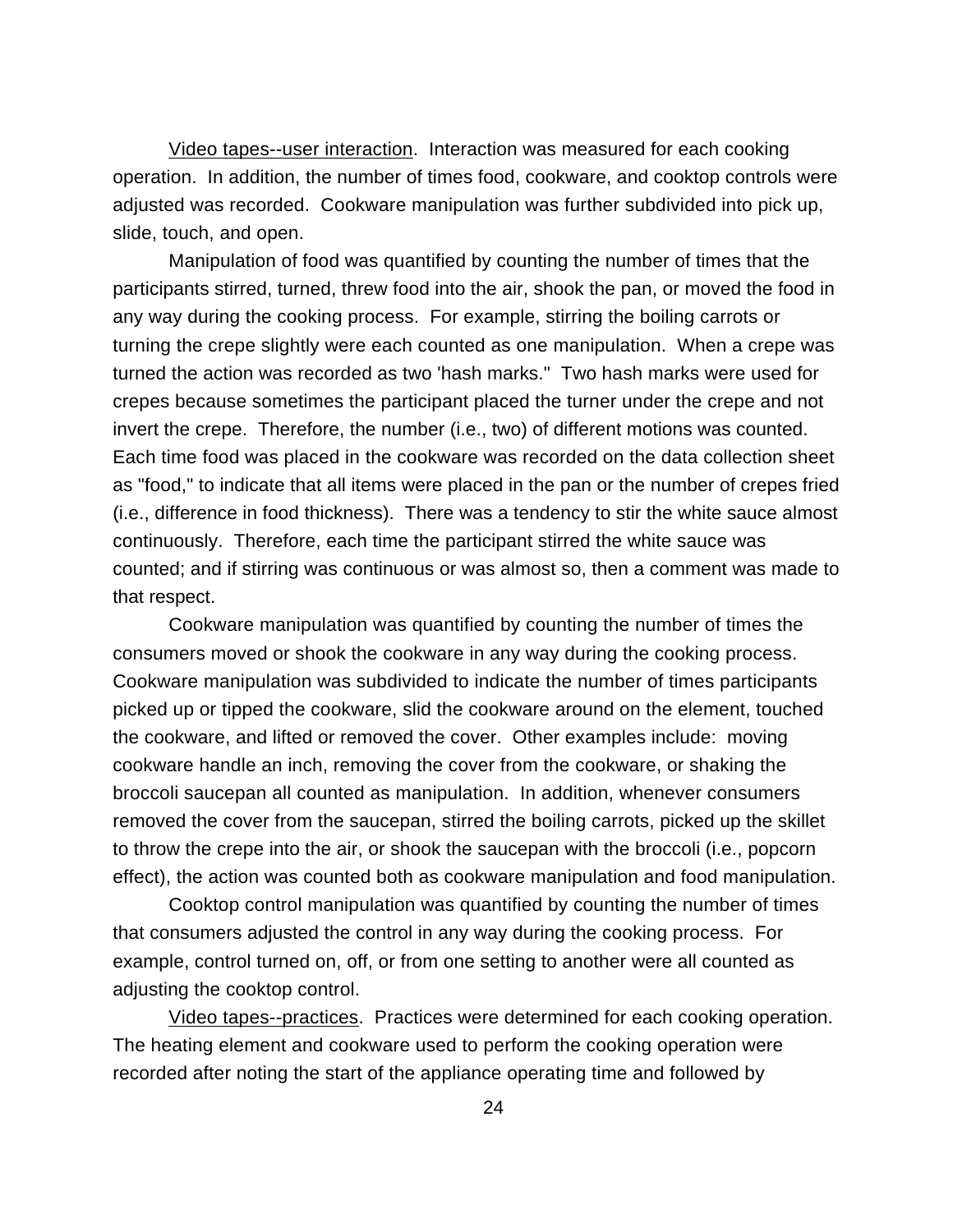recording the initial control setting. Control settings were recorded throughout the observation using categories of high, medium, and low. Appliance operating time was not recorded for each control setting due to the inability to distinguish between the actual control settings. (E.g., it was not possible to determine by watching the video if the control setting was a four or five. Sometimes the numbers could not be viewed due to glare on the control panel.) Observations regarding usage of retained heat, preheating the element or cookware, covering cookware, and leaving the heat source on after cooking were recorded on data collection sheets after or during the observation (i.e., as soon as possible).

After reviewing the video tapes, data were entered into a statistical program to perform the quantitative analysis. The data were entered following the code book ([Appendix F](#page-138-0)). Video tapes were further analyzed for qualitative analysis of cooking style to explain the relationships found in the quantitative analysis. After obtaining direction from the quantitative analysis, the aim of the qualitative analysis was to develop categories of consumers' cooking style in an attempt to understand energy consumption.

#### Variable Description and Analysis

This research only utilized a very small fraction of the information available in the data base. These data were used to describe the user's influence on energy consumption. Specific items used and their code numbers, as indicated by the code book in [Appendix F](#page-138-0), were used to explain the analysis plan. The code book reflects the data and the recoding of the data for this investigation.

Energy consumption. Energy consumption was a continuous variable that was measured by determining the difference between the before and after watthour meter readings [\(Appendix F](#page-138-0), V1).

Cooking system. Cooking system was a variable created by multiplying the energy source (V3) and container material (V4). This variable was created to account for the interaction between the cooktop and the cookware under investigation.

Energy sources. Energy source was a categorical variable that identifies the cooktop used in the investigation ([Appendix F,](#page-138-0) V3). Numbers range from one through four. Conventional electric coil was an example of a cooktop used in the investigation. Justification for variable selection was based on past research in which it was found that the cooktop was an important variable when energy efficiency was the objective (DeMerchant et al., 1995).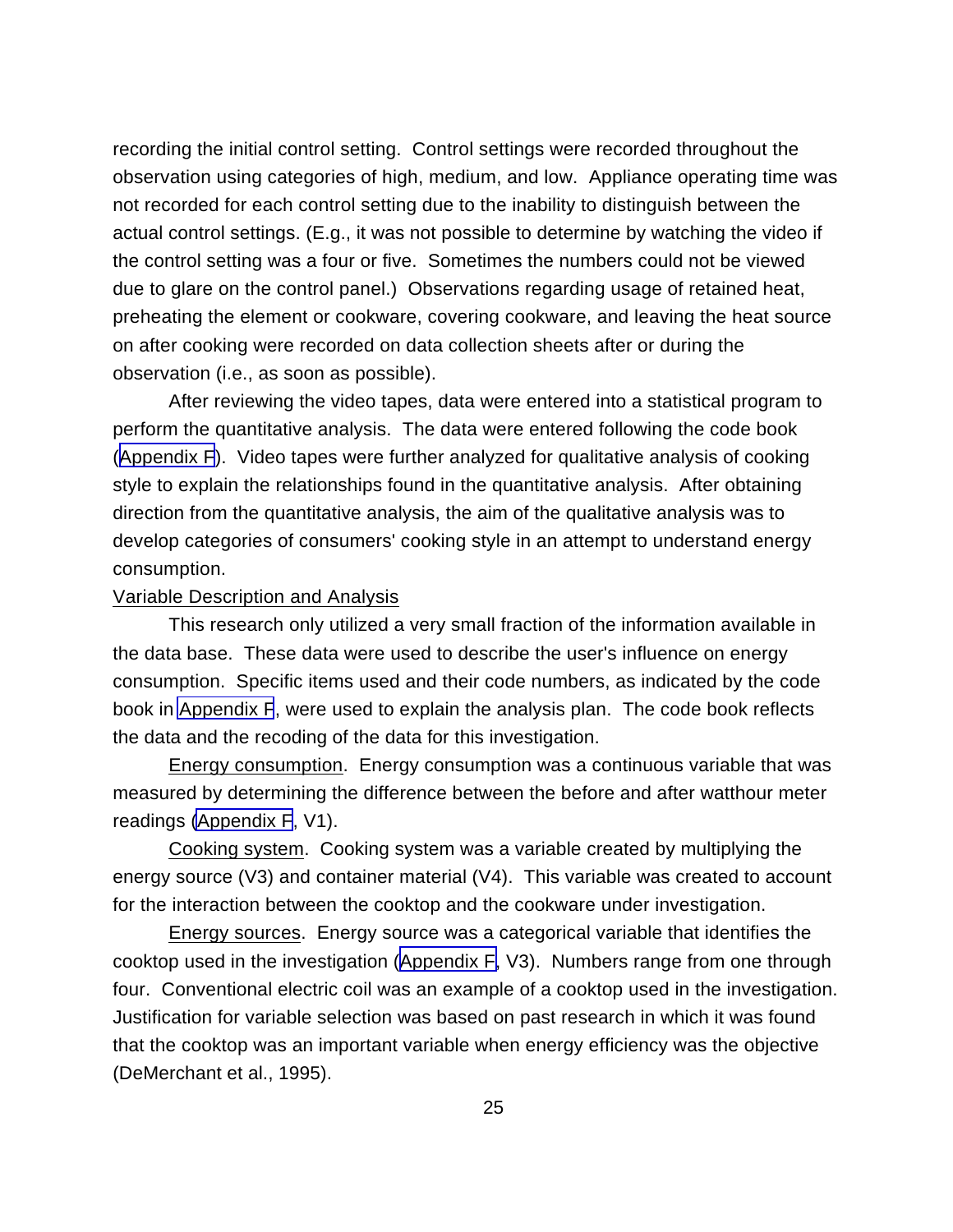Container materials. Container material was a categorical variable that identifies the cookware used in the investigation ([Appendix F,](#page-138-0) V4). Numbers range from one through six. Heavy gauge aluminum is an example of cookware used in the investigation. Justification for variable selection was based on past research that found cookware an important variable with respect to energy consumption (DeMerchant et al, 1995; McCord, 1970; Overby, Hobocienski, & Lewis, 1978; Peters & Hunt, 1977).

Goodness-of-fit. Goodness-of-fit is a categorical variable that reflects the matching of the diameter of the contact area of the cooktop elements and the cookware ([Appendix F,](#page-138-0) V64). Goodness-of-fit scores were from one through three. Justification for variable selection was based on the fact that energy consumption is most efficient when the cookware diameter matches the cooktop element diameter. Greater goodness-of-fit score indicates a better match and a more energy efficient combination.

Appliance operating time. Appliance operating time was the summation of elapsed time for each cooking operation. Timing began when an element was turned on and stopped when the element was turned off. Therefore, the number of minutes was summed for variables V22, V23, V24, V25 ([Appendix F\)](#page-138-0). Justification for variable selection was based on the fact that energy consumption varies for each consumer due to the pattern of interaction with the cooking system (e.g., removing cookware from the heat source) and preference for degree of doneness (e.g., degree of browning of crepes or crispness of vegetables). Summing the times for all cooking operations was selected in place of time needed to complete the menu to recognize that more than one cooktop element may be used at once or cooking activities may have been dovetailed.

User characteristics. Composite variables were established for each of the specific variables of user characteristics. User interaction was subdivided into user's information (V77) and user's behavior (V78).

Information--interaction term. Information was a variable created by multiplying knowledge (V5) and experience (V75) for each observation. This variable was created to account for the interaction between knowledge and experience.

Knowledge--composite variable. Knowledge was a percentage score of consumer's pretest knowledge [\(Appendix F,](#page-138-0) V5). Knowledge represents the quantity of information that each consumer had prior to investigating any cooking system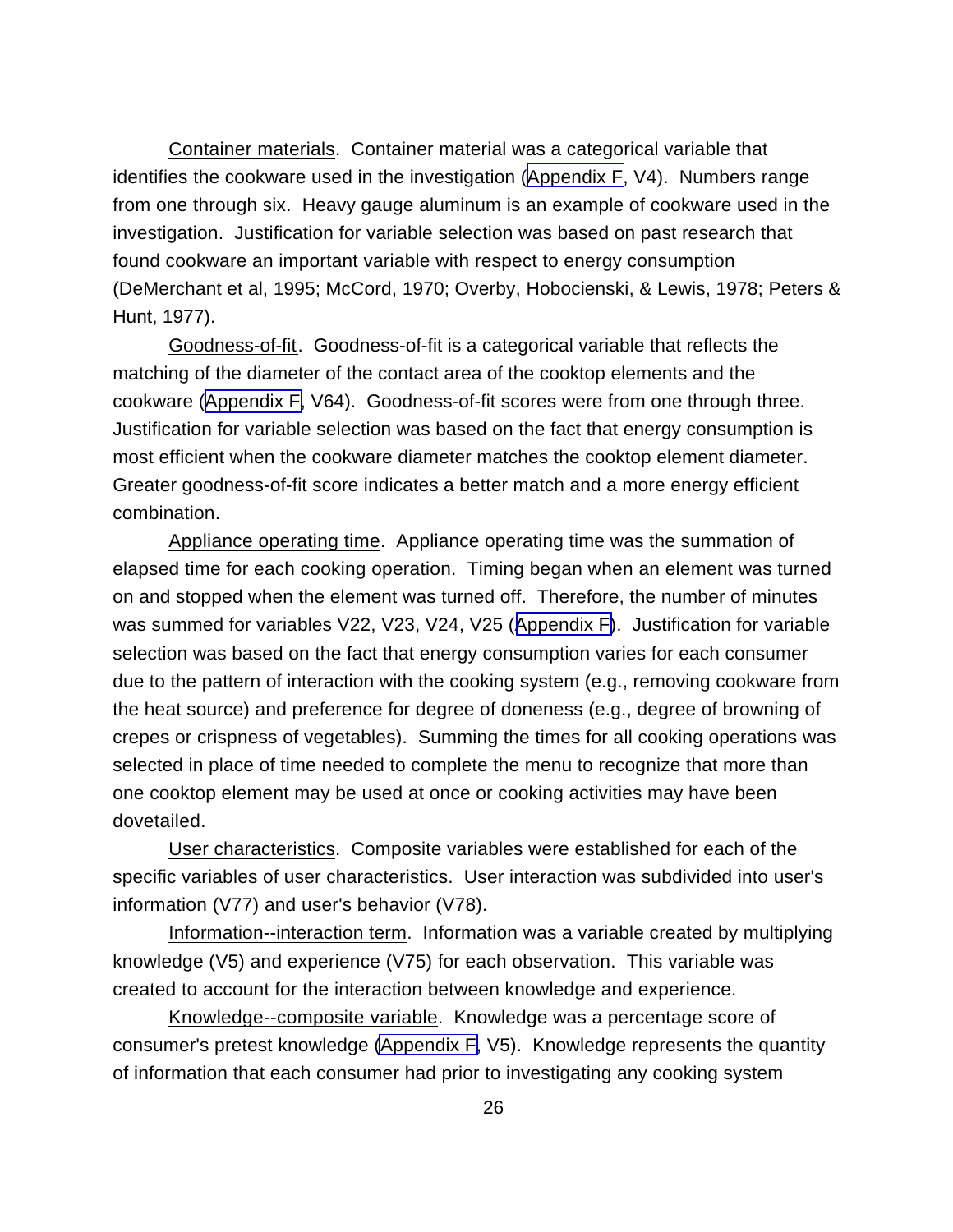[\(Appendix B,](#page-117-0) Q18 - Q29). Pretest knowledge was selected in place of posttest knowledge because (a) it places more control on the variable, otherwise it would not be clear when the consumer acquired the increase in knowledge; and (b) preliminary analysis revealed that pretest knowledge and posttest knowledge explained about the same amount of variance.

Experience--composite variable. Experience was a composite variable that is a summation of variables V6, V7, V8, V9, V10, V11, V12, V13, V14, V15, V16, and V17 after recoding to make dichotomous variables ([Appendix F\)](#page-138-0). Examples of experience indicators are: the consumer has purchased a cooktop, has purchased cookware, or is familiar with each of the cooking operations used in the investigation. Experience was a continuous variable derived from the summation of dichotomous and categorical variables. Larger experience scores indicate greater experience.

Preliminary analysis revealed lack of variance within variable V6 and V11; therefore, both variables were removed from the composite variable and the regression analysis.

Behavior--interaction term. Behavior was a variable created by multiplying practices (V76) and user interaction (V72) for each observation. This variable was created to account for the interaction between user's practices and interaction.

Practices--composite variable. Practices was a composite variable that sums the variables V18, V19, V20, V21, V26, V27, V28, V29, V30, V31, V32, V33, V34, V35, V36, V37, V38, V39, V40, V41, V42, V43, V44, V45, V65, V66, V67, V68, and V69 after recoding [\(Appendix F](#page-138-0)). Use of retained heat or cooking with the cover on the cookware are examples of practices under investigation. Practice was the summation of dichotomous variables and therefore was a continuous variable. Higher practice scores indicate positive practices.

Lack of variance within variable V38 and V43 was revealed during a preliminary analysis and therefore both variables were removed from the composite variable and the regression analysis. This variable was reverse coded to have attributes going in the same direction for the analysis.

User interaction--composite variable. Interaction was a composite variable that sums the variables V46, V47, V48, V49, V50, V51, V52, V53, V54, V55, V56, V57, V58, V59, V60, V61, V62, and V63 after recoding ([Appendix F\)](#page-138-0). Examples of interaction are stirring of the food, picking up the cookware, and adjusting the cooktop controls. Interaction is the summation of the counts for each variable and therefore was a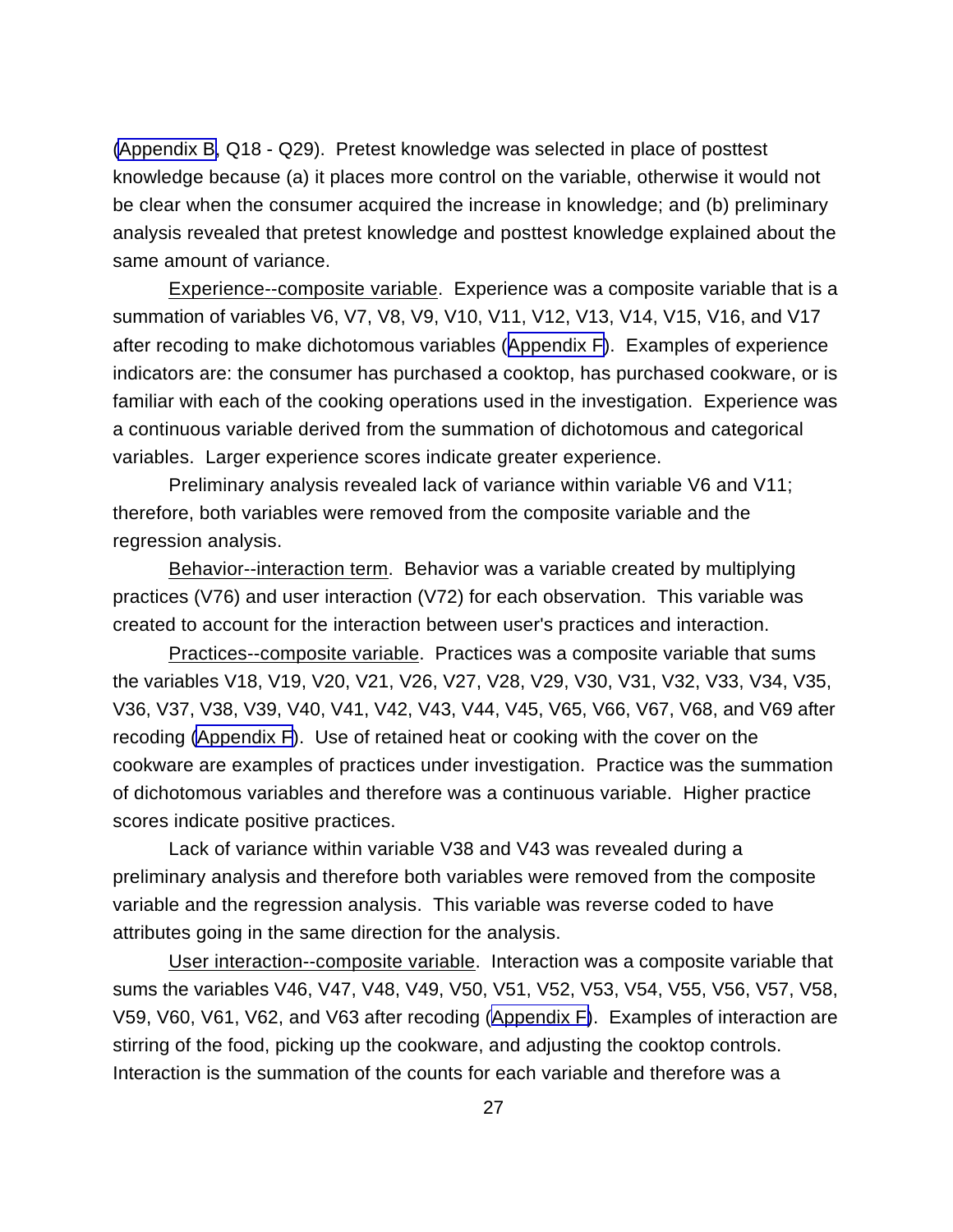continuous variable. Higher interaction scores indicated greater interaction and manipulation; therefore, a relationship was anticipated between interaction and energy consumption.

#### Data Analysis

Data analysis for Phase I of this research was conducted in two steps to ensure the proper selection of variables for each of the composite variables used in Step II.

Step I. After reviewing the video tapes, data were entered into a statistical program to perform the quantitative analysis. The data were entered following the code book [\(Appendix F\)](#page-138-0). Descriptive statistics were computed and correlation matrices were constructed. In the event of not finding a correlation between each of the independent variables and the dependent variable, then any uncorrelated independent variables were eliminated from the composite variable. If a correlation of 0.7 or greater was found between the independent variables then the less significant of the pair was eliminated from the equation to avoid multicollinearity. Composite variables were developed by summing each of the variables for the category that was found to have a correlation with the dependent variable.

Step II. Quantitative analysis techniques implemented in this research were correlation analysis and multiple regression. Correlation analysis was used to determine the relationships between variables. Specific correlation tests determined if significant relationships existed between the composite variables with a  $p < 0.05$ .

Multiple regression was implemented to determine the amount of explained variance when using multiple independent variables and a dependent variable. A stepwise regression was performed. A  $p < .05$  was used to establish significance of the independent variables. In the event that a correlation over 0.7 was found between the independent variables then the less significant of the pair was eliminated from the final equation to avoid multicollinearity. Each independent variable was entered into the regression equation using a stepwise technique to allow comparison of results when different variables have been entered into the final equation. Therefore, variables with multicollinearity were compared to determine which variables were to be included in the final regression equation. The regression equation for hypothesis 6, user's influence, was as follows: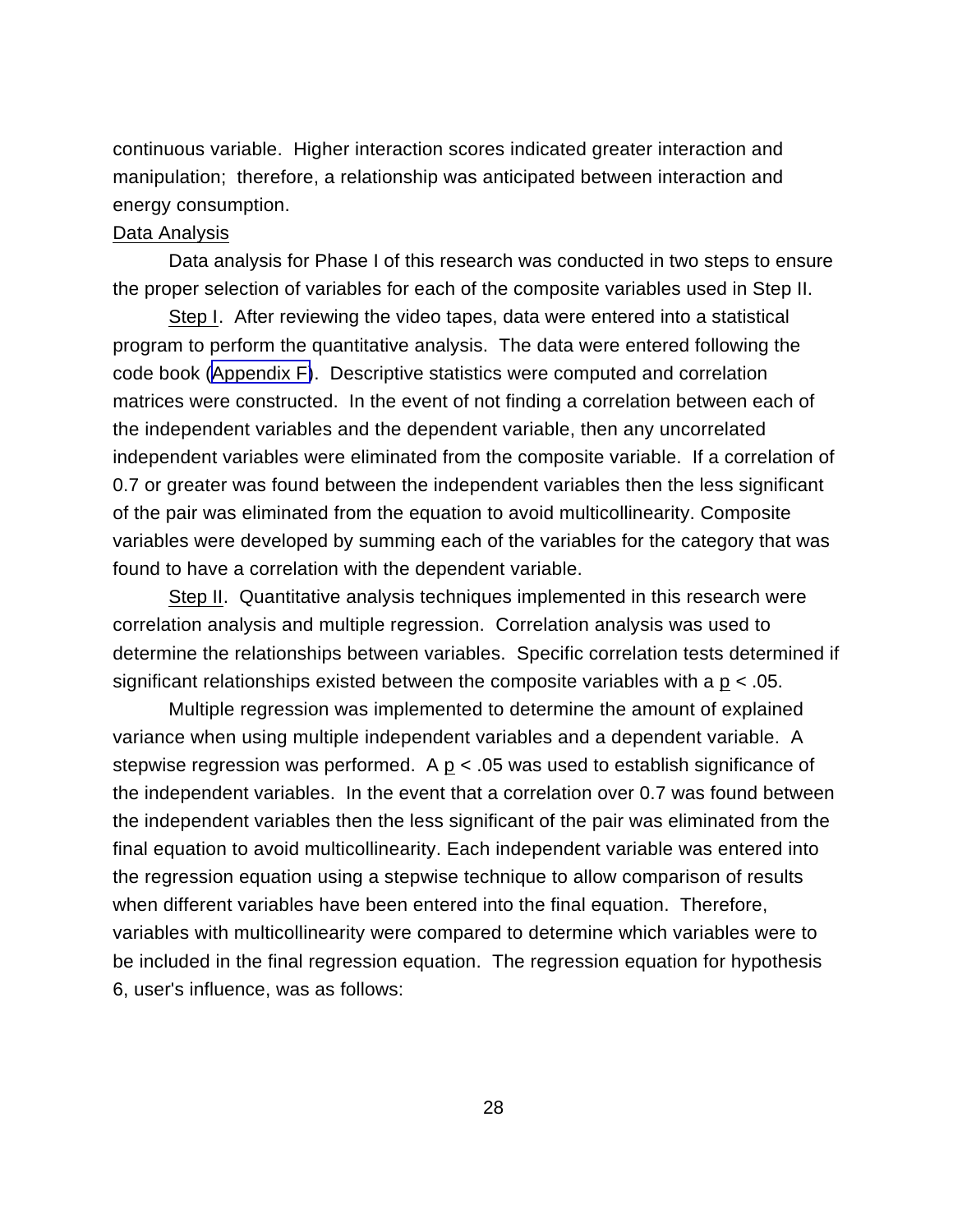**Energy'** =  $a + b4$  (appliance operating time) +  $b5$  (knowledge) + **b6**(experience) +**b7** (practices) + **b8**(interaction) + **b9**(information) + **b10**(behavior) + **b11**(user) + **b12**(total model) + **b15** (composite and statistical interaction variables)

In addition, the regression equation for hypothesis 7, all variables that explain energy consumption with cooking systems, was as follows:

**Energy'** =  $a + b$ **1** (container material) +  $b$ **2** (energy source) +  $b$ **3** (goodness of fit) + **b4**(appliance operating time) + **b5**(knowledge) + **b6**(experience) +**b7** (practices) + **b8**(interaction) + **b9**(information) + **b10**(behavior) + **b11**(user) + **b12**(total model) + **b13**(cooking system) + **b14(cooking** system interaction and goodness-of-fit) + **b15** (composite and statistical interaction variables)

The analysis of Step II utilized composite and interaction variables. The composite variables were developed based on the analysis of Step I. Interaction variables were developed based on testing of the framework utilized in this investigation [\(Figure 2.1](#page-24-0)). All of the possible specific variables (V as shown in [Appendix F\)](#page-138-0) used to develop the composite variables and interaction variables are included in the description.

In summary, Phase I was conducted in two steps. Step I determined descriptive statistics and correlations between the independent and dependent variables. The results of Step I were used to develop the composite variables of Step II. The results of Phase I did not necessarily confirm the results of Phase II. However, Phase I quantitative analysis served as a starting point to describe the qualitative analysis of Phase II.

### **Phase II**

The purpose of Phase II was to identify/ develop categories of cooking style based on energy consumption. Hence, what categories describe differences in energy consumption due to consumers' cooking style based on user characteristics and appliance operating time? The findings from Phase I provided information to facilitate the development of trends for each category. Empirical Model

The empirical model [\(Figure 3.3\)](#page-41-0) shows the independent and dependent variables as well as the intervening variables under investigation in the study. The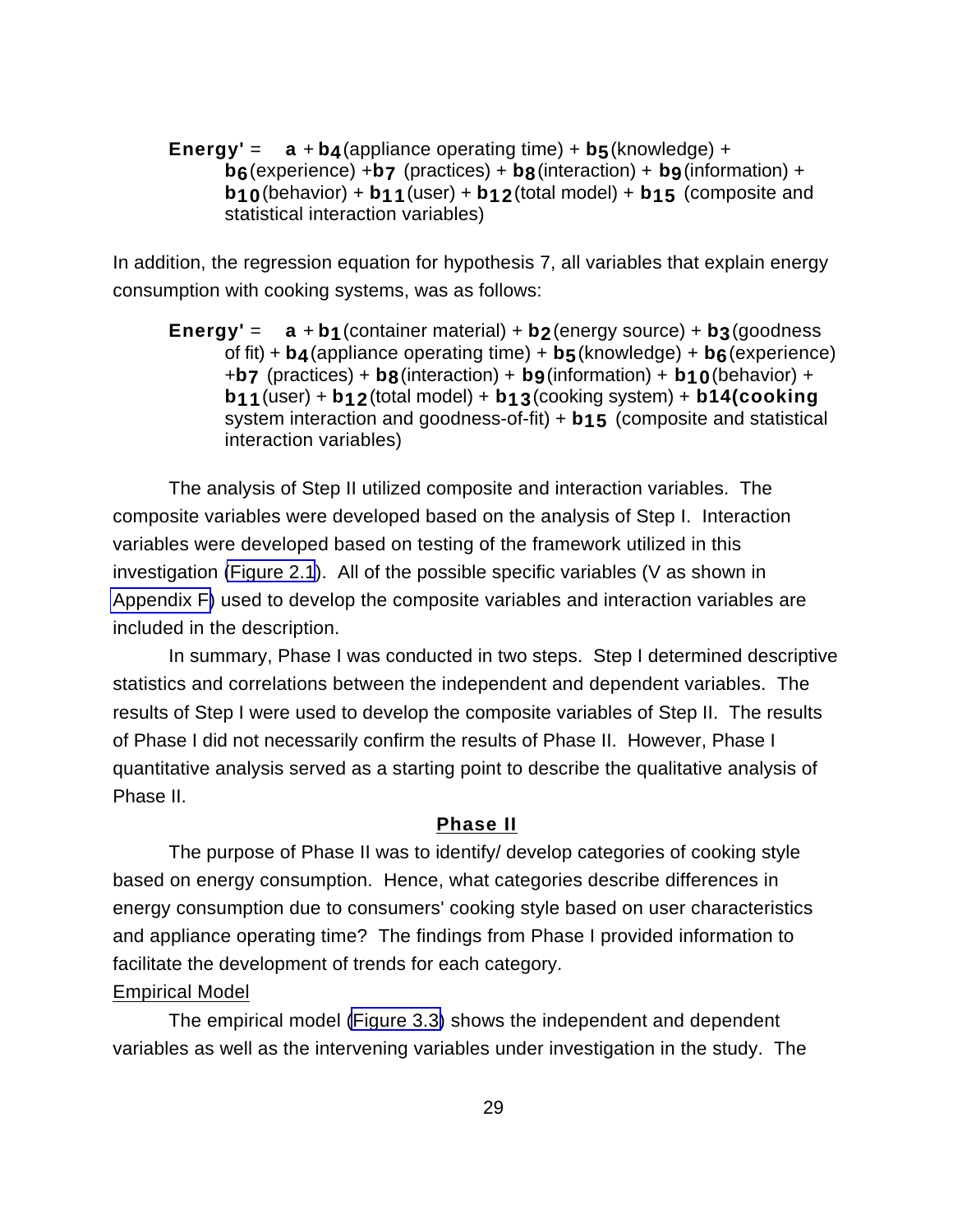<span id="page-41-0"></span>

Figure 3.3. Empirical model for Phase II.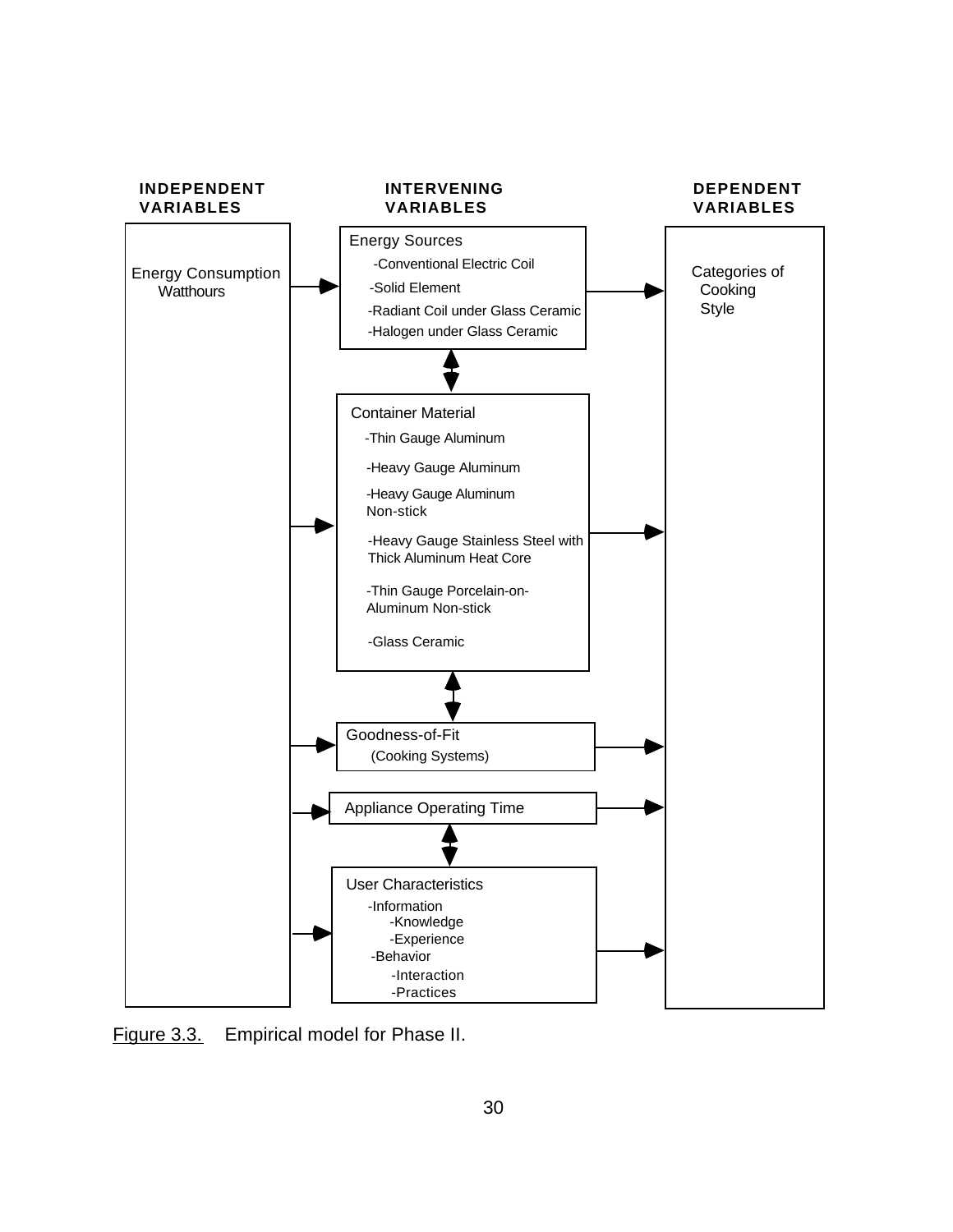independent variable was energy consumption. The dependent variable was categories of cooking style. The intervening variables were the energy sources, container materials, goodness-of-fit, and user characteristics (i.e., knowledge, experience, practices, and user interaction and appliance operating time). The independent variables were divided into categories to ultimately establish the base for the dependent variable--categories of cooking style. The intervening variables were synthesized to describe the categories.

#### Procedures

The independent variable--energy consumption--was divided into five categories. A computer analysis program established a range of watthour readings for each of the categories. Each observation was manually matched to the appropriate category. Data collection sheets were divided into piles according to categories of energy consumption. The identification number was used to ensure that appropriate data collection sheets were compared. The intervening variables, data from video tapes and the existing survey, were synthesized to fully describe the trends of each category.

Data sheets were sorted according to cooking style categories, in addition to sorting the data previously entered into a statistical program. Sorting data according to categories allowed trends to be observed. The intervening variables were factors of the analysis to describe the categories. Intervening variables consisted of the types of cooktops and cookware, consumers, user characteristics, appliance operating time, highest heat setting used, and goodness-of-fit (Appendix F). Category labels were identified after establishing trends for each category and reviewing the comments about each observation.

#### Data Analysis

Quantitative analysis categorized the 360 cooking system observations into five categories [\(Table 3.1](#page-43-0)). The categories corresponded to a range of watthour readings. Composite variables of user characteristics, cooktops, cookware, consumers, appliance operating time, and goodness-of-fit that correspond to the level of energy consumption were used to qualitatively explain the cooking style categories.

Descriptive analysis was implemented after dividing the dependent variable (i.e., energy consumption) into five groups to reflect the user interaction scale (Table 3.1). Data collection sheets were divided into five piles to correspond with the five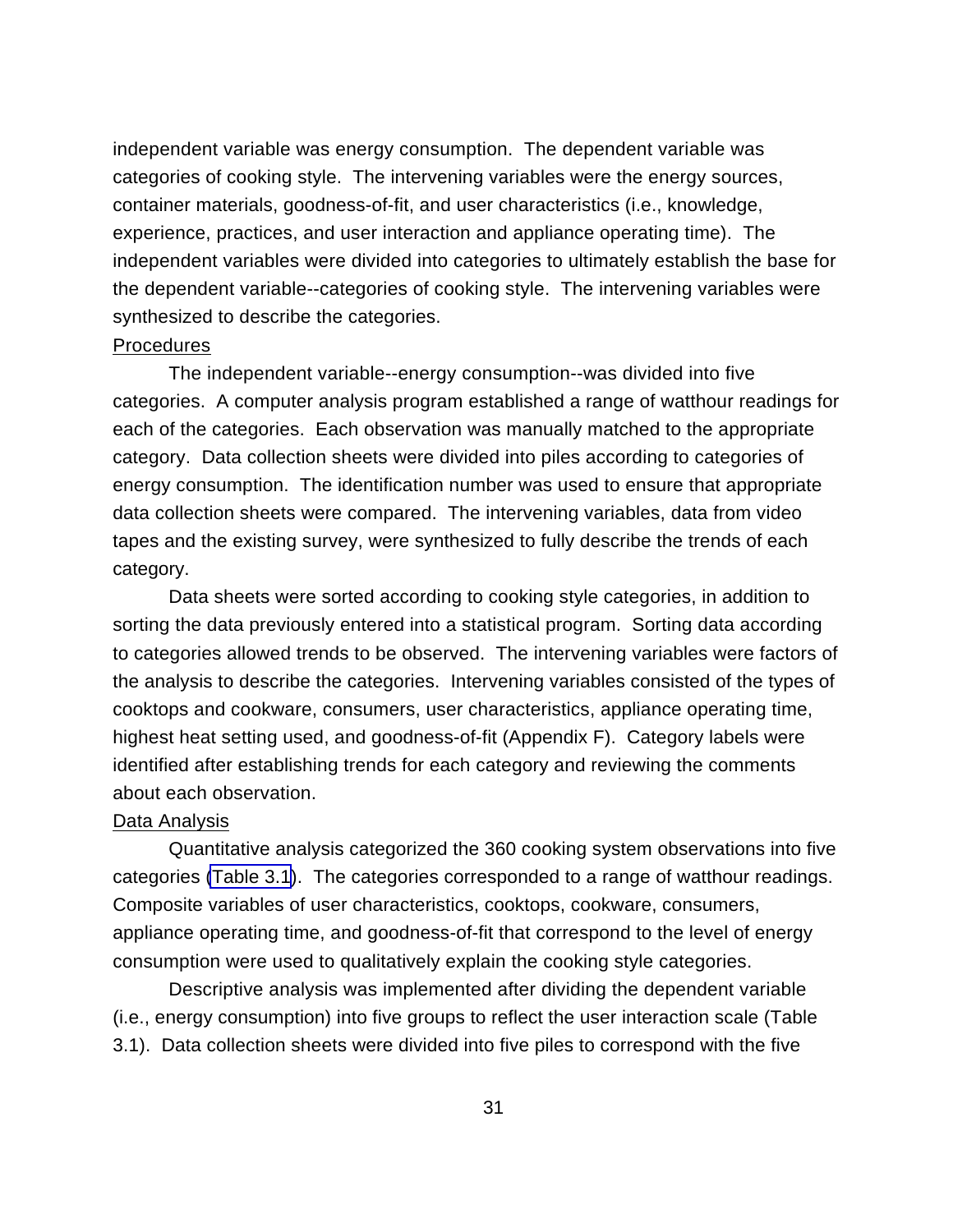<span id="page-43-0"></span>Table 3.1 Characteristics of Users in Cooking Style Categories

 $\overline{a}$ 

 $\overline{a}$ 

| <b>Cooking Style</b><br><b>Categories</b>  | <b>Observations</b><br>(n/ Category) | <b>Percent</b><br>(%/ Category) | Range<br>(Watthours) |
|--------------------------------------------|--------------------------------------|---------------------------------|----------------------|
| <b>Patient</b><br><b>Style</b>             | 54                                   | 15.0                            | 485 -<br>646         |
| Average<br><b>Style</b>                    | 197                                  | 54.7                            | 647 -<br>806         |
| Uninformed<br><b>Style</b>                 | 89                                   | 24.7                            | $807 -$<br>966       |
| <b>Hurried</b><br><b>Style</b>             | 16                                   | 4.4                             | 967 - 1127           |
| <b>Hurried Style</b><br>with No<br>Control | $\overline{4}$                       | 1.1                             | 1128 - 1288          |
| Total                                      | 360                                  | 100.0                           | 485 - 1288           |

note. Mean energy consumption = 760.2 Wh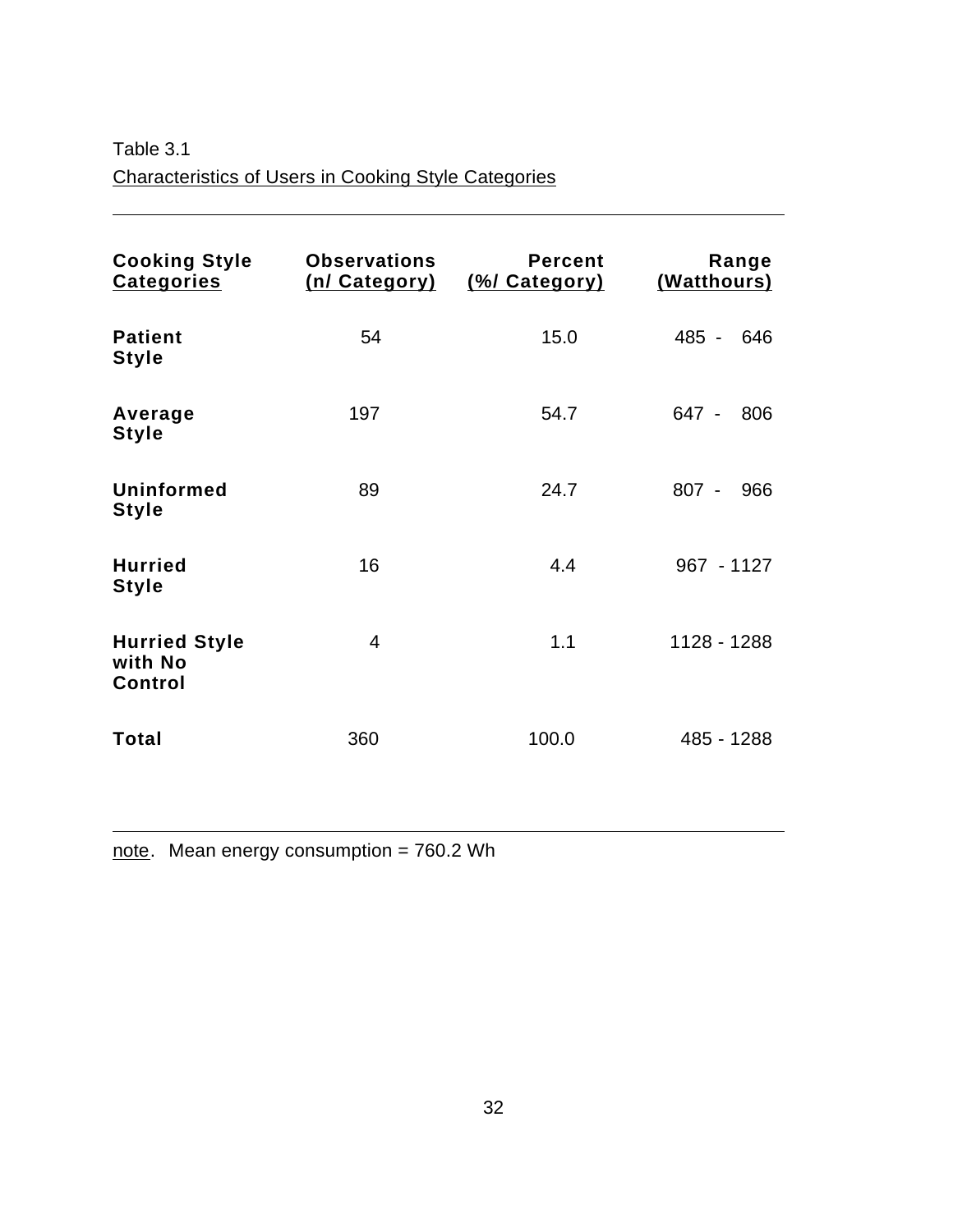categories. The identification number was matched to ensure that appropriate data collection sheets were matched. Each of the five piles of data collection sheets were analyzed to determine similarities or differences within each category/ pile. The qualitative data were synthesized for each category to develop a concise description of the cooking style categories. Video tapes were further analyzed, only as necessary, to identify trends that clearly describe the cooking style of each category. For example, video tapes were reviewed to facilitate explanation of outliers or for other observations when the data collection sheets did not contain adequate information.

In summary, the 360 observations were divided into five groups according to energy consumption levels [\(Table 3.1\)](#page-43-0). A description of cooking style developed by synthesizing the variables of appliance operating time, goodness-of-fit, and user characteristics--practices, interaction, experience, and knowledge.

Categories of cooking style were established to explain the user's influence on energy consumption with cooking systems when considering just the user's characteristics and appliance operating time (i.e., the variables under the users control). Three categories of cooking style [\(Table 3.2\)](#page-45-0) were established to summarize the data by determining the difference between the mean of the highest and lowest energy user (843.3-692.6=150.7 Wh). The difference was divided by three (150/3=50.2) and then added to the lowest energy consumer's mean watthour rating (692.6+50.2=742.8) to establish the range for the lowest energy consumption categories (692.6 to 742.8). To establish the average energy consumption category 50.2 was added to the 742.8 (category range=742.8 to 793). The highest energy consumption category was established by adding the 50.2 to 793 (category range 793 to 843.2). Participants were assigned to a category by matching their mean watthour consumption with the range of watthour consumption for each category [\(Table 3.2\)](#page-45-0).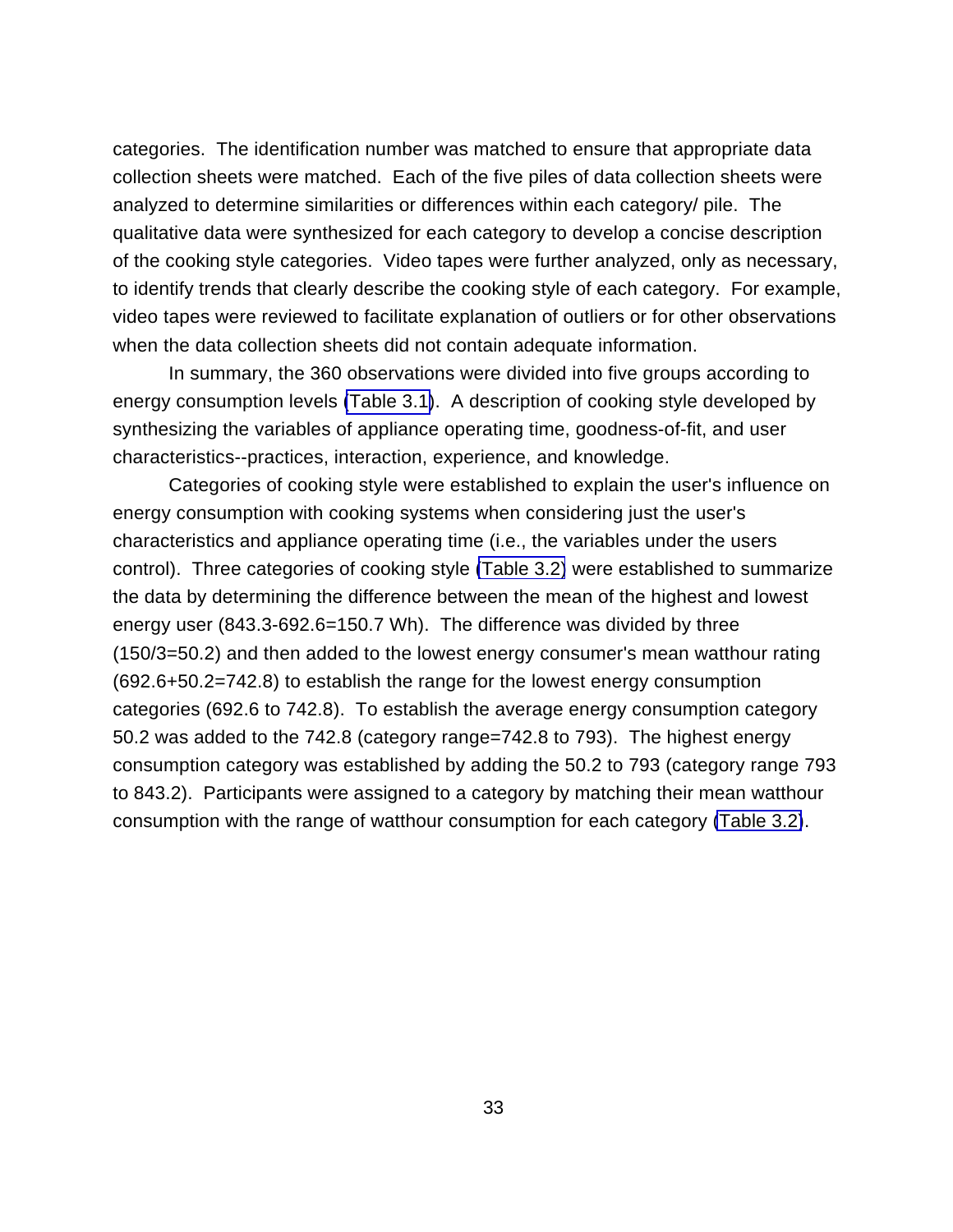### <span id="page-45-0"></span>Table 3.2

 $\overline{a}$ 

 $\overline{a}$ 

Consumer's Energy Consumption According to Cooking Style Categories

| <b>Consumer ID</b><br><b>Number</b> | Watthour<br><b>Consumption</b> | <b>Category</b><br><b>Name</b> |  |
|-------------------------------------|--------------------------------|--------------------------------|--|
| 6                                   | 692.6                          | Low                            |  |
| 12                                  | 703.9                          | Low                            |  |
| 11                                  | 727.3                          | Low                            |  |
| 4                                   | 742.9                          | Low                            |  |
| 7                                   | 730.1                          | Average                        |  |
| 9                                   | 734.9                          | Average                        |  |
| 3                                   | 748.8                          | Average                        |  |
| $\overline{2}$                      | 756.7                          | Average                        |  |
| 15                                  | 760.8                          | Average                        |  |
| 1                                   | 774.7                          | Average                        |  |
| 8                                   | 778.3                          | Average                        |  |
| 13                                  | 781.2                          | Average                        |  |
| 10                                  | 808.5                          | High                           |  |
| 14                                  | 814.8                          | High                           |  |
| 5                                   | 848.3                          | High                           |  |

Note. Watthour consumption is the participant's mean energy consumption for 24 observations.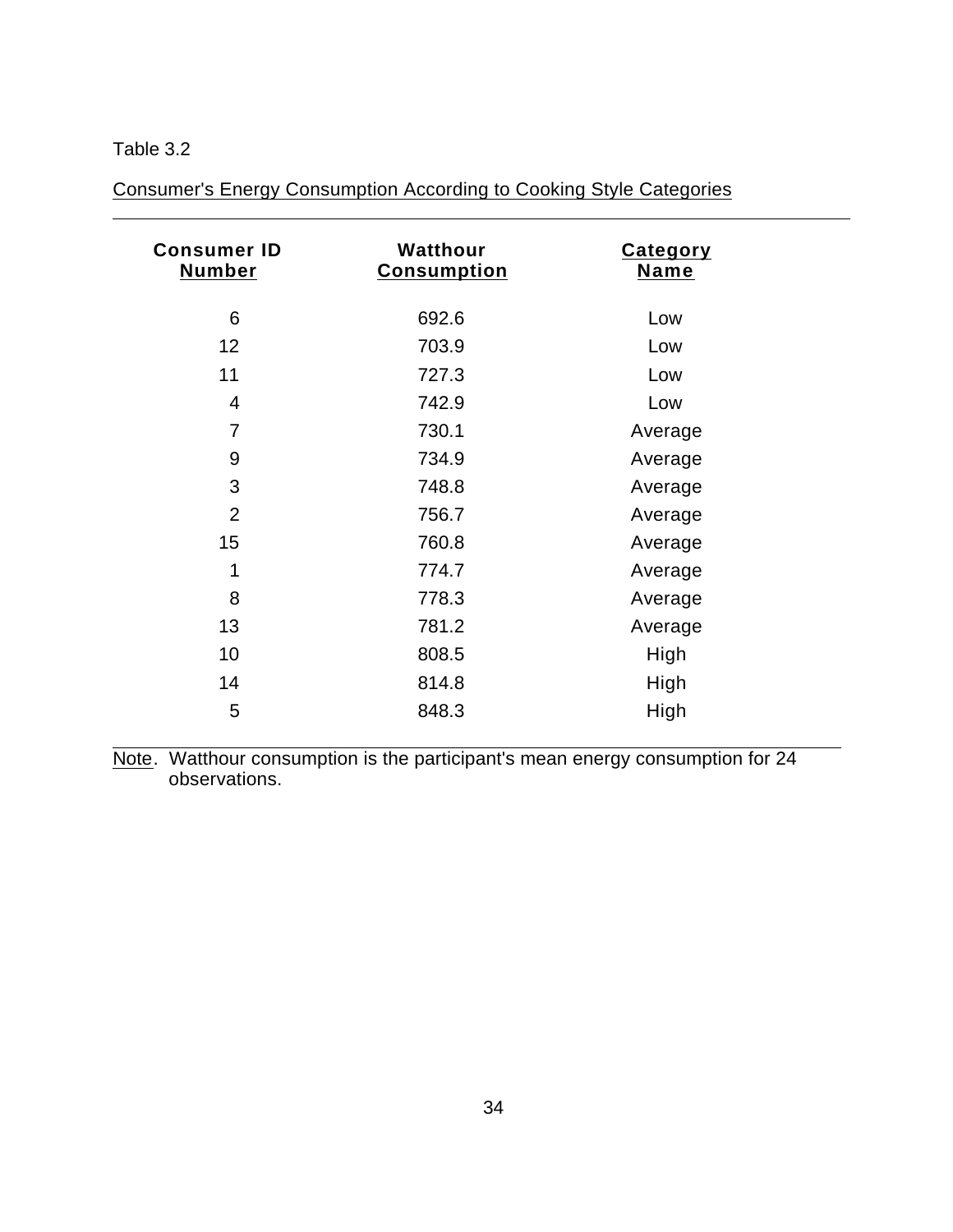## **CHAPTER IV Quantitative Findings and Discussion** (Phase I)

### **Introduction**

The user's influence on energy consumption with cooking systems using electricity was investigated using existing data on video tapes and a questionnaire. Cooktops used in this investigation were conventional electric coil, solid element, radiant coil under glass ceramic, and halogen/radiant coil under glass ceramic. Cookware used in this investigation included thin aluminum, heavy aluminum, heavy aluminum with a non-stick finish, stainless steel with aluminum heat core, thin porcelain enamel on aluminum with a non-stick finish, and glass ceramic. User attributes investigated in this research were knowledge, experience, interaction, and practices. In addition, appliance operating time and goodness-of-fit of the cooking system were independent variables in the investigation.

This chapter presents the findings of the quantitative results following a two-step analysis procedure. The objective of Step I was to provide a descriptive analysis of the data including correlation among the variables. In Step II, tests of significance and the results are presented in relation to the seven hypotheses.

#### **Step I**

The purpose of this section is to describe trends and relationships in the data. Furthermore, relationships were analyzed to determine if multicollinearity exists between independent variables. The information obtained in Step I was used in Step II when determining variables for the multiple regression.

### Descriptive Findings

Findings related to characteristics of the sample include data the respondents indicated on a questionnaire about themselves which the researcher observed and then quantified. Specific measures of the composite variables include experience, practices, appliance operating time, and interaction.

As seen in [Table 4.1,](#page-47-0) the average amount of energy required to complete the menu was 760 watthours. The mean goodness-of-fit score was 1.5 on a 3 point scale. The mean score indicates the cooking systems used in this research were between: the categories of if neither the skillet nor the saucepan diameter corresponds less than or equal to a quarter of an inch (score of 1) and if either the skillet or saucepan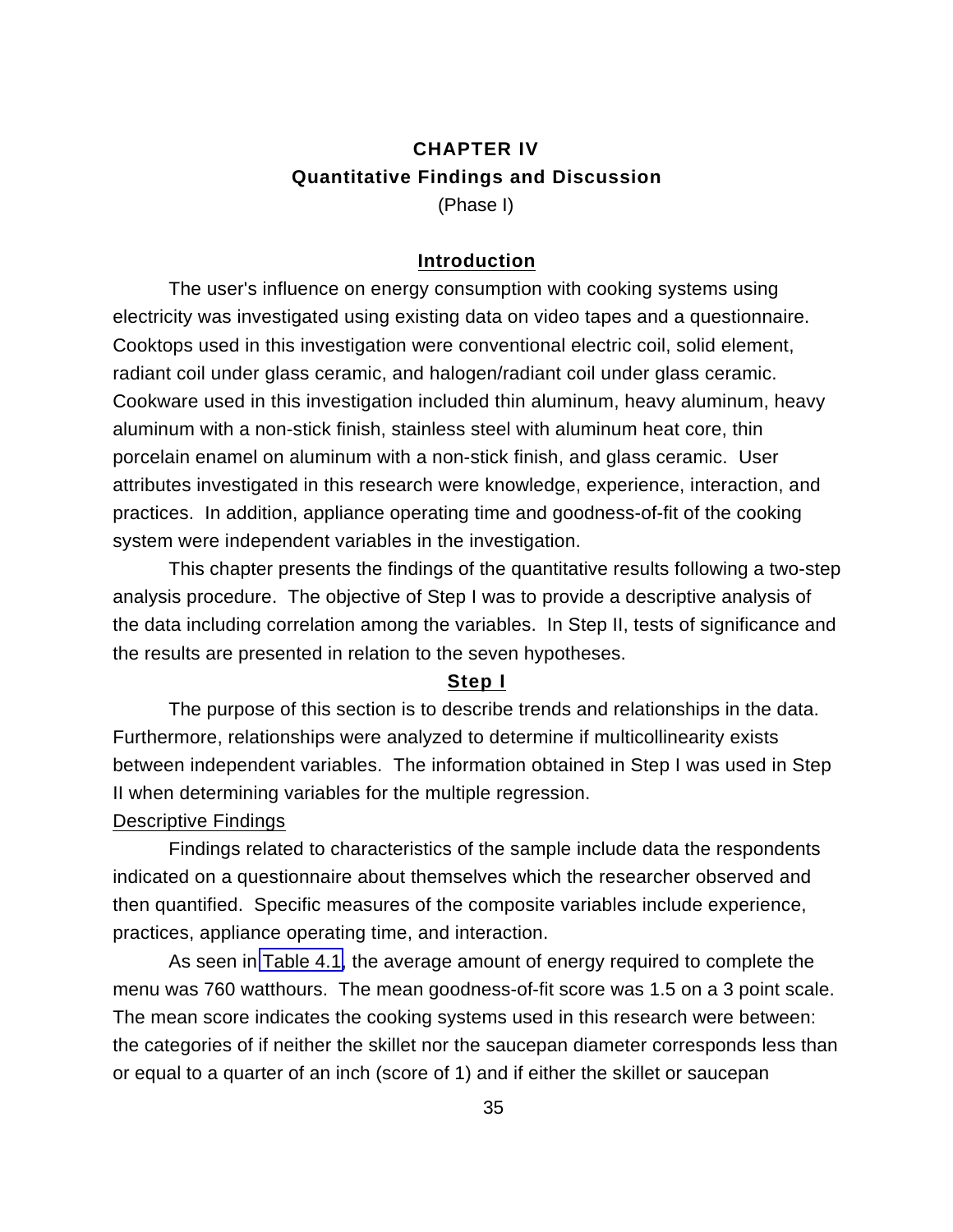| Variable<br>Name                                          |     |            | <b>Descriptive Statistics</b> |
|-----------------------------------------------------------|-----|------------|-------------------------------|
|                                                           | n   | Mean       | <b>SD</b>                     |
|                                                           |     |            |                               |
| Energy <sup>a</sup>                                       | 360 | 760.0      | 118.1                         |
| Goodness-of-Fit <sup>b</sup>                              | 24  | 1.5        | 0.6                           |
| Information <sup>C</sup>                                  | 360 | 356.5      | 165.6                         |
| <b>Behaviord</b>                                          | 360 | 1273.7     | 305.2                         |
| Usere                                                     | 360 | 530867.7   | 285419.5                      |
| Total Model <sup>f</sup>                                  | 360 | 36574990.0 | 27275420.0                    |
| Cooking System9                                           | 24  | 8.8        | 6.1                           |
| <b>Cooking System</b><br>Interaction X<br>Goodness-of-Fit | 24  | 19.3       | 15.3                          |
| Knowledge                                                 | 15  | 44.5       | 18.8                          |

<span id="page-47-0"></span>Descriptive Statistics for Variables under Investigation

| Note. $a$ =Energy measured in watthours |                                                                                                                                                                                                                                                                             |
|-----------------------------------------|-----------------------------------------------------------------------------------------------------------------------------------------------------------------------------------------------------------------------------------------------------------------------------|
|                                         | $b$ =Goodness-of-fit $1$ = If neither the skillet nor saucepan diameter<br>corresponded $< 1/4$ " to the heat source<br>$2 =$ If either the skillet or saucepan diameter<br>corresponded $\leq$ 1/4" to the heat source<br>$3 =$ If both the skillet and saucepan $< 1/4$ " |
|                                         | to the heat source                                                                                                                                                                                                                                                          |
|                                         | <sup>C</sup> =Statistical Interaction, Knowledge X Experience                                                                                                                                                                                                               |
|                                         | d=Statistical Interaction, Practices X Behavior                                                                                                                                                                                                                             |
|                                         | e=Statistical Interaction, Information X Behavior                                                                                                                                                                                                                           |
|                                         | <sup>f</sup> = Statistical Interaction, User X Appliance Operating Time                                                                                                                                                                                                     |
| $Obs = 360$                             | 9=Statistical Interaction, Cooktop X Cookware                                                                                                                                                                                                                               |
|                                         |                                                                                                                                                                                                                                                                             |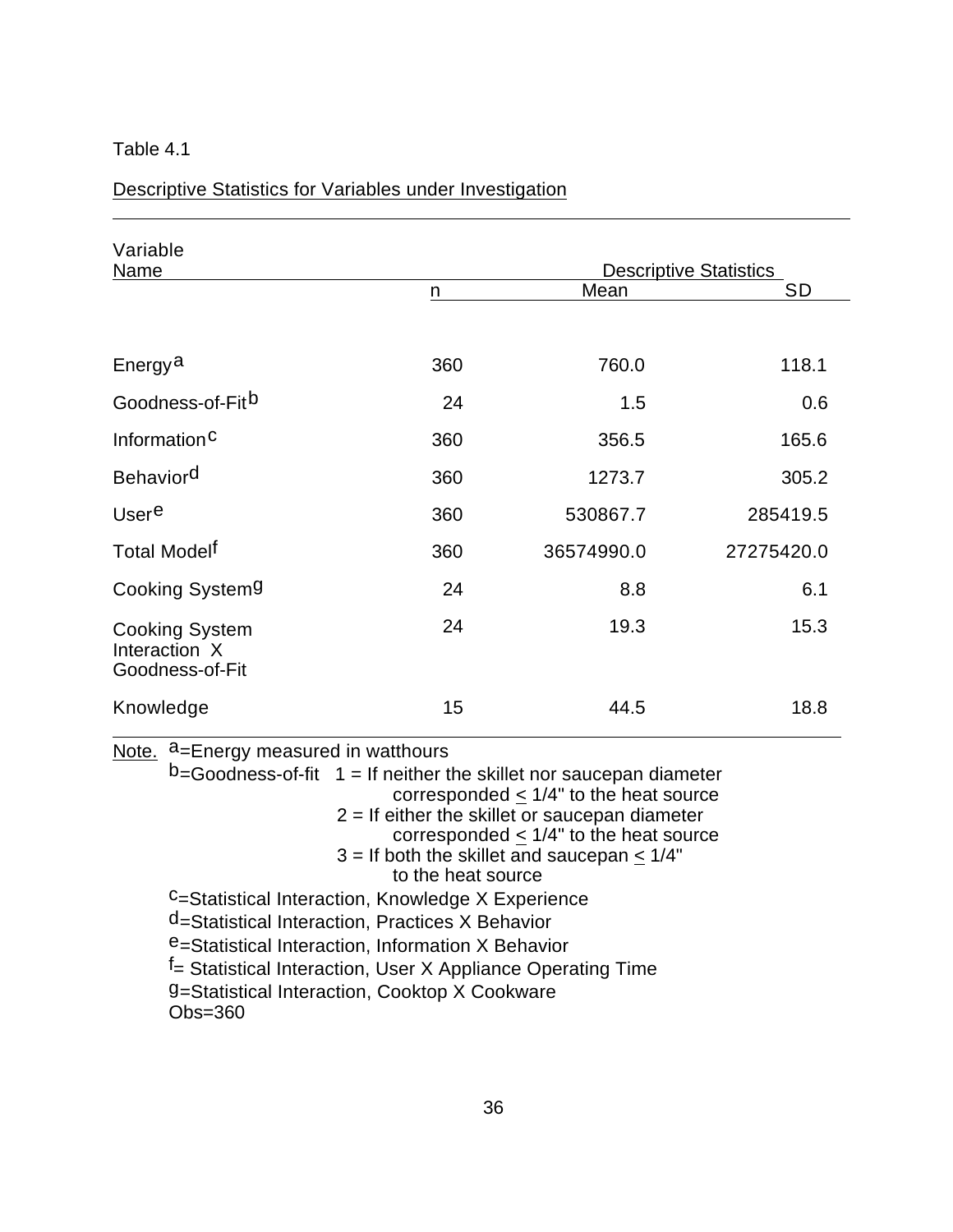diameter corresponds less than or equal to a quarter of an inch of each other. Hence, the cooking systems used in this investigation received a mean goodness-of-fit score of 1.5 on a 3 point scale.

 Experience. The participants in this research were traditional age undergraduate and graduate students studying at Virginia Tech. They were a young, well-educated sample; however, they had limited knowledge and experience with cooking, and cooking systems. Their mean pretest knowledge score was 44.5% [\(Table 4.1](#page-47-0)). None of the participants had purchased a cooktop [\(Table 4.2\)](#page-49-0). The majority of the participants had not taken a: (a) food preparation and selection course, (b) household equipment course, or (c) course that covered cooktops or cookware. However, the majority of the sample had purchased cookware.

None of the participants were familiar with waterless cooking. Most of the participants were not familiar with the research procedure for frying crepes, while most were familiar with the procedure for boiling carrots or making a white sauce. When selecting participants to participate in this research, they were asked if they knew how to complete the menu. The majority of the participants had not fried crepes or used waterless cooking. However, they were further asked if they knew how to fry pancakes and steam vegetables without a steam basket and were accepted as a participant if they could perform those tasks. It was decided not to wait to find participants that prepared those items using the research procedure due to: crepes were not commonly prepared foods and were very similar in technique to pancakes, and waterless cooking is not a well known or frequently used procedure.

The majority of the participants had only used one type of cooktop (conventional electric coil) on a regular basis. Participants had regularly used only two types of cookware, i.e., aluminum and stainless steel. In addition, most of the sample used non-stick cookware on a regular basis [\(Table 4.2\)](#page-49-0).

Practices. As seen in [Table 4.3](#page-51-0), participants typically matched the diameter of the heat source and diameter of the cookware for each cooking the white sauce (90%), while fewer matched the diameter of the heat source and diameter of the cookware for carrots (60%), broccoli (50%), and crepes (50%). Most participants did not use retained heat for any cooking operation but turned off the cooktop after cooking. They did not preheat the cookware except when frying crepes. Although participants covered the cookware when boiling carrots and cooking broccoli, they did not use the cover when cooking crepes or the white sauce. Other common practices included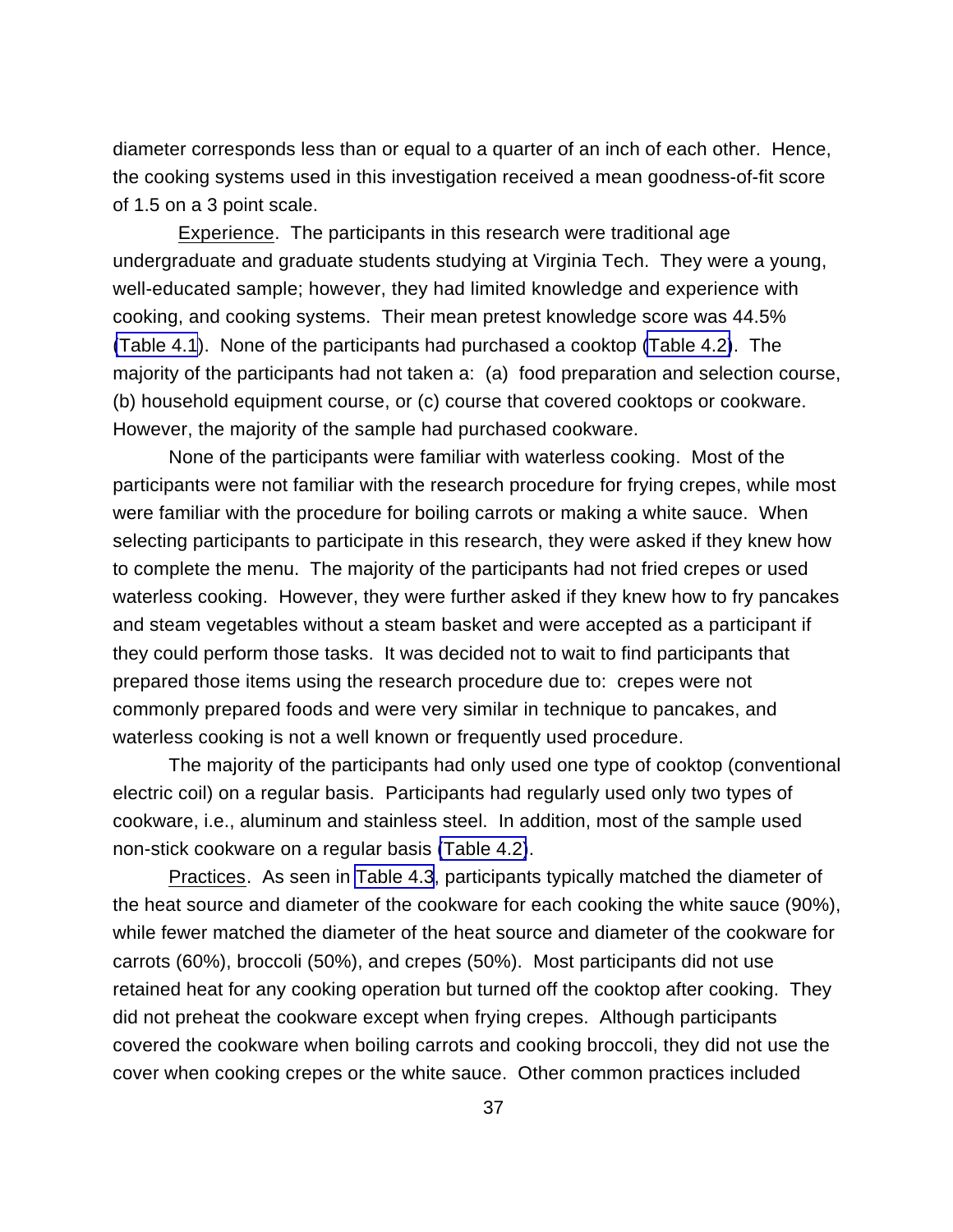$\overline{a}$ 

# <span id="page-49-0"></span>Consumers' Experience with Cooking Systems--Descriptive Statistics

| Variable<br>Name                                                                 | <b>Descriptive Statistics</b><br>Percentage<br><b>That Said Yes</b> |  |
|----------------------------------------------------------------------------------|---------------------------------------------------------------------|--|
|                                                                                  |                                                                     |  |
| Had the participant ever<br>purchased a cooktop?                                 | $\mathbf 0$                                                         |  |
| Had the participant taken a<br>food preparation and<br>selection course?         | 10                                                                  |  |
| Had the participant taken a<br>household equipment<br>course?                    | 50                                                                  |  |
| Had the participant taken a<br>course that covered<br>cooktops and/ or cookware? | 50                                                                  |  |
| Had the participant ever<br>purchased cookware?                                  | 80                                                                  |  |
| Was the participant familiar<br>with the research procedure<br>used to cook:     |                                                                     |  |
| broccoli                                                                         | $\overline{0}$                                                      |  |
| crepes                                                                           | 40                                                                  |  |
| white sauce                                                                      | 50                                                                  |  |
| carrots                                                                          | 70                                                                  |  |
| Did the participant use<br>cookware with a non-stick<br>finish?                  | 90                                                                  |  |

(table continues)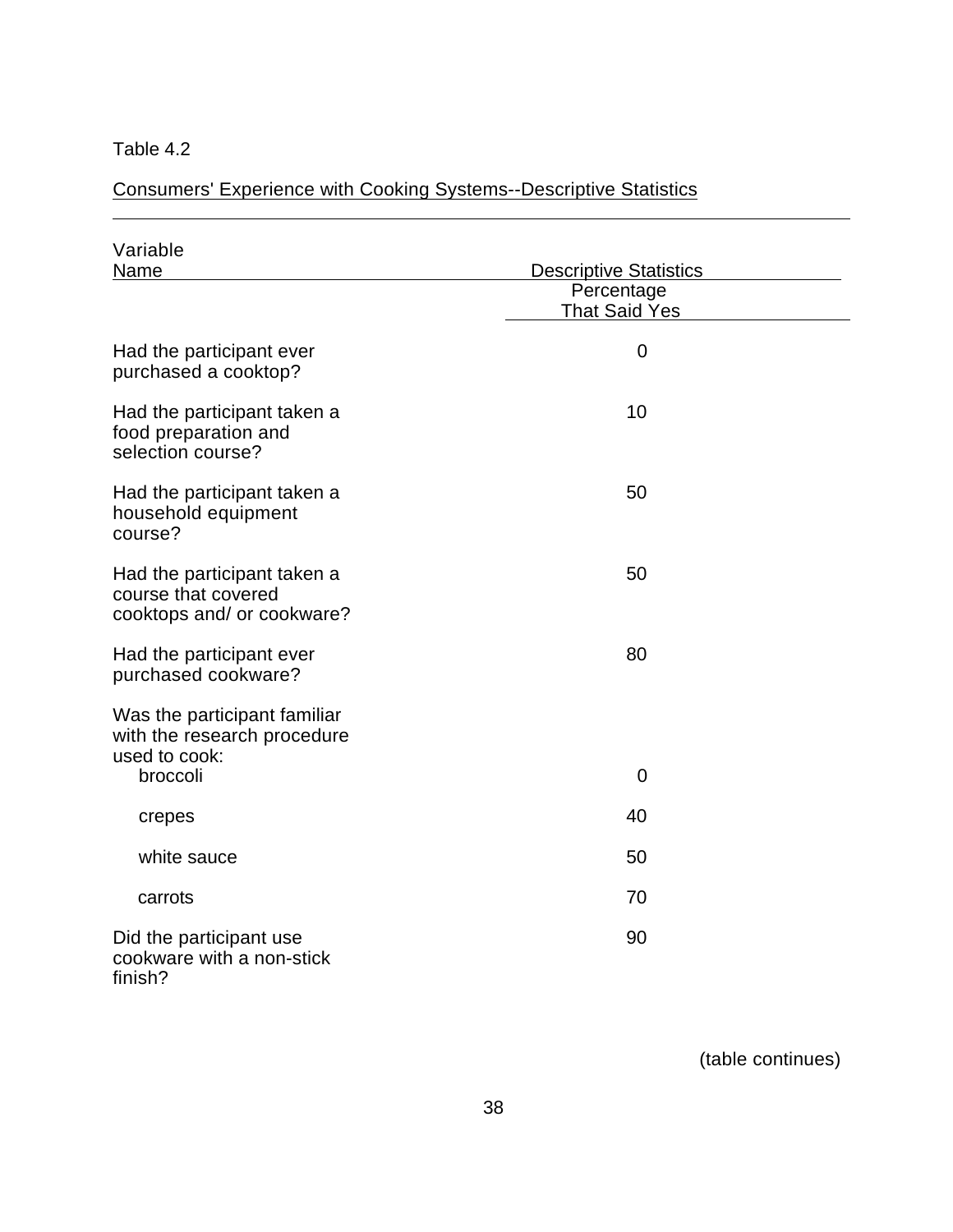### Table 4.2 Continued

 $\overline{a}$ 

Consumers' Experience with Cooking Systems--Descriptive Statistics

| Variable<br>Name                                                              | <b>Descriptive Statistics</b> |           |
|-------------------------------------------------------------------------------|-------------------------------|-----------|
|                                                                               | Mean                          | <b>SD</b> |
| How many electric cooktops<br>had the participant used on<br>a regular bases? | 1.3                           | 0.6       |
| How many types of<br>cookware had the participant<br>used on a regular bases? | 2.2                           | 1.0       |
| Total experience                                                              | 7.9                           | 1.7       |
| Note. $n=15$                                                                  |                               |           |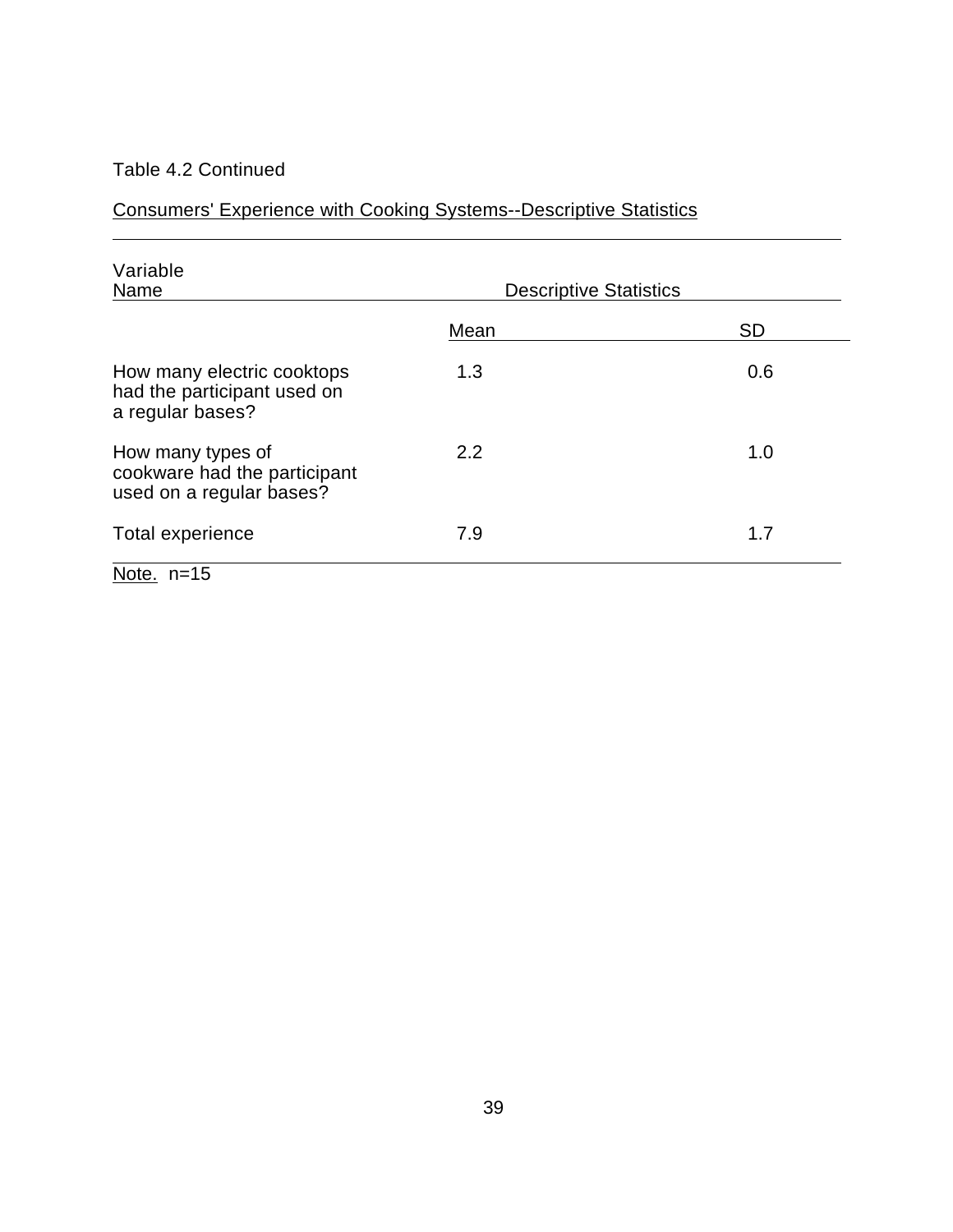$\overline{a}$ 

<span id="page-51-0"></span>Consumers' Practices in Preparation of the Menu--Descriptive Statistics

| Variable<br>Name                                                                                                                                 | <b>Descriptive Statistics</b>                                  |  |
|--------------------------------------------------------------------------------------------------------------------------------------------------|----------------------------------------------------------------|--|
|                                                                                                                                                  | Percentage<br><b>That Said Yes</b>                             |  |
| Did the participant match the<br>diameter of the cookware<br>with the heat source?<br><b>Crepes</b><br><b>Broccoli</b><br>Carrots<br>White sauce | 50<br>50<br>60<br>90                                           |  |
| Did the participant cook with<br>retained heat?<br>White sauce<br><b>Crepes</b><br>Carrots<br><b>Broccoli</b>                                    | $\mathbf 0$<br>$\overline{0}$<br>$\mathbf 0$<br>$\overline{0}$ |  |
| Was food placed in the<br>cookware at the start of<br>heating the cookware?<br>Crepes<br>White sauce<br>Carrots<br><b>Broccoli</b>               | 0<br>100<br>100<br>100                                         |  |
| Was the cooktop turned off<br>after cooking?<br>Carrots<br><b>Broccoli</b><br><b>Crepes</b><br>White sauce                                       | 100<br>100<br>100<br>100                                       |  |

(table continues)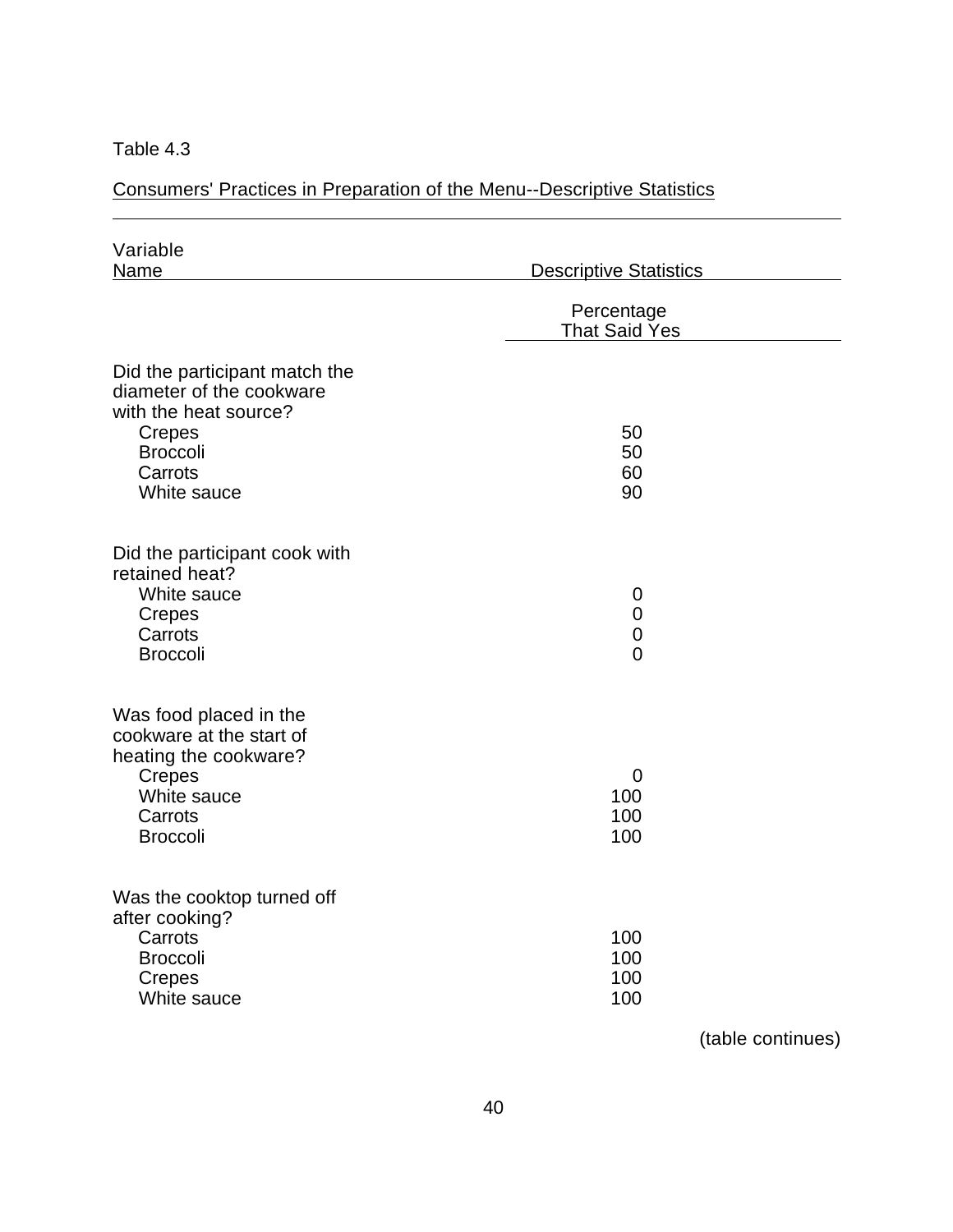### Table 4.3 Continued

 $\overline{a}$ 

## Consumer's Practices in Preparation of the Menu--Descriptive Statistics

| Variable<br>Name                                                                                                                                                          | <b>Descriptive Statistics</b>      |  |
|---------------------------------------------------------------------------------------------------------------------------------------------------------------------------|------------------------------------|--|
|                                                                                                                                                                           | Percentage<br><b>That Said Yes</b> |  |
| Was the cover on the<br>cookware during cooking?<br>Crepes<br>White sauce<br><b>Broccoli</b><br>Carrots                                                                   | 0<br>50<br>100<br>100              |  |
| Was the cookware placed on<br>the heat source before or<br>immediately after turning on<br>the heat source?<br><b>Crepes</b><br>Carrots<br><b>Broccoli</b><br>White sauce | 100<br>100<br>100<br>100           |  |
| Was a low or medium heat<br>setting selected?<br>Carrots<br>Crepes<br>White sauce<br><b>Broccoli</b>                                                                      | 40<br>100<br>100<br>100            |  |
| Did the participant touch the<br>saucepan to determine if the<br>saucepan was warm?<br><b>Broccoli</b>                                                                    | 30                                 |  |
| <b>Total practices</b>                                                                                                                                                    | 17.1a                              |  |

note. a=Mean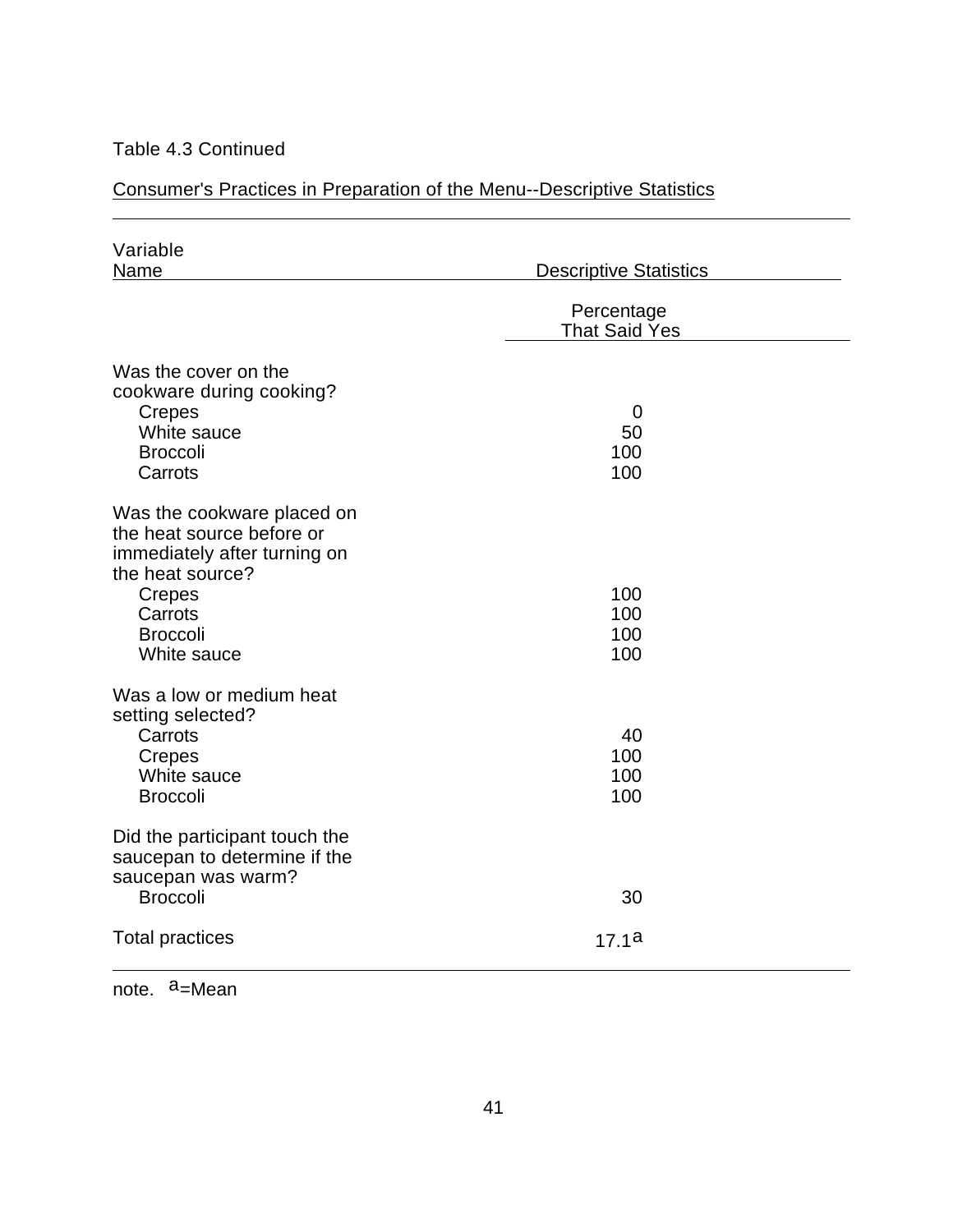placing the cookware on the heat source before or immediately after turning on the heat source, and using a low or medium heat setting except to boil the carrots. In addition, consumers typically did not touch the saucepan to determine if it was warm.

Appliance operating time. The total appliance operating time ranged from 26.4 minutes to 150.3 minutes to complete the menu. Appliance operating time was greatest for frying crepes (Mean=21.4 minutes, range=5.6 - 47.2). However, the greatest range in appliance operating time was found when cooking the broccoli (range 5.3 - 55.4) [\(Table 4.4\)](#page-54-0).

User interaction. As seen in [Table 4.5,](#page-55-0) frying crepes required the greatest quantity of interaction, and boiling carrots required the least. Therefore, the order of magnitude for all categories of interaction, ranged from carrots (least) followed by broccoli, then the white sauce, and lastly crepes which required the most involvement of the user.

### **Correlation**

Multicollinearity (r=0.7) was found between the composite variable of appliance operating time and the appliance operating time for each cooking operation: white sauce (r=0.7570), carrots (r=0.7149), broccoli (r=0.7973), and crepes (r=0.7186) (Appendix G, [Table 7.1](#page-153-0)). Multicollinearity also was found between the participant's familiarity with the research procedure for cooking white sauce and crepes (r=0.764) (Appendix G, [Table 7.2\)](#page-154-0). However, neither of these variables significantly explained the variance in energy consumption and therefore were not added to the regression equation. Furthermore, the number of cooktops the participant had used on a regular basis was highly correlated with the composite variable for experience (r=0.699). The number of cooktops the participant had used regularly (V15) did not contribute as much to the  $R^2$  as the composite variable of user's experience (V75). The variable that was most highly correlated with the dependent variable was selected for the final regression equation using a stepwise analysis technique.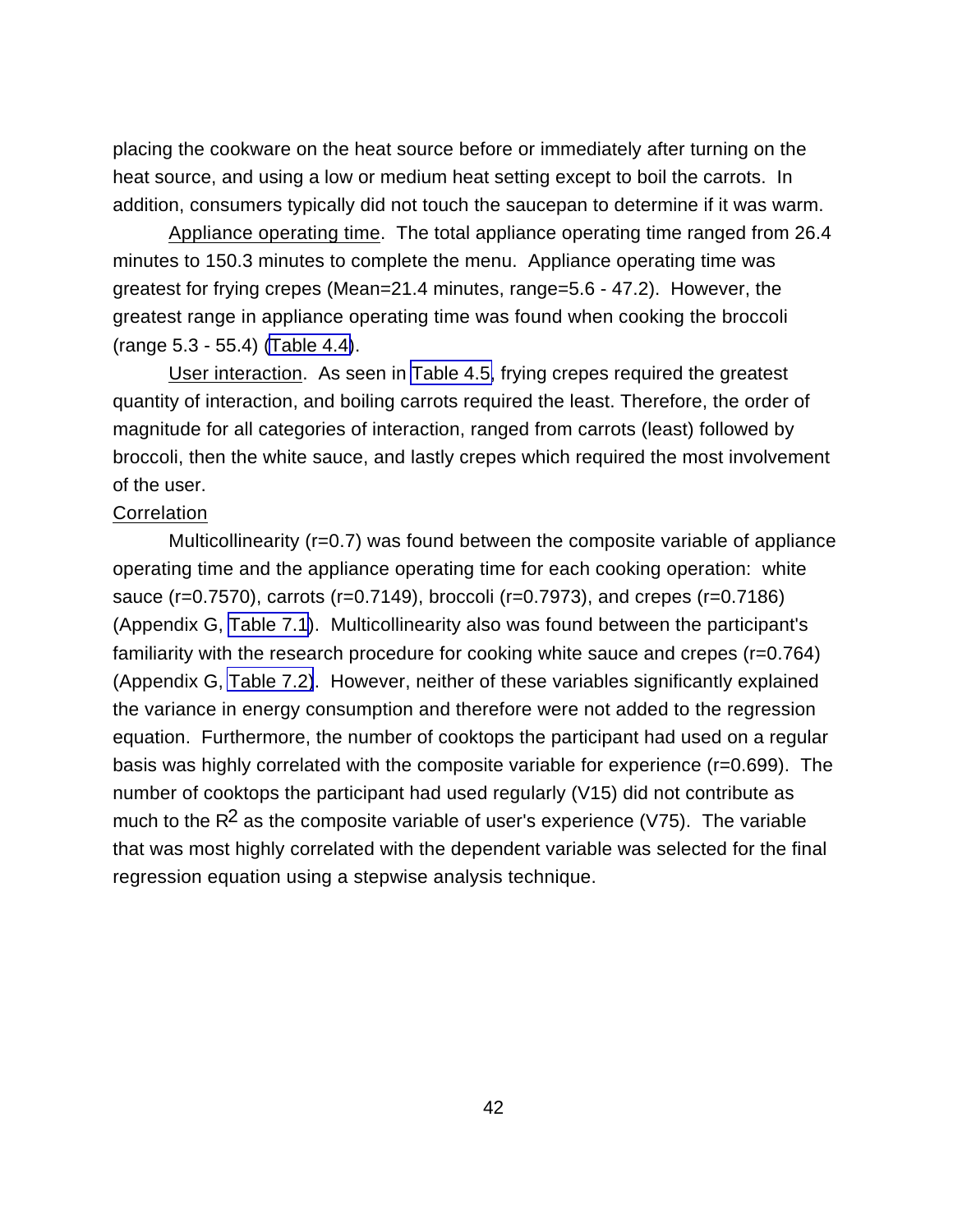$\overline{a}$ 

<span id="page-54-0"></span>Descriptive Statistics for Variables under Investigation--Appliance Operating Time

| Variable<br>Name  |                | <b>Descriptive Statistics</b> |           |
|-------------------|----------------|-------------------------------|-----------|
|                   | Mean<br>(Min.) | Range<br>(Min.)               | <b>SD</b> |
| White sauce       | 13.1           | $1.5 - 38.5$                  | 6.2       |
| Carrots           | 15.2           | $3.4 - 42.5$                  | 5.7       |
| <b>Broccoli</b>   | 16.3           | $5.3 - 55.4$                  | 5.9       |
| Crepes            | 21.4           | $5.6 - 47.2$                  | 5.9       |
| <b>Total time</b> | 66.1           | $26.4 - 150.3$                | 17.8      |
| Note. Obs=360     |                |                               |           |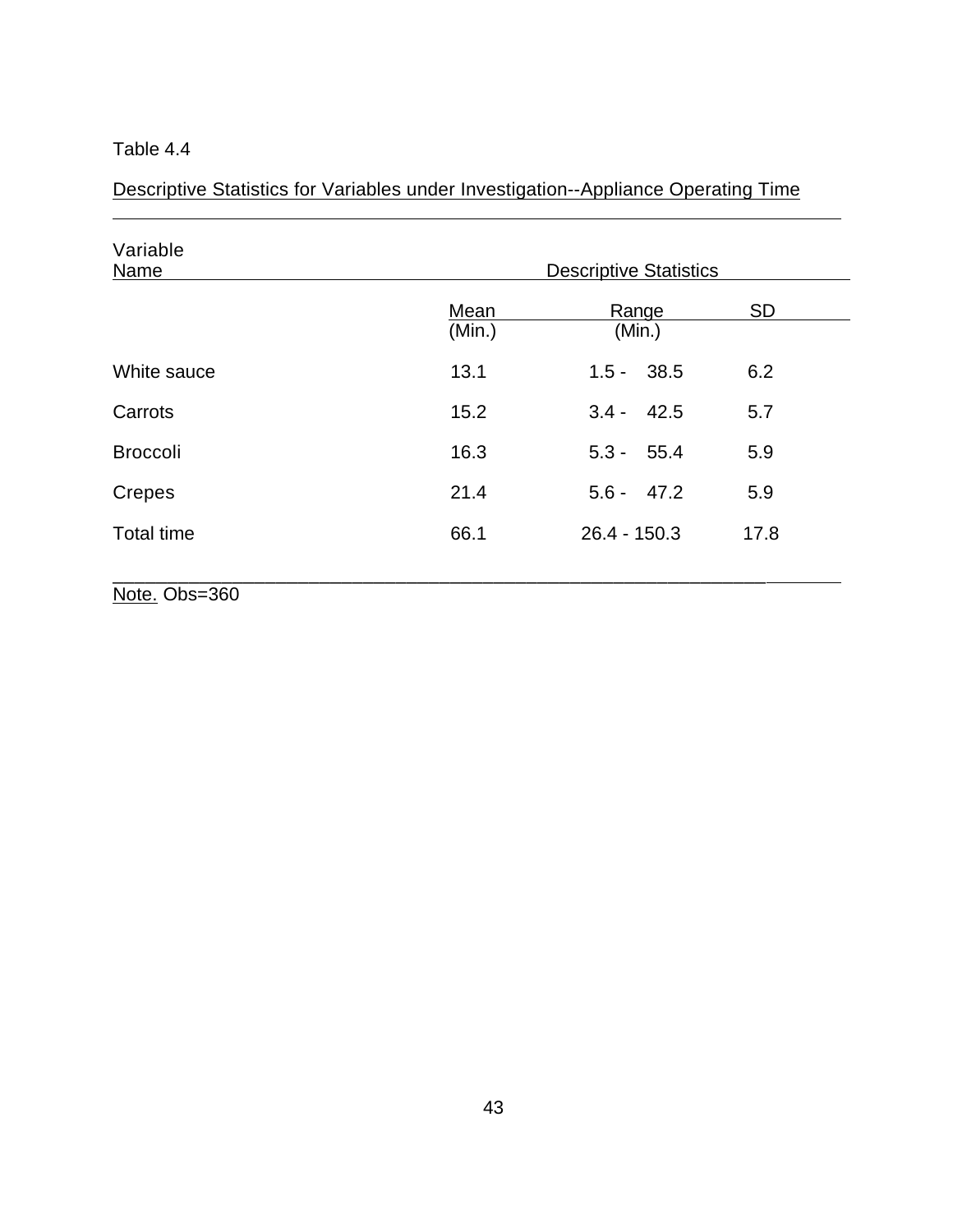$\overline{a}$ 

<span id="page-55-0"></span>User Interaction with Cooking Systems to Complete the Menu--Descriptive Statistics

| Variable<br>Name                                     |            | <b>Descriptive Statistics</b> |  |
|------------------------------------------------------|------------|-------------------------------|--|
|                                                      | Mean       | <b>SD</b>                     |  |
| Number of times cooktop<br>controls were manipulated |            |                               |  |
| Carrots                                              | 3.3        | 1.1                           |  |
| <b>Broccoli</b>                                      | 3.5<br>3.7 | 1.4                           |  |
| White sauce<br>Crepes                                | 4.6        | 1.5<br>2.0                    |  |
| Number of times cookware<br>was picked up            |            |                               |  |
| Carrots                                              | 0.3        | 0.6                           |  |
| <b>Broccoli</b>                                      | 1.1        | 1.7                           |  |
| White sauce                                          | 2.9        | 2.8                           |  |
| Crepes                                               | 10.8       | 3.8                           |  |
| Number of times cookware<br>was slid                 |            |                               |  |
| Carrots                                              | 0.5        | 0.8                           |  |
| <b>Broccoli</b>                                      | 0.8        | 1.3                           |  |
| White sauce                                          | 1.3        | 1.6                           |  |
| Crepes                                               | 3.4        | 4.0                           |  |
| Number of times cookware<br>was opened               |            |                               |  |
| Carrots                                              | 5.2        | 3.4                           |  |
| <b>Broccoli</b>                                      | 7.5        | 3.8                           |  |
| Number of times the food<br>was manipulated          |            |                               |  |
| Carrots                                              | 1.6        | 2.1                           |  |
| <b>Broccoli</b>                                      | 5.6        | 3.2                           |  |
| White sauce                                          | 14.3       | 5.6                           |  |
| <b>Crepes</b>                                        | 37.1       | 20.0                          |  |
| Composite variable for user<br>interaction           | 107.3      | 24.2                          |  |

Note. Mean = Number of times the user interacted with each variable under investigation. Obs=360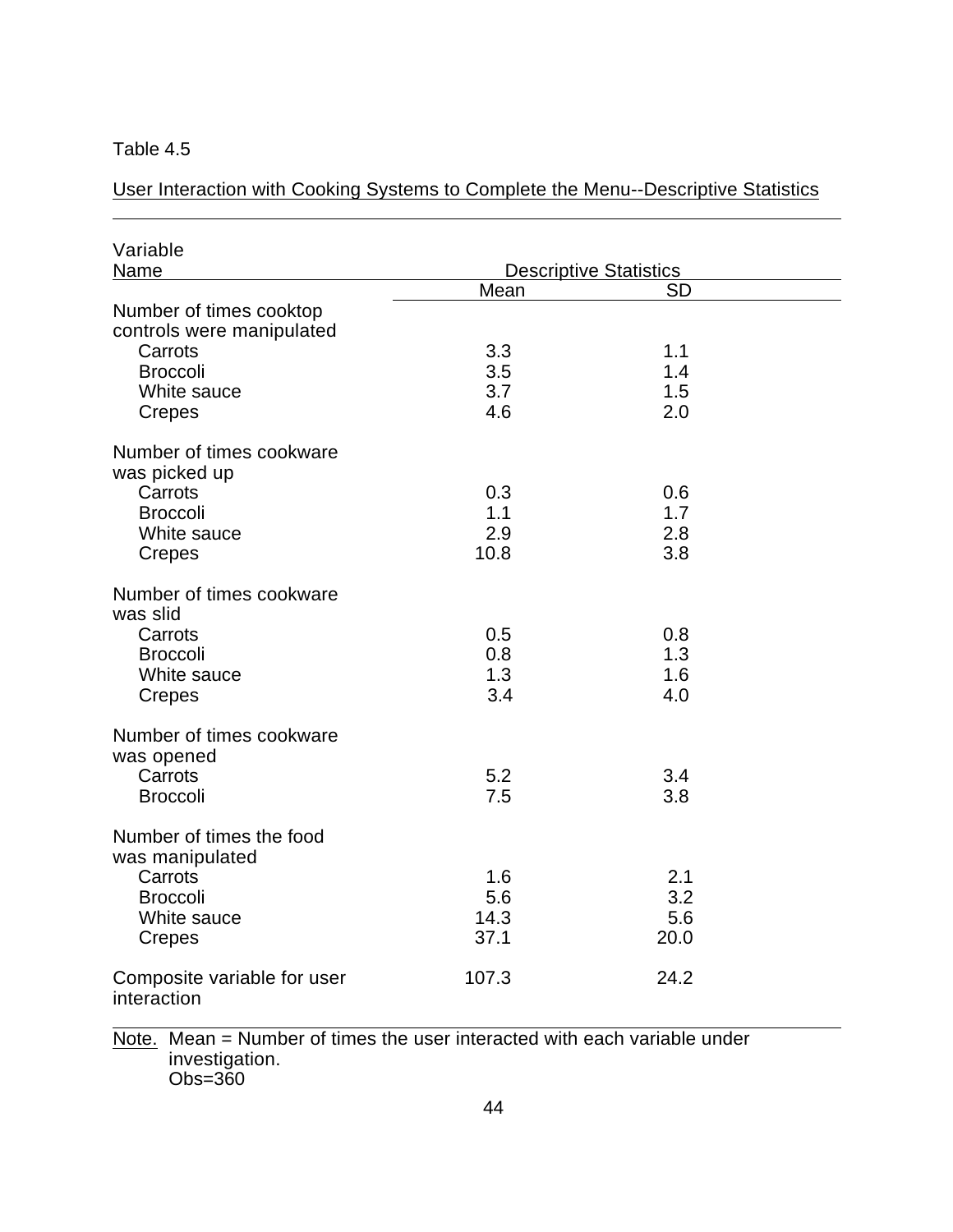Multicollinearity was found between the number of times the participant opened the broccoli saucepan (V55) and the composite variable for interaction (r=0.7040) (Appendix G, [Table 7.3,](#page-155-0) V72). Neither of the previously mentioned variables significantly explained the variance in energy consumption; therefore, they were not added to the regression equation. Also, the number of times the user manipulated the crepes (V61) was highly correlated with the composite variable for user interaction (r=0.6871) (V72). The number of times the user manipulated the broccoli (V62) was highly correlated with the number of times the user opened the broccoli saucepan. However, none of the highly correlated user interaction variables significantly contributed to the regression equation to explain the variance in energy consumption.

There was no multicollinearity between any of the variables that measured the attributes of consumer's practices (Appendix G, [Table 7.4\)](#page-157-0). However, consumer's use of retained heat to cook the carrots (V27) and broccoli (V28) were highly correlated (r=0.6575). The use of retained heat to cook the broccoli contributed the most to the regression equation.

Multicollinearity was found between independent variables when all composite variables, interaction variables, and other individual variables (i.e., cooktop, cookware, knowledge, and goodness-of-fit) were analyzed (Appendix G, [Table 7.5\)](#page-161-0). Typically, multicollinearity was found between the original independent variable and an interaction variable that included the original variable. For example, multicollinearity was found between: knowledge (V5) and information (V106) (r=-0.8659), and knowledge (V5) and user (V107) (r=-0.7551). Furthermore, multicollinearity was found between the cooking system interaction (V81) and the cooktop (V3) (r=0.6417), and the cookware (V4) (r=0.7001). Between the cooktop (V3) and the interaction variable of cooking system interaction and goodness-of-fit (V82), multicollinearity was found (r=0.7920). In addition, multicollinearity was found between user interaction (V72): and user behavior (V104) (r=0.7018). Between the user (V107) and information (V106) (r=0.8724), and the user (V107) and the total model (V108) (r=0.8897) multicollinearity was found.

### **Step II**

#### Hypotheses Related to Correlation

 $H<sub>0</sub>1$ . There is not a significant relationship between the consumer's knowledge and energy consumption of cooking systems.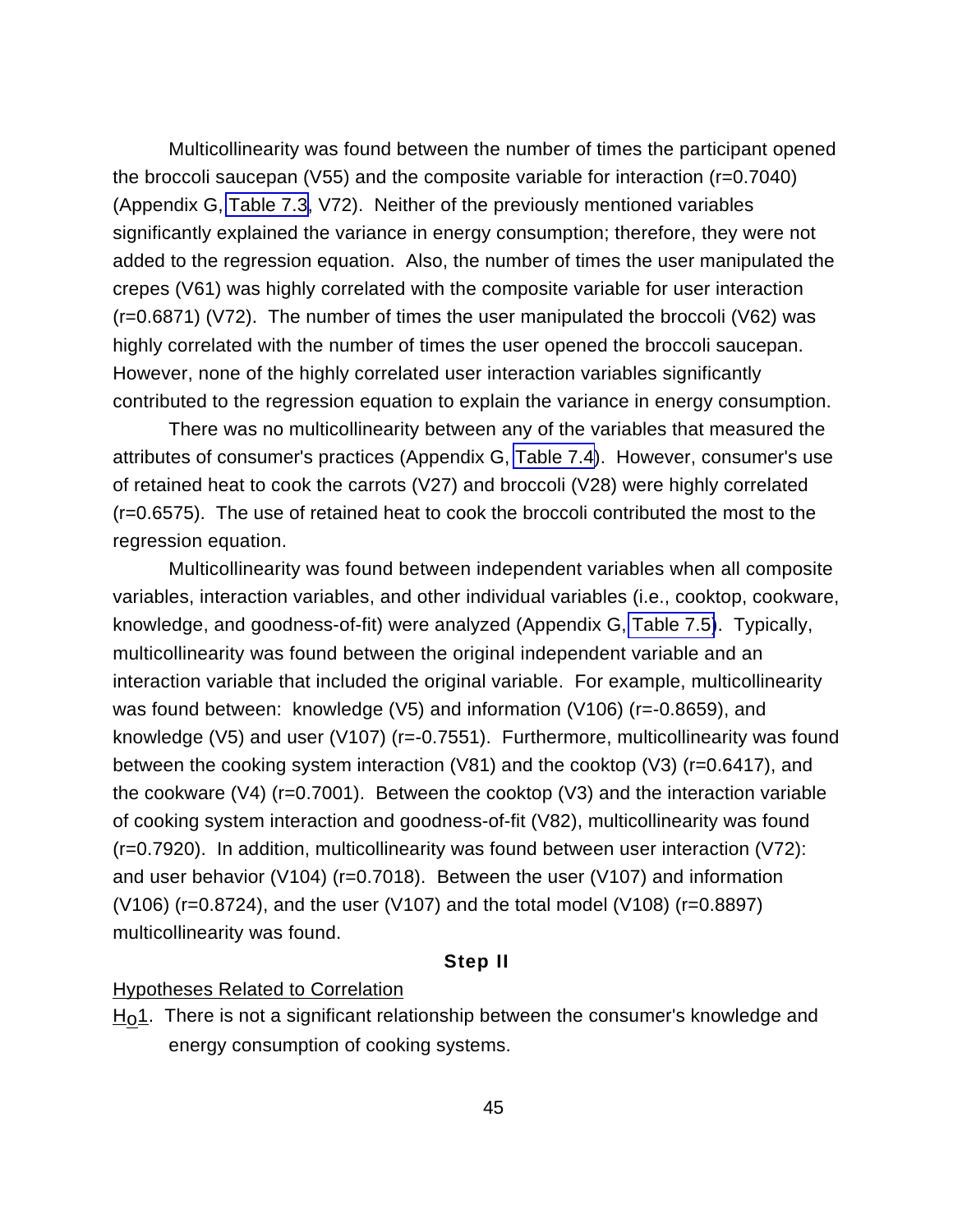Analysis. Consumer's knowledge was a score derived from the percentage of correct responses to a pretest examination [\(Appendix C\)](#page-119-0). Mean and standard deviation for knowledge were 44.5 and 18.8, respectively [\(Table 4.1\)](#page-47-0). There is significant negative correlation of -0.1641 (p=0.0016) [\(Table 4.6\)](#page-58-0) between knowledge and energy consumption. In response to  $H_0:1$ , there was a significant relationship between consumer's knowledge and energy consumption of cooking systems. Therefore, the null hypothesis was rejected, meaning that consumers with higher knowledge scores used less energy to complete the research menu.

Discussion. Consumers with more knowledge about cooking systems utilized less energy to complete the menu. Knowledge scores ranged from 20% to 84%. The consumers with the highest knowledge scores (i.e., 60% or greater, n=5) had participated in formal training and educational opportunities regarding cooking appliances and energy efficiency. For example, the participants with the greatest knowledge scores had taken a household equipment course that included study of cooktops and cookware.

Steidl and Bratton (1968) stated that information is important in skill development. From these data it appeared that using cooking energy efficiently requires skill development. However, in contrast to other forms of skill development it is not possible for consumers to visualize the energy savings in cooking. Formal training informs people how to increase energy efficiency and improves skill development of energy efficient cooking. However, it is important to recognize that a correlation is not a cause and effect relationship. The correlation simply finds support that an increase in knowledge decreases energy consumption or increases energy efficient cooking practices.

This research further found a positive relationship between knowledge and experience level regarding cooking systems (r=0.1041). Therefore, consumers with the highest knowledge scores typically had higher experience levels with cooking systems and the research procedures.

 $H<sub>0</sub>$ 2. There is not a significant relationship between the consumer's experience and the energy consumption of cooking systems.

Analysis. Twelve items used to measure consumer's experience were combined to form a composite index [\(Appendix C\)](#page-119-0). The mean and standard deviation for experience were 7.9 and 1.7, respectively [\(Table 4.2\)](#page-49-0). There is lack of a correlation (r=-0.0451, p=0.3925) between consumers' experience level and energy consumption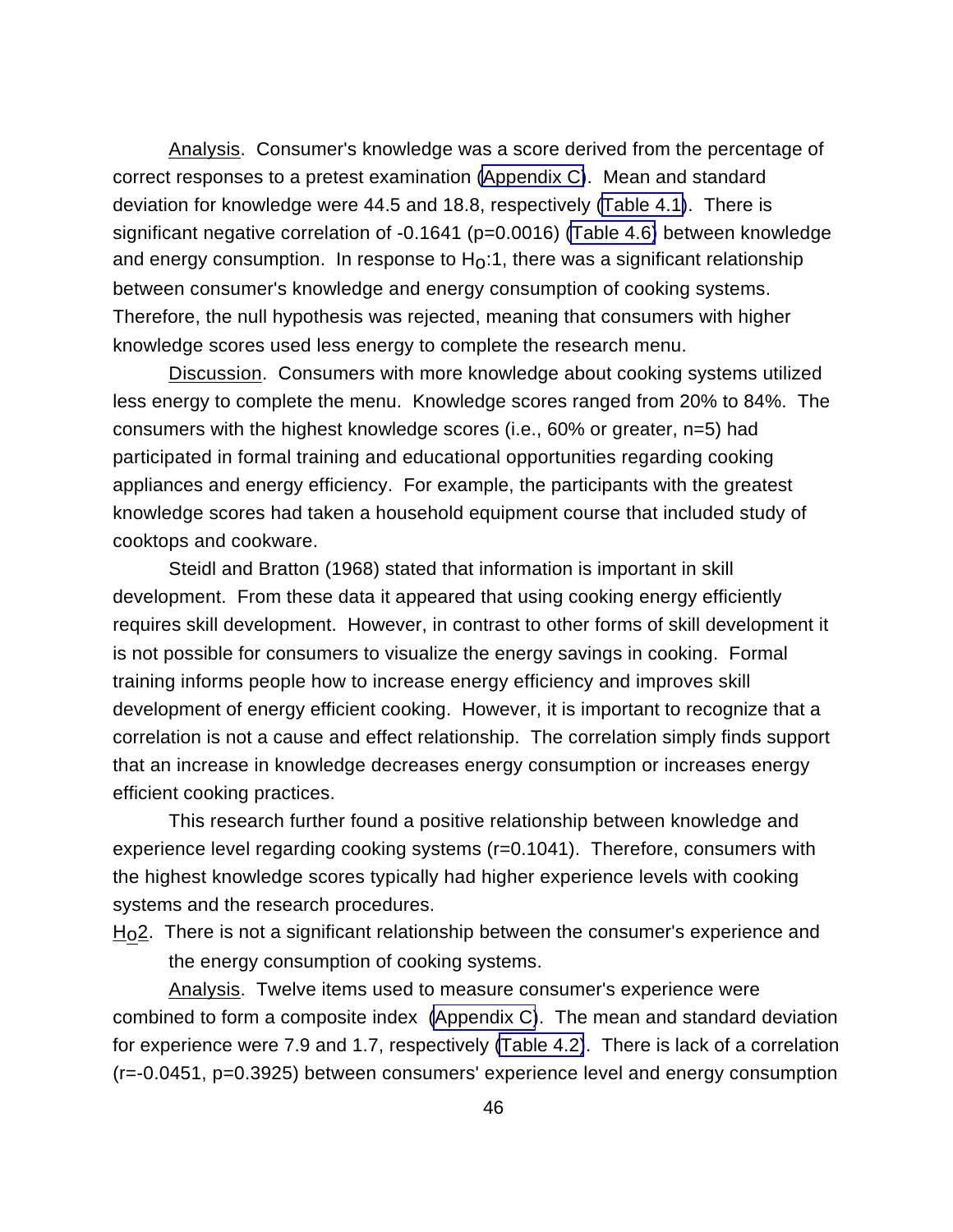$\overline{a}$ 

 $\overline{a}$ 

<span id="page-58-0"></span>Correlations Between Independent Variables and Energy Consumption

|                                              |           | <b>Energy Consumption</b> |  |
|----------------------------------------------|-----------|---------------------------|--|
| Independent<br>Variables                     | r         | D                         |  |
| Knowledge                                    | $-0.1641$ | $0.0016*$                 |  |
| <b>Experience</b>                            | 0.0451    | 0.3925                    |  |
| <b>Practices</b>                             | $-0.1580$ | 0.0025                    |  |
| <b>User Interaction</b>                      | 0.1200    | $0.0222$ <sup>*</sup>     |  |
| Information                                  | $-0.1289$ | $0.0140*$                 |  |
| <b>Behavior</b>                              | 0.1754    | $0.0007*$                 |  |
| User                                         | 0.1881    | $0.0005*$                 |  |
| Appliance<br><b>Operating Time</b>           | 0.1498    | 0.0041                    |  |
| <b>Total Model</b>                           | 0.1970    | $0.0005*$                 |  |
| <b>Cooking System</b>                        | $-0.2188$ | $0.0000*$                 |  |
| Goodness-of-Fit                              | $-0.2385$ | $0.0000*$                 |  |
| <b>Cooking System</b><br>and Goodness of Fit | $-0.1183$ | $0.0242*$                 |  |

Note.  $* =$  Significant relationship at p  $\leq .05$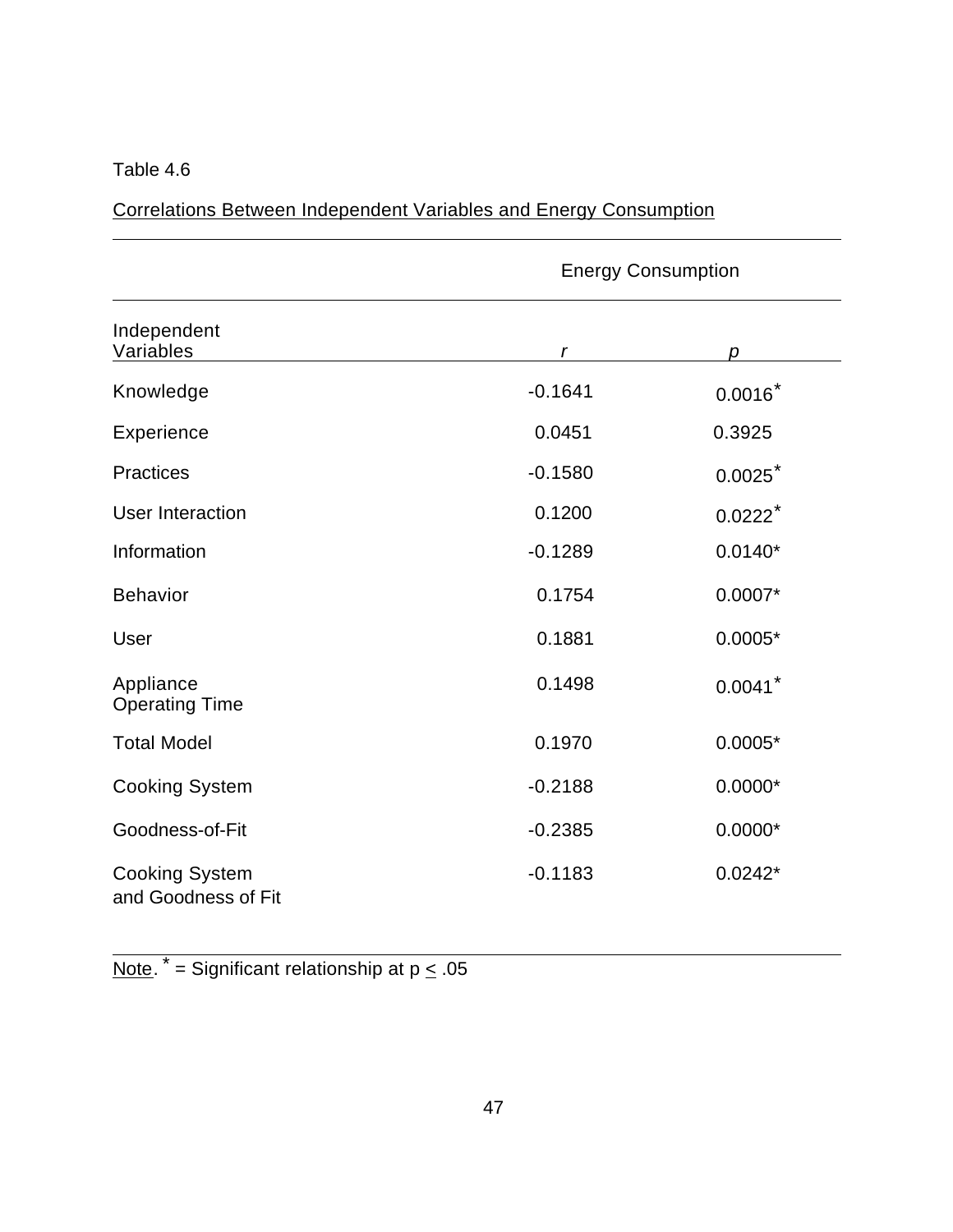[\(Table 4.6\)](#page-58-0). In response to  $H_0:2$ , there was not a significant relationship between consumer's experience level with cooking systems and energy consumption of cooking systems. Therefore, the null hypothesis is retained; there is not a relationship between experience and energy consumption.

Discussion. The lack of a significant relationship between consumer experience level and energy consumption may be explained by: consumers indicated their experiences as opposed to the researcher observing their experiences, and participants indicated having high experience level but no formal training regarding cooking systems. For example, participants indicated the types of cookware and cooktops they used regularly on a questionnaire. Participants often did not know what type of cookware they used so told the researcher the brand or description of the cookware they used, then the researcher told the participant the cookware's name. Participants were unable to discern among the types of cookware even after having completed all the investigations with the cooking systems. The researcher had to review the names of the different types of cookware after all the investigations had been completed in order that participants could select their preferred cookware type.

Several participants indicated having had a lot of experience; however, they lacked formal training regarding cooking systems. One of the participants had worked in a restaurant. She reported having used many different types of cookware and being familiar with the research procedures [\(Appendix F\)](#page-138-0). However, she was not familiar with cooking procedures that would reduce energy consumption ([Appendix F\)](#page-138-0). For example, she usually used medium or high heat settings and manipulated the food and cookware considerably, e.g., lifted cookware when stirring the foods and often manipulated the food by manipulating the cookware. Usually when melting the margarine for the white sauce, she lifted and turned the saucepan to move the margarine. In addition, she transferred crepes onto a plate without using a turner and tossed the crepes into the air when inverting them.

 $H<sub>0</sub>3$ . There is not a significant relationship between the consumer's interaction and the energy consumption of cooking systems.

Analysis. The 18 items used to measure consumers' interaction with the cooking systems were combined to form a composite index ([Appendix G\)](#page-152-0). Mean and standard deviation for the interaction were 107.3 and 24.2, respectively [\(Table 4.5\)](#page-55-0). There is a positive significant correlation of 0.1200 (p=0.0222) between consumer's interaction and energy consumption [\(Table 4.6\)](#page-58-0). In response to  $H_0:3$ , there is a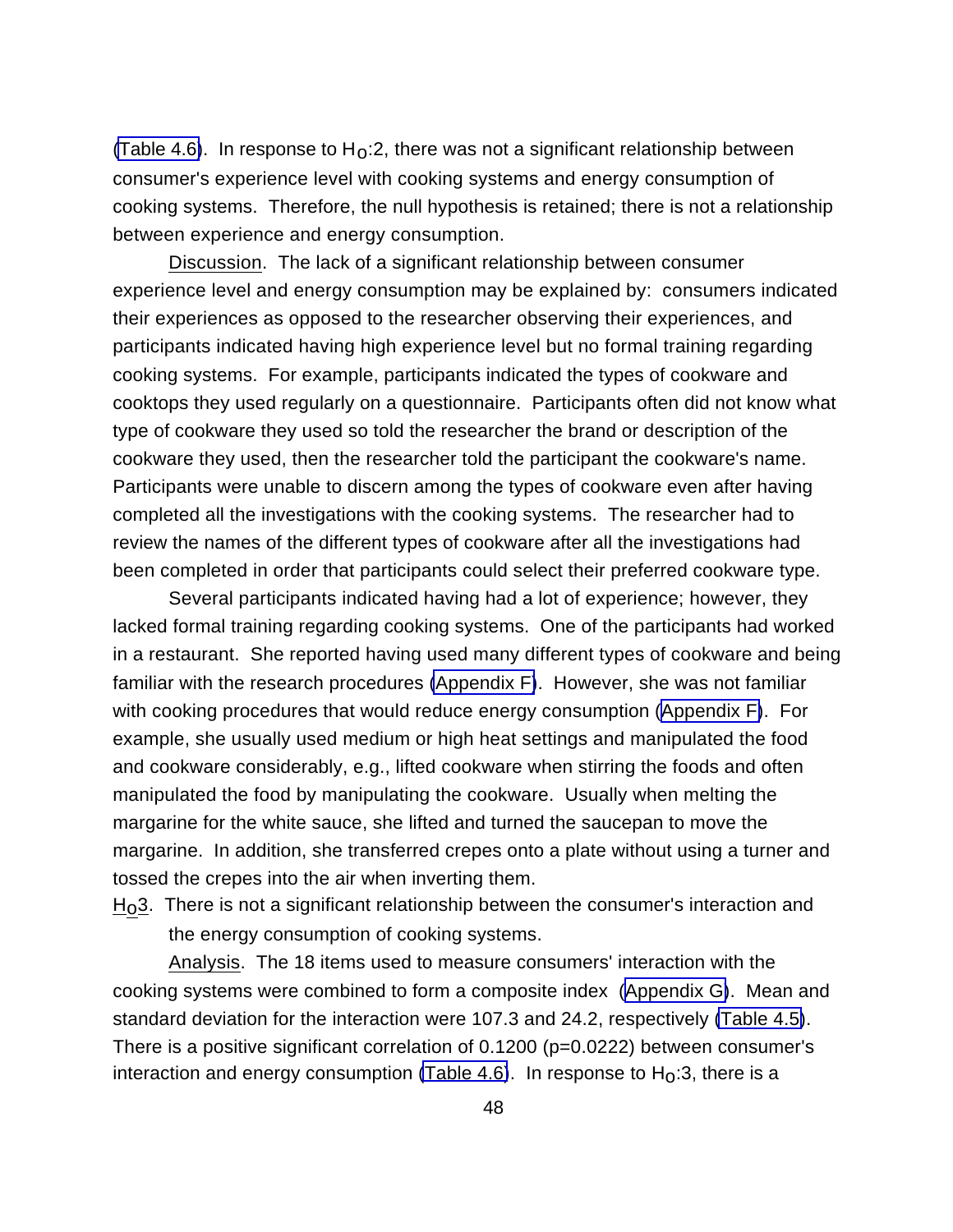significant relationship between consumer's interaction with cooking systems and energy consumption of cooking systems. Therefore, the null hypothesis was rejected, meaning that when consumers increased interaction with the cooking system, a greater quantity of energy was consumed.

Discussion. Consumers who interacted with the cooking system more also used more energy to complete the research menu. The composite score of users' interaction ranged from 54 to 204 (Mean=107.3, s.d.=24.2). The quantity of user interaction may serve as a proxy variable for the user's control of the cooking system or perhaps the "nervous cook syndrome." One of the participants was in continual motion during cooking. For example, he moved from turning a crepe, to stirring the carrots, then the broccoli, and then stirring the white sauce. He then immediately removed the crepe from the pan, stirred the carrots, broccoli, and white sauce, then added crepe batter to the skillet, stirred the crepes, broccoli, and white sauce. Typically, he worked around the cooktop in a clockwise motion. He perhaps would adjust the controls between stirring and often removed the cookware from the heat source while stirring.

When the user interacts with the cooking system by stirring the food, air is incorporated into the food. The air is of a lower temperature than the food; and therefore reduces the temperature of the food which extends cooking time. In addition, removing the cookware from the heat source decreases the quantity of heat available in the cookware, and therefore, the cookware must be reheated which extends cooking time. Further, the relationship between the user's interaction level and appliance operating time was positive (r=0.5554) [\(Table 4.7\)](#page-61-0). In this study, consumers did not use retained heat frequently; therefore, appliance energy use increased in proportion to cooking time. Furthermore, energy efficient practices were significantly correlated with interaction levels (r=-0.1592) and goodness-of-fit of the cooking system (r=-0.2385). Hence, when consumers utilized energy efficient practices there was a reduction in user interaction.

 $H<sub>0</sub>4$ . There is not a significant relationship between the consumer's practices and the energy consumption of cooking systems.

Analysis. Twenty-seven items were used to measure consumer's practices with cooking systems and were combined to form a composite index ([Appendix C\)](#page-119-0). Mean and standard deviation for practices were 17.1 and 1.5, respectively [\(Table 4.3\)](#page-51-0). There is a significant negative correlation of -0.1580 (p=0.0025) between consumer's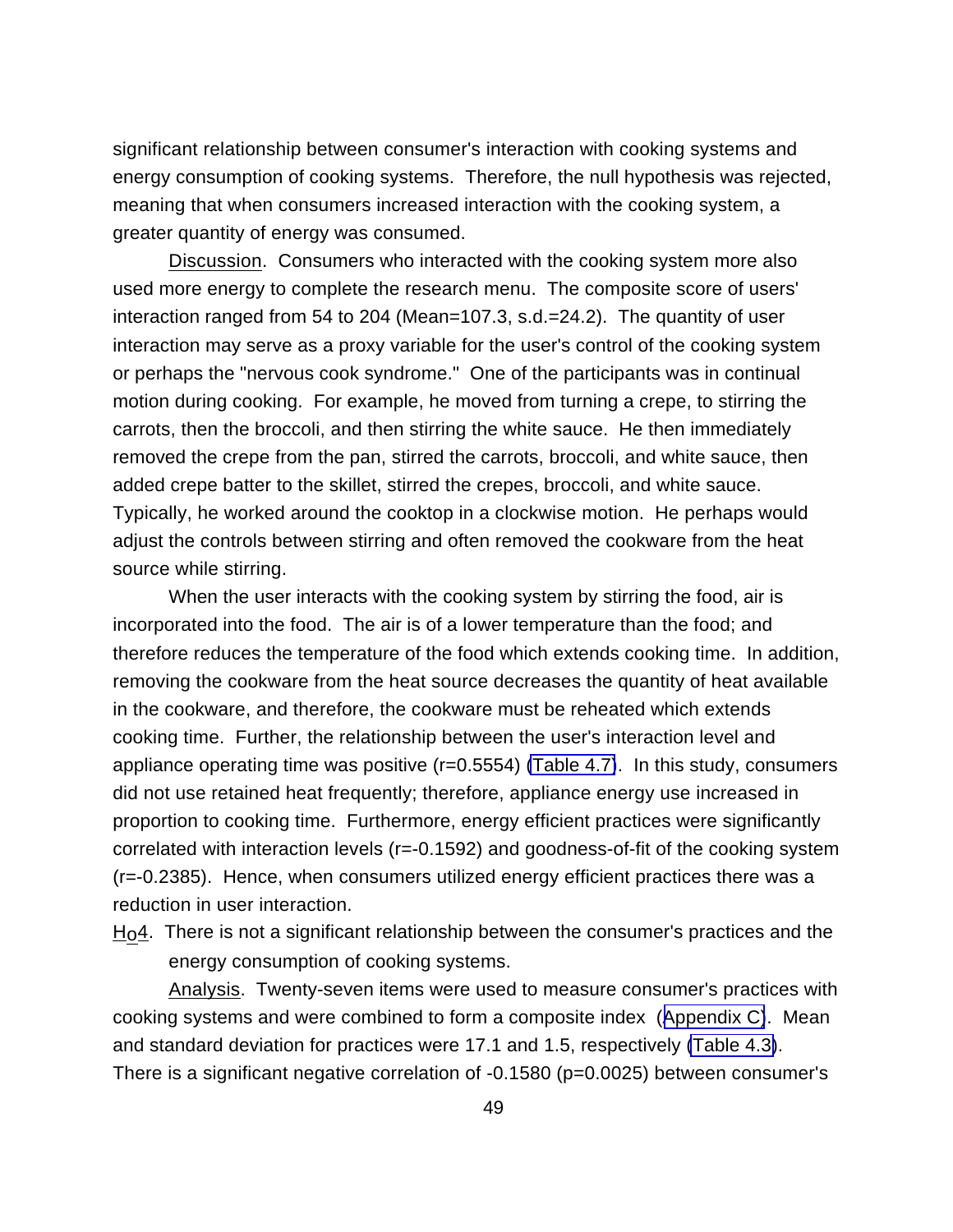<span id="page-61-0"></span>Table 4.7 Correlations Between Selected Composite Variables

| Variable<br>Name                                      | r         | D                     |
|-------------------------------------------------------|-----------|-----------------------|
| <b>Experience and</b><br>Knowledge                    | 0.1041    | $0.0476*$             |
| <b>Practices and</b><br>Information                   | $-0.1592$ | $0.0023$ <sup>*</sup> |
| Appliance<br><b>Operating Time</b><br>and Interaction | 0.5554    | $0.0000*$             |
| Information and<br><b>Behavior</b>                    | $-0.2246$ | $0.0000*$             |

Note. \*=Significant relationship at p<.05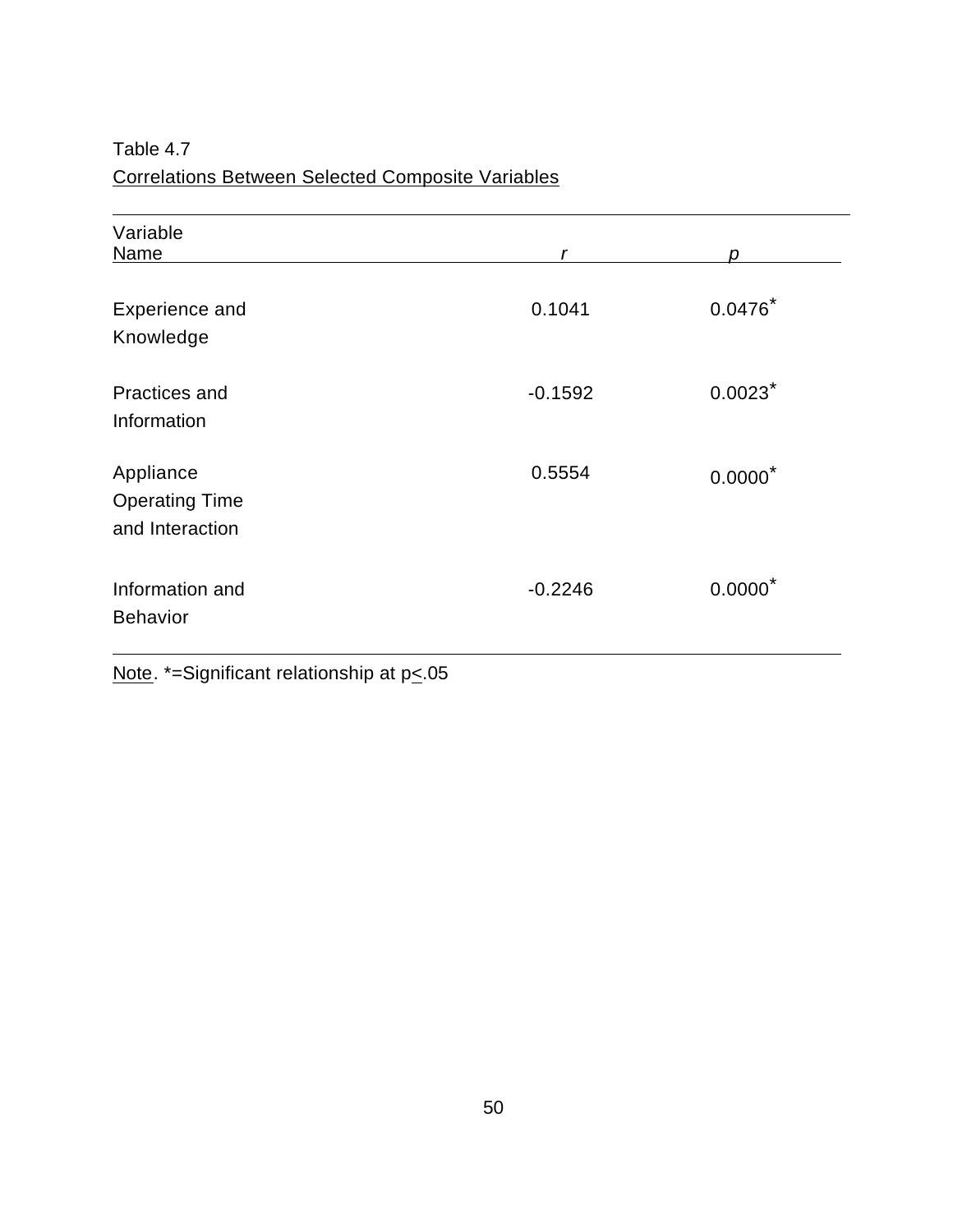practices and energy consumption [\(Table 4.6\)](#page-58-0). In response to  $H_0$ :4, there is a significant relationship between consumers' practices with cooking systems and energy consumption of cooking systems. Therefore, the null hypothesis is rejected.

Discussion. Consumers with higher practice scores needed less energy to complete the research menu. Use of retained heat was limited. In addition, matching the diameter of the skillets' contact area to the diameter of the heat source was limited. A "10 inch" skillet was used in this investigation. However, the 10 inches were measured across the diameter of the top of the skillet (i.e., 10 inch opening). The range of the contact area diameter was 6.0-8.875 inches. The majority of the participants matched the skillet to the largest heat source. However, the 6" contact area of the heavy gauge aluminum with a non-stick finish most closely matched the diameter of the smaller heat source. If the participant cooked all four foods simultaneously, then one or two cooking operations would not have matched the heat source and the cookware diameter. For example, if the cooktop had two eight inch elements then at least one of the saucepans was too small for an element and the heavy gauge aluminum with a non-stick finish also was too small for the large element. Participants also chose not to dovetail all of the activities which would enabled them to reuse heated elements and match the diameter of the heat source with the cookware.

Preheating elements, preheating cookware, and failing to turn the cooktop off after cooking were not common practices. However, one participant frequently used one if not all of these practices. Typically he first turned each element on high, followed by placing the cookware on the heat source, then placing the food in each saucepan, and lastly placing the cover on the cookware. In addition, he typically left the heat source on for extended periods of time after cooking was completed. The element could be red hot with no cookware on it and he did not turn the control to off.  $H<sub>0</sub>5$ . There is not a significant relationship between appliance operating time and the

energy consumption of cooking systems.

Analysis. The four appliance operating time measures were combined to form a composite index ([Appendix C\)](#page-119-0). Mean and standard deviation for the total appliance operating time were 66.1 minutes and 17.8, respectively [\(Table 4.4\)](#page-54-0). Appliance operating time ranged from 26.4 to 150.3 minutes. There is a significant positive correlation of 0.1498 (p=0.0041) between appliance operating time and energy consumption [\(Table 4.6\)](#page-58-0). In response to  $H_0:5$ , there is a significant relationship between appliance operating time and energy consumption of electric cooking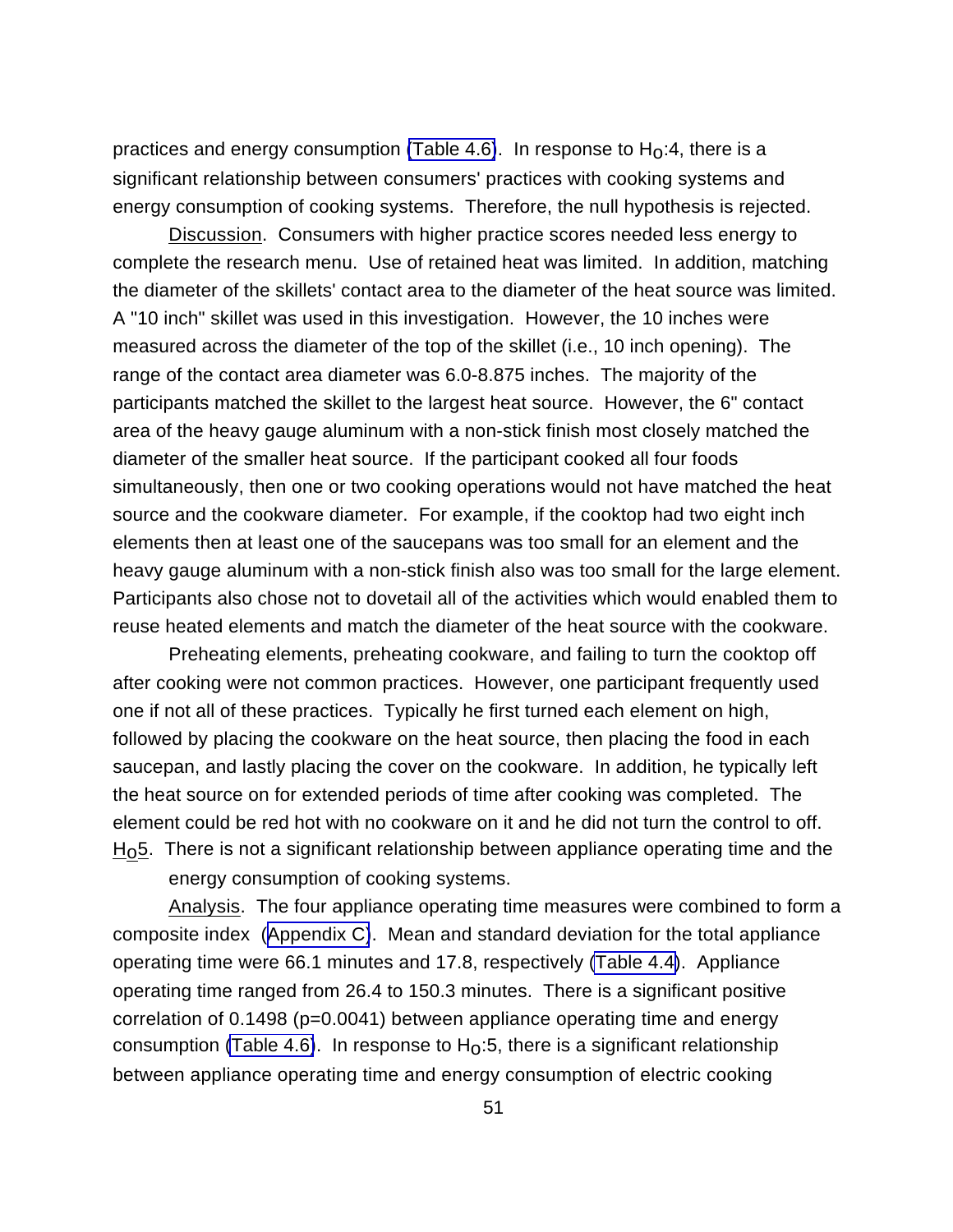systems. Therefore, the null hypothesis is rejected, meaning that an increase in appliance operating time yields greater energy consumption.

Discussion. The greatest variation in time required to complete the cooking operation was found with broccoli, followed by crepes. Appliance operating time may vary due to the control setting selected and preference for degree of doneness. There is an interaction between control settings used and appliance operating time. For example, if low heat settings are selected then longer appliance operating time is needed to complete the cooking. The degree of doneness is under the control of the user and has an influence on energy consumption. For example, a consumer's preference for degree of browning of crepes or crispness of vegetables influenced energy consumption.

### Correlations between Statistical Interaction Terms and Energy Consumption

To empirically test the relationships expressed in the framework used for this investigation [\(Figure 2.1](#page-24-0) and [Figure 4.1\)](#page-64-0), a correlation test of significance was conducted using Number Cruncher Statistical System (NCSS) program. Cooking system interaction was created by establishing the product (V3 X V4) of the cooktop (V3) and cookware (V4). A significant negative correlation ( $r = -0.2188$ ,  $p = 0.0000$ ) was found between the cooking system interaction and energy consumption (Table 4.7). In addition, the cooking system interaction (V81) was multiplied by the goodnessof-fit (V64) score to create a new interaction term (V82). A significant negative correlation ( $r = -0.1183$ ,  $p = 0.0242$ ) was found between the interaction of the cooking system and goodness-of-fit ([Table 4.7\)](#page-61-0).

An information (V77) interaction variable was created by calculating the product of consumers' knowledge (V5) and the composite index of their experience level score (V75). A significant negative relationship ( $r = -0.1289$ ,  $p = 0.0140$ ) was found between the user's information and energy consumption of electric cooking systems [\(Table 4.6\)](#page-58-0). The user practices variable (V76) was reverse coded to parallel the direction of the interaction index needed to create a composite index of user's behavior. Therefore, a behavior interaction variable (V104) was created by determining the product of the composite indexes of the user's practices (V103) and interaction level (V72). In addition, a significant negative relationship ( $r = -0.2246$ ,  $p = 0.0000$ ) was found between the user's information and their behavior ([Table 4.6\)](#page-58-0).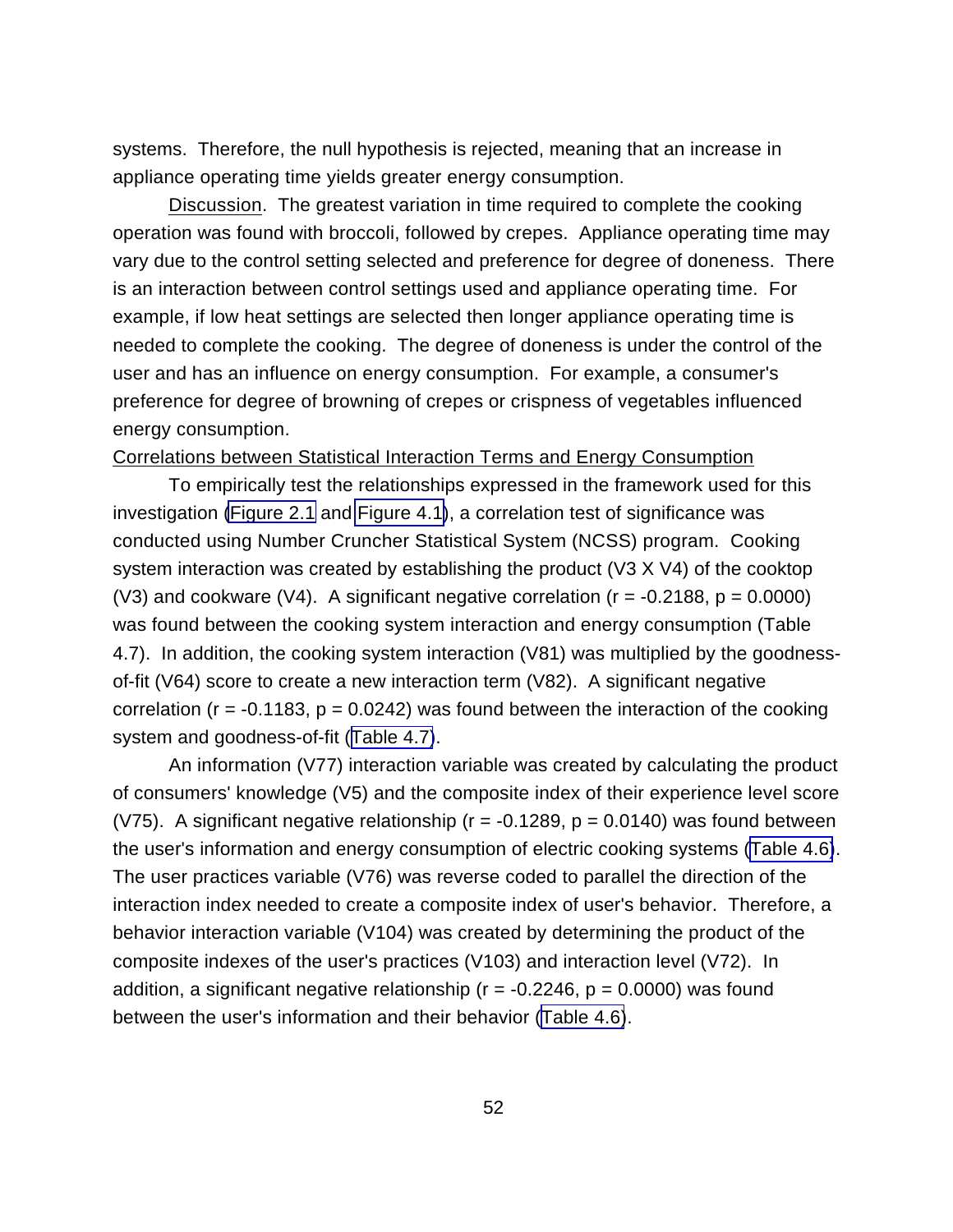<span id="page-64-0"></span>

Note. \*=Significant Relationship

Figure 4.1. Application of framework of Phase I with correlation values, the user's influence on energy consumption with cooking systems as explained by user characteristics and appliance operating time.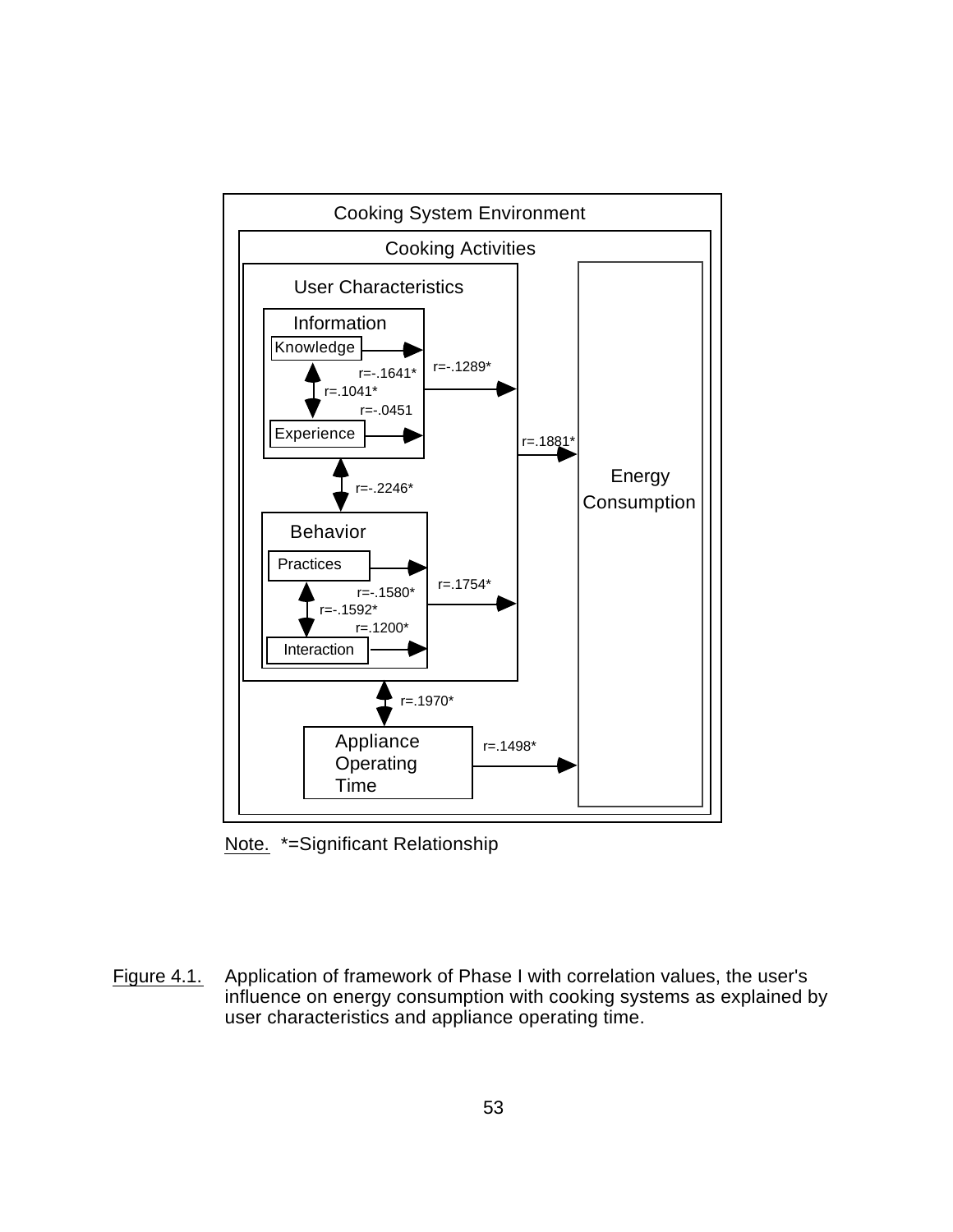The information composite index was reverse coded to parallel the behavior index needed to develop an index that represents the user (V107). An interaction variable that represents the user was created by multiplying the user's information index (V106) and the user's behavior (V104). A significant positive relationship was determined ( $r = 0.1881$ ,  $p = 0.0003$ ) between the user of the cooking system and the energy consumption of the cooking system [\(Table 4.7\)](#page-61-0). In addition to testing the total model, a composite interaction term was created by calculating the product of appliance operating time (V74) and the user (V107). A significant positive correlation was found between the total model (i.e., V108--appliance operating time and the user), and energy consumption of the cooking system using electricity ( $r = 0.1881$ ,  $p =$ 0.0003) [\(Table 4.7\)](#page-61-0).

This research found small but significant correlations. The correlations found are considered meaningful. If a larger sample size (>15) were utilized, then larger correlation values may be anticipated. This research is only a preliminary attempt to quantify user's behavior and user's information in an attempt to explain energy consumption. Therefore, the small correlations are considered meaningful because it says we are on the right track.

Hypotheses Related to Multiple Regression

Multiple regression analysis with the computer software package Number Cruncher Statistical System (NCSS) was used to explain the variance associated with the users' influence on electric energy consumption measured in watthours. A stepwise selection procedure was used to determine the independent variables to be entered into the regression equation. Independent variables included in the full regression equation contributed significantly ( $p < .05$ ) to the R<sup>2</sup>, or significantly reduced the mean square error. Therefore, only explanatory variables with probability values that contribute significantly to the  $R^2$  remained. However, all variables were not included in the full regression equation; see Appendix G, [Table 7.6](#page-162-0) and [7.7](#page-164-0) for results.

When all the independent variables (79 variables) were entered into the regression equation, four variables were specified to be deleted due to lack of variance: none of the participants had purchased a cooktop (V6), none of the participants were familiar with waterless cooking (V11), none of the participants left the cooktop on after cooking the white sauce (V37), and everyone placed carrots in the cookware before or immediately after turning on the cooktop (V43).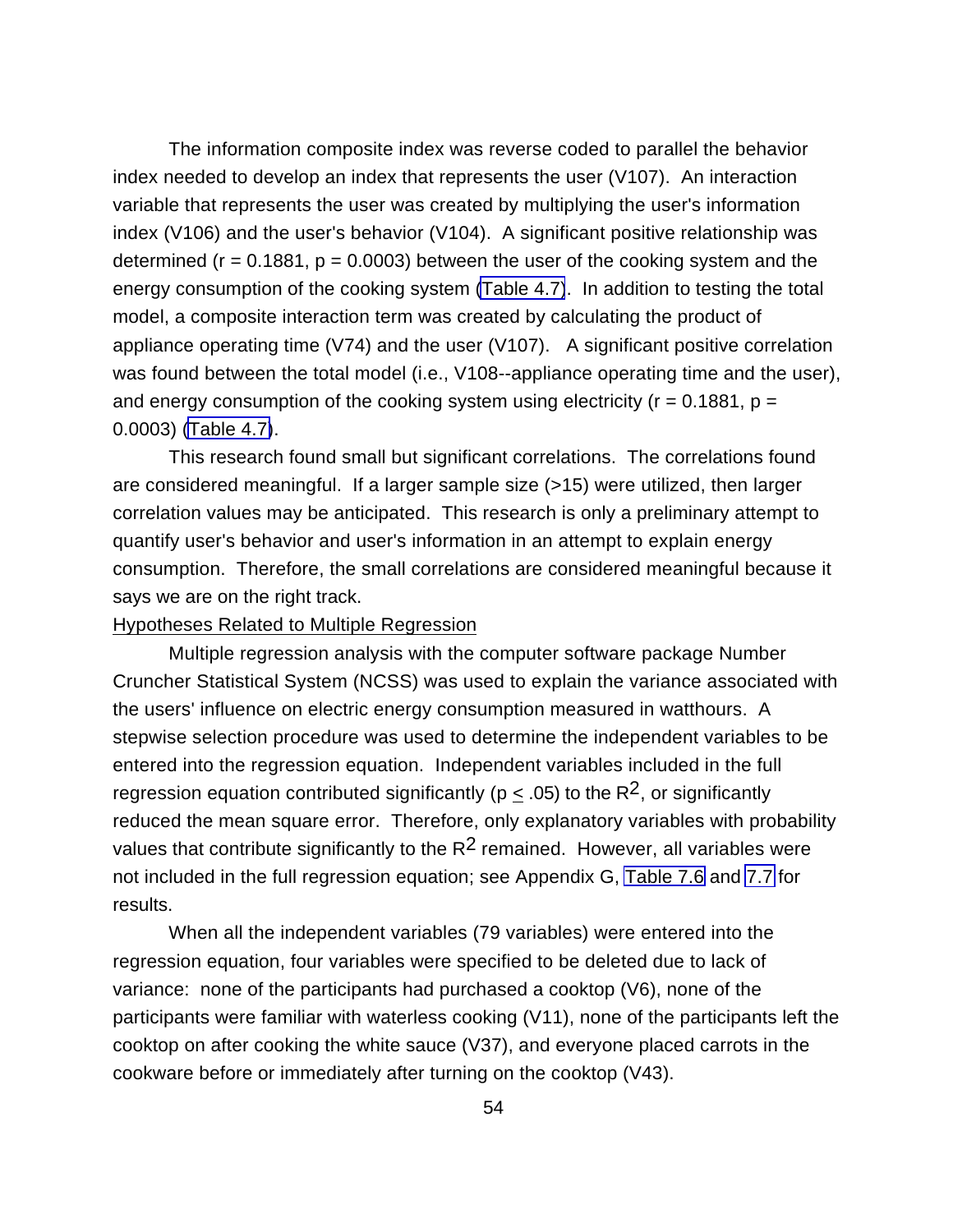$H<sub>0</sub>$ :6. Variance in energy consumption is a function of: appliance operating time, knowledge, experience, user interaction, practices, information, behavior, user, total model and specific variables used to create statistical interaction and composite variables.

Analysis. An  $R^2$  of 0.2535 was produced when the 11 of the available 72 independent variables, specifically the variables under the user's control, were entered into the regression equation [\(Table 4.8\)](#page-67-0). Each of the variables added to the regression equation had a significant probability level [\(Table 4.8\)](#page-67-0). Hence, the user explains 25.4% of the variance in energy consumption of electric cooking systems with an F ratio of 10.74. The  $R^2$  was significant at the p=0.000 level with a root mean square error of 103.6081.

Specific measures of consumer's experience as well as the composite index of experience contributed to the relative importance when explaining user's influence on energy consumption of cooking systems. The only variable related to time that significantly explains the variance in energy consumption was the time needed to fry crepes (ß=0.2437). In addition, the only user interaction term that significantly explains variations in energy consumption due to the influence of the user was the number of times the skillet was picked up (ß=0.1582). Specific measures contribute to the explanation of variation in energy consumption. Each of the user practices that were included in the regression equation were related to the cooking of crepes or broccoli [\(Table 4.8\)](#page-67-0).

Discussion. In this research, the user explained 25% of the variation in energy consumption. The consumer's attention to detail is an underlying trend. For example, turning off the cooktop when cooking was completed, matching the diameter of the heat source with the diameter of the cookware's contact area, using a low or medium heat setting, and preheating the element are all details that influence the quantity of energy consumed. The hurried style does not pay attention to the details and therefore, does not have as much control over the system and the outcome of the process.

Familiarity with boiling carrots had the greatest magnitude of explanation of variations in energy consumption. This variable may indicate the extent of consumers' cooking experience (and level of skill development), meaning that boiling is a very basic cooking task. If consumers had limited cooking experience with boiling, they more than likely have a limited overall cooking experience level. Frying crepes or using waterless cooking were not common experiences with this sample, therefore,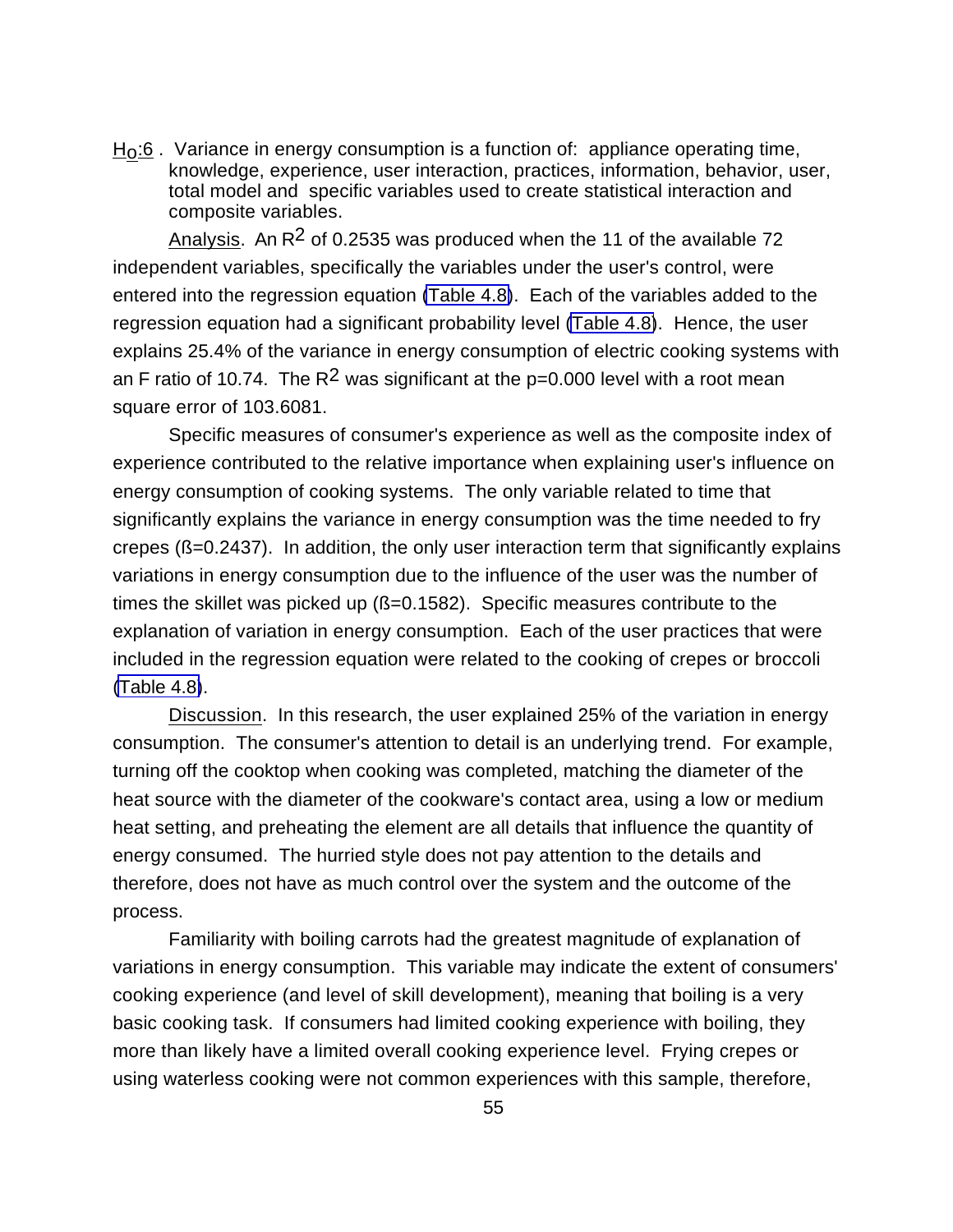### <span id="page-67-0"></span>Regression Coefficients for Predictors of Energy Consumption--Hypothesis 6

| Variable                                                                                                      | <b>Regression Coefficient for Predictors</b> |           |        |  |
|---------------------------------------------------------------------------------------------------------------|----------------------------------------------|-----------|--------|--|
| Name                                                                                                          | b                                            | ß         | D      |  |
| Was the participant familiar with<br>procedure used to cook<br>carrots                                        | $-74.604$                                    | $-0.2983$ | 0.0000 |  |
| Appliance operating time<br>- Crepes                                                                          | 4.902                                        | 0.2437    | 0.0000 |  |
| Had the participant taken a<br>course that covered cooktops<br>and/or cookware?                               | $-45.061$                                    | $-0.1907$ | 0.0092 |  |
| Was a low or medium heat<br>setting selected - Crepes                                                         | $-97.037$                                    | $-0.1840$ | 0.0001 |  |
| Number of times the cookware<br>was picked up - Crepes                                                        | 4.915                                        | 0.1582    | 0.0014 |  |
| Knowledge                                                                                                     | $-0.930$                                     | $-0.1483$ | 0.0079 |  |
| Was the diameter of the heat<br>source and cookware matched<br>- Crepes                                       | $-33.273$                                    | $-0.1411$ | 0.0027 |  |
| Was cookware placed on the<br>element before or immediately<br>after turning on the heat<br>source - Broccoli | 155.740                                      | 0.1385    | 0.0033 |  |
| Was the cooktop turned off<br>after cooking - Carrots                                                         | $-73.598$                                    | $-0.1247$ | 0.0119 |  |
| Number of times cooktop<br>controls were adjusted -<br>Crepes                                                 | $-7.393$                                     | $-0.1234$ | 0.0112 |  |
| Composite - Experience                                                                                        | $-7.011$                                     | $-0.0982$ | 0.0545 |  |
| Intercept                                                                                                     | 675.312                                      | 0.0000    | 0.0000 |  |

Note. See Appendix G (Table 7.2) for variables not included in regression model. Listed according to order of magnitude of standardized regression coefficient<br>R<sup>2</sup> = 0.2535 Root Mean Square Error = 103.6081 0=No  $R^2 = 0.2535$  Root Mean Square Error = 103.6081 0=No<br>F = 10.74  $p = 0.000$  1=Yes  $F = 10.74$  p = 0.000<br>b=Regression coefficient  $B = \text{Standard}$  $B$ =Standardized regression coefficient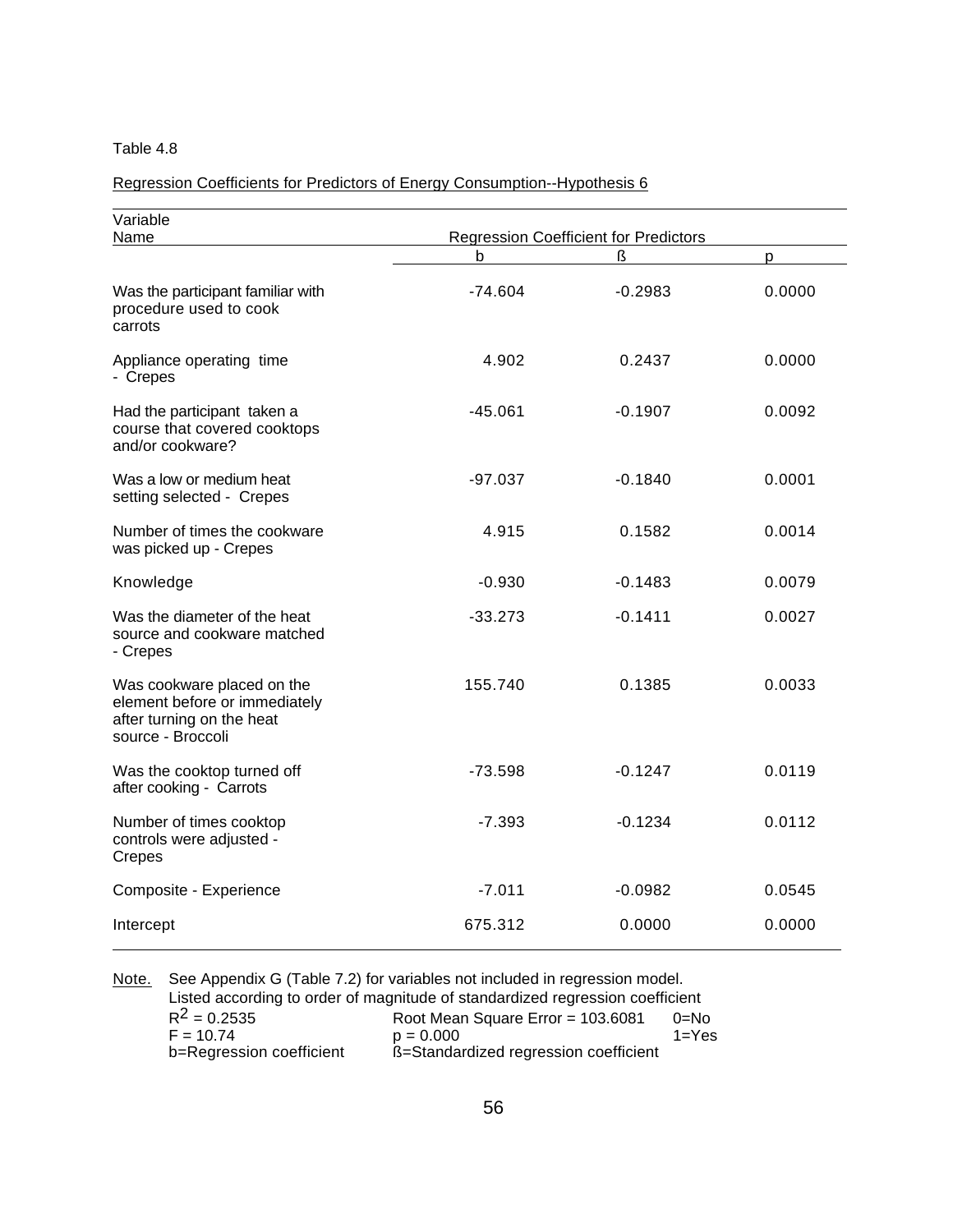most of the participants were not familiar with the procedure and the variables did not explain variations in energy consumption. This research has also found that the knowledge and experience statistical interaction were significantly correlated with energy consumption. Therefore, consumers with more information used less energy to complete the research menu.

H<sub>O</sub>:7. Variance in energy consumption is a function of: container material, energy source, goodness-of-fit, appliance operating time, knowledge, experience, user interaction, practices, information, behavior, user, total model, cooking system, cooking system and goodness-of-fit, and specific variables used to create composite and statistical interaction variables.

Analysis. An  $R^2$  of 0.3860 was produced when the 17, of the available 75, independent variables with a significant probability were entered into the regression equation [\(Table 4.9\)](#page-69-0). Therefore, 38.6% of the variance in energy can be explained by these combined independent variables. With an F ratio of 12.65, the  $R^2$  was significant at the 0.000 level with a root mean square error of 94.78.

Knowledge contributed the greatest relative importance when explaining variance in energy consumption ( $\beta$ =-0.3540). In addition, specific measures of experience contribute to the explanation of variance through familiarity with cooking procedure for carrots  $(8=-0.3402)$ , taking a course that included cooktops or cookware  $(S=-0.2994)$ , or an equipment course  $(S=-0.1979)$ .

Cooking system interaction and goodness-of-fit are important variables to explain variance in energy consumption. The composite variable of practices (ß=-0.2973) and other specific individual variables related to cooking crepes and broccoli contribute to the equation. Appliance operating time in cooking the crepes was the only variable related to time that significantly explained the dependent variable (ß=0.1338). Furthermore, the only interaction variable that explained the energy consumption variation was the number of times the skillet was lifted  $(S=0.1048)$ .

In summary, variables relating to cooking system, goodness-of-fit, knowledge, practices, experience (familiarity with cooking procedure for carrots, studying cooktops and cookware, and equipment course), appliance operating time to cook crepes, and the number of times the skillet was lifted explained 38.6% of the variance in energy consumption with cooking systems using electricity.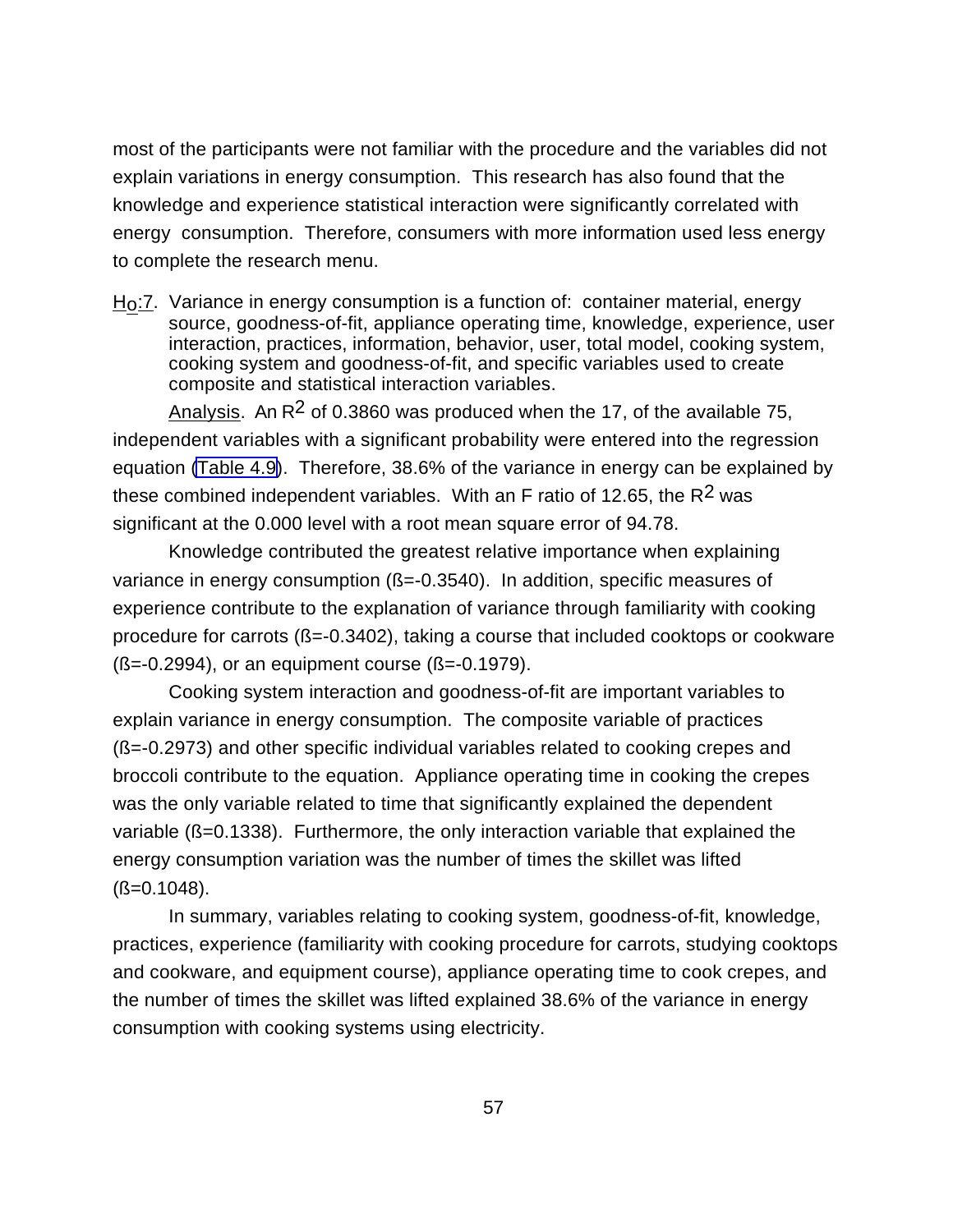| Variable<br>Name                                                                                                                                                        | <b>Regression Coefficient for Predictors</b> |           |        |
|-------------------------------------------------------------------------------------------------------------------------------------------------------------------------|----------------------------------------------|-----------|--------|
|                                                                                                                                                                         | b                                            | ß         | p      |
| Knowledge                                                                                                                                                               | $-2.218$                                     | $-0.3540$ | 0.0001 |
| Was the participant familiar with the<br>procedure used to cook carrots?                                                                                                | $-85.091$                                    | $-0.3402$ | 0.0000 |
| Had the participant taken a course that<br>covered cooktops and/or<br>cookware?                                                                                         | -70.760                                      | $-0.2994$ | 0.0000 |
| Composite - Practices                                                                                                                                                   | $-23.225$                                    | $-0.2973$ | 0.0000 |
| Cooking System Interaction                                                                                                                                              | $-5.337$                                     | -0.2761   | 0.0000 |
| Goodness-of-Fit                                                                                                                                                         | -45.973                                      | -0.2517   | 0.0000 |
| Did the participant touch the saucepan<br>- Broccoli                                                                                                                    | 52.888                                       | 0.2282    | 0.0000 |
| Had the participant taken a household<br>equipment course?                                                                                                              | -46.779                                      | $-0.1979$ | 0.0338 |
| Was a low or medium heat setting selected<br>- Crepes                                                                                                                   | -89.399                                      | $-0.1695$ | 0.0010 |
| Was the diameter of the cookware and the<br>heat source matched - Crepes                                                                                                | $-38.216$                                    | -0.1620   | 0.0008 |
| Was cookware placed on the cooktop<br>before or immediately after turning on the<br>element - Broccoli                                                                  | 174.713                                      | 0.1553    | 0.0008 |
| Appliance operating time - Crepes                                                                                                                                       | 2.693                                        | 0.1338    | 0.0063 |
| Was retained heat used - Broccoli                                                                                                                                       | 83.545                                       | 0.1220    | 0.0130 |
| Was a low or medium heat setting selected<br>- Broccoli                                                                                                                 | 116.156                                      | 0.1153    | 0.0150 |
| Number of times cookware was picked up -<br>Crepes                                                                                                                      | 3.256                                        | 0.1048    | 0.0225 |
| Was the cooktop turned off after cooking<br>- Crepes                                                                                                                    | 50.698                                       | 0.0985    | 0.0547 |
| Was cookware placed on the cooktop<br>before or immediately after turning on the<br>element - Crepes                                                                    | $-112.961$                                   | $-0.0871$ | 0.0529 |
| Intercept                                                                                                                                                               | 1141.537                                     | 0.0000    | 0.0000 |
| See Appendix G (Table 7.1) for variables not included in regression equation.<br>Note.<br>Listed according to order of magnitude of standardized regression coefficient |                                              |           |        |

<span id="page-69-0"></span>Table 4.9 Regression Coefficients for Predictors of Energy Consumption--Hypothesis 7

| lote. | See Appendix G (Table 7.1) for variables not included in regression equation.<br>Listed according to order of magnitude of standardized regression coefficient |                                       |           |  |  |
|-------|----------------------------------------------------------------------------------------------------------------------------------------------------------------|---------------------------------------|-----------|--|--|
|       |                                                                                                                                                                |                                       |           |  |  |
|       | $R^2 = 0.3860$                                                                                                                                                 | Root Mean Square Error = $94.78$      | $0 = No$  |  |  |
|       | $F = 12.65$                                                                                                                                                    | $p = 0.000$                           | $1 = Yes$ |  |  |
|       | b=Regression coefficient                                                                                                                                       | ß=Standardized regression coefficient |           |  |  |
|       |                                                                                                                                                                |                                       |           |  |  |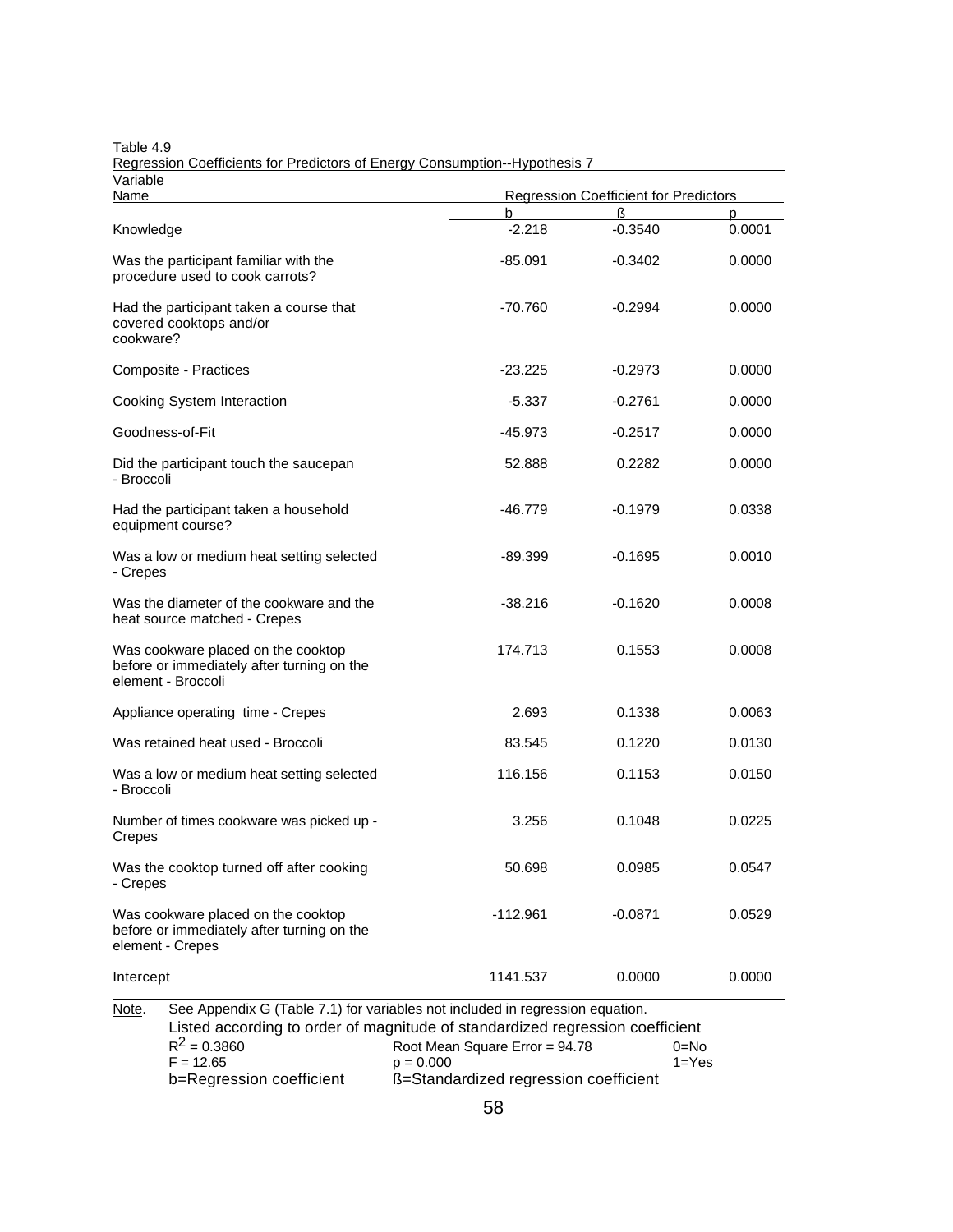Discussion. Fechter and Porter (1978) found a variation as high 60% among homemakers using the identical ranges (cooktop and oven), utensil, and menu. In a study limited to cooking system (cooktop-cookware) use, DeMerchant, Lovingood, and Leech (1995) found a variation as high as 120% when the same menu was cooked on the same cooking system. Therefore, past research has found the user to be a significant variable when energy consumption is investigated with cooking systems. However, this research found the cooking system interaction and goodness-of-fit to contribute significantly to the explanation of variation in energy consumption. The user's knowledge, experience level, practices, and interaction level contribute the majority of the  $R^2$ . Furthermore, the cooking operations for frying crepes and using waterless cooking significantly contributed to the  $R^2$  more frequently than did the other cooking operations. The white sauce did not contribute to the explanation of the variation in energy consumption. Participant's familiarity with boiling carrots was the only variable associated with boiling carrots that significantly explained the energy consumption variation.

### **Summary of Findings**

The chapter began by presenting findings related to characteristics of the sample. The 15 participants were traditional age graduate and undergraduate students who had limited experience with cooking systems and cooking. The majority of them were familiar with making a white sauce and boiling carrots, but few were familiar with frying crepes or waterless cooking.

Multicollinearity was found between a few variables; therefore, only the variables that contributed the most to the  $R^2$  were used in the regression equation (as determined by the stepwise regression). For example, appliance operating time was correlated (r=0.7) with each cooking operation's operating time (i.e., white sauce  $r=0.7570$ , carrots  $r=0.7119$ , broccoli  $r=0.7973$ , crepes  $r=0.7186$ ), familiarity with cooking procedure for crepes and white sauce were highly correlated (r=0.764); and number of times the broccoli saucepan was opened and the composite variable for interaction were also highly correlated (r=0.7040).

Significant relationships were found between energy consumption and: knowledge (r=-0.1641,  $p = 0.0016$ ), practices (r=-0.1580,  $p = 0.0025$ ), interaction  $(r=0.1200, p = 0.0222)$ , and appliance operating time  $(r=0.1498, p = 0.0041)$ . However, there was not a significant relationship between experience and energy consumption ( $r=0.0451$ ,  $p = 0.3925$ ). Relationships between energy consumption and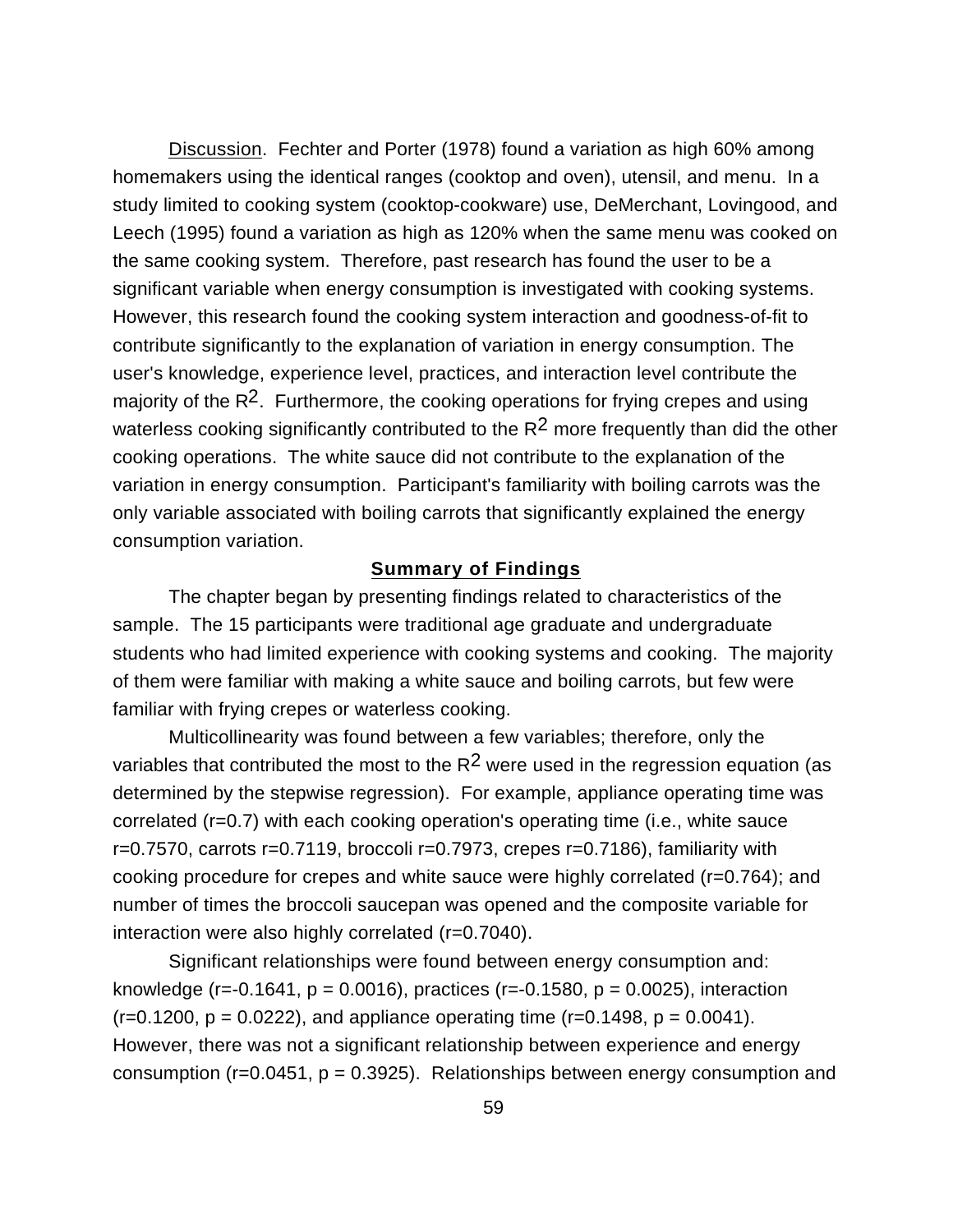created interaction variables (e.g., cooking system) were found to be significant. Relationships analyzed were an empirical test of the relationships expressed in the framework used in the investigation [\(Figure 2.1](#page-24-0)). For example, there is a significant relationship between information and behavior.

Multiple regression was used in this analysis with variables selected using a stepwise selection procedure. An  $R^2$  of 0.3860 was found when all possible explanatory variables related to energy consumption of cooking systems were selected for the analysis (i.e., user and cooking system). In addition, an  $R^2$  of 0.2535 was found when only the variables under the users control (e.g., practices, experience, knowledge) were included in the regression equation. Therefore, the user explained approximately 25% of the variation in energy consumption; and when the cooking system and its goodness-of-fit were added to the equation approximately 39% of the variation in energy consumption was explained.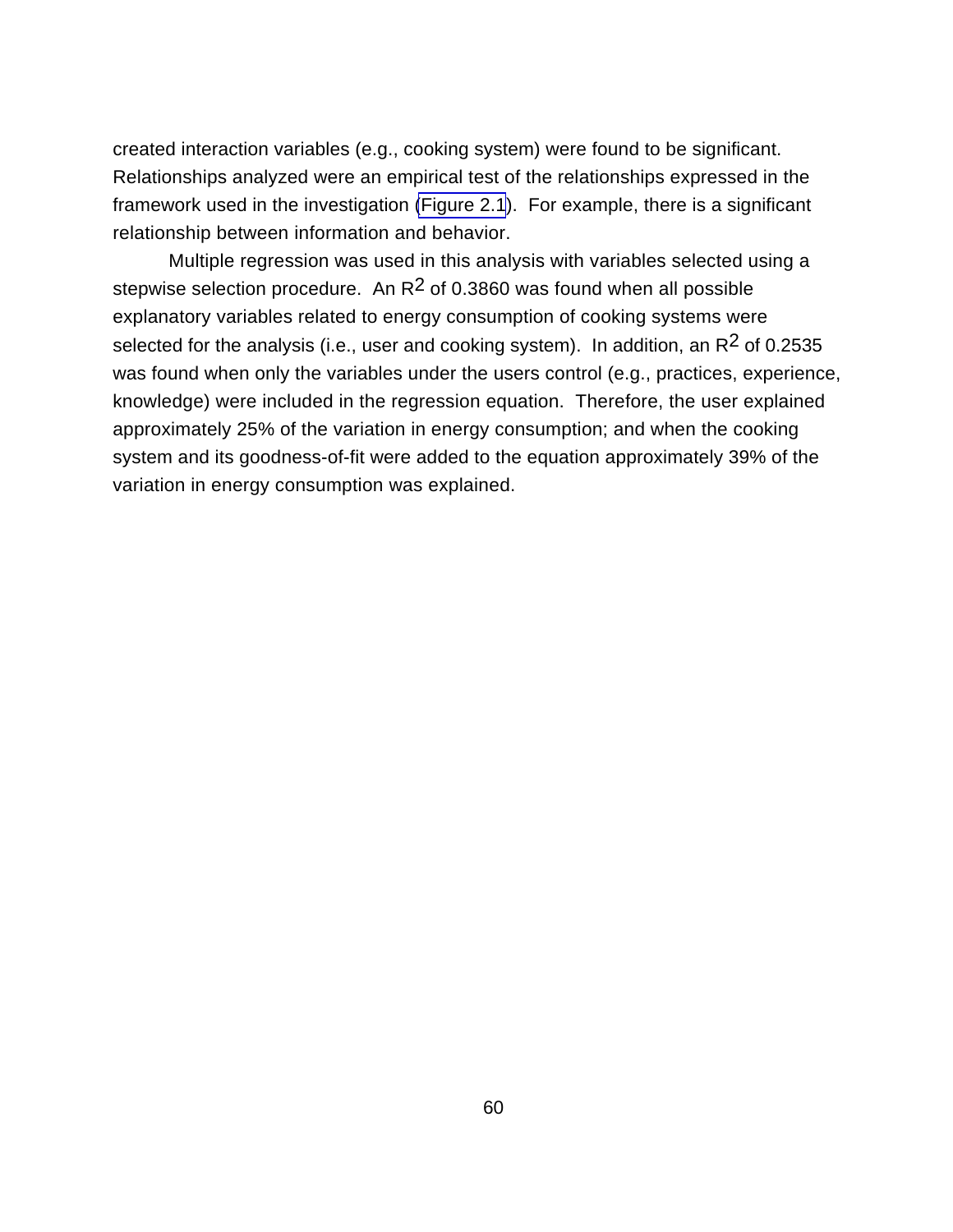## **CHAPTER V Descriptive Findings and Discussion** (Phase II)

## **Introduction**

The purpose of this research was to explain the user's influence on energy consumption with cooking systems using electricity. The objective of this section is to describe two sets of cooking style categories. Cooktops used in this investigation were conventional electric coil, solid element, radiant coil under glass ceramic, and halogen under glass ceramic. Cookware used in this investigation included thin aluminum, heavy aluminum, heavy aluminum with a non-stick finish, stainless steel with aluminum heat core, thin porcelain enamel on aluminum with a non-stick finish, and glass ceramic. The attributes investigated in this research were practices and appliance operating time. The purpose of this chapter is to describe the characteristics and trends within each of the two sets of cooking style categories.

Energy consumption values (i.e., watthours used to complete each test) were divided into five categories. Computer software Number Cruncher Statistical System (NCSS) divided the data into five categories based on natural breaks in the data (Figure 3.1). Data sheets then were divided into five piles that corresponded with the computed categories. Each pile of data sheets was further divided to count the number of cooktops and cookware per category. Additional data collected from the data collection sheets: highest heat setting used, the diameter of the heat source matched with the cookware diameter when using high heat, retained heat used, hot elements reused, were pans or heating element preheated, covers used during cooking, and the heat source left on after cooking. In addition, light reflectance values of the fourth crepe were used to indicate the user's control of the cooking system. Lower light reflectance values indicate darker color or less light reflected (e.g., L-value of 1.8 is a very burned crepe or 60 is a very lightly colored crepe with little or no browning).

The range of appliance operating time was determined for each category by color coding a print-out of the data. Each category was assigned a color and energy consumption values were color coded. The range was determined by manually reviewing color categories for each cooking operation and total appliance operating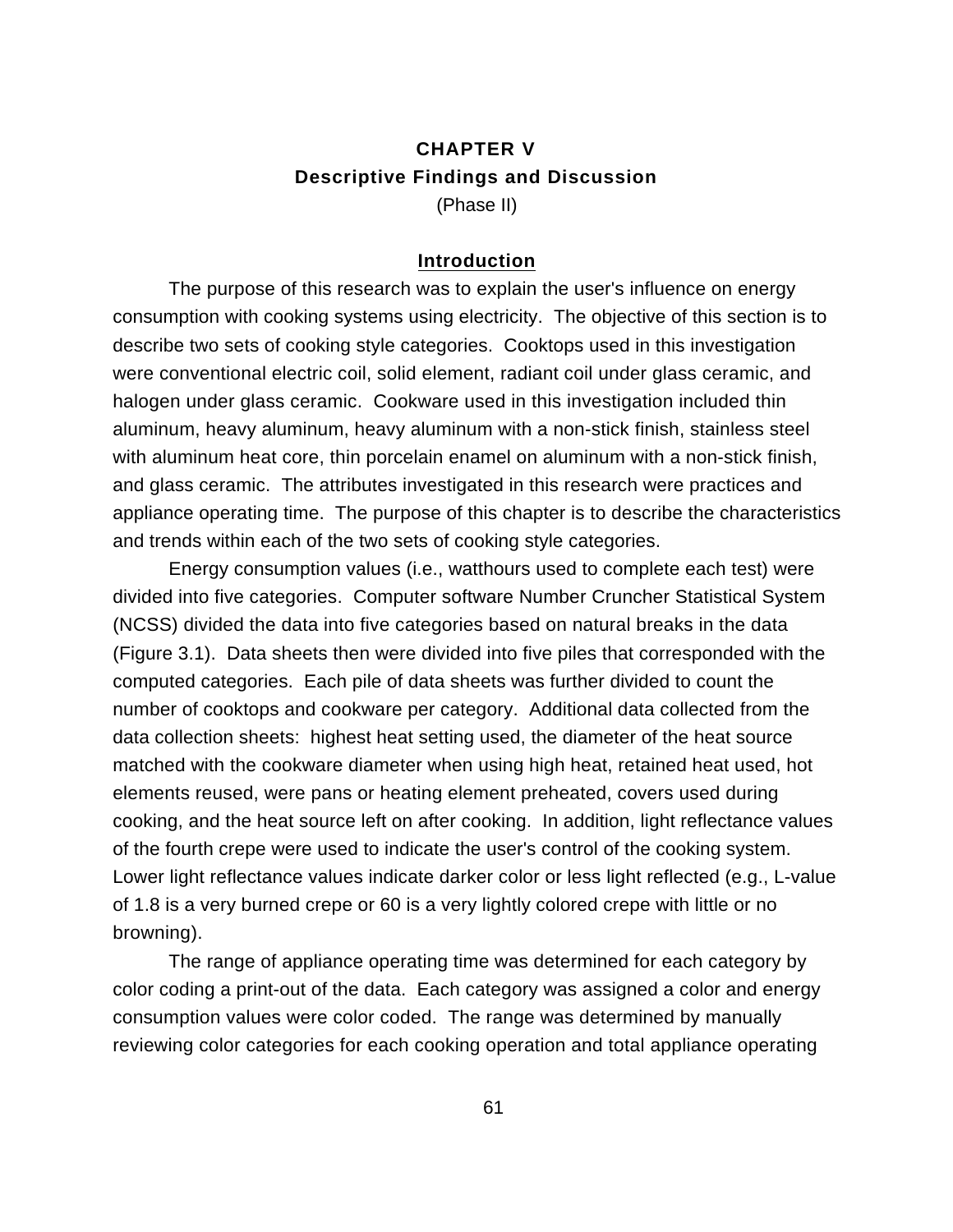time. After determining the range of appliance operating time the data sheets were reviewed for the extreme values of each range to discover the trend of each category.

## **Characteristics of Cooking Styles**

The following discussion of cooking styles is sub-divided into five categories. A brief description of each category was developed using the characteristics and trends that bind the category together as identified by energy consumption. The five categories were: the patient style (485-646 Wh), the average style (647-806 Wh),the uninformed style (807-966 Wh), the hurried style (967-1127 Wh), and the hurried style with no control (1128-1288 Wh).

#### The Patient Style

Energy consumption for the first category of cooking style ranged from 485 watthours to 646 watthours [\(Table 5.1\)](#page-74-0). Fifty-five observations that consisted of all 15 participants were included in this category. This category was called patient because of the tendency to use low to medium heat settings.

Halogen under glass ceramic was the most common type of cooktop in this category (38.2%), and the solid element was the least common (12.7%). The frequency of the conventional electric coil (27.3%) and radiant coil under glass ceramic (21.2%) were similar in occurrence. Stainless steel with aluminum heat core had the highest occurrence of the cookware (46%); thin aluminum cookware had the lowest frequency of occurrence (3.6%). In addition, the other cookware types varied little in their occurrence: heavy aluminum (7.3%), heavy aluminum non-stick (12.7%), thin porcelain-on-aluminum non-stick (12.7%), and glass ceramic (18.2)%.

Instructions for the stainless steel with aluminum heat core specify using low to medium heat setting; and therefore, may be related to the consumers' use of medium heat and using less energy. Thin aluminum cookware warped during the project. Separate cookware sets were used for heating elements with thermal limiters (i.e., solid element, radiant and halogen under glass ceramic) versus heating elements without thermal limiters (i.e., conventional electric coils). Cooktop manufacturers state that heating units containing thermal limiters will not warp cookware; however, in this research it was found that the first time a thin aluminum skillet was used on any of the cooktops it warped. Because flat-bottom cookware utilizes less energy, thin aluminum cookware was not a common occurrence in this category.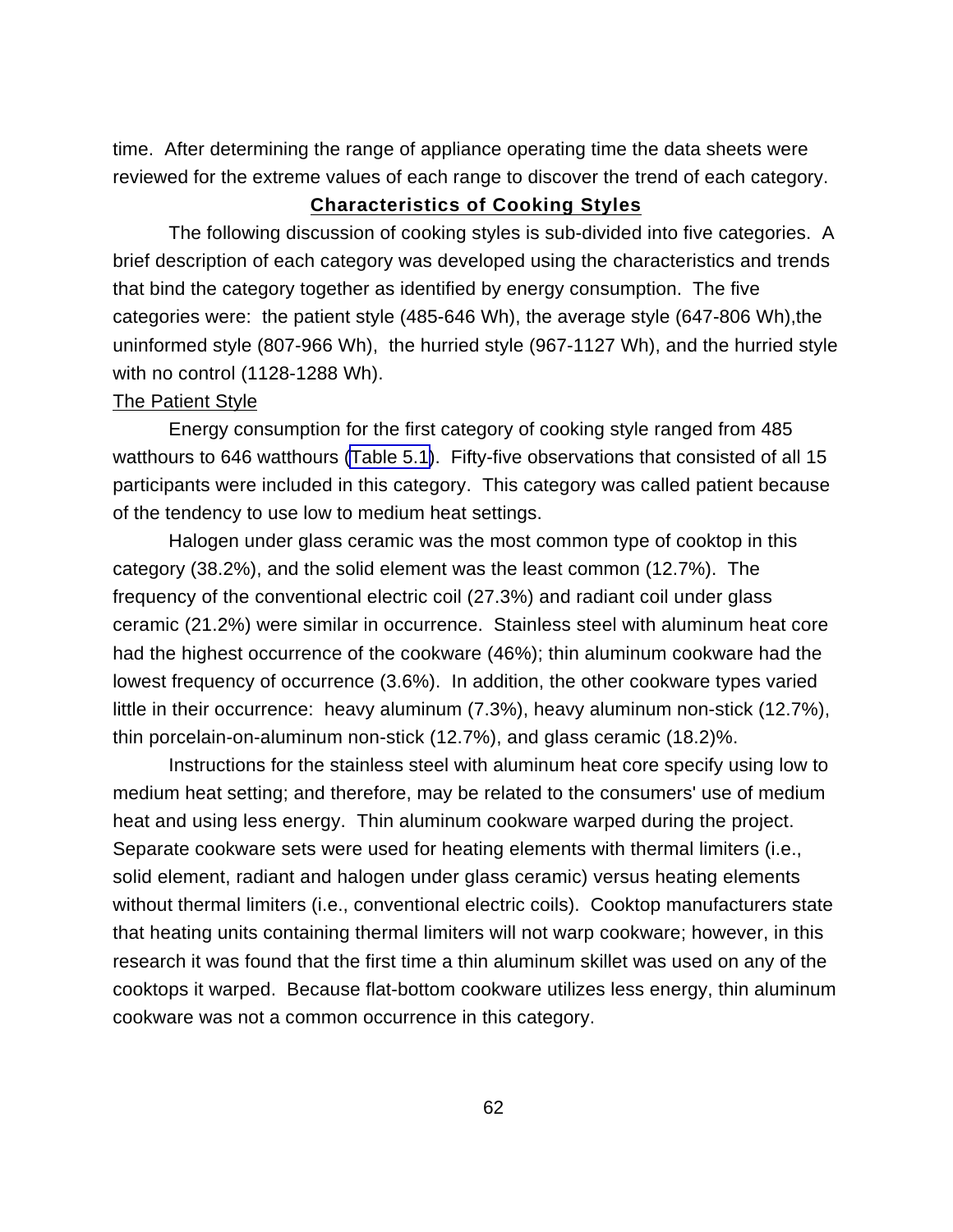<span id="page-74-0"></span>Table 5.1

## **Description of The Patient Style**

Category Name: The Patient Style

Energy Range: 485 - 646 Watthours

 $Obs = 55$ 

 $\overline{a}$ 

Number of Different Consumers (n=15)

| Cooktops                                                                                                                               |                                          |                                   | Cookware                                                               |                                                                                                             |                                    |                                   |
|----------------------------------------------------------------------------------------------------------------------------------------|------------------------------------------|-----------------------------------|------------------------------------------------------------------------|-------------------------------------------------------------------------------------------------------------|------------------------------------|-----------------------------------|
| Conventional Electric Coil (27.3%)<br>Solid Element (12.7%)<br>Radiant Coil u/Glass Ceramic (21.8%)<br>Halogen u/Glass Ceramic (38.2%) |                                          |                                   | Thin Aluminum (3.6%)<br>Heavy Aluminum (7.3%)<br>Glass Ceramic (18.2%) | Heavy Aluminum NS (12.7%)<br>Stainless Steel w/Aluminum HC (45.5%)<br>Thin Porcelain-on-Aluminum NS (12.7%) |                                    |                                   |
|                                                                                                                                        | Heat Source Left on After Cooking (9.1%) |                                   |                                                                        |                                                                                                             |                                    |                                   |
|                                                                                                                                        | No Cover on During Cooking (1.8%)        |                                   |                                                                        |                                                                                                             |                                    |                                   |
| Skillet not Preheated (5.5%)<br>Preheated Element (1.8%)                                                                               | Saucepan Preheated (1.8%)                |                                   |                                                                        |                                                                                                             |                                    |                                   |
| Used Retained Heat (9.1%)                                                                                                              |                                          |                                   |                                                                        |                                                                                                             |                                    |                                   |
| Reused Hot Element (9.1%)                                                                                                              |                                          |                                   |                                                                        |                                                                                                             |                                    |                                   |
|                                                                                                                                        | High Heat (18.2%)                        |                                   | Did not Match Diameter of Heat Source and Cookware and Used            |                                                                                                             |                                    |                                   |
| <b>Appliance Operating Time</b>                                                                                                        |                                          |                                   |                                                                        |                                                                                                             |                                    |                                   |
| Range of<br>Min:Sec                                                                                                                    | Crepes<br>5:58-29:15                     | Carrots<br>6:08-29:31             | <b>White Sauce</b><br>2:39-22:39                                       | <b>Broccoli</b><br>5:42-27:28                                                                               | Total<br>29:39-105:34              |                                   |
| <b>Difference</b>                                                                                                                      | 23:17                                    | 23:23                             | 20:00                                                                  | 21:46                                                                                                       | 75:55                              |                                   |
| <b>Highest Heat Setting Used</b>                                                                                                       |                                          |                                   |                                                                        |                                                                                                             |                                    |                                   |
|                                                                                                                                        |                                          | Crepes<br>%                       | Carrots<br>$\%$                                                        | <b>White Sauce</b>                                                                                          | %                                  | <b>Broccoli</b><br>%              |
| High<br>Med-Hi<br>Med<br>Med-low<br>Low                                                                                                |                                          | 1.8<br>12.7<br>81.8<br>1.8<br>1.8 | 56.4<br>18.2<br>21.8<br>3.6<br>0.0                                     |                                                                                                             | 3.6<br>10.9<br>50.9<br>34.5<br>1.8 | 0.0<br>7.3<br>67.3<br>25.5<br>1.8 |
| Total                                                                                                                                  |                                          | 99.9                              | 100.0                                                                  |                                                                                                             | 99.8                               | 100.1                             |

Note. Percentage may not equal 100% due to rounding error.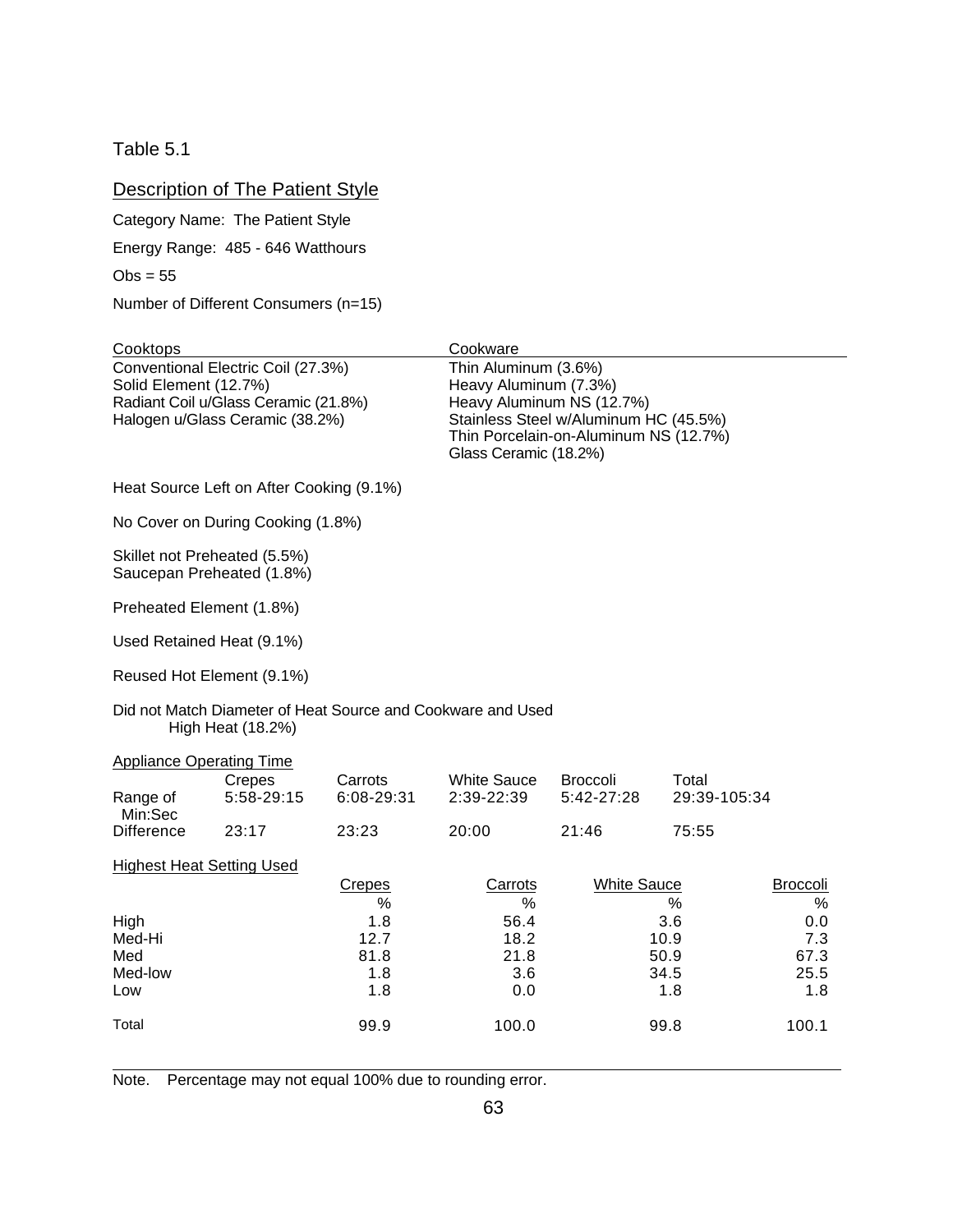In nine percent of the observations in this category the cooks left the heat source on after completing the cooking operation. In approximately 2% of the tests cooked without a cover on the saucepans and preheated an element before cooking. In addition, 9% of this category reused a hot element and used retained heat. However, 18.2% did not match the diameter of the heat source with the diameter of the cookware when using high heat. A medium heat setting was selected by the majority of the participants for frying crepes (81.8%), waterless cooking (67.3%), and thermalization (50.9%). However, 56.4% of the observations selected high when boiling carrots. Also, medium-low was used by 26% of the category to cook the broccoli and 36% for boiling.

The observations with the shortest total appliance operating time (29 min. 39 sec.) cooked with medium heat when using the conventional electric coil and heavy aluminum non-stick cookware. However, she started the carrots on high heat and turned the setting down to medium. She also had the shortest appliance operating time to fry crepes (5 min. 58 sec.). The six crepes fried were dark but even (L-value 15.2 - 18.8). This participant did not measure the crepe batter. She used minimum user interaction: picked up skillet (n=7), slid skillet (n=5), manipulated crepes (n=28). She adjusted the controls five times in the short time the crepes cooked.

The observation with the longest total appliance operating time (150 min. 34 sec.) used low heat when cooking white sauce and broccoli when using the halogen under glass ceramic and heavy aluminum non-stick cookware. In addition, the same observation was the longest operating time for: carrots (29 min. 31 sec.) using medium to low heat, white sauce using low heat (22 min. 29 sec.), and crepes using medium heat (29 min. 31 sec.; L-value, 10.7 - 28.6). She used minimum user interaction: manipulated carrots  $(n=0)$ , opened carrots  $(n=1)$ , picked up skillet  $(n=8 \text{ to } 1)$ fry 6 crepes), slid skillet (n=4), opened broccoli (n=4), manipulated broccoli (n=3), picked up and slid white sauce (n=0), stirred white sauce (n=14).

The observation with the shortest time needed to cook the white sauce (2 min. 39 sec.) used retained heat (9 min. 19 sec.) to complete the cooking when using the halogen under glass ceramic and stainless steel with aluminum heat core cookware. This observation never picked up the white sauce pan and only stirred it 10 times and slid the pan four times (i.e., she did not hold the handle when stirring, so the pan would slide around). Retained heat (18 min. 15 sec.) was used by the observation who only operated the conventional electric coil and heavy aluminum non-stick cookware to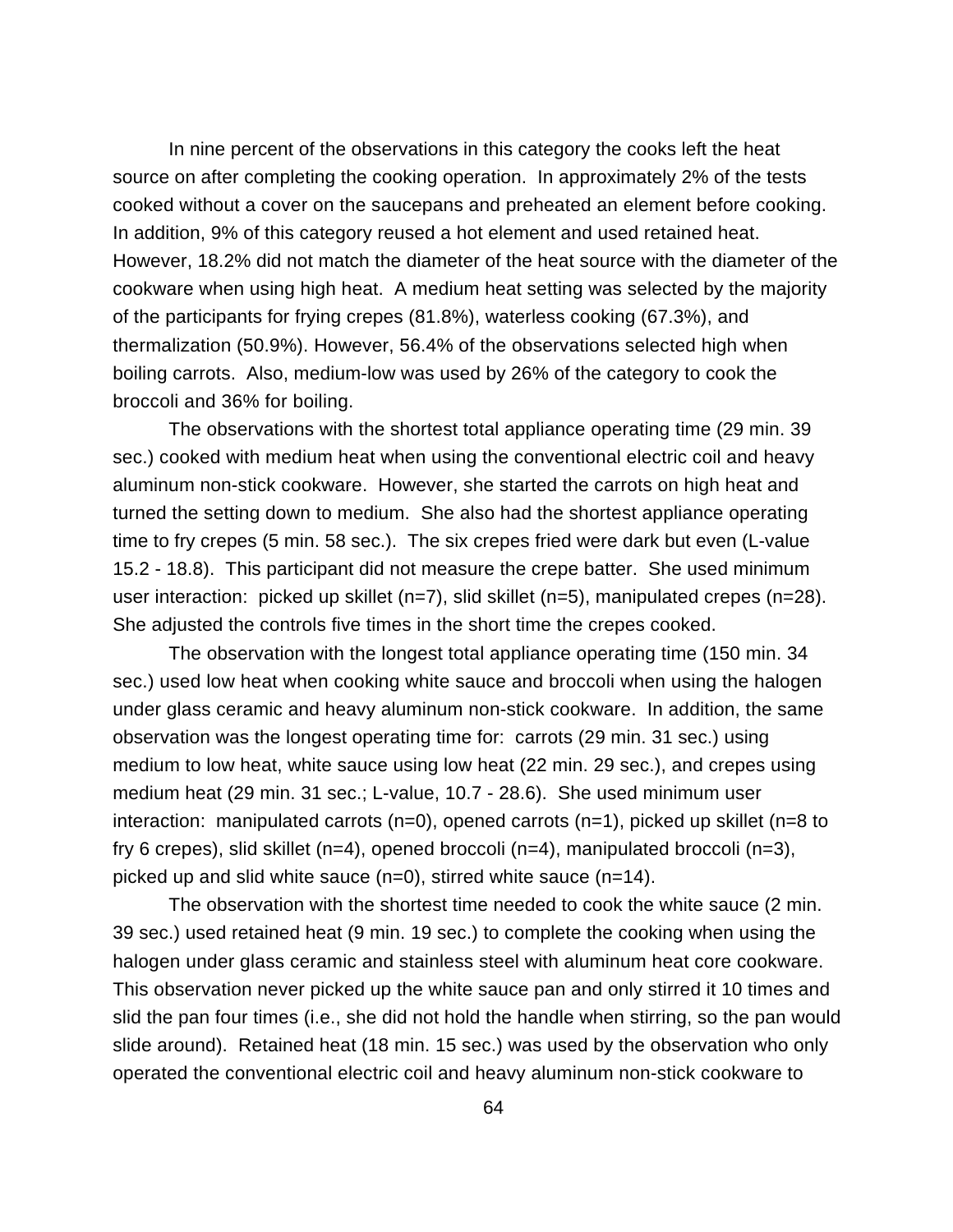cook carrots 6 minutes and 9 seconds. This observation initially started the carrots on high and then turned the heat setting to low. During the entire cooking process, the saucepan was opened eight times but never manipulated the carrots. When cooking broccoli with the radiant coil under glass ceramic cooktop and stainless steel with aluminum heat core cookware the appliance operating time was 5 minutes and 42 seconds. Furthermore, a medium heat setting was used and the user only interacted with the cookware three times. The longest appliance operating time (27 min. 34 sec.) to cook broccoli occurred with the solid element and glass ceramic cookware using medium to medium-low heat settings; and the participant opened the saucepan 13 times and manipulated the broccoli 12 times.

In summary, the cooks in this category were more patient with the cooking without using more appliance operating time. They used medium heat settings, reused hot elements, and used retained heat. Stainless steel with aluminum heat core was used in 46% of the observations in this category. However, 9% did leave the heat source on after cooking and 18% did not match the diameter of the heat source and diameter of the cookware when using high heat.

#### The Average Style

Energy consumption for the second category of cooking style ranged from 647 watthours to 806 watthours [\(Table 5.2\)](#page-77-0). This range of watthours contained the largest number of observations (n=191) and all 15 participants were included in this category. Solid element cooktop was the least common type of cooktop observed in this category. Other cooktops varied little in their frequency: conventional electric coil (29.3%), radiant coil under glass ceramic (31.4%), and halogen under glass ceramic (26.2%). In addition, the frequency of cookware was similar across types: thin aluminum (15.7%), heavy aluminum (17.3%), heavy aluminum non-stick (17.8%), stainless steel with aluminum heat core (16.2%), thin porcelain-on-aluminum non-stick (14.7%), and glass ceramic (18.3%).

Approximately 10% of the observations in this category left the heat source on after completing the cooking operation. Less than one percent of the observations cooked without a cover on the saucepans, and less than one percent preheated an element before cooking. However, 2.6% of this category reused a hot element and 10% used retained heat. In addition, 18.3% did not match the diameter of the heat source with the diameter of the cookware when using high heat. A medium heat setting was selected by the majority of the observations for frying crepes (75.9%),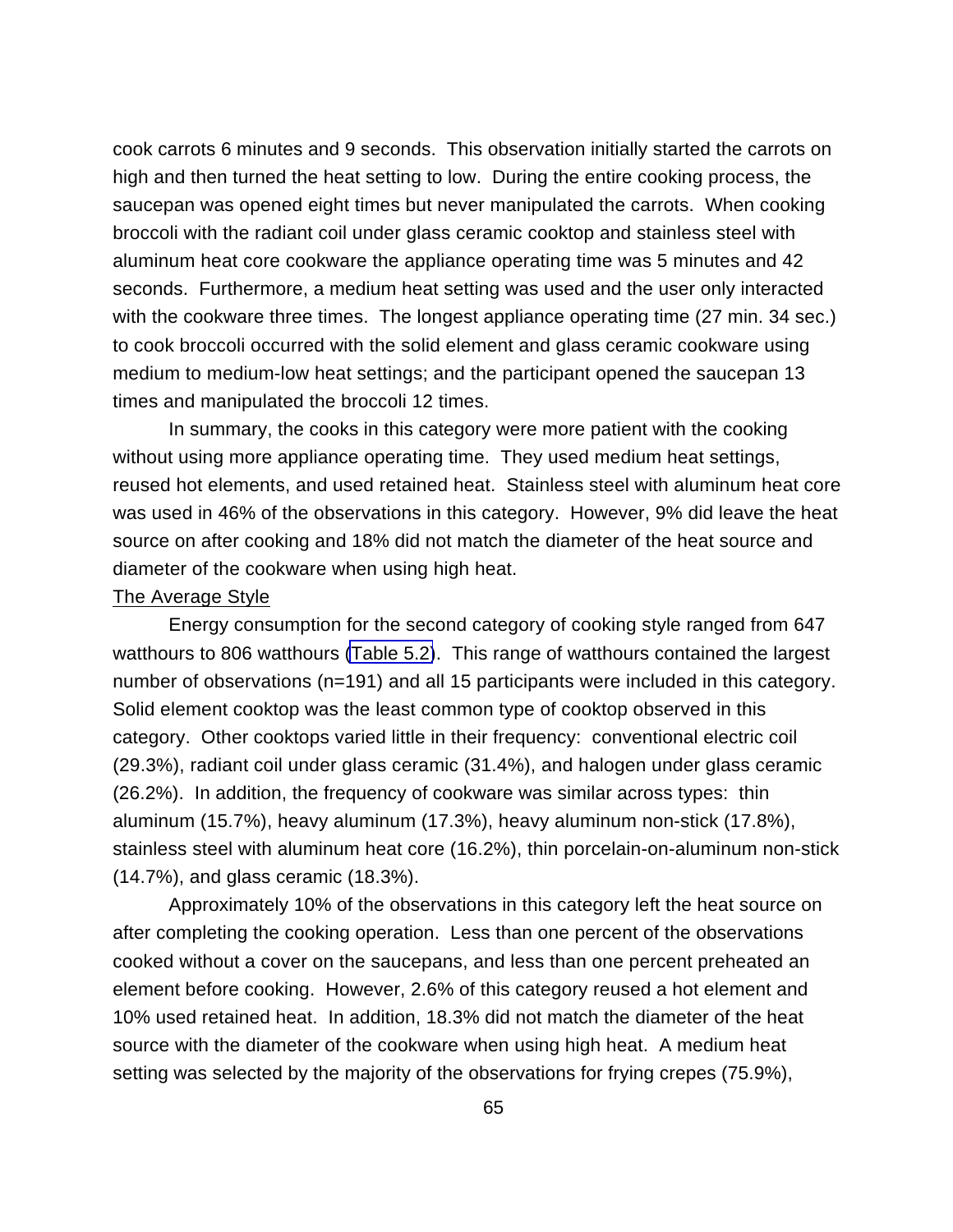<span id="page-77-0"></span>Table 5.2

## Description of The Average Style

Category Name: The Average Style

Energy Range: 647 - 806 Watthours

Obs= 191

Number of Different Consumers (n=15)

| Cooktops                                                                                                                               |                                          |                       | Cookware                                                                 |                                                                                                         |                       |                      |
|----------------------------------------------------------------------------------------------------------------------------------------|------------------------------------------|-----------------------|--------------------------------------------------------------------------|---------------------------------------------------------------------------------------------------------|-----------------------|----------------------|
| Conventional Electric Coil (29.3%)<br>Solid Element (13.1%)<br>Radiant Coil u/Glass Ceramic (31.4%)<br>Halogen u/Glass Ceramic (26.2%) |                                          |                       | Thin Aluminum (15.7%)<br>Heavy Aluminum (17.3%)<br>Glass Ceramic (18.3%) | Heavy Aluminum NS (17.8%)<br>Stainless Steel w/Aluminum HC (16.2%)<br>Thin Porcelain-on-Alum NS (14.7%) |                       |                      |
|                                                                                                                                        | Heat Source Left on After Cooking (9.9%) |                       |                                                                          |                                                                                                         |                       |                      |
|                                                                                                                                        | No Cover on During Cooking (0.005%)      |                       |                                                                          |                                                                                                         |                       |                      |
| Skillet not Preheated (2.6%)                                                                                                           | Saucepan Preheated (2.6%)                |                       |                                                                          |                                                                                                         |                       |                      |
|                                                                                                                                        | Preheated Element (0.005%)               |                       |                                                                          |                                                                                                         |                       |                      |
| Used Retained Heat (9.4%)                                                                                                              |                                          |                       |                                                                          |                                                                                                         |                       |                      |
| Reused Hot Element (2.6%)                                                                                                              |                                          |                       |                                                                          |                                                                                                         |                       |                      |
|                                                                                                                                        | High Heat (18.3%)                        |                       | Did not Match Diameter of Heat Source and Cookware and Used              |                                                                                                         |                       |                      |
| <b>Appliance Operating Time</b>                                                                                                        |                                          |                       |                                                                          |                                                                                                         |                       |                      |
| Range of<br>Min:Sec                                                                                                                    | Crepes<br>10:26-45:36                    | Carrots<br>3:41-27:25 | <b>White Sauce</b><br>2:07-38:06                                         | <b>Broccoli</b><br>6:38-55:36                                                                           | Total<br>37:58-127:39 |                      |
| <b>Difference</b>                                                                                                                      | 35:10                                    | 24:24                 | 36:36                                                                    | 49:38                                                                                                   | 89:41                 |                      |
| <b>Highest Heat Setting Used</b>                                                                                                       |                                          |                       |                                                                          |                                                                                                         |                       |                      |
|                                                                                                                                        |                                          | <b>Crepes</b><br>%    | Carrots<br>%                                                             | <b>White Sauce</b>                                                                                      | %                     | <b>Broccoli</b><br>% |
| High                                                                                                                                   |                                          | 5.2                   | 62.3                                                                     |                                                                                                         | 5.2                   | 1.1                  |
| Med-Hi<br>Med                                                                                                                          |                                          | 15.2<br>75.9          | 15.7<br>21.5                                                             |                                                                                                         | 7.8<br>70.2           | 3.7<br>77.0          |
| Med-low                                                                                                                                |                                          | 1.6                   | 0.0                                                                      |                                                                                                         | 9.9                   | 14.1                 |
| Low                                                                                                                                    |                                          | 2.1                   | 0.0                                                                      |                                                                                                         | 6.8                   | 4.2                  |
| Total                                                                                                                                  |                                          | 100.0                 | 99.5                                                                     |                                                                                                         | 99.9                  | 100.1                |

Note. Percentage may not equal 100% due to rounding error.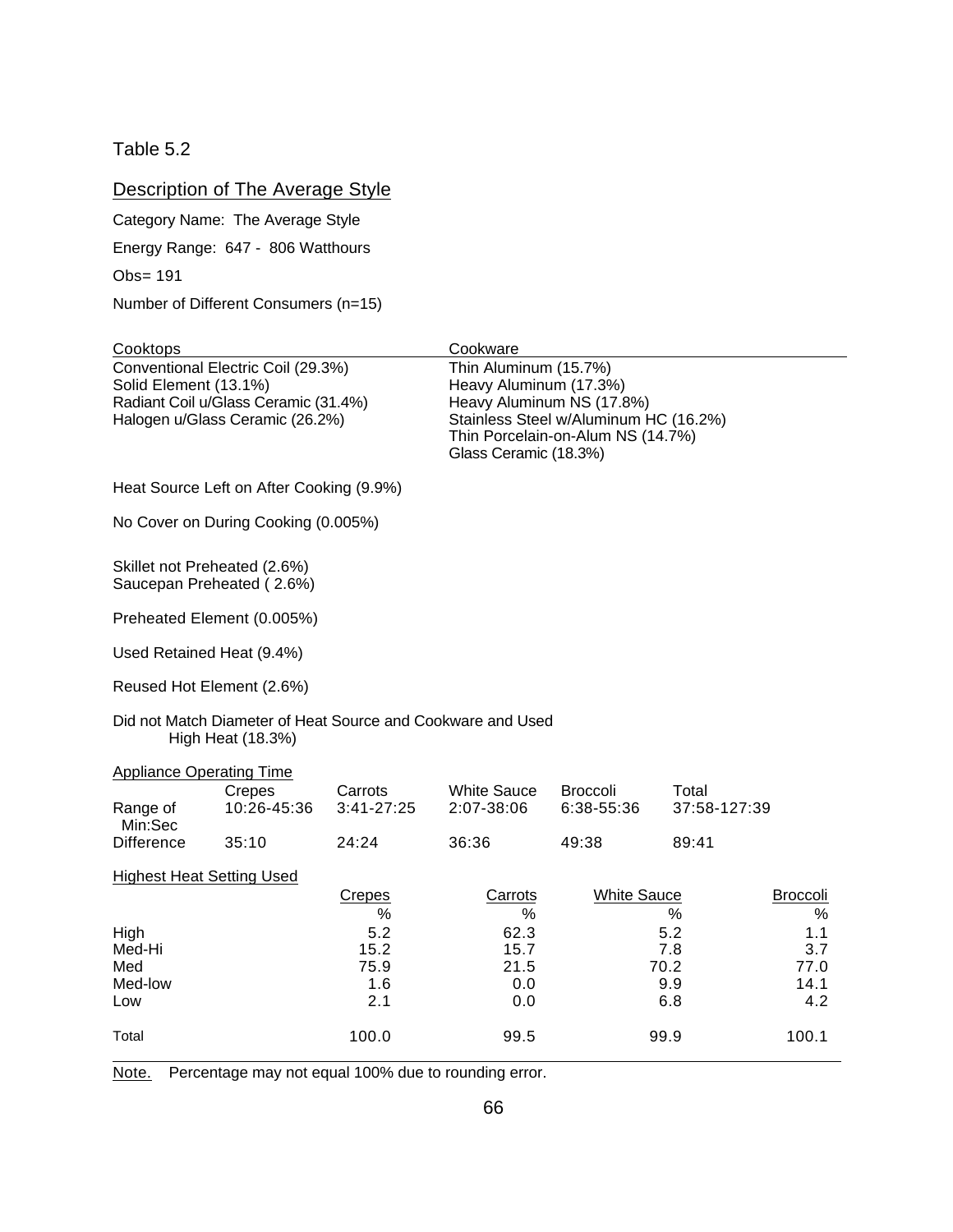waterless cooking (70.2%), and thermalization (77%). However, 62% of the observation selected high when boiling carrots.

The observation with the shortest total appliance operating time (37 min. 55 sec.) cooked with medium heat and did not turn the setting up or down during the cooking process except high heat was used to boil the carrots. He never checked the carrots for doneness and crepes were dark and uneven (L-value, 10.2 - 26.5).

The observation with the longest cooking time started cooking the white sauce and broccoli and turned the heat up to medium and back to low. In addition, the initial heat setting for carrots was high until the boiling point was reached, medium was used until the carrots were cooked, and low was selected to keep them warm; medium and medium-low heat settings were selected to fry crepes (L-value 32.6 - 37.9). She removed all food from the cooktop approximately at the same time. However, the person who used the shortest span of appliance operating time removed foods immediately after cooking was complete; hence, all the foods were removed at a different time.

Both of the total appliance operating time observations described occurred with the same cooking system (i.e., conventional electric coil and stainless steel with aluminum heat core). In addition, both observations selected the same elements to perform each cooking operation. The observation with the shortest appliance operating time (Participant #5) used 715 watthours; the observation with the greatest appliance operating time (Participant # 3) used 752 watthours (only 5% variation in energy consumption).

The quantity of user interaction for cooking was greatest for the observation with the longest cooking time: he (#5) never checked the carrots and she (#3) checked them six times for doneness; he (#5) manipulated the crepes 25 times compared to her 71 times (#3); he (#5) opened the broccoli three times and manipulated it twice while she (#3) opened the broccoli 18 times and manipulated it 16 times and touched the saucepan twice to determine if it was warm; he stirred the white sauce six times and she stirred it 15 times. He conducted all four cooking operations at the same time (#5). She started the white sauce after the carrots and broccoli were nearly done, and completed the crepes and white sauce at the same time (#3). However, the biggest difference in users' control and appliance operating time may be attributed to the heat setting selected.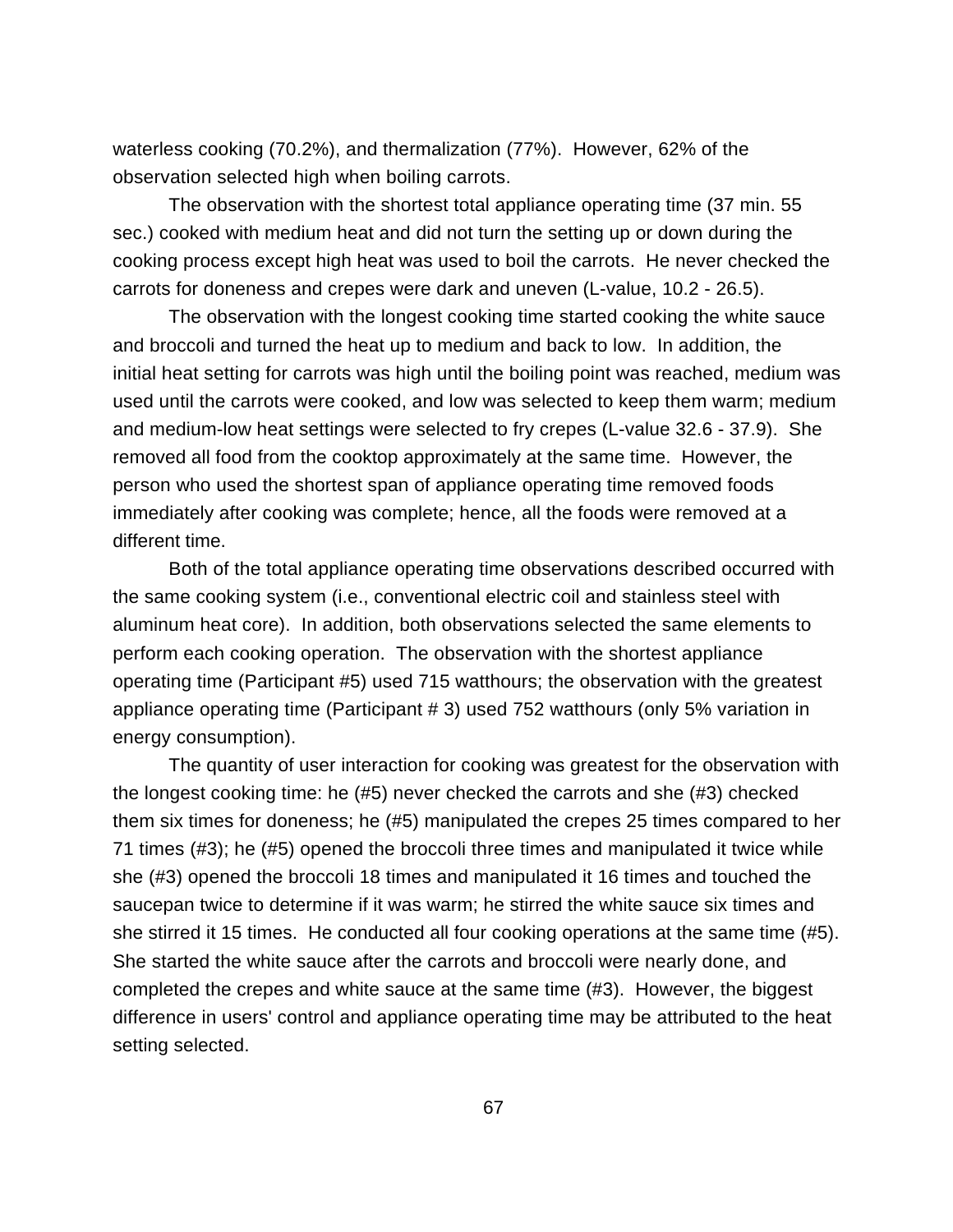Conventional electric coil and heavy aluminum were used when the greatest amount of time (55 min. 36 sec.) was needed to cook the broccoli, compared to 6 minutes 38 seconds (i.e., shortest appliance operating time) used with the solid element and stainless steel with aluminum heat core. The difference between the two observations is due to the shortness of the appliance operating time needed when a medium heat setting was selected as compared to a medium and then low heat selection used in the observation with the longest appliance operation time.

When cooking the white sauce, the same cooking system (i.e., solid element and stainless steel with aluminum heat core) was used by the observation with the longest (38 min. 6 sec., 782 watthours) and the shortest appliance operating time (2 min. 7 sec., 738 watthours). The shortest appliance operating time occurred when only a medium heat setting was selected and then the heat source was turned off after cooking was completed. The longest appliance operating time occurred when a medium-low heat setting was selected initially, then turned to medium, and later back to medium-low to keep the white sauce warm. The observation who used the shortest time stirred continuously compared to the person who used the greatest amount of time, stirring 25 times.

Appliance operating time for crepes varied from 10 minutes 26 seconds (i.e., radiant coil under glass ceramic and glass ceramic cookware) to 45 minutes and 36 seconds (i.e., solid element and stainless steel with aluminum heat core). The crepes cooked with the shortest appliance operating time were cooked on medium-high and were unevenly browned (L-value, 7.9 - 23.9) as were the crepes cooked with the longest appliance operating time (L-value, 22.3 - 44.4). The observation that used the shortest time had to lift the skillet to cool and make small adjustments in control settings (n=9). The uneven browning of the crepes when using the solid element and stainless steel with aluminum heat core may be attributed to the user greasing the skillet between crepes. The hot oil causes crepes to brown unevenly; however, the instructions said to grease the skillet when preheating the skillet and to throw away the first crepe.

Appliance operating time for carrots varied from 3 minutes and 41 seconds (i.e., conventional electric coil with heavy aluminum non-stick) to 27 minutes and 25 seconds (i.e., solid element and heavy aluminum). The observation that used the least time used high heat to boil the carrots and never checked the carrots for doneness, but did remove the cover twice. However, the observation that used the most time used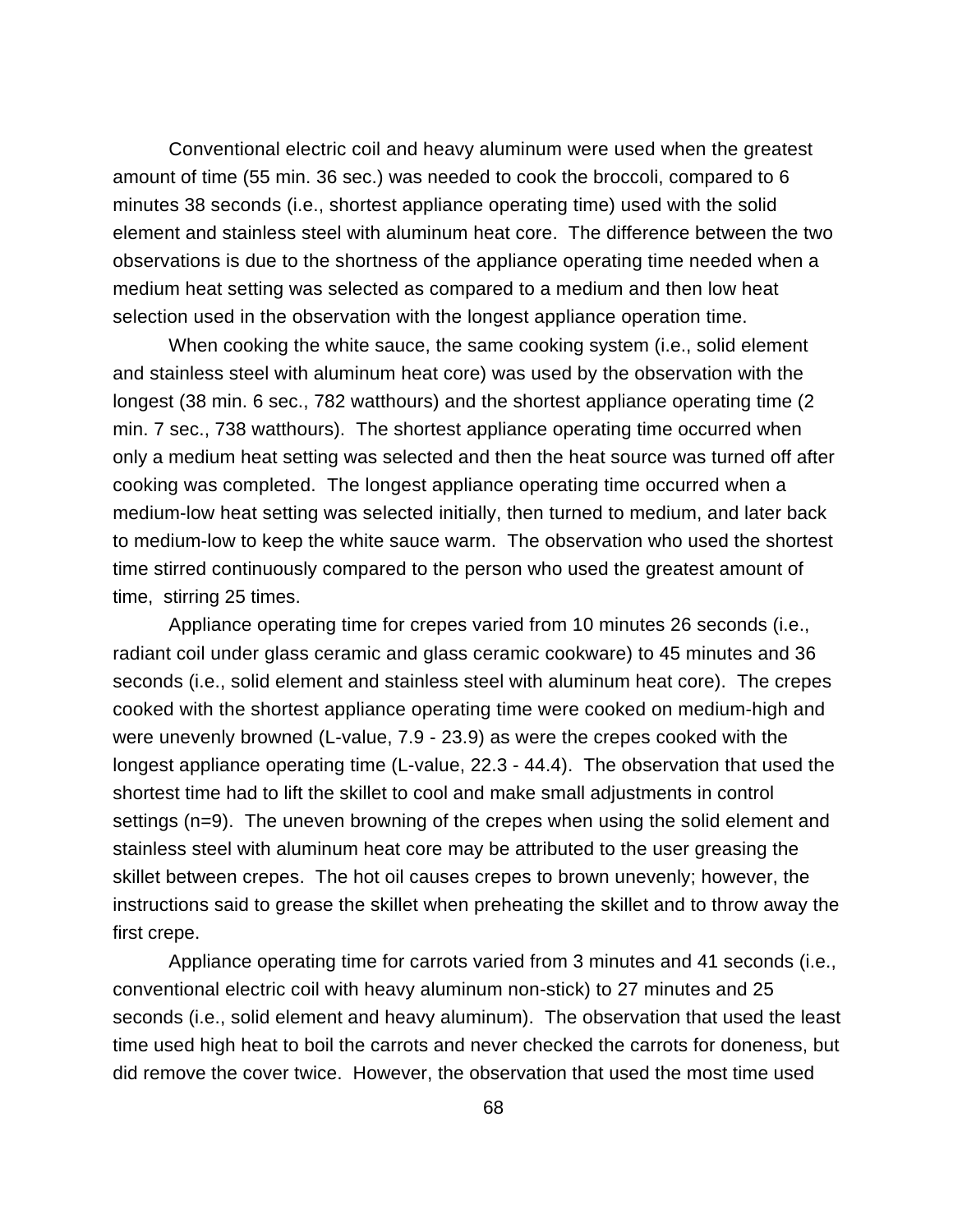med-high and medium heat settings to boil the carrots and opened the cover seven times and manipulated them four times.

In summary, the use of medium heat was typical in the average style category. The majority of the cooks did not leave the heat source on after cooking. Furthermore, the average style did not preheat the saucepans or elements. In addition, did not use retained heat or reuse a hot element in most of the observations. Only 18.3% of the observations did not match the diameter of the heat source and diameter of the cookware when using high heat.

#### The Uninformed Style

Energy consumption for the third category of cooking style ranged from 807 watthours to 966 watthours ([Table 5.3\)](#page-81-0). The number of observations in this category was 88 with all 15 of the cooks included. The solid element cooktop was the most common type found in this category (48.8%). All the other cooktop types varied little in their percentage of occurrence: conventional coil (14.8%), radiant coil under glass ceramic (17.2%), halogen under glass ceramic (19.3%). Cookware found in this category varied little, except for stainless steel with aluminum heat core which occurred only 3.4%: thin aluminum (22.7%), heavy aluminum (22.7%), heavy aluminum with non-stick (19.3%), thin porcelain-on-aluminum non-stick (20.5%), and glass ceramic (11.4%).

In approximately 21% of the observations in this category the cook left the heat source on after cooking was completed. All observations cooked with a cover on the saucepans, and only one percent preheated an element before cooking or reused a hot element. In addition, only 4.6% used retained heat. However, 36.8% did not match the diameter of the heat source with the diameter of the cookware when using high heat. A medium heat setting was selected the majority of the time by this category of cooks for frying crepes (65.6%), waterless cooking (78.2%), and thermalization (60.9%). However, in 69% of the observations selected high when boiling carrots. The majority of the cooking systems included in this category were heavy--a lot of mass. However, the observations in this project were not familiar with working with heavy cooking systems. Therefore, very few used retained heat to complete the menu.

The observation with the shortest total appliance operating time (39 min. 18 sec.) made the comment that the halogen under glass ceramic and thin porcelain-onaluminum non-stick cooking system was "slow to heat-up, but once it gets hot the cooking was fast." She only fried eight crepes (L-value, 14.6 - 27.8) and slid the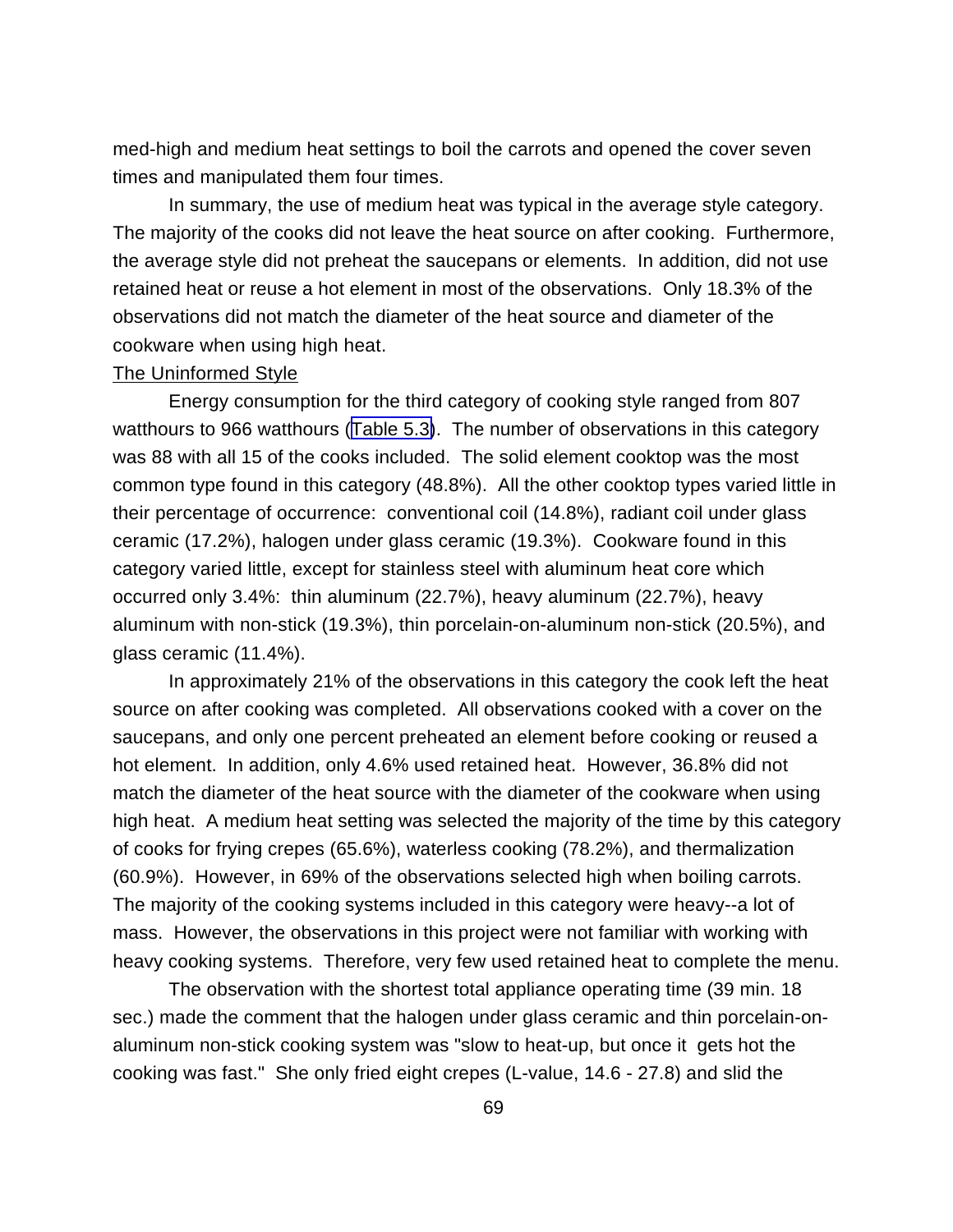<span id="page-81-0"></span>Table 5.3

## Description of The Uninformed Style

Category Name: The Uninformed Style

Energy Range: 807 - 966 Watthours

 $Obs = 88$ 

Number of Different Consumers (n=15)

| Cooktops (n=88)                                                                                                                        |                                                           |                       | Cookware (n=88)                                                          |                                                                                                        |                       |                      |
|----------------------------------------------------------------------------------------------------------------------------------------|-----------------------------------------------------------|-----------------------|--------------------------------------------------------------------------|--------------------------------------------------------------------------------------------------------|-----------------------|----------------------|
| Conventional Electric Coil (14.8%)<br>Solid Element (48.8%)<br>Radiant Coil u/Glass Ceramic (17.2%)<br>Halogen u/Glass Ceramic (19.3%) |                                                           |                       | Thin Aluminum (22.7%)<br>Heavy Aluminum (22.7%)<br>Glass Ceramic (11.4%) | Heavy Aluminum NS (19.3%)<br>Stainless Steel w/Aluminum HC (3.4%)<br>Thin Porcelain-on-Alum NS (20.5%) |                       |                      |
|                                                                                                                                        | Heat Source Left on After Cooking (20.7%)                 |                       |                                                                          |                                                                                                        |                       |                      |
|                                                                                                                                        | No Cover on During Cooking (0%)                           |                       |                                                                          |                                                                                                        |                       |                      |
|                                                                                                                                        | Skillet not Preheated (3.4%)<br>Saucepan Preheated (4.6%) |                       |                                                                          |                                                                                                        |                       |                      |
| Preheated Element (1.1%)                                                                                                               |                                                           |                       |                                                                          |                                                                                                        |                       |                      |
|                                                                                                                                        | Used Retained Heat (4.6%)                                 |                       |                                                                          |                                                                                                        |                       |                      |
|                                                                                                                                        | Reused Hot Element (1.1%)                                 |                       |                                                                          |                                                                                                        |                       |                      |
|                                                                                                                                        | High Heat (36.8%)                                         |                       | Did not Match Diameter of Heat Source and Cookware and Used              |                                                                                                        |                       |                      |
|                                                                                                                                        | Appliance Operating Time (n=87)                           |                       |                                                                          |                                                                                                        |                       |                      |
| Range of<br>Min:Sec                                                                                                                    | Crepes<br>9:33-47:19                                      | Carrots<br>4:48-42:47 | <b>White Sauce</b><br>1:53-28:54                                         | <b>Broccoli</b><br>6:45-46:42                                                                          | Total<br>39:18-150:32 |                      |
| <b>Difference</b>                                                                                                                      | 38:16                                                     | 38:39                 | 27:01                                                                    | 40:37                                                                                                  | 111:14                |                      |
| <b>Highest Heat Setting Used</b>                                                                                                       |                                                           |                       |                                                                          |                                                                                                        |                       |                      |
|                                                                                                                                        |                                                           | <b>Crepes</b><br>%    | Carrots<br>%                                                             | <b>White Sauce</b>                                                                                     | %                     | <b>Broccoli</b><br>% |
| High<br>Med-Hi                                                                                                                         |                                                           | 10.3<br>20.7          | 69.0<br>13.8                                                             |                                                                                                        | 3.4<br>11.5           | 1.1<br>6.9           |
| Med                                                                                                                                    |                                                           | 65.5                  | 13.8                                                                     |                                                                                                        | 60.9                  | 78.2                 |
| Med-low                                                                                                                                |                                                           | 1.1                   | 3.4                                                                      |                                                                                                        | 13.8                  | 11.5                 |
| Low                                                                                                                                    |                                                           | 2.3                   | 0.0                                                                      |                                                                                                        | 10.3                  | 2.3                  |
| Total                                                                                                                                  |                                                           | 99.9                  | 100.0                                                                    |                                                                                                        | 99.9                  | 100.0                |
|                                                                                                                                        |                                                           |                       |                                                                          |                                                                                                        |                       |                      |

Note. Percentage may not equal 100% due to rounding error. Differences in sample size are due to missing data.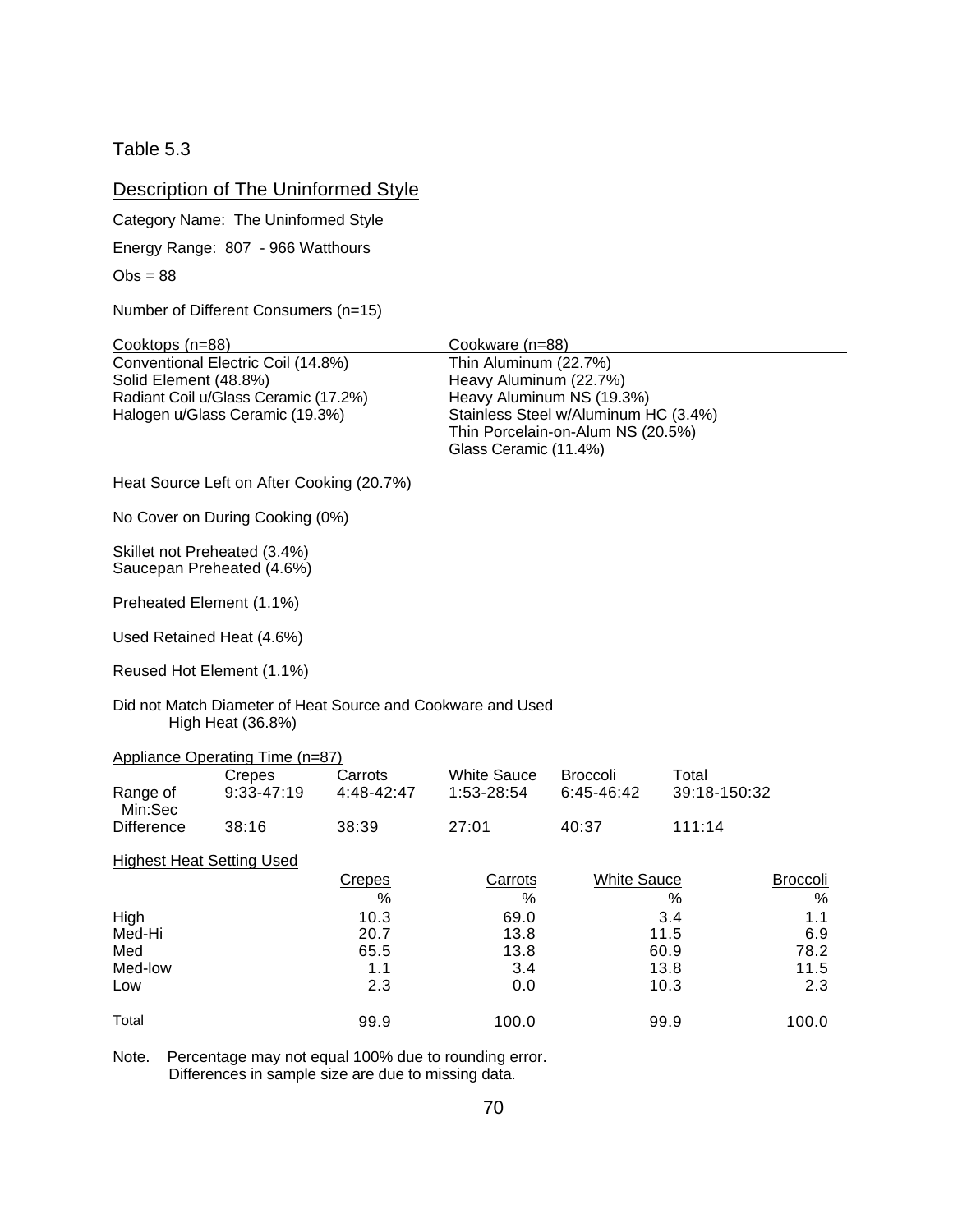cookware around to cover up the light as it cycled on and off. The observation with the longest total appliance operating time (150 min. 32 sec.) also used the most time to fry crepes (47 min. 19 sec.) and broccoli (46 min. 42 sec.) when using the solid element cooktop and heavy aluminum cookware. She was very particular about the crepes browning; hence, she moved them around to get even browning and cooked them until they were light brown (L-value, 38.9 - 41.4). In addition, she cooked the broccoli with a low heat setting and crepes on medium-low, and left the largest element on medium-low after completing the frying operation. Furthermore, she opened the cookware 27 times--hardly allowing the cookware time to heat up--when cooking the broccoli.

The observation with the shortest length of appliance operating time (9 min. 33 sec.) used a medium-high heat setting on the solid element with heavy aluminum nonstick cooking system. The observation with the shortest time (6 min. 45 sec.) to cook the broccoli was familiar with waterless cooking and only opened the cookware three times. In addition, she used a medium to medium-low heat setting in the test with the solid element and thin aluminum cooking system.

When preparing the white sauce, one observation only required 1 minute and 53 seconds using solid element and glass ceramic cookware compared to another participant who required 28 minutes and 54 seconds to perform the same task but using the solid element and thin porcelain-on-aluminum non-stick cookware. In both situations, low heat was selected. However, the participant who required longer to cook the white sauce lifted the saucepan seven times as compared to the saucepan which was not picked up during the shorter appliance operating time. In addition, the observation who cooked the white sauce using the shorter time was afraid of sticking when using glass ceramic cookware. In this project, food quality was not controlled, degree of doneness was the consumer's choice. Therefore, the appliance operating time was under the user's control and this user chose to limit appliance operating time to avoid scorching.

The observation with the shortest appliance operating time (4 min. 48 sec.) needed to boil carrots used medium-high and never checked to determine if they were actually done; however, the observation with the longest appliance operating time (42. min. 47 sec.) cooked the carrots on medium heat and checked the carrots three times to determine doneness. Furthermore, the observation with the longest time needed to boil the carrots changed elements after 31 minutes and 45 seconds of cooking. This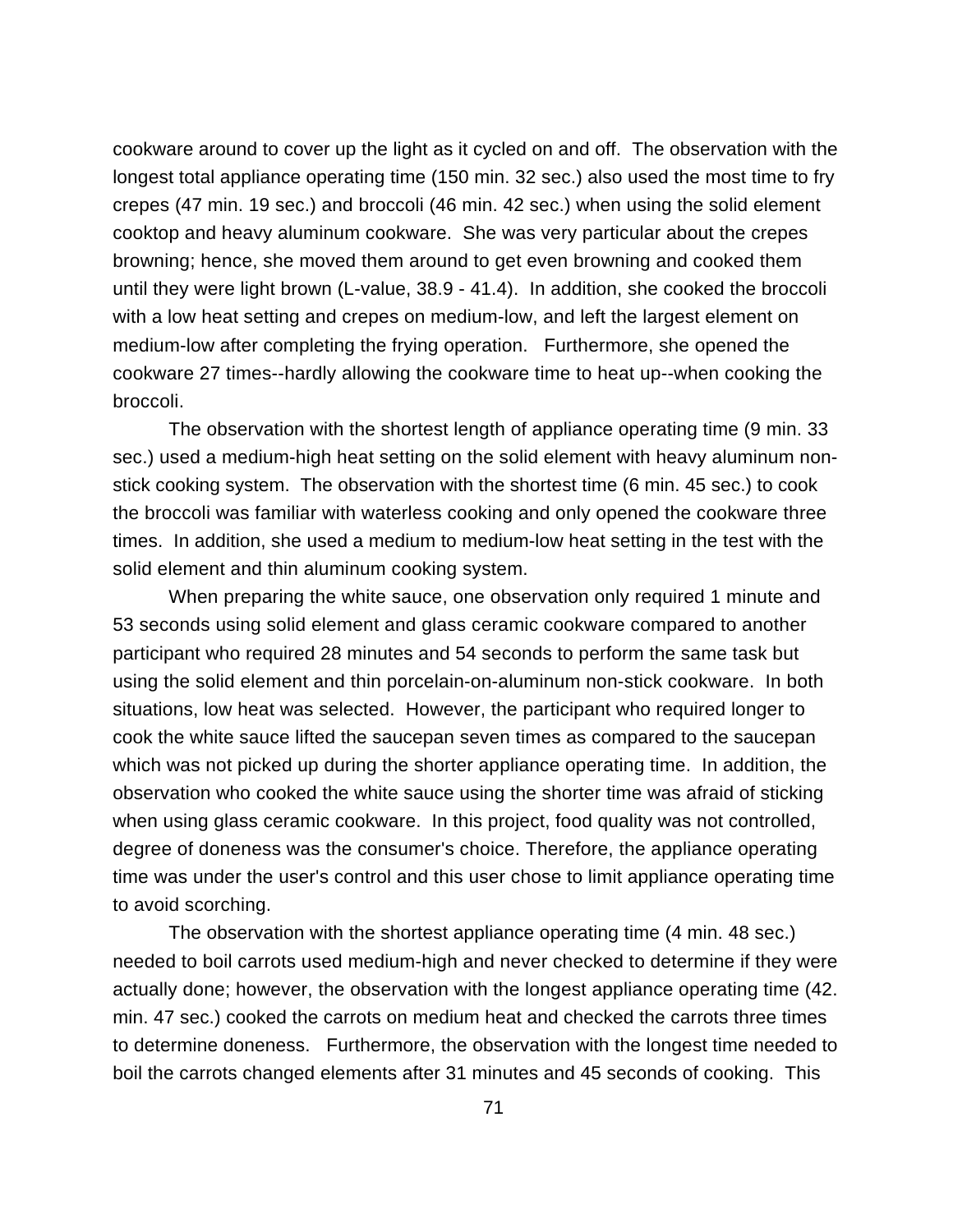participant was right handed and preferred to work on the right side of the cooktop. After a cooking operation was nearly complete, she transferred the operation to the left side of the cooktop to allow her to start another activity on the right side.

In summary, in 21% of the observations in this category the heat source was left on after cooking and in only 4.6% was retained heat used. However, in 36.8% of the observations did not match the diameter of the heat source with the diameter of the cookware when using high heat. A medium heat setting was selected most of the time except high was selected to boil. In addition, none of the participants cooked without a cover on the saucepans, and in only 1% of the test an element preheated before cooking or a hot element reused.

The solid element cooktop was the most common type found in this category (48.8%). The majority of the cooking systems included in this category were heavy with a lot of mass. However, the observations in this project were not familiar with working on heavy cooking systems and therefore, very few used retained heat to complete the menu. Hence the name, the uninformed cook.

#### The Hurried Style

Energy consumption for the fourth category of cooking style ranged from 967 watthours to 1127 watthours [\(Table 5.4\)](#page-84-0). The number of observations in this category was 16 with only seven of the 15 participants included. The majority of the observations in this category were conducted on the conventional electric coil. Approximately 19% of the observations in this category included the halogen under glass ceramic cooktop, while the solid element and radiant coil under glass ceramic were used the least (6.3%). Thin aluminum cookware was the most commonly occurring type in this cooking style category (43.8%). The other types of cookware were not included as frequently in this category: heavy aluminum (12.5%), heavy aluminum non-stick (0%), stainless steel with aluminum heat core (6.3%), thin porcelain-on-aluminum non-stick (25%), and glass ceramic (12.5).

In 31% of the observations in this category participants left the heat source on after cooking. The majority of the participants preheated the skillet to fry crepes (87.5%). Only one observation (6.3%) preheated a saucepan in this category. None of the observations cooked without a cover on the saucepans; in addition, observations did not preheat the element or used retained heat, and only one observation reused a hot element (6.3%). Many of the observations did not match the diameter of the heat source and cookware when using high heat (i.e., 43.7% boiled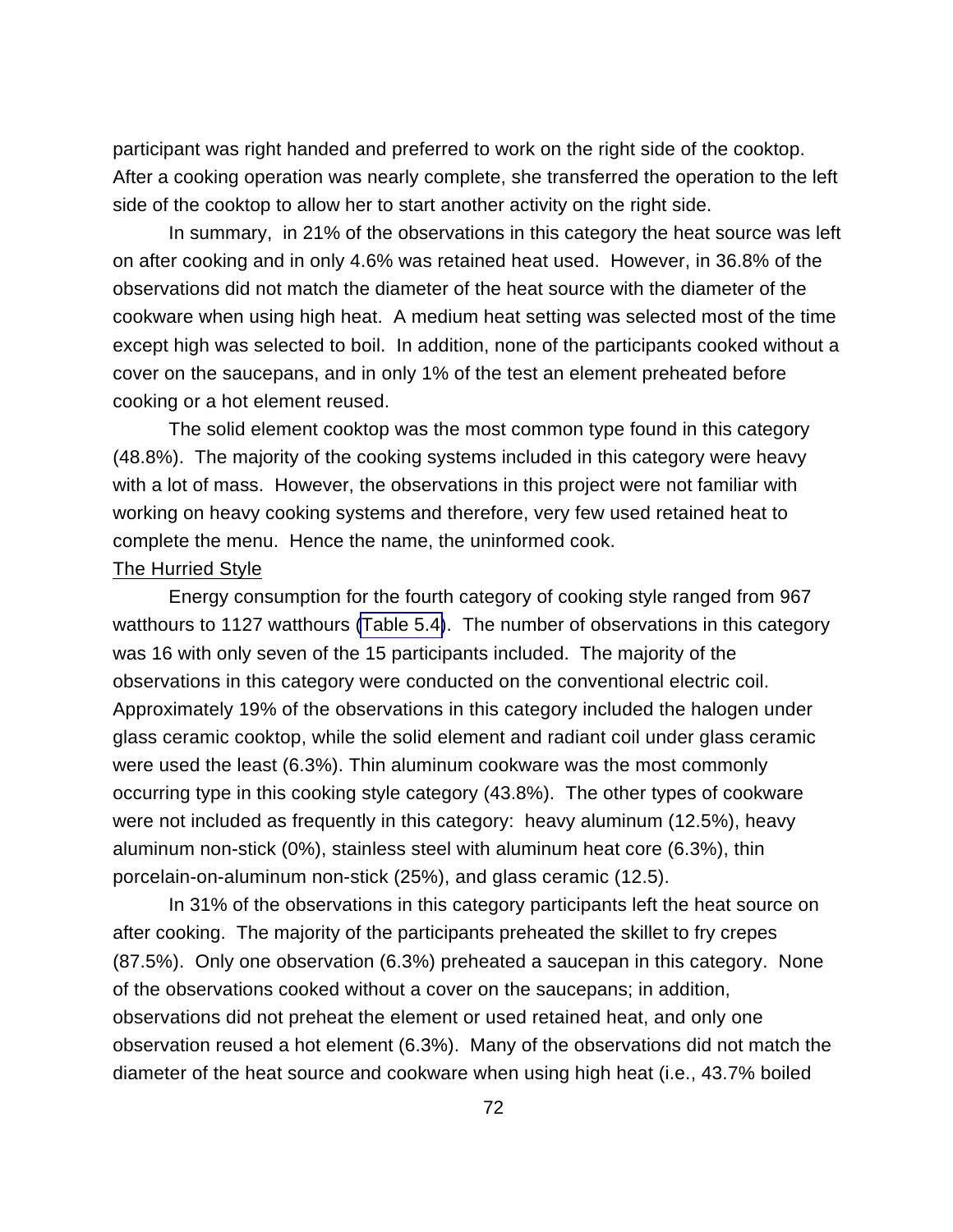<span id="page-84-0"></span>Table 5.4

## Description of The Hurried Style

Category Name: The Hurried Style

Energy Range: 967 - 1127 Watthours

 $Obs = 16$ 

Number of Different Consumers (n=7)

| Cooktops                                                                                                                             |                                                                                  |                       | Cookware                                                                                           |                                                                             |                       |                      |
|--------------------------------------------------------------------------------------------------------------------------------------|----------------------------------------------------------------------------------|-----------------------|----------------------------------------------------------------------------------------------------|-----------------------------------------------------------------------------|-----------------------|----------------------|
| Conventional Electric Coil (68.8%)<br>Solid Element (6.3%)<br>Radiant Coil u/Glass Ceramic (6.3%)<br>Halogen u/Glass Ceramic (18.8%) |                                                                                  |                       | Thin Aluminum (43.8%)<br>Heavy Aluminum (12.5%)<br>Heavy Aluminum NS (0%)<br>Glass Ceramic (12.5%) | Stainless Steel w/Aluminum HC (6.3%)<br>Thin Porcelain-on-Aluminum NS (25%) |                       |                      |
|                                                                                                                                      | Heat Source Left on After Cooking (31.3%)                                        |                       |                                                                                                    |                                                                             |                       |                      |
|                                                                                                                                      | No Cover on During Cooking (0%)                                                  |                       |                                                                                                    |                                                                             |                       |                      |
|                                                                                                                                      | Skillet not Preheated (12.5%)<br>Saucepan Preheated (6.3%)                       |                       |                                                                                                    |                                                                             |                       |                      |
| Preheated Element (0%)                                                                                                               |                                                                                  |                       |                                                                                                    |                                                                             |                       |                      |
| Used Retained Heat (0%)                                                                                                              |                                                                                  |                       |                                                                                                    |                                                                             |                       |                      |
| Reused Hot Element (6.3%)                                                                                                            |                                                                                  |                       |                                                                                                    |                                                                             |                       |                      |
|                                                                                                                                      | Did not Match Diameter of Heat Source and Cookware and Used<br>High Heat (43.7%) |                       |                                                                                                    |                                                                             |                       |                      |
| <b>Appliance Operating Time</b>                                                                                                      |                                                                                  |                       |                                                                                                    |                                                                             |                       |                      |
| Range of<br>Min:Sec                                                                                                                  | Crepes<br>15:03-35:28                                                            | Carrots<br>7:22-25:30 | <b>White Sauce</b><br>6:24-37:15                                                                   | <b>Broccoli</b><br>7:13-37:36                                               | Total<br>52:17-106:36 |                      |
| <b>Difference</b>                                                                                                                    | 20:25                                                                            | 18:08                 | 29:36                                                                                              | 30:23                                                                       | 54:19                 |                      |
| <b>Highest Heat Setting Used</b>                                                                                                     |                                                                                  |                       |                                                                                                    |                                                                             |                       |                      |
|                                                                                                                                      |                                                                                  | <b>Crepes</b><br>%    | Carrots<br>%                                                                                       | <b>White Sauce</b>                                                          | %                     | <b>Broccoli</b><br>% |
| High                                                                                                                                 |                                                                                  | 31.3                  | 50.0                                                                                               |                                                                             | 0.0                   | 0.0                  |
| Med-Hi                                                                                                                               |                                                                                  | 12.5                  | 18.7                                                                                               |                                                                             | 12.5                  | 0.0                  |
| Med                                                                                                                                  |                                                                                  | 56.0                  | 37.5                                                                                               |                                                                             | 56.0                  | 81.2                 |
| Med-low<br>Low                                                                                                                       |                                                                                  | 0.0<br>0.0            | 0.0<br>0.0                                                                                         |                                                                             | 25.0<br>6.3           | 12.5<br>6.3          |
| Total                                                                                                                                |                                                                                  | 99.8                  | 100.0                                                                                              |                                                                             | 99.8                  | 100.0                |

Note. Percentage may not equal 100% due to rounding error.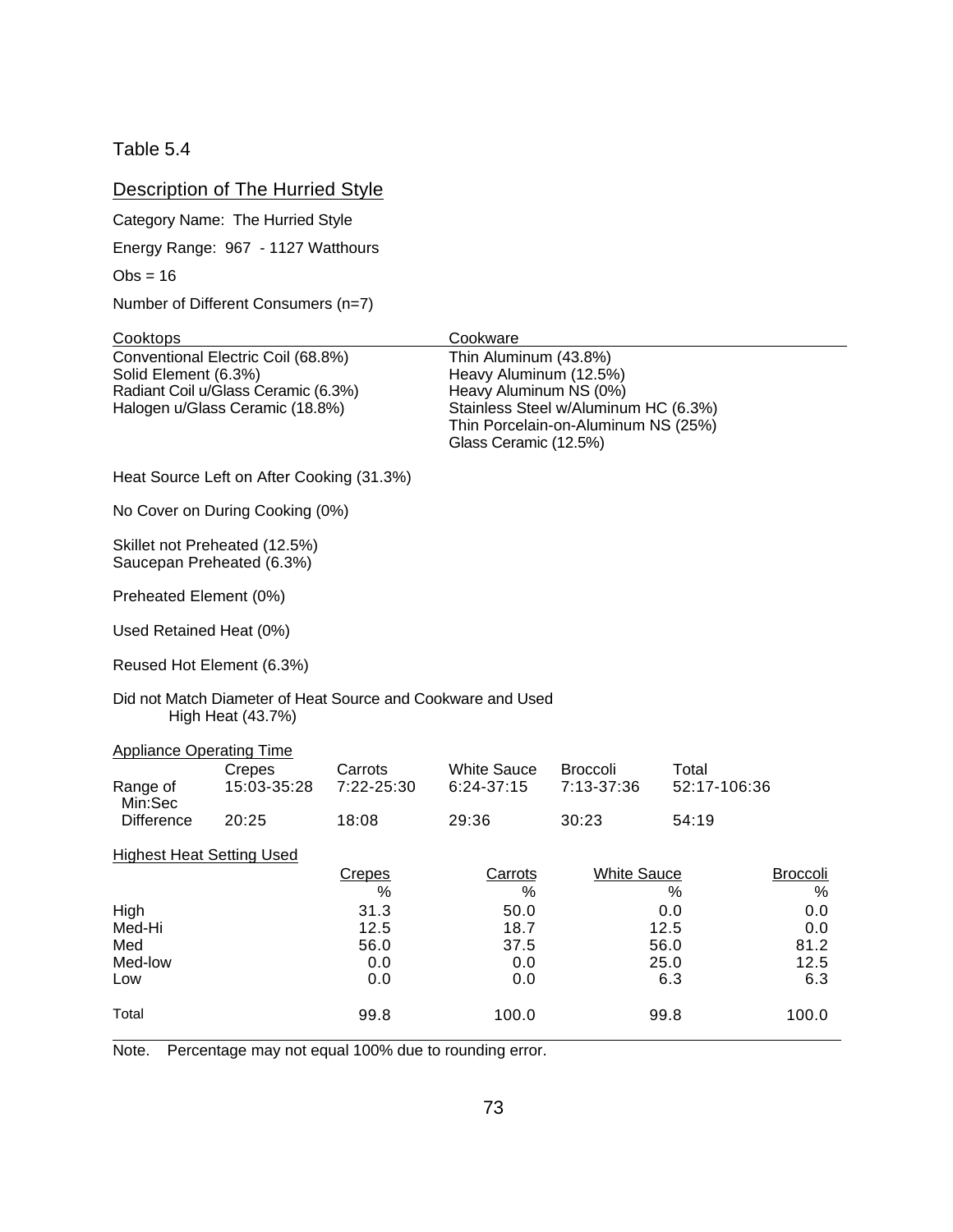carrots on using a large element on high heat). In addition, 31.3% of the participants left the heat source on after the cooking operation was completed.

The majority of the observations used medium heat when completing the menu: crepes (31.1%), white sauce (56%) and broccoli (81.2%) and half boiled carrots using high heat. Also, most of the observations were conducted with a conventional electric coil and thin aluminum cookware; hence, the speed of heating was rapid and therefore participants did not need to turn up the heat setting to accelerate heating.

The observation with the shortest total appliance operating time (52 min. 17 sec.) only fried eight crepes and did not cook them long enough to allow the crepes to brown (L-value, 48.4 - 52.8), when using conventional electric coil and thin porcelainon-aluminum with non-stick. The lack of browning is an indication that this participant was afraid of burning the foods and lacked control of the heating of the system. The participant with the longest appliance operating time (106 min. 36 sec.) cooked the broccoli on low and therefore extended the time to 37 minutes and 36 seconds. When frying crepes, the participant with the shortest appliance operating time (15 min. 3 sec.) only fried seven crepes with uneven but medium browning (L-value 20.4 - 43.3) when using the solid element and thin porcelain-on-aluminum non-stick cookware. The greatest amount of appliance operating time (35 min. 28 sec.) was needed to fry 13 crepes on the solid element and thin aluminum cookware (L-value, 14.7 - 22.6). Observations all had the same amount of crepe batter; observations varied in their measuring as well as the degree of browning.

When cooking carrots the observation with the shortest appliance operating time (7 min. 22 sec). used medium-high heat and never checked to determine if the carrots were actually done. However, the observation with the longest appliance operating time (25 min. 3 sec.) cooked the carrots on medium heat and checked the carrots three times to determine doneness. The shortest operating time to cook broccoli occurred when a participant who was familiar with the procedure cooked with medium and low heat settings (6 min. 45 sec.). She opened the saucepan six times compared to the participant with the longest appliance operating time (37 min. 36 sec.) who opened the saucepan 12 times and used low heat the majority of the time. The observation with the longest time was using the conventional electric coil range and heavy gauge aluminum cookware. He typically burned the broccoli and said he used low heat to avoid burning the broccoli, but it was too low for this system.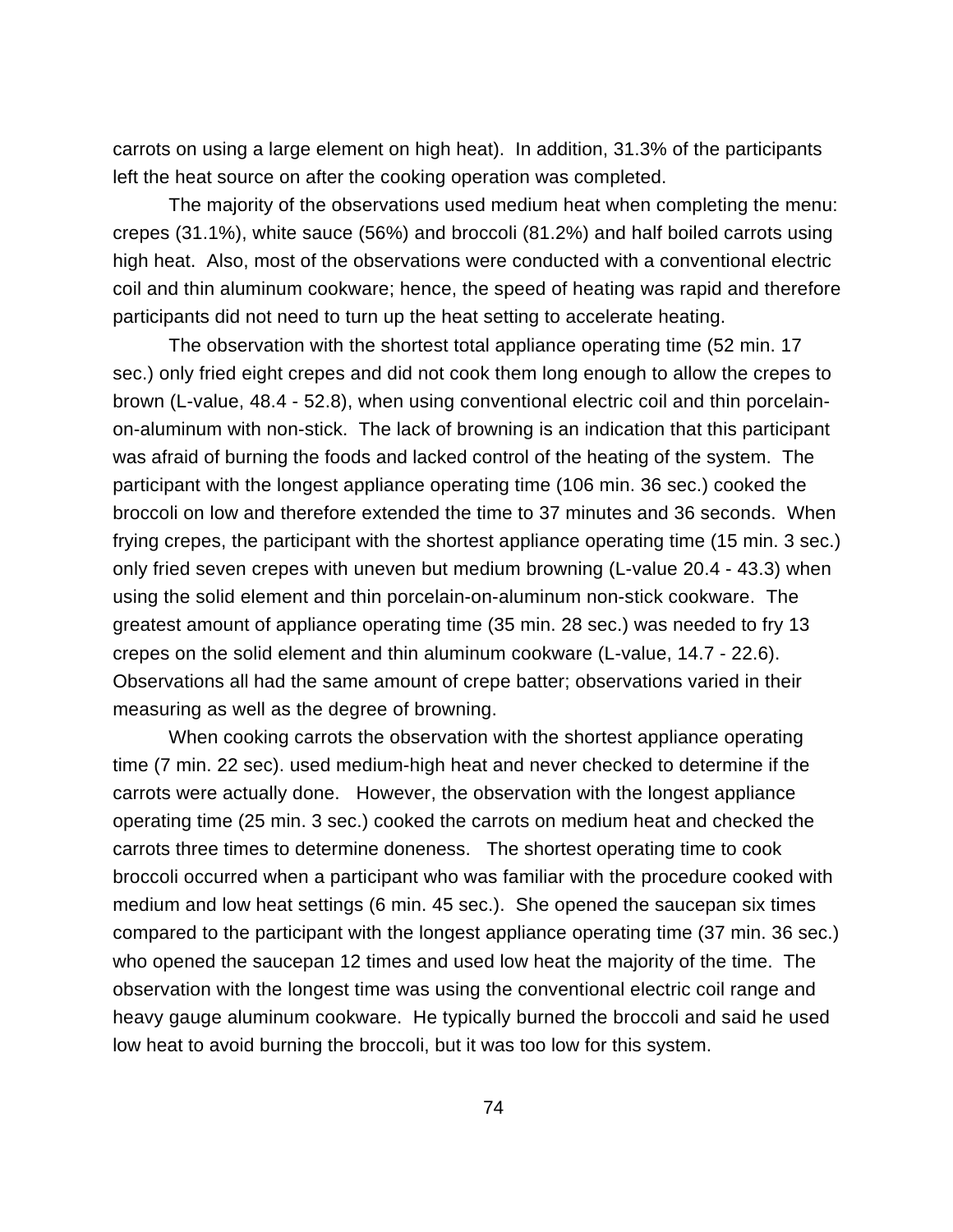The observation with the shortest appliance operating time (6 min. 24 sec.) to cook the white sauce used medium heat and removed the white sauce after cooking was completed. However, the observation that needed the longest time cooked the white sauce on low to medium heat for 37 minutes and 15 seconds. He made the white sauce in 8 min. 12 sec.; then turned off the element for one minute exactly, followed by turning the element back on medium-low for 28 minutes and 3 seconds to keep the white sauce warm. He removed the white sauce and crepes at the same time as if he were going to serve them.

In summary, many of the observations in this category used medium heat settings. High heat was used 50% of the time to boil and 43.7% did not match the diameter of the heat source and the diameter of the cookware. In addition, 31.3% left the heat source on after cooking was completed. These cooks appeared to be in a hurry, but were in control of the heat generated by the system under investigation (i.e., they didn't burn the crepes).

#### The Hurried Style with No Control

The category with the greatest energy consumption (i.e., 1128 - 1288 watthours) included only four observations, with only three of the 15 participants [\(Figure 5.5\)](#page-87-0). The solid element cooktop was used in 75% of the observations, leaving the conventional electric coil in only 25% of the observations. Glass ceramic cookware was used in 50% of the observations. Thin aluminum and heavy aluminum with a non-stick finish cookware comprised 25% of the observations in this category.

Observations left the heat source on after cooking 50% of the time. When frying crepes, all observations preheated the skillet and at least one saucepan per observation. The observations were usually talking or reading when the pans were preheated. None of the observations used retained heat or reused a hot element. None of the observations matched the diameter of the heat source and cookware when using high heat.

When frying crepes, all participants used high heat at some time during the cooking operation. Typically, medium or medium-high was selected initially; and when the cooking was too slow for the participant's preference, then high heat was selected. The participant with the shortest time to fry the crepes (14 min. 41 sec., 9 crepes) burned them when using the conventional electric coil cooktop and glass ceramic cookware (L-value, 1.8 - 46.7). The same observation had similar results, and the shortest total appliance operating time (45 min. 5 sec.), using the solid element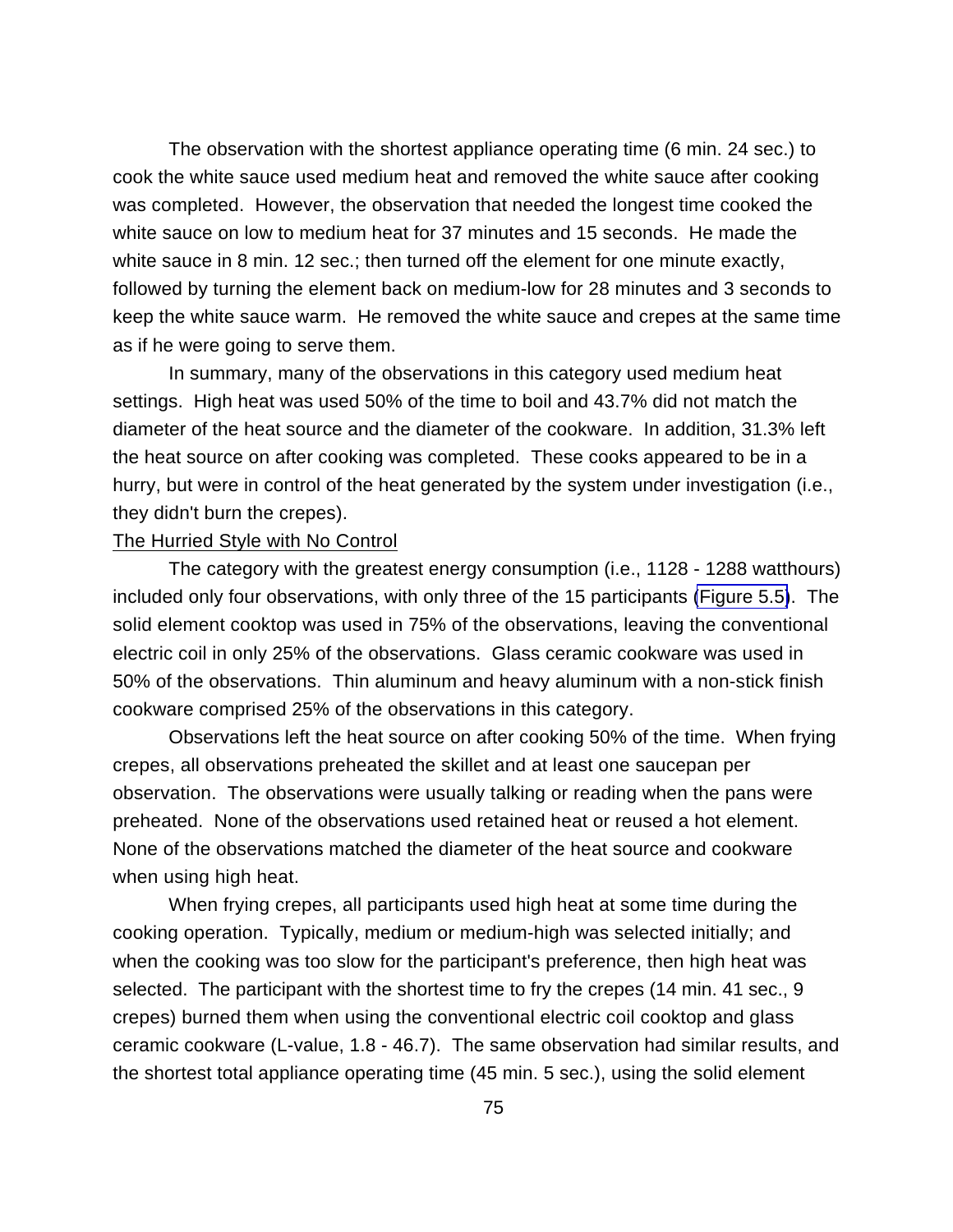<span id="page-87-0"></span>Table 5.5

## Description of The Hurried Style with No Control

Category Name: The Hurried Style with No Control

Energy Range: 1128 - 1288 Watthours

 $Obs = 4$ 

Number of Different Consumers (n=3)

| Cooktops                         |                                         |               | Cookware                                                    |                                    |             |                 |
|----------------------------------|-----------------------------------------|---------------|-------------------------------------------------------------|------------------------------------|-------------|-----------------|
|                                  | Conventional Electric Coil (25%)        |               | Thin Aluminum (25%)                                         |                                    |             |                 |
| Solid Element (75%)              |                                         |               | Heavy Aluminum (0%)                                         |                                    |             |                 |
|                                  | Radiant Coil u/Glass Ceramic (0%)       |               | Heavy Aluminum NS (25%)                                     |                                    |             |                 |
| Halogen u/Glass Ceramic (0%)     |                                         |               |                                                             | Stainless Steel w/Aluminum HC (0%) |             |                 |
|                                  |                                         |               |                                                             | Thin Porcelain-on-Aluminum NS (0%) |             |                 |
|                                  |                                         |               | Glass Ceramic (50%)                                         |                                    |             |                 |
|                                  |                                         |               |                                                             |                                    |             |                 |
|                                  | Heat Source Left on After Cooking (50%) |               |                                                             |                                    |             |                 |
|                                  | No Cover on During Cooking (0%)         |               |                                                             |                                    |             |                 |
| Skillet not Preheated (0%)       |                                         |               |                                                             |                                    |             |                 |
| Saucepan Preheated (100%)        |                                         |               |                                                             |                                    |             |                 |
| Preheated Element (0%)           |                                         |               |                                                             |                                    |             |                 |
| Used Retained Heat (0%)          |                                         |               |                                                             |                                    |             |                 |
| Reused Hot Element (0%)          |                                         |               |                                                             |                                    |             |                 |
|                                  | <b>High Heat (100%)</b>                 |               | Did not Match Diameter of Heat Source and Cookware and Used |                                    |             |                 |
| <b>Appliance Operating Time</b>  |                                         |               |                                                             |                                    |             |                 |
|                                  | Crepes                                  | Carrots       | <b>White Sauce</b>                                          | <b>Broccoli</b>                    | Total       |                 |
| Range of<br>Min:Sec              | 14:41-32:57                             | 7:21-26:32    | 7:28-17:20                                                  | 7:49-20:20                         | 45:05-89:08 |                 |
| <b>Difference</b>                | 18:16                                   | 19:11         | 9:52                                                        | 12:31                              | 44:03       |                 |
| <b>Highest Heat Setting Used</b> |                                         |               |                                                             |                                    |             |                 |
|                                  |                                         | <b>Crepes</b> | Carrots                                                     | <b>White Sauce</b>                 |             | <b>Broccoli</b> |
|                                  |                                         | %             | %                                                           |                                    | %           | %               |
| High                             |                                         | 100.0         | 100.0                                                       |                                    | 25.0        | 25.0            |
| Med-Hi                           |                                         | 0.0           | 0.0                                                         |                                    | 25.0        | 50.0            |
| Med                              |                                         | 0.0           | 0.0                                                         |                                    | 25.0        | 25.0            |
| Med-low                          |                                         | 0.0           | 0.0                                                         |                                    | 0.0         | 0.0             |
| Low                              |                                         | 0.0           | 0.0                                                         |                                    | 25.0        | 0.0             |
| Total                            |                                         | 100.0         | 100.0                                                       |                                    | 100.0       | 100.0           |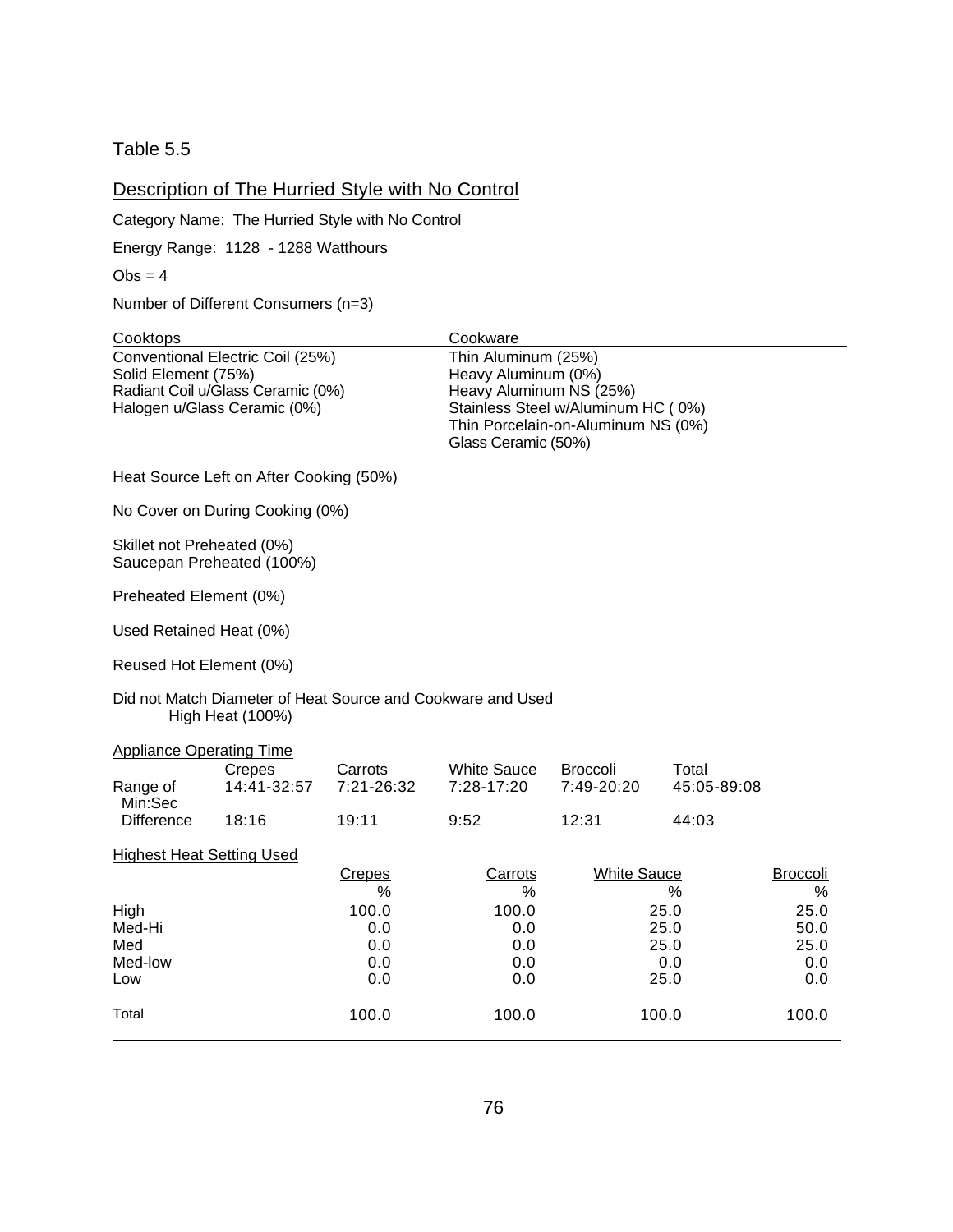and heavy aluminum non-stick cookware (L-value, 7.2-11.2). However, the observation with the greatest length of time (89 min. 9 sec., 10 crepes) cooked most of the time on medium or medium-low using the solid element and glass ceramic cookware; and furthermore, she did not allow the crepes to brown (L-value, 45.06- 60.2). The participant with the shortest appliance operating time picked up the skillet excessively and the red hot element could be viewed each time the skillet was picked up. However, the participant with the longest appliance operating time slid the skillet around on the element to even out the heating.

The observation with the highest energy consumption had the shortest appliance operating time for each cooking operation. Furthermore, each cooking operation with the shortest appliance operating time cooked on high heat the majority of the time. For example the shortest appliance operating time for carrots (7 min. 28 sec.), white sauce (6 min. 32 sec.), and crepes (14 min. 41 sec.) were all found on the conventional electric coil with glass ceramic cookware. The same participant cooked the broccoli (7 min. 49 sec.) on the solid element with heavy aluminum non-stick with the shortest time due to use of high heat most of the time. The participant with the greatest amount of appliance operating time cooked the carrots (26 min. 32 sec.) and crepes (35 min. 57 sec.) on high heat for a short time and never turned the white sauce (17 min. 20 sec.) or broccoli (20 min. 20 sec.) on high heat.

In summary, the observations in the highest energy consumption category (i.e., hurried cook with no control) cooked crepes and carrots on high heat without matching the diameter of the heat source and cookware diameter. Furthermore, none of the observations used retained heat or reused a hot element. They also preheated a saucepan and 50% left the heat source on after cooking. None of the observations in this group were able to control the quantity of heat. Hence, crepes were either burned or left unbrowned.

## **Categories of Consumers**

Three categories were established by determining the difference between the mean of the highest and lowest energy consumer [\(Table 5.6\)](#page-89-0). The difference was divided by three and then added to the lowest energy consumers mean watthour rating to establish the range for the lowest energy consumption categories [\(Table 5.6\)](#page-89-0). This procedure was followed to establish the three categories of consumers. As seen in Table 3.4, the data were sorted according to categories and the percentage of occurrence was recorded for the following: heat source left on, no cover on during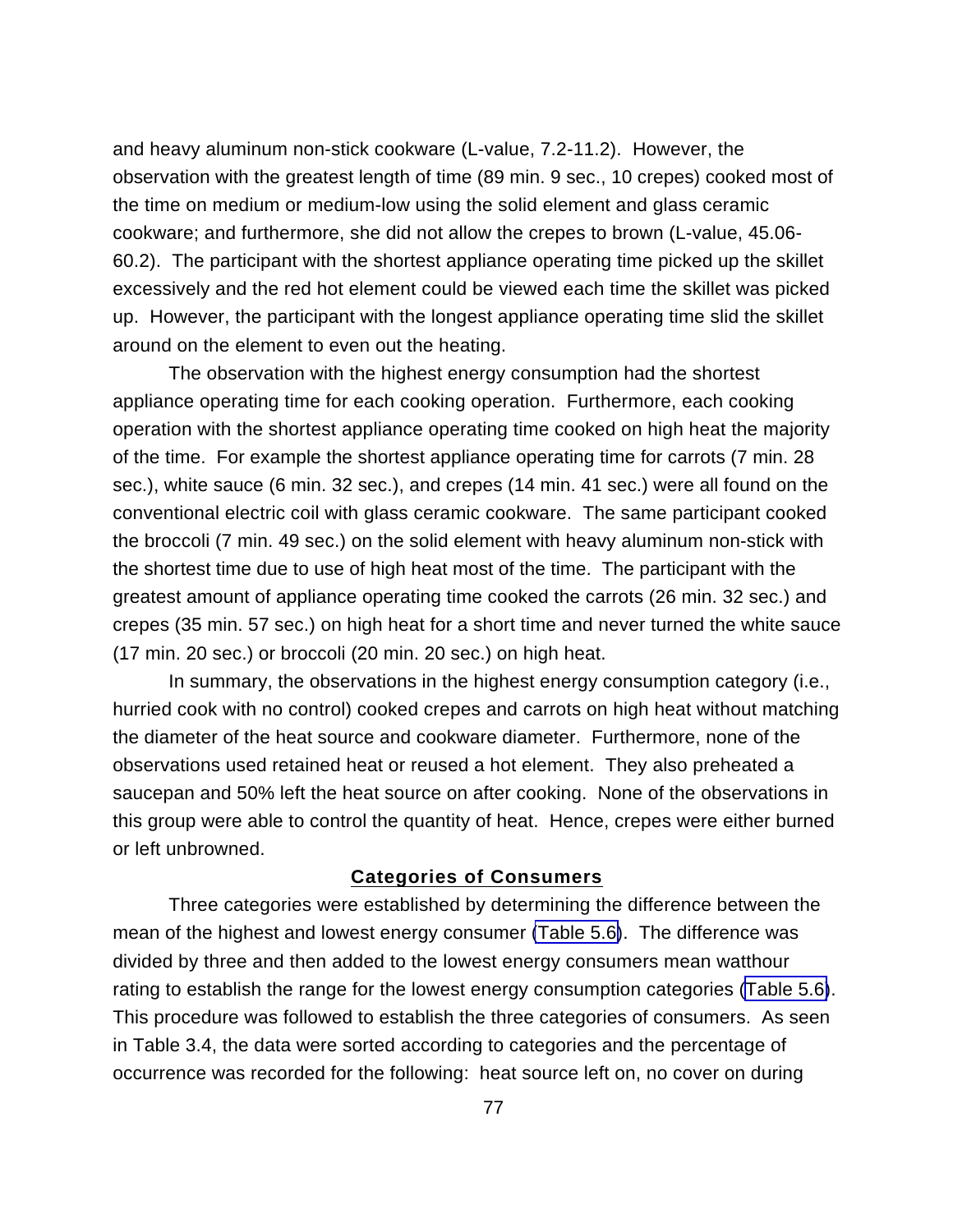# <span id="page-89-0"></span>Table 5.6

# Categories of Cooking Style When Considering Only the User's Influence

|                                                                                   | <b>Cooking Style Categories</b> |                                      |                                       |  |  |  |  |
|-----------------------------------------------------------------------------------|---------------------------------|--------------------------------------|---------------------------------------|--|--|--|--|
|                                                                                   | Low Energy<br><b>Consumer</b>   | Average<br>Energy<br><b>Consumer</b> | <b>High Energy</b><br><b>Consumer</b> |  |  |  |  |
| <b>Number of Cooks</b>                                                            | 4                               | 8                                    | 3                                     |  |  |  |  |
| Energy Consumption Range (Wh)                                                     | 692.6 - 744.5                   | 744.6 - 796.4                        | 764.5 - 848.3                         |  |  |  |  |
| Heat Source Left On After<br>Cooking (%)                                          | 5.2                             | 23                                   | 45.8                                  |  |  |  |  |
| No Cover on During Cooking (%)                                                    | $\mathbf 0$                     | 0                                    | 0                                     |  |  |  |  |
| Skillet Not Preheated (%)                                                         | 21                              | 10                                   | $\mathbf 0$                           |  |  |  |  |
| Saucepan Preheated (%)                                                            | $\mathbf 0$                     | 3                                    | 12.5                                  |  |  |  |  |
| Preheat Element (%)                                                               | $\mathbf 0$                     | $\overline{2}$                       | 9.7                                   |  |  |  |  |
| Used Retained Heat (%)                                                            | 7.3                             | 17                                   | 9.7                                   |  |  |  |  |
| Reused Hot Element (%)                                                            | 4.2                             | 12                                   | $\mathbf 0$                           |  |  |  |  |
| Did Not Match Diameter of Heat<br>Source and Cookware when Using<br>High Heat (%) | 14.6                            | 28                                   | 16.7                                  |  |  |  |  |
| Appliance Operating Time -<br>White Sauce (Min:Sec)                               | 12:07                           | 13:06                                | 13:50                                 |  |  |  |  |
| Carrots (Min:Sec)                                                                 | 15:40                           | 15.15                                | 15:07                                 |  |  |  |  |
| Broccoli (Min:Sec)                                                                | 15:48                           | 16:07                                | 16:19                                 |  |  |  |  |
| Crepes (Min:Sec)                                                                  | 20:14                           | 22:40                                | 21:20                                 |  |  |  |  |
| Total (Min:Sec)                                                                   | 63:50                           | 67:52                                | 66:04                                 |  |  |  |  |
| Knowledge (%)                                                                     | 58                              | 44                                   | 28                                    |  |  |  |  |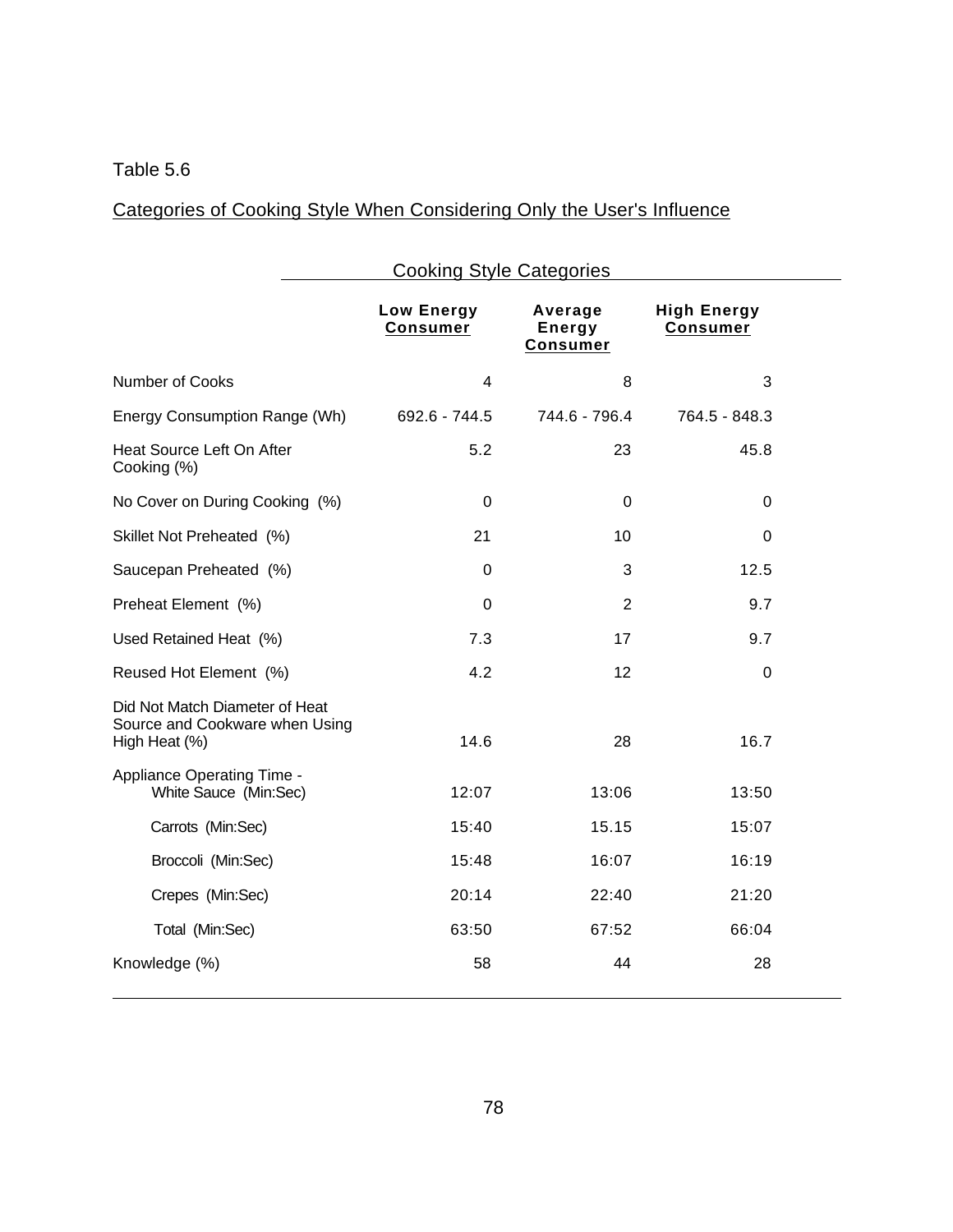cooking, skillet not preheated, saucepan preheated, preheated element, used retained heat, reused a hot element, did match the diameter of the heat source and cookware when using high heat, appliance operating time, and knowledge. Appliance operating time and use of a cover on saucepans did not differ across the categories of cooking style when analyzing the level of energy consumption.

Low Energy Consumption. Low energy consumers had the highest knowledge level. Energy efficient practices implemented by the low energy consumers were: most likely to turn the heat source on after cooking, and match the diameter of heat source and cookware when using high heat. Furthermore, they never preheated a saucepan or heating element. However, they also seldom used retained heat or reused a hot element. As seen in [Table 5.7,](#page-91-0) the low energy consumers usually selected medium heat when frying crepes, cooking white sauce, and broccoli; and high heat when boiling carrots.

Average Energy Consumption. Average consumers of energy had the median knowledge level. This category most frequently used retained heat and reused a hot element. Also, often the same person who used an energy efficient practice also preheated an element, preheated a saucepan, or left the heat source on after cooking. Therefore, often average cooks counteracted their energy efficient practices with inefficient practices.

High Energy Consumption. Highest energy consumption cooks had the lowest knowledge level, and in nearly half of the observations had at least one heat source on after cooking was completed. One of the cooks frequently left one heating element and sometimes left all the heat sources on after cooking operations were completed. Highest energy consumers most frequently preheated the cookware. Furthermore, the highest energy consumers used high heat more frequently than the other categories [\(Table 5.7\)](#page-91-0). The highest energy cooks frequently did not pay attention to the cooking because they read, talked, sat, danced, and sang.

In summary, consumers' use of high heat, leaving the heat source on after cooking, and their knowledge were the most distinguishing characteristics among the groups. In addition, only the highest energy consumers read or sat while cooking.

## **Summary of Findings**

This chapter presents the findings regarding cooking style as a dependent variable. Five categories of cooking style were established by allowing a computer software program to sort the energy consumption values from each observation based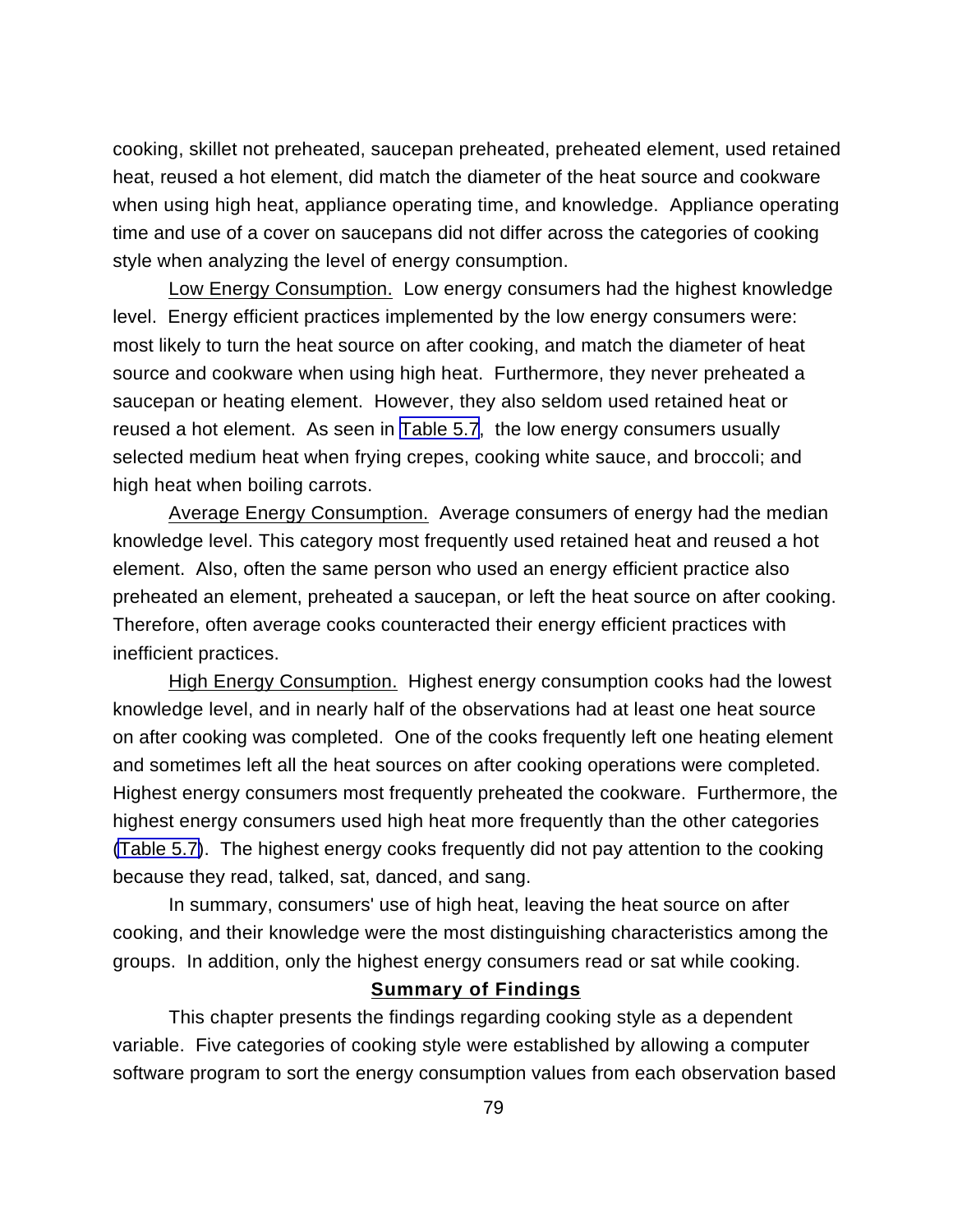# <span id="page-91-0"></span>Table 5.7 Highest Heat Setting Selected By Cooking Style Categories

## **Low Energy Consumption** (n=96)

|             | Crepes | Carrots | <b>White Sauce</b> | <b>Broccoli</b> |
|-------------|--------|---------|--------------------|-----------------|
|             | %      | %       | %                  | %               |
| High        | 6      | 64      | 1                  | 1               |
| Medium-High | 13     | 18      | 14                 | 6               |
| Medium      | 74     | 20      | 64                 | 73              |
| Medium-Low  | 3      |         | 19                 | 18              |
| Low         | 4      |         | 3                  | $\overline{2}$  |

# **Average Energy Consumption** (n=188)

|             | Crepes | Carrots | <b>White Sauce</b> | <b>Broccoli</b> |
|-------------|--------|---------|--------------------|-----------------|
|             | $\%$   | $\%$    | %                  | %               |
| High        | 6      | 63      | 4                  | $\mathbf 1$     |
| Medium-High | 21     | 14      | 6                  | 4               |
| Medium      | 70     | 20      | 73                 | 78              |
| Medium-Low  | 1      | 3       | 11                 | 13              |
| Low         | 2      |         | 6                  | 5               |

## **High Energy Consumption** (n=72)

|             | <b>Crepes</b> | Carrots | <b>White Sauce</b> | <b>Broccoli</b> |
|-------------|---------------|---------|--------------------|-----------------|
|             | %             | %       | %                  | $\%$            |
| High        | 21            | 68      | 10                 | 1               |
| Medium-High | 11            | 11      | 11                 |                 |
| Medium      | 68            | 21      | 61                 | 79              |
| Medium-Low  |               | 0       | 8                  | 8               |
| Low         |               | 0       | 10                 | 3               |
|             |               |         |                    |                 |

note. n does not equal 360 due to missing data.

Column total percentages may not total 100% due to rounding error.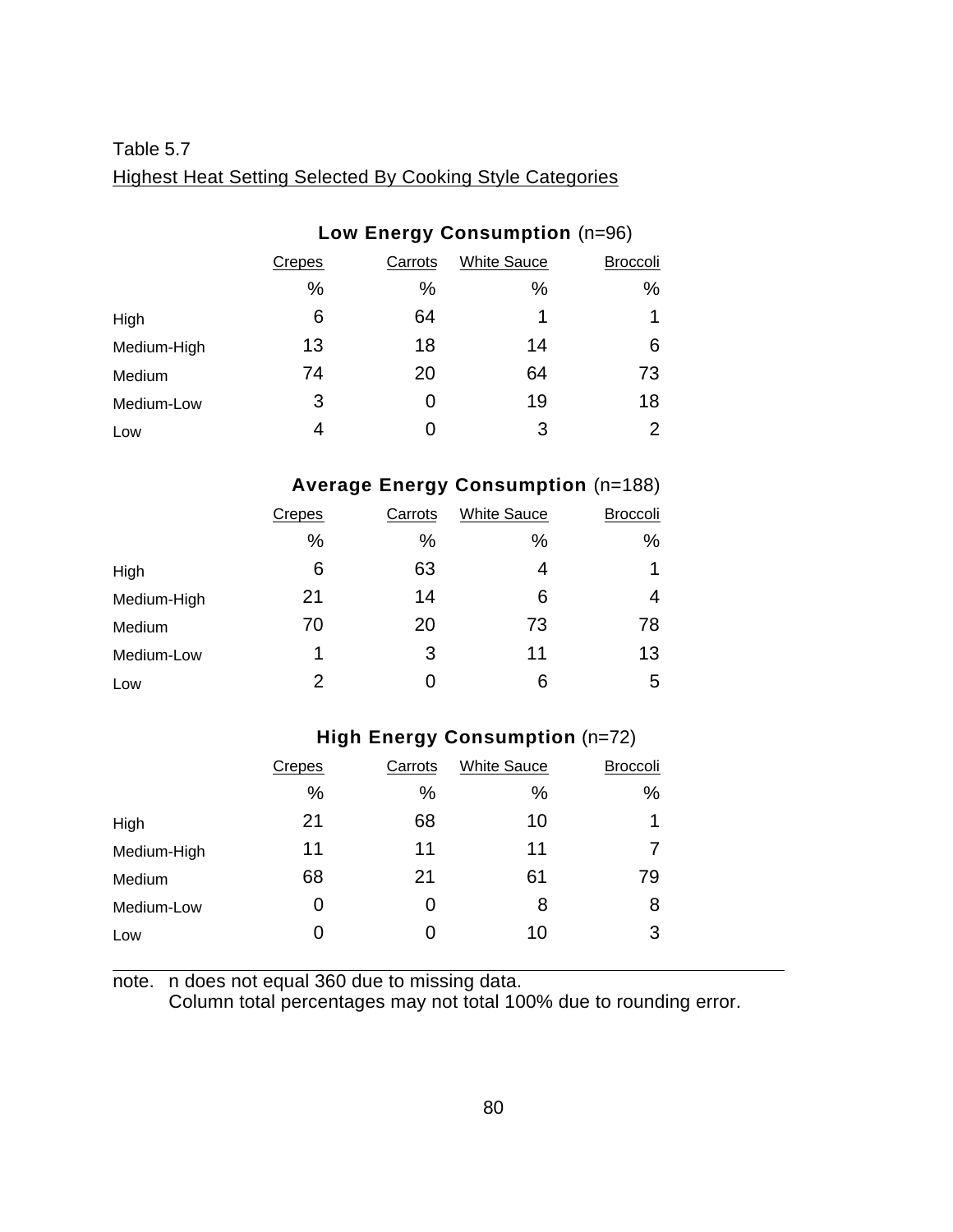on natural breaks in the data. Data sheets were reviewed to develop a description of each category.

## Characteristics of Cooking Style

The three most important factors that distinguish the categories were: percentage of the sample that left the heat source on after cooking [\(Figure 5.1](#page-93-0)), percentage of the sample that did not match the diameter of the heat source and the diameter when using high heat [\(Figure 5.2\)](#page-94-0), and percentage of the sample that fried using high heat [\(Figure 5.3](#page-95-0)). As each figure illustrates, there is a natural positive relationship between energy consumption and using high heat, not matching the diameter of the heat source and cookware diameter when using high heat, or leaving the heat source on after cooking. Additional factors, included reusing hot elements, use of retained heat, and use of medium heat settings. The participants in the patient style category used retained heat, reused hot elements, and used medium heat settings. The hurried style seldom used retained heat, reused hot elements, or used high heat for frying and boiling. Participants in the hurried style with no control category did the same things as the hurried style, only they could not control the quantity of heat and tended to burn the food.

## Categories of Consumers

Consumers' use of high heat, leaving the heat source on after cooking, and their knowledge were the most distinguishing characteristics among the groups. Highest energy consumers had the lowest knowledge, used high heat, and left the heat source on after cooking the most frequently. Low energy consumers had the highest knowledge level and most typically used medium heat and turned the heat source off after cooking. Average cooks had the median value of knowledge and left the heat source on after cooking. In addition, average cooks most frequently used retained heat or reused a hot element. Also, average cooks often counteracted their energy efficient practices with inefficient practices such as preheating a pan or element or leaving the heat source on after cooking.

## **Discussion**

This research found the 15 participants asserted the same cooking style with the different cooking systems and therefore did not change their behavior when using innovative cooking systems. Changes in user behavior with different cooking systems may explain why consumers may be in both the patient style and average style. For example they may have used low heat because the instructions said to, but their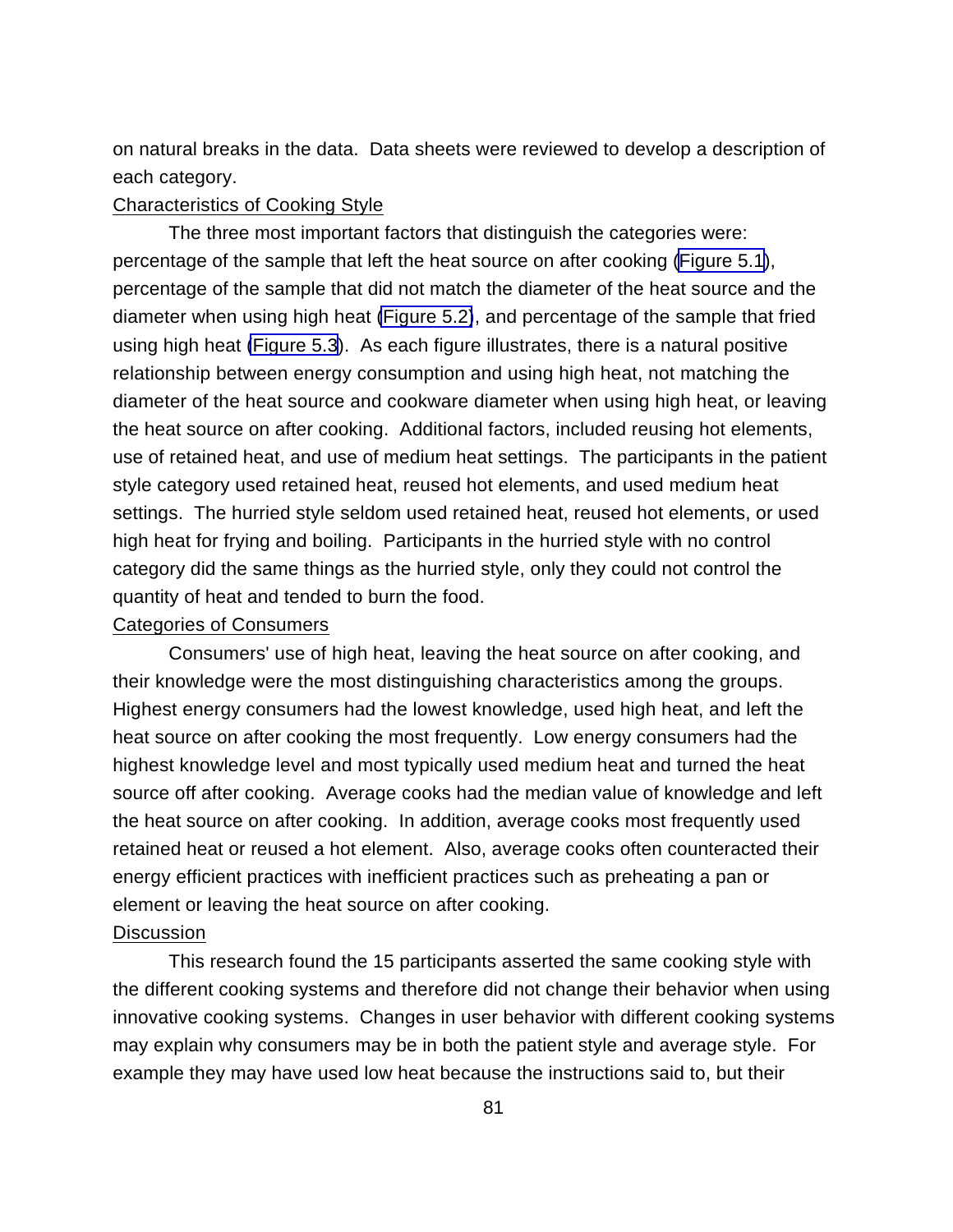

# <span id="page-93-0"></span>**Percentage of Sample that Left Heat Source On After Cooking**

Figure 5.1. Percentage of the sample that left the heat source on after cooking per cooking style category.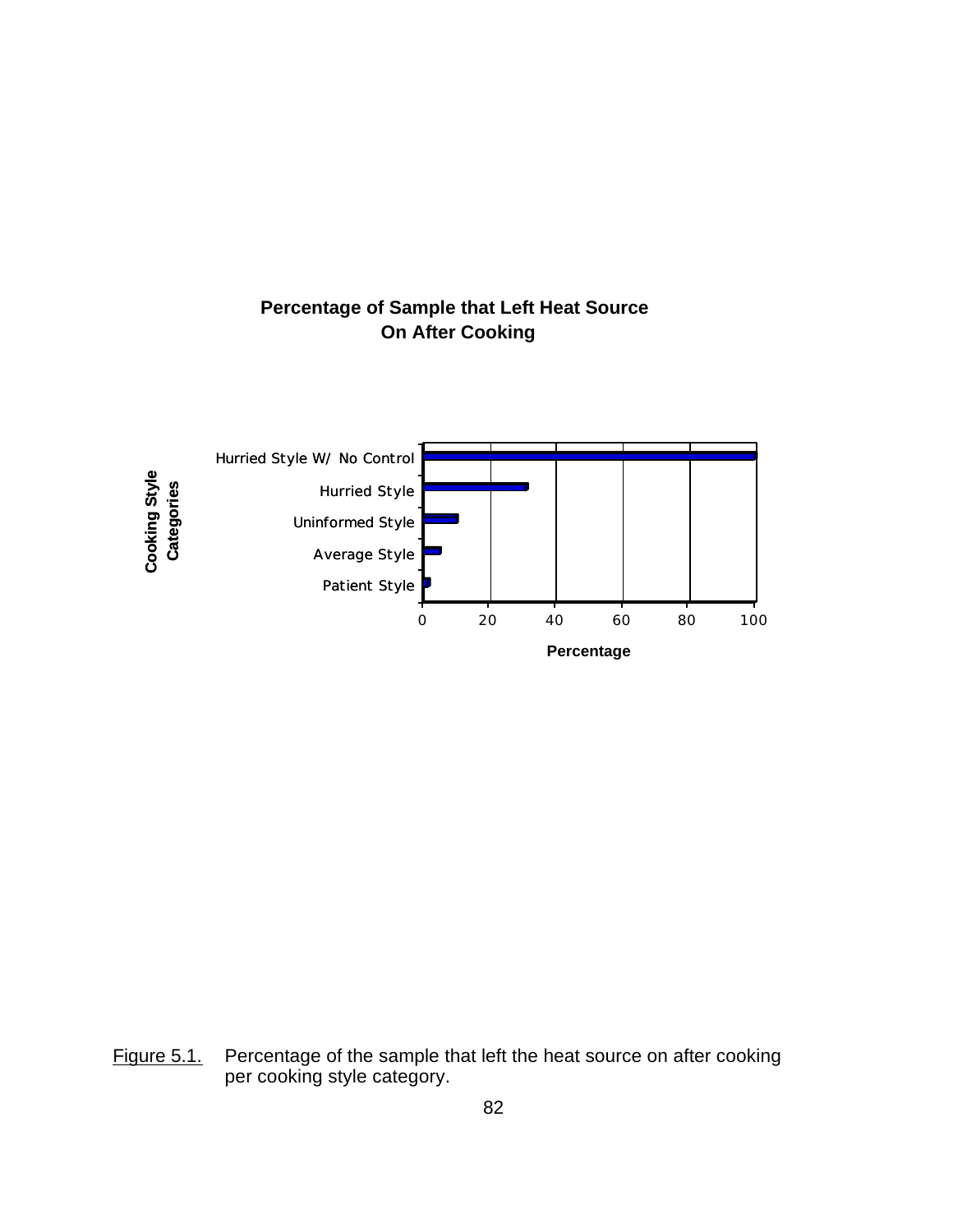

## <span id="page-94-0"></span>**Percentage of Sample that Did Not Match Diameter of Heat Source and Cookware When Using High Heat**

Figure 5.2. Percentage of sample that did not match the diameter of the heat source and contact area of the cookware when using high heat.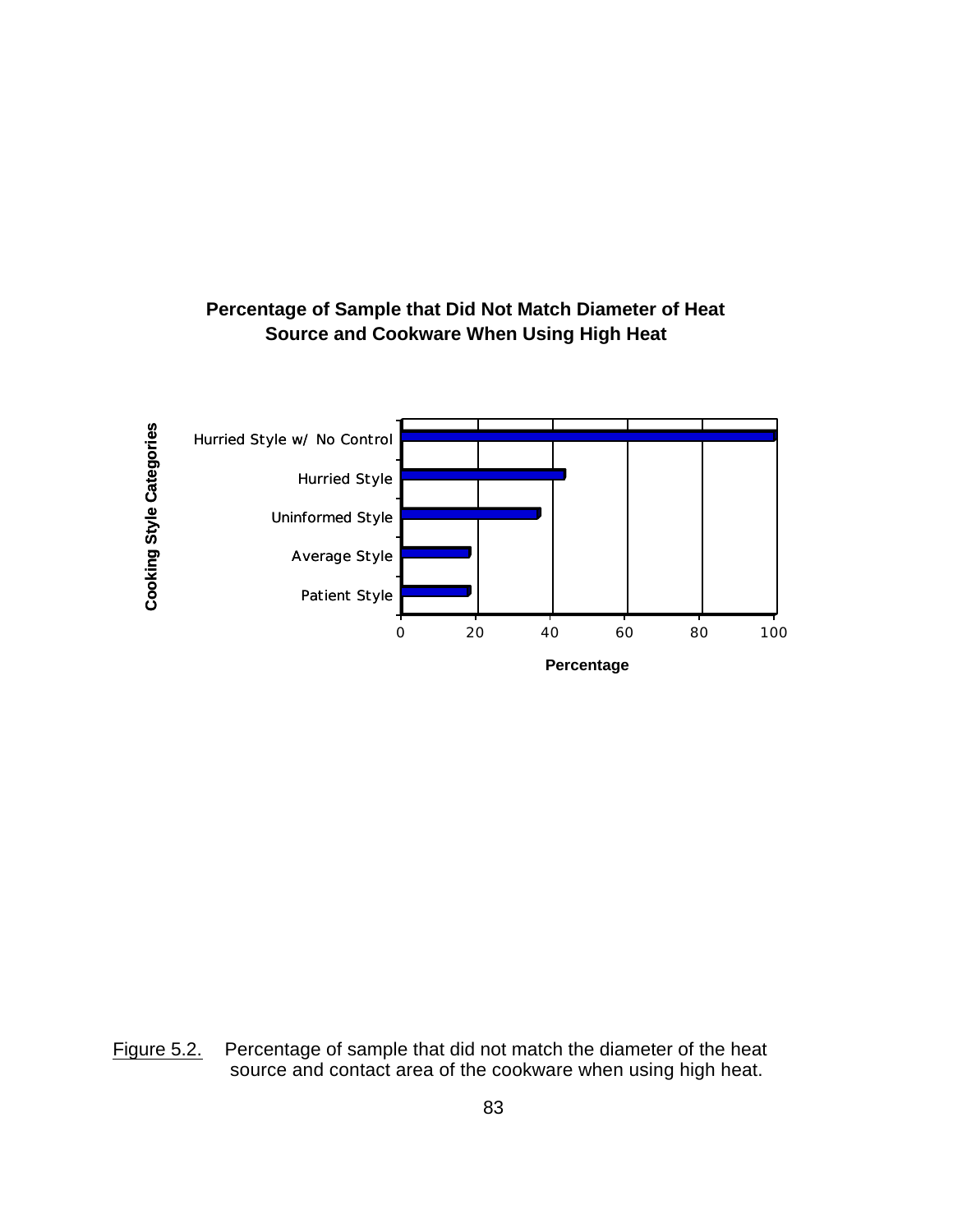<span id="page-95-0"></span>

## **Percentage of Sample Frying Using High Heat**

Figure 5.3. Percentage of the sample that fried crepes with high heat per cooking style category.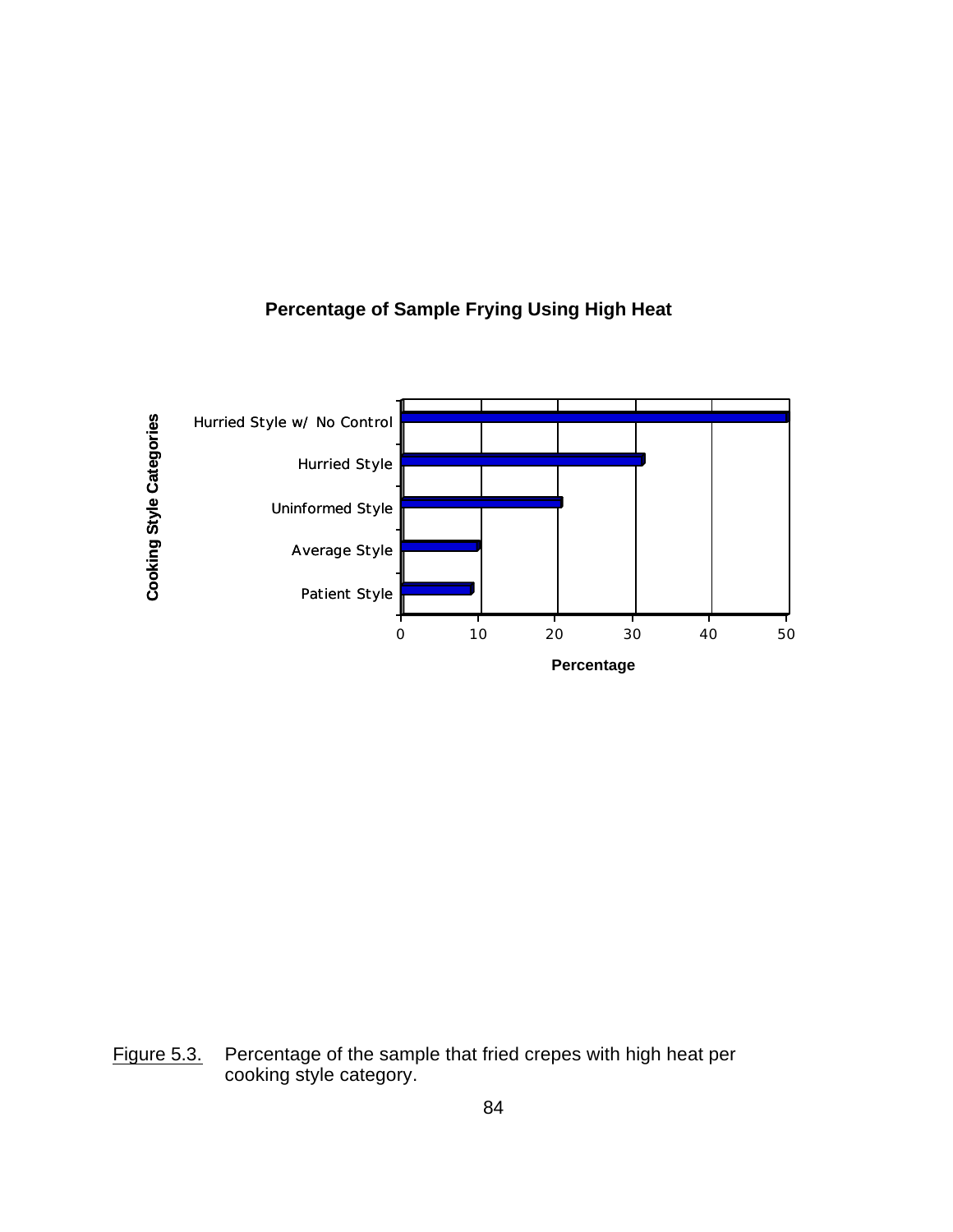typical behavior may have been to use higher heat settings. Participants did not change their behavior when using the various cooking systems until the found they found they had to change. For example, the same heat setting was selected for each cooking system and then later adjusted when needed during cooking. Therefore, how the user utilizes the cooktops and cookware influences energy consumption.

Participants in the low energy category were typically observed in the patient and average cooking style categories. The high energy participants were observed in the uninformed style, the hurried style, and the hurried style with no control categories. Participants most often did the same thing on all cooking systems. Therefore, participants may be observed in multiple categories. Periodically, participants lacked experience in controlling the heat of cooking systems with much mass. Therefore, the low energy consumers could be part of the uninformed style category when using the solid element cooktop.

High energy consumers were usually always in the high energy consumption category for all 24 cooking systems. However, participants in the high energy category may have been observed in the patient category. For example, the highest energy consumer (Participant 5) has one observation in the patient category. Participant 5 almost always left the heat source on after cooking and used high heat. However, when he used a familiar cooking system (i.e., conventional electric coil and thin porcelain-on-aluminum with a non-stick finish) he was in control of the system. He used medium heat and turned the heat source off after cooking. This participant commented that he usually leaves the heat source on after cooking, and therefore, his lack of energy efficient behavior was not just something he did during this project. Familiarity with the system is not anticipated to be the reason for lower energy consumption. The participant's paying attention to what he was doing was the distinguishing factor.

Using a rate of 8.3 cents per KWH (EnergyGuide Label, 1996), it would cost the highest energy consumer (0.848 KWH) on average of 1.3 cents more to prepare the same meal as the lowest energy consumer (0.692 KWH). This is a small amount of energy but on an annual basis the cost of high energy cooking behavior is greater. In a Good Housekeeping Institute (1989) survey of 200 women, an average of 3.7 meals were prepared fresh per week in addition to the number of meals eaten outside the home, served as leftovers, convenience foods, take out foods, and delivered foods. In this research, participants prepared a fresh start meal and therefore, it would cost the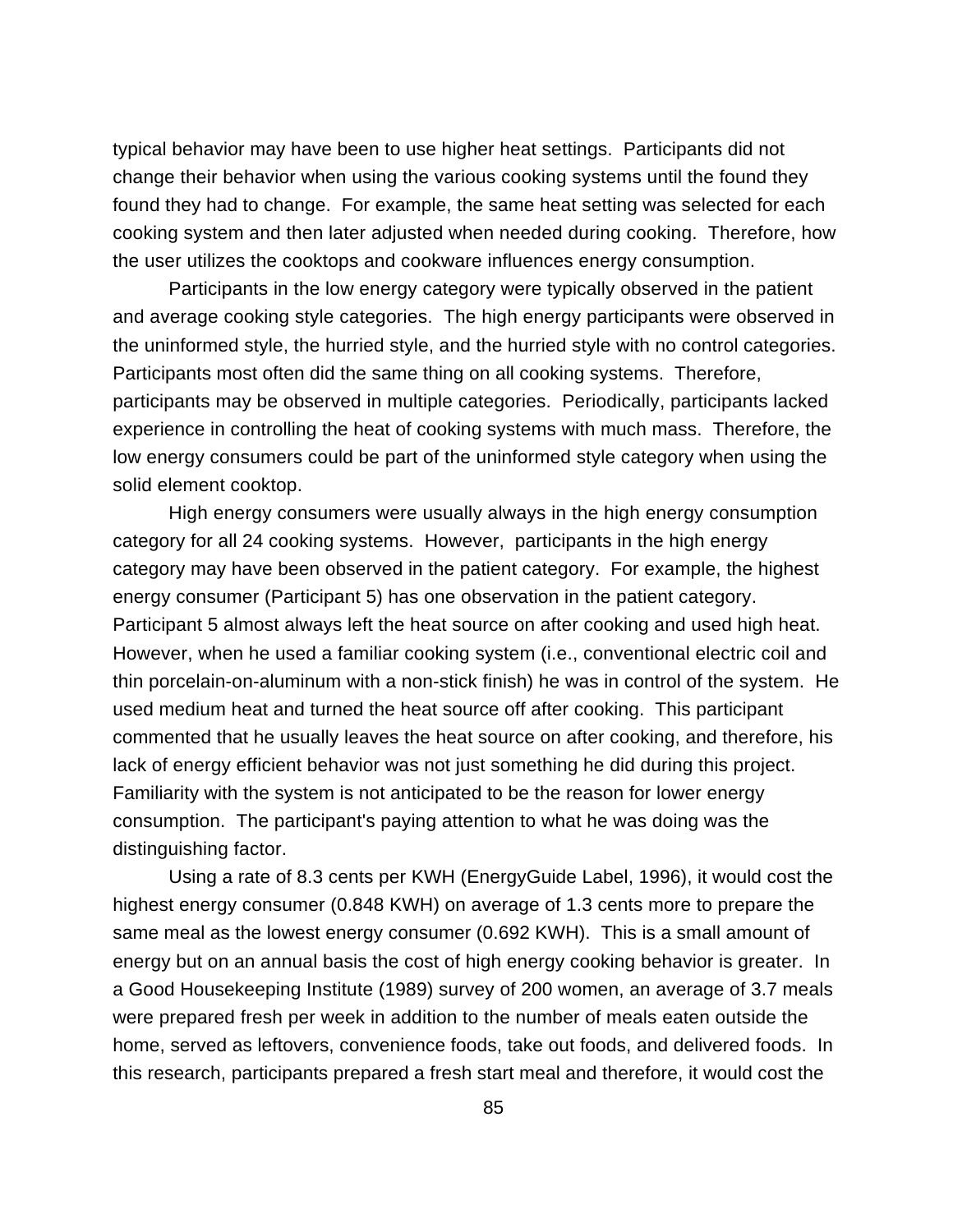highest energy consumer 4.81 cents more than the lowest energy consumer per week or \$2.50 more per year.

The U.S. Census (1992) reported 95,669,000 households in the United States. However, according to Appliance Magazine (1995) only 58.5% of the households own an electric range. Therefore, the difference in cost of operation between the highest and lowest energy consumers when applied to the total number of U.S. households with an electric range would be approximately \$1,404,000.

The purpose of this section is simply for discussion and to provide a sense of how much energy could be conserved due to the users influence. Energy consumption was converted to dollars to provide an information base that is readily comprehensible. It is also recognized that the total dollar amount reported for households is inflated compared to the actual amount due to data used to compute the difference between the mean of the lowest and highest energy consumers in this study.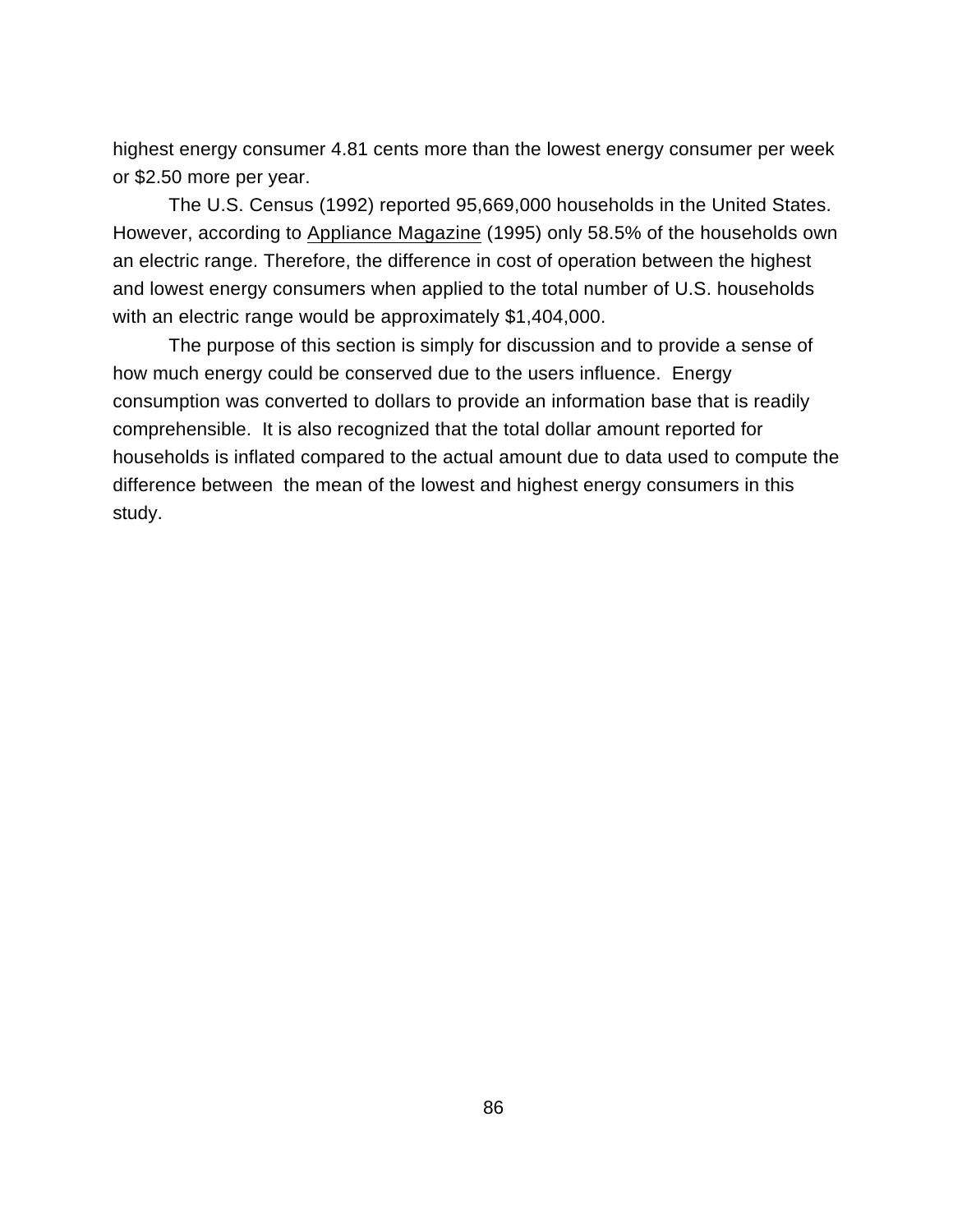## **CHAPTER VI**

## **Summary, Conclusions, Recommendations, and Implications**

#### **Summary**

The purpose of this research was to explain the user's influence on energy consumption of cooking systems using electricity. To accomplish this purpose two separate investigations were conducted and have been organized in two phases. During Phase I the user's influence was quantified to determine relationships that explain variations in the energy consumption with cooking systems using electricity. In Phase II, two sets of cooking system categories were developed to describe (a) the user characteristics and cooking systems that explain variations in energy consumption, and (b) what users typically do that influences where their average energy consumption level falls on a continuum of energy.

Existing data used to answer the research question consisted of: video tape data ([Appendix A\)](#page-113-0) of consumers preparing the research menu ([Appendix B\)](#page-117-0), a survey [\(Appendix C\)](#page-119-0), and data recorded on a data collection sheet by the researcher (i.e., watthour consumption, [Appendix D](#page-125-0)). Data collection for this research was comprised of reviewing and quantifying the video tape data.

Simultaneous triangulation was used to answer the research questions. Phase I determined that energy consumption was correlated with knowledge, interaction, practices, appliance operating time, cooking system interaction, goodnessof-fit, information, behavior, user, and interaction between the cooking system and goodness-of-fit. Independent variables explained 38.6% of the variation in energy consumption. However, when only the variables under the user's control were included, just 25% of the variation in energy consumption was explained. Phase II determined that the three most important factors that distinguish the five cooking style categories were: (a) percentage of the sample that left the heat source on after cooking, (b) percentage of the sample that did not match the diameter of the heat source and the diameter of the heat source when using high heat, and (c) percentage of the sample that fried using high heat. Additional variables that differed among categories were: reusing hot elements, use of retained heat, and use of medium heat settings.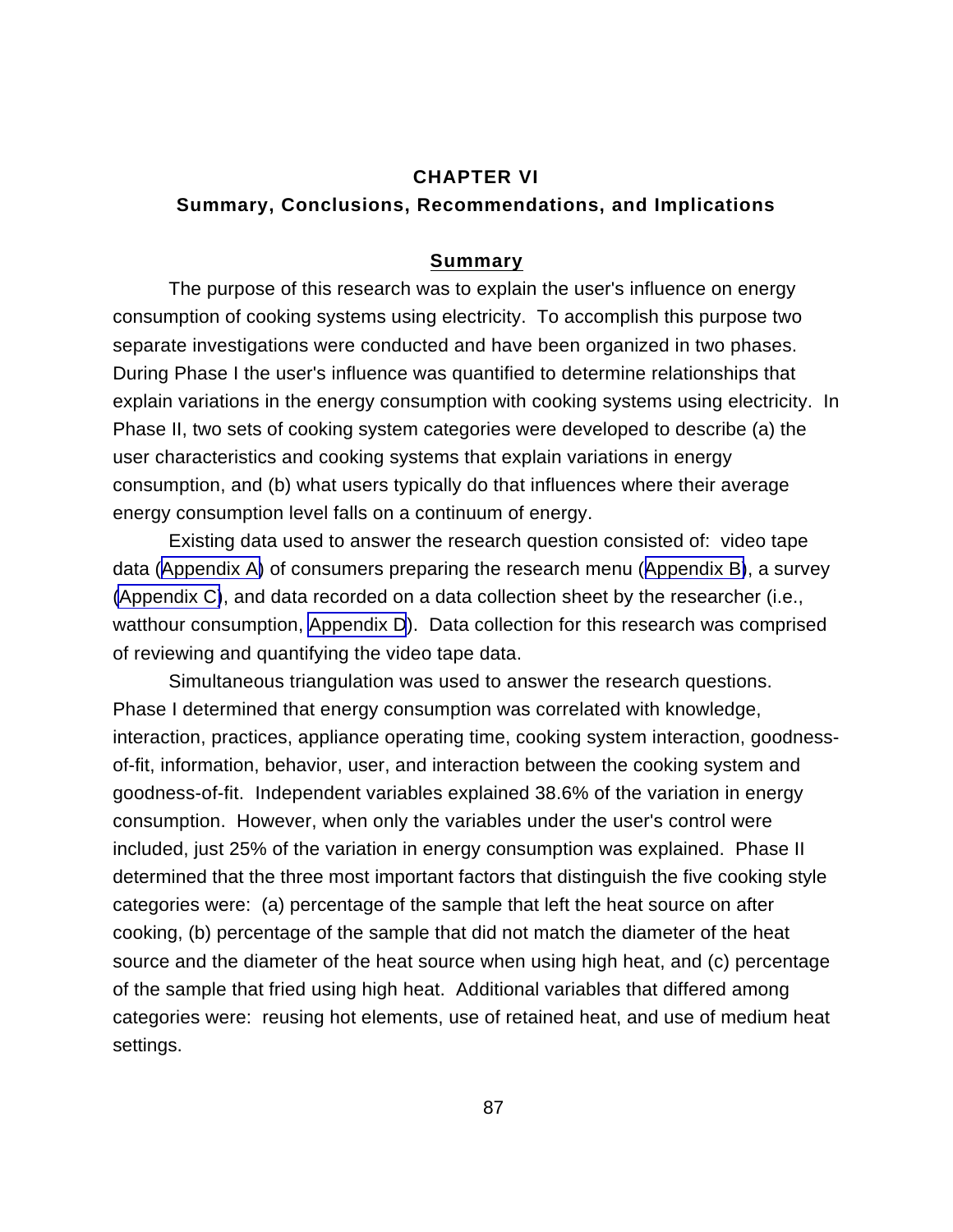In summary, important factors in explaining variations in energy consumption include inherent characteristics of the cooking system, consumer's knowledge, highest heat setting selected and matching the diameter of the heat source with the cookware diameter, leaving the heat source on after cooking, and highest heat setting selected when frying.

## **Conclusions**

## Quantitative Conclusions

The following were derived from the quantitative results of this study. There is a significant correlation between energy consumption and:

- 1) knowledge. The participants in this project with the greatest knowledge used the least amount of energy to complete the research menu.
- 2) practices. Consumers in this sample with higher practice scores (e.g., used retained heat) utilized less energy to complete the research menu.
- 3) user interaction. Energy consumption increases as user's interaction with the cooking system increases.
- 4) behavior. Consumers with higher behavior scores (i.e., statistical interaction term of composite variables practices, e.g., use of retained heat) and user interaction, e.g., pick up skillet) used more energy to complete the research menu.
- 5) information. Participants with higher information scores (i.e., interaction term created from knowledge and experience scores) utilized less energy to complete the research menu.
- 6) appliance operating time. As consumers used longer periods of appliance operating time, energy consumption increased.
- 7) the user. As users interacted with the cooking system more, they used increasing amounts of energy.
- 8) cooking system. Some cooking systems naturally consume more energy due to inherent characteristics.
- 9) goodness-of-fit. Cooking systems with greater compatibility utilize less energy.

In addition, this research found significant relationships between:

1) goodness-of-fit and cooking system interaction. The cooking system and its compatibility (i.e., interaction term created from cooking system and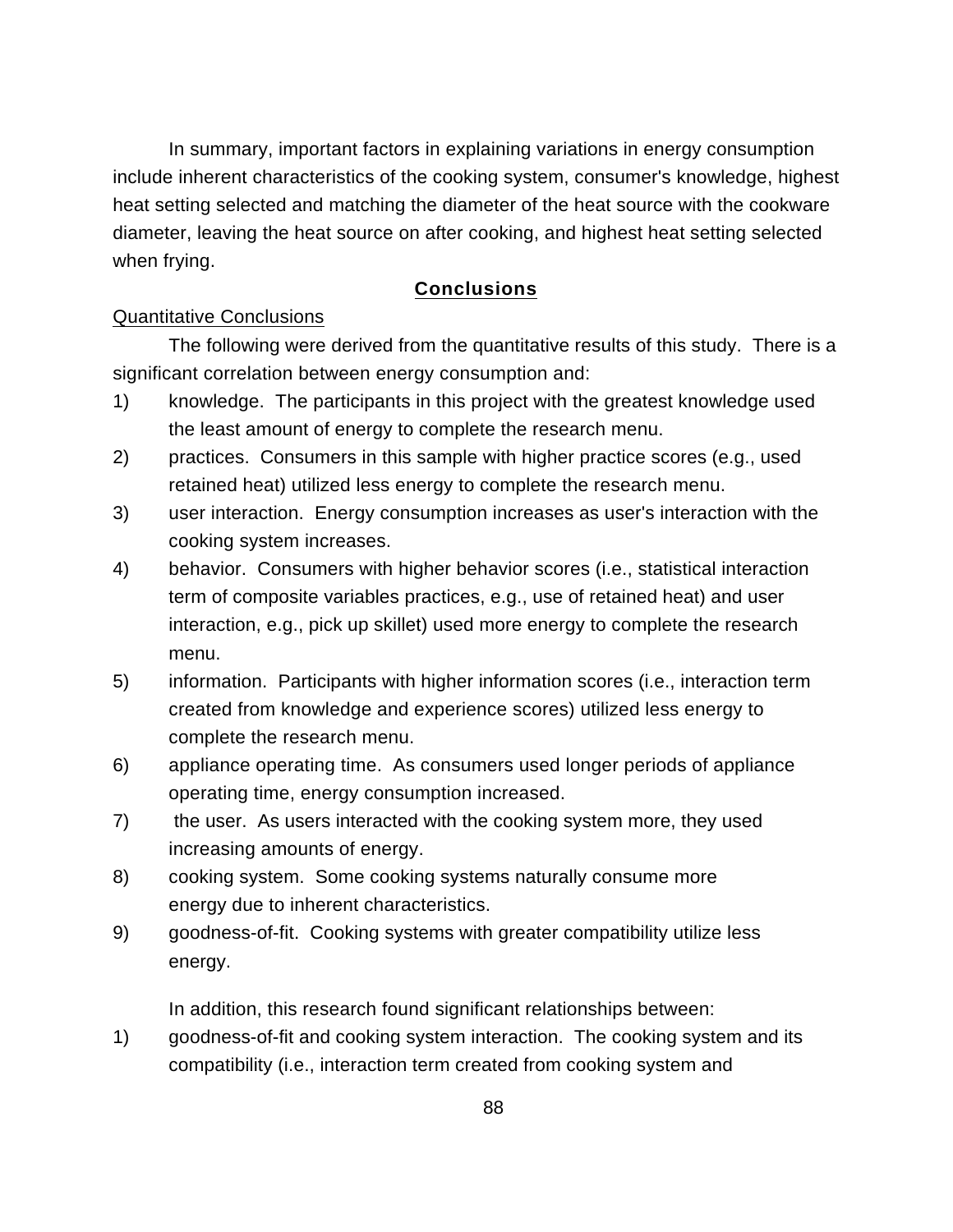goodness-of-fit scores) influence the quantity of energy necessary to complete the research menu.

- 2) knowledge and experience. Consumers with greater knowledge scores tended to have more experience with cooking systems and cooking the menu.
- 3) information level and practices. Consumers with more information utilize more energy efficient practices.
- 4) appliance operating time and user's interaction level. Appliance operating time influences the quantity of user interaction.
- 5) information level and behavior. Participants with greater amounts of information regarding cooking systems interacted with the cooking system less.

This research found lack of a significant relationship between energy consumption and experience. Consumers' experience level does not influence energy consumption.

User's influence. Regression analysis identified the following variables that explain 25.4% of the variation in energy consumption: familiarity with boiling carrots, appliance operating time to fry crepes, participant taken cooktop/cookware course, use of low or medium heat when frying, number of times the skillet was picked up, knowledge, matching the diameter of the heat source and cookware when frying, preheating the element when cooking broccoli, turning off the cooktop after boiling, number of times cooktop controls were adjusted when frying, and experience.

Cooking system and user's influence. Based on regression analysis, the variables that explain 38.6% of the variation in energy consumption were identified as knowledge, participant's familiarity with boiling carrots, participant taken a course that included cooktop and cookware, practices, cooking system interaction, goodness-of-fit, participant touching broccoli saucepan, taking a household equipment course, use of low or medium heat when frying and cooking broccoli, preheating the element when frying crepes and cooking broccoli, appliance operating time to cook crepes, use of retained heat when cooking broccoli, number of times skillet was picked up, and turning off the heat source after frying crepes.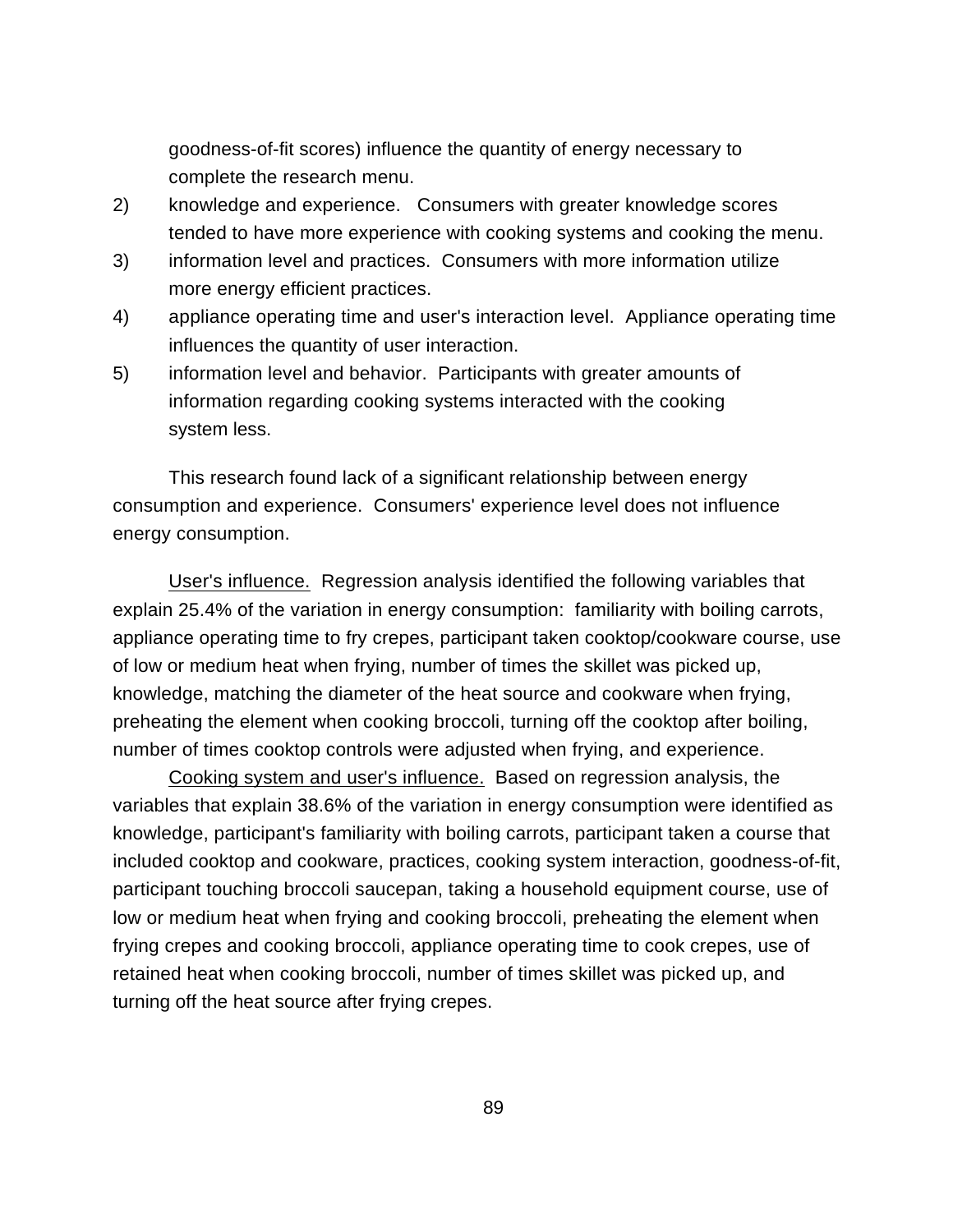#### Descriptive Conclusions

The following results were derived from the descriptive results of the five cooking style categories developed in this research:

The patient style (55 observations) used the least energy (485-646 Wh) to complete the research menu. Typically, they used medium heat as the highest heat setting selected, reused hot elements, and used retained heat. Furthermore, stainless steel with an aluminum heat core was used in 46% of the observations in this category. However, only nine percent of the patient style left the heat source on after cooking and 18% did not match the diameter of the heat source and the diameter of the cooking when using high heat.

The average style category (191 observations, 647-806 Wh) contained the largest number of observations (n=191). Average style mostly used medium heat and did not leave the cooktop on after cooking was completed. Furthermore, they did not preheat the saucepans or elements. Retained heat or reusing hot elements was not a characteristic of this category. In only 18.3% of the observations in this category did the participants not match the diameter of the heat source and diameter of the cookware when using high heat.

The range of watthour consumption for the category of uninformed style was 807 to 966. Participants in this category (88 observations) lacked the information needed to efficiently utilize the solid element cooktop. Solid element was the most common type of cooktop in this category (48.8%). The consumers in this research were not familiar with heavy cooking systems; and therefore, very few used retained heat to complete the menu. Twenty-one percent of the uninformed style left the heat source on after cooking. Furthermore, 36.8% did not match the diameter of the heat source with the diameter of the cookware when using high heat. High heat was used for boiling and medium heat was selected for the other cooking operations. However, only 4.6% of the uninformed style used retained heat.

The hurried style (16 observations) used high heat for boiling 50% of the time and 43.7% did not match the diameter of the heat source and the diameter of the cookware when using high heat. Also, 31.3% of the category left the heat source on after cooking was completed. Medium heat was selected for frying, waterless cooking, and thermalization. Energy consumption ranged from 967 to 1127 watthours for cooks in a hurry to complete the cooking operation.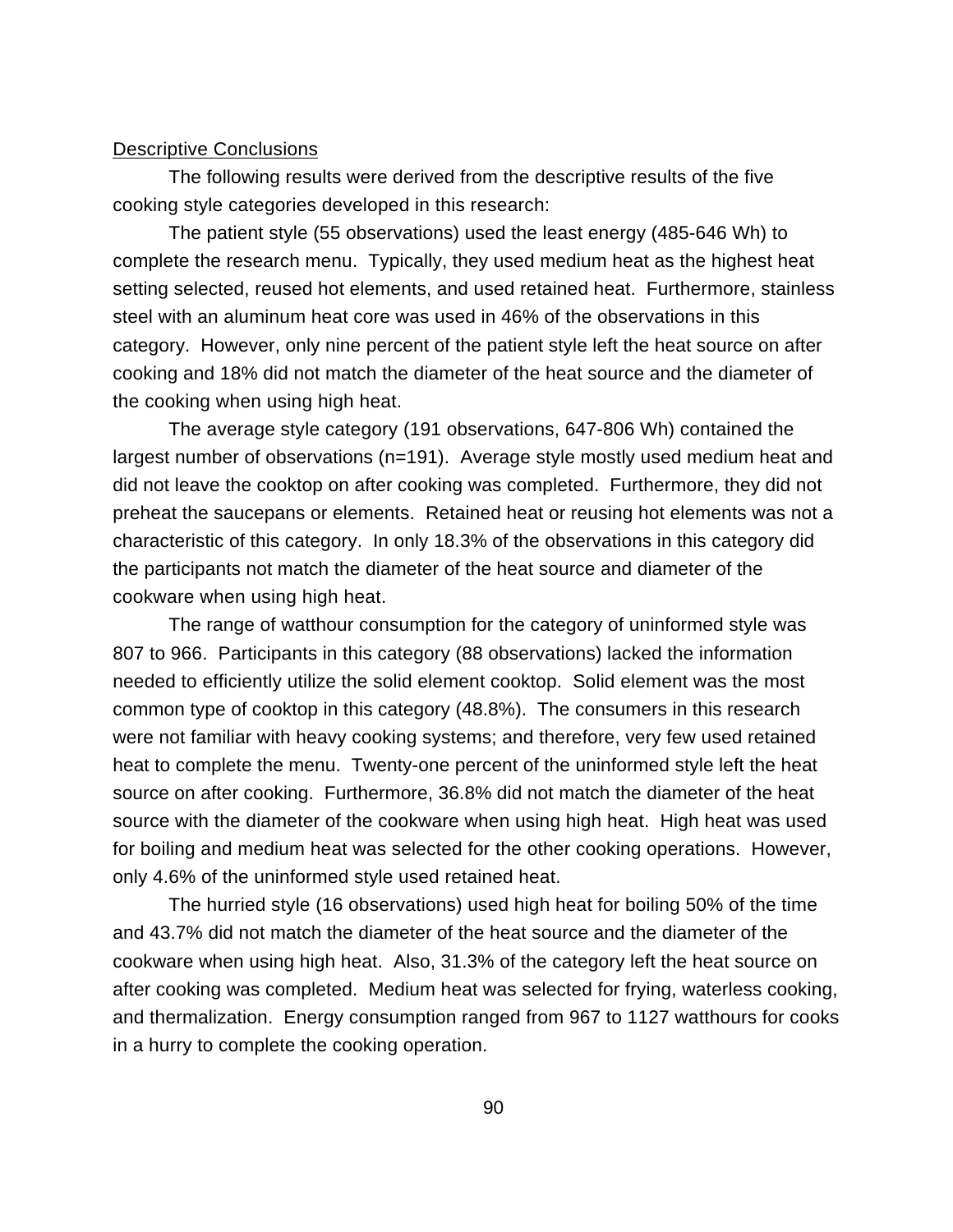Cooks with the highest energy consumption style (1128-1288 Wh) were in a hurry and exhibited lack of control over the cooking system. This category contained the fewest observations (n=4) Crepes and carrots were cooked on high heat without matching the diameter of the heat source and cookware. None of sample used retained heat or reused a hot element. Furthermore, participants preheated a saucepan and 50% left the heat source on after cooking.

Summary. Consumers use of high heat, leaving the heat source on after cooking, and their knowledge were the most distinguishing characteristics among the three cooking style categories based on energy consumption:

- 1) Highest energy consumers had the lowest knowledge, used high heat and left the heat source on after cooking the most frequently.
- 2) Average cooks had the median value of knowledge and leaving the heat source on after cooking. In addition, average cooks most frequently used retained heat or reused a hot element. Also, average cooks often counteract their energy efficient practices with inefficient practices by preheating a pan or element or leaving the heat source on after cooking.
- 3) Low energy consumers had the highest knowledge level and most typically used medium heat and turned the heat source after cooking.

## **Recommendations**

The following recommendations are made for further research on determining the factors which affect consumer's influence on the energy consumption of cooking systems as well as performance evaluation research.

- 1) Conduct further research with other brands and types of cooktops to validate the cooktops used in this research as representative samples of the United States market. The different types of cooktops should include differences in rated wattages of the heating elements. For example, six inch elements can range in wattage from 1200 Wh to 1500 Wh and eight inch elements range between 2200 Wh and 2400 Wh.
- 2) Conduct additional studies with other brands and types of cookware to validate the cookware in this research as representative samples of the United States market. The different types of cookware include metal alloys, copper heat core, differences in construction of heat core, and finishes.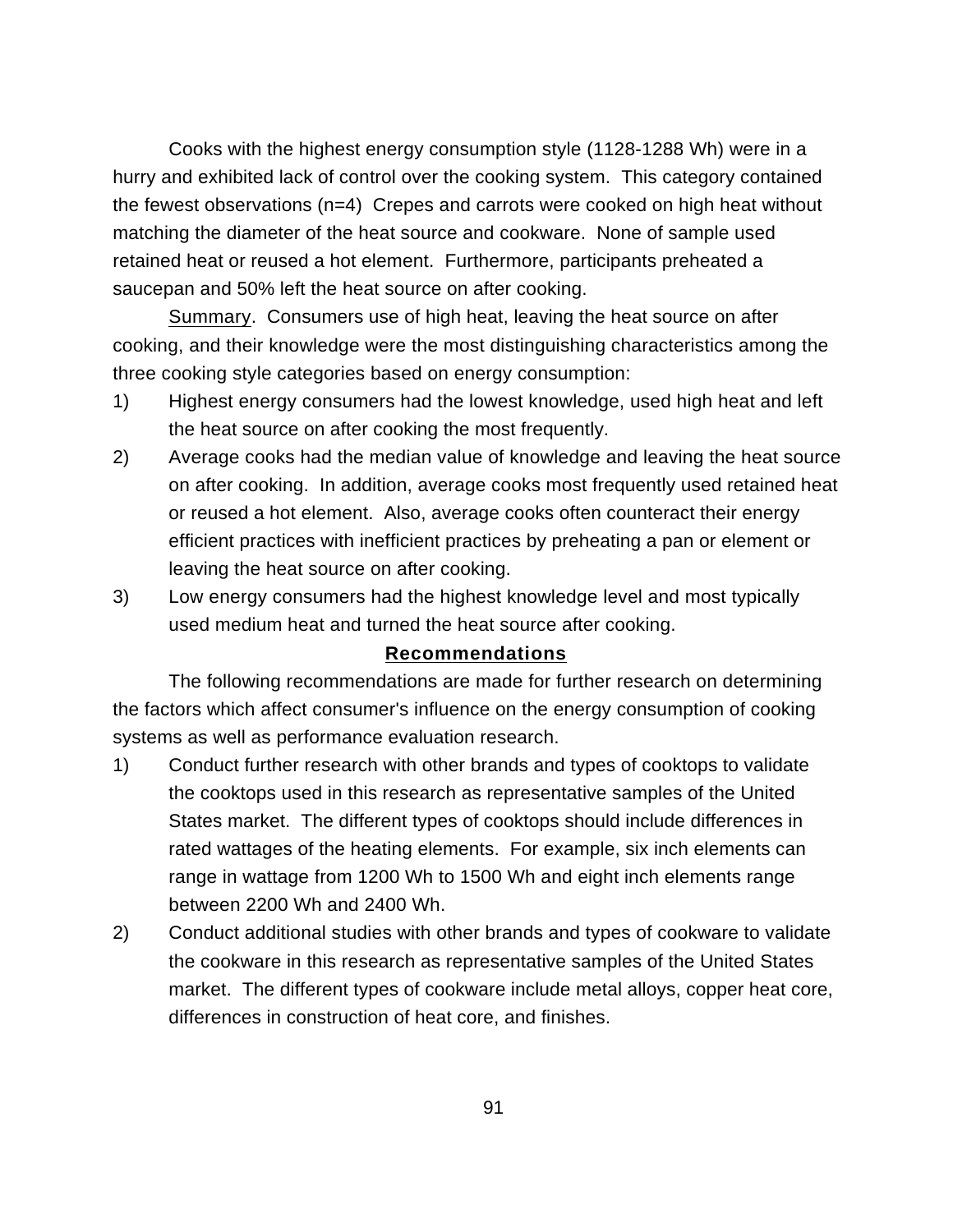- 3) Replication of this study with a larger group of participants. Replication of this study with other segments of the population (i.e., limited income cooks and experienced cooks).
- 4) Include foods in the research that allow for differences in user behavior that influence outcome for all cooking operations. For example, including macaroni and cheese would allow participant variations that might include not using a cover or tipping the cover when boiling pasta. Heating cheese in a white sauce too rapidly would cause the oil to separate from the curd. Another example is pudding that can easily scorch or has an uneven consistency if not stirred.
- 5) Objectively measure food quality after foods were cooked by the user to determine the user's control of the cooking systems by the degree of doneness (e.g., viscosity of the white sauce, shear test of carrots and broccoli). In this study light reflectance values of the crepes was used as an indication of the user's control of the heat in the cooking system . An objective indication of degree of doneness would provide a clearer picture regarding appliance operating time and heat settings selected.
- 6) Conduct further research to determine the user's influence on baking systems. Fechter and Porter (1978) investigated the entire range when studying homemakers' influence on energy consumption. This would facilitate explaining why Fechter and Porter found a 58% variation and DeMerchant, Lovingood, and Leech (1995) found 120% variation in energy consumption. The majority of the energy consumed when using an oven is for heating the "block" or the mass of the oven. In addition, cooks do not interact (e.g., open, adjust heat settings, or time) with the oven as often as they do a cooktop. Therefore, Fechter and Porter (1978) might be expected to have found a smaller variation when studying range energy consumption than DeMerchant, Lovingood, and Leech (1995).
- 7) Measure energy consumed for each specific cooking operation used in the investigation (i.e., boiling, waterless, frying, thermalization). This research measured energy consumption needed to complete the entire research menu. However, a study of variation in energy consumption via cooking operations is needed to determine if differences exist between consumers and cooking operations.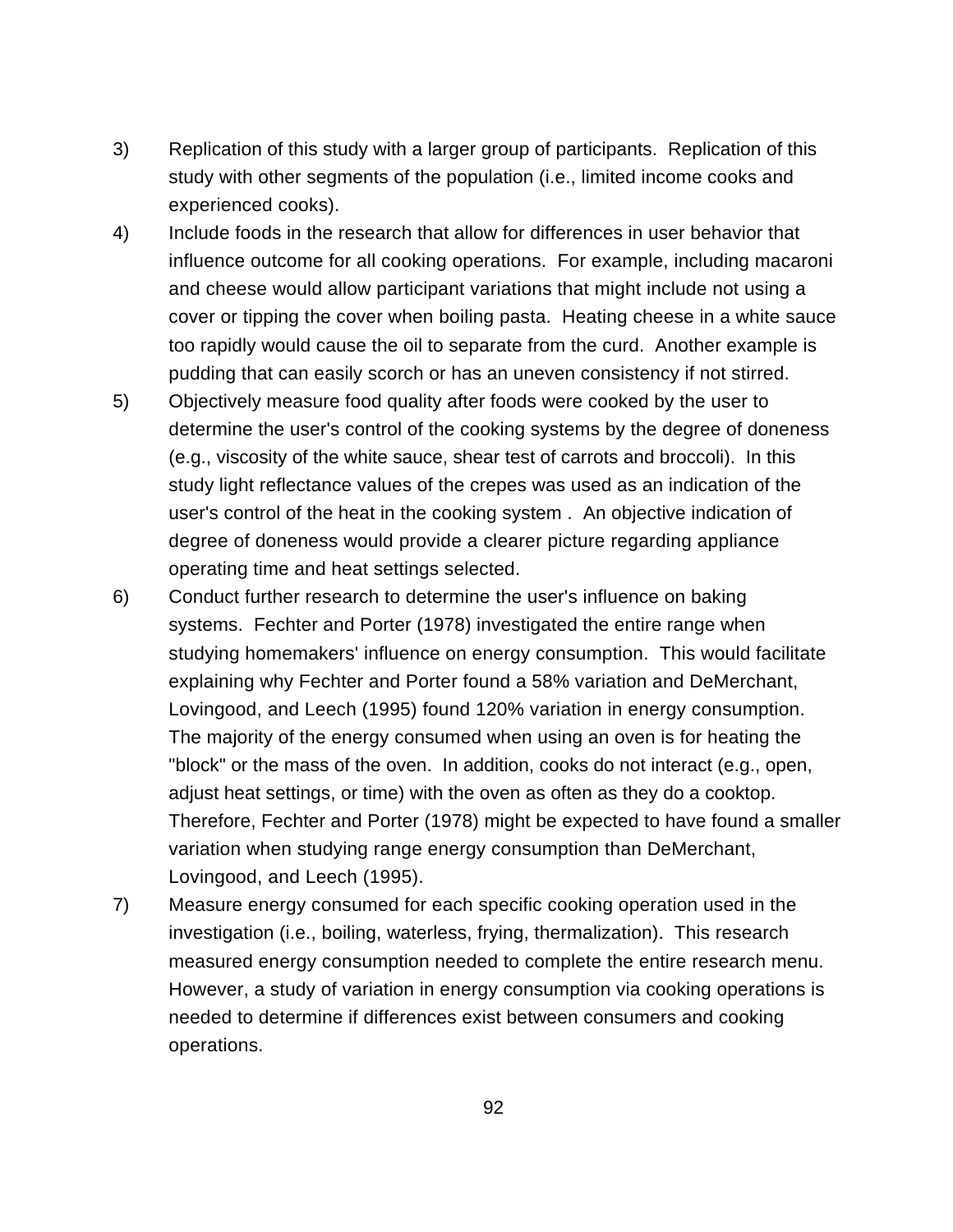- 8) Replicate this study to include consumer's influence on energy consumption with gas ranges which was not possible due to the lack of gas meters
- 9) Record data using VHS video tapes. This research transferred data from 6mm tapes to VHS tapes. Only 6mm video cameras were available for recording; and therefore, all observations of this were copied from 6mm to VHS tapes using the slowest tape speed. A weakness of this study was the missing data. Observations were lost in the copying of the tapes and video tapes broke causing data to be lost. In addition, data were missing when the tape ran out before the participant completed the research menu; and therefore, recording each observation on a separate video tape would enable less data to be lost.
- 10) Have the researcher or a trained assistant record information about what the participant was doing during the observation. Because glare was a problem in this research it was difficult to always determine small changes in control settings. Therefore, high, medium-high, medium, medium-low, and low were recorded on the data collection sheet in place of the actual cooktop "number" setting (e.g., 1=High).
- 11) Have all three parts of the questionnaire completed for each observation. In this research, knowledge was measured only before and after the investigation of the 30 cooking systems. Therefore, it is not clear when consumers' knowledge increased.
- 12) Replicate this study utilizing a temperament scale. It was observed that when consumers were stressed, they tended to hurry and were not as careful with the cooking system under investigation. For example, one participant waited to finish the 30 investigations after the academic semester ended. His stress level decreased; he no longer left the cooktop on after cooking, and he exhibited more control over the system by not always utilizing high heat. Further research is needed to determine if temperament influences behavior using cooking systems.
- 13) Further research should include additional variables to improve the percentage of explained variance when using multiple regression analysis. The additional variables would include: highest heat setting, matching diameter of heat source and cookware diameter when using high heat, rated wattage, length of time skillet was picked up, statistical interaction of rated wattage and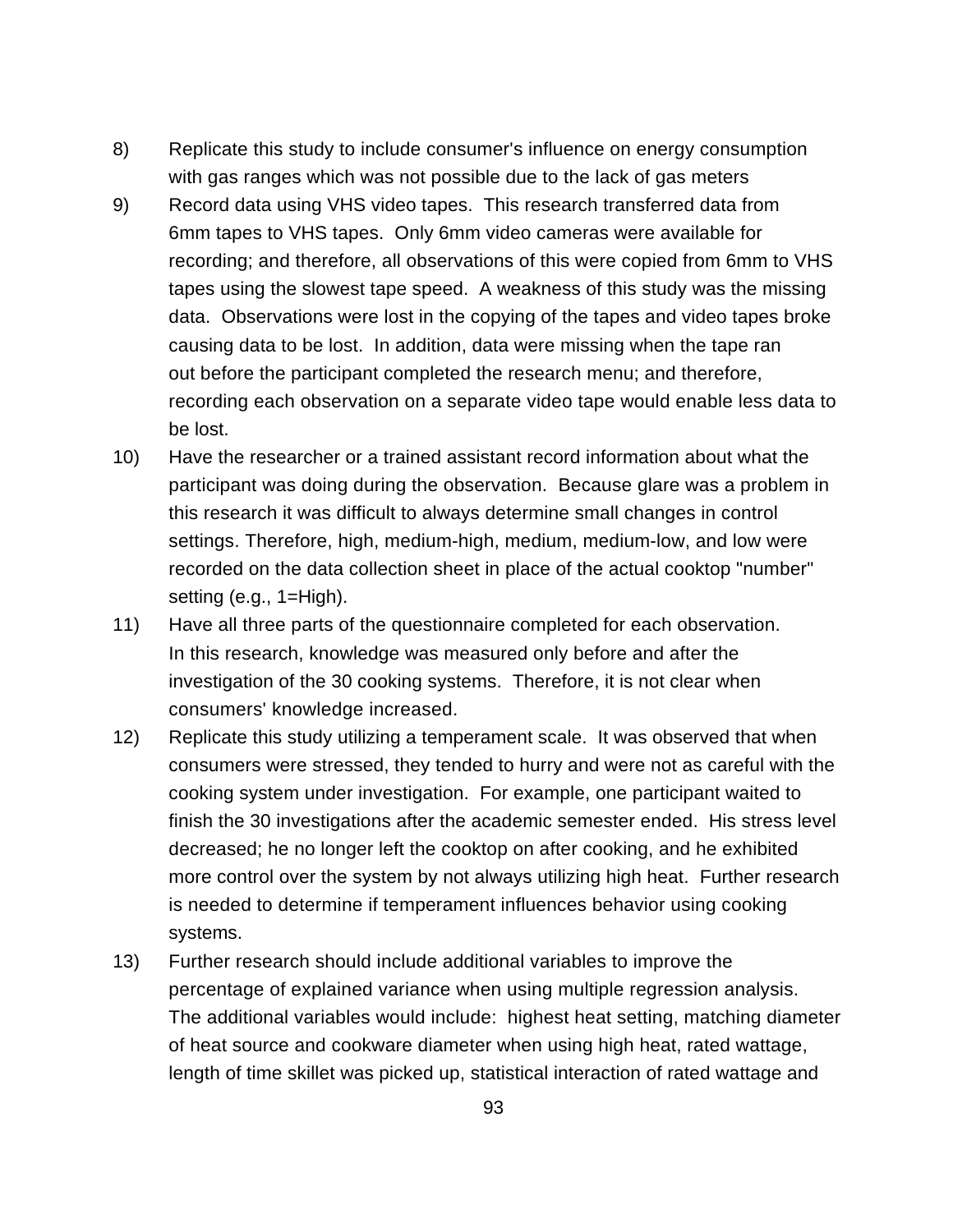matching diameter of the heat source and cookware diameter, statistical interaction of heat setting and length of time setting was used, and statistical interaction of heat setting and matching diameter of the heat source and diameter of the cookware.

Due to the difficulty of collecting this type of data, an in-depth analysis of the cooking system (i.e., conventional electric coil with glass ceramic cookware) with the greatest percentage of variation (120%) between consumers is a possible area for exploratory research. The difficulty of this data collection is due to the intensity of time needed to record the appliance operating time for as many of the independent variables as possible. It may be necessary to review the video tape observations using a screen-by-screen technique.

## **Implications**

The following implications for consumer education and public policy are based on the findings of this research. Cooking performance has been included in this discussion due to similarity in concept--outcome of user interaction with cooking system.

## **Education**

- 1) Manufacturers of appliances and cookware need to supply an educational medium with each product. Knowledge explained more about variations in energy consumption than any other single variable in this research. EnergyGuide labels have not been mandated on cooking appliances because the greatest variation in energy consumption is found with the user. In 1994, 80% of the population owned a VCR (Appliance Magazine , 1995). In order to improve users' cooking behavior regarding energy efficiency, a VCR tape is one way to deliver mass education to consumers. A video tape that describes the product purchased and its features is currently available when purchasing many high end cooking appliances. However, if all appliances came with a video tape that explained how to utilize the system safely and efficiently, then energy efficient usage procedures could be taught to consumers in addition to use and care of the products. Therefore, a separate video tape that only addressed energy efficient product usage would not be necessary.
- 2) In the future, virtual reality may be used to teach energy efficient cooking in classrooms and even to consumers owning video games. For example, a cooktop-cookware combination or system could be selected by the user who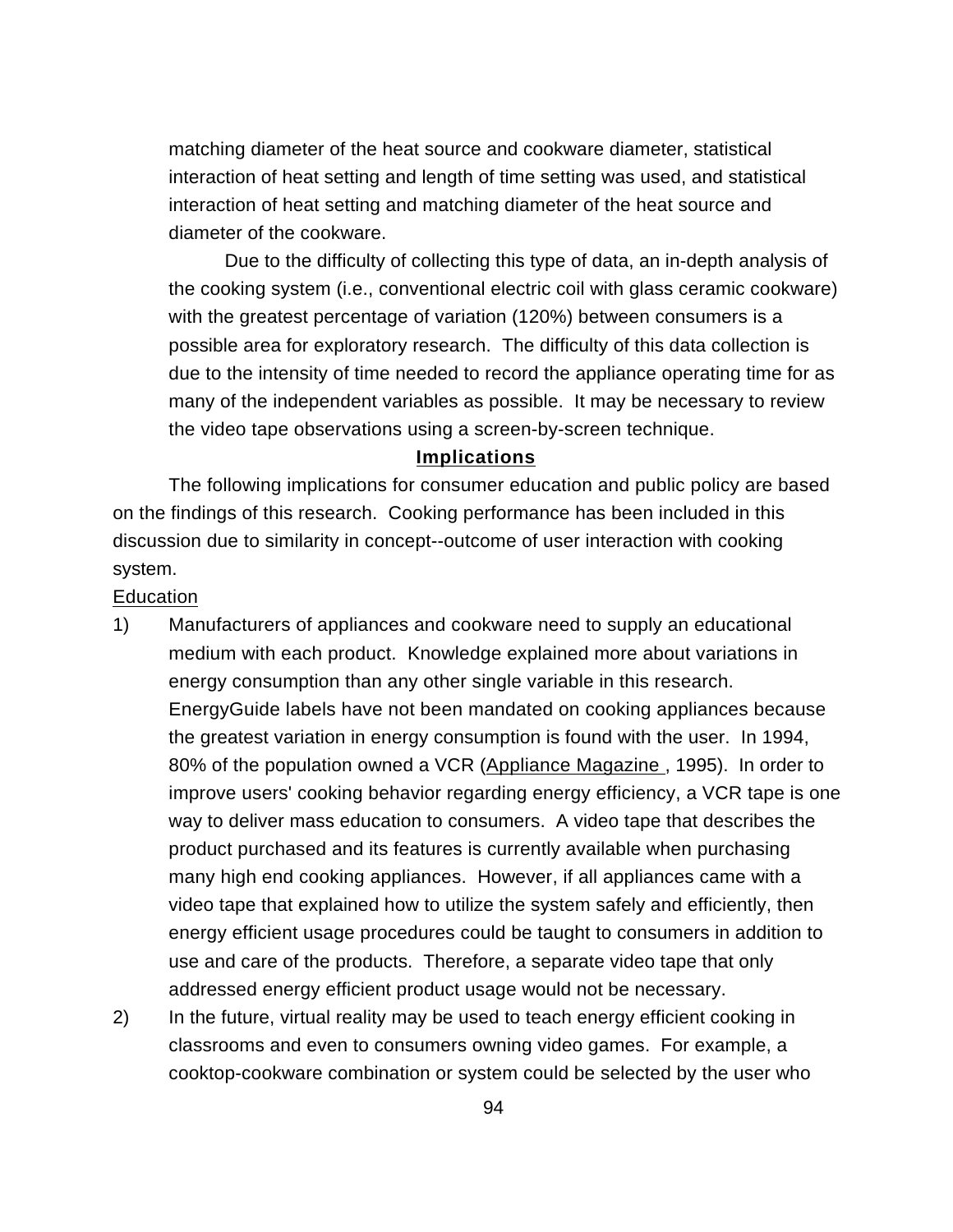could then could boil water or perform other cooking operations using different techniques to see the influence of different techniques on energy consumption or even performance. Research data could be used to determine appliance operating time and performance outcomes of the users influence. Data would need to be collected to represent differences in user's behavior. How much time is needed to boil water with the cover on the saucepan, removed, and tipped; to determine the outcome when the diameter of the saucepan is correctly matched with the diameter of the heat source and when it's not matched. The analysis of this study is a good start to predict differences in outcome due to the user's influence. In the future, through the use of virtual reality an introductory household equipment course could be taught without a laboratory, equipment, or supplies.

#### Public Policy

The Department of Energy (DOE) currently establishes only performance standards for specific products. However, due to the diversity of products available in the marketplace, performance standards are not always the best solution because the entire system must be considered. A cooking system consists of the cooktop, cookware, and control device (Schott Glaswerke, 1984). Therefore, if the DOE mandated the standardization of diameters of heat source and cookware contact area, then more energy efficient cooking systems could be manufactured.

In addition, the need to educate consumers regarding matching the diameter of the heat source and cookware would be reduced. However, this would not entirely eliminate the issue of educating consumers about the importance of matching diameters of heat source and cookware because two different diameters would be necessary to accommodate differences in food load. Specifically, from a public policy perspective, the results of this research imply it would be beneficial to:

1) Standardize the diameter of the cookware contact area. If the diameter of the cookware contact area were standardized then cooktop manufacturers could design heating units with increased compatibility (DeMerchant, 1993). The goodness-of-fit was a significant variable in this study. Given the large number of lines of cookware with each having its own contact area diameter, appliance manufacturers vary the size of each element on innovative cooktops to try to accommodate differences in cookware.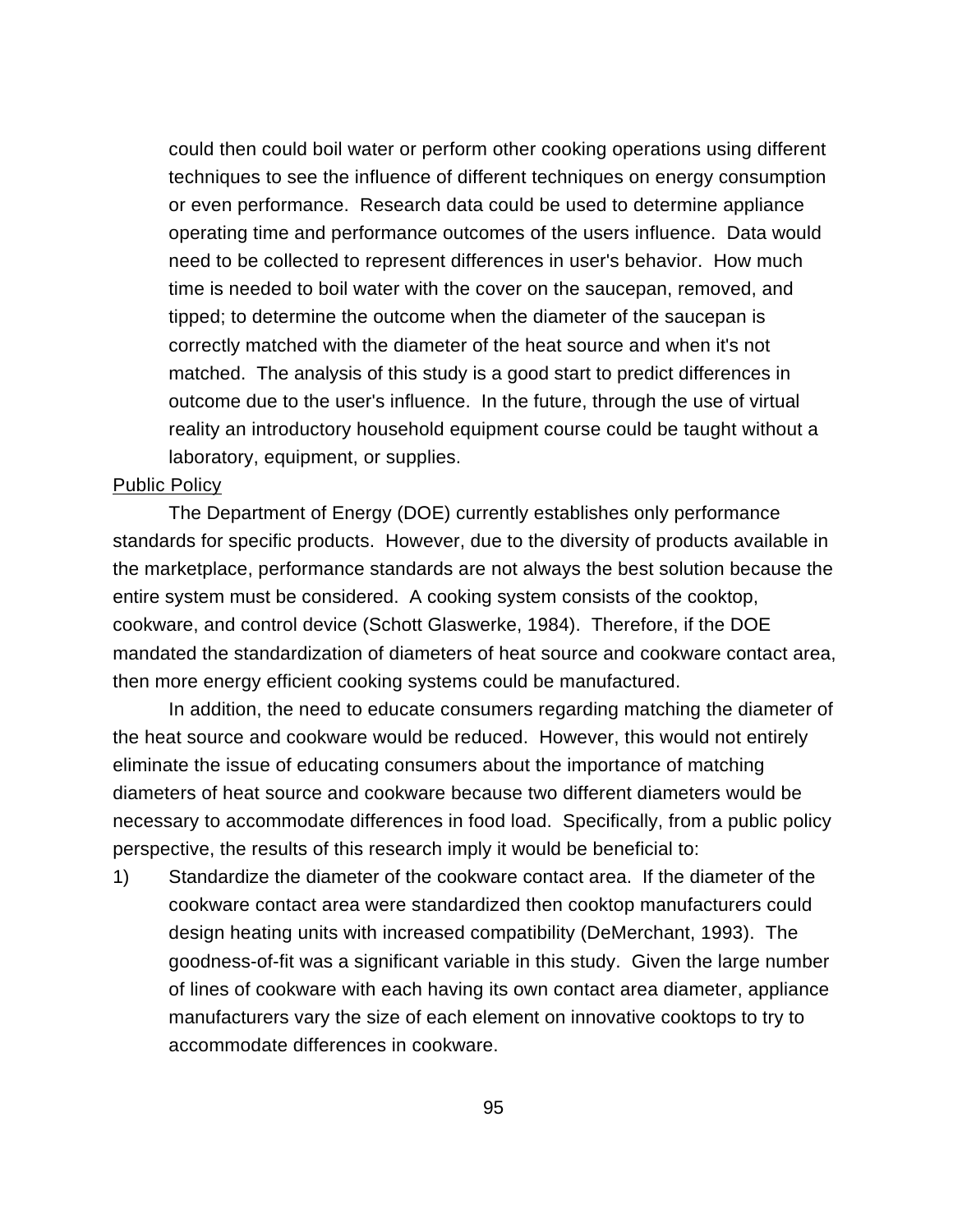- 2) Standardize the diameter of the heat source. Heating elements used in cooktops are made by a small number of manufacturers. Furthermore, major appliance manufacturers only select a few of the available sizes of heating elements. However, innovative cooktops may contain four or more different size elements. Cookware is primarily sold in "sets" that contain only a few different sizes, but even so, goodness-of-fit is not assured.
- 3) Cooktops should contain a variable size heating element. Participants in this research typically performed all four cooking operations at the same time. Two of the four cooktops had two eight inch elements. Therefore, participants did not match one of the saucepans with the diameter of the heat source. This research found the heat setting selected when not matching the diameter of the heat source with the diameter of the cookware as an important factor, i.e., visual positive relationship between participants using high heat when not matching the diameter of heat source and cookware diameter and quantity of energy consumed [\(Figure 5.2\)](#page-94-0). However, if the research menu had required a skillet and a Dutch oven (e.g., spaghetti dinner) then two eight inch elements would be necessary. Hence, if a variable size heating element were included on each cooktop, consumers would be able to match the diameter of the heat source with the cookware for different menus.
- 4) Provide heating elements that automatically turn off after the cookware has been removed. A time of 30 seconds could be used as a time setting for the heat source to be turned off, automatically, after the cookware has been removed. This concept is similar to the auto shut-off irons currently on the market. This would facilitate safety as well as energy efficiency. Participants in this research frequently left the heat source on after cooking was completed. Eighteen percent of the lowest energy consumers left the heat source on after cooking compared to 50% of the highest energy consumers. Furthermore, participants commented that leaving the heat source on after cooking was a common habit when cooking every day in their homes.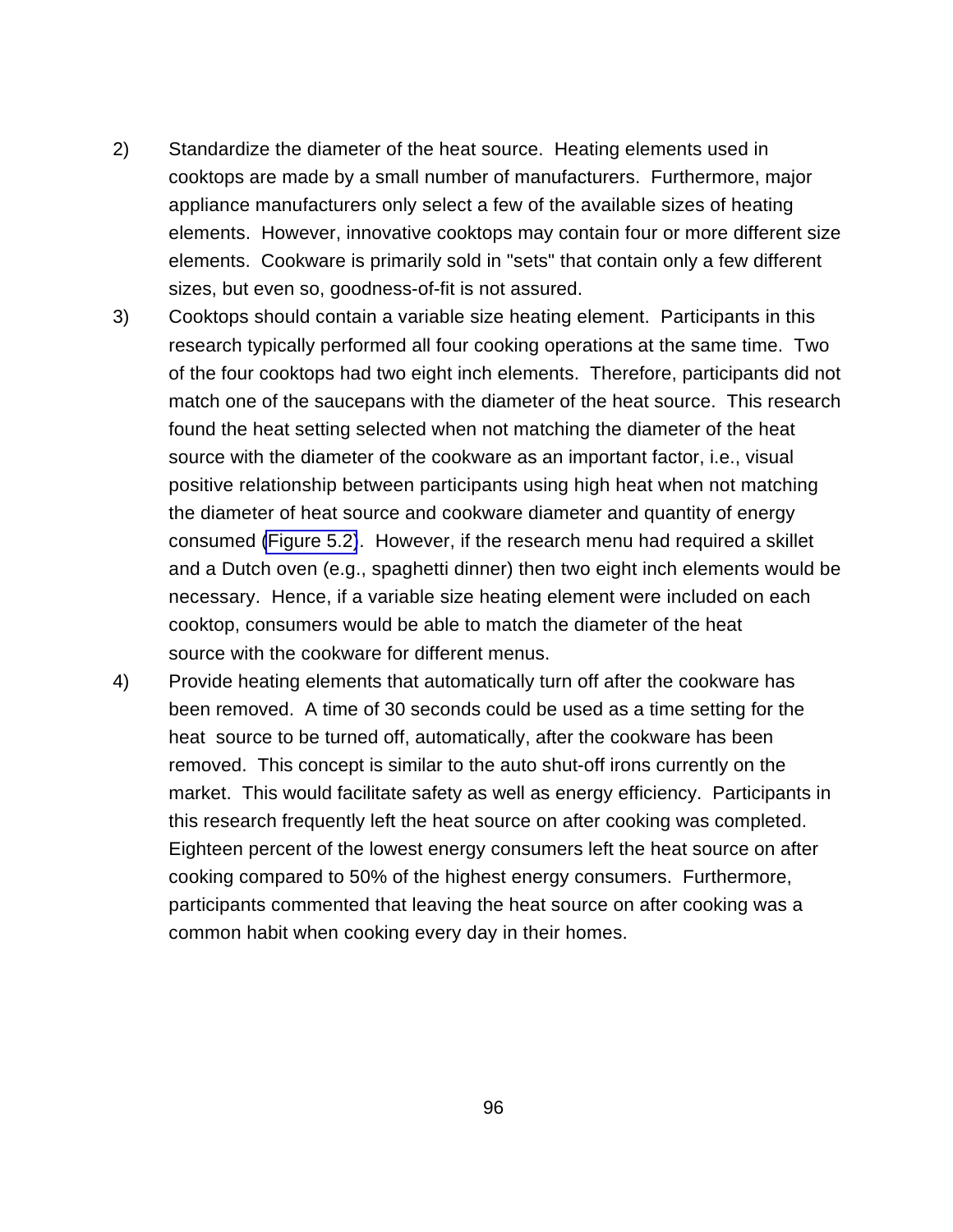#### **REFERENCES**

Angelou, M. (1993). The inaugural poem: On the pulse of the morning. New York: Random House.

Appliance Magazine. (1995, September). Saturation picture, p. 74.

Baragar, A. (1962). Cooking top, thermostatically controlled. Journal of Home Economics, 54, 484-487.

Behrens, C. W. (1977). Let's end the energy charade. Appliance Manufacturer, 35.

Clark, J. M., & Paivio, A. (1991). Dual coding theory and education. Educational Psychology Review, 3(3), 149-210.

Creswell, J. W. (1994). Research design: Qualitative & quantitative approaches. Thousands Oaks, CA: Sage.

Deacon, R. E., & Firebaugh, F. M. (1988). Family resource management: Principles and applications. Boston: Allyn and Bacon.

DeMerchant, E. A. (1993). Consumers' knowledge, practices, and satisfaction with cooking systems' interaction. Unpublished master's thesis, Virginia Polytechnic Institute and State University, Blacksburg.

DeMerchant, E. A., Lovingood, R. P., & Leech, I. E. (1995). Consumers' energy consumption practices with 24 cooking systems. Proceedings of the International Appliance Technical Conference, Urbana-Champaign, IL, 308-318.

DeMerchant, E. A., Lovingood, R. P., Leech, I. E., & Johnson, J. M. (1994). Consumers' knowledge, practices, and satisfaction with cooking systems' interaction. Proceedings of the International Appliance Technical Conference, University of Wisconsin, Madison, 1-12.

EnergyGuide Label. (1996, Fall). National average electric rate of 8.3¢ per kilowatt Hr. Washington, D.C.: U.S. Department of Energy.

Energy Policy and Conservation Act of 1975, Pub. L. 94-163. S. 622, 89 Stat. 871 (1991).

Fechter, J. V., & Porter, L. G. (1978). Kitchen range energy consumption (Report NO. NBSIR 78-1556). Washington, DC: U.S. Department of Energy, Office of Conservation.

Goldsmith, E. B. (1996). Resource management for individuals and families. New York: West Publishing.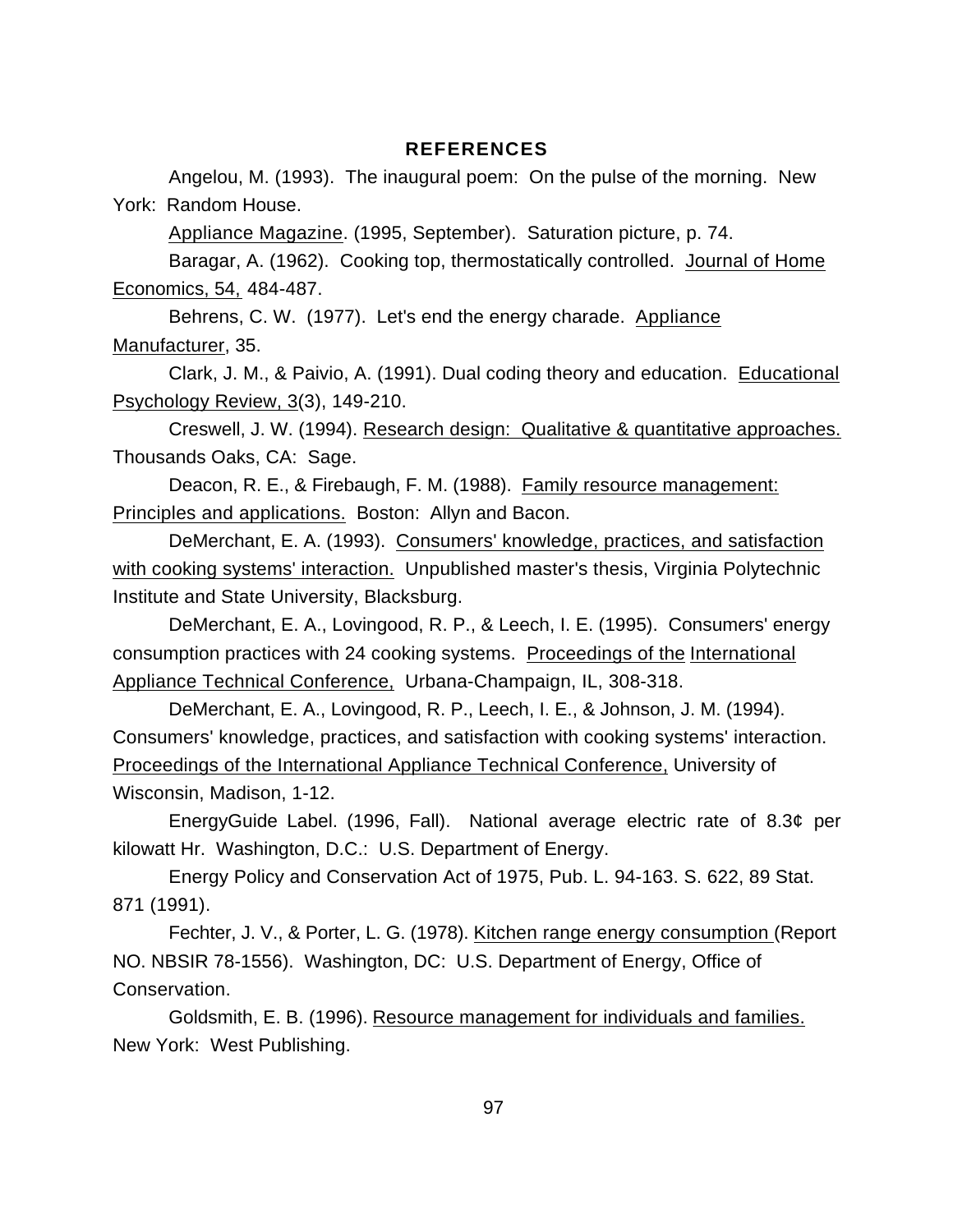Good, F. F. (1923). Thermal efficiencies of stew-kettles of aluminum ware and enameled ware. Journal of Home Economics, 15, 435-438.

Good Housekeeping. (1989). Our kitchens: today & tomorrow. Section IV of in our homes: Features & activities. Good Housekeeping Institute Consumer Research Department.

Goss, R. C., & Lovingood, R. P. (1978). Energy consumption of a smooth-top and a conventional electric range in family meal preparation. Home Economics Research Journal, 6, 262-268.

Gross, I. H., Crandall, E. W., & Knoll, M. M. (1973). Management for modern families (3rd ed). Prentice-Hall: Englewood Cliffs, NJ.

Hill, S., & Anderson, J. H. (1983). Comparison of energy consumption, energy cost, and cooking times required to cook selected food items using four methods. Proceedings of the College Educators in Household Equipment Conference, Lincoln, NE.

Hobson, R. P. (1991). Against the theory of "theory of mind." Special issue: Perspectives on the child's theory of mind: I. British Journal of Developmental Psychology, 9(1), 33-51.

Howard, C. P. (1978). Utensil interface for electric ranges. Proceedings of the Major Home Appliance Technology for Energy Conference, Purdue University, 9-10.

Knoll, M. M. (1963). Toward a conceptual framework in home management: Decision making, organization process. Journal of Home Economics, 55, 335-339.

Kruglanski, A. W. (1981). The epistemic approach in cognitive therapy. International Journal of Psychology, 16(4), 275-279.

Landreth, C., & Hutchinson, R. D. (1929). Thermal efficiencies of aluminum saucepans. Journal of Home Economics, 21, 599-604.

Laughon, G. (1980). Energy and time required to prepare selected foods with a conventional electric range and a countertop microwave oven. Virginia Polytechnic Institute and State University, Blacksburg.

Lovingood, R. P., Bentley, S. G., Lindstrom, A. B., & Walton, L. G. (1987). Innovative and conventional cooktops: Energy use, operating time, user interaction, and other characteristics of performance. Proceedings of the International Appliance Technical Conference, Columbus, OH, 547-558.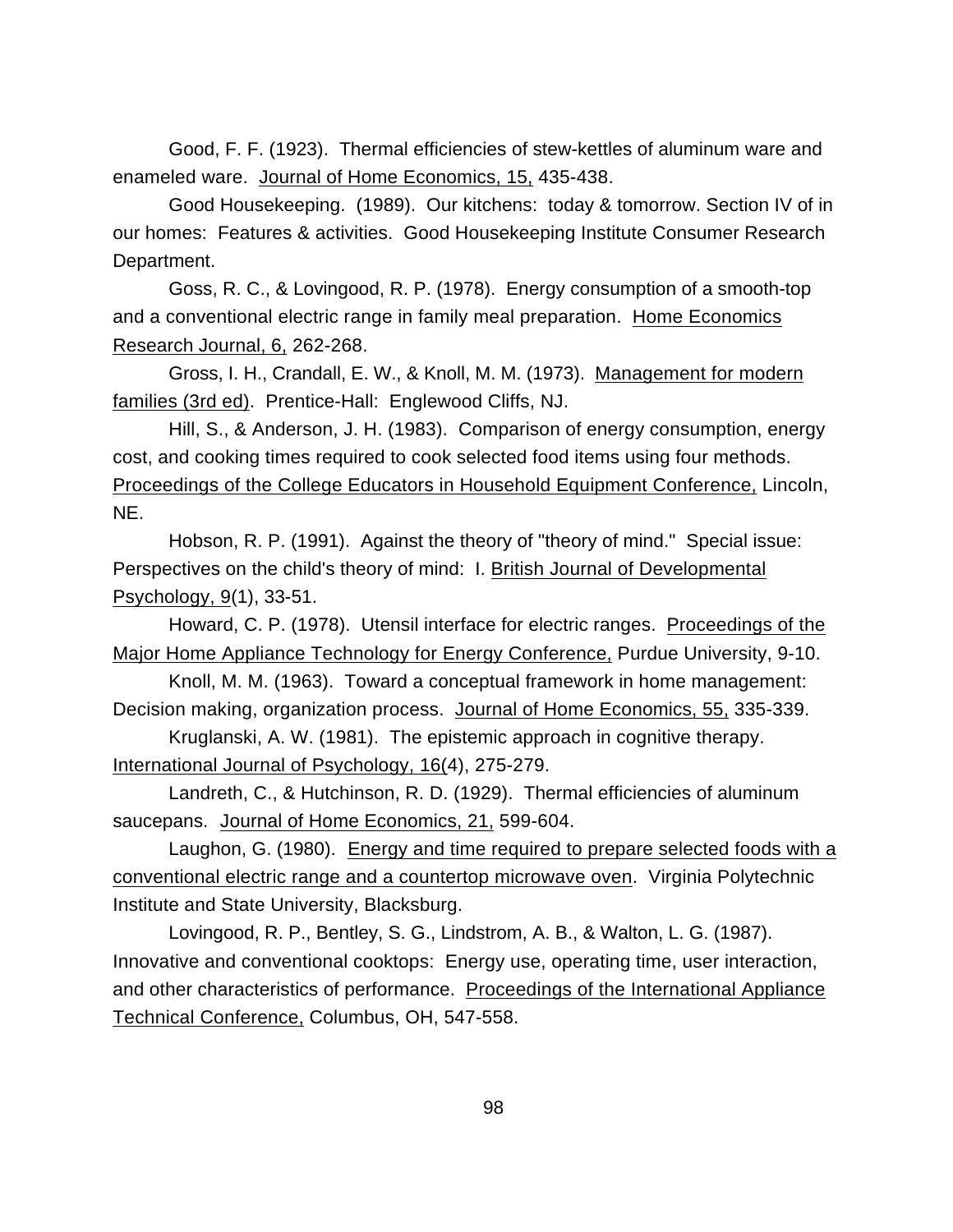Lovingood, R. P., & DeMerchant, E. A. (1994). Unpublished data. Consumers' satisfaction with cooking systems. Virginia Polytechnic Institute and State University, Blacksburg.

Lovingood, R. P., & Goss, R. C. (1980). Electric energy used by major cooking appliance. Home Economics Research Journal, 14, 326-335.

Lovingood, R. P., & Young, B. S. (1988). Conventional vs. innovative cooking appliances: Synthesis of research and proposed model for future work. Proceedings of the International Appliance Technical Conference, Cologne, West Germany: Dana Chase Publications, 174-184.

Lubove, S. (1994). Another monopoly bites the dust. Forbes.

Martin, A. D., Lovingood, R. P., Long, D. D., & Schnepf, M. I. (1990). Cooking system interactions: Compatibility of energy source and container material. Home Economics Research Journal, 19, 159-169.

McCord, R. A. (1970). An evaluation of selected performance characteristics of glass ceramic covered electric units and a conventional thermostatically controlled electric surface unit. Unpublished master's thesis, University of Tennessee, Knoxville.

Monroe, M. M., & Smith, L. (1934). Thermal efficiency of cooking utensils as affected by variation in the area of their contact with heating surface. Journal of Home Economics, 26, 42-45.

Overby, C., Hobocienski, W., & Lewis, M. A. (1978). An experimental investigation of energy consumption in a simulated stove top cooking task with two electric ranges and eight different types of pans. Proceedings of the Major Home Appliance Technology for Energy Conservation Conference, Purdue University, IN, 21-28.

Peters, C. A., & Hunt, F. E. (1977). Heat distribution and energy efficiency in selected pans on conventional and glass ceramic surface electric range units. Home Economics Research Journal, 5, 176-189.

Pickett, M. S. (1962). Controlled heat burners. Journal of Home Economics, 54, 38-42.

Rappaport, A. (1987). Multiple-problem subspaces in the knowledge-design process. Special issue: Knowledge acquisition for knowledge-based systems: III. International Journal of Man Machine Studies, 26(4), 435-452.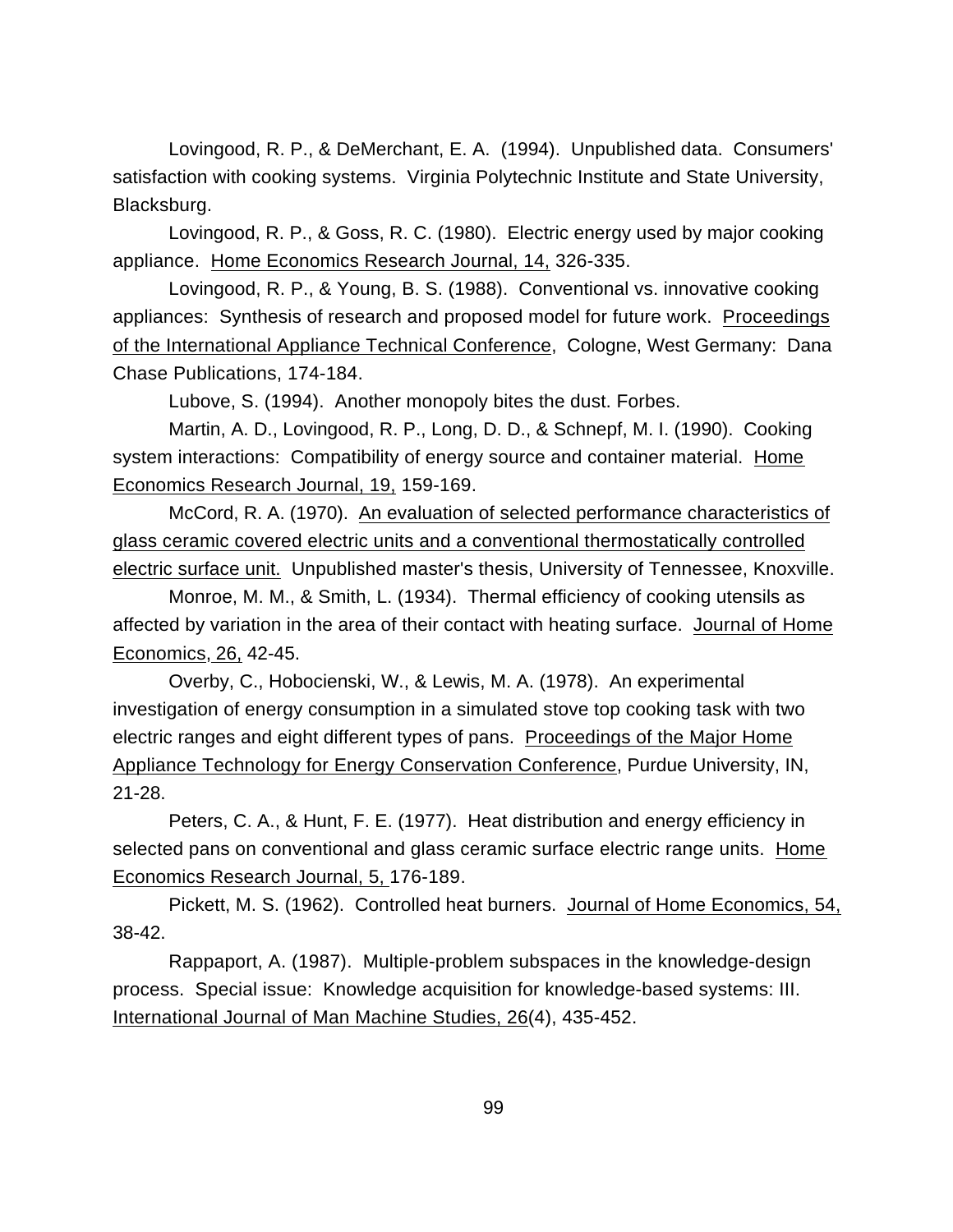Ribes-Inesta, E. (1991). Pseudotechnical language and conceptual confusion in psychology: The case of learning and memory. Psychological Record, 41(3), 361- 369.

Richardson, S. (1982). Convenience foods and home-prepared foods heated with an electric range and a microwave oven. Unpublished doctoral dissertation. Virginia Polytechnic Institute and State University, Blacksburg.

Roberts, E. H. (1935). The relative importance of various characteristics in utensils used on the electric range. Journal of Home Economics, 27, 174-178.

Sater, V. E., & Peet, L. J. (1933). Thickness of an aluminum utensil as a factor in its thermal efficiency when used in surface cookery on an electric range. Journal of Home Economics, 25, 324-326.

Saxton, P. (1991). Changing global eating patterns - impact on cookware design and marketing. Proceedings of the Association of Home Equipment Educators Technical Conference, Indianapolis, IN, D1-D2.

Schott Glaswerke (1984). Schott information (Issue 2/1984 - ISSN 0586-7665). Mainz, Federal Republic of Germany: Author.

Steidl, R. E., & Bratton, E. C. (1968). Work in the home. New York: Wiley. Swartz, V. W. (1931). Thermal efficiency of surface units in electric ranges. Journal of Home Economics. 23, 459-464.

Swartz, V. W., & Jones, G. (1931). Fuel economy of triplicate pans. Journal of Home Economics, 23, 467-470.

Turpin, C. (1989). Variable microwave power. Microwave World, 11(2), 10.

U.S. Census '90 (1992). 1990 Census of population, general population, United States. U.S. Department of Commerce, Economics and Statistics Administration, Bureau of the Census. Washington, DC: U.S. Government Printing Office.

Weber, V. (1958). Temperature-controlled electric surface units. Journal of Home Economics, 50, 21-24.

Weizeorick, J. (1993). The effects of government regulations on major home appliances. Proceedings of the Association of Home Equipment Educators, Columbus, OH. 1-17.

Windholz, G. (1987). Pavlov as a psychologist: A reappraisal. Pavlovian Journal of Biological Sciences, 22(3), 103-112.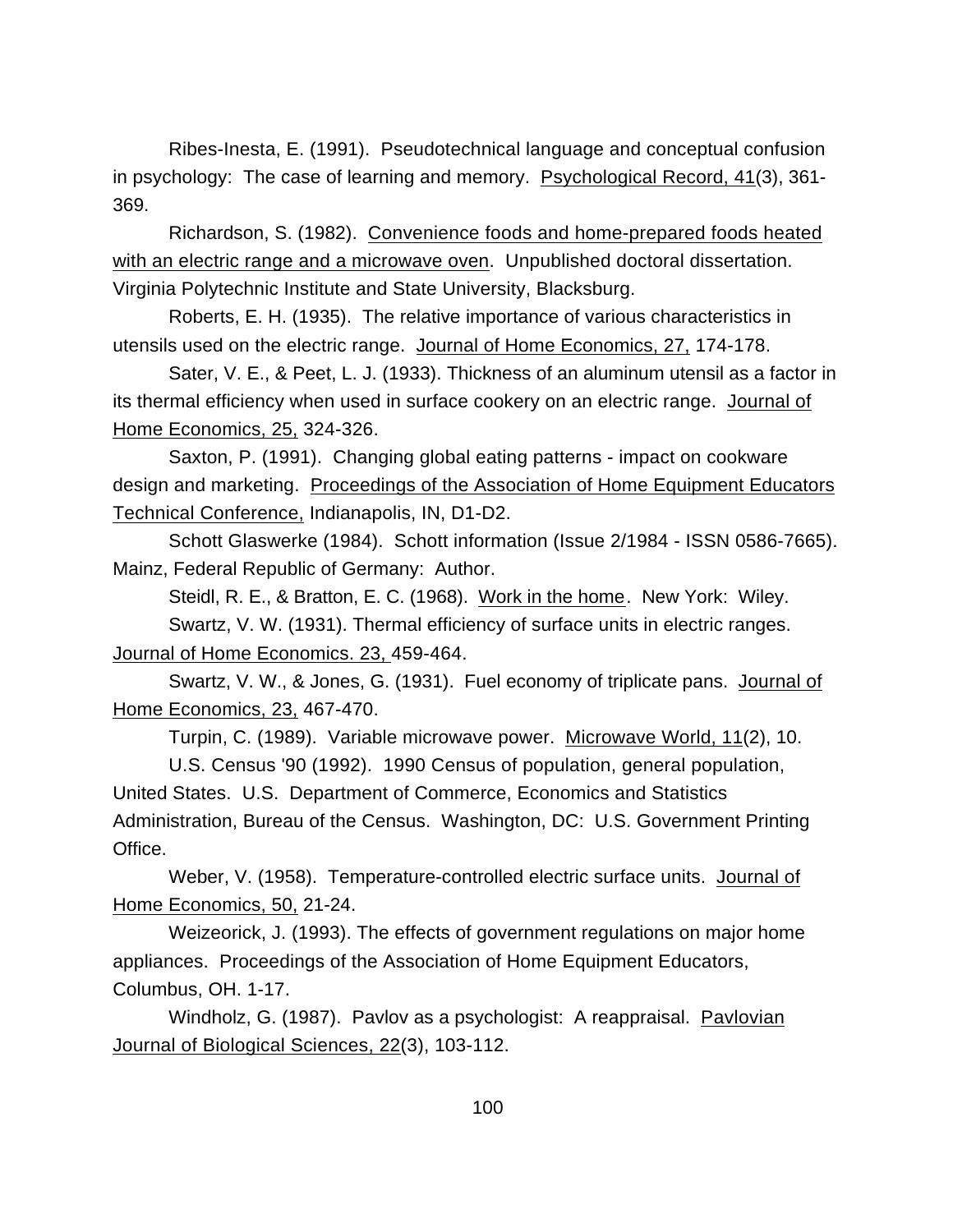Wolstein, B. (1977). Expanding the interpretive range of psychoanalytic therapy: A critical metamorphosis of its structure of inquiry. Contemporary Psychoanalysis, 13(2), 209-232.

Young, B. S. (1988). A cost analysis of ownership and use of traditional and innovative cooking appliances. Unpublished doctoral dissertation, Virginia Polytechnic Institute and State University, Blacksburg.

Young, B. S., Lovingood, R. P., Goss, R. C., Johnson, J. M., Barclay, N. A., & O'Brien, W. F. (1994). Relative cost of owning and using traditional and innovative cooking appliances. Home Economics Research Journal, 22, 324-339.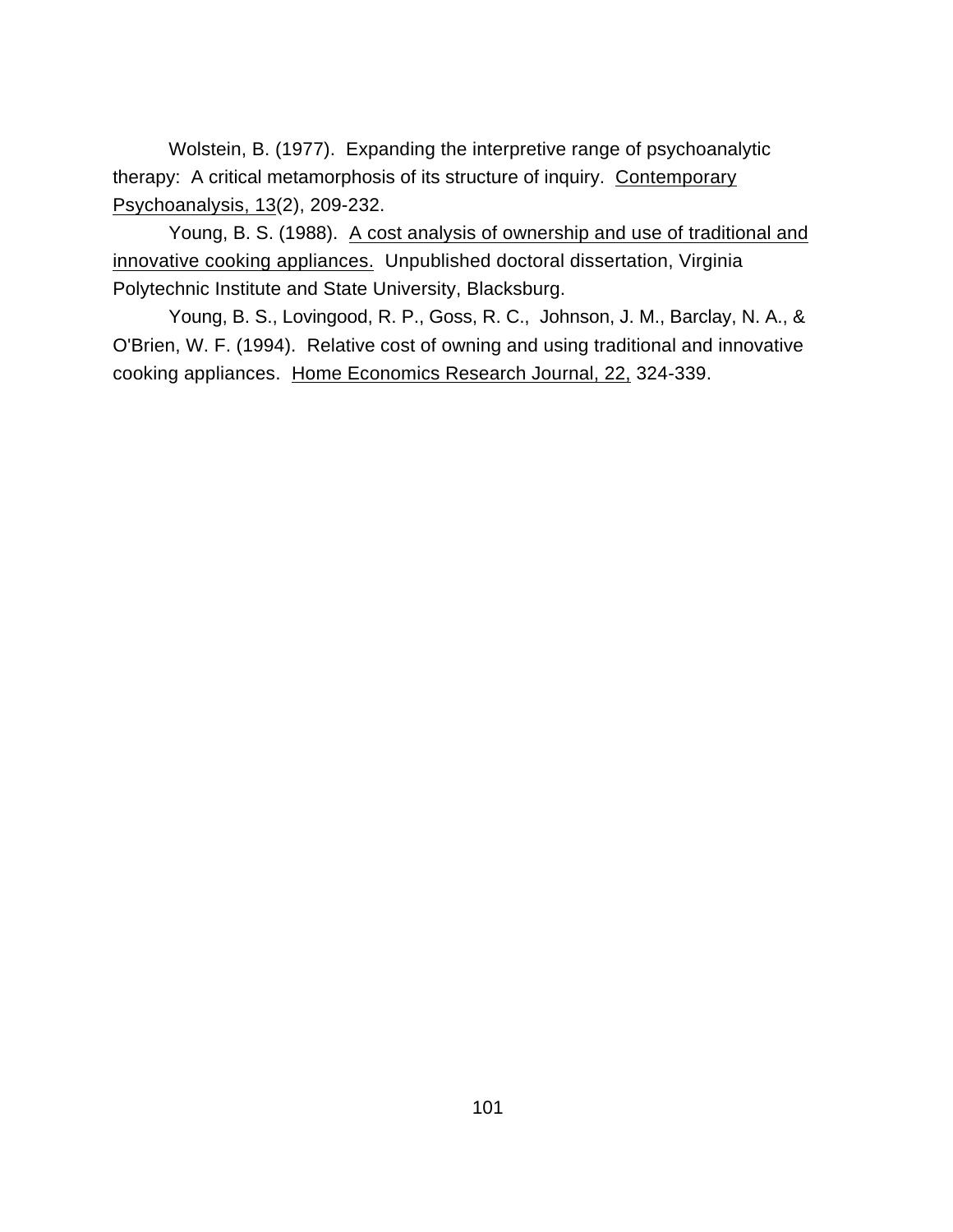APPENDIX A Data Collection Sheet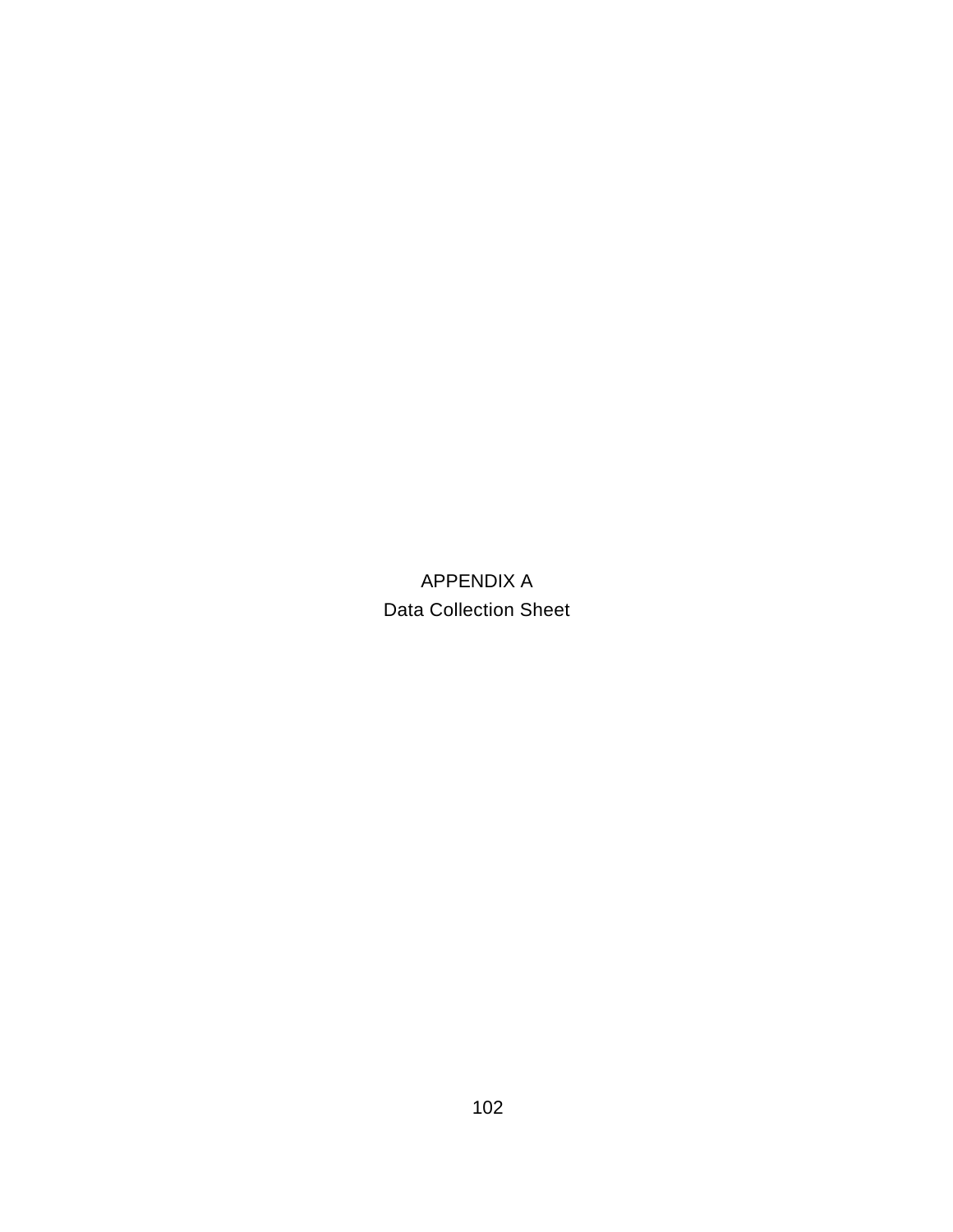For User Interaction and Energy Consumption

|                           | Start Time: ___________________                                         |               | End Time: _____________________ |                                                                                                                                                                                                                                                                                                                                                                      |
|---------------------------|-------------------------------------------------------------------------|---------------|---------------------------------|----------------------------------------------------------------------------------------------------------------------------------------------------------------------------------------------------------------------------------------------------------------------------------------------------------------------------------------------------------------------|
| Food:                     | <b>Carrots</b>                                                          | <b>Crepes</b> | Broccoli                        | <b>White Sauce</b>                                                                                                                                                                                                                                                                                                                                                   |
| Time:                     | Food                                                                    |               |                                 | $\mathcal{L} = \frac{1}{2} \sum_{i=1}^{n} \frac{1}{2} \sum_{i=1}^{n} \frac{1}{2} \sum_{i=1}^{n} \frac{1}{2} \sum_{i=1}^{n} \frac{1}{2} \sum_{i=1}^{n} \frac{1}{2} \sum_{i=1}^{n} \frac{1}{2} \sum_{i=1}^{n} \frac{1}{2} \sum_{i=1}^{n} \frac{1}{2} \sum_{i=1}^{n} \frac{1}{2} \sum_{i=1}^{n} \frac{1}{2} \sum_{i=1}^{n} \frac{1}{2} \sum_{i=1}^{n} \frac{1}{2} \sum$ |
|                           | On                                                                      |               | On <u>_________</u> On ________ | On                                                                                                                                                                                                                                                                                                                                                                   |
|                           | Off CHE CHE CHE CHE CHE CHE CHE CHE CHE Removed CHE Removed CHE Removed |               |                                 |                                                                                                                                                                                                                                                                                                                                                                      |
|                           |                                                                         |               |                                 |                                                                                                                                                                                                                                                                                                                                                                      |
| Manipulation:             |                                                                         |               |                                 |                                                                                                                                                                                                                                                                                                                                                                      |
| Controls                  |                                                                         |               |                                 |                                                                                                                                                                                                                                                                                                                                                                      |
| Greased<br><b>Skillet</b> |                                                                         |               |                                 |                                                                                                                                                                                                                                                                                                                                                                      |
| Cookware<br>Pick-up       |                                                                         |               |                                 |                                                                                                                                                                                                                                                                                                                                                                      |
| Slide                     |                                                                         |               |                                 |                                                                                                                                                                                                                                                                                                                                                                      |
| Touch                     |                                                                         |               |                                 |                                                                                                                                                                                                                                                                                                                                                                      |
| Open                      |                                                                         |               |                                 |                                                                                                                                                                                                                                                                                                                                                                      |
| Food<br>Count             |                                                                         |               |                                 |                                                                                                                                                                                                                                                                                                                                                                      |
| Manipulation              |                                                                         |               |                                 |                                                                                                                                                                                                                                                                                                                                                                      |

note. Hash marks were made to count observations. Food count indicates each time food was placed in the pan.

 $\overline{a}$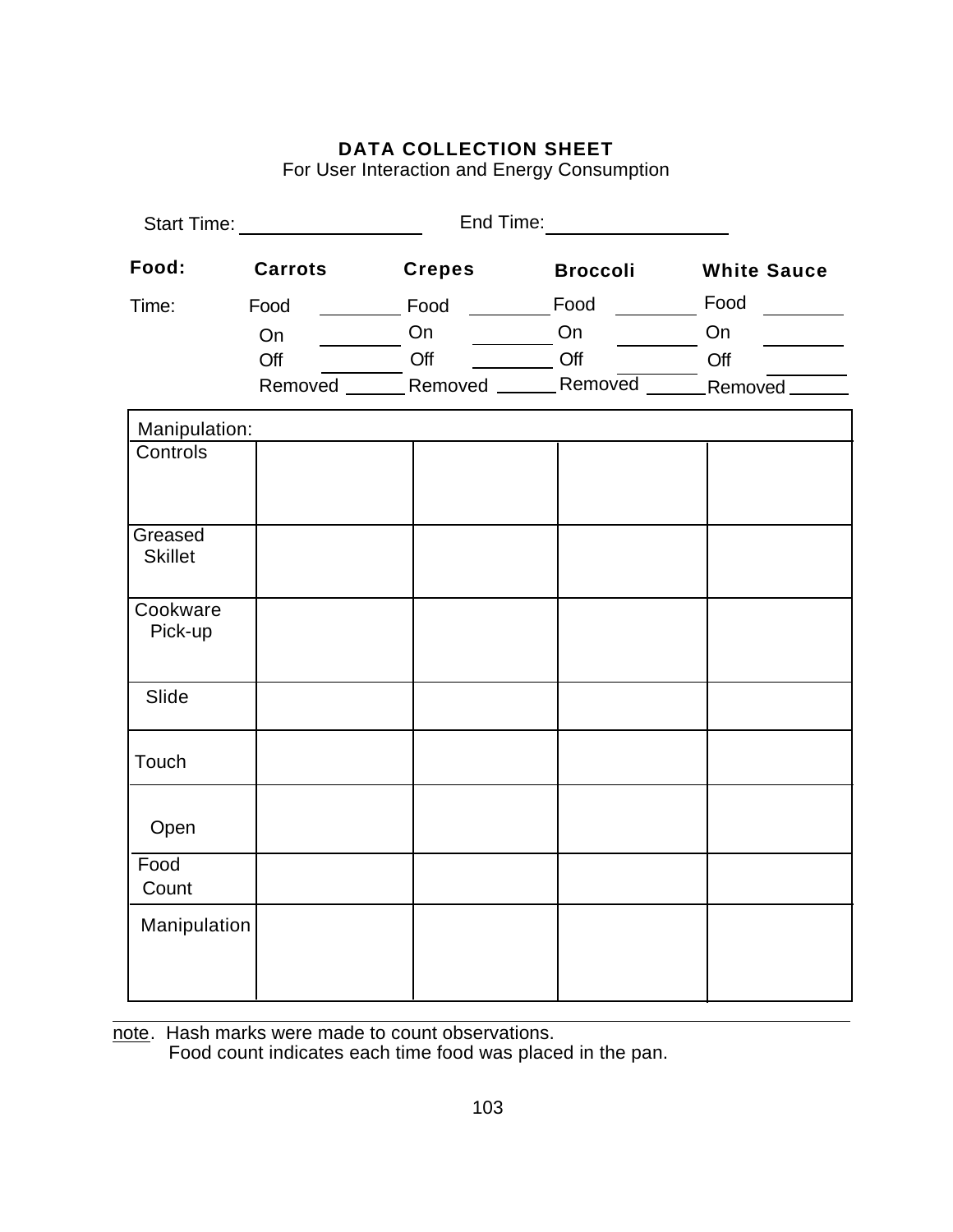For User Interaction and Energy Consumption

| <b>ID Number</b> |  | Date                                                        |
|------------------|--|-------------------------------------------------------------|
| Cooktop          |  | Cookware                                                    |
|                  |  | Cooktop Design. Label each element with foods cooked on it. |

2. Identify each food cooked with the pan used.

| <b>Representative Foods</b><br>White Sauce/ Chicken | Cookware | <b>Order Prepared</b> |
|-----------------------------------------------------|----------|-----------------------|
| Carrots                                             |          |                       |
| <b>Broccoli</b>                                     |          |                       |
| Crepes                                              |          |                       |

3. Length of cooking time for each food cooked.

| <b>Representative Foods</b><br>White Sauce/ Chicken | Time | <b>Comments</b> |
|-----------------------------------------------------|------|-----------------|
| Carrots                                             |      |                 |
| <b>Broccoli</b>                                     |      |                 |
| Crepes                                              |      |                 |
| Total                                               |      |                 |

4. Identify settings used for each heat source.

| Food<br>Crepe   | <b>Setting</b> | <b>Comments</b> |  |
|-----------------|----------------|-----------------|--|
|                 |                |                 |  |
| Carrots         |                |                 |  |
|                 |                |                 |  |
| White Sauce     |                |                 |  |
|                 |                |                 |  |
| <b>Broccoli</b> |                |                 |  |
|                 |                |                 |  |
|                 |                |                 |  |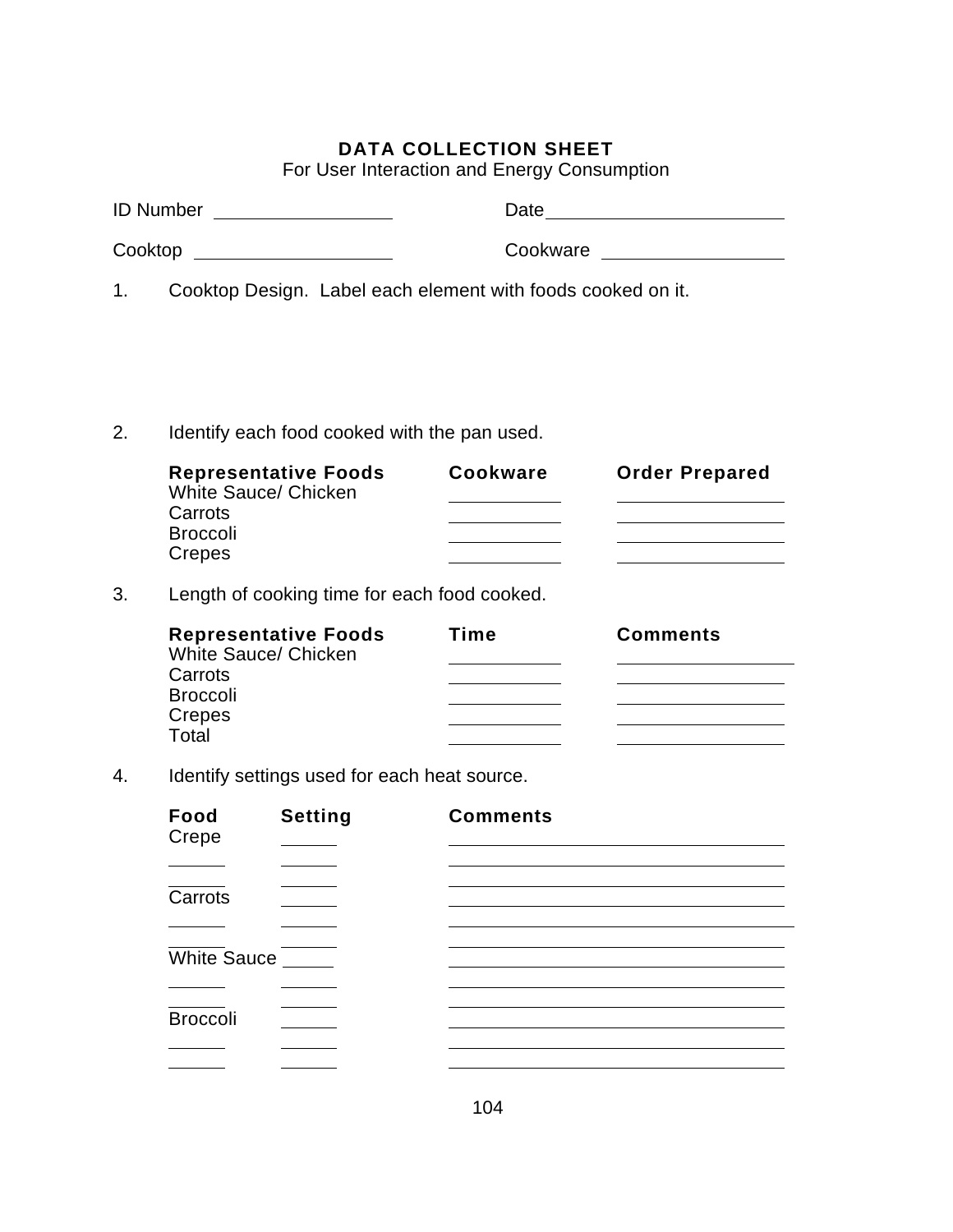For User Interaction and Energy Consumption

| <b>ID Number</b><br><u> 1989 - Jan Barnett, fransk politiker (</u>                                      |      | Date<br>Cookware                                    |
|---------------------------------------------------------------------------------------------------------|------|-----------------------------------------------------|
| Cooktop                                                                                                 |      |                                                     |
| General<br>Remove pan from<br>element during cooking                                                    |      | Heat source left on<br>after cooking (Y/N)          |
| Use retained heat                                                                                       |      | Cookware in way<br>of other cookware during cooking |
| Reach across<br>hot surface                                                                             |      | Cover on pan<br>during cooking (Y/N)                |
| Preheat pan (Y/N)                                                                                       |      | Preheat element (Y/N)                               |
| Clean-up<br>Cooktop                                                                                     | Time | <b>Comments</b>                                     |
| Cookware-Total<br>Crepes<br><b>White Sauce</b><br><b>Broccoli</b><br>Carrots<br><b>User Interaction</b> |      |                                                     |

| Manipulation              | Carrots   Crepes | Broccoli | <b>White Sauce</b> |
|---------------------------|------------------|----------|--------------------|
| Controls                  |                  |          |                    |
| Greased<br><b>Skillet</b> |                  |          |                    |
| Cookware                  |                  |          |                    |
| Food                      |                  |          |                    |

Comments:

 $\overline{a}$ note. Notes were made under "general" for each cooking operation.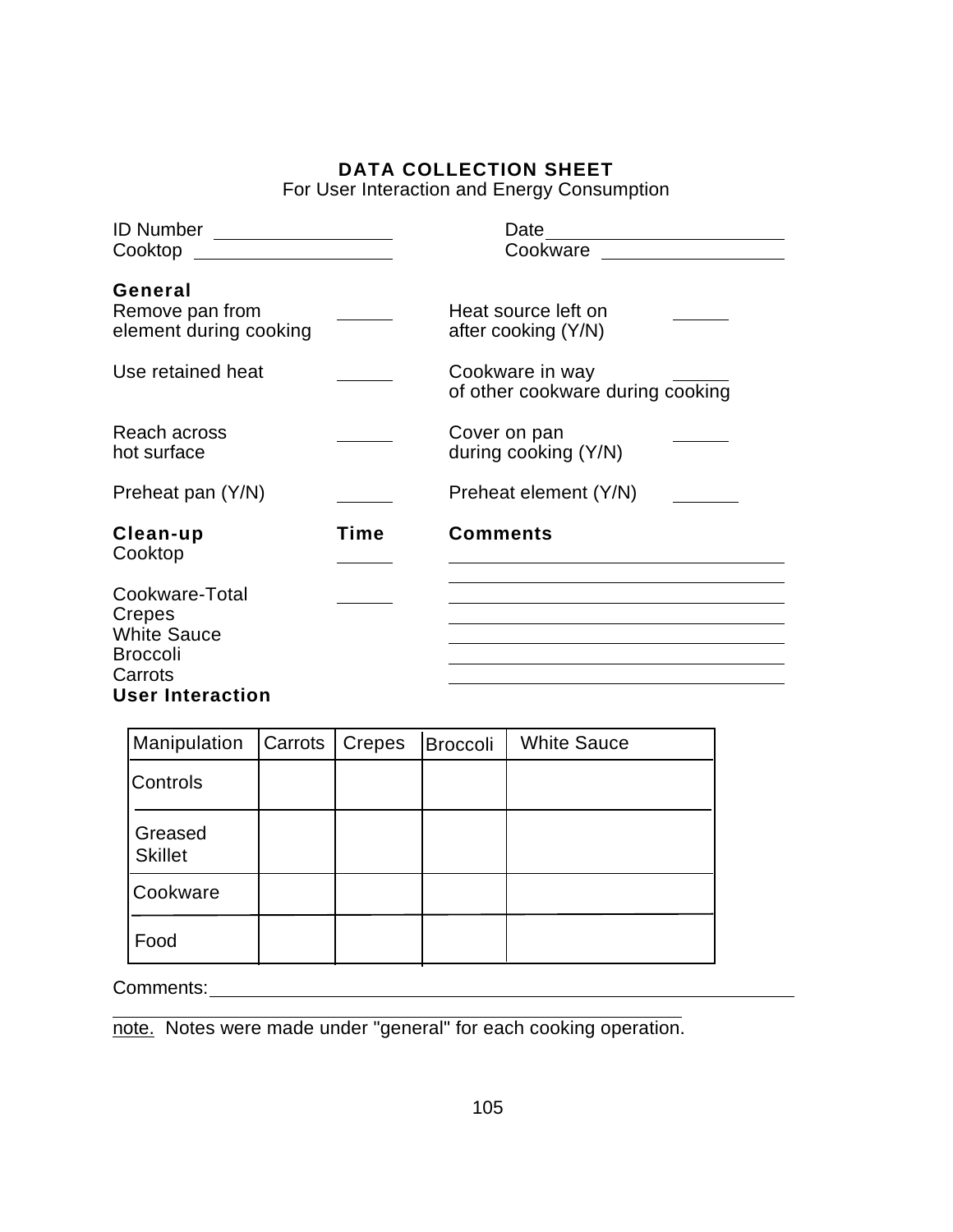## APPENDIX B

#### Research Menu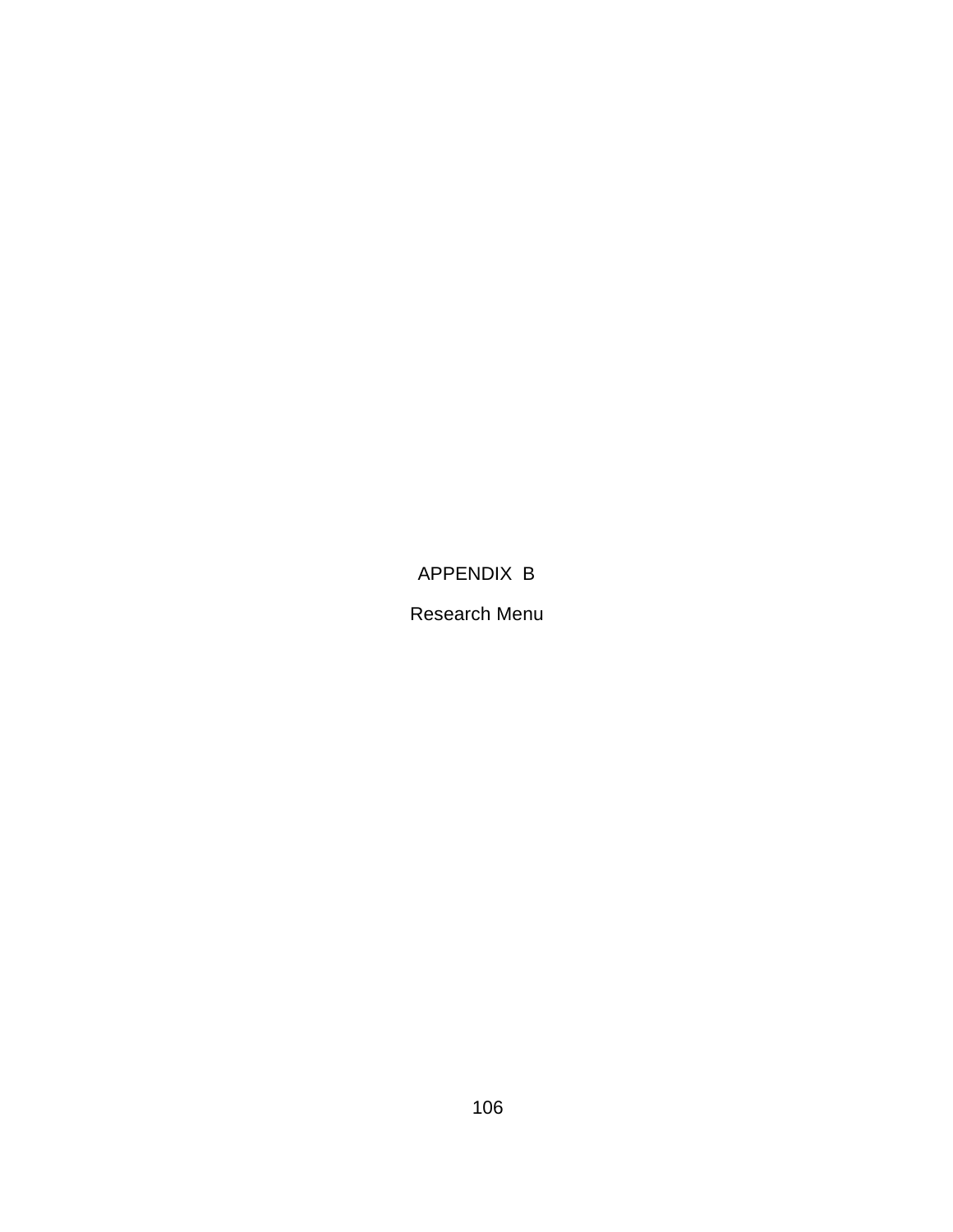## **Research Menu**

Crepes with Chicken in a White Sauce Broccoli Carrots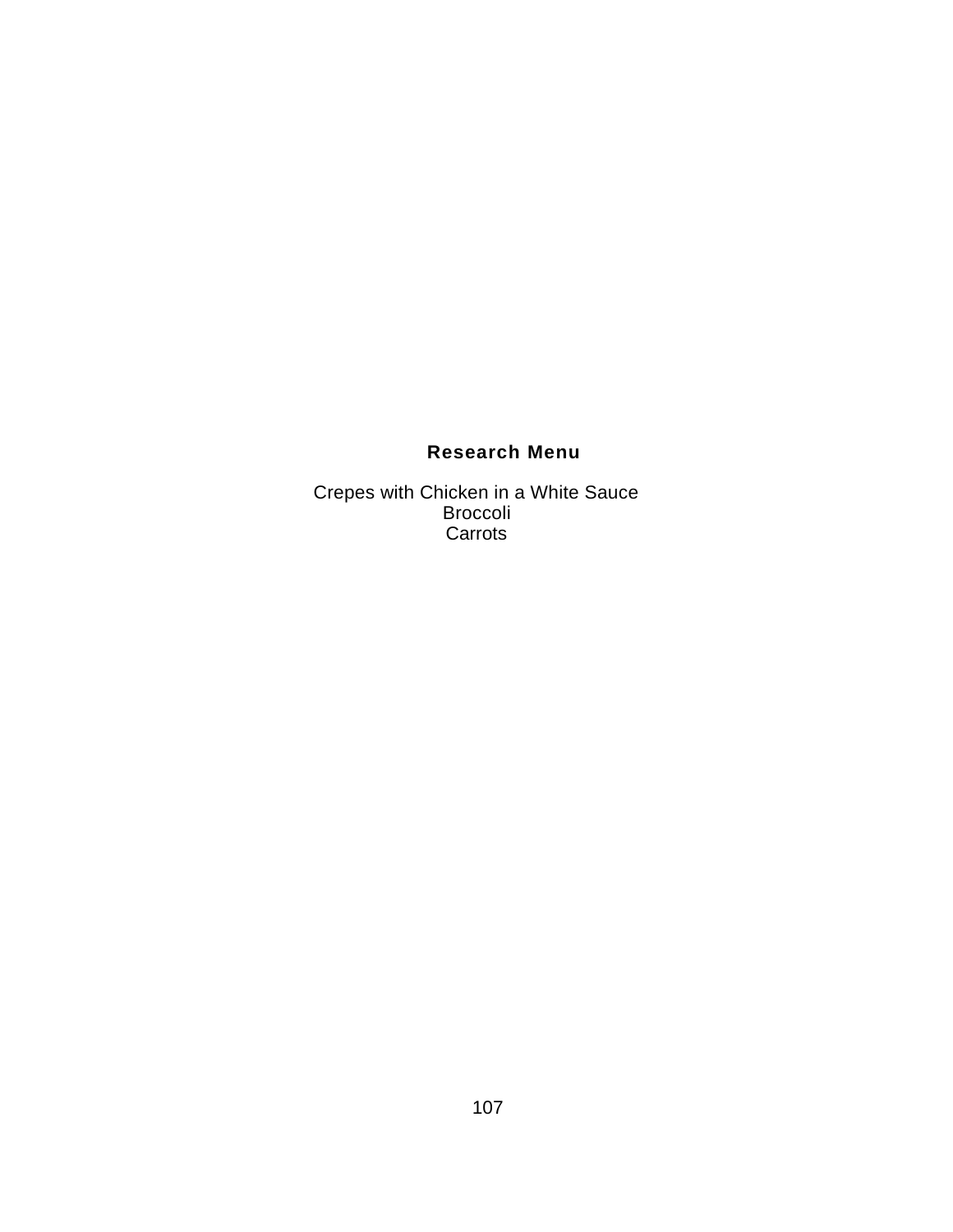APPENDIX C

Survey: Part 1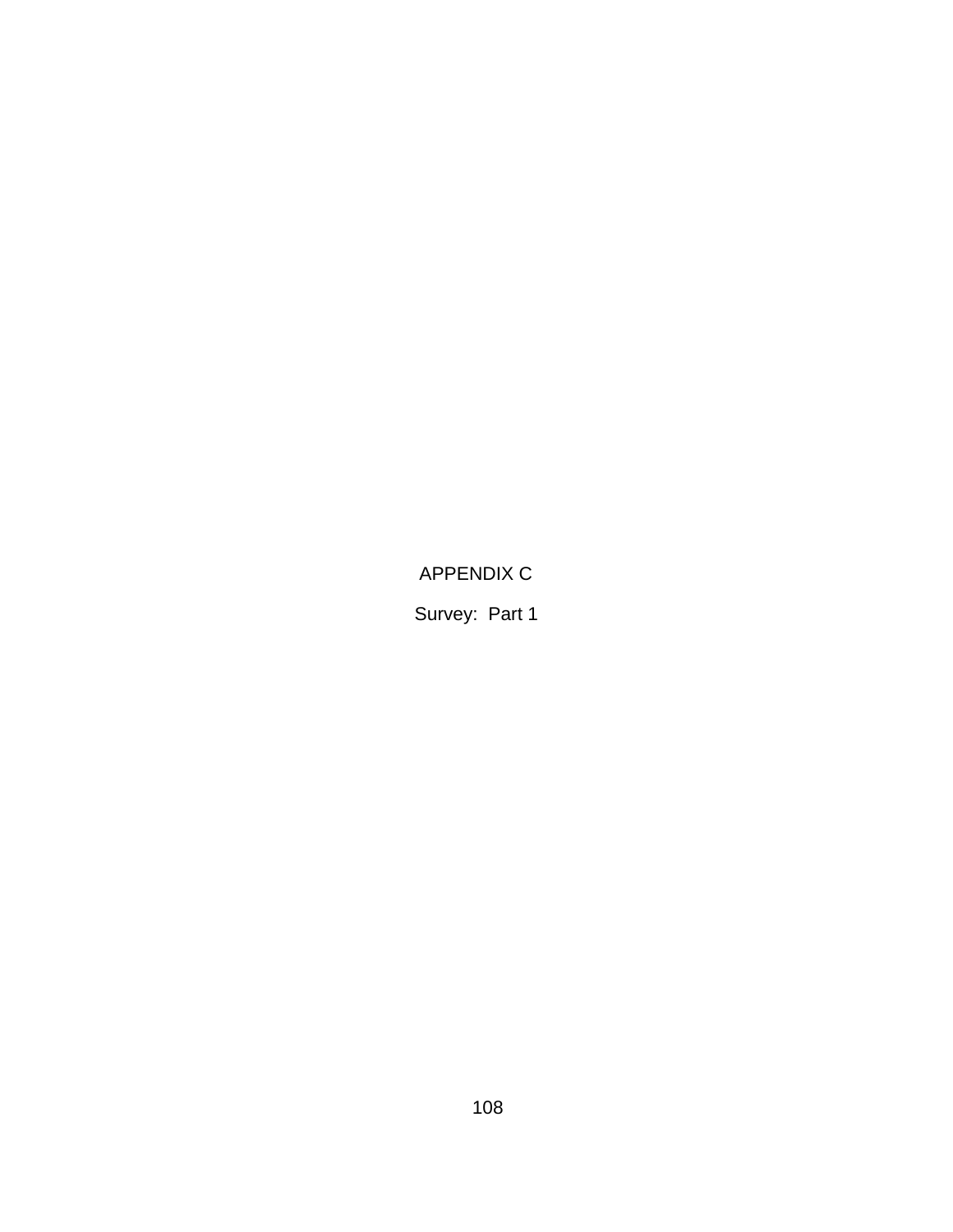**Respondent No.** 

#### **Part 1 Cooking Systems Satisfaction Survey**

The first section of the questionnaire includes general questions about you, your household and your knowledge and practices regarding the cooking system.

- Q-1 Your sex. (Circle number of your answer)
	- 1 MALE
	- 2 FEMALE
- Q-2 What is the highest level of education that you have completed? (Circle number)
	- 1 SOME COLLEGE
	- 2 COMPLETED COLLEGE
	- 3 SOME GRADUATE WORK
	- 4 A GRADUATE DEGREE
- Q-3 Have you ever purchased a cooktop? (Circle number)
	- 1 NO
	- 2 YES
- Q-4 Have you ever purchased cookware? (Circle number)
	- 1 NO 2 YES
- Q-5 How would you rate your cooking experience? (Circle number)
	- 1 GOURMET
	- 2 BASIC COOK: INVOLVED
	- 3 BASIC COOK: UNINVOLVED
	- 4 RELUCTANT COOK
	- 5 NON-COOK
- Q-6 Have you taken a household equipment course? (Circle number)
	- 1 NO
	- 2 YES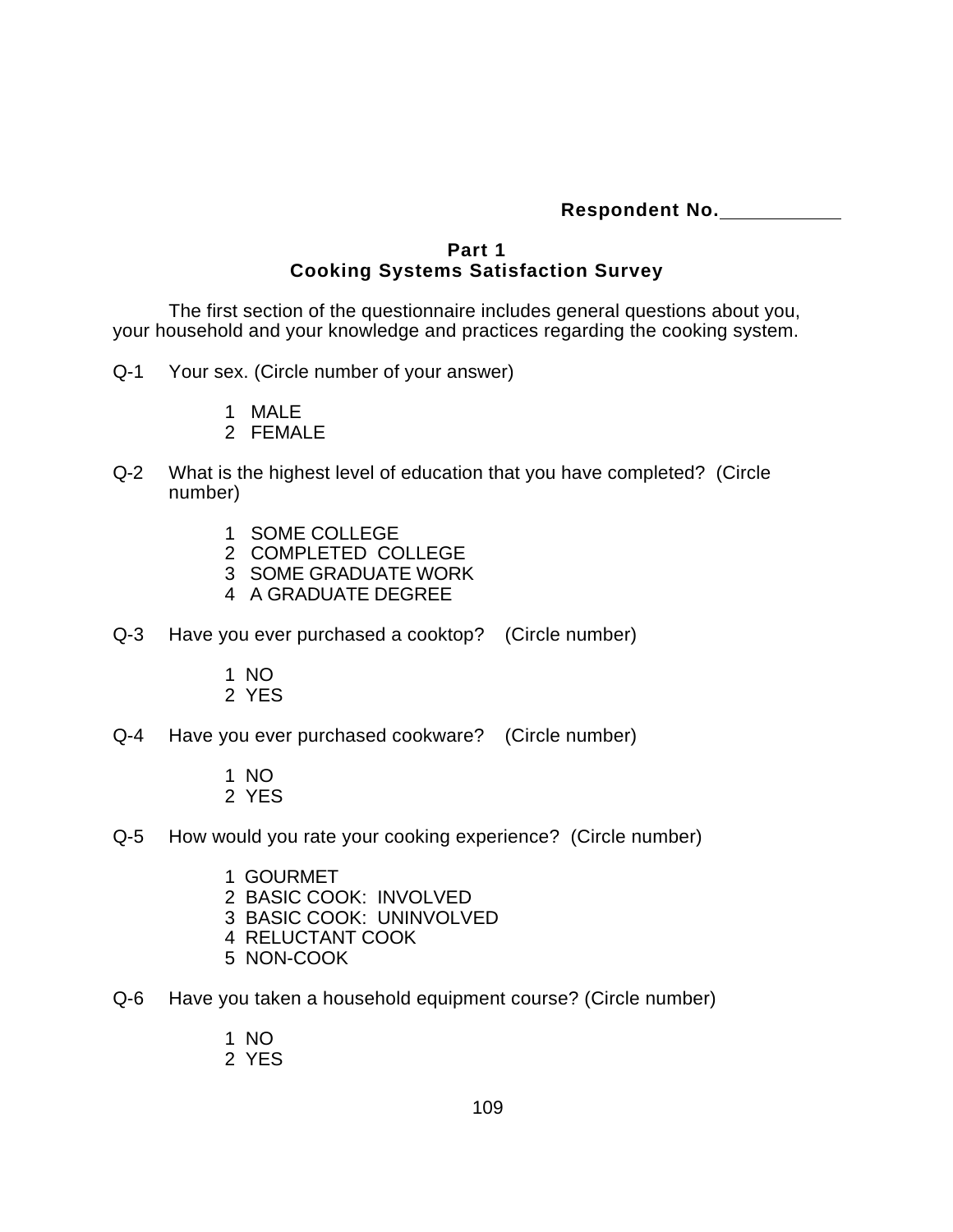- Q-7 Have you taken a food preparation and selection course? (Circle number)
	- 1 NO 2 YES
- Q-8 Have you taken a course that covered cooktops and/ or cookware? (Circle number)
	- 1 NO 2 YES
- Q-9 What type of cooking procedure do you use when cooking broccoli? (Circle number)
	- 1 COOKTOP AND COOKWARE STEAM
	- 2 COOKTOP AND COOKWARE WATERLESS
	- 3 MICROWAVE OVEN
	- 4 RARELY
- Q-10 What type of cooking procedure do you use when cooking carrots? (Circle number)
	- 1 COOKTOP AND COOKWARE STEAM
	- 2 COOKTOP AND COOKWARE WATERLESS
	- 3 COOKTOP AND COOKWARE BOIL
	- 4 MICROWAVE OVEN
	- 5 RARELY
- Q-11 What type of cooking procedure do you use when cooking a white sauce? (Circle number)
	- 1 COOKTOP AND COOKWARE
	- 2 MICROWAVE OVEN
	- 3 RARELY
- Q-12 What type of cooking procedure do you use when cooking crepes? (Circle number)
	- 1 COOKTOP AND COOKWARE
	- 2 PORTABLE CREPE BAKER
	- 3 RARELY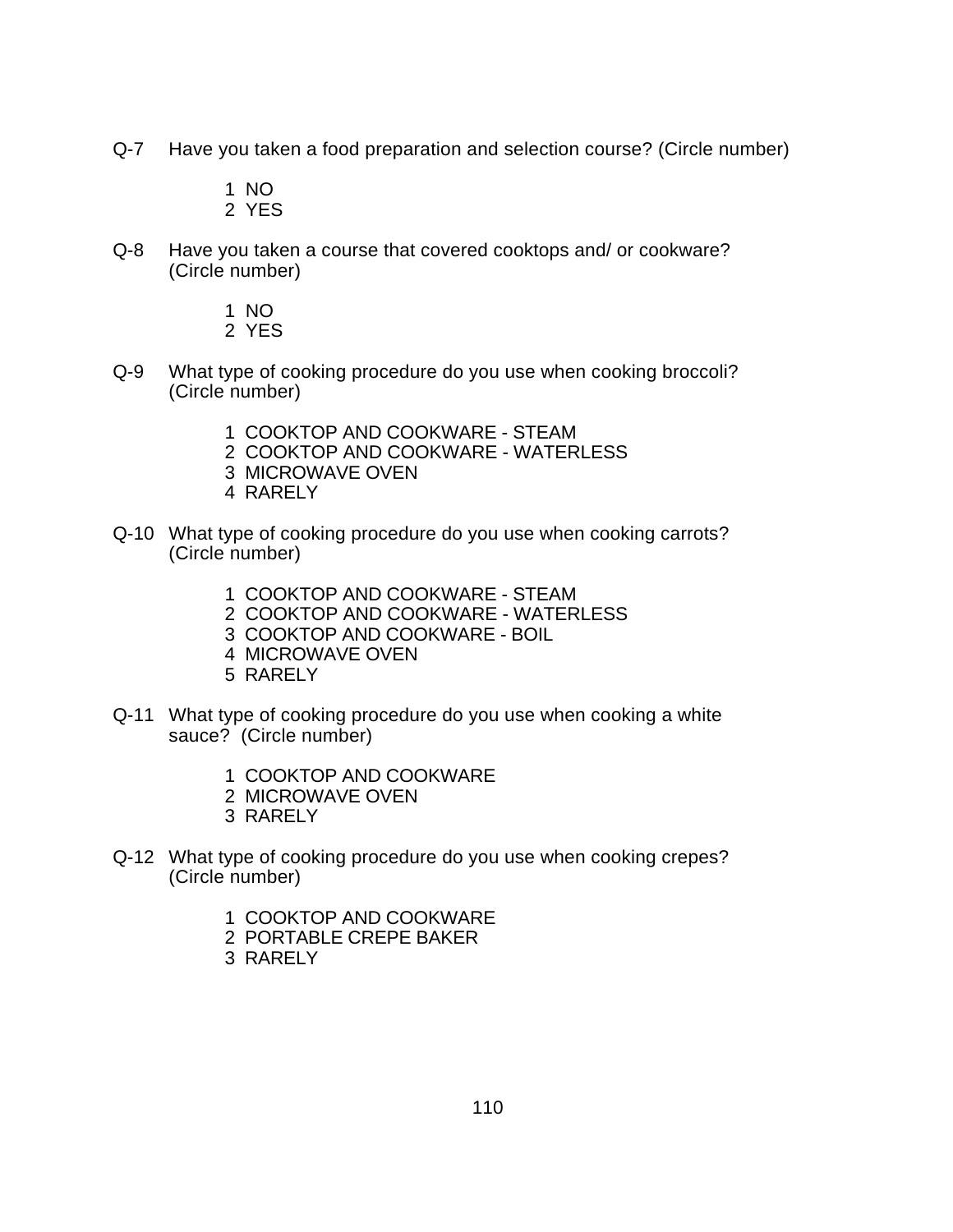- Q-13 What type of cooktop have you used on a regular basis? (Circle as many as apply)
	- 1 CONVENTIONAL ELECTRIC COIL
	- 2 SOLID ELEMENT
	- 3 ELECTRIC RESISTANCE COIL UNDER GLASS CERAMIC
	- 4 HALOGEN UNDER GLASS CERAMIC
	- 5 GAS FLAME
	- 6 SEALED GAS
- Q-14 What type of material is the cookware constructed of that you presently use? (Circle as many as apply)
	- 1 ALUMINUM
	- 2 STAINLESS STEEL
	- 3 PORCELAIN -ON- STEEL
	- 4. PORCELAIN-ON-ALUMINUM
	- 5 GLASS CERAMIC
	- 6 COPPER
	- 7 CAST IRON
	- 8 DO NOT KNOW
- Q-15 Do you presently use cookware with a non-stick finish? (Circle number)
	- 1 NO
	- 2 YES
- Q-16 What gauge (thickness) of cookware do you presently use? (Circle as many as apply)
	- 1 HEAVY
	- 2 MEDIUM
	- 3 THIN
	- 4 DON'T KNOW
- Q-17 Rank the cooking system qualities in order of importance.

\_\_\_\_\_ RETAINED HEAT \_\_\_\_\_ SPEED OF HEATING \_\_\_\_\_ EVEN HEAT DISTRIBUTION \_\_\_\_\_ CLEAN ABILITY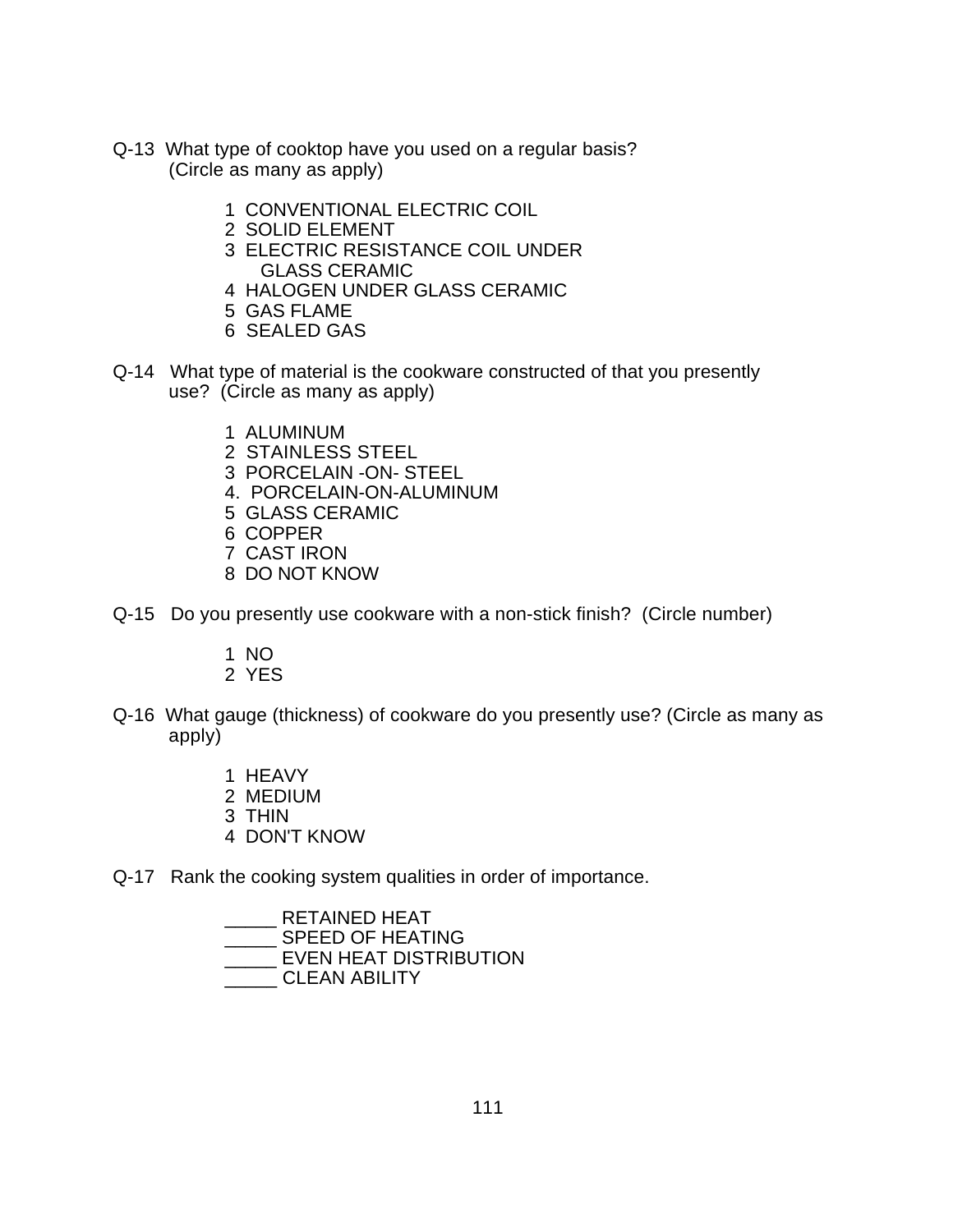- Q-18 The gauge of the cookware affects the speed of heating, retained heat and evenness of heat distribution. (Circle number)
	- 1 TRUE
	- 2 FALSE
	- 3 DO NOT KNOW
- Q-19 A flat bottom pan, \_\_\_\_\_ than a pan that does not have a flat bottom. (Circle number)
	- 1 CONDUCTS HEAT MORE EVENLY
	- 2 HEATS UP SLOWER
	- 3 BOTH
	- 4 NEITHER
- Q-20 Stainless steel is a good conductor of heat. (Circle number)
	- 1 TRUE
	- 2 FALSE
	- 3 DO NOT KNOW
- Q-21 Only heavy gauge flat bottom pans can be used on glass ceramic cooktops. (Circle number)
	- 1 TRUE
	- 2 FALSE
	- 3 DO NOT KNOW
- Q-22 Glass ceramic pans produce even heat distribution and with stand extreme temperature change. (Circle number)
	- 1 TRUE 2 FALSE
	- 3 DO NOT KNOW
- Q-23 A conventional electric coil element has an even heat distribution and quick speed of heat due to direct conduction of heat. (Circle number)
	- 1 TRUE
	- 2 FALSE
	- 3 DO NOT KNOW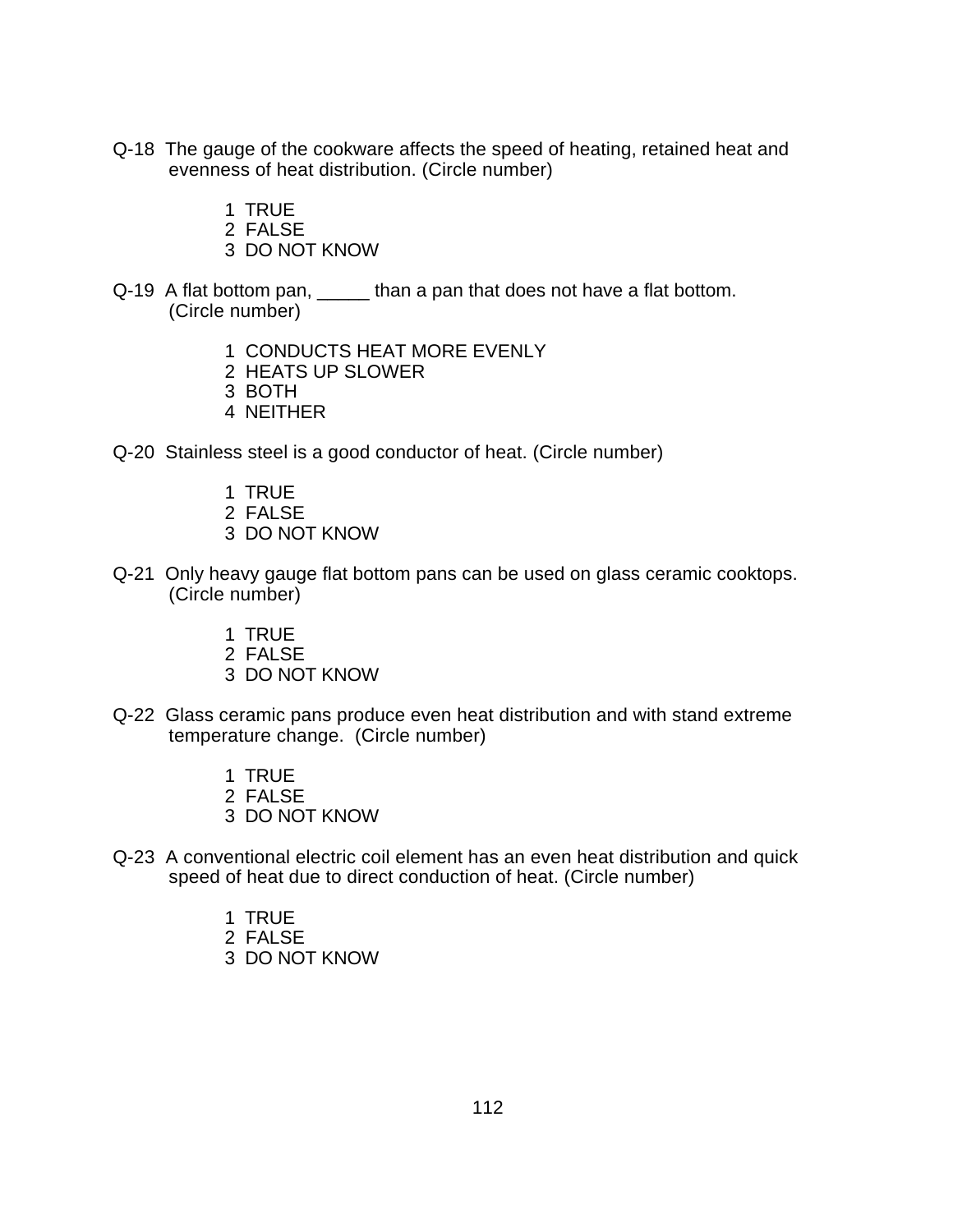- Q-24 Aluminum or copper is often applied to stainless steel to reduce conductivity and produce a more even heat. (Circle number)
	- 1 TRUE
	- 2 FALSE
	- 3 DO NOT KNOW
- Q-25 The gauge of the cookware does not affect the required manipulation of food during cooking. (Circle number)
	- 1 TRUE
	- 2 FALSE
	- 3 DO NOT KNOW
- Q-26 An advantage of a sealed gas burner is ease of cleaning. (Circle number)
	- 1 TRUE
	- 2 FALSE
	- 3 DO NOT KNOW
- Q-27 The solid element is very fast to heat up and produces even heat distribution. (Circle number)
	- 1 TRUE
	- 2 FALSE
	- 3 DO NOT KNOW
- Q-28 Only magnetic cookware can be used on a "smooth-top" range. (Circle number)
	- 1 TRUE
	- 2 FALSE
	- 3 DO NOT KNOW
- Q-29 Glass ceramic cooktops with electric coil or halogen elements do not retain heat. (Circle number)
	- 1 TRUE
	- 2 FALSE
	- 3 DO NOT KNOW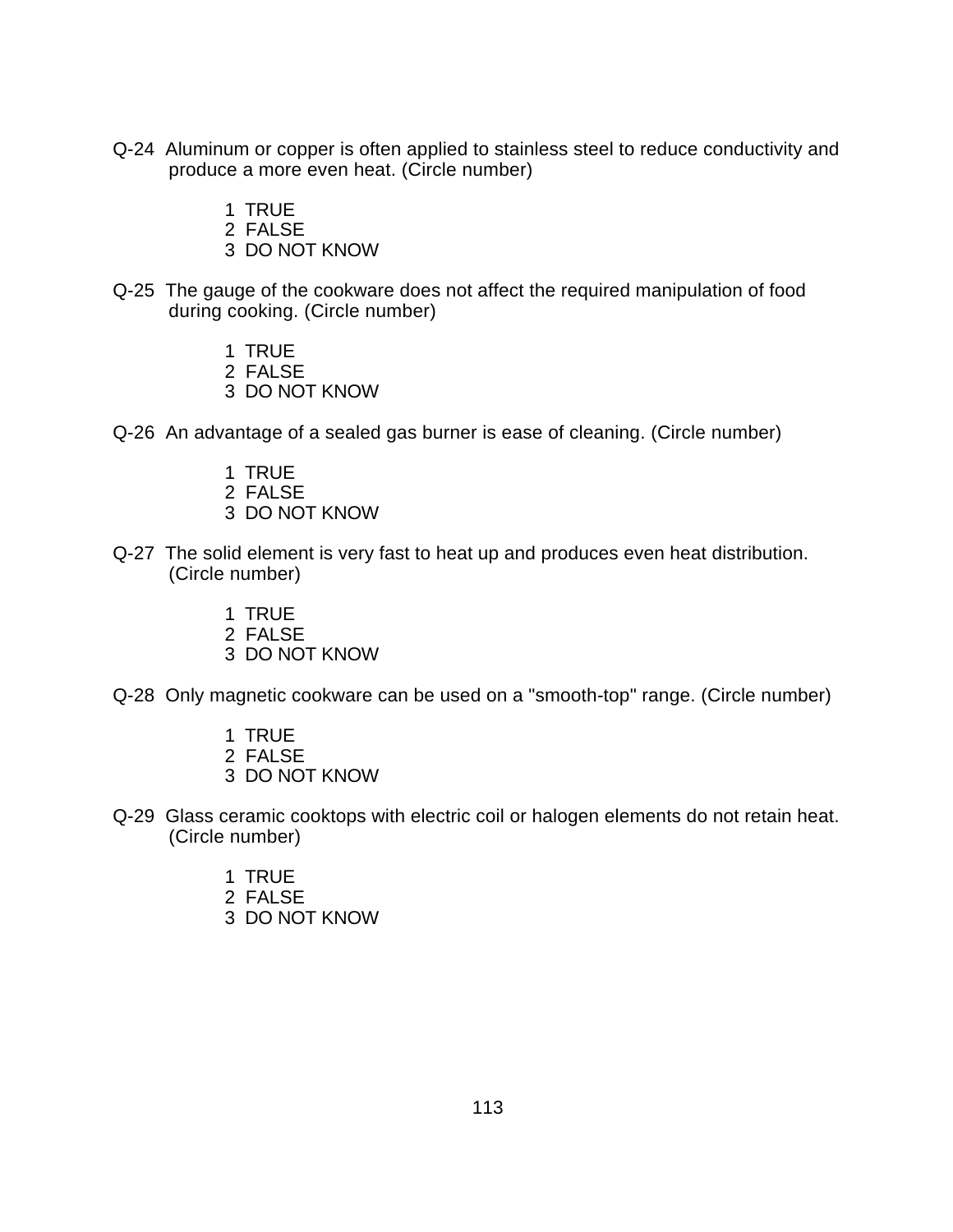## APPENDIX D

Specific Procedures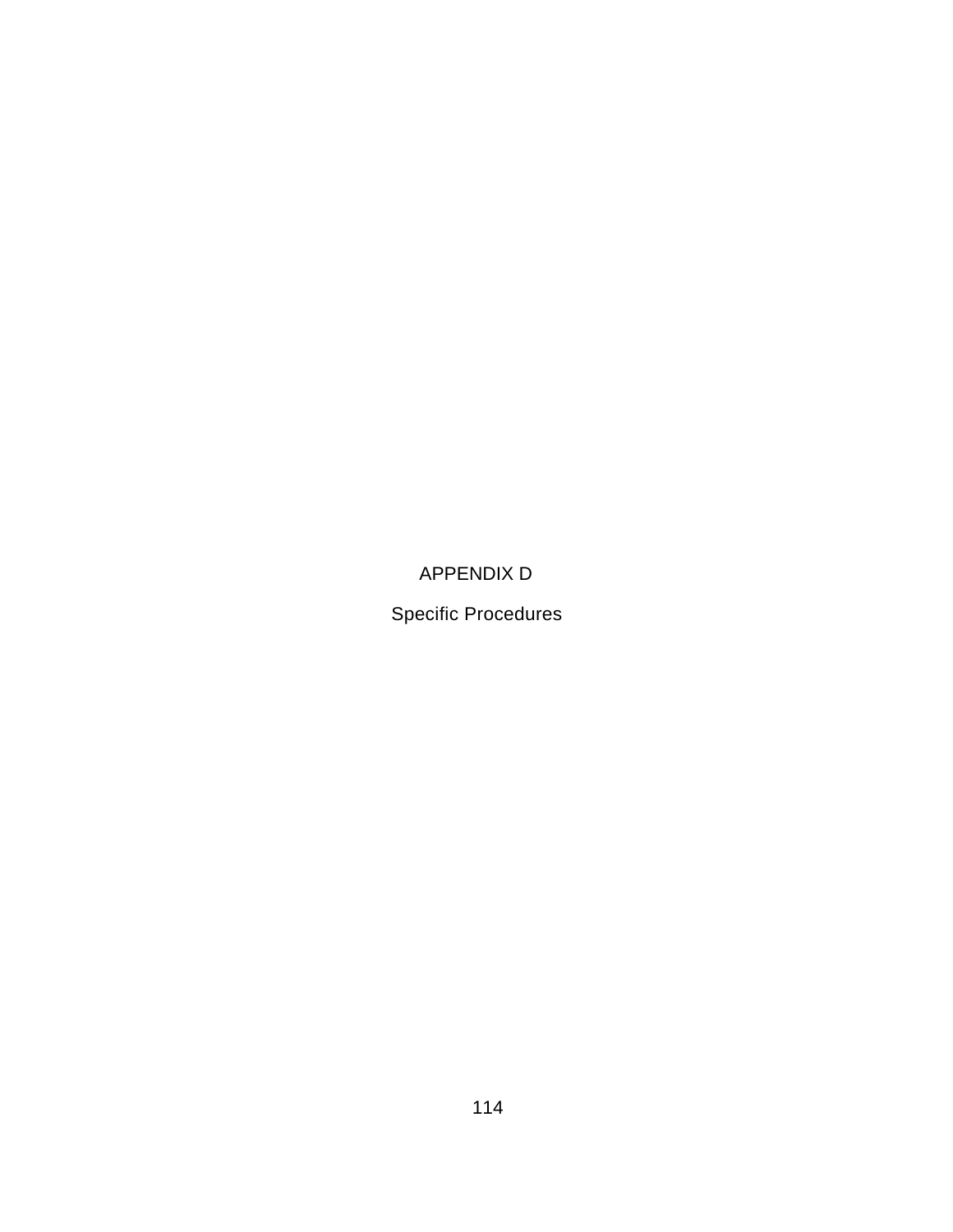## **Specific Procedures**

for Consumers' Knowledge, Practices, and Satisfaction

#### Day 1

On the first trip to the Residential Appliance Laboratory each consumer will:

- 1) Be given a tour of the laboratory and an explanation about the roles of the laboratory.
- 2) Be given an overview of the project.
- 3) Complete part 1 of the questionnaire.
- 4) Complete a consent form.
- 5) Set up a schedule of the times to participate in the investigation.

#### Day 2

The following procedures will be performed prior to the consumer entering the Residential Appliance Laboratory at Virginia Polytechnic Institute and State University.

## **Step 1**

#### Crepe

- 1) In a blender combine the following ingredients:
	- 1 C All-Purpose Flour
	- 1 1/2 C Milk
	- 2 Eggs
	- 2 T Sugar
	- 1 T Vegetable Oil
	- 1/8 t Salt
- 2) Blend batter for one minute in an electric blender.
- 3. Place batter in the refrigerator.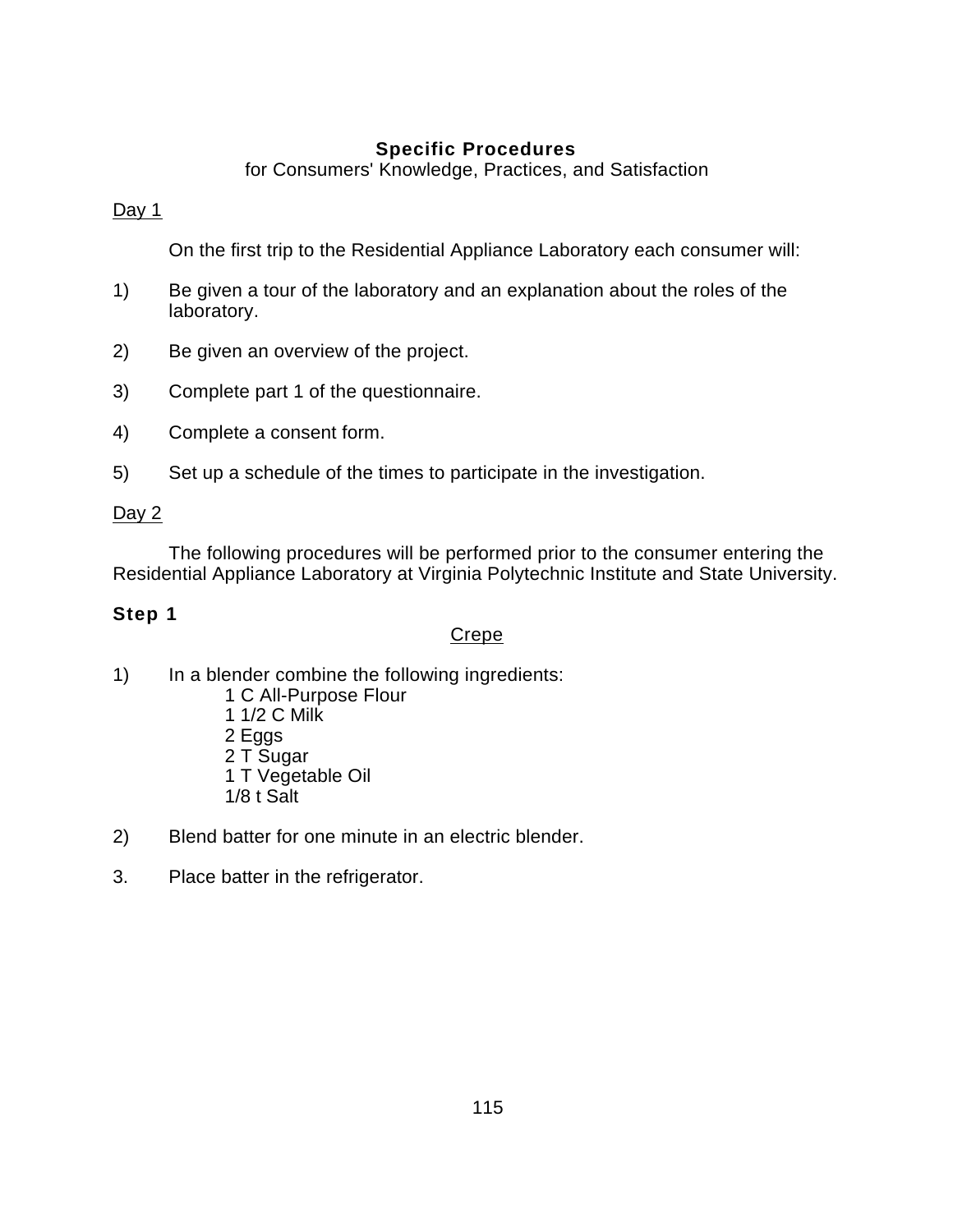### Carrots

- 1) Peel and wash carrots.
- 2) Slice carrots in half inch slices.
- 3) Weigh and package 0.75 lb. of carrots.
- 4) Place carrots in the refrigerator.
- 5) Measure 2 cups of water. Do not place in the refrigerator.

#### Broccoli

- 1) Weigh and repackage 0.60 Ib.. of frozen broccoli cuts.
- 2) Place broccoli in the freezer.

#### White Sauce

- 1) Measure and package 3 tablespoons of margarine.
- 2) Measure and package the following ingredients: 3 T Flour 1/4 t Salt 1/8 t Pepper
- 3) Measure and package 1 cup of milk in a liquid measuring cup covered with plastic wrap.
- 4) Open one 5 oz. can of chunk chicken.
- 5) Drain liquid from the can of chicken.

## **Step 2**

- 1) The following ingredients are to be collected and placed on a tray:
	- Crepe batter Non-stick cooking spray **Carrots Water** Frozen broccoli Margarine Flour Mixture Milk Canned Chicken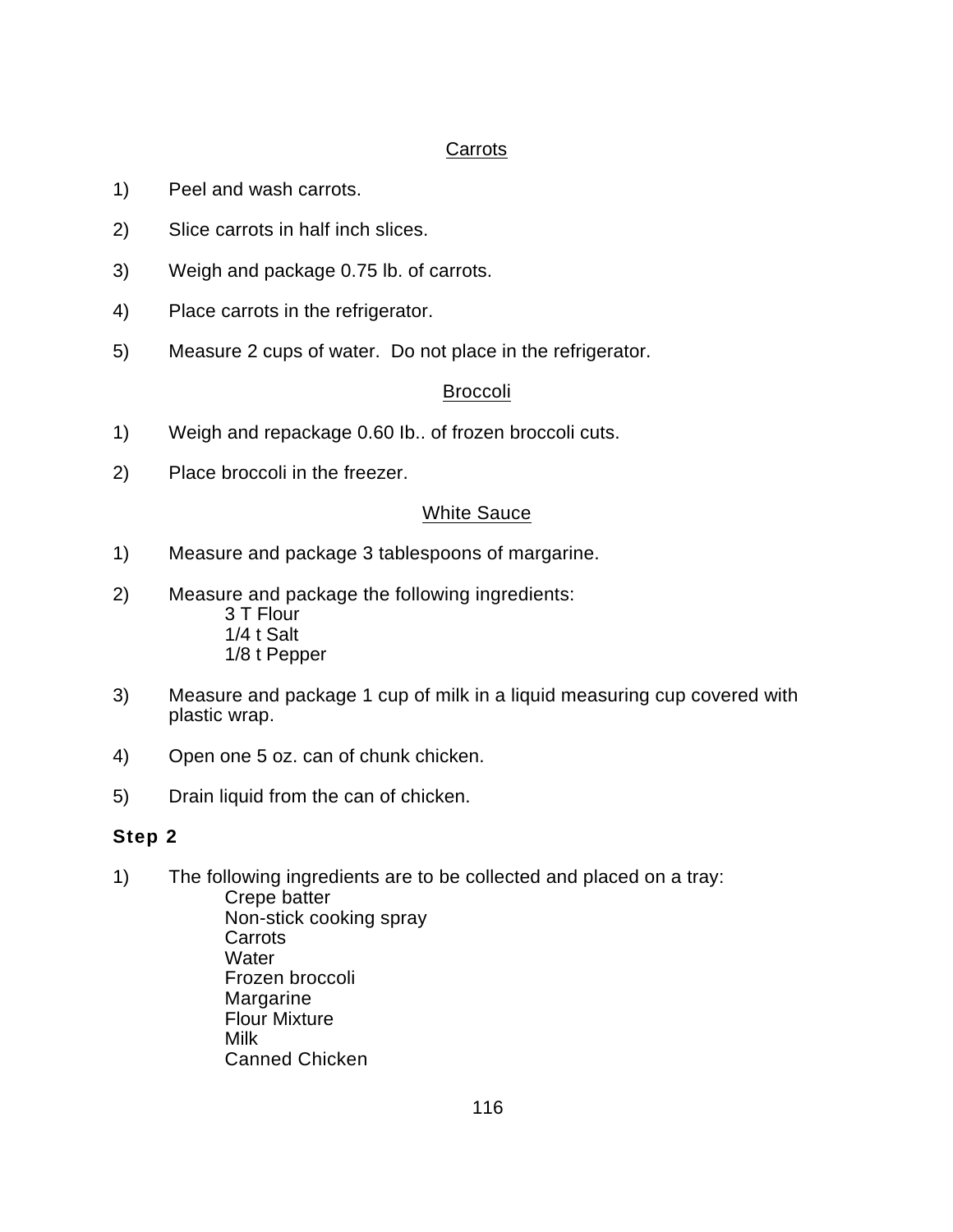- 2) The following equipment is to be collected and placed on a tray: Cooktop and Cookware Manuals Rubber Scraper 1/3 C Dry Measuring Cup 2 Spatulas Damp Dish Cloth 3 Wooden Spoons Dinner Plate Pot Holders Kitchen Timers
- 3) Place one set of cookware on the cooktop to be investigated.

One set of cookware includes: One brand/ type of cookware 3 2 qt. Saucepans 1 10 in. Skillet

- 4) Arrange cabinets in Residential Appliance Laboratory to allow landing space on each side of the cooktop to be investigated.
- 5) Arrange trays with ingredients and equipment on a cabinet near the cooktop under investigation.
- 6) Set up video camera.
- 7) Complete data sheet.
- 8) Place the following items near the sink for consumers to wash the cooktop and cookware:

Dishwashing detergent Dish towel Dish cloth Steel wool scrub pad -- when cookware without a non-stick finish was investigated. Plastic scrub pad -- when cookware with a non-stick finish is investigated.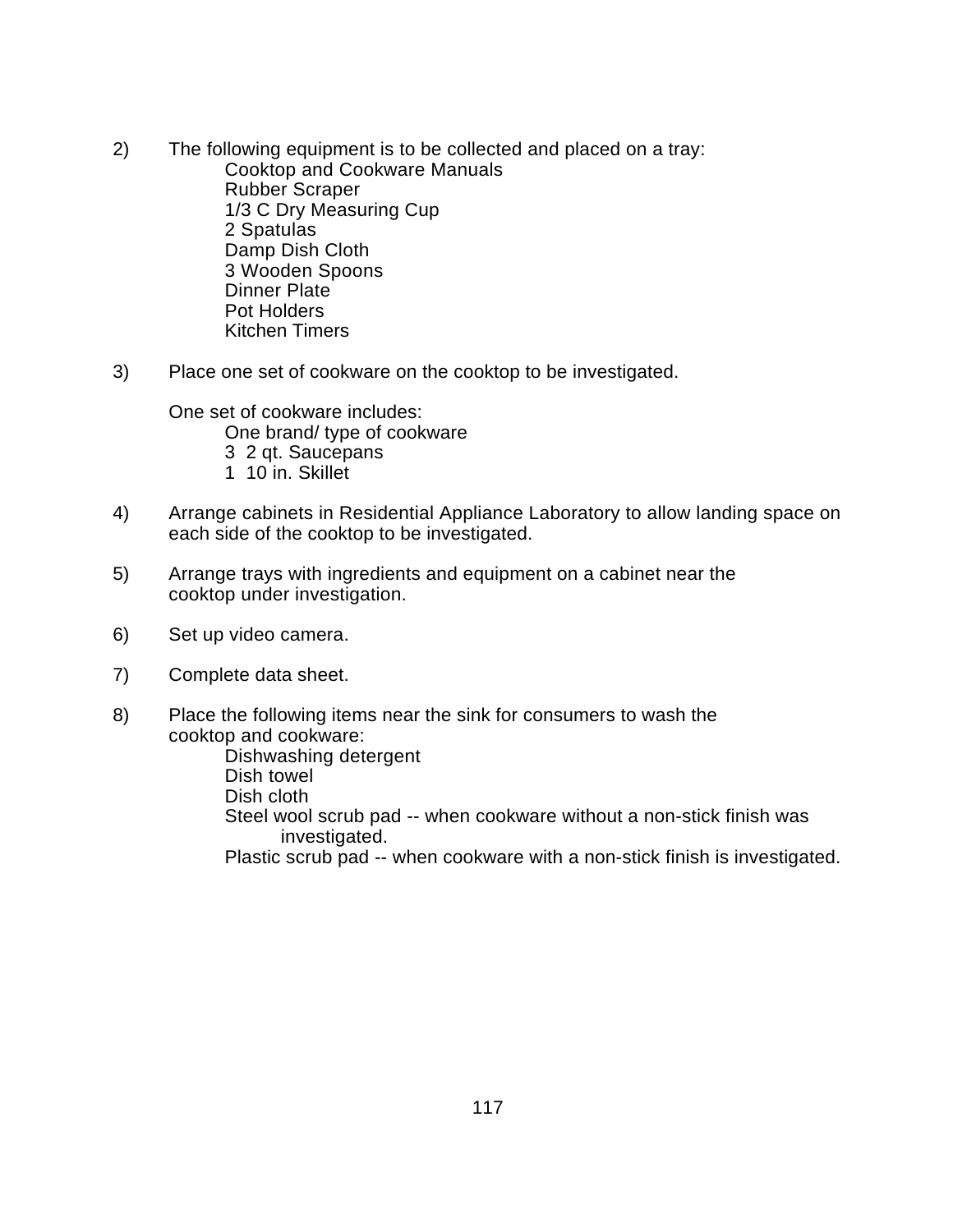#### Day 2 -- Consumer

#### **Step 1**

The following procedures are to used when preparing the menu, to evaluate the performance of each cooktop/ cookware combination:

#### **Research Menu**

Crepes with Chicken in a White Sauce Broccoli **Carrots** 

## **Step 2**

After cooking the menu, consumers are to clean the cooktop and cookware used in the investigation, following manufacturers recommended instructions.

#### **Step 3**

The consumers are to complete the questionnaire.

#### **Step 4**

Repeat steps 1 - 3 until each consumer has investigated all 30 cooking systems.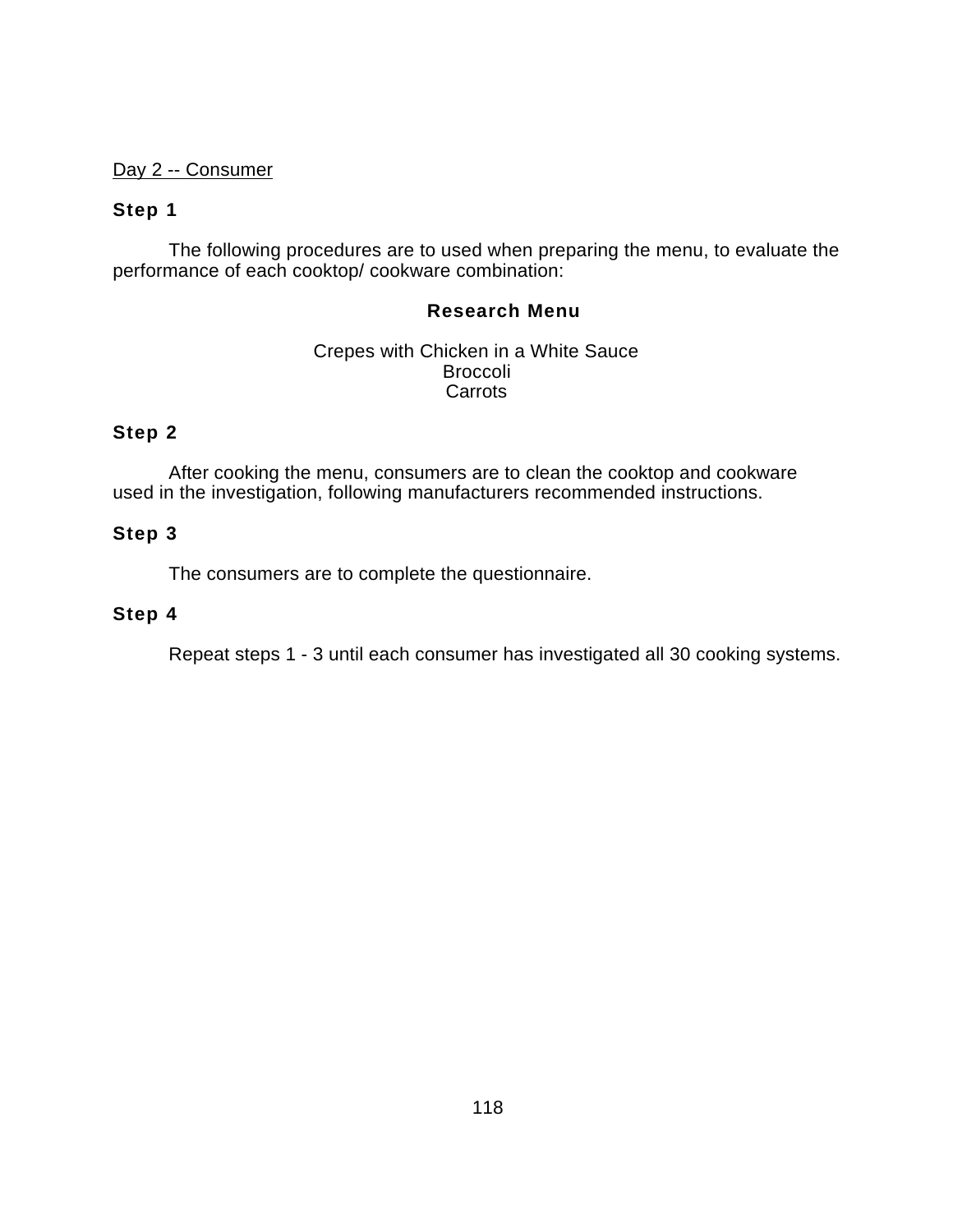## **Crepes**

- 1) The following ingredients have been mixed in a blender:
	- 1 C All-Purpose Flour
	- 1 1/2 C Milk
	- 2 Eggs
	- 2 T Sugar
	- 1 T Vegetable Oil
	- 1/8 t salt
- 2) Lightly grease a skillet with cooking spray.
- 3) Heat pan till 2 or 3 drops of water on surface sizzles.
- 4) Pour 1/3 C batter into the skillet.
- 5. Lift and tilt skillet to spread out the batter.
- 6) Return to heat source.
- 7) Cook 2 minutes or until top is set.
- 8) With spatula, lift edge of crepe all around edges.
- 9) Invert crepe; cook other side 30 seconds.
- 10) Stack crepes one on top of another.
- 11) Repeat (steps 2-10) with remaining batter, grease as necessary.

## **White Sauce**

- 1) In a saucepan melt margarine over low heat.
- 2) Blend in flour mixture over medium heat.
- 3) Stir until bubbly.
- 4) Add 1 C Milk.
- 5) Cook quickly, stirring constantly until mixture thickens and bubbles.
- 6) Remove from heat; turn range unit off.
- 7) Pour one can of chicken into white sauce.
- 8) Place the pan on the range unit.
- 9) Cook the chicken and white sauce until warm, stirring as necessary.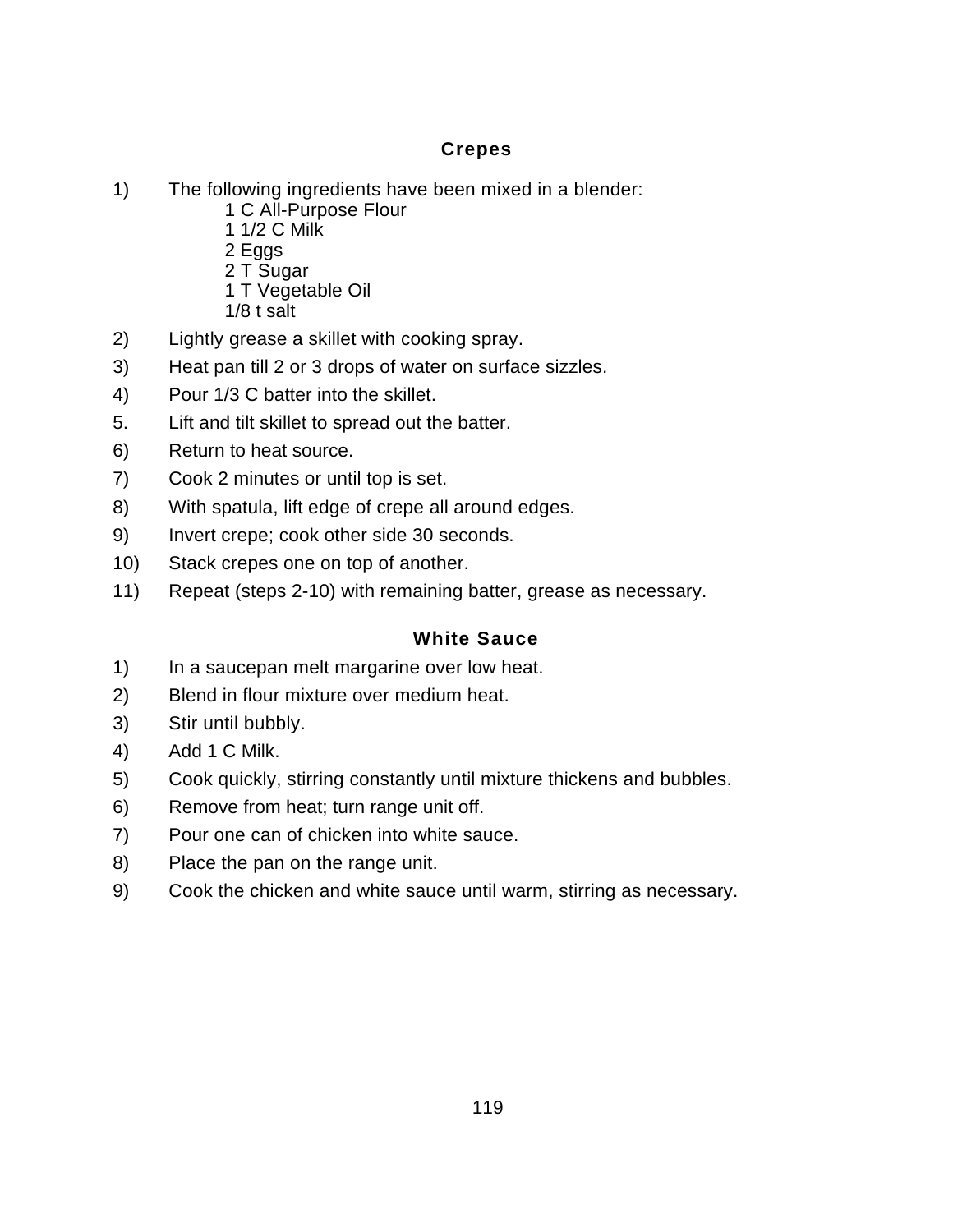## **Carrots**

- 1) Place carrots in a saucepan.
- 2) Cover carrots with water (2 C Water).
- 3) Place cover on the saucepan.
- 4) Place the pan on the range.
- 5) Turn on the cooktop unit needed.
- 6) Adjust the cooktop controls as needed.
- 7) Cooking time may range from 5 to 25 minutes depending upon maturity and size pieces.
- 8) Cook carrots until tender.
- 9) Drain the remaining water.

#### **Broccoli**

- 1) Place frozen broccoli in a saucepan.
- 2) Make sure the pan is more than 1/2 full of broccoli.
- 3) Do not add any liquid.
- 4) Place the cover on the saucepan.
- 5) Place the pan on a range unit.
- 6) Set the heat on the medium setting.
- 7) When the cover of the pan is hot to the touch turn the heat to the lowest setting.
- 8) Cook the broccoli until tender.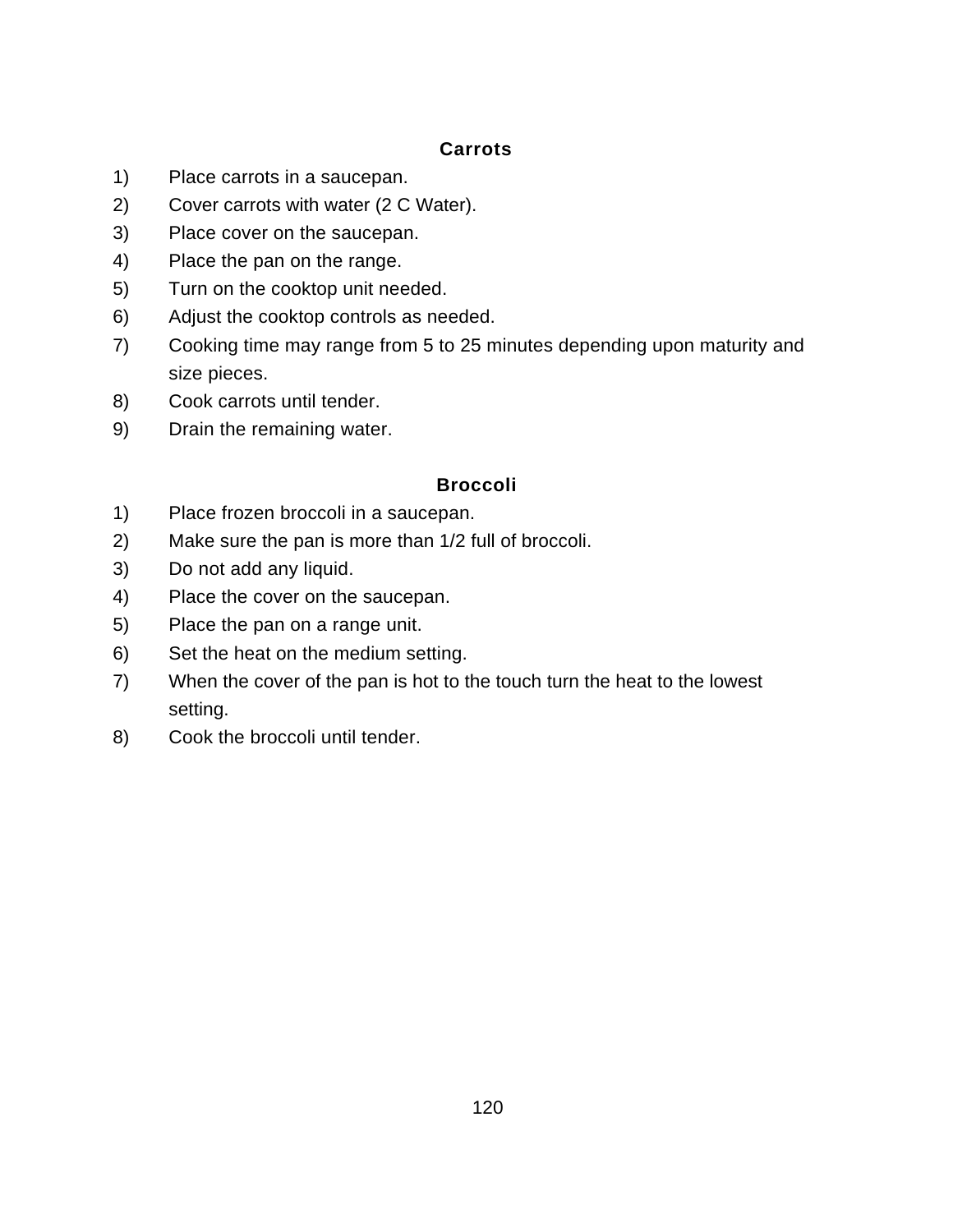| Cooktop ____________________________                                                                                              |                                                  |
|-----------------------------------------------------------------------------------------------------------------------------------|--------------------------------------------------|
|                                                                                                                                   |                                                  |
| <b>Ambient Conditions:</b>                                                                                                        |                                                  |
| Room Temperature                                                                                                                  | Energy Consumption:                              |
| Wet Bulb ___________________                                                                                                      | WH After _____________________                   |
|                                                                                                                                   | WH Before <u>________________</u>                |
| Relative Humidity (Percent) __________                                                                                            | Cooking Time Required <b>Cooking</b>             |
| Barometric Pressure ________________                                                                                              | User Interaction Scale:                          |
| <b>Required Manipulation:</b>                                                                                                     | $1 = \text{None}$                                |
|                                                                                                                                   | 2 = Slight -- Stir/ Turning                      |
| White Sauce w/ Chicken ______                                                                                                     | 3 = Moderate -- Stir/ Turning                    |
| Broccoli ____________________                                                                                                     | 4 = Frequent -- Adjust Controls                  |
| Crepes _____________________                                                                                                      | $5 =$ Continual                                  |
| Required User Interaction - - Clean-up:                                                                                           | User Interaction Scale: Clean-up                 |
| Cooktop-                                                                                                                          | $1 =$ Wiped out/ off                             |
| Surface ______________                                                                                                            | $2 =$ Wiped out/ off with increased<br>pressure  |
| Cookware-<br>White Sauce _________                                                                                                | 3 = Wiped out/ off and additional<br>tools       |
| Broccoli                                                                                                                          | $4$ = Additional tools and increased<br>pressure |
|                                                                                                                                   | $5$ = Extended time, tools, and pressure         |
| $C$ repes $\_\_$                                                                                                                  |                                                  |
| Comments:<br><u> Alexandria de la contrada de la contrada de la contrada de la contrada de la contrada de la contrada de la c</u> |                                                  |
|                                                                                                                                   |                                                  |
|                                                                                                                                   |                                                  |

for Consumers' Knowledge, Practices, and Satisfaction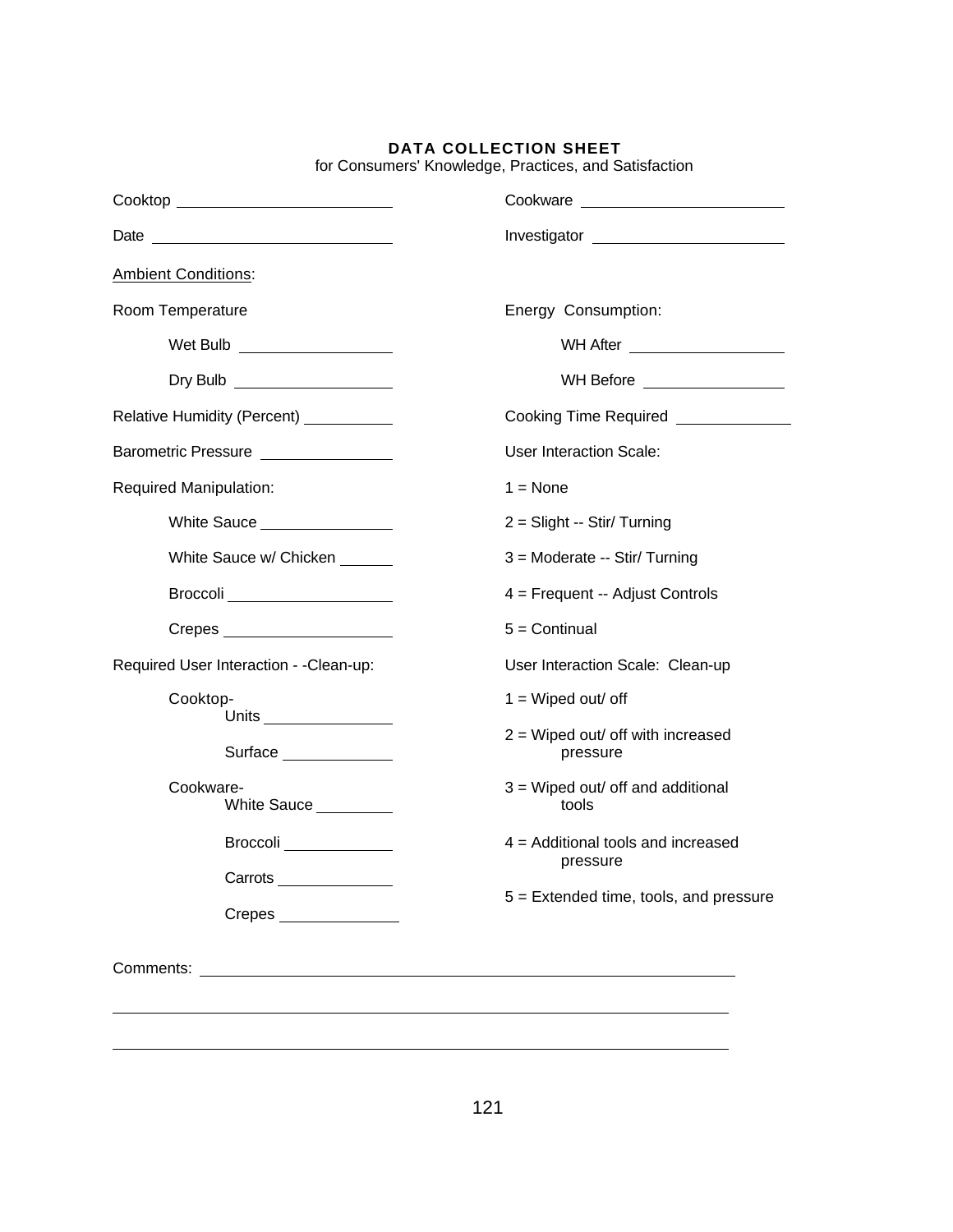APPENDIX E

Equipment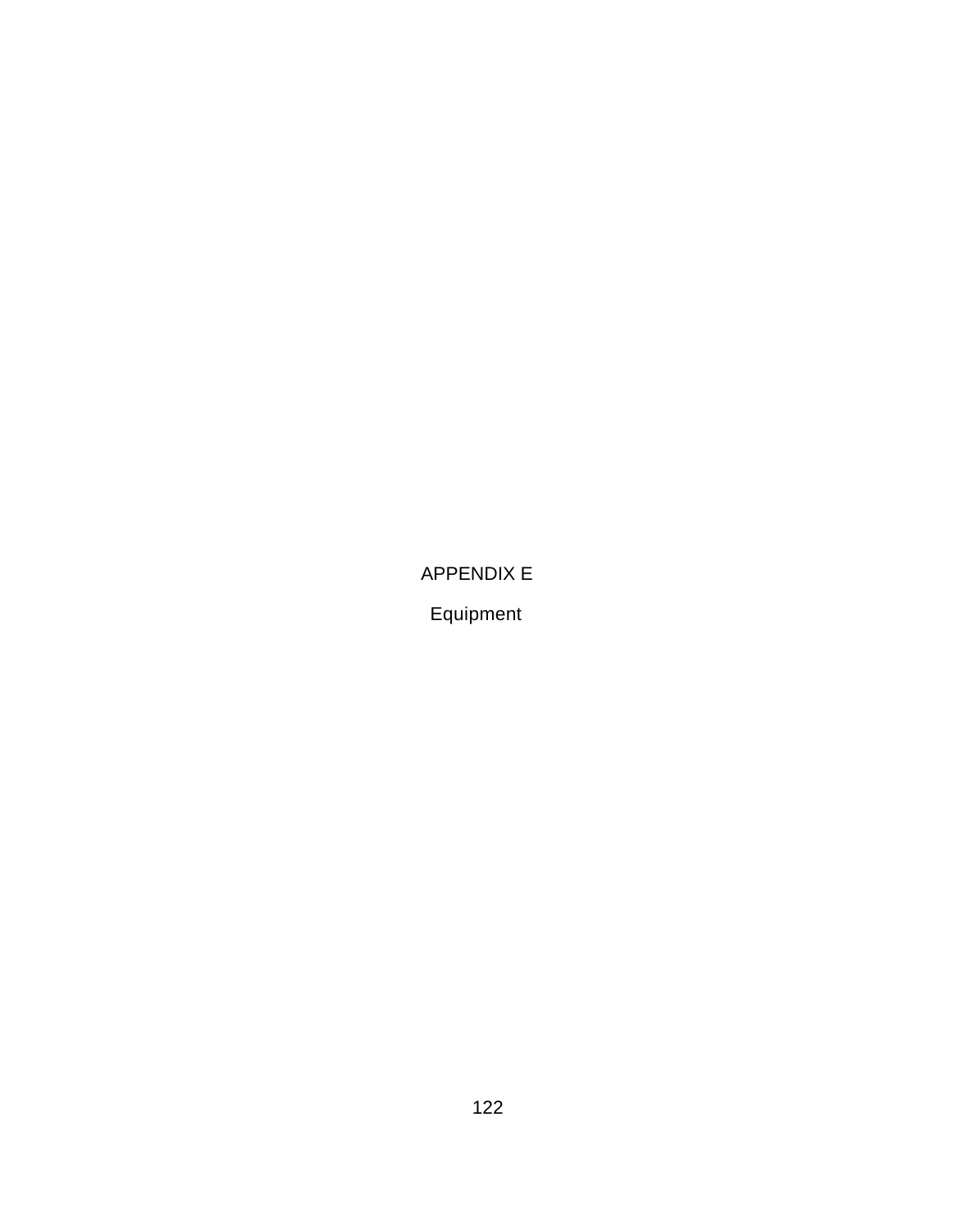# **Cooktop**

| <b>Conventional Electric Coil</b>                 | <b>Brand Maytag</b><br>Model CRE355<br>6 inch, 1500 Watts<br>8 inch, 2600 Watts                                                                                                                                                                                                         |
|---------------------------------------------------|-----------------------------------------------------------------------------------------------------------------------------------------------------------------------------------------------------------------------------------------------------------------------------------------|
| <b>Solid Element</b>                              | <b>Brand Thermador</b><br>Model E36<br>6 inch, Thermal Limiter, 1500 Watts<br>6 inch, Thermal Sensor, 1500 Watts<br>8 inch, Thermal Sensor, 2000 Watts<br>9 inch, Thermal Limiter, 2600 Watts                                                                                           |
| <b>Radiant Coil under</b><br><b>Glass Ceramic</b> | <b>Brand Maytag</b><br>Model BCRE955<br>6 inch, 1200 Watts<br>8 inch, 2100 Watts<br><b>Black Glass Panel</b>                                                                                                                                                                            |
| Halogen under Glass Ceramic                       | <b>Brand Amana</b><br>Model AK2H30HR<br>1. a. 9 inch, Radiant Coil, 2400 Watts<br>b. 6 inch, Radiant Coil, 1400 Watts<br>6 inch, Radiant Coil, 1400 Watts<br>2.<br>3.<br>7 inch, Halogen Tube, 1800 Watts<br>6 inch, Halogen Tube, 1200 Watts<br>4.<br><b>White Glass Ceramic Panel</b> |

Figure 7.1. Cooktops used in the investigation.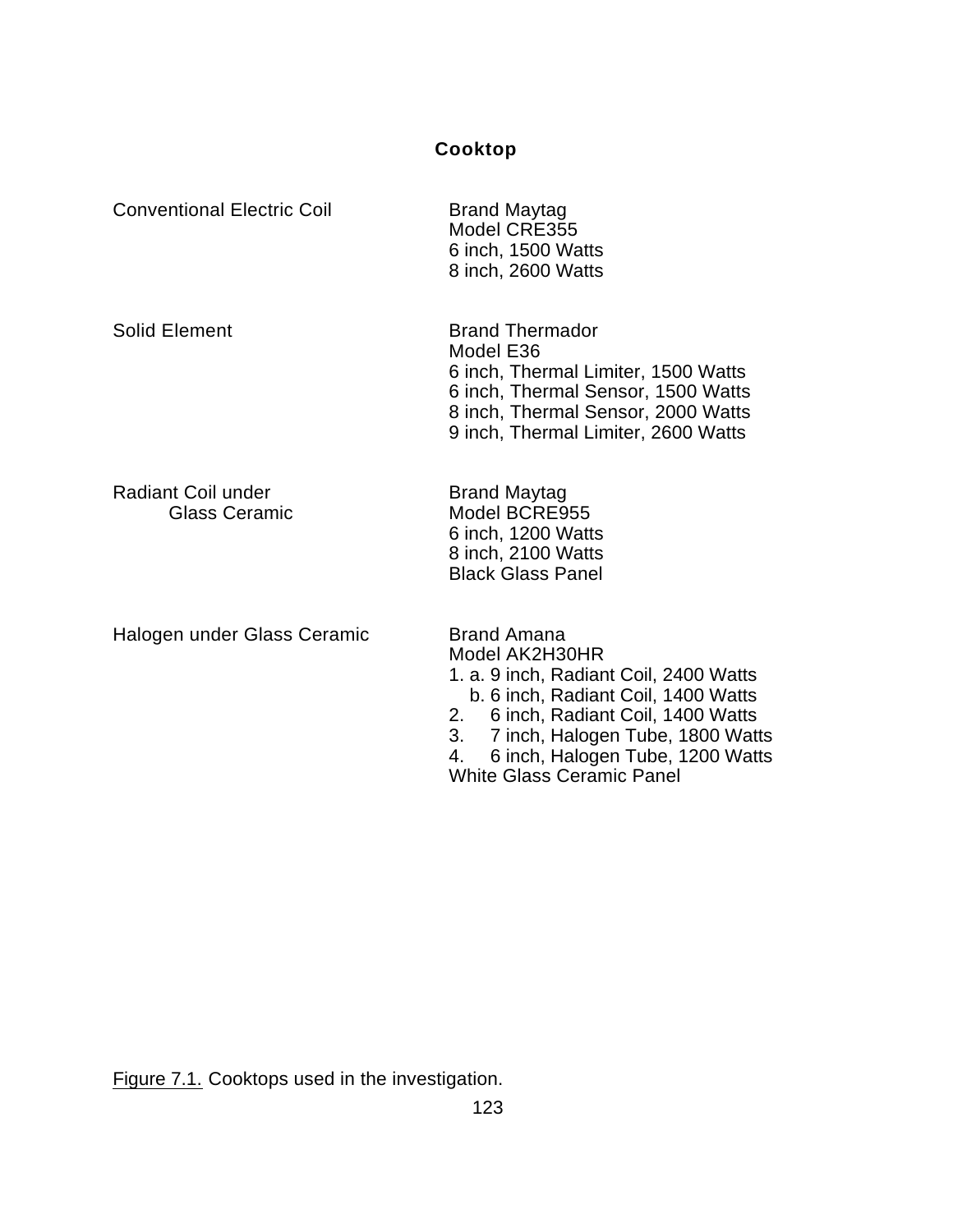# **Saucepans**

| Thin Aluminum                                            | <b>Brand Mirro/ Foley</b><br>Model C6372<br>Cauge .03<br>Size 2 qt.<br>Top Diameter 6 inches<br>Contact Area 5.125 inches                   |
|----------------------------------------------------------|---------------------------------------------------------------------------------------------------------------------------------------------|
| Heavy Aluminum                                           | <b>Brand Magnalite</b><br>Model Classic 4862<br><b>Gauge .125</b><br>Size 2 qt.<br>Top Diameter 6.563 inches<br>Contact Area 5.625 inches   |
| <b>Heavy Aluminum Non-stick</b>                          | <b>Brand Circulon</b><br><b>Model 88220</b><br><b>Gauge .125</b><br>Size 2 qt.<br>Top Diameter 6.938 inches<br>Contact Area 5.625 inches    |
| <b>Stainless Steel with</b><br><b>Aluminum Heat Core</b> | <b>Brand RevereWare</b><br>Model 3520020<br>Sauge .25<br>Size 2 qt.<br>Top Diameter 7.0 inches<br>Contact Area 5.438 inches                 |
| Thin Porc-on-Aluminum Non-stick                          | <b>Brand T-Fal Ultrabase</b><br>Model Versailles - 62023<br>25. Gauge<br>Size 2 qt.<br>Top Diameter 7.0 inches<br>Contact Area 5.188 inches |
| <b>Glass Ceramic</b>                                     | <b>Brand Visions</b><br>Model V-20-N 6001889<br><b>Gauge .125</b><br>Size 2 qt.<br>Top Diameter 6.813 inches<br>Contact Area 4.875 inches   |

Figure 7.2. Saucepans used in the investigation.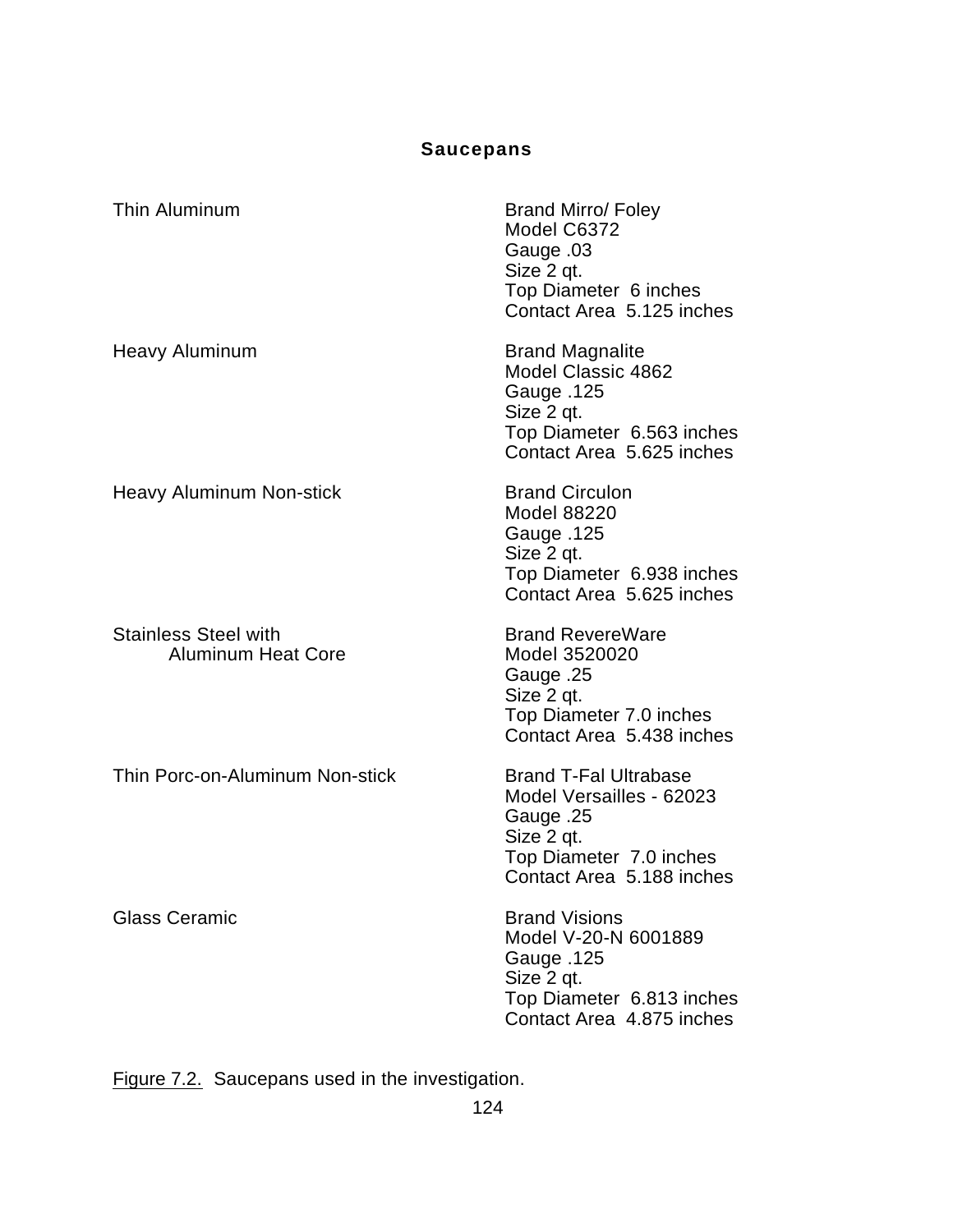## **Skillet**

| Thin Aluminum                                            | <b>Brand Mirro Company</b><br>Model Classic - 5000001<br>Gauge .0625<br>Top Diameter 9.5 inches<br>Contact Area 8.375 inches<br>Non-stick Finish |
|----------------------------------------------------------|--------------------------------------------------------------------------------------------------------------------------------------------------|
| <b>Heavy Aluminum</b>                                    | <b>Brand Magnalite</b><br>Model Classic - 4508-B<br><b>Gauge .125</b><br>Top Diameter 9.75 inches<br>Contact Area 8.875 inches                   |
| <b>Heavy Aluminum Non-stick</b>                          | <b>Brand Circulon</b><br><b>Model 88220</b><br><b>Gauge .125</b><br>Top Diameter 9.875 inches<br>Contact Area 6.0 inches                         |
| <b>Stainless Steel with</b><br><b>Aluminum Heat Core</b> | <b>Brand RevereWare</b><br>Model 3520020<br>Sauge .25<br>Top Diameter 10.0 inches<br>Contact Area 7.25 inches                                    |
| Thin Porc-on-Aluminum Non-stick                          | <b>Brand T-Fal Ultrabase</b><br>Model Versailles - 982100<br>Sauge .25<br>Top Diameter 10.0 inches<br>Contact Area 7.25 inches                   |
| <b>Glass Ceramic</b>                                     | <b>Brand Visions</b><br>Model 6015076<br>Gauge .375<br>Top Diameter 10.125 inches<br>Contact Area 7.625 inches<br><b>Non-stick Finish</b>        |

Figure 7.3. Skillets used in the investigation.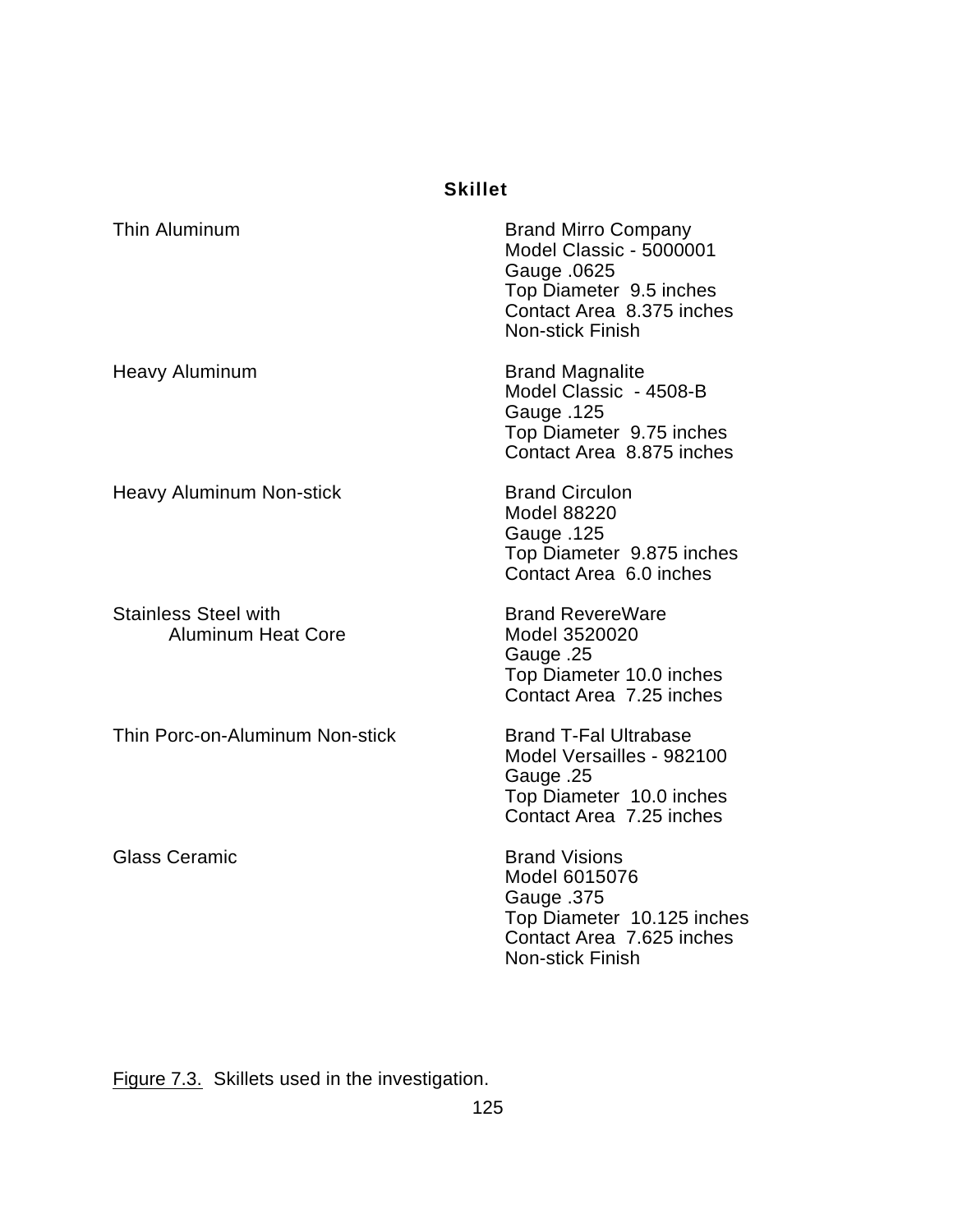**Instruments**

| <b>Watthour Meter</b>   | Brand Duncan Electric Co.<br><b>Single Station Watthour Meter</b><br>2-3 Wire<br>CL100 MQ-A<br>Form 20A |
|-------------------------|---------------------------------------------------------------------------------------------------------|
| <b>VCR</b>              | Kenmore<br><b>LXI Series</b><br>Model 934.55134490                                                      |
| Light Reflectance Meter | <b>Photovolt Reflection Meter</b><br>Model 577<br><b>Green Filter</b>                                   |

Figure 7.4. Instruments used in cooking system research.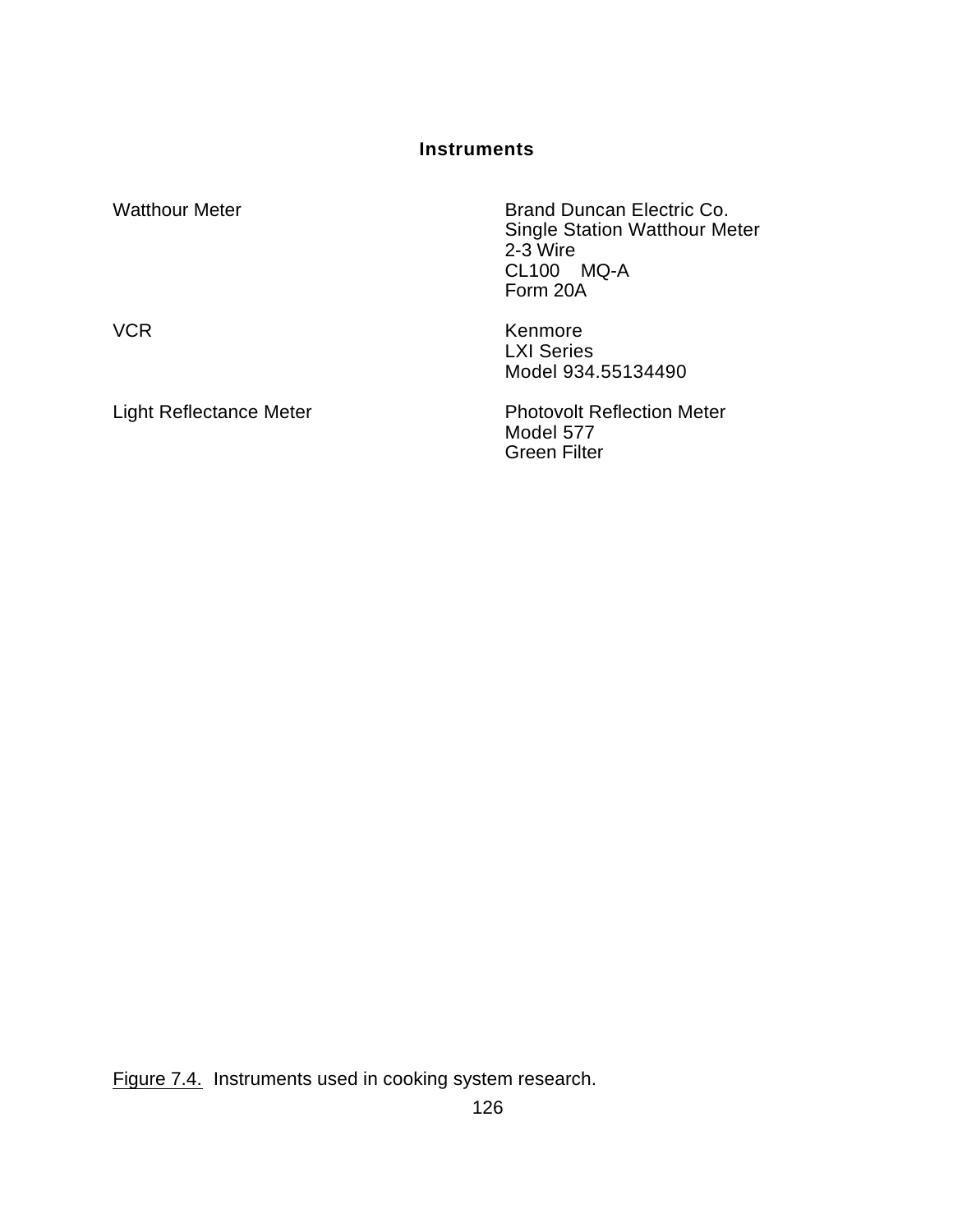APPENDIX F

Code Book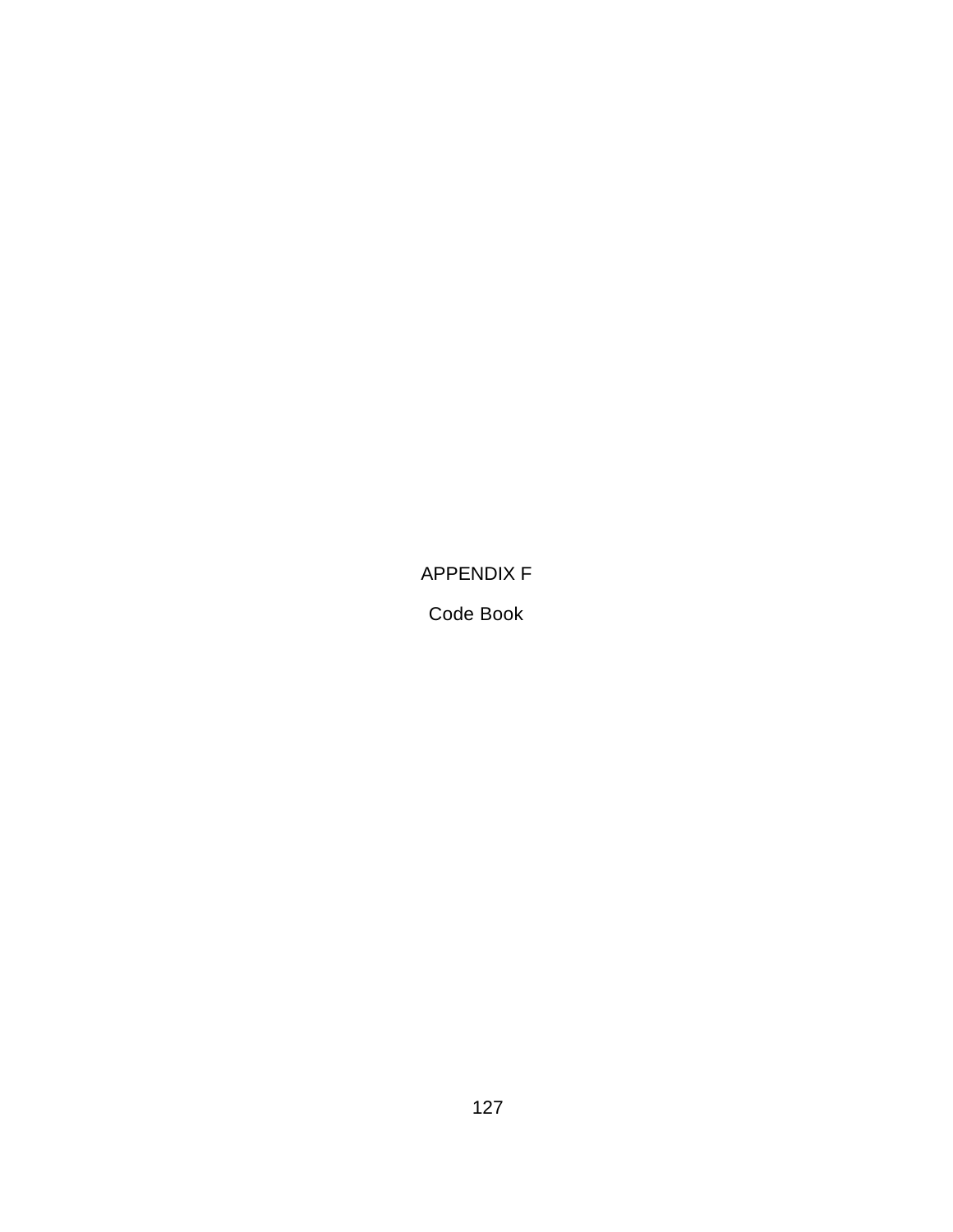|                | <b>Number Variable</b>        | Location         | <b>Description</b>                                                                                                                                                                    |
|----------------|-------------------------------|------------------|---------------------------------------------------------------------------------------------------------------------------------------------------------------------------------------|
| 1              | Energy                        | <b>Datasheet</b> | Energy consumption<br><b>Watthours</b>                                                                                                                                                |
| $\overline{2}$ | Consumer                      | Datasheet        | Consumer identification number                                                                                                                                                        |
| 3              | Energy<br><b>Sources</b>      | <b>Datasheet</b> | Cooktop<br>1 = Conventional electric coil<br>$2 =$ Solid element<br>$3$ = Electric resistance coil under glass<br>ceramic<br>4 = Halogen under glass ceramic                          |
| 4              | Container<br><b>Materials</b> | <b>Datasheet</b> | Cookware<br>$1 = Thin$ aluminum<br>$2 =$ Heavy aluminum<br>$3$ = Heavy aluminum non-stick<br>$4 =$ Stainless steel with alum. HC<br>$5 =$ Thin porc-on-alum NS<br>$6 =$ Glass ceramic |
| 5              | Knowledge                     | Survey           | <b>Pretest Knowledge</b><br>Percent correct                                                                                                                                           |
| 6              | Experience                    | Survey           | Have you ever purchased a cooktop?<br>$1 = No = 0$<br>$2 = Yes = 1$                                                                                                                   |
| 7              | Experience                    | Survey           | Have you ever purchased cookware?<br>$1 = No = 0$<br>$2 = Yes = 1$                                                                                                                    |
| 8              | Experience                    | Survey           | Have you taken a household equipment<br>course?<br>$1 = No = 0$<br>$2 = Yes = 1$                                                                                                      |
| 9              | Experience                    | Survey           | Have you taken a food preparation and<br>selection course?<br>$1 = No = 0$<br>$2 = Yes = 1$                                                                                           |
| 10             | Experience                    | Survey           | Have you taken a course that covered<br>cooktops and/ or cookware?<br>$1 = No = 0$<br>$2 = Yes = 1$                                                                                   |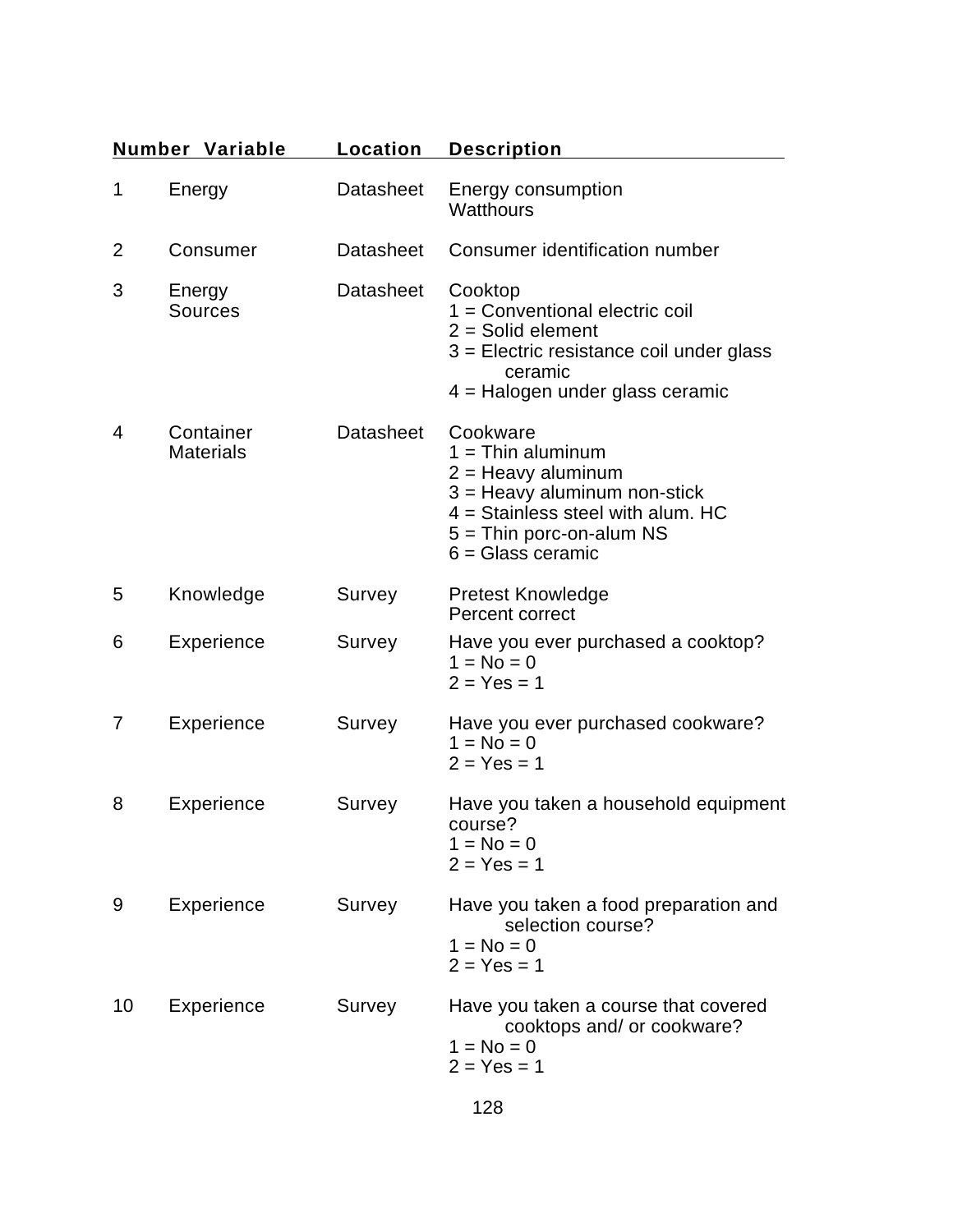| 11 | Experience | Survey | What type of cooking procedure do you  |
|----|------------|--------|----------------------------------------|
|    |            |        | use when cooking broccoli?             |
|    |            |        | $1 =$ Cooktop and cookware - steam     |
|    |            |        | $2 =$ Cooktop and cookware - waterless |
|    |            |        |                                        |

- 3 = Microwave oven
- $4 =$  Rarely

Question: Was the participant familiar with the research procedure used to cook broccoli? (i.e., Did the consumer circle number two?)

$$
No = 0
$$
  
Yes = 1

12 Experience Survey What type of cooking procedure do you use when cooking carrots? 1 = Cooktop and cookware - steam 2 = Cooktop and cookware - waterless 3 = Cooktop and cookware - boil  $4 =$ Microwave oven  $5 =$ Rarely

> Question: Was the participant familiar with the research procedure used to cook carrots? (i.e., Did the consumer circle number three?)

$$
No = 0
$$
  
Yes = 1

13 Experience Survey What type of cooking procedure do you use when cooking a white sauce? 1 = Cooktop and cookware 2 = Microwave oven  $3$  = Rarely

> Question: Was the participant familiar with the research procedure used to cook a white sauce? (i.e., Did the consumer circle number one?)  $N = 0$

$$
NO = 0
$$
  
Yes = 1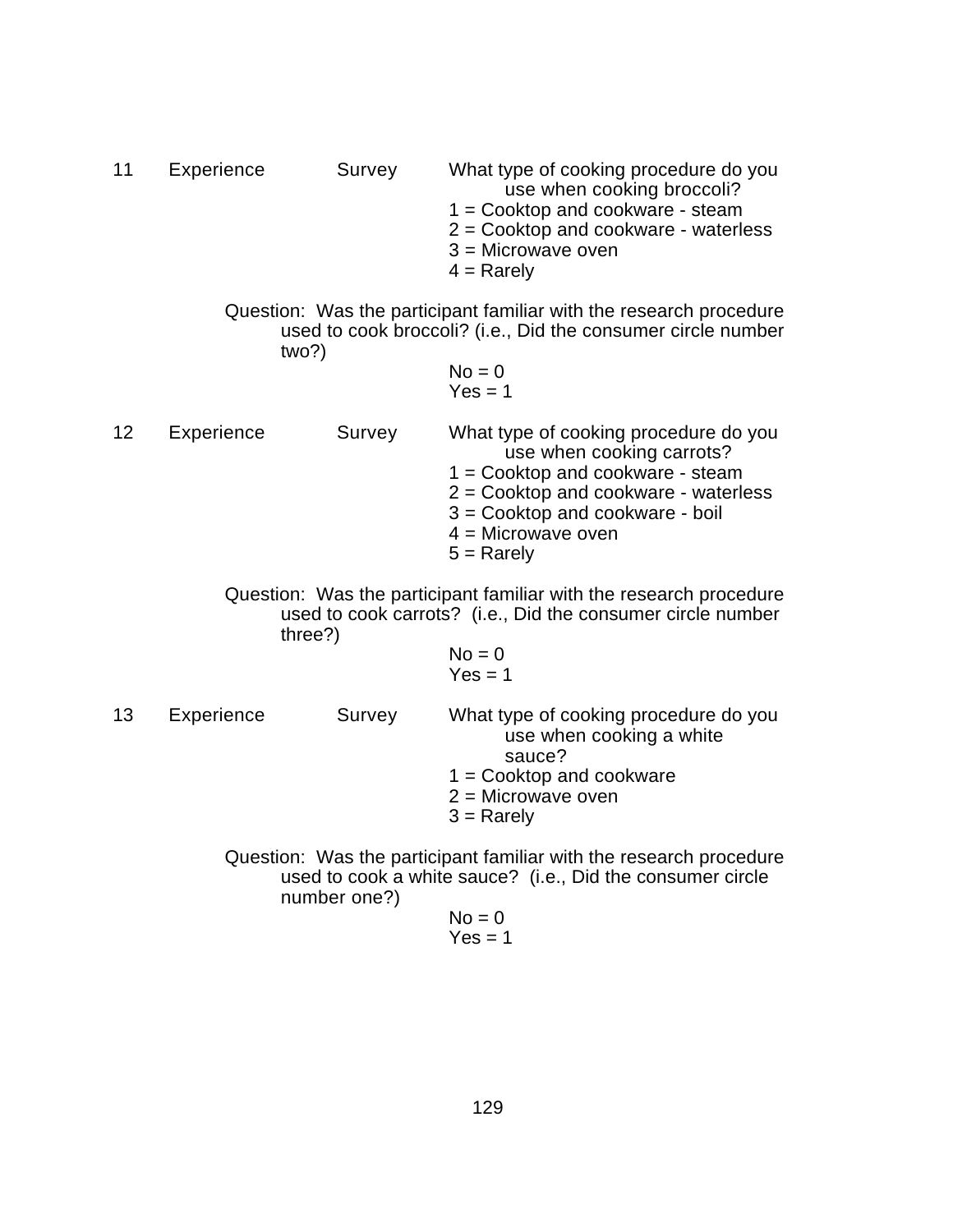| 14 | Experience | Survey | What type of cooking procedure do you<br>use when cooking crepes?<br>$1 = \text{Cooktop}$ and cookware<br>$2$ = Portable crepe baker<br>$3 =$ Rarely                                                                                                                                                                                                          |
|----|------------|--------|---------------------------------------------------------------------------------------------------------------------------------------------------------------------------------------------------------------------------------------------------------------------------------------------------------------------------------------------------------------|
|    |            | one?)  | Question: Was the participant familiar with the research procedure<br>used to cook crepes? (i.e., Did the consumer circle number                                                                                                                                                                                                                              |
|    |            |        | $No = 0$<br>$Yes = 1$                                                                                                                                                                                                                                                                                                                                         |
| 15 | Experience | Survey | What type of cooktop have you used on<br>a regular basis?<br>$1 =$ Conventional electric coil<br>$2 =$ Solid element<br>3 = Electric resistance coil under glass<br>ceramic<br>4 = Halogen under glass ceramic<br>$5 = Gas$ flame<br>$6 =$ Sealed gas                                                                                                         |
|    |            |        | Question: How many electric cooktops had the participant used<br>on a regular bases? (i.e., count the number of electric cooktops the<br>participant circled. The number will range from one to four?)<br>$1 =$ Conventional electric coil<br>$2 =$ Solid element<br>$3$ = Electric resistance coil under glass<br>ceramic<br>4 = Halogen under glass ceramic |
| 16 | Experience | Survey | What type of material is the cookware<br>constructed of that you presently<br>use?<br>$1 = ALUMINUM$<br>$2 = STAINLESS STEEL$<br>$3 = PORCELAIN - ON-STEEL$<br>4. = PORCELAIN-ON-ALUMINUM<br>$5 = GLASS CERAMIC$<br>$6 = \text{COPPER}$<br>$7 = CAST$ IRON<br>$8 = DO NOT$                                                                                    |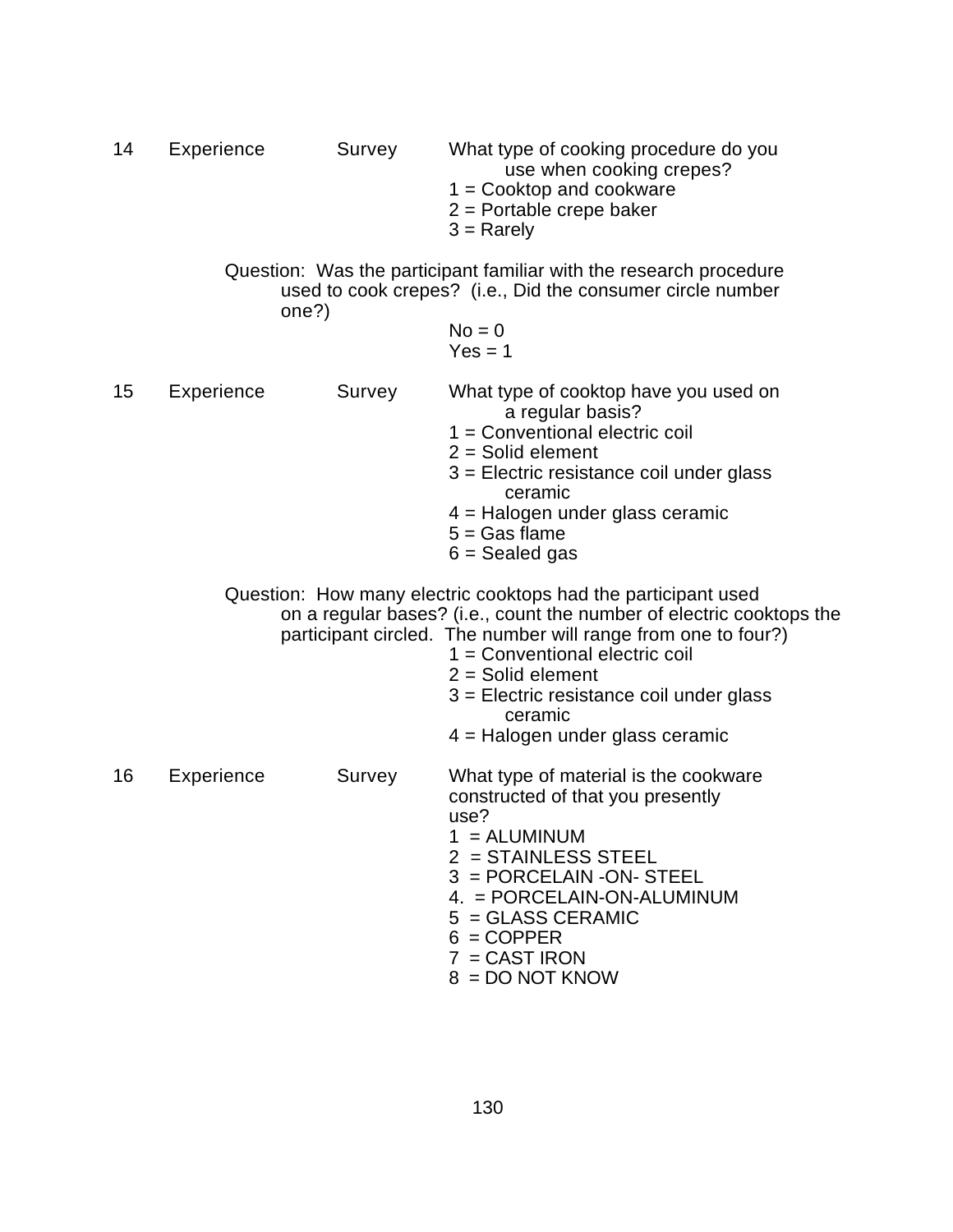|    |                  |           | Question: How many types of cookware had the participant used<br>on a regular bases? (i.e., count the number of cookware types the<br>participant circled. The number will range from zero to seven?) |
|----|------------------|-----------|-------------------------------------------------------------------------------------------------------------------------------------------------------------------------------------------------------|
| 17 | Experience       | Survey    | Do you presently use cookware with a<br>non-stick finish?<br>$1 = No = 0$<br>$2 = Yes = 1$                                                                                                            |
| 18 | <b>Practices</b> | Datasheet | Element crepes were cooked on<br>$1 =$ Front left<br>$2 =$ Back left<br>$3 =$ Front right<br>$4 =$ Back right                                                                                         |
|    |                  |           | Question: Did the participant match the diameter of the cookware<br>with the diameter of the heat source to cook crepes?<br>$No = 0$<br>$Yes = 1$                                                     |
| 19 | <b>Practices</b> |           | Datasheet Element broccoli was cooked on<br>$1 =$ Front left<br>$2 =$ Back left<br>$3 =$ Front right<br>$4 =$ Back right                                                                              |
|    |                  |           | Question: Did the participant match the diameter of the cookware<br>with the diameter of the heat source to cook broccoli?<br>$No = 0$<br>$Yes = 1$                                                   |
| 20 | <b>Practices</b> | Datasheet | Element carrots were cooked on<br>$1 =$ Front left<br>$2 =$ Back left<br>$3 =$ Front right<br>$4 =$ Back right                                                                                        |
|    |                  |           | Question: Did the participant match the diameter of the cookware<br>with the diameter of the heat source to cook carrots?<br>$No = 0$<br>$Yes = 1$                                                    |

$$
Yes = 1
$$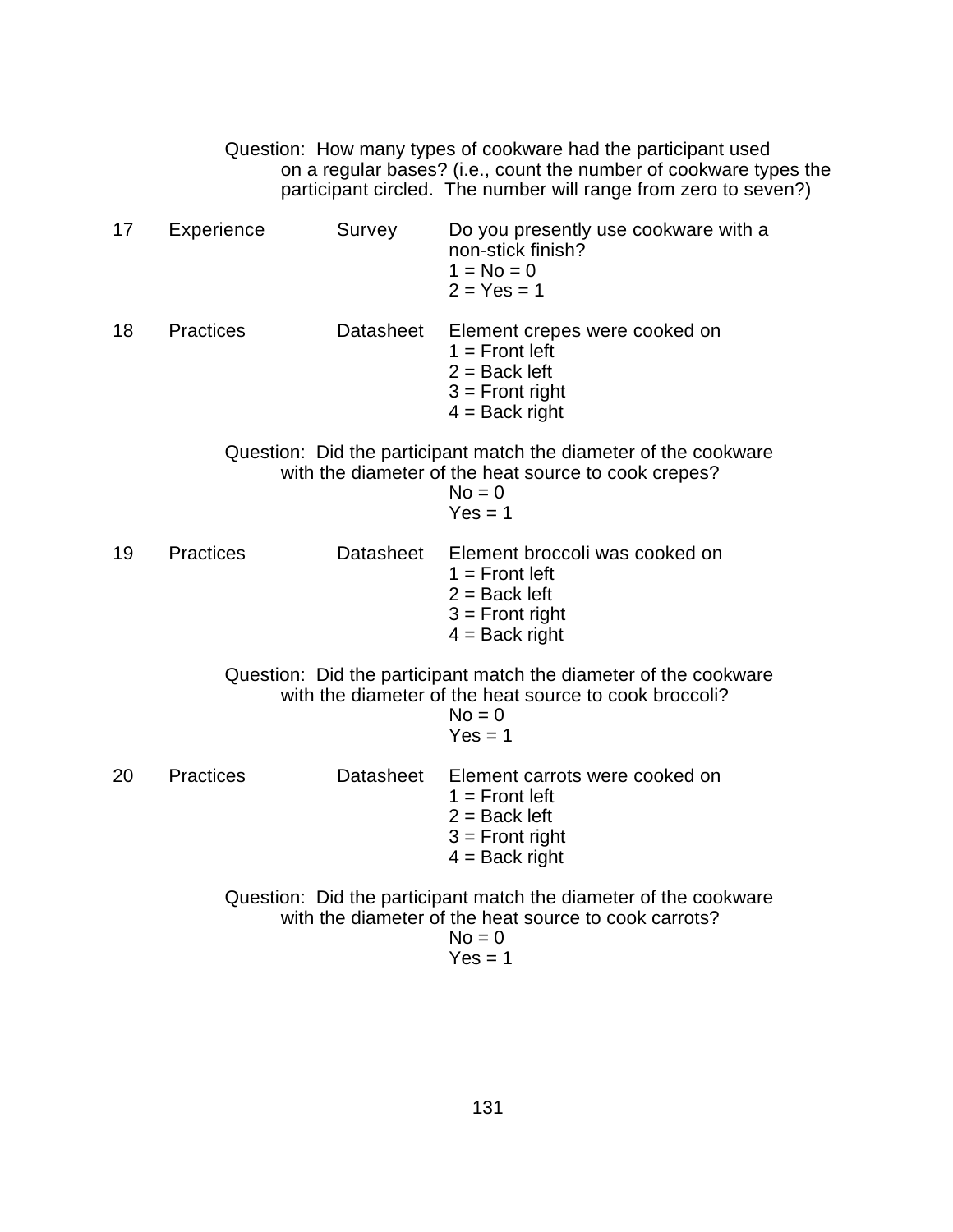| 21 | <b>Practices</b>                   | Datasheet        | Element white sauce was cooked on<br>$1 =$ Front left<br>$2 =$ Back left<br>$3 =$ Front right<br>$4 =$ Back right                                      |
|----|------------------------------------|------------------|--------------------------------------------------------------------------------------------------------------------------------------------------------|
|    |                                    |                  | Question: Did the participant match the diameter of the cookware<br>with the diameter of the heat source to cook white sauce?<br>$No = 0$<br>$Yes = 1$ |
| 22 | Appliance<br><b>Operating Time</b> | Datasheet        | Cooking time - White sauce/ chicken<br><b>Minutes</b>                                                                                                  |
| 23 | Appliance<br><b>Operating Time</b> | <b>Datasheet</b> | Cooking time - Carrots<br><b>Minutes</b>                                                                                                               |
| 24 | Appliance<br><b>Operating Time</b> | <b>Datasheet</b> | Cooking time - Broccoli<br><b>Minutes</b>                                                                                                              |
| 25 | Appliance<br><b>Operating Time</b> | <b>Datasheet</b> | Cooking time - Crepes<br><b>Minutes</b>                                                                                                                |
| 26 | <b>Practices</b>                   | Datasheet        | Use retained heat - Crepes                                                                                                                             |
|    |                                    |                  | Question: Did the participant cook crepes with retained heat?<br>$No = 0$<br>$Yes = 1$                                                                 |
| 27 | <b>Practices</b>                   | Datasheet        | Use retained heat - Carrots                                                                                                                            |
|    |                                    |                  | Question: Did the participant cook carrots with retained heat?<br>$No = 0$<br>$Yes = 1$                                                                |
| 28 | <b>Practices</b>                   | <b>Datasheet</b> | Use retained heat - Broccoli                                                                                                                           |
|    |                                    |                  | Question: Did the participant cook broccoli with retained heat?<br>$No = 0$<br>$Yes = 1$                                                               |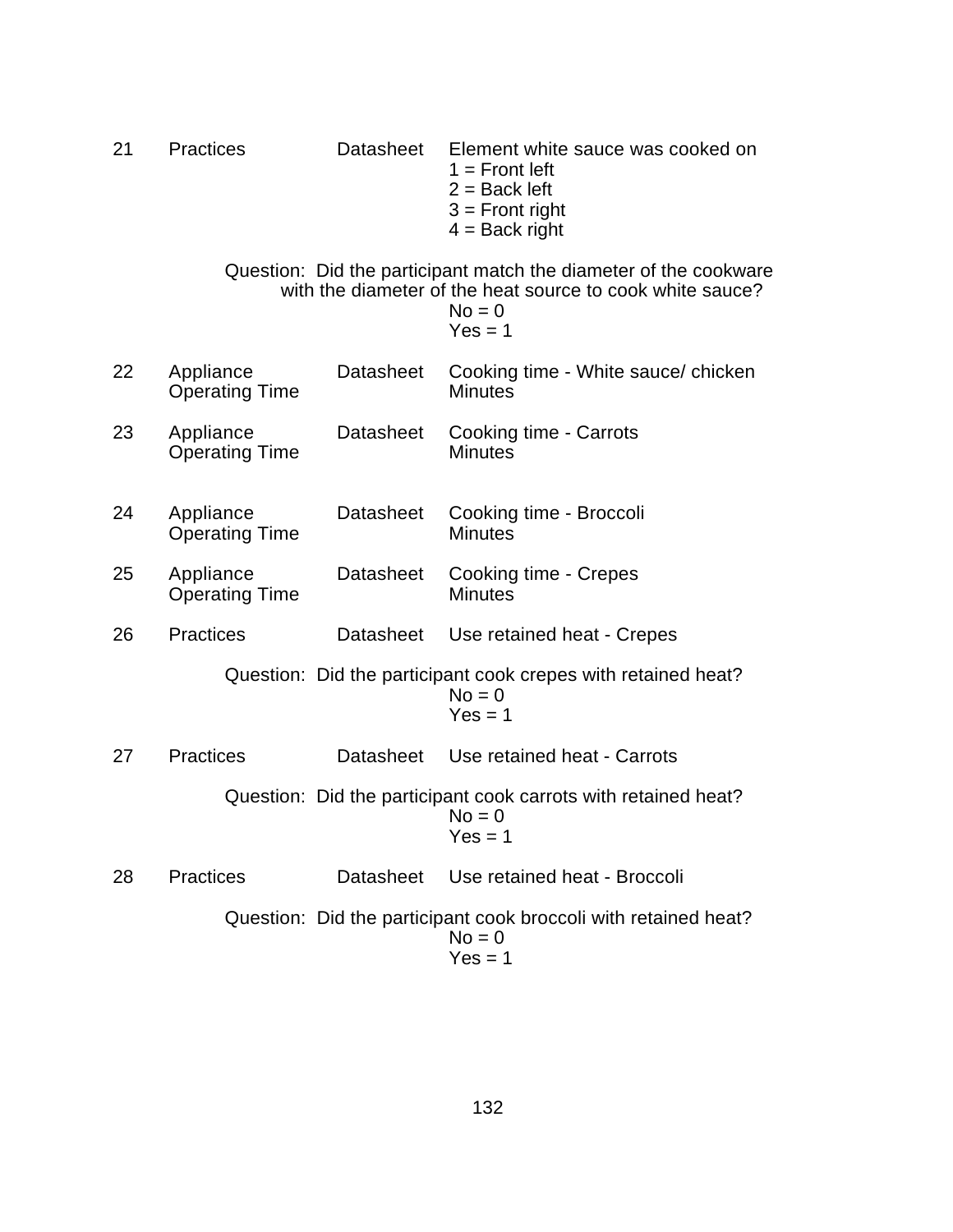| 29 | <b>Practices</b> |               | Datasheet Use retained heat - White Sauce                                    |
|----|------------------|---------------|------------------------------------------------------------------------------|
|    | heat?            |               | Question: Did the participant cook a white sauce with retained               |
|    |                  |               | $No = 0$<br>$Yes = 1$                                                        |
| 30 | <b>Practices</b> | Datasheet     | Preheat pan - Crepes                                                         |
|    |                  | the cookware? | Question: Was food placed in the cookware at the start of heating            |
|    |                  |               | $No = 0$<br>$Yes = 1$                                                        |
| 31 | <b>Practices</b> | Datasheet     | Preheat pan - White sauce                                                    |
|    |                  | the cookware? | Question: Was food placed in the cookware at the start of heating            |
|    |                  |               | $No = 0$<br>$Yes = 1$                                                        |
| 32 | <b>Practices</b> | Datasheet     | Preheat pan - Carrots                                                        |
|    |                  | the cookware? | Question: Was food placed in the cookware at the start of heating            |
|    |                  |               | $No = 0$<br>$Yes = 1$                                                        |
| 33 | <b>Practices</b> | Datasheet     | Preheat pan - Broccoli                                                       |
|    |                  | the cookware? | Question: Was food placed in the cookware at the start of heating            |
|    |                  |               | $No = 0$<br>$Yes = 1$                                                        |
| 34 | <b>Practices</b> | Datasheet     | Heat source left on after cooking -<br>Carrots                               |
|    |                  |               | Question: Was the cooktop turned off after cooking?<br>$No = 0$<br>$Yes = 1$ |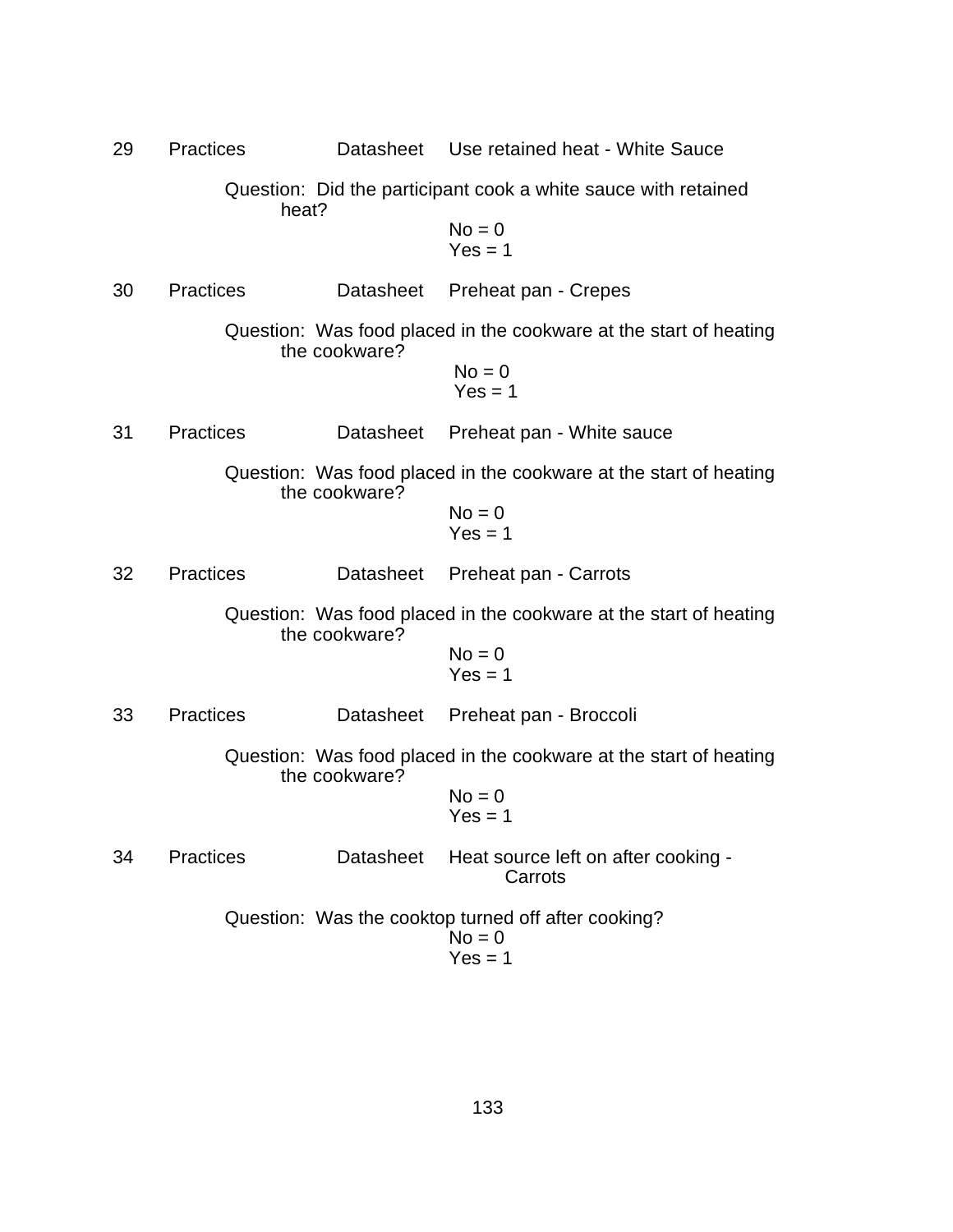| 35 | <b>Practices</b> | Datasheet        | Heat source left on after cooking -<br><b>Broccoli</b>                           |
|----|------------------|------------------|----------------------------------------------------------------------------------|
|    |                  |                  | Question: Was the cooktop turned off after cooking?<br>$No = 0$<br>$Yes = 1$     |
| 36 | <b>Practices</b> | Datasheet        | Heat source left on after cooking -<br>Crepes                                    |
|    |                  |                  | Question: Was the cooktop turned off after cooking?<br>$No = 0$<br>$Yes = 1$     |
| 37 | <b>Practices</b> | Datasheet        | Heat source left on after cooking - White<br>Sauce                               |
|    |                  |                  | Question: Was the cooktop turned off after cooking?<br>$No = 0$<br>$Yes = 1$     |
| 38 | <b>Practices</b> | <b>Datasheet</b> | Cover on pan during cooking - Broccoli                                           |
|    |                  |                  | Question: Was the cover on the cookware during cooking?<br>$No = 0$<br>$Yes = 1$ |
| 39 | <b>Practices</b> | Datasheet        | Cover on pan during cooking - Carrot                                             |
|    |                  |                  | Question: Was the cover on the cookware during cooking?<br>$No = 0$<br>$Yes = 1$ |
| 40 | <b>Practices</b> | Datasheet        | Cover on pan during cooking - Crepes                                             |
|    |                  |                  | Question: Was the cover on the cookware during cooking?<br>$No = 0$<br>$Yes = 1$ |
| 41 | <b>Practices</b> | <b>Datasheet</b> | Cover on pan during cooking - White<br>sauce                                     |
|    |                  |                  | Question: Was the cover on the cookware during cooking?<br>$No = 0$<br>$Yes = 1$ |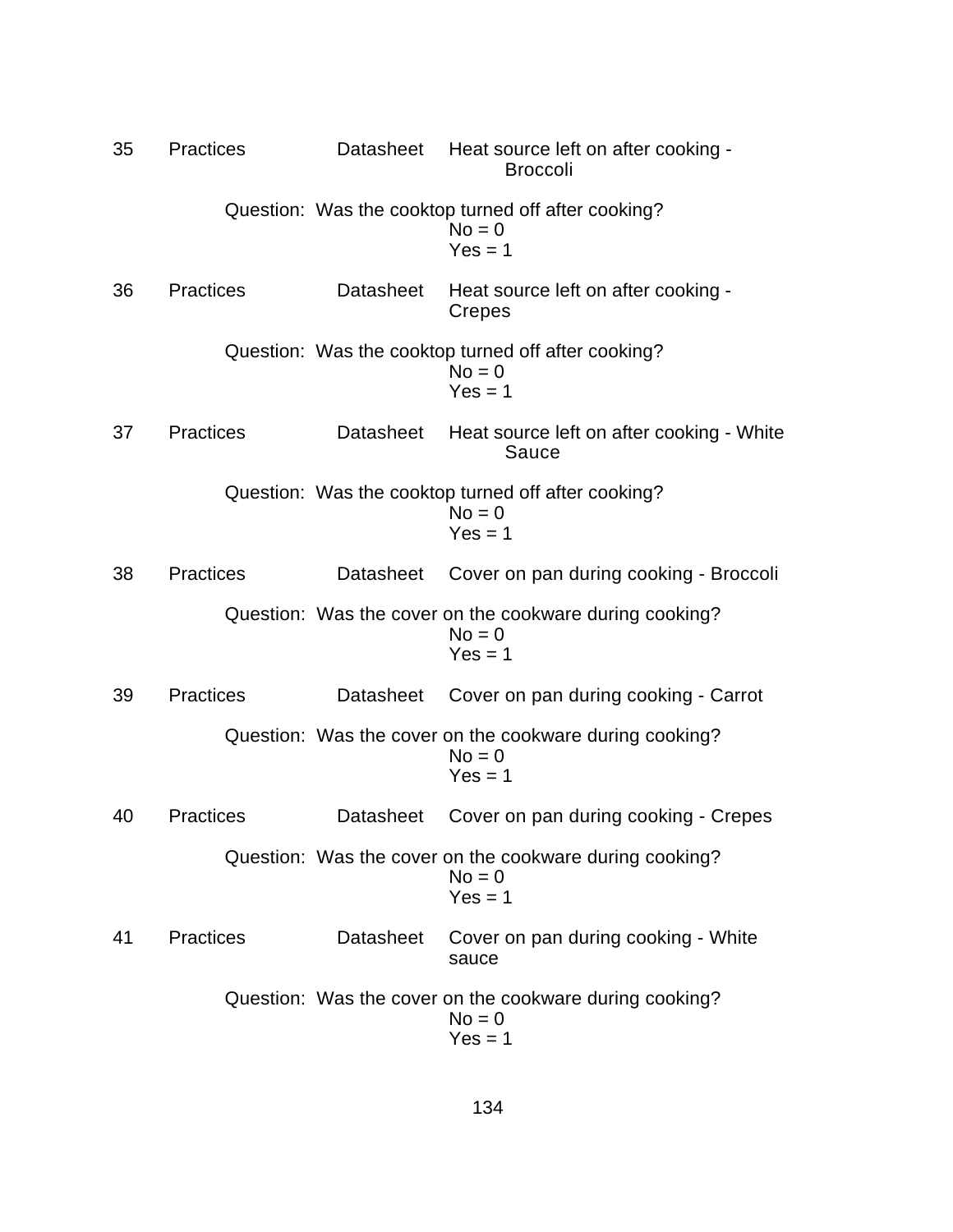| 42 | <b>Practices</b> |                  | Datasheet Preheat element - Crepes                                                                                                    |
|----|------------------|------------------|---------------------------------------------------------------------------------------------------------------------------------------|
|    |                  |                  | Questions: Was the cookware placed on the heat source before or<br>immediately after turning on the element?<br>$No = 0$<br>$Yes = 1$ |
| 43 | <b>Practices</b> |                  | Datasheet Preheat element - Carrots                                                                                                   |
|    |                  |                  | Questions: Was the cookware placed on the heat source before or<br>immediately after turning on the element?<br>$No = 0$<br>$Yes = 1$ |
| 44 | <b>Practices</b> |                  | Datasheet Preheat element - Broccoli                                                                                                  |
|    |                  |                  | Questions: Was the cookware placed on the heat source before or<br>immediately after turning on the element?<br>$No = 0$<br>$Yes = 1$ |
| 45 | <b>Practices</b> |                  | Datasheet Preheat element - White Sauce                                                                                               |
|    |                  |                  | Questions: Was the cookware placed on the heat source before or<br>immediately after turning on the element?<br>$No = 0$<br>$Yes = 1$ |
| 46 | Interaction      | <b>Datasheet</b> | Cooktop controls - Carrots<br>Count                                                                                                   |
| 47 | Interaction      | <b>Datasheet</b> | Cooktop controls - Crepes<br>Count                                                                                                    |
| 48 | Interaction      |                  | Datasheet Cooktop controls - Broccoli<br>Count                                                                                        |
| 49 | Interaction      | <b>Datasheet</b> | Cooktop controls - White sauce<br>Count                                                                                               |
| 50 | Interaction      | <b>Datasheet</b> | Cookware - pick up - Carrots<br>Count                                                                                                 |
| 51 | Interaction      | <b>Datasheet</b> | Cookware - slide - Carrots<br>Count                                                                                                   |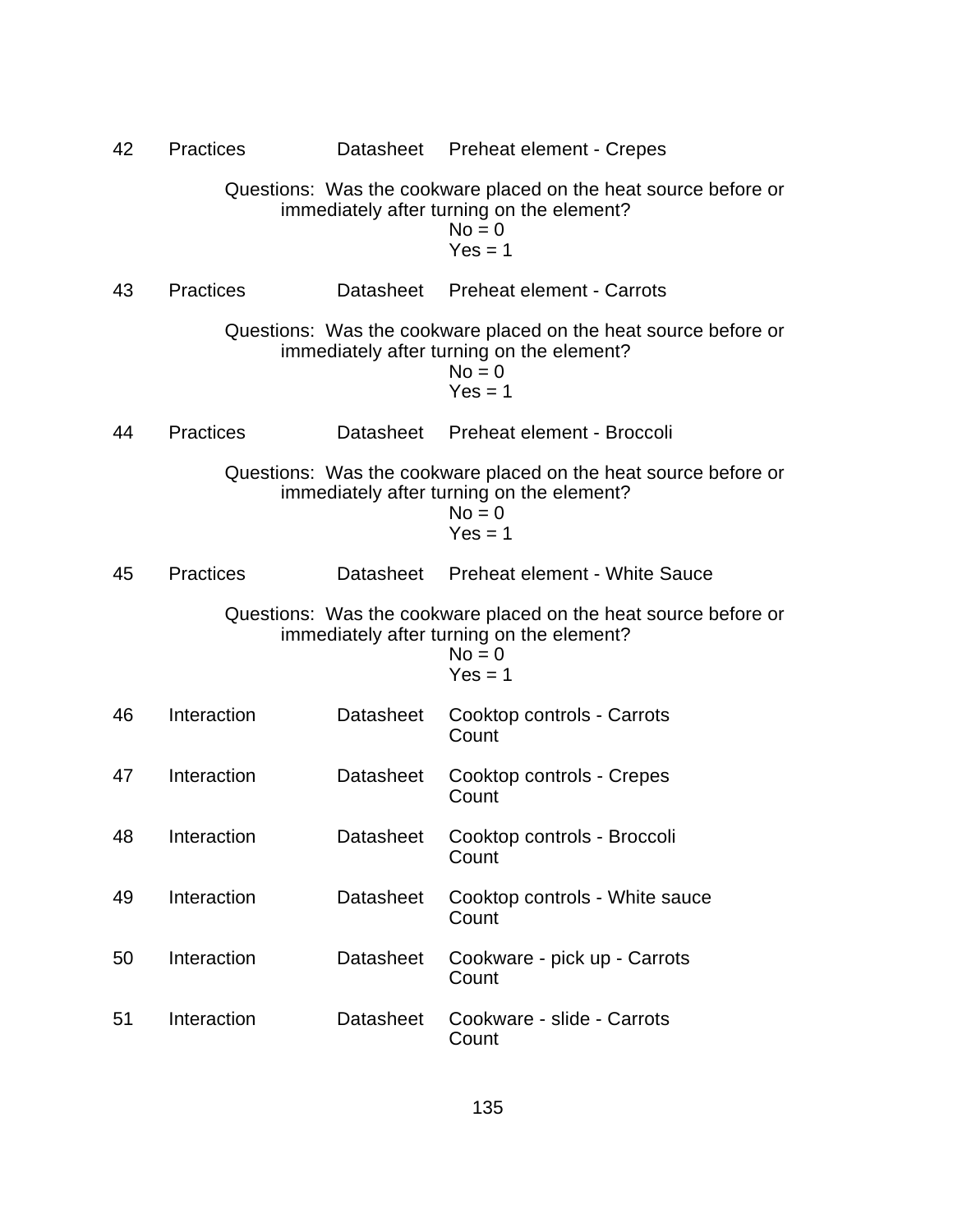| 52 | Interaction     | <b>Datasheet</b> | Cookware - open - Carrots<br>Count                                                                                                                                                                                                                                                      |
|----|-----------------|------------------|-----------------------------------------------------------------------------------------------------------------------------------------------------------------------------------------------------------------------------------------------------------------------------------------|
| 53 | Interaction     | <b>Datasheet</b> | Cookware - pick up - Crepes<br>Count                                                                                                                                                                                                                                                    |
| 54 | Interaction     | <b>Datasheet</b> | Cookware - slide - Crepes<br>Count                                                                                                                                                                                                                                                      |
| 55 | Interaction     | Datasheet        | Cookware - open - Broccoli<br>Count                                                                                                                                                                                                                                                     |
| 56 | Interaction     | <b>Datasheet</b> | Cookware - pick up - Broccoli<br>Count                                                                                                                                                                                                                                                  |
| 57 | Interaction     | <b>Datasheet</b> | Cookware - slide - Broccoli<br>Count                                                                                                                                                                                                                                                    |
| 58 | Interaction     | <b>Datasheet</b> | Cookware - pick up - White sauce<br>Count                                                                                                                                                                                                                                               |
| 59 | Interaction     | <b>Datasheet</b> | Cookware - slide - White sauce<br>Count                                                                                                                                                                                                                                                 |
| 60 | Interaction     | <b>Datasheet</b> | Food - manipulation - Carrots<br>Count                                                                                                                                                                                                                                                  |
| 61 | Interaction     | <b>Datasheet</b> | Food - manipulation - Crepes<br>Count                                                                                                                                                                                                                                                   |
| 62 | Interaction     | <b>Datasheet</b> | Food - manipulation - Broccoli<br>Count                                                                                                                                                                                                                                                 |
| 63 | Interaction     | <b>Datasheet</b> | Food - manipulation - White sauce<br>Count                                                                                                                                                                                                                                              |
| 64 | Goodness-of-Fit | Datasheet        | $1 =$ If neither the skillet nor saucepan diameter<br>corresponded $< 1/4$ " to the heat source<br>$2 =$ If either the skillet or saucepan diameter<br>corresponded $< 1/4$ " to the heat source<br>$3 =$ If both the skillet and saucepan corresponded < $1/4$ "<br>to the heat source |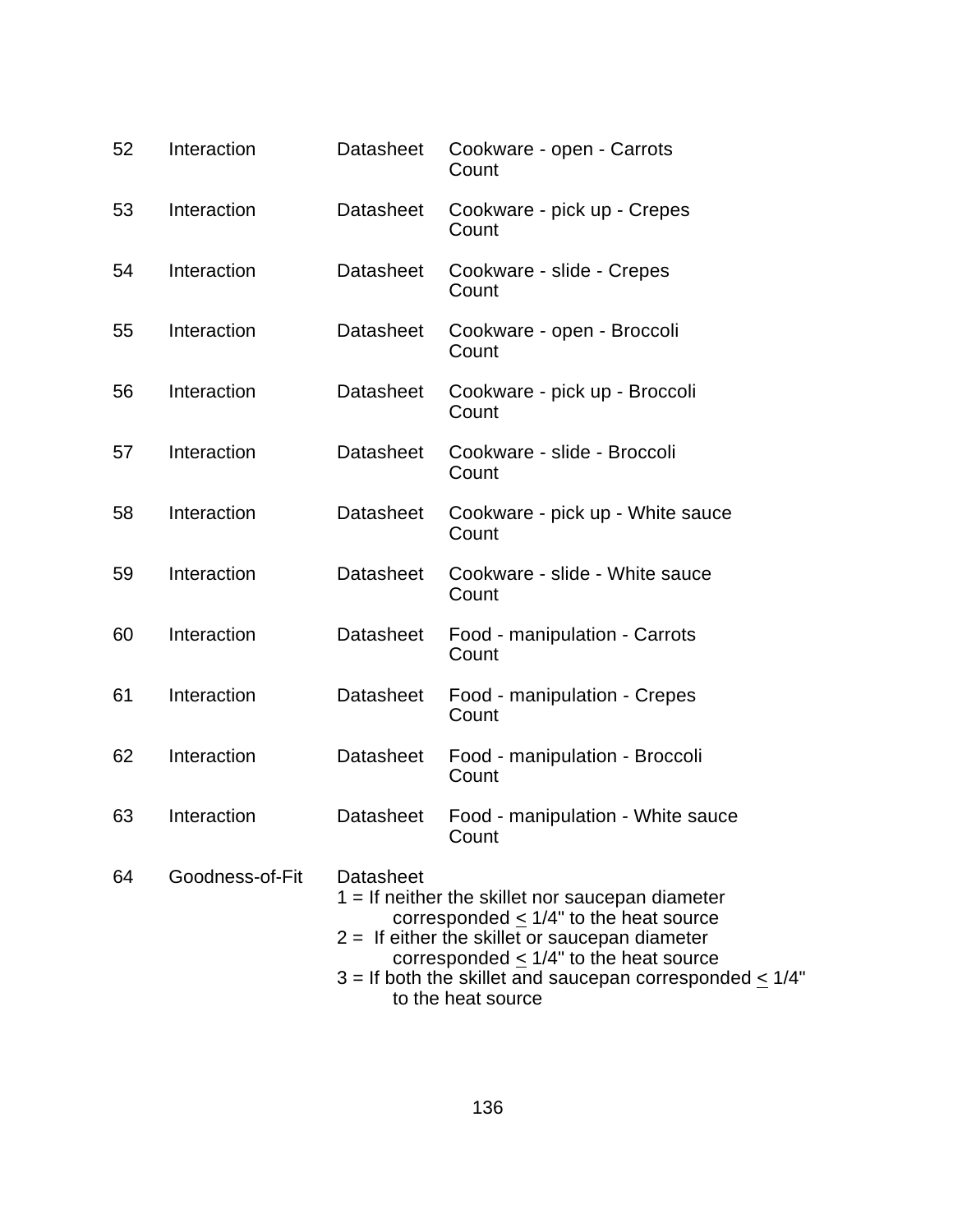65 Practices Datasheet Initial cooktop control setting - Carrots  $High = 1$  $Median = 2$  $Low = 3$ Questions: Was a low or medium heat setting selected?  $No = 0$  $Yes = 1$ 66 Practices Datasheet Initial cooktop control setting - Crepes  $High = 1$  $Median = 2$  $Low = 3$ Questions: Was a low or medium heat setting selected?  $No = 0$  $Yes = 1$ 67 Practices Datasheet Initial cooktop control setting - White sauce High  $= 1$  $Median = 2$  $Low = 3$ Question: Was a low heat setting used? (Did the user follow the instruction?)  $No = 0$  $Yes = 1$ 68 Practices Datasheet Initial cooktop control setting - Broccoli  $High = 1$  $Median = 2$  $Low = 3$ Question: Was a medium heat setting used? (Did the user follow the instruction?)  $No = 0$  $Yes = 1$ 69 Practices Datasheet Touch saucepan - Broccoli Number of times touched Question: Did the participant touch the saucepan to determine if the saucepan was warm? (i.e., Did the user follow the instruction?)  $No = 0$  $Yes = 1$ 137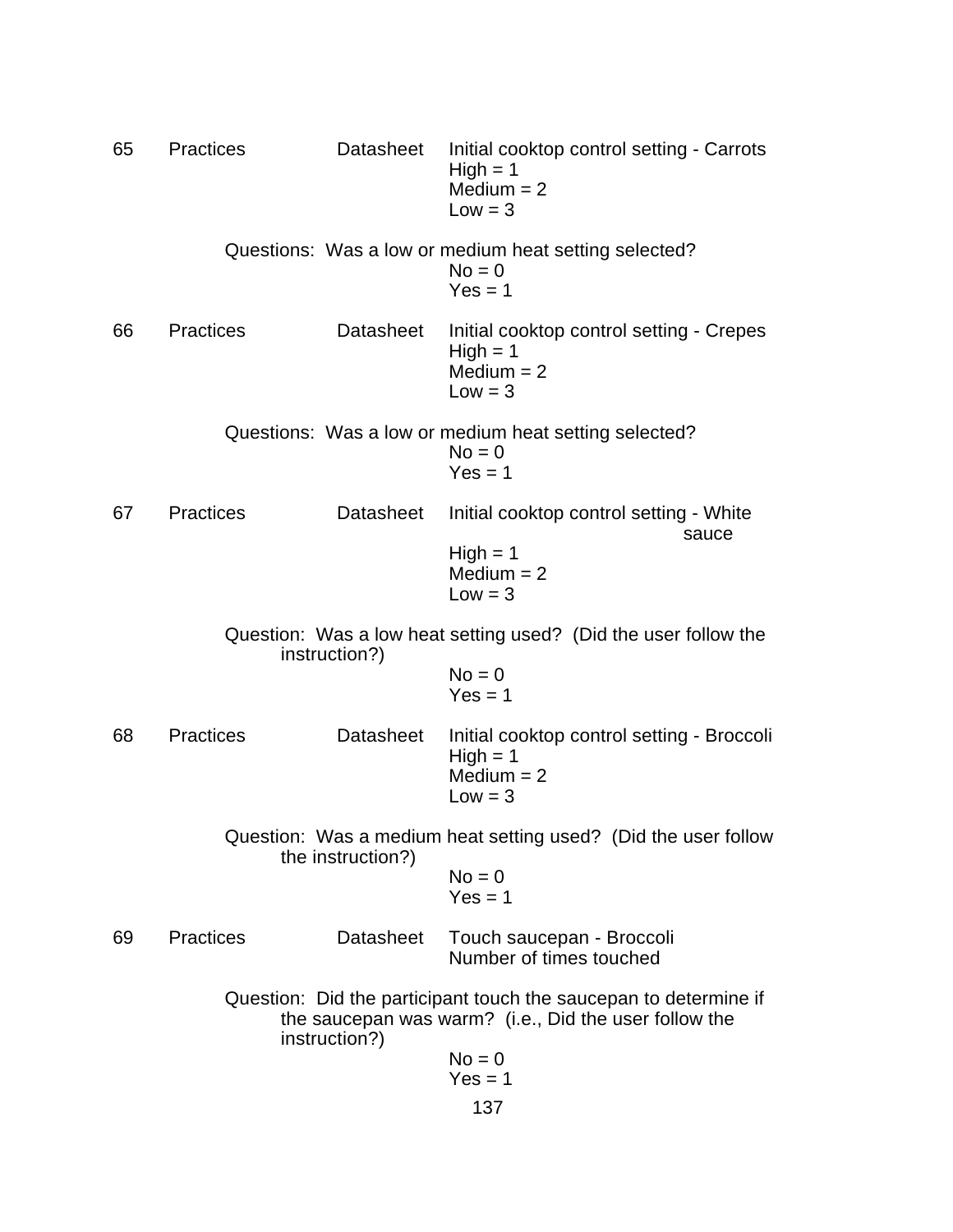| 70 |                                | Experience Composite Variable<br>b2(V6+V7+V8+V9+V10+V11+V12+V13+V14+V15+V16+V17)                                                                             |
|----|--------------------------------|--------------------------------------------------------------------------------------------------------------------------------------------------------------|
| 71 | <b>Practices</b>               | <b>Composite Variable</b><br>b6(V18+V19+V20+V21+V26+V27+V28+V29+V30+V31+<br>V32+V33+V34+V35+V36+V37+V38+V39+V40+V41+V42<br>+V43+V44+V45+V65+V66+V67+V68+V69) |
| 72 | Interaction                    | <b>Composite Variable</b><br>b7(V46+V47+V48+V49+V50+V51+V52+V53+<br>V54+V55+V56+V57+V58+V59+V60+V61+V62+V63)                                                 |
| 73 | Appliance<br>Operation<br>Time | <b>Composite Variable</b><br>$b8(V22+V23+V24+V25)$                                                                                                           |
| 74 | Appliance<br>Operation<br>Time | Composite Variable 73 converted to real time                                                                                                                 |
| 75 |                                | Experience Composite Variable<br>b2(V7+V8+V9+V10+V12+V13+V14+V15+V16+V17)                                                                                    |
|    |                                | Removed V6 & V11 due to no variance found                                                                                                                    |
| 76 | <b>Practices</b>               | <b>Composite Variable</b><br>b6(V18+V19+V20+V21+V26+V27+V28+V29+V30+V31+<br>V32+V33+V34+V35+V36+V37+V39+V40+V41+V42<br>+V44+V45+V65+V66+V67+V68+V69)         |
|    |                                | Removed V38 & V43 due to no variance found                                                                                                                   |
| 77 | Information                    | <b>Interaction Term</b><br>Knowledge X Experience (V5 X V75)                                                                                                 |
| 78 | <b>Behavior</b>                | <b>Interaction Term</b><br>Practices X Interaction (V76 X V72)                                                                                               |
| 79 | User                           | <b>Interaction Term</b><br>Information X Behavior (V77 X V78)                                                                                                |
| 80 | Total<br>Model                 | <b>Interaction Model</b><br>User X Appliance Operating Time (V79 X V74)<br>Removed last ten decimal places                                                   |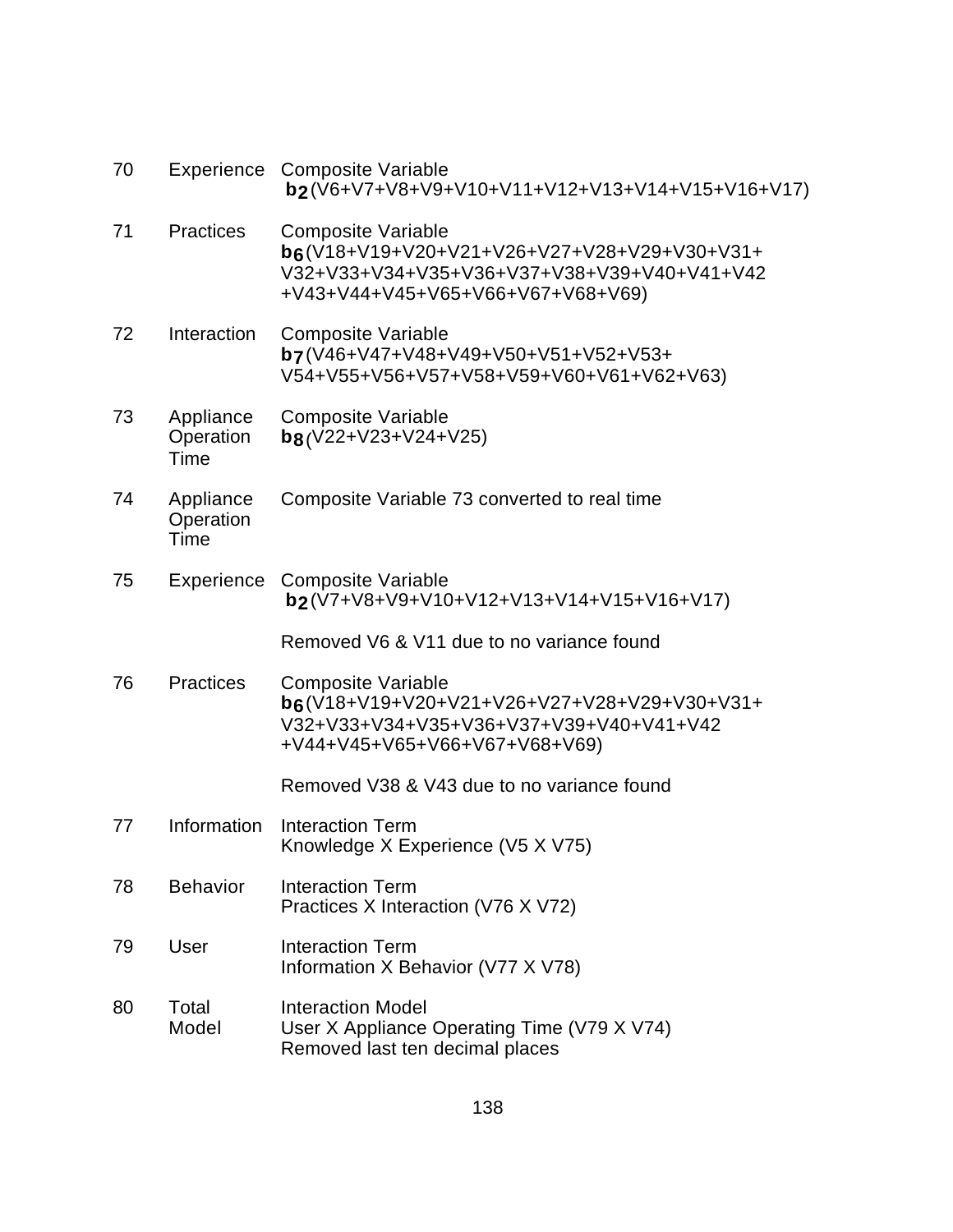| 81  | Cooking<br>System<br>Interaction | <b>Interaction Term</b><br>Cooktops X Cookware (V3 X V4)                                                 |
|-----|----------------------------------|----------------------------------------------------------------------------------------------------------|
| 82  |                                  | <b>Interaction Term</b><br>Cooking System Interaction X Goodness of Fit (V81 X V64)                      |
| 83  | Cooking<br>System                | <b>Cooking System Number</b><br>(Number 1 - 24)                                                          |
| 84  | Total<br>Model                   | <b>Interaction Term</b><br>User X Appliance Operating Time (V79 X V74)<br>Formula and all decimal places |
| 85  |                                  | Copy of variable V5                                                                                      |
| 86  |                                  | Copy of variable V8                                                                                      |
| 87  |                                  | Copy of variable V10                                                                                     |
| 88  |                                  | Copy of variable V12                                                                                     |
| 89  |                                  | Copy of variable V18                                                                                     |
| 90  |                                  | Copy of variable V25                                                                                     |
| 91  |                                  | Copy of variable V28                                                                                     |
| 92  |                                  | Copy of variable V36                                                                                     |
| 93  |                                  | Copy of variable V42                                                                                     |
| 94  |                                  | Copy of variable V44                                                                                     |
| 95  |                                  | Copy of variable V47                                                                                     |
| 96  |                                  | Copy of variable V53                                                                                     |
| 97  |                                  | Copy of variable V64                                                                                     |
| 98  |                                  | Copy of variable 66                                                                                      |
| 99  |                                  | Copy of variable V68                                                                                     |
| 100 |                                  | Copy of variable V69                                                                                     |
| 101 |                                  | Copy of variable V76                                                                                     |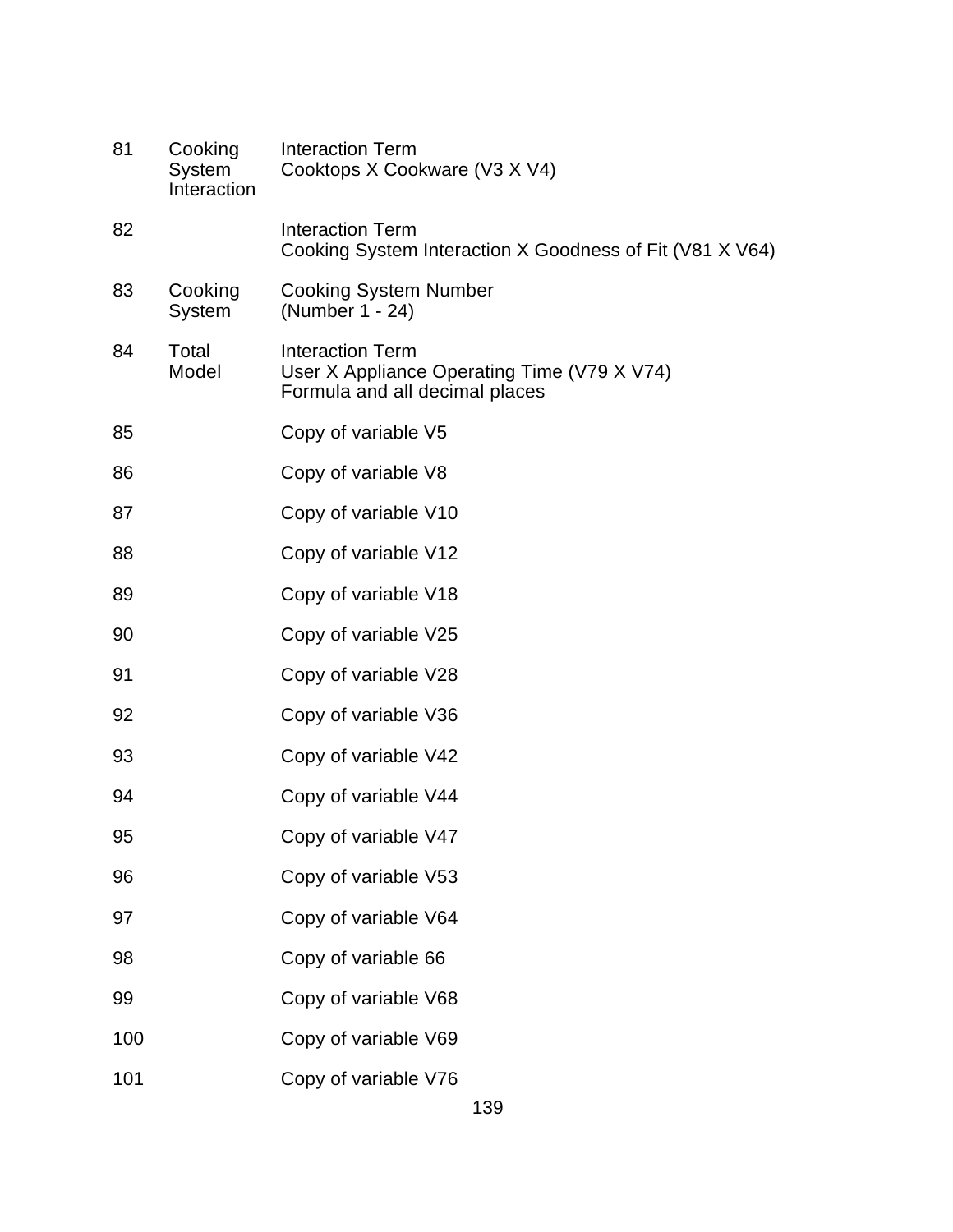| 102 |               | Copy of variable V81                                  |
|-----|---------------|-------------------------------------------------------|
|     | 103 Practices | Reverse code V76<br>29 (Total points available) - V76 |
| 104 | Behavior      | V103 X V72                                            |
|     | 105 User      | V77 X V104                                            |
|     |               |                                                       |

- Information V77 Reverse coded
- User V106 X V104
- Total V74 X V107 Model
- Categories of Cooking Style

| 1=Low Energy Consumers     | 692.6 - 744.5 Wh |
|----------------------------|------------------|
| 2=Average Energy Consumers | 744.5 - 796.4 Wh |
| 3=High Energy Consumers    | 764.4 - 848.3 Wh |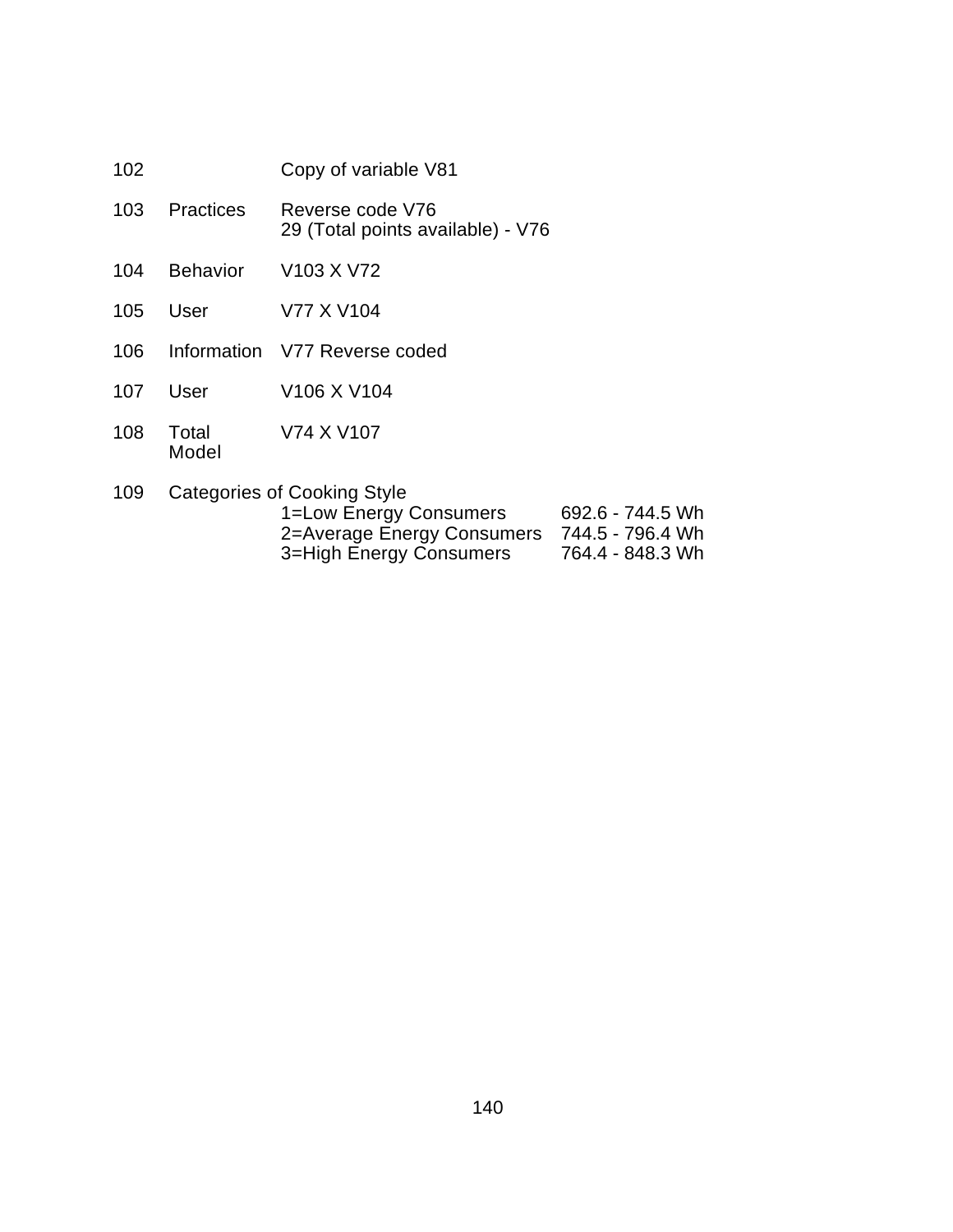Appendix G

Tables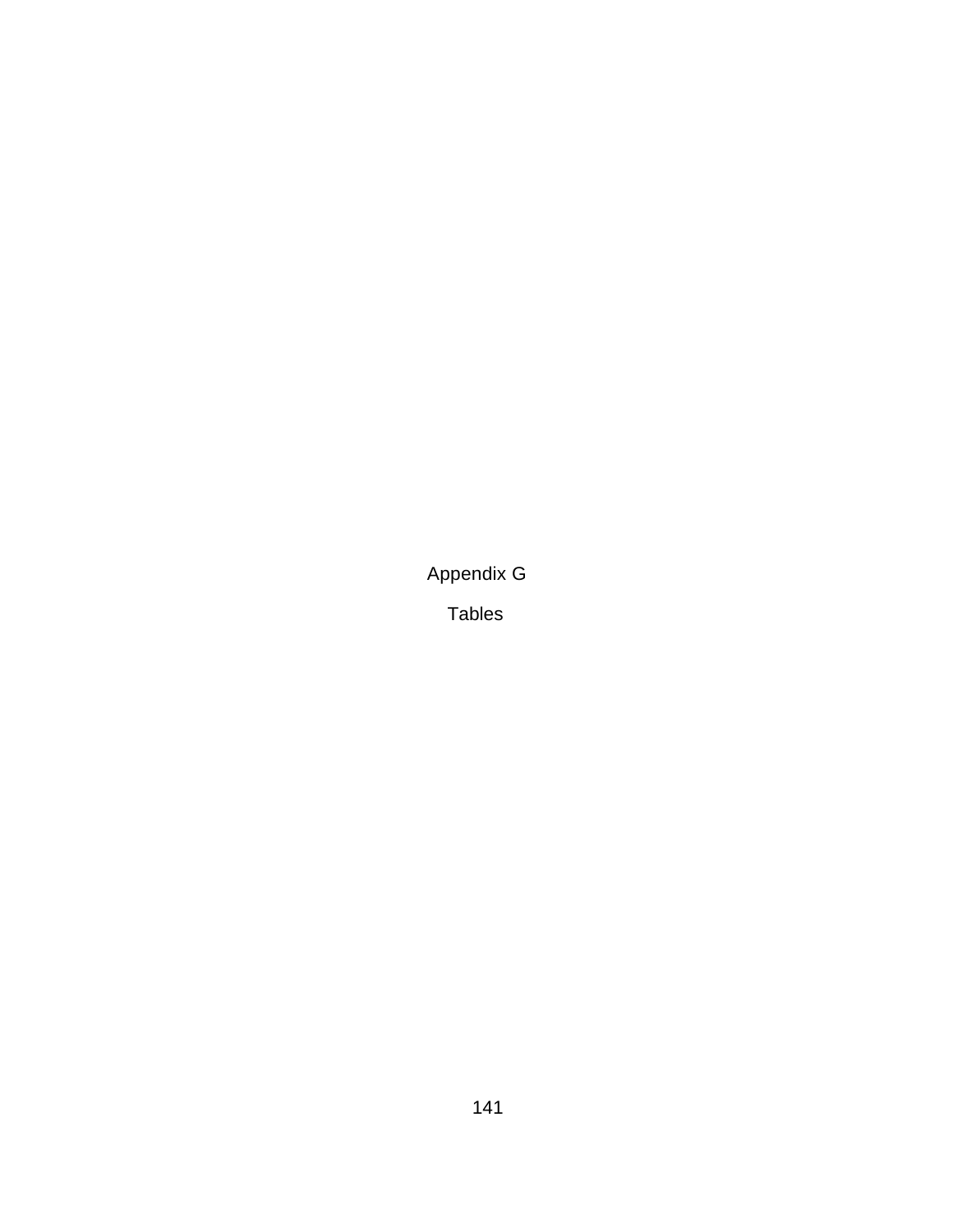$\overline{a}$ 

### Correlation Matrix for Appliance Operating Time Among Cooking Operations as Represented by Menu Items

|                    | <b>White Sauce Carrots</b> |         | <b>Broccoli</b> | <b>Crepes</b> | Composite |
|--------------------|----------------------------|---------|-----------------|---------------|-----------|
| White Sauce 1,0000 |                            |         |                 |               |           |
| Carrots            | 0.3457                     | 1.0000  |                 |               |           |
| <b>Broccoli</b>    | 0.4987                     | 0.4853  | 1.0000          |               |           |
| Crepes             | 0.4032                     | 0.3387  | 0.4131          | 1.0000        |           |
| Composite          | 0.7570a                    | 0.7149a | 0.7973a         | 0.7186a       | 1.0000    |

Note.  $a =$ Multicollinearity level  $\geq 0.70$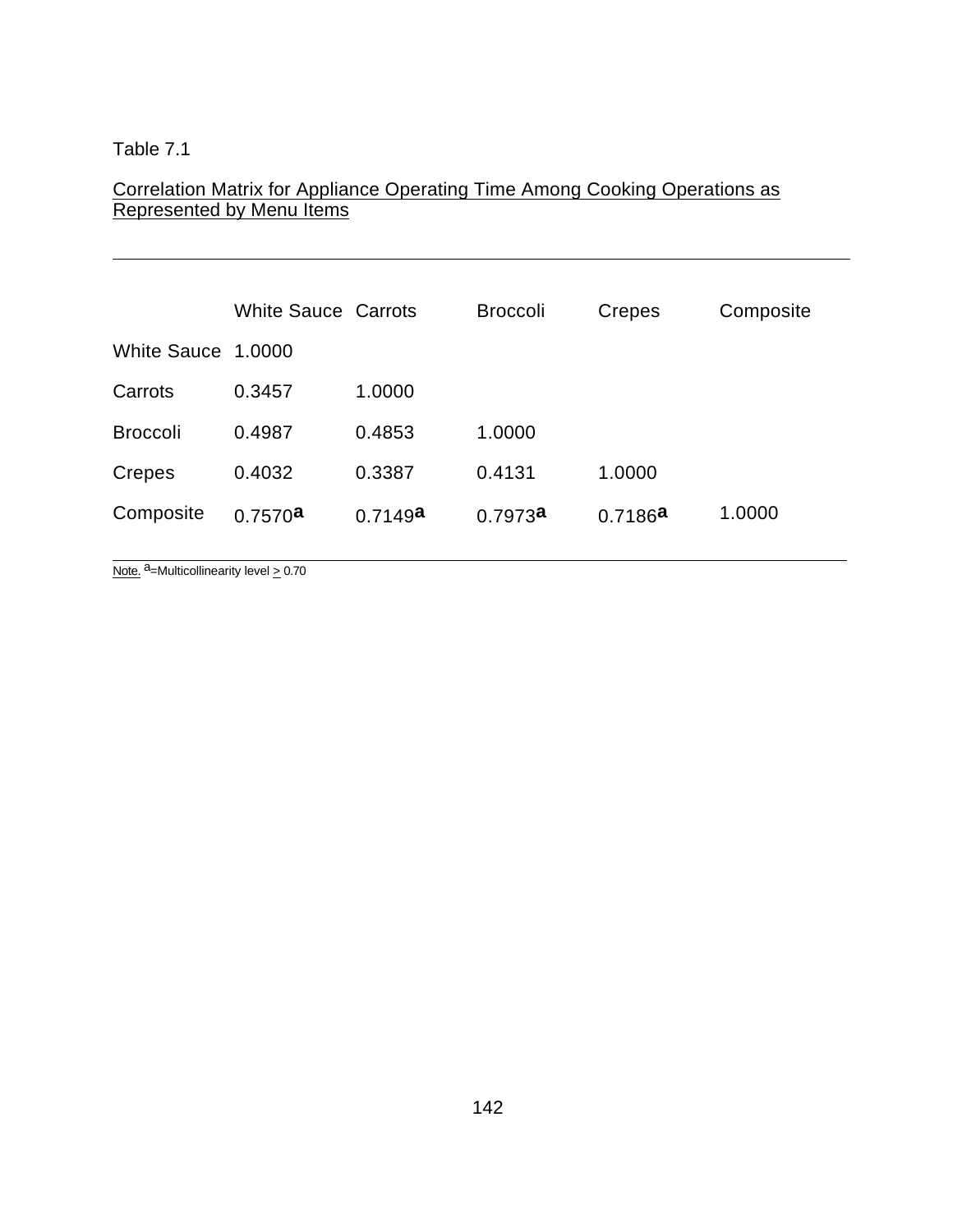I

|                | V <sub>7</sub> | V8       | V9       | V10      | V12      | V13               |
|----------------|----------------|----------|----------|----------|----------|-------------------|
| V7             | 1.000          |          |          |          |          |                   |
| V8             | 0.468          | 1.000    |          |          |          |                   |
| V9             | $-0.294$       | 0.026    | 1.000    |          |          |                   |
| V10            | $-0.200$       | 0.464    | 0.026    | 1.000    |          |                   |
| V12            | $-0.354$       | 0.378    | 0.277    | 0.661    | 1.000    |                   |
| V13            | $-0.134$       | 0.071    | 0.367    | 0.071    | $-0.095$ | 1.000             |
| V14            | $-0.272$       | 0.055    | 0.080    | 0.327    | $-0.000$ | а<br>0.764        |
| V15            | $-0.000$       | 0.149    | 0.439    | $-0.075$ | 0.158    | 0.299             |
| V16            | $-0.223$       | $-0.435$ | $-0.075$ | $-0.435$ | $-0.406$ | $-0.205$          |
| V17            | $-0.134$       | $-0.286$ | 0.105    | $-0.286$ | $-0.189$ | 0.286             |
| V75            | $-0.121$       | 0.442    | 0.491    | 0.361    | 0.313    | 0.609             |
|                |                |          |          |          |          |                   |
|                |                |          |          |          |          | (table continues) |
|                | V14            | V15      | V16      | V17      | V75      |                   |
| V <sub>7</sub> |                |          |          |          |          |                   |
| V8             |                |          |          |          |          |                   |
| V9             |                |          |          |          |          |                   |
| V10            |                |          |          |          |          |                   |
| V12            |                |          |          |          |          |                   |
| V13            |                |          |          |          |          |                   |
| V14            | 1.000          |          |          |          |          |                   |
| V15            | $-0.228$       | 1.000    |          |          |          |                   |
| V16            | $-0.417$       | 0.214    | 1.000    |          |          |                   |
| V17            | 0.218          | 0.149    | 0.051    | 1.000    |          |                   |
| V75            | 0.280          | 0.699    | 0.085    | 0.151    | 1.000    |                   |
|                |                |          |          |          |          |                   |

### Correlation Matrix of Experience Variables

 $\overline{a}$ Note.

 $a$ =Multicollinearity level  $\geq 0.70$ 

V7=Have you purchased a cookware?

V8=Have you taken a household equipment course?

V9=Have you taken a food preparation and selection?

V10=Have you taken a course that covered cooktops and/or cookware?

V12=Was the participant familiar with the research procedure used to cook carrots?

V13=Was the participant familiar with the research procedure used to cook white sauce?

V14=Was the participant familiar with the research procedure used to cook crepes?

V15=How many electric cooktops had the participant used on a regular bases?

V16=How many types of cookware had the participant used on a regular bases?

V17=Do you use cookware with a non-stick finish?

V75=Composite variable of experience.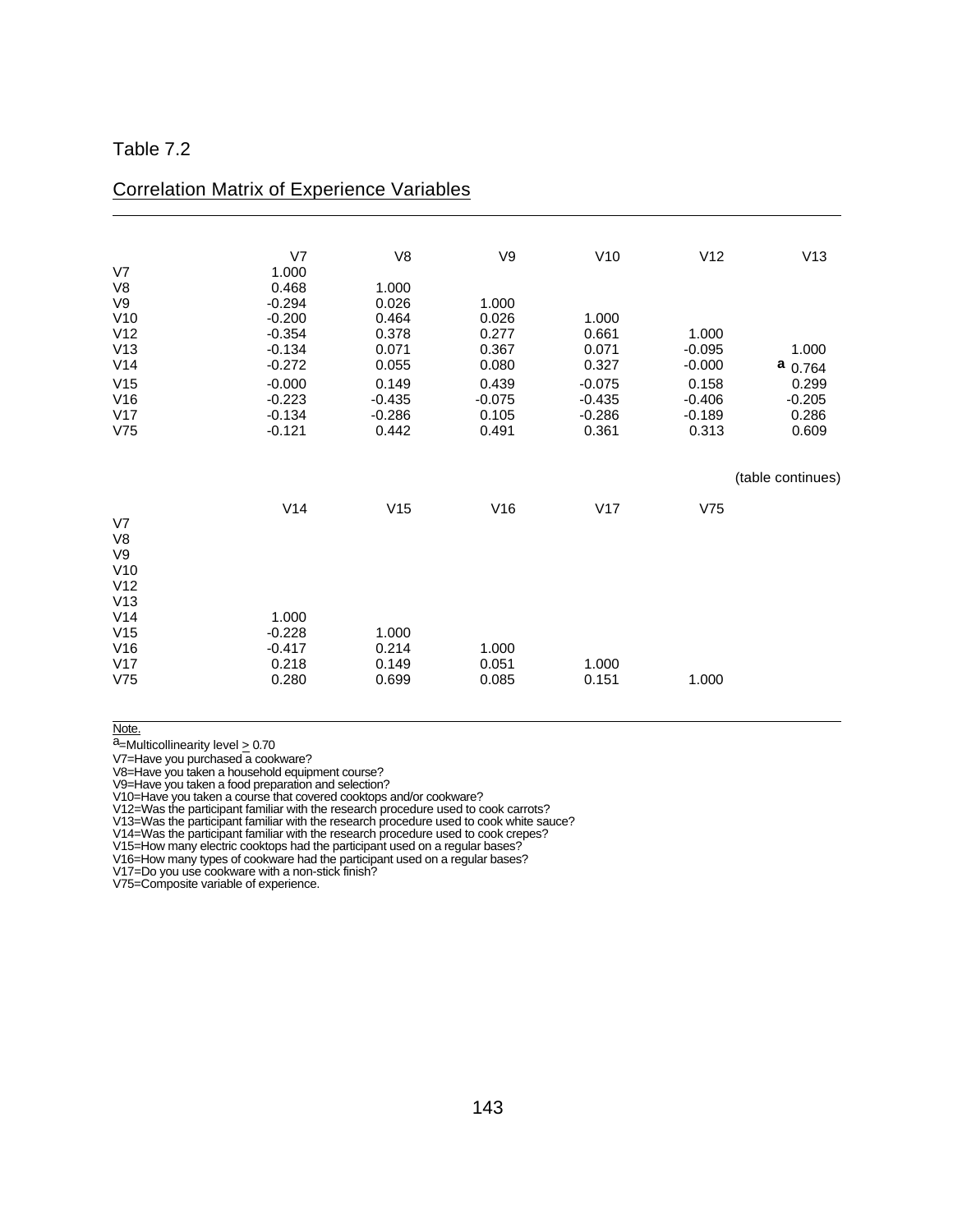$\overline{a}$ 

|                                    | V46                     | V47              | V48                    | V49              | V <sub>50</sub>     | V <sub>51</sub>     | V <sub>52</sub>  | V <sub>53</sub>   |  |
|------------------------------------|-------------------------|------------------|------------------------|------------------|---------------------|---------------------|------------------|-------------------|--|
| V46<br>V47                         | 1.0000<br>0.1888        | 1.0000           |                        |                  |                     |                     |                  |                   |  |
| V48                                | 0.3630                  | 0.2268           | 1.0000                 |                  |                     |                     |                  |                   |  |
| V49                                | 0.2882                  | 0.1991           | 0.2684                 | 1.0000           |                     |                     |                  |                   |  |
| V <sub>50</sub>                    | 0.0677                  | $-0.0162$        | 0.0663                 | 0.0518           | 1.0000              |                     |                  |                   |  |
| V <sub>51</sub><br>V <sub>52</sub> | 0.0732<br>0.3544        | 0.0982<br>0.1225 | 0.0400<br>0.3499       | 0.1352<br>0.1964 | 0.0165<br>0.0943    | 1.0000<br>0.0589    | 1.0000           |                   |  |
| V53                                | 0.0405                  | 0.0877           | $-0.0073$              | 0.0602           | 0.0175              | $-0.0328$           | 0.1069           | 1.0000            |  |
| V <sub>54</sub>                    | 0.0060                  | 0.0899           | 0.0101                 | 0.0899           | $-0.1038$           | 0.0404              | 0.0114           | 0.1936            |  |
| V <sub>55</sub>                    | 0.1647                  | 0.0831           | 0.3196                 | 0.2124           | 0.0377              | 0.0005              | 0.5302           | 0.1466            |  |
| V56                                | $-0.0642$               | 0.0944           | 0.0568                 | $-0.1070$        | 0.2352              | $-0.1236$           | 0.0218           | 0.1508            |  |
| V <sub>57</sub>                    | 0.0907                  | 0.0293           | 0.2199                 | 0.1333           | 0.0199              | 0.3244              | 0.1200           | $-0.0327$         |  |
| V <sub>58</sub><br>V <sub>59</sub> | $-0.1276$<br>0.0163     | 0.0600<br>0.0906 | $-0.0132$<br>$-0.0348$ | 0.0827<br>0.0840 | 0.0320<br>0.0469    | $-0.0651$<br>0.1512 | 0.0661<br>0.1099 | 0.1322<br>0.0096  |  |
| V60                                | 0.2495                  | 0.1460           | 0.2780                 | 0.2788           | 0.0013              | 0.1290              | 0.6137           | 0.1153            |  |
| V61                                | 0.1055                  | 0.2819           | 0.1147                 | 0.1823           | 0.0824              | $-0.0231$           | 0.1389           | 0.2889            |  |
| V62                                | 0.0802                  | 0.0432           | 0.2501                 | 0.2094           | $-0.0272$           | 0.0335              | 0.2375           | 0.0737            |  |
| V63<br>V <sub>72</sub>             | 0.1548<br>0.2783        | 0.0421<br>0.3221 | 0.1816<br>0.3621       | 0.2997<br>0.3559 | $-0.0619$<br>0.0980 | $-0.0094$<br>0.0797 | 0.3156<br>0.5308 | 0.0714<br>0.4025  |  |
|                                    |                         |                  |                        |                  |                     |                     |                  |                   |  |
|                                    |                         |                  |                        |                  |                     |                     |                  |                   |  |
|                                    |                         |                  |                        |                  |                     |                     |                  | (table continues) |  |
|                                    | V <sub>54</sub>         | V <sub>55</sub>  | V56                    | V57              | V58                 | V <sub>59</sub>     | V60              | V61               |  |
| V46                                |                         |                  |                        |                  |                     |                     |                  |                   |  |
| V47                                |                         |                  |                        |                  |                     |                     |                  |                   |  |
| V48                                |                         |                  |                        |                  |                     |                     |                  |                   |  |
| V49<br>V <sub>50</sub>             |                         |                  |                        |                  |                     |                     |                  |                   |  |
| V <sub>51</sub>                    |                         |                  |                        |                  |                     |                     |                  |                   |  |
| V <sub>52</sub>                    |                         |                  |                        |                  |                     |                     |                  |                   |  |
| V53                                |                         |                  |                        |                  |                     |                     |                  |                   |  |
| V <sub>54</sub>                    | 1.0000                  |                  |                        |                  |                     |                     |                  |                   |  |
| V <sub>55</sub><br>V56             | 0.1498                  | 1.0000<br>0.1097 | 1.0000                 |                  |                     |                     |                  |                   |  |
| V <sub>57</sub>                    | $a_{-0.7060}$<br>0.1716 | 0.2467           | $-0.0912$              | 1.0000           |                     |                     |                  |                   |  |
| V58                                | 0.1740                  | 0.2161           | 0.2760                 | 0.0101           | 1.0000              |                     |                  |                   |  |
| V <sub>59</sub>                    | 0.1408                  | 0.1303           | 0.0246                 | 0.2781           | 0.2033              | 1.0000              |                  |                   |  |
| V60                                | 0.2258                  | 0.2518           | $-0.1026$              | 0.1972           | 0.0295              | 0.1500              | 1.0000           |                   |  |
| V61                                | 0.1581                  | 0.3239           | 0.1499                 | 0.1979           | 0.2183              | 0.1257              | 0.1216           | 1.0000            |  |
| V62<br>V63                         | 0.2572<br>0.2172        | 0.6871<br>0.4411 | 0.0739<br>$-0.1829$    | 0.2681<br>0.1456 | 0.1797<br>0.3310    | 0.1770<br>0.0990    | 0.2759<br>0.2209 | 0.2896<br>0.2391  |  |

# Correlation Matrix of User Interaction Variables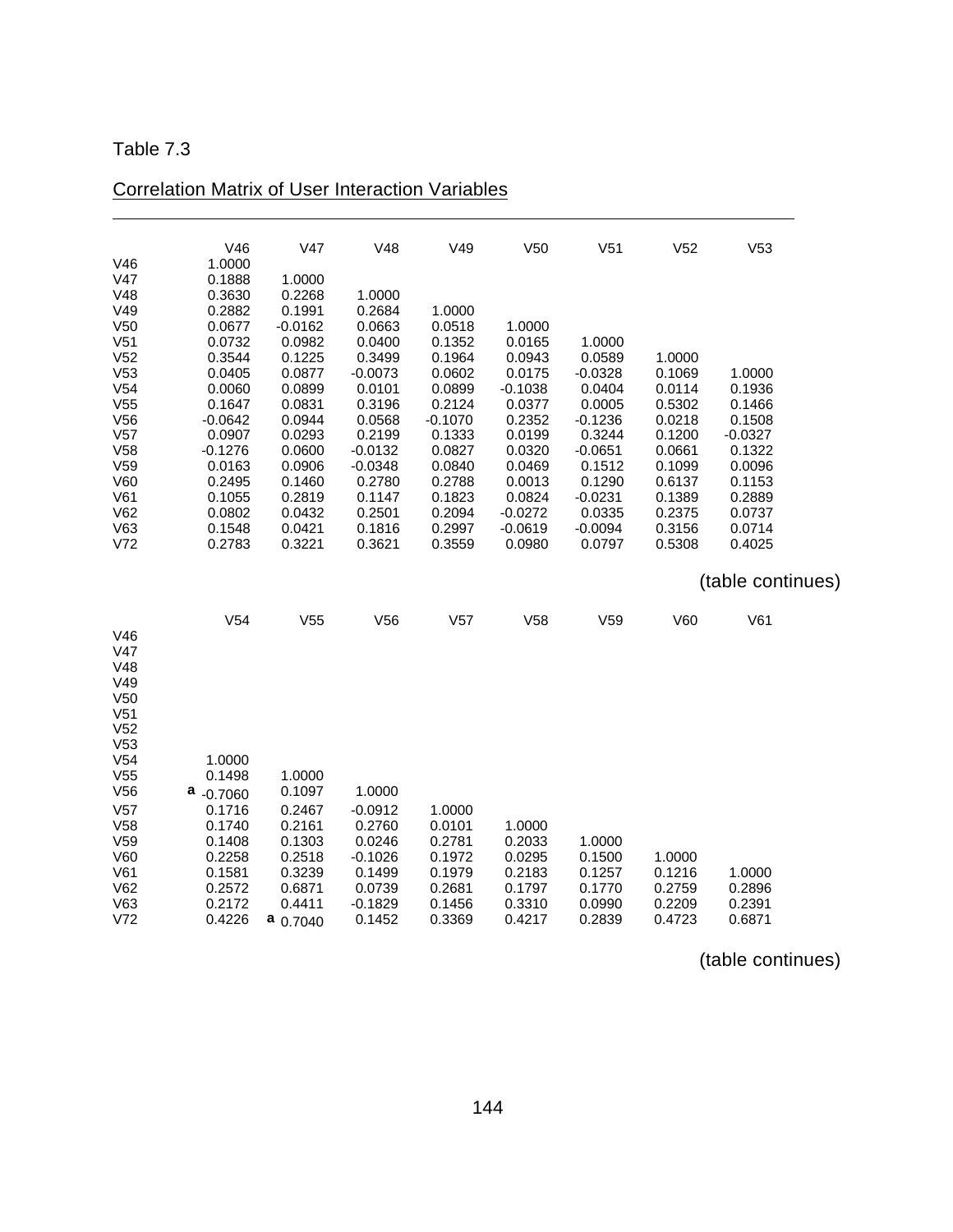### Table 7.3 Continued

#### Correlation Matrix of User Interaction Variables

| V46<br>V47<br>V48                                                               | V62              | V63    | V72    |
|---------------------------------------------------------------------------------|------------------|--------|--------|
| V49<br>V <sub>50</sub><br>V <sub>51</sub><br>V <sub>52</sub><br>V <sub>53</sub> |                  |        |        |
| V <sub>54</sub><br>V <sub>55</sub><br>V56<br>V57<br>V58                         |                  |        |        |
| V <sub>59</sub><br>V60<br>V61<br>V62<br>V63                                     | 1.0000<br>0.3378 | 1.0000 |        |
| V72                                                                             | 0.6144           | 0.6124 | 1.0000 |

Note.

V46=Number of times cooktop controls adjusted - Carrots V47=Number of times cooktop controls adjusted - Crepes V48=Number of times cooktop controls adjusted - Broccoli V49=Number of times cooktop controls adjusted - White sauce V50=Number of times cookware was picked up - Carrots V51=Number of times cookware was slid - Carrots V52=Number of times cookware was opened - Carrots V53=Number of times cookware was picked-up - Crepes V54=Number of times cookware was slid - Crepes V55=Number of times cookware was opened - Broccoli V56=Number of times cookware was picked up - Broccoli V57=Number of times cookware was slid - Broccoli V58=Number of times cookware was picked up - White sauce V59=Number of times cookware was slid - White sauce V60=Number of times food was manipulated - Carrots V61=Number of times food was manipulated - Crepes V62=Number of times food was manipulated - Broccoli V63=Number of times food was manipulated - White sauce V72=Composite variable of interaction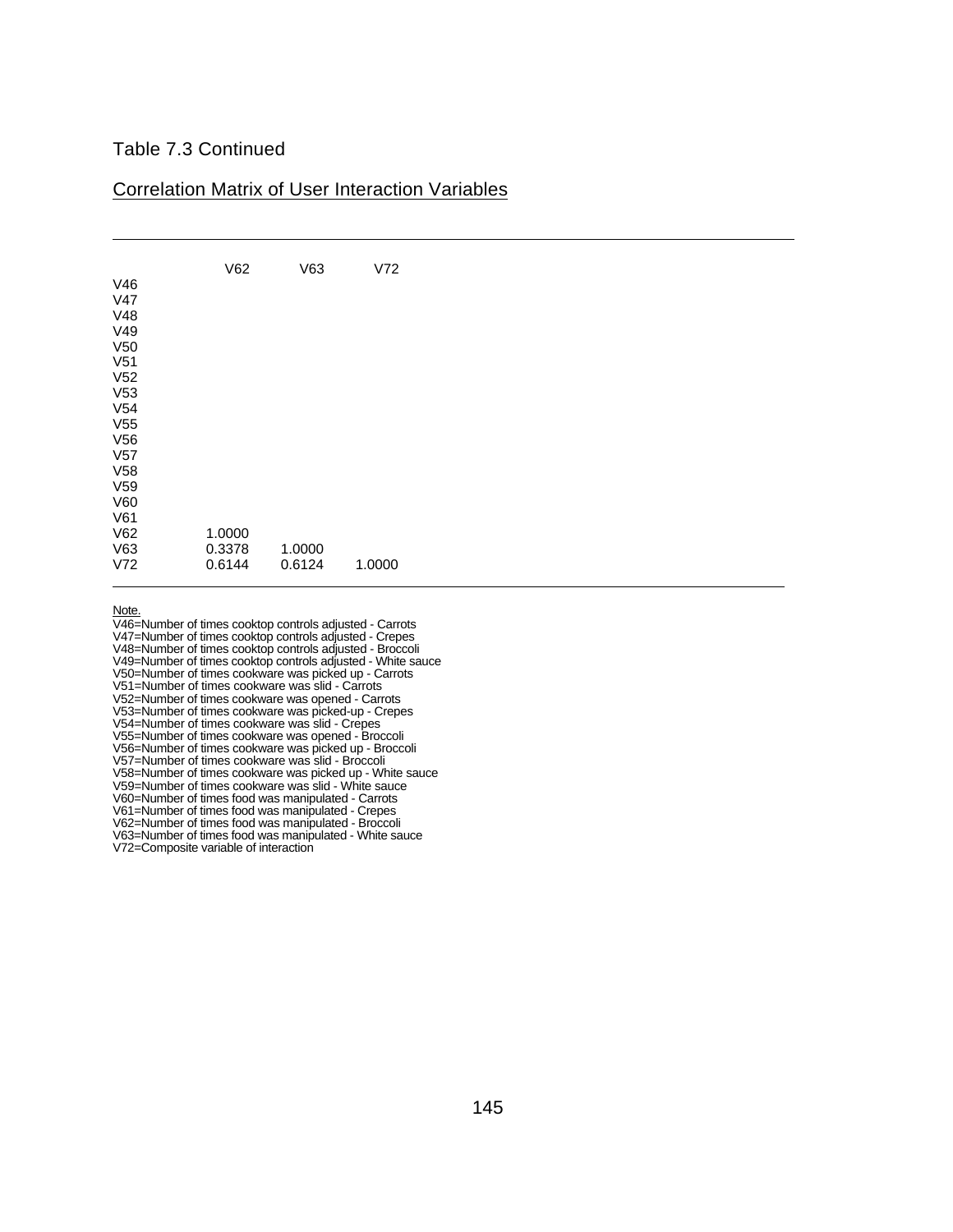| Table 7.4 |  |  |  |
|-----------|--|--|--|
|-----------|--|--|--|

 $\overline{a}$ 

### Correlation Matrix of Practice Variables

|                 | V18       | V19            | V20       | V <sub>21</sub> | V26       | V27       | V28       | V29       |
|-----------------|-----------|----------------|-----------|-----------------|-----------|-----------|-----------|-----------|
| V18             | 1.0000    |                |           |                 |           |           |           |           |
| V <sub>19</sub> | 0.1559    | 1.0000         |           |                 |           |           |           |           |
| V <sub>20</sub> | $-0.2591$ | а<br>$-0.7251$ | 1.0000    |                 |           |           |           |           |
| V <sub>21</sub> | 0.1224    | $-0.2937$      | $-0.2005$ | 1.0000          |           |           |           |           |
| V26             | 0.0181    | 0.0117         | $-0.0629$ | 0.0713          | 1.0000    |           |           |           |
| V <sub>27</sub> | 0.0028    | 0.0986         | $-0.1460$ | 0.0101          | 0.4203    | 1.0000    |           |           |
| V28             | 0.0837    | 0.0777         | $-0.0935$ | $-0.0341$       | 0.4847    | 0.6575    | 1.0000    |           |
| V <sub>29</sub> | 0.0160    | 0.0788         | $-0.0002$ | 0.0186          | 0.2059    | 0.3907    | 0.3690    | 1.0000    |
| V30             | 0.0267    | $-0.1158$      | 0.0948    | $-0.0046$       | $-0.0517$ | $-0.0452$ | 0.0173    | $-0.0665$ |
| V31             | 0.0310    | 0.0028         | $-0.0280$ | 0.0420          | 0.0327    | 0.0286    | 0.0300    | 0.0421    |
| V <sub>32</sub> | 0.0519    | $-0.0519$      | 0.0673    | $-0.0194$       | 0.0102    | 0.0089    | 0.0094    | 0.0131    |
| V33             | 0.0519    | $-0.0519$      | 0.0673    | $-0.0194$       | 0.0102    | 0.0089    | 0.0094    | 0.0131    |
| V34             | $-0.0730$ | $-0.0382$      | 0.0656    | $-0.0339$       | 0.0404    | 0.0352    | 0.0370    | 0.0519    |
| V35             | $-0.0463$ | $-0.1196$      | 0.1569    | $-0.0750$       | 0.0006    | $-0.0140$ | 0.0516    | 0.0723    |
| V36             | $-0.0283$ | $-0.0445$      | 0.0846    | $-0.0519$       | 0.0469    | 0.0410    | 0.0431    | 0.0604    |
| V <sub>37</sub> | $-0.0274$ | $-0.0885$      | 0.1344    | $-0.0224$       | $-0.0128$ | 0.0431    | 0.0453    | 0.0635    |
| V39             | 0.0512    | $-0.0512$      | 0.0261    | 0.0427          | 0.0205    | 0.0179    | 0.0188    | $-0.0867$ |
| V40             | $-0.0519$ | $-0.0537$      | 0.0414    | 0.0194          | $-0.0102$ | $-0.0089$ | $-0.0094$ | $-0.0131$ |
| V <sub>41</sub> | 0.0040    | 0.0445         | $-0.0597$ | $-0.0602$       | 0.0181    | 0.0328    | 0.0274    | $-0.0086$ |
| V <sub>42</sub> | $-0.0321$ | 0.0321         | $-0.0089$ | 0.0605          | 0.0177    | 0.0155    | 0.0163    | $-0.1076$ |
| V <sub>44</sub> | 0.0512    | $-0.0512$      | 0.0261    | $-0.0390$       | 0.0205    | 0.0179    | 0.0188    | $-0.0867$ |
| V45             | $-0.0932$ | $-0.0290$      | $-0.0719$ | $-0.0338$       | 0.0177    | 0.0155    | 0.0163    | $-0.1076$ |
| V65             | -0.1393   | $-0.0194$      | 0.0138    | $-0.0293$       | $-0.0679$ | $-0.1043$ | $-0.1129$ | 0.0131    |
| V66             | 0.0085    | 0.0164         | $-0.0059$ | $-0.0486$       | $-0.0209$ | $-0.0357$ | $-0.0303$ | 0.0057    |
| V67             | $-0.0730$ | $-0.0104$      | 0.0370    | 0.0089          | $-0.1087$ | $-0.1339$ | $-0.1245$ | $-0.0667$ |
| <b>V68</b>      | $-0.0732$ | 0.0257         | 0.0048    | $-0.0437$       | 0.0230    | 0.0201    | 0.0211    | 0.0295    |
| V69             | 0.0539    | 0.0335         | 0.0182    | 0.0064          | 0.0865    | 0.1292    | 0.2087    | 0.1274    |
| V76             | 0.2807    | 0.0581         | 0.0101    | 0.0530          | 0.2663    | 0.2937    | 0.3759    | 0.3484    |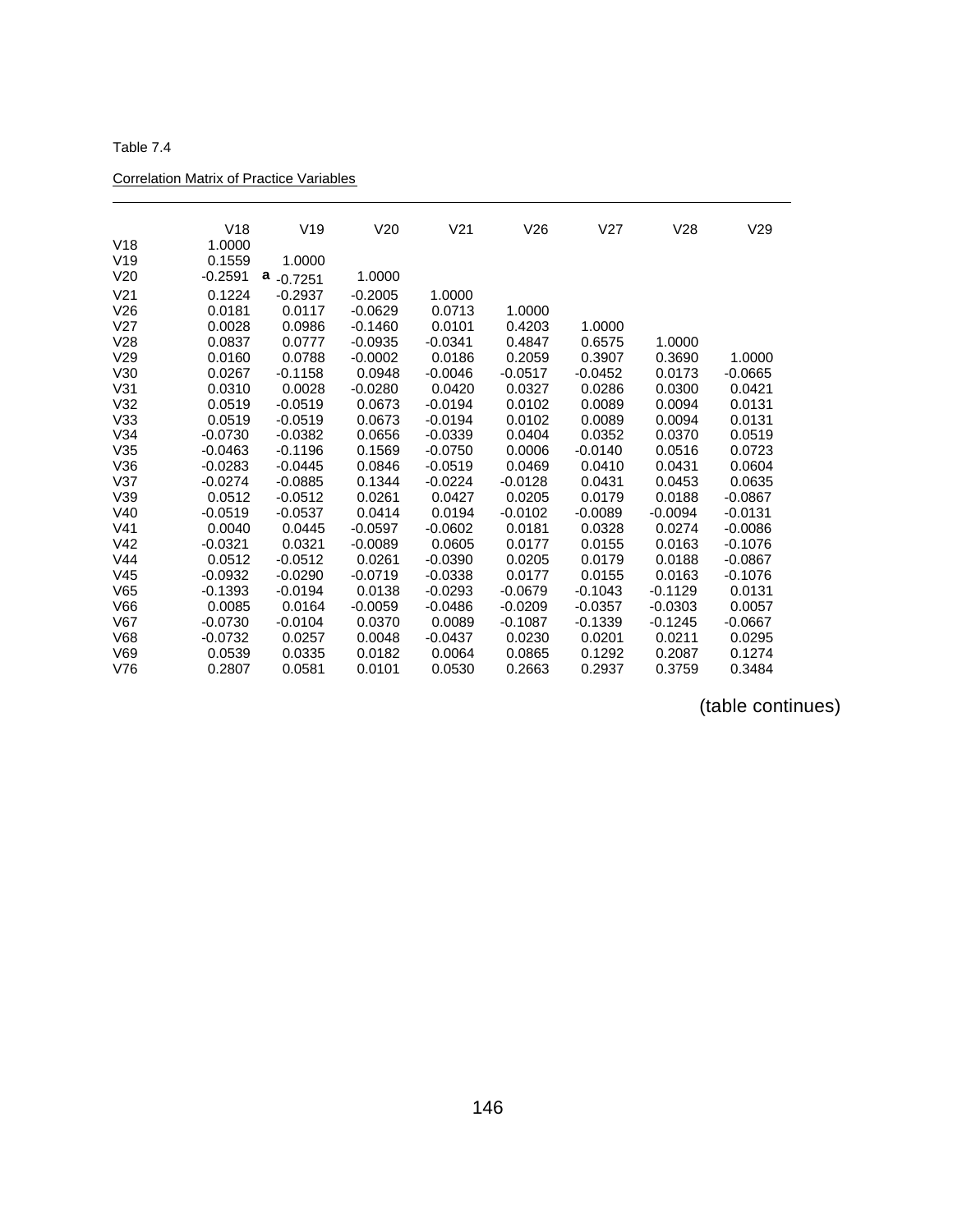#### Table 7.4 Continued

 $\overline{a}$ 

#### Correlation Matrix of Practice Variables

|                                    | V30                 | V31                 | V32              | V33              | V34              | V35                 | V36              | V37              |
|------------------------------------|---------------------|---------------------|------------------|------------------|------------------|---------------------|------------------|------------------|
| V18                                |                     |                     |                  |                  |                  |                     |                  |                  |
| V19                                |                     |                     |                  |                  |                  |                     |                  |                  |
| V <sub>20</sub><br>V <sub>21</sub> |                     |                     |                  |                  |                  |                     |                  |                  |
| V26                                |                     |                     |                  |                  |                  |                     |                  |                  |
| V <sub>27</sub>                    |                     |                     |                  |                  |                  |                     |                  |                  |
| V28                                |                     |                     |                  |                  |                  |                     |                  |                  |
| V29                                |                     |                     |                  |                  |                  |                     |                  |                  |
| V30                                | 1.0000              |                     |                  |                  |                  |                     |                  |                  |
| V31                                | 0.0452              | 1.0000              |                  |                  |                  |                     |                  |                  |
| V <sub>32</sub>                    | 0.0141              | 0.3122              | 1.0000           |                  |                  |                     |                  |                  |
| V33                                | 0.0141              | 0.3122              | $a_{1.0000}$     | 1.0000           |                  |                     |                  |                  |
| V34                                | 0.0000              | 0.0493              | 0.2531           | 0.2531           | 1.0000           |                     |                  |                  |
| V35                                | 0.0776              | 0.0771              | 0.1817           | 0.1817           | 0.4585           | 1.0000              |                  |                  |
| V36                                | 0.0648              | 0.1066              | 0.2176           | 0.2176           | 0.2529           | 0.2918              | 1.0000           |                  |
| V <sub>37</sub>                    | 0.0217              | 0.0980              | $-0.0135$        | $-0.0135$        | 0.4111           | 0.3589              | 0.1913           | 1.0000           |
| V39                                | $-0.0779$           | $-0.0179$           | $-0.0056$        | $-0.0056$        | $-0.0221$        | $-0.0308$           | $-0.0257$        | $-0.0270$        |
| V40<br>V <sub>41</sub>             | $-0.0141$           | 0.0089              | 0.0028<br>0.0128 | 0.0028<br>0.0128 | 0.0110<br>0.0506 | 0.0153<br>$-0.0201$ | 0.0128<br>0.0588 | 0.0135<br>0.0619 |
| V <sub>42</sub>                    | $-0.0648$<br>0.0245 | 0.0410<br>$-0.0155$ | $-0.0048$        | $-0.0048$        | $-0.0191$        | $-0.0266$           | $-0.0222$        | $-0.0234$        |
| V <sub>44</sub>                    | 0.0283              | 0.1433              | $-0.0056$        | $-0.0056$        | 0.1105           | 0.0682              | $-0.0257$        | 0.0836           |
| V <sub>45</sub>                    | 0.0245              | 0.1704              | $-0.0048$        | $-0.0048$        | $-0.0191$        | $-0.0266$           | $-0.0222$        | $-0.0234$        |
| V65                                | 0.0984              | 0.0335              | 0.0433           | 0.0433           | 0.0295           | $-0.0364$           | 0.0014           | 0.0440           |
| V66                                | 0.0133              | 0.0357              | $-0.0125$        | $-0.0125$        | 0.0751           | 0.1634              | 0.2682           | 0.0435           |
| V67                                | 0.0557              | $-0.0352$           | $-0.0110$        | $-0.0110$        | 0.0957           | 0.0952              | 0.1315           | 0.1209           |
| <b>V68</b>                         | 0.0317              | $-0.0201$           | $-0.0063$        | $-0.0063$        | $-0.0247$        | $-0.0345$           | 0.1785           | $-0.0303$        |
| V69                                | 0.0555              | $-0.0295$           | $-0.0715$        | $-0.0715$        | 0.0455           | 0.0961              | $-0.0185$        | 0.1104           |
| V76                                | 0.2297              | 0.2215              | 0.2126           | 0.2126           | 0.3976           | 0.4205              | 0.3902           | 0.4204           |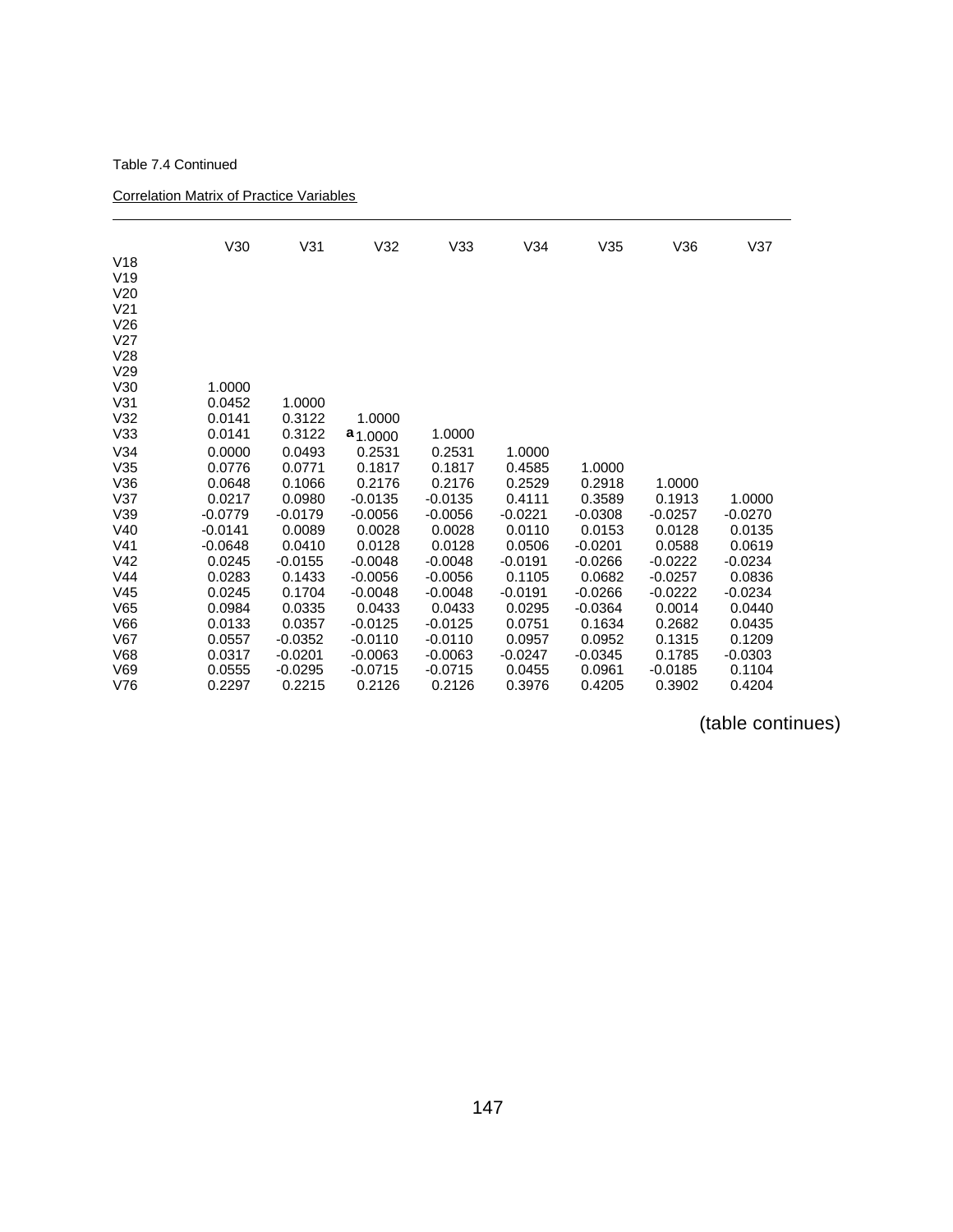#### Table 7.4 Continued

 $\overline{a}$ 

Correlation Matrix of Practice Variables

| V18<br>V19<br>V <sub>20</sub><br>V <sub>21</sub><br>V26<br>V <sub>27</sub><br>V28 | V39              | V40                    | V <sub>41</sub>  | V <sub>42</sub>  | V44              | V45                 | V65                 | V66                 |
|-----------------------------------------------------------------------------------|------------------|------------------------|------------------|------------------|------------------|---------------------|---------------------|---------------------|
| V <sub>29</sub>                                                                   |                  |                        |                  |                  |                  |                     |                     |                     |
| V30                                                                               |                  |                        |                  |                  |                  |                     |                     |                     |
| V31<br>V32                                                                        |                  |                        |                  |                  |                  |                     |                     |                     |
| V33                                                                               |                  |                        |                  |                  |                  |                     |                     |                     |
| V34                                                                               |                  |                        |                  |                  |                  |                     |                     |                     |
| V35                                                                               |                  |                        |                  |                  |                  |                     |                     |                     |
| V36                                                                               |                  |                        |                  |                  |                  |                     |                     |                     |
| V37                                                                               |                  |                        |                  |                  |                  |                     |                     |                     |
| V39<br>V40                                                                        | 1.0000<br>0.0056 | 1.0000                 |                  |                  |                  |                     |                     |                     |
| V <sub>41</sub>                                                                   | 0.0257           | $-0.0128$              | 1.0000           |                  |                  |                     |                     |                     |
| V <sub>42</sub>                                                                   | $-0.0097$        | $-0.5757$              | $-0.1112$        | 1.0000           |                  |                     |                     |                     |
| V44                                                                               | $-0.0112$        | 0.0056                 | 0.0257           | 0.2818           | 1.0000           |                     |                     |                     |
| V <sub>45</sub>                                                                   | $-0.0097$        | 0.0048                 | 0.0222           | 0.3277           | 0.2818           | 1.0000              |                     |                     |
| V65                                                                               | $-0.0750$        | 0.0643                 | 0.0728           | $-0.0493$        | $-0.0210$        | 0.0130              | 1.0000              |                     |
| V66                                                                               | $-0.0250$        | 0.0125                 | 0.0572           | $-0.0216$        | $-0.0250$        | $-0.0216$           | 0.0672              | 1.0000              |
| V67                                                                               | $-0.0221$        | 0.0110                 | 0.0506           | $-0.0191$        | 0.1105           | $-0.0191$           | 0.0862              | 0.3860              |
| <b>V68</b>                                                                        | $-0.0126$        | 0.0063                 | $-0.0748$        | $-0.0109$        | $-0.0126$        | $-0.0109$           | 0.0975              | 0.3966              |
| V69<br>V76                                                                        | 0.0127<br>0.0230 | $-0.0323$<br>$-0.0027$ | 0.0185<br>0.1964 | 0.0561<br>0.0452 | 0.0127<br>0.1635 | $-0.0040$<br>0.0250 | $-0.1348$<br>0.2467 | $-0.0754$<br>0.3085 |
|                                                                                   |                  |                        |                  |                  |                  |                     |                     |                     |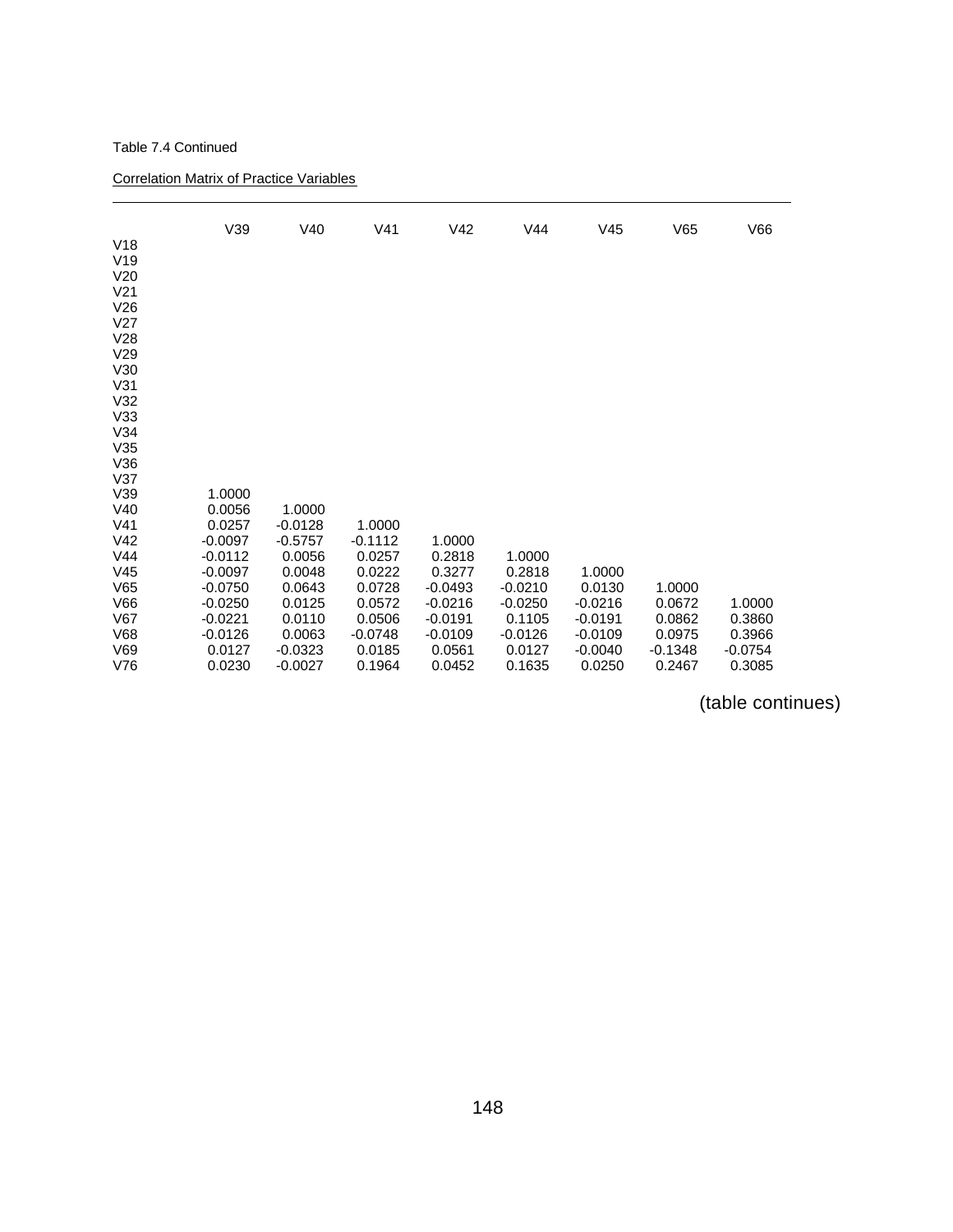Table 7.4 Continued

 $\overline{a}$ 

Correlation Matrix of Practice Variables

|                                                                                                                                                                                                                                                                                                                                                                                                                                                                                                                                                                                                                                                                                                                                                                                                                                                                                                                                                                                                                                                                             | V67                                  | V68                        | V69              | V76                                                                                                                                                                                                                                                                                                                                                                                                                                                                                                                                                                                                                                                                                                                                                                                                                                                                                                                                                                                                        |  |
|-----------------------------------------------------------------------------------------------------------------------------------------------------------------------------------------------------------------------------------------------------------------------------------------------------------------------------------------------------------------------------------------------------------------------------------------------------------------------------------------------------------------------------------------------------------------------------------------------------------------------------------------------------------------------------------------------------------------------------------------------------------------------------------------------------------------------------------------------------------------------------------------------------------------------------------------------------------------------------------------------------------------------------------------------------------------------------|--------------------------------------|----------------------------|------------------|------------------------------------------------------------------------------------------------------------------------------------------------------------------------------------------------------------------------------------------------------------------------------------------------------------------------------------------------------------------------------------------------------------------------------------------------------------------------------------------------------------------------------------------------------------------------------------------------------------------------------------------------------------------------------------------------------------------------------------------------------------------------------------------------------------------------------------------------------------------------------------------------------------------------------------------------------------------------------------------------------------|--|
| V18<br>V19<br>V <sub>20</sub><br>V <sub>21</sub><br>V26<br>V <sub>27</sub><br>V <sub>28</sub><br>V <sub>29</sub><br>V30<br>V31<br>V32<br>V33<br>V34<br>V35<br>V36<br>V37<br>V39<br>V40<br>V41<br>V <sub>42</sub><br>V44<br>V45<br>V65<br>V66<br>V67<br>V68<br>V69<br>V76                                                                                                                                                                                                                                                                                                                                                                                                                                                                                                                                                                                                                                                                                                                                                                                                    | 1.0000<br>0.4504<br>0.0729<br>0.2963 | 1.0000<br>0.0259<br>0.2263 | 1.0000<br>0.4461 | 1.0000                                                                                                                                                                                                                                                                                                                                                                                                                                                                                                                                                                                                                                                                                                                                                                                                                                                                                                                                                                                                     |  |
| $0 = No$<br>Note.<br>V26=Did the participant use retained heat - Crepes<br>V27=Did the participant use retained heat - Carrots<br>V28=Did the participant use retained heat - Broccoli<br>V29=Did the participant use retained heat - White sauce<br>V34=Was the cooktop turned off after cooking - Carrots<br>V35=Was the cooktop turned off after cooking - Broccoli<br>V36=Was the cooktop turned off after cooking - Crepes<br>V37=Was the cooktop turned off after cooking - White sauce<br>V38=Was the cover on the pan during cooking - Broccoli<br>V39=Was the cover on the pan during cooking - Carrots<br>V40=Was the cover on the pan during cooking - Crepes<br>V41=Was the cover on the pan during cooking - White sauce<br>V65=Was a low or medium heat setting selected - Carrots<br>V66=Was a low or medium heat setting selected - Crepes<br>V67=Was a low or medium heat setting selected - White sauce<br>V68=Was a low or medium heat setting selected - Broccoli<br>V69=Did the participant touch the saucepan - Broccoli<br>V76=Composite - practices | $1 = Yes$                            |                            |                  | V18=Did the participant match the diameter of the cookware and heat source-Crepes<br>V <sub>19</sub> =Did the participant match the diameter of the cookware and heat source-Broccoli<br>V20=Did the participant match the diameter of the cookware and heat source-Carrots<br>V21=Did the participant match the diameter of the cookware and heat source-White sauce<br>V30=Was food placed in the cookware at the start of heating the cookware - Crepes<br>V31=Was food placed in the cookware at the start of heating the cookware - White sauce<br>V32=Was food placed in the cookware at the start of heating the cookware - Carrots<br>V33=Was food placed in the cookware at the start of heating the cookware - Broccoli<br>V42=Was cookware placed on the heat source before  turning on the element - Crepes<br>V44=Was cookware placed on the heat source before  turning on the element - Broccoli<br>V45=Was cookware placed on the heat source before  turning on the element - White sauce |  |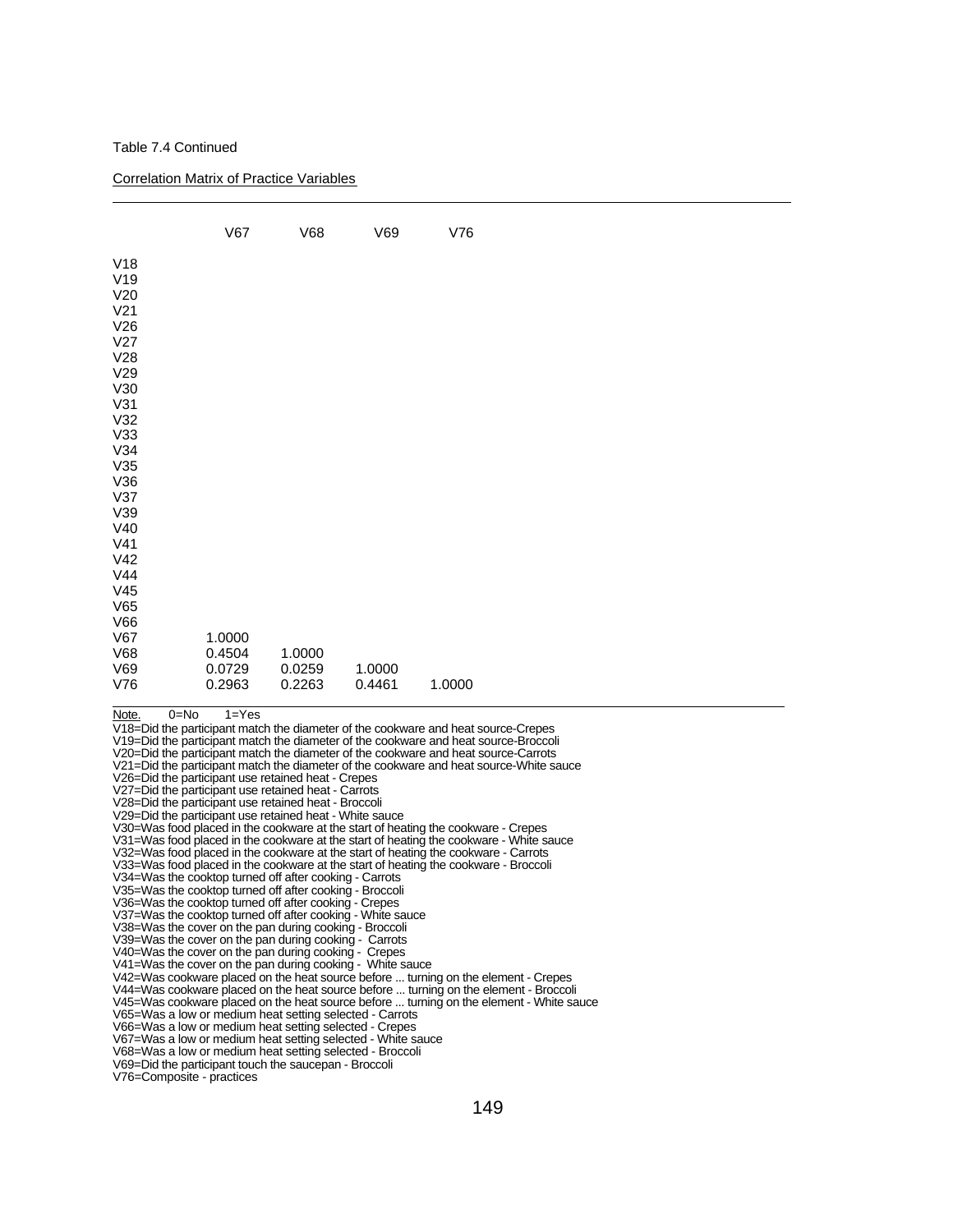| Table 7.5                                               |  |
|---------------------------------------------------------|--|
| Correlation Matrix of All Variables Under Investigation |  |

|                                                                         | V <sub>3</sub> | V <sub>4</sub> | V <sub>5</sub> | V64              | V72              | V74              | V75       | V81               |  |
|-------------------------------------------------------------------------|----------------|----------------|----------------|------------------|------------------|------------------|-----------|-------------------|--|
| V <sub>3</sub>                                                          | 1.0000         |                |                |                  |                  |                  |           |                   |  |
| V <sub>4</sub>                                                          | 0.0000         | 1.0000         |                |                  |                  |                  |           |                   |  |
| V <sub>5</sub>                                                          | $-0.0000$      | 0.0000         | 1.0000         |                  |                  |                  |           |                   |  |
| V64                                                                     | 0.1212         | $-0.0063$      | 0.0035         | 1.0000           |                  |                  |           |                   |  |
| V72                                                                     | 0.0246         | $-0.0053$      | $-0.1796$      | $-0.0337$        | 1.0000           |                  |           |                   |  |
| V74                                                                     | $-0.0910$      | $-0.0646$      | $-0.0958$      | $-0.0429$        | 0.5554           | 1.0000           |           |                   |  |
| V75                                                                     | 0.0000         | $-0.0000$      | 0.1041         | 0.0002           | $-0.4275$        | $-0.2226$        | 1.0000    |                   |  |
| V81                                                                     | 0.6417         | a<br>0.7001    | $-0.0000$      | $-0.0139$        | 0.0056           | $-0.1062$        | 0.0000    | 1.0000            |  |
| V82                                                                     | $a_{0.7920}$   | 0.0699         | 0.0028         | 0.6148           | $-0.0033$        | $-0.0953$        | 0.0001    | 0.5387            |  |
| V <sub>103</sub>                                                        | 0.1054         | $-0.0032$      | $-0.1105$      | $-0.0026$        | $-0.1592$        | $-0.0904$        | $-0.1425$ | 0.0688            |  |
| V <sub>104</sub>                                                        | 0.0691         | $-0.0020$      | $-0.2004$      | $-0.0500$        | a<br>0.8631      | 0.4902           | $-0.4813$ | 0.0389            |  |
| V106                                                                    | 0.0018         | 0.0064         | $a - 0.8659$   | $-0.0058$        | 0.2459           | 0.0705           | $-0.4649$ | 0.0067            |  |
| V107                                                                    | 0.0260         | 0.0062         | $a - 0.7551$   | $-0.0298$        | 0.6063           | 0.2982           | $-0.5701$ | 0.0225            |  |
| V108                                                                    | $-0.0238$      | $-0.0224$      | $-0.6079$      | $-0.0331$        | a<br>0.7018      | 0.6407           | $-0.5178$ | $-0.0311$         |  |
|                                                                         |                |                |                |                  |                  |                  |           | (table continues) |  |
|                                                                         | V82            | V103           | V104           | V <sub>106</sub> | V <sub>107</sub> | V <sub>108</sub> |           |                   |  |
| V <sub>3</sub><br>V <sub>4</sub><br>V <sub>5</sub><br>V64<br>V72<br>V74 |                |                |                |                  |                  |                  |           |                   |  |
|                                                                         |                |                |                |                  |                  |                  |           |                   |  |
| V75<br>V81                                                              |                |                |                |                  |                  |                  |           |                   |  |
| V82                                                                     | 1.0000         |                |                |                  |                  |                  |           |                   |  |
| V <sub>103</sub>                                                        | 0.1031         | 1.0000         |                |                  |                  |                  |           |                   |  |
| V104                                                                    | 0.0353         | 0.3408         | 1.0000         |                  |                  |                  |           |                   |  |
| V106                                                                    | $-0.0023$      | 0.1818         | 0.3060         | 1.0000           |                  |                  |           |                   |  |
| V <sub>107</sub>                                                        | 0.0059         | 0.2641         | $a_{0.7002}$   | $a_{0.8724}$     | 1.0000           |                  |           |                   |  |
| V <sub>108</sub>                                                        | $-0.0422$      | 0.1356         | $a_{0.7344}$   | 0.6810           | a<br>0.8897      | 1.0000           |           |                   |  |
|                                                                         |                |                |                |                  |                  |                  |           |                   |  |

Note.

V3=Cooktop

V4=Cookware

V5=Knowledge

V64=Goodness-of-Fit V72=Interaction

V74=Appliance Operating Time

V75=Experience

V81=Cooking System Interaction

V82=Cooking System Interaction X Goodness-of-Fit (V81 X V64)

V103=Practices

V104=Behavior (V103 X V72)

V106=Information

V107=User (V106 X V104)

V108=Total model (V74 X V107)

a=Multicollinearity level > 0.70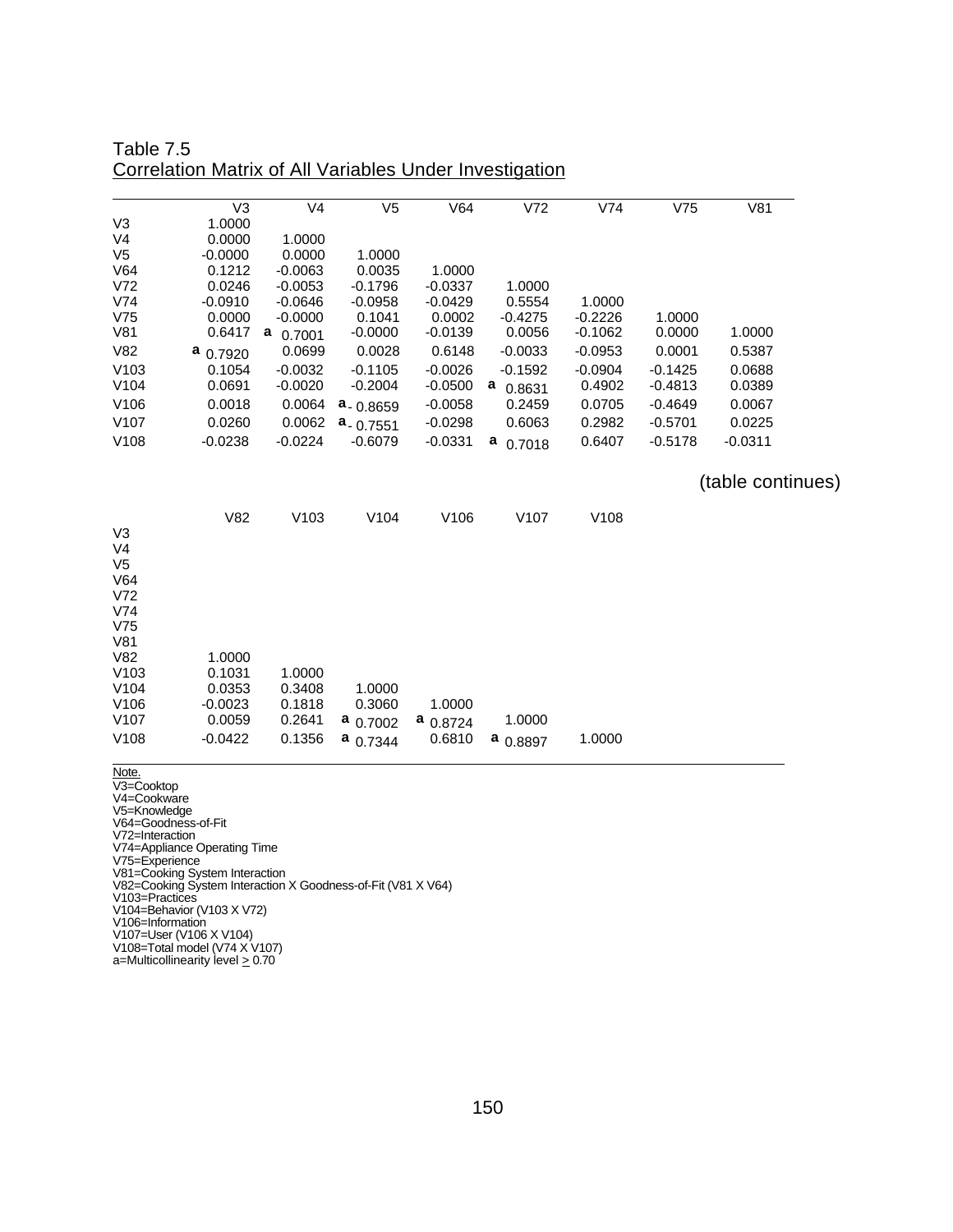| Variable Number | <b>Regression Coefficient for Predictors</b> |        |                    |  |  |  |
|-----------------|----------------------------------------------|--------|--------------------|--|--|--|
|                 | $R^2$ -Add                                   | pa     | %RMSE <sup>b</sup> |  |  |  |
| V <sub>7</sub>  | 0.006                                        | 0.0940 | $-0.3$             |  |  |  |
| V <sub>8</sub>  | 0.006                                        | 0.1066 | $-0.2$             |  |  |  |
| V9              | 0.000                                        | 0.8141 | 0.1                |  |  |  |
| V13             | 0.001                                        | 0.6036 | 0.1                |  |  |  |
| V14             | 0.000                                        | 0.9821 | 0.1                |  |  |  |
| V15             | 0.003                                        | 0.2294 | $-0.1$             |  |  |  |
| V16             | 0.003                                        | 0.2606 | $-0.0$             |  |  |  |
| V17             | 0.001                                        | 0.4212 | 0.1                |  |  |  |
| V19             | 0.000                                        | 0.7671 | 0.1                |  |  |  |
| V20             | 0.002                                        | 0.3894 | 0.0                |  |  |  |
| V <sub>21</sub> | 0.002                                        | 0.3705 | 0.0                |  |  |  |
| V <sub>22</sub> | 0.001                                        | 0.5747 | 0.1                |  |  |  |
| V23             | 0.000                                        | 0.9109 | 0.1                |  |  |  |
| V24             | 0.000                                        | 0.8633 | 0.1                |  |  |  |
| V26             | 0.001                                        | 0.6242 | 0.1                |  |  |  |
| V27             | 0.001                                        | 0.6052 | 0.1                |  |  |  |
| V29             | 0.003                                        | 0.2670 | $-0.0$             |  |  |  |
| V30             | 0.003                                        | 0.2368 | $-0.1$             |  |  |  |
| V31             | 0.001                                        | 0.4903 | 0.1                |  |  |  |
| V32             | 0.004                                        | 0.1956 | $-0.1$             |  |  |  |
| V33             | 0.004                                        | 0.1956 | $-0.1$             |  |  |  |
| V35             | 0.001                                        | 0.4652 | 0.1                |  |  |  |
| V36             | 0.003                                        | 0.2700 | $-0.0$             |  |  |  |
| V <sub>37</sub> | 0.000                                        | 0.9747 | 0.1                |  |  |  |
| V39             | 0.006                                        | 0.0885 | $-0.3$             |  |  |  |
| V40             | 0.002                                        | 0.3390 | 0.0                |  |  |  |
| V <sub>41</sub> | 0.002                                        | 0.3561 | 0.0                |  |  |  |
| V42             | 0.006                                        | 0.1001 | $-0.2$             |  |  |  |
| V45             | 0.007                                        | 0.0697 | $-0.3$             |  |  |  |
| V46             | 0.000                                        | 0.7578 | 0.1                |  |  |  |
| V48             | 0.002                                        | 0.3635 | 0.0                |  |  |  |
| V49             | 0.000                                        | 0.7246 | 0.1                |  |  |  |
| V <sub>50</sub> | 0.005                                        | 0.1238 | $-0.2$             |  |  |  |
| V <sub>51</sub> | 0.003                                        | 0.2167 | $-0.1$             |  |  |  |
| V <sub>52</sub> | 0.007                                        | 0.0628 | $-0.4$             |  |  |  |

# Variables Not Included in Regression Model--Hypothesis 6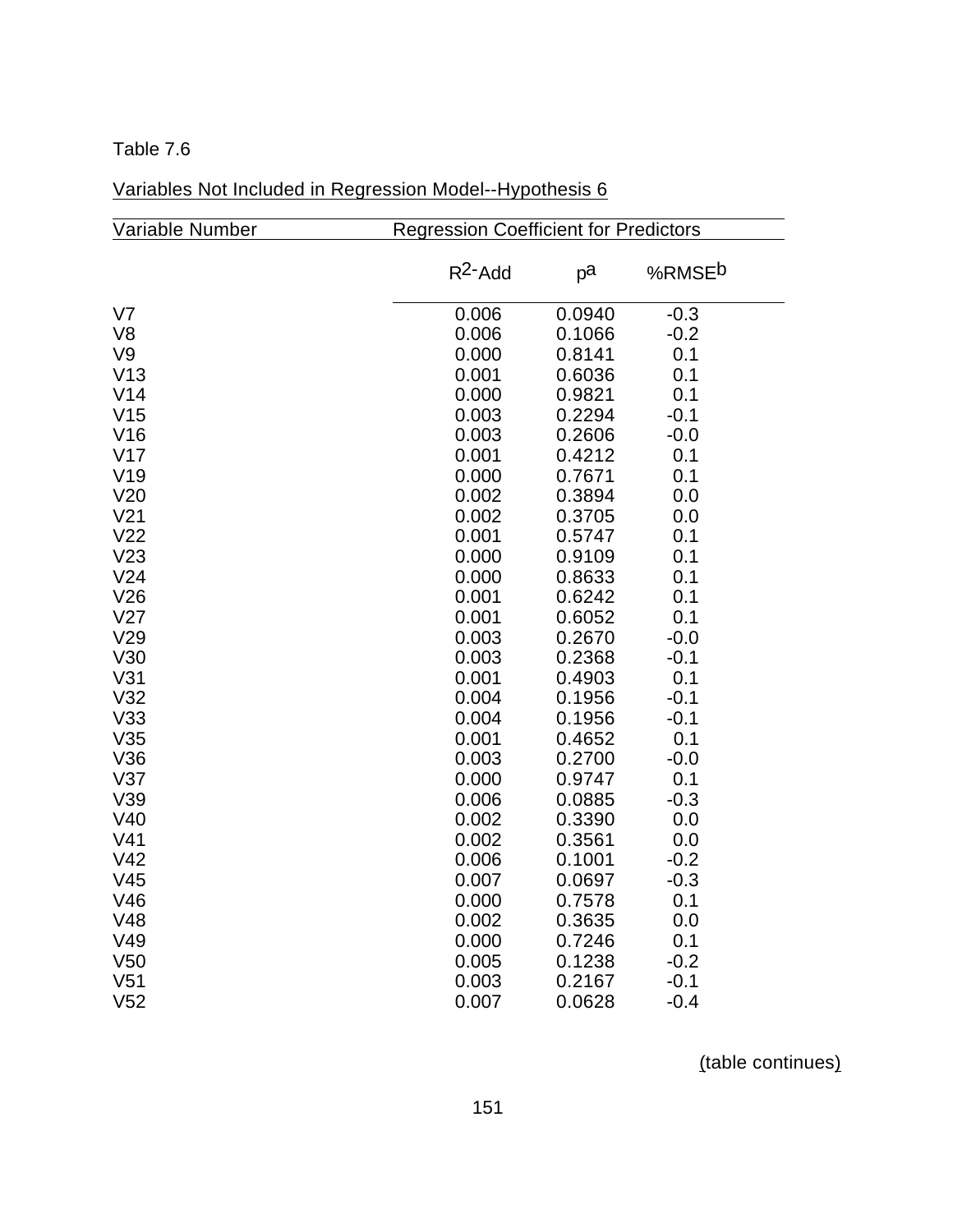## Table 7.6 Continued

# Variables Not Included in Regression Model--Hypothesis 6

| Variable Number  |            |        | <b>Regression Coefficient for Predictors</b> |
|------------------|------------|--------|----------------------------------------------|
|                  | $R^2$ -Add | рa     | %RMSE <sup>b</sup>                           |
| V <sub>54</sub>  | 0.000      | 0.6695 | 0.1                                          |
| V <sub>55</sub>  | 0.005      | 0.1347 | $-0.2$                                       |
| V <sub>56</sub>  | 0.001      | 0.6165 | 0.1                                          |
| V <sub>57</sub>  | 0.003      | 0.2436 | $-0.1$                                       |
| V <sub>58</sub>  | 0.001      | 0.6283 | 0.1                                          |
| V <sub>59</sub>  | 0.002      | 0.3571 | 0.0                                          |
| V60              | 0.000      | 0.7524 | 0.1                                          |
| V61              | 0.000      | 0.7965 | 0.1                                          |
| V62              | 0.007      | 0.0773 | $-0.3$                                       |
| V63              | 0.001      | 0.5160 | 0.1                                          |
| V65              | 0.002      | 0.3038 | $-0.0$                                       |
| V67              | 0.001      | 0.5412 | 0.1                                          |
| <b>V68</b>       | 0.004      | 0.1588 | $-0.1$                                       |
| V69              | 0.006      | 0.0892 | $-0.3$                                       |
| V71              | 0.000      | 0.9532 | 0.1                                          |
| V <sub>72</sub>  | 0.003      | 0.2115 | $-0.1$                                       |
| V <sub>73</sub>  | 0.001      | 0.5847 | 0.1                                          |
| V74              | 0.000      | 0.6554 | 0.1                                          |
| V75              | 0.000      | 1.0000 | 0.1                                          |
| V76              | 0.000      | 0.9532 | 0.1                                          |
| V77              | 0.003      | 0.2722 | $-0.0$                                       |
| <b>V78</b>       | 0.003      | 0.2455 | $-0.1$                                       |
| V79              | 0.000      | 0.9893 | 0.1                                          |
| <b>V80</b>       | 0.000      | 0.8681 | 0.1                                          |
| V103             | 0.002      | 0.3153 | $-0.0$                                       |
| V104             | 0.003      | 0.2279 | $-0.1$                                       |
| V105             | 0.000      | 0.7063 | 0.1                                          |
| V <sub>106</sub> | 0.001      | 0.4851 | 0.1                                          |
| V <sub>107</sub> | 0.007      | 0.0728 | $-0.3$                                       |
| V108             | 0.003      | 0.2487 | $-0.0$                                       |
|                  |            |        |                                              |

<u>Note.</u> <sup>a</sup>=p<u><</u> .05

b<sub>=</sub>Percent Root Mean Square Error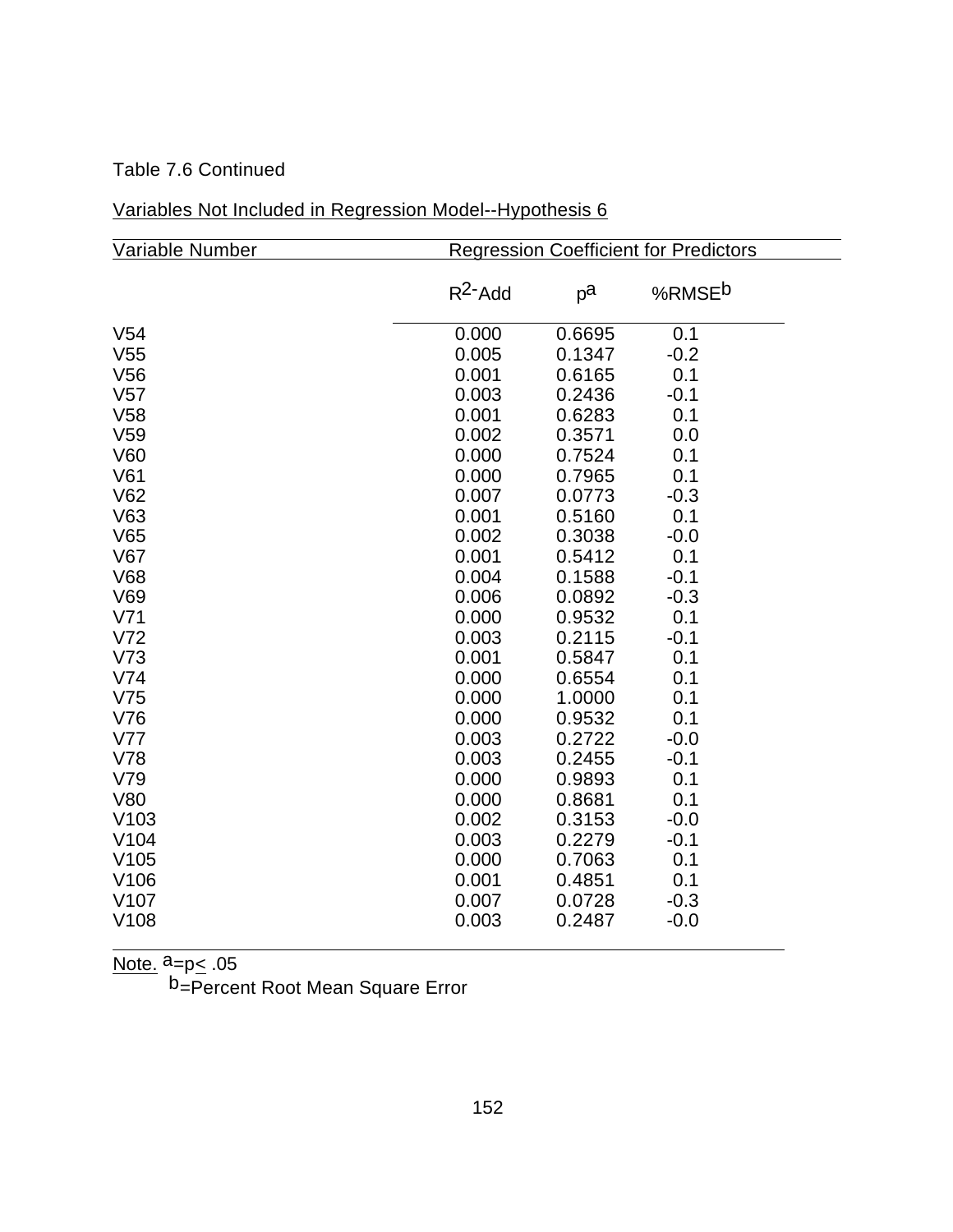| Variable Number | <b>Regression Coefficient for Predictors</b> |        |                    |  |  |  |
|-----------------|----------------------------------------------|--------|--------------------|--|--|--|
|                 | $R^2$ -Add                                   | pa     | %RMSE <sup>b</sup> |  |  |  |
| V <sub>3</sub>  | 0.000                                        | 0.9756 | 0.1                |  |  |  |
| V <sub>4</sub>  | 0.000                                        | 0.9264 | 0.1                |  |  |  |
| V <sub>7</sub>  | 0.001                                        | 0.5174 | 0.1                |  |  |  |
| V9              | 0.000                                        | 0.7892 | 0.1                |  |  |  |
| V13             | 0.000                                        | 0.8477 | 0.1                |  |  |  |
| V <sub>14</sub> | 0.001                                        | 0.9245 | 0.1                |  |  |  |
| V <sub>15</sub> | 0.004                                        | 0.1282 | $-0.2$             |  |  |  |
| V16             | 0.000                                        | 0.6582 | 0.1                |  |  |  |
| V17             | 0.000                                        | 0.8989 | 0.1                |  |  |  |
| V19             | 0.000                                        | 0.6541 | 0.1                |  |  |  |
| V20             | 0.003                                        | 0.1814 | $-0.1$             |  |  |  |
| V <sub>21</sub> | 0.000                                        | 0.6443 | 0.1                |  |  |  |
| V <sub>22</sub> | 0.003                                        | 0.2039 | $-0.1$             |  |  |  |
| V23             | 0.005                                        | 0.0938 | $-0.3$             |  |  |  |
| V <sub>24</sub> | 0.000                                        | 0.6437 | 0.1                |  |  |  |
| V26             | 0.000                                        | 0.9387 | 0.1                |  |  |  |
| V27             | 0.000                                        | 0.9084 | 0.1                |  |  |  |
| V29             | 0.000                                        | 0.9037 | 0.1                |  |  |  |
| V30             | 0.001                                        | 0.4619 | 0.1                |  |  |  |
| V31             | 0.002                                        | 0.2840 | $-0.0$             |  |  |  |
| V32             | 0.005                                        | 0.1096 | $-0.2$             |  |  |  |
| V33             | 0.005                                        | 0.1096 | $-0.2$             |  |  |  |
| V34             | 0.002                                        | 0.2804 | $-0.0$             |  |  |  |
| V35             | 0.001                                        | 0.5381 | 0.1                |  |  |  |
| V37             | 0.000                                        | 0.9328 | 0.1                |  |  |  |
| V39             | 0.004                                        | 0.1599 | $-0.1$             |  |  |  |
| V40             | 0.001                                        | 0.5558 | 0.1                |  |  |  |
| V <sub>41</sub> | 0.002                                        | 0.3385 | 0.0                |  |  |  |
| V <sub>45</sub> | 0.003                                        | 0.2367 | $-0.1$             |  |  |  |
| V46             | 0.000                                        | 0.7477 | 0.1                |  |  |  |
| V47             | 0.006                                        | 0.0623 | $-0.4$             |  |  |  |
| V48             | 0.000                                        | 0.9740 | 0.1                |  |  |  |
| V49             | 0.001                                        | 0.5678 | 0.1                |  |  |  |
| V <sub>50</sub> | 0.001                                        | 0.4012 | 0.0                |  |  |  |
| V <sub>51</sub> | 0.000                                        | 0.9427 | 0.1                |  |  |  |

# Variables Not Included in Regression Model--Hypothesis 7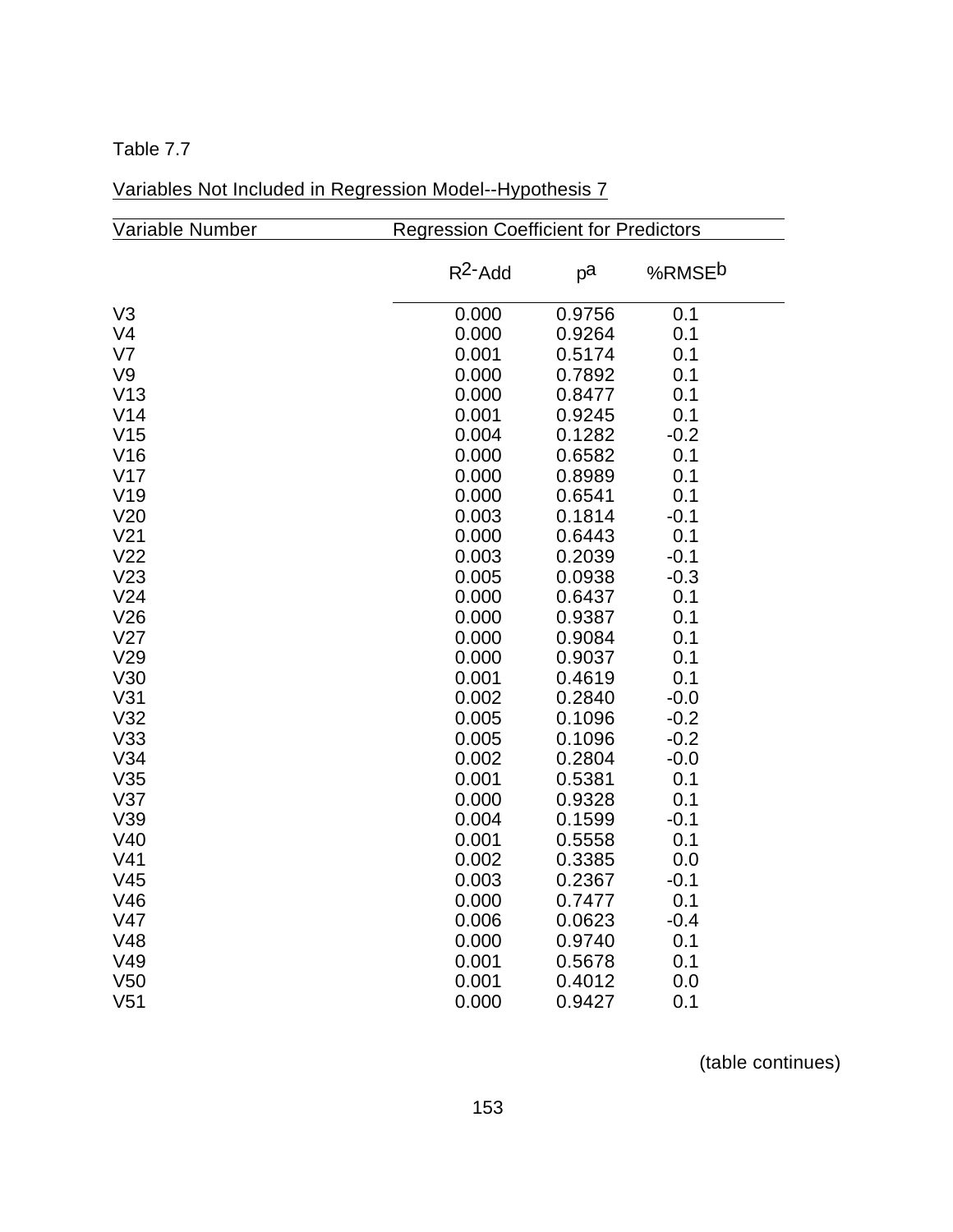## Table 7.7 Continued

| Variable Number |            |        | <b>Regression Coefficient for Predictors</b> |
|-----------------|------------|--------|----------------------------------------------|
|                 | $R^2$ -Add | рa     | %RMSE <sup>b</sup>                           |
| V <sub>52</sub> | 0.000      | 0.7714 | 0.1                                          |
| V <sub>54</sub> | 0.000      | 0.9375 | 0.1                                          |
| V <sub>55</sub> | 0.000      | 0.6299 | 0.1                                          |
| V <sub>56</sub> | 0.000      | 0.8264 | 0.1                                          |
| V <sub>57</sub> | 0.000      | 0.9524 | 0.1                                          |
| V58             | 0.000      | 0.8075 | 0.1                                          |
| V <sub>59</sub> | 0.002      | 0.3129 | $-0.0$                                       |
| V60             | 0.001      | 0.5805 | 0.1                                          |
| V61             | 0.000      | 0.9663 | 0.1                                          |
| V62             | 0.001      | 0.3628 | 0.0                                          |
| V63             | 0.000      | 0.6483 | 0.1                                          |
| V65             | 0.000      | 0.6743 | 0.1                                          |
| V67             | 0.000      | 0.8606 | 0.1                                          |
| V70             | 0.001      | 0.4126 | 0.0                                          |
| V <sub>71</sub> | 0.000      | 1.0000 | 0.1                                          |
| V <sub>72</sub> | 0.000      | 0.9032 | 0.1                                          |
| V <sub>73</sub> | 0.005      | 0.0985 | $-0.3$                                       |
| V74             | 0.005      | 0.0957 | $-0.3$                                       |
| V <sub>75</sub> | 0.001      | 0.4126 | 0.0                                          |
| V77             | 0.002      | 0.2978 | $-0.0$                                       |
| V78             | 0.000      | 0.9826 | 0.1                                          |
| V79             | 0.000      | 0.8385 | 0.1                                          |
| <b>V80</b>      | 0.000      | 0.9431 | 0.1                                          |
| V82             | 0.000      | 0.7641 | 0.1                                          |
|                 |            |        |                                              |

| Variables Not Included in Regression Model--Hypothesis 7 |  |
|----------------------------------------------------------|--|
|----------------------------------------------------------|--|

Note. <sup>a</sup>=p<u><</u> .05

 $\overline{a}$ 

b<sub>=Percent</sub> Root Mean Square Error